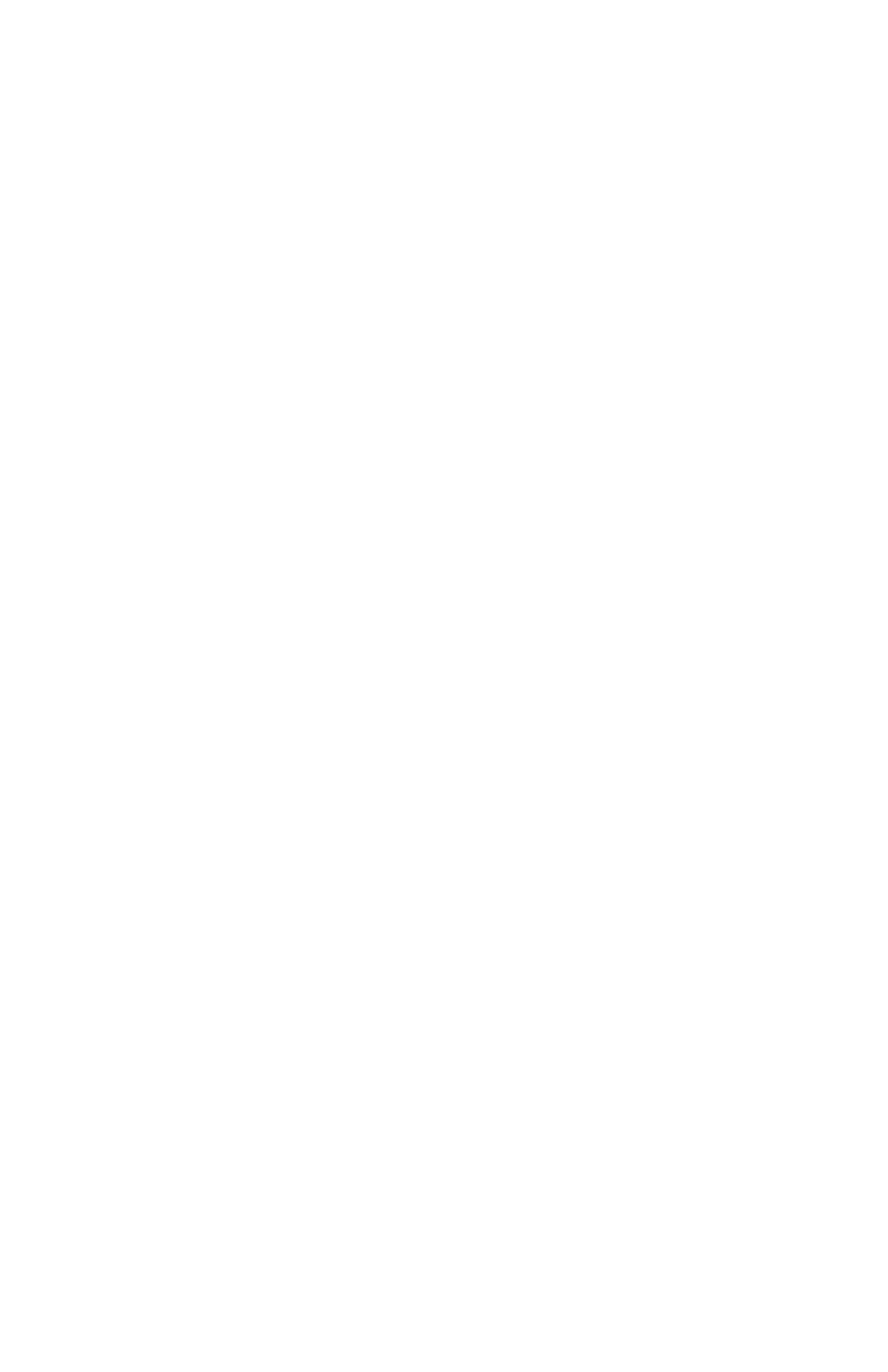# **Academic Regulations (R13) for B. Tech. (Regular)**

# **Applicable for the students of B. Tech. (Regular) from the Academic Year 2013-14 onwards**

# 1. **Award of B. Tech. Degree**

 A student will be declared eligible for the award of B. Tech. Degree if he fulfils the following academic regulations :

- 1. A student shall be declared eligible for the award of the B. Tech Degree, if he pursues a course of study in not less than four and not more than eight academic years.
- 2. The candidate shall register for 180 credits and secure all the 180 credits.

# 2. **Courses of study**

 The following courses of study are offered at present as specializations for the B. Tech. Courses :

| S.No. | <b>Branch</b>                               |
|-------|---------------------------------------------|
| 01    | Electronics and Communication Engineering   |
| 02    | Electrical and Electronics Engineering      |
| 03    | Civil Engineering                           |
| 04    | Mechanical Engineering                      |
| 05    | Computer Science and Engineering            |
| 06    | Petro Chemical Engineering                  |
| 07    | <b>Information Technology</b>               |
| 08    | <b>Chemical Engineering</b>                 |
| 09    | Electronics and Instrumentation Engineering |
| 10    | <b>Bio-Medical Engineering</b>              |
| 11    | <b>Aeronautical Engineering</b>             |
| 12    | Automobile Engineering                      |
| 13    | <b>Bio Technology</b>                       |
| 14    | <b>Electronics and Computer Engineering</b> |
| 15    | Mining Engineering                          |
| 16    | Petroleum Engineering                       |
| 17    | Metallurgical Engineering                   |
| 18    | <b>Agricultural Engineering</b>             |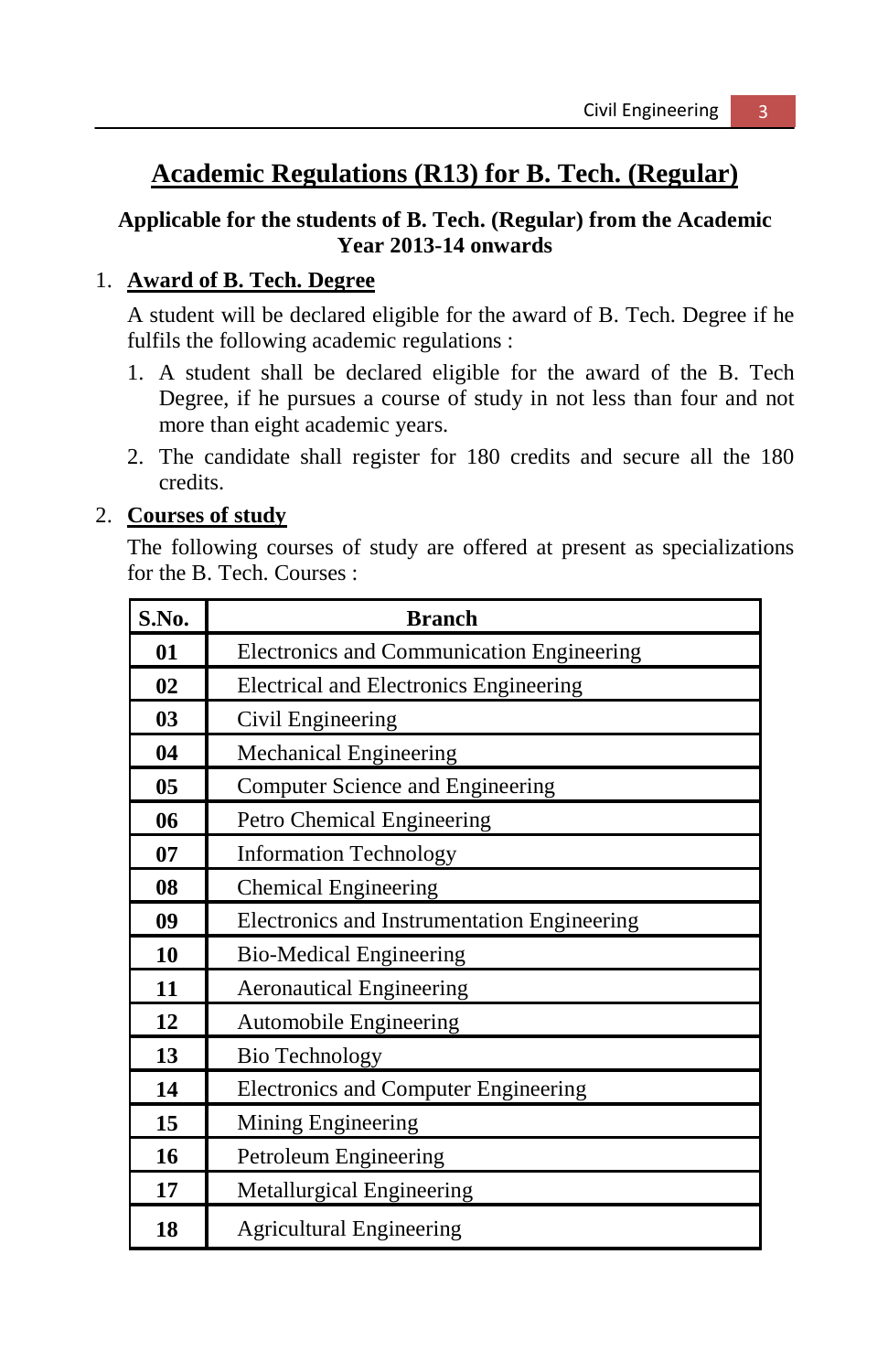# 3. **Distribution and Weightage of Marks**

- (i) The performance of a student in each semester shall be evaluated subject – wise with a maximum of 100 marks for theory subject and 75 marks for practical subject. The project work shall be evaluated for 200 marks.
- (ii) For theory subjects the distribution shall be 30 marks for Internal Evaluation and 70 marks for the End - Examinations.
- (iii) For theory subjects, during the semester there shall be 2 tests. The weightage of Internal marks for 30 consists of Descriptive – 15, Assignment - 05 (Theory, Design, Analysis, Simulation, Algorithms, Drawing, etc. as the case may be) Objective -10 (Conducted at College level with 20 Multiple choice question with a weightage of  $\frac{1}{2}$ Mark each). The objective examination is for 20 minutes duration. The subjective examination is for 90 minutes duration conducted for 15 marks. Each subjective type test question paper shall contain **3 questions** and all questions need to be answered. The Objective examination conducted for 10 marks and subjective examination conducted for 15 marks are to be added to the assignment marks of 5 for finalizing internal marks for 30. The best of the two tests will be taken for internal marks. As the syllabus is framed for 6 units, the  $1<sup>st</sup>$ mid examination (both Objective and Subjective) is conducted in 1-3 units and second test in 4-6 units of each subject in a semester.
- (iv) The end semester examination is conducted covering the topics of all Units for 70 marks. Part – A contains a mandatory question (Brainstorming / Thought provoking / case study) for 22 marks. Part – B has 6 questions (One from each Unit). The student has to answer 3 out of 6 questions in Part – B and carries a weightage of 16 marks each.
- (v) For practical subjects there shall be continuous evaluation during the semester for 25 internal marks and 50 end examination marks. The internal 25 marks shall be awarded as follows: day to day work - 10 marks, Record-5 marks and the remaining 10 marks to be awarded by conducting an internal laboratory test. The end examination shall be conducted by the teacher concerned and external examiner.
- (vi) For the subject having design and / or drawing, (such as Engineering Graphics, Engineering Drawing, Machine Drawing) and estimation, the distribution shall be 30 marks for internal evaluation ( 20 marks for  $day - to - day$  work, and 10 marks for internal tests) and 70 marks for end examination. There shall be two internal tests in a Semester and the better of the two shall be considered for the award of marks for internal tests.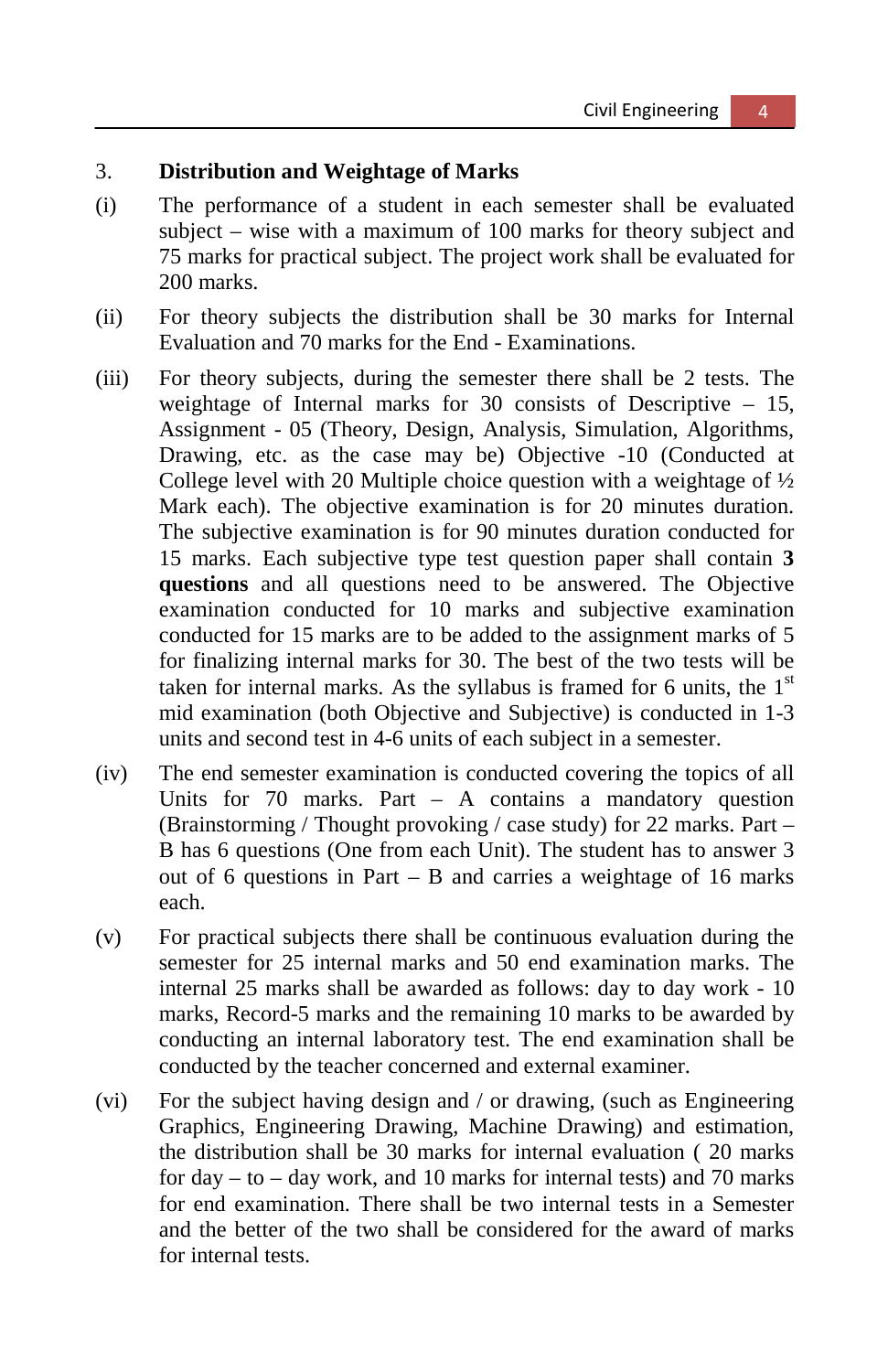- (vii) For the seminar, the student shall collect the information on a specialized topic and prepare a technical report, showing his understanding over the topic, and submit to the department, which shall be evaluated by the Departmental committee consisting of Head of the department, seminar supervisor and a senior faculty member. The seminar report shall be evaluated for 50 marks. There shall be no external examination for seminar.
- (viii) Out of a total of 200 marks for the project work, 60 marks shall be for Internal Evaluation and 140 marks for the End Semester Examination. The End Semester Examination (Viva – Voce) shall be conducted by the committee. The committee consists of an external examiner, Head of the Department and Supervisor of the Project. The evaluation of project work shall be conducted at the end of the IV year. The Internal Evaluation shall be on the basis of two seminars given by each student on the topic of his project and evaluated by an internal committee.
- (ix) Laboratory marks and the internal marks awarded by the College are not final. The marks are subject to scrutiny and scaling by the University wherever felt desirable. The internal and laboratory marks awarded by the College will be referred to a Committee. The Committee shall arrive at a scaling factor and the marks will be scaled as per the scaling factor. The recommendations of the Committee are final and binding. The laboratory records and internal test papers shall be preserved in the respective departments as per the University norms and shall be produced to the Committees of the University as and when they ask for.

# 4. **Attendance Requirements**

- 1. A student is eligible to write the University examinations if he acquires a minimum of 75% of attendance in aggregate of all the subjects.
- 2. Condonation of shortage of attendance in aggregate up to 10% (65% and above and below 75%) in each semester may be granted by the College Academic Committee
- 3. Shortage of Attendance below 65% in aggregate shall not be condoned.
- 4. A student who is short of attendance in semester may seek readmission into that semester when offered within 4 weeks from the date of the commencement of class work.
- 5. Students whose shortage of attendance is not condoned in any semester are not eligible to write their end semester examination of that class.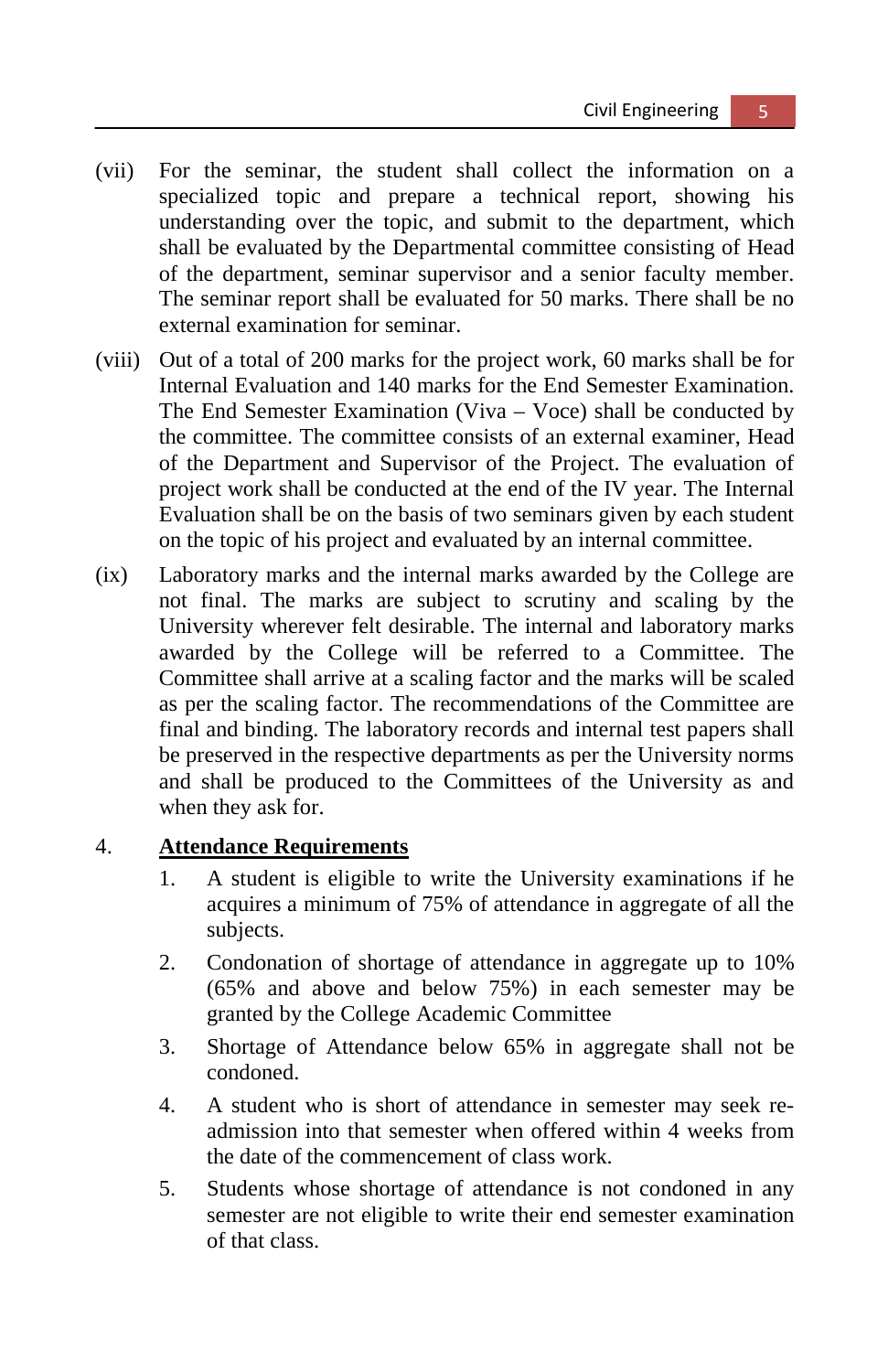- 6. A stipulated fee shall be payable towards condonation of shortage of attendance.
- 7. A student will be promoted to the next semester if he satisfies the (i)attendance requirement of the present semester and (ii) credits.
- 8. If any candidate fulfills the attendance requirement in the present semester, he shall not be eligible for readmission into the same class.

# 5. **Minimum Academic Requirements**

 The following academic requirements have to be satisfied in addition to the attendance requirements mentioned in item no. 4.

- 5.1 A student is deemed to have satisfied the minimum academic requirements if he has **earned the credits allotted to each theory/practical design/drawing subject/project and secures not less than 35% of marks in the end semester exam, and minimum 40% of marks in the sum total of the internal marks and end semester examination marks.**
- 5.2 A student shall be promoted from first year to second year if he fulfills the minimum attendance requirement.
- 5.3 A student will be **promoted from II year to III year** if he fulfills the academic requirement **of 40% of the credits up to II year I semester from all the examinations, whether or not the candidate takes the examinations and secures prescribed minimum attendance in II year II semester.**
- 5.4 A student shall be **promoted from III year to IV year** if he fulfils the academic requirements of **40% of the credits up to III year I semester from all the examinations, whether or not the candidate takes the examinations and secures prescribed minimum attendance in III year II semester.**
- 5.5 A student shall register and put up minimum attendance in all 180 credits and earn all 180 credits. **Marks obtained in all the 180 credits shall be considered for the calculation of percentage of marks.**

# **6. Course pattern**

- 1. The entire course of study is for four academic years, all the years are on semester pattern.
- 2. A student eligible to appear for the end semester examination in a subject, but absent from it or has failed in the end semester examination, may write the exam in that subject when conducted next.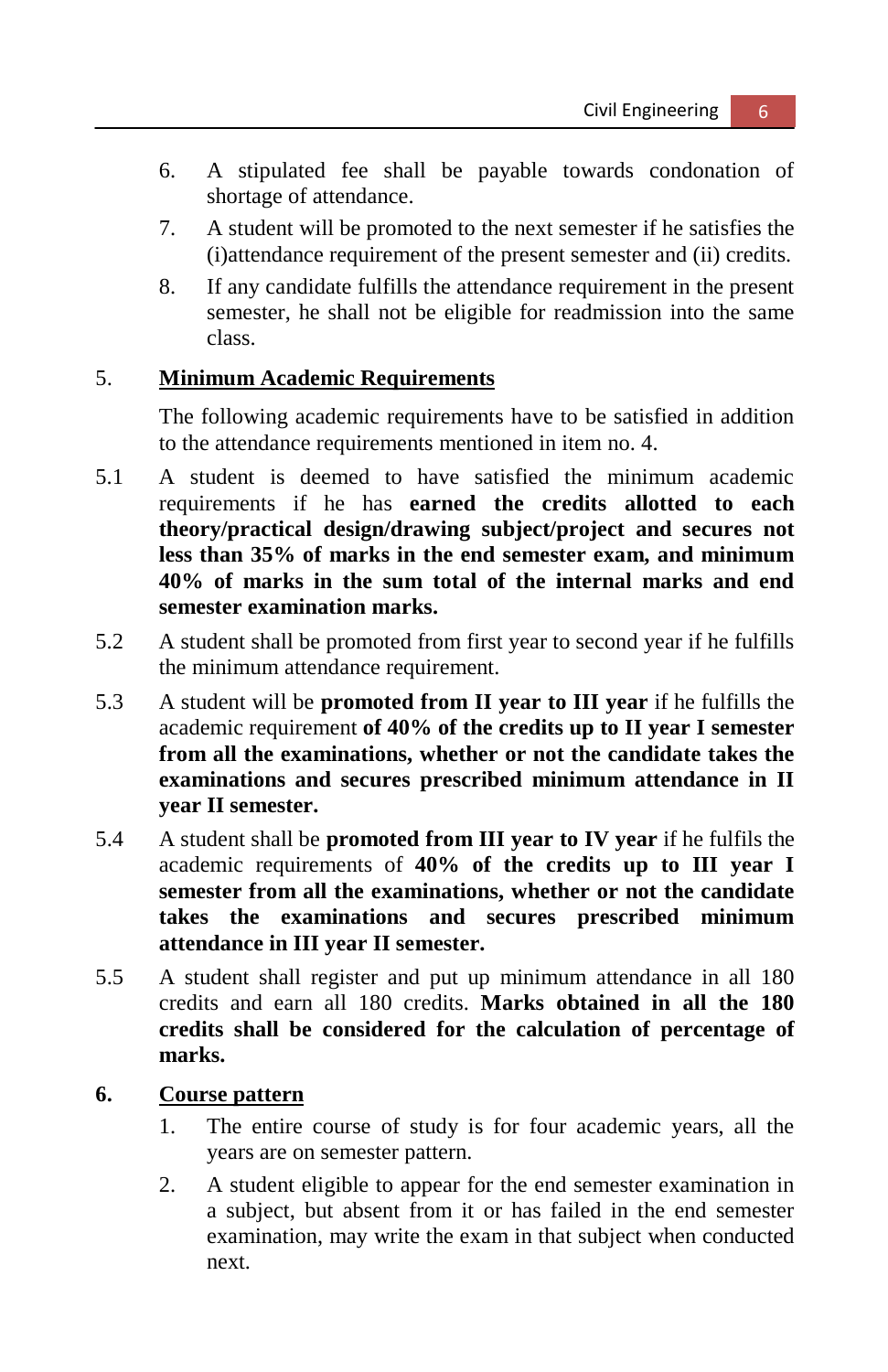3. When a student is detained for lack of credits / shortage of attendance, he may be re-admitted into the same semester / year in which he has been detained. However, the academic regulations under which he was first admitted shall continues to be applicable to him.

# **7. Award of Class**

 After a student has satisfied the requirements prescribed for the completion of the program and is eligible for the award of B. Tech. Degree, he shall be placed in one of the following four classes:

| <b>Class Awarded</b>               | % of marks to be secured        |                              |
|------------------------------------|---------------------------------|------------------------------|
| First Class<br>with<br>Distinction | 70% and above                   | <b>From the</b><br>aggregate |
| <b>First Class</b>                 | Below 70 but not less than 60%  | marks<br>secured<br>from 180 |
| Second Class                       | Below 60% but not less than 50% | Credits.                     |
| Pass Class                         | Below 50% but not less than 40% |                              |

 The marks obtained in internal evaluation and end semester examination shall be shown separately in the memorandum of marks.

# **8. Minimum Instruction Days**

 The minimum instruction days for each semester shall be 90 working days.

- 9. There shall be no branch transfers after the completion of the admission process.
- 10. There shall be no transfer from one college/stream to another within the Constituent Colleges and Units of Jawaharlal Nehru Technological University Kakinada.

# 11. **WITHHOLDING OF RESULTS**

 If the student has not paid the dues, if any, to the university or if any case of indiscipline is pending against him, the result of the student will be withheld. His degree will be withheld in such cases.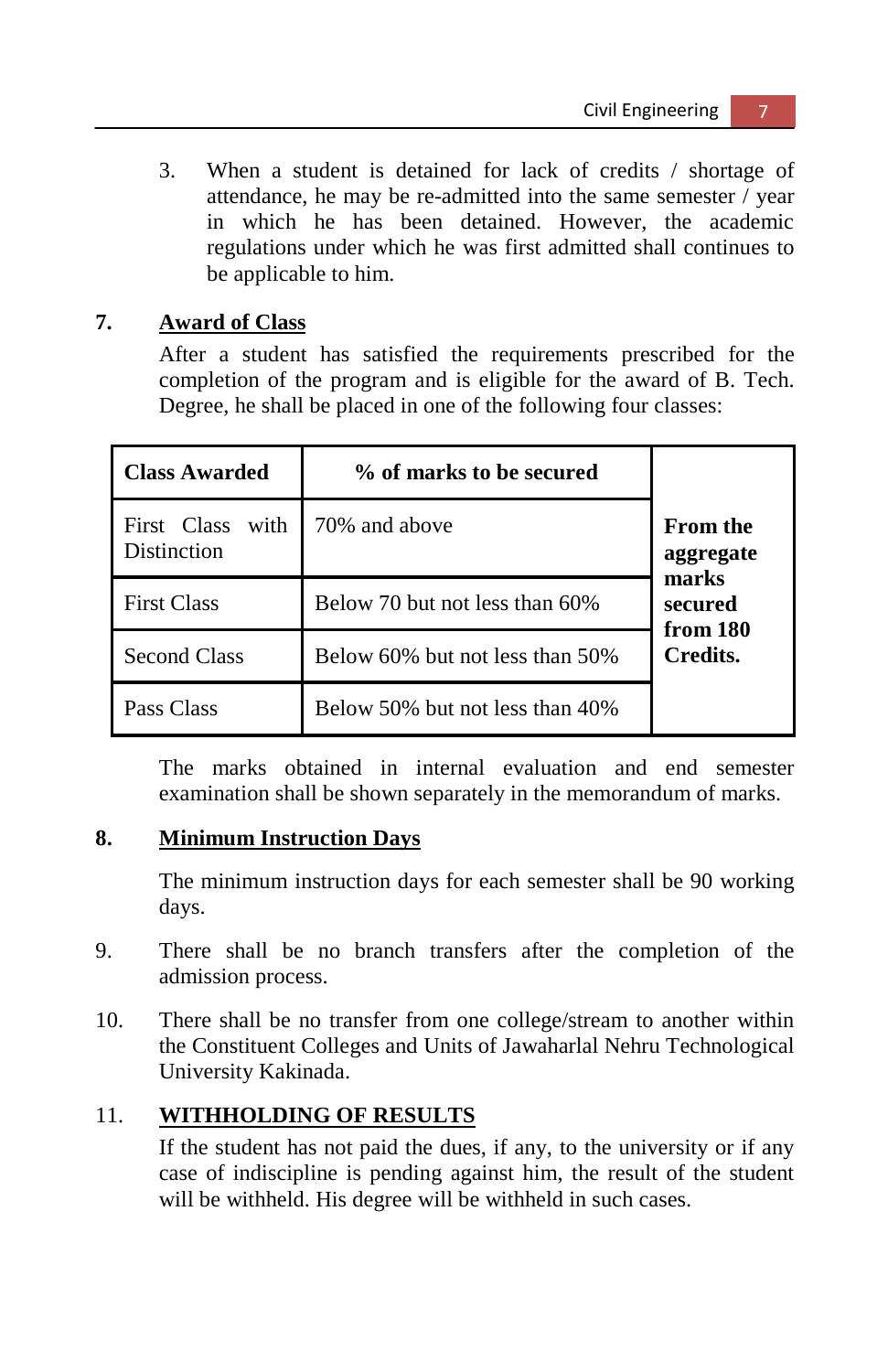# 12. **TRANSITORY REGULATIONS**

- 1. Discontinued or detained candidates are eligible for readmission as and when next offered.
- 2. In case of transferred students from other Universities, the credits shall be transferred to JNTUK as per the academic regulations and course structure of the JNTUK**.**

# 13. **General**

- 1. Wherever the words "he", "him", "his", occur in the regulations, they include "she", "her", "hers".
- 2. The academic regulation should be read as a whole for the purpose of any interpretation.
- 3. In case of any doubt or ambiguity in the interpretation of the above rules, the decision of the Vice-Chancellor is final.
- 4. The University may change or amend the academic regulations or syllabi at any time and the changes or amendments made shall be applicable to all the students with effect from the dates notified by the University.
- 5. The students seeking transfer to colleges affiliated to JNTUK from various other Universities/ Institutions have to pass the failed subjects which are equivalent to the subjects of JNTUK, and also pass the subjects of JNTUK on their own without the right to sessional marks which the candidates have not studied at the earlier Institution.

\* \* \* \*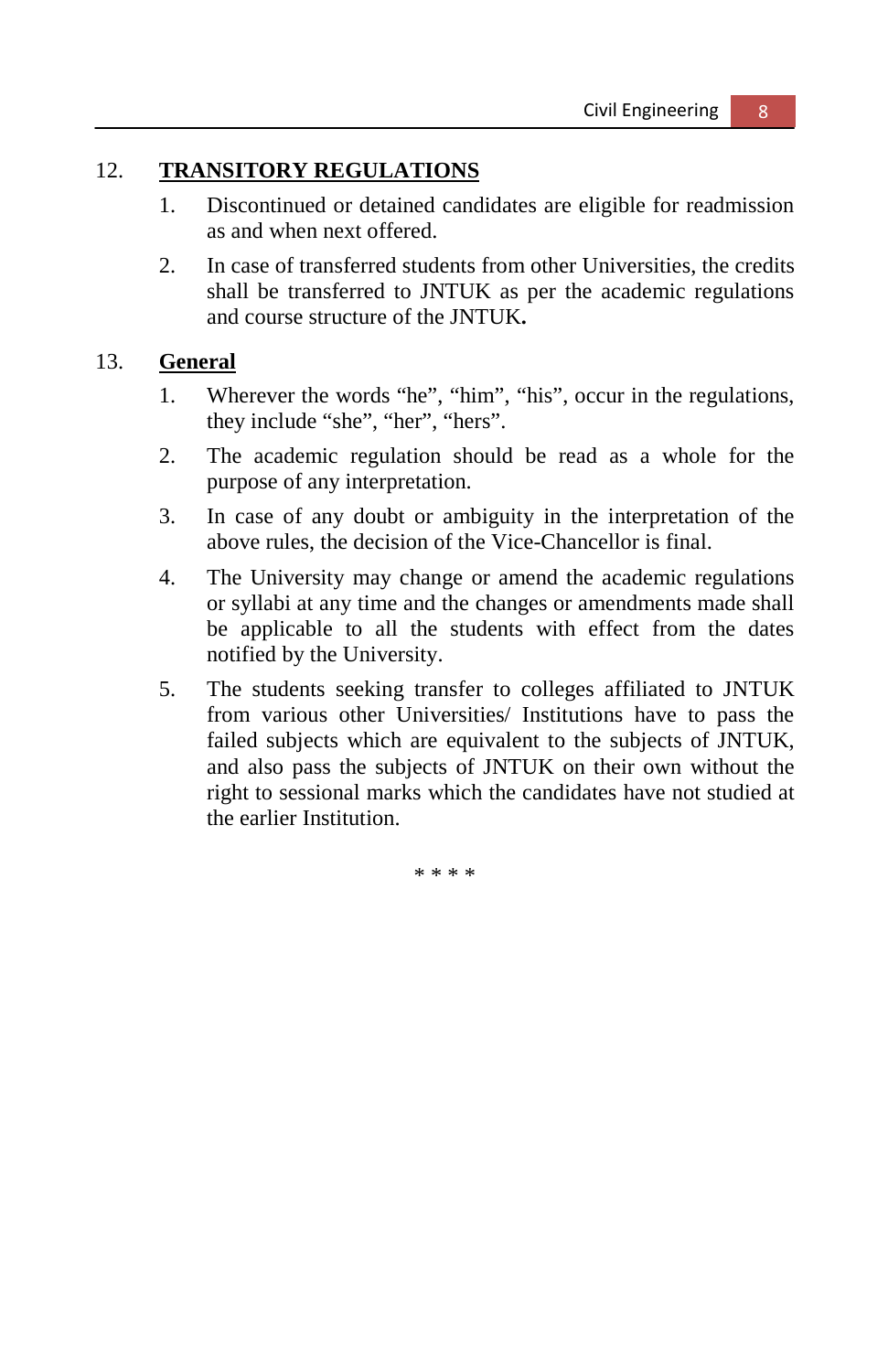# **Academic Regulations (R13) for B. Tech. (Lateral entry Scheme)**

Applicable for the students admitted into II year B. Tech. from the Academic Year 2014-15 onwards

# 1 **Award of B. Tech. Degree**

 A student will be declared eligible for the award of B. Tech. Degree if he fulfils the following academic regulations:

- 1.1 A student shall be declared eligible for the award of the B. Tech Degree, if he pursues a course of study in not less than three academic years and not more than six academic years.
- 1.2 The candidate shall register for 132 credits and secure all the 132 credits.
- 2. The attendance regulations of B. Tech. (Regular) shall be applicable to B.Tech.

# 3. **Promotion Rule**

 A student shall be promoted from second year to third year if he fulfills the minimum attendance requirement.

 A student shall be promoted from III year to IV year if he fulfils the academic requirements of 40% of the credits up to III year I semester from all the examinations, whether or not the candidate takes the examinations and secures prescribed minimum attendance in III year II semester.

# 4. **Award of Class**

 After a student has satisfied the requirement prescribed for the completion of the program and is eligible for the award of B. Tech. Degree, he shall be placed in one of the following four classes:

| <b>Class Awarded</b> | % of marks to be secured        | From<br>the                           |
|----------------------|---------------------------------|---------------------------------------|
| First Class          | with 70% and above              | aggregate                             |
| Distinction          |                                 | marks secured                         |
| <b>First Class</b>   | Below 70% but not less than 60% | 132<br>from<br><b>Credits from II</b> |
| <b>Second Class</b>  | Below 60% but not less than 50% | - IV<br>to<br>vear                    |
| Pass Class           | Below 50% but not less than 40% | vear.                                 |

 The marks obtained in the internal evaluation and the end semester examination shall be shown separately in the marks memorandum.

5. All the other regulations as applicable to **B. Tech. 4-year degree course (Regular) will hold good for B. Tech. (Lateral Entry Scheme)**.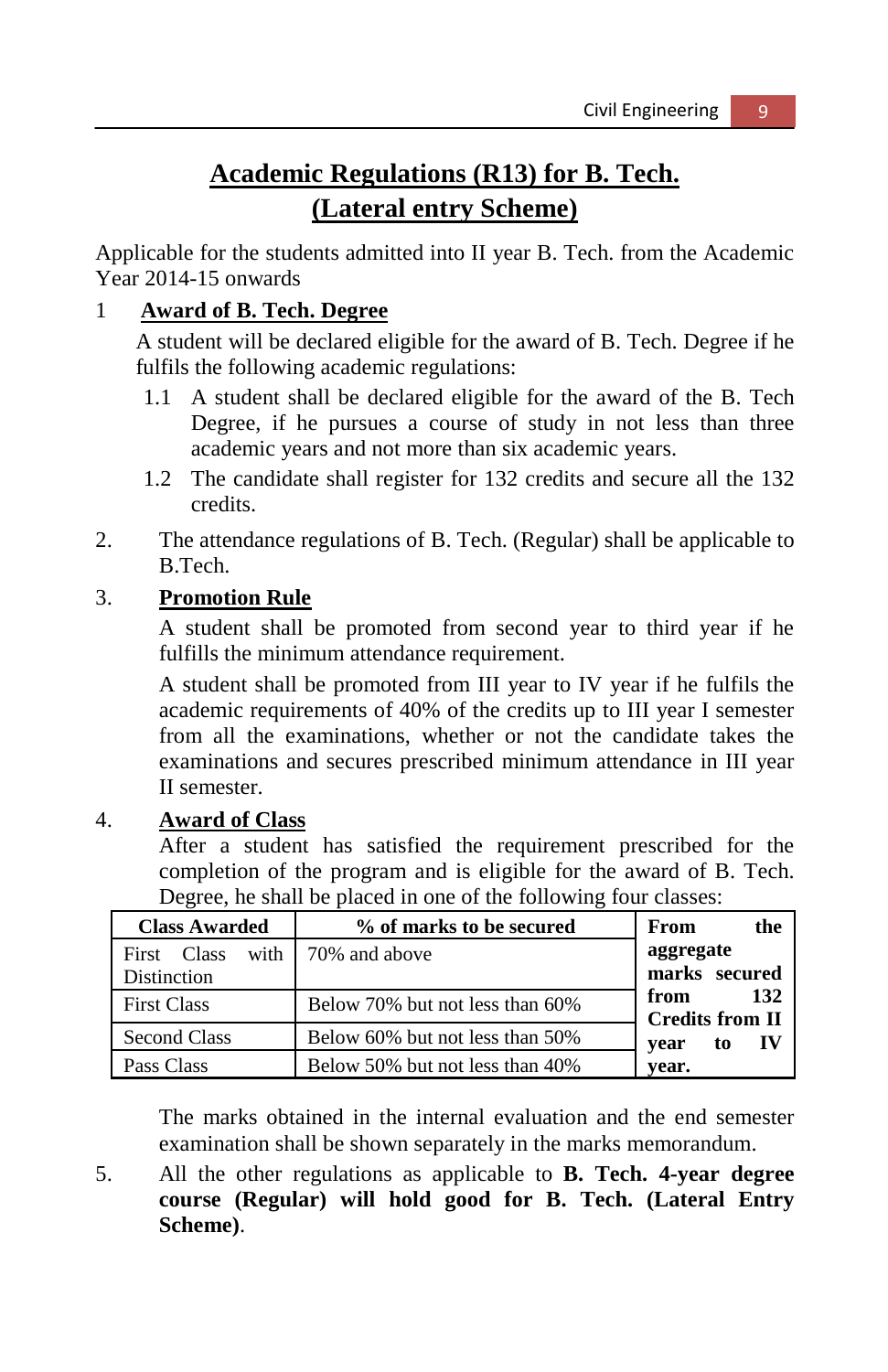# **MALPRACTICES RULES**

# **Disciplinary Action for / Improper Conduct in Examinations**

|           | Nature of Malpractices /<br><b>Improper conduct</b>                                                                                                                                                                                                                                                                                                                                                                                                                   | <b>Punishment</b>                                                                                                                                                                                                                                                                                                                                                                                                                           |  |
|-----------|-----------------------------------------------------------------------------------------------------------------------------------------------------------------------------------------------------------------------------------------------------------------------------------------------------------------------------------------------------------------------------------------------------------------------------------------------------------------------|---------------------------------------------------------------------------------------------------------------------------------------------------------------------------------------------------------------------------------------------------------------------------------------------------------------------------------------------------------------------------------------------------------------------------------------------|--|
|           | If the candidate:                                                                                                                                                                                                                                                                                                                                                                                                                                                     |                                                                                                                                                                                                                                                                                                                                                                                                                                             |  |
| 1.<br>(a) | Possesses or keeps accessible in<br>examination hall, any paper, note<br>book, programmable calculators, Cell<br>phones, pager, palm computers or any<br>other form of material concerned with<br>or related to the subject of the<br>examination (theory or practical) in<br>which he is appearing but has not<br>made use of (material shall include<br>any marks on the body of the<br>candidate which can be used as an aid<br>in the subject of the examination) | Expulsion from the examination<br>and<br>cancellation<br>hall<br>of<br>the<br>performance in that subject only.                                                                                                                                                                                                                                                                                                                             |  |
| (b)       | Gives assistance or<br>guidance<br><b>or</b><br>receives it from any other candidate<br>orally or by any other body language<br>methods or communicates through<br>cell phones with any candidate or<br>persons in or outside the exam hall in<br>respect of any matter.                                                                                                                                                                                              | Expulsion from the examination<br>hall<br>and<br>cancellation<br>of<br>the<br>performance in that subject only of<br>all the candidates involved. In case<br>of an outsider, he will be handed<br>over to the police and a case is<br>registered against him.                                                                                                                                                                               |  |
| 2.        | Has copied in the examination hall<br>from any paper, book, programmable<br>calculators, palm computers or any<br>other form of material relevant to the<br>subject of the examination (theory or<br>practical) in which the candidate is<br>appearing.                                                                                                                                                                                                               | Expulsion from the examination<br>hall<br>and<br>cancellation<br>of<br>the<br>performance in that subject and all<br>other subjects the candidate has<br>already appeared including practical<br>examinations and project work and<br>shall not be permitted to appear for<br>the remaining examinations of the<br>subjects of that Semester/year.<br>The Hall Ticket of the candidate<br>is to be cancelled and sent to the<br>University. |  |
| 3.        | Impersonates any other candidate in<br>connection with the examination.                                                                                                                                                                                                                                                                                                                                                                                               | The<br>candidate<br>who<br>has<br>impersonated shall<br>be expelled<br>The<br>from<br>examination<br>hall.<br>candidate is also debarred and<br>forfeits the seat. The performance<br>of the original candidate who has<br>been<br>impersonated,<br>shall<br>be<br>cancelled in all the subjects of the                                                                                                                                     |  |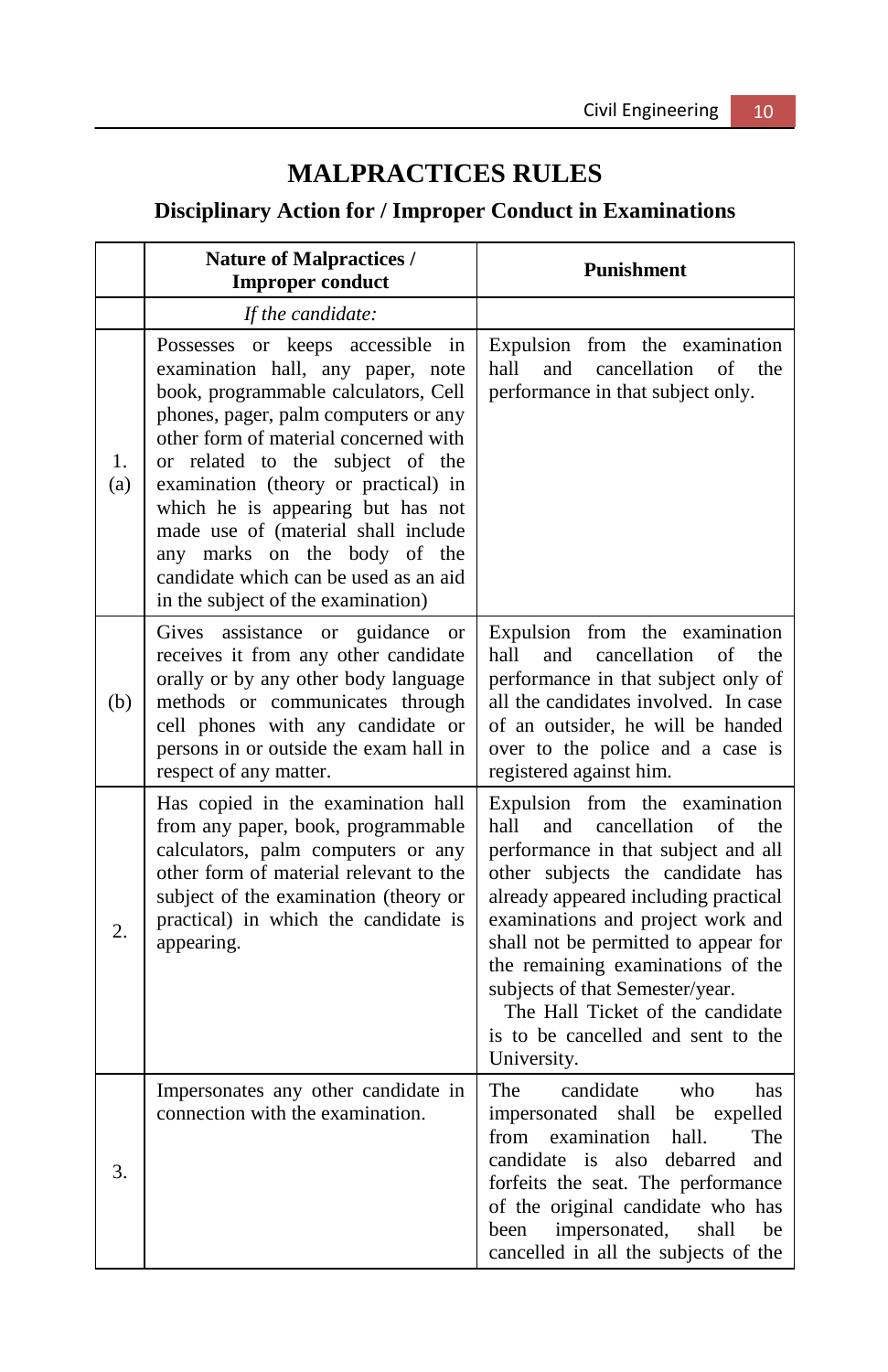|    |                                                                                                                                                                                                                                                                                                                                                        | examination (including practicals<br>and project work) already appeared<br>and shall not be allowed to appear<br>for examinations of the remaining<br>subjects of that semester/year. The<br>candidate is also debarred for two<br>consecutive semesters from class<br>all<br>University<br>work<br>and<br>examinations. The continuation of<br>the course by the candidate is<br>subject to the academic regulations<br>in connection with forfeiture of<br>seat. If the imposter is an outsider,<br>he will be handed over to the police<br>and a case is registered against him.                                         |
|----|--------------------------------------------------------------------------------------------------------------------------------------------------------------------------------------------------------------------------------------------------------------------------------------------------------------------------------------------------------|-----------------------------------------------------------------------------------------------------------------------------------------------------------------------------------------------------------------------------------------------------------------------------------------------------------------------------------------------------------------------------------------------------------------------------------------------------------------------------------------------------------------------------------------------------------------------------------------------------------------------------|
| 4. | Smuggles in the Answer book or<br>additional sheet or takes out<br><b>or</b><br>arranges to send out the question<br>paper during the examination<br><b>or</b><br>answer book or additional sheet,<br>during or after the examination.                                                                                                                 | Expulsion from the examination<br>cancellation<br>hall<br>and<br>of<br>performance in that subject and all<br>the other subjects the candidate has<br>already appeared including practical<br>examinations and project work and<br>shall not be permitted for<br>the<br>remaining examinations<br>of<br>the<br>subjects of that semester/year. The<br>candidate is also debarred for two<br>consecutive semesters from class<br>work<br>and<br>all<br>University<br>examinations. The continuation of<br>the course by the candidate is<br>subject to the academic regulations<br>in connection with forfeiture of<br>seat. |
| 5. | objectionable,<br>abusive<br>Uses<br><b>or</b><br>offensive language in the answer<br>paper or in letters to the examiners or<br>writes to the examiner requesting him<br>to award pass marks.                                                                                                                                                         | Cancellation of the performance in<br>that subject.                                                                                                                                                                                                                                                                                                                                                                                                                                                                                                                                                                         |
| 6. | Refuses to obey the orders of the<br>Chief Superintendent/Assistant<br>Superintendent / any officer on duty<br>or misbehaves or creates disturbance<br>of any kind in and around the<br>examination hall or organizes a walk<br>out or instigates others to walk out, or<br>threatens the officer-in charge or any<br>person on duty in or outside the | In case of students of the college,<br>expelled<br>they shall<br>be<br>from<br>examination halls and cancellation<br>of their performance in that subject<br>and<br>all<br>other<br>subjects<br>the<br>candidate(s) has<br>(have)<br>already<br>appeared and shall not be permitted<br>remaining<br>the<br>to<br>appear<br>for<br>examinations of the subjects of that                                                                                                                                                                                                                                                      |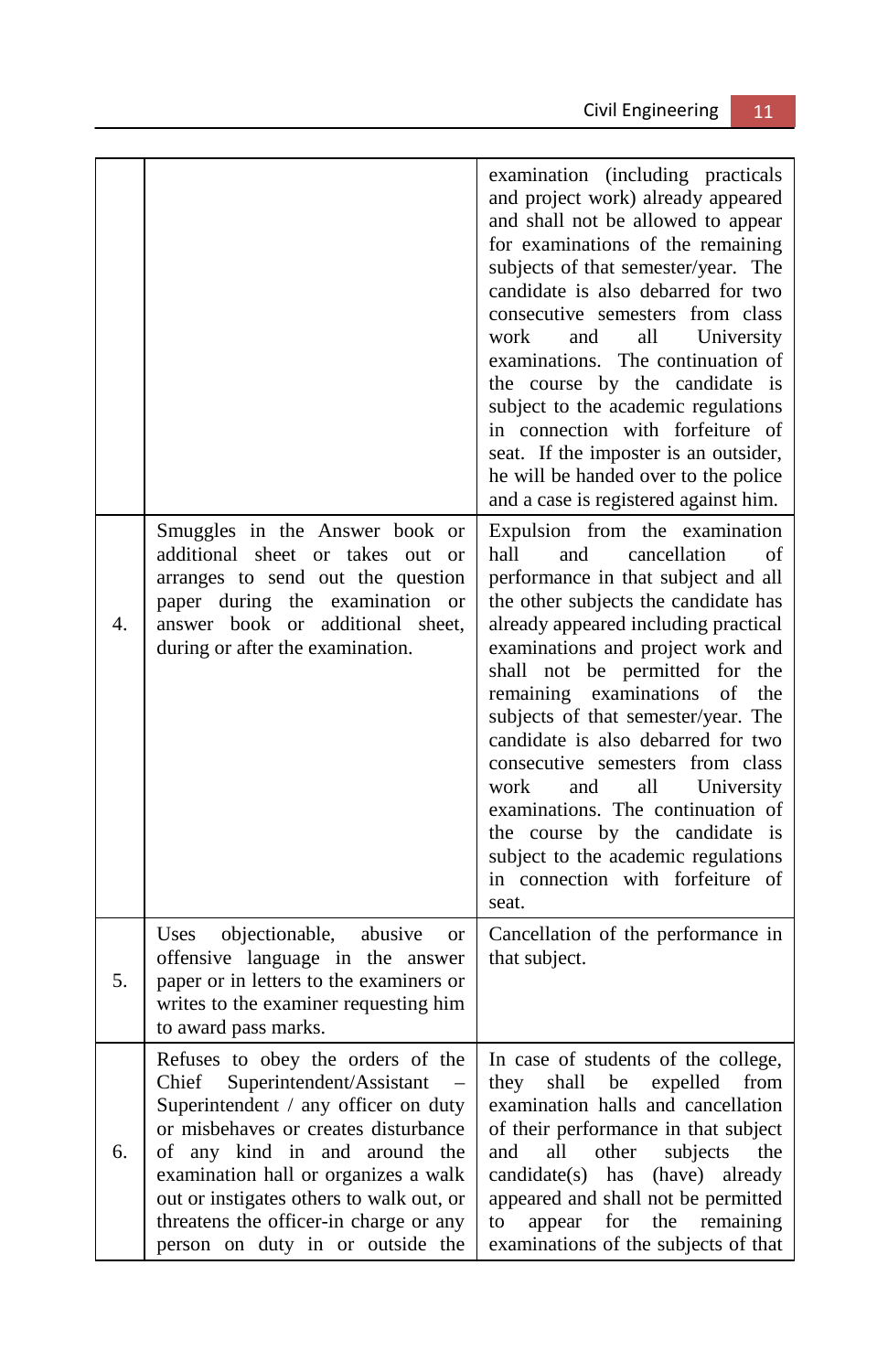|    | examination hall of any injury to his<br>person or to any of his relations<br>whether by words, either spoken or<br>written or by signs or by visible<br>representation, assaults the officer-in-<br>charge, or any person on duty in or<br>outside the examination hall or any of<br>his relations, or indulges in any other<br>act of misconduct or mischief which<br>result in damage to or destruction of<br>property in the examination hall or<br>any part of the College campus or<br>engages in any other act which in the<br>opinion of the officer on<br>duty<br>amounts to use of unfair means or<br>misconduct or has the tendency to<br>disrupt the orderly conduct of the<br>examination. | semester/year. The candidates also<br>are debarred and forfeit their seats.<br>In case of outsiders, they will be<br>handed over to the police and a<br>police case is registered against<br>them.                                                                                                                                                                                                                                                                                                                                                                                                                          |
|----|---------------------------------------------------------------------------------------------------------------------------------------------------------------------------------------------------------------------------------------------------------------------------------------------------------------------------------------------------------------------------------------------------------------------------------------------------------------------------------------------------------------------------------------------------------------------------------------------------------------------------------------------------------------------------------------------------------|-----------------------------------------------------------------------------------------------------------------------------------------------------------------------------------------------------------------------------------------------------------------------------------------------------------------------------------------------------------------------------------------------------------------------------------------------------------------------------------------------------------------------------------------------------------------------------------------------------------------------------|
| 7. | Leaves the exam hall taking away<br>answer script or intentionally tears of<br>the script or any part thereof inside or<br>outside the examination hall.                                                                                                                                                                                                                                                                                                                                                                                                                                                                                                                                                | Expulsion from the examination<br>hall<br>and<br>cancellation<br>of<br>performance in that subject and all<br>the other subjects the candidate has<br>already appeared including practical<br>examinations and project work and<br>shall not be permitted for<br>the<br>remaining examinations<br>of<br>the<br>subjects of that semester/year. The<br>candidate is also debarred for two<br>consecutive semesters from class<br>work<br>and<br>all<br>University<br>examinations. The continuation of<br>the course by the candidate is<br>subject to the academic regulations<br>in connection with forfeiture of<br>seat. |
| 8. | Possess any lethal weapon or firearm<br>in the examination hall.                                                                                                                                                                                                                                                                                                                                                                                                                                                                                                                                                                                                                                        | Expulsion from the examination<br>hall<br>and<br>cancellation<br>of<br>the<br>performance in that subject and all<br>other subjects the candidate has<br>already appeared including practical<br>examinations and project work and<br>shall not be permitted<br>for<br>the<br>remaining examinations<br>of<br>the<br>subjects of that semester/year.<br>The<br>candidate is also debarred<br>and<br>forfeits the seat.                                                                                                                                                                                                      |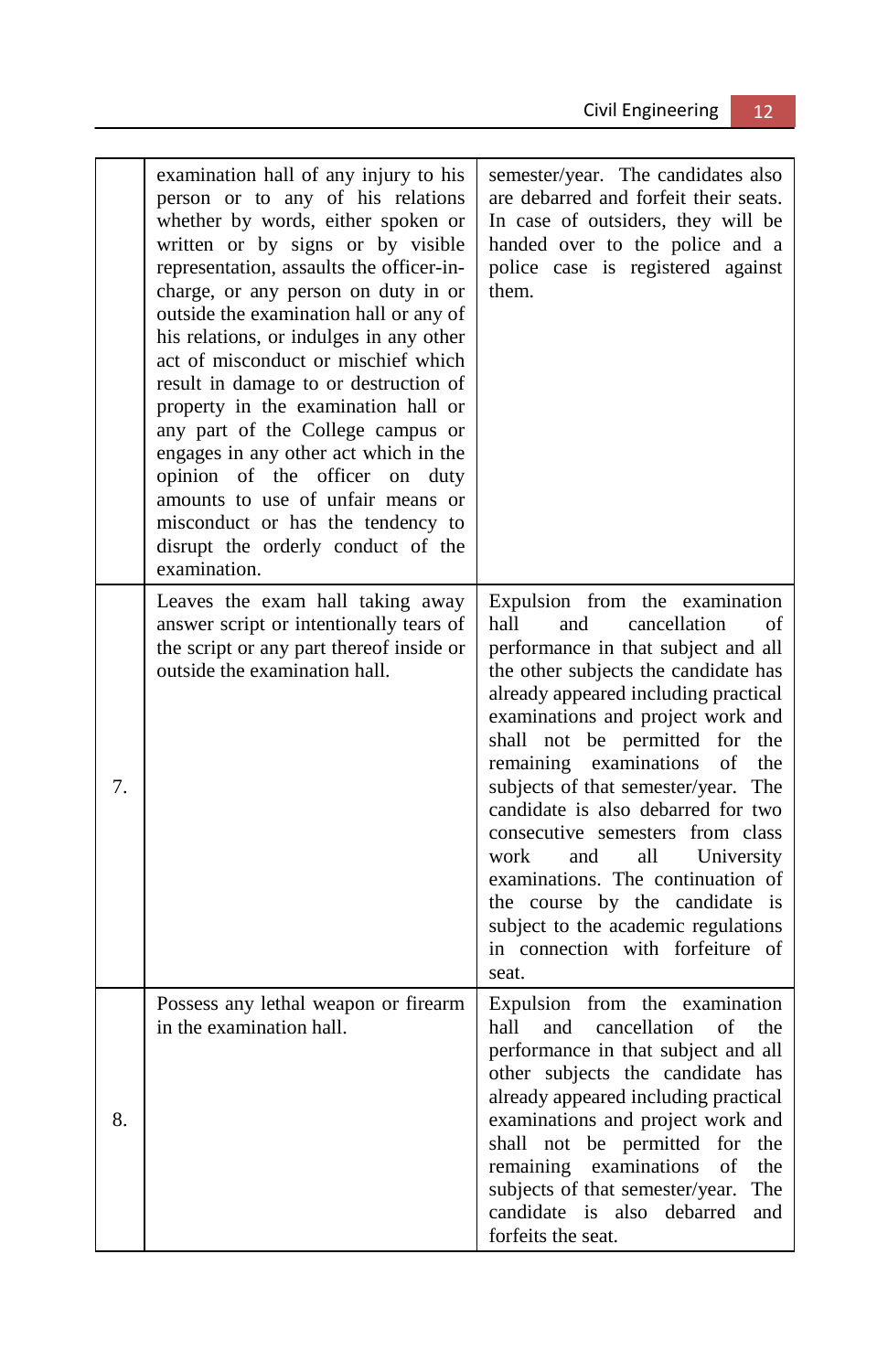| 9.  | If student of the college, who is not a<br>candidate<br>for<br>particular<br>the<br>examination<br>person<br>not<br><b>or</b><br>any<br>connected with the college indulges<br>malpractice or improper<br>any<br>in<br>conduct mentioned in clause 6 to 8. | Student of the colleges expulsion<br>from the examination hall and<br>cancellation of the performance in<br>that subject and all other subjects<br>the candidate has already appeared<br>including practical examinations<br>and project work and shall not be<br>permitted<br>for<br>the<br>remaining<br>examinations of the subjects of that<br>semester/year. The candidate is also<br>debarred and forfeits the seat.<br>$Person(s)$ who do not belong<br>to the College will be handed over<br>to police and, a police case will be<br>registered against them. |
|-----|------------------------------------------------------------------------------------------------------------------------------------------------------------------------------------------------------------------------------------------------------------|----------------------------------------------------------------------------------------------------------------------------------------------------------------------------------------------------------------------------------------------------------------------------------------------------------------------------------------------------------------------------------------------------------------------------------------------------------------------------------------------------------------------------------------------------------------------|
| 10. | Comes in a drunken condition to the<br>examination hall.                                                                                                                                                                                                   | Expulsion from the examination<br>and<br>cancellation<br>hall<br>of<br>the<br>performance in that subject and all<br>other subjects the candidate has<br>already appeared including practical<br>examinations and project work and<br>shall not be permitted for the<br>remaining examinations<br>of<br>the<br>subjects of that semester/year.                                                                                                                                                                                                                       |
| 11. | Copying detected on the basis of<br>internal evidence, such as, during<br>valuation or during special scrutiny.                                                                                                                                            | Cancellation of the performance in<br>that subject and all other subjects<br>candidate<br>has<br>the<br>appeared<br>including practical examinations<br>project work<br>and<br>of<br>that<br>semester/year examinations.                                                                                                                                                                                                                                                                                                                                             |
| 12. | If any malpractice is detected which<br>is not covered in the above clauses 1<br>shall be reported to the<br>11<br>to<br>University for further action to award<br>suitable punishment.                                                                    |                                                                                                                                                                                                                                                                                                                                                                                                                                                                                                                                                                      |

# **Malpractices identified by squad or special invigilators**

- 1. Punishments to the candidates as per the above guidelines.<br>2. Punishment for institutions : (if the squad reports that the
- Punishment for institutions : (if the squad reports that the college is also involved in encouraging malpractices)
- (i) A show cause notice shall be issued to the college.
- (ii) Impose a suitable fine on the college.
- (iii) Shifting the examination centre from the college to another college for a specific period of not less than one year.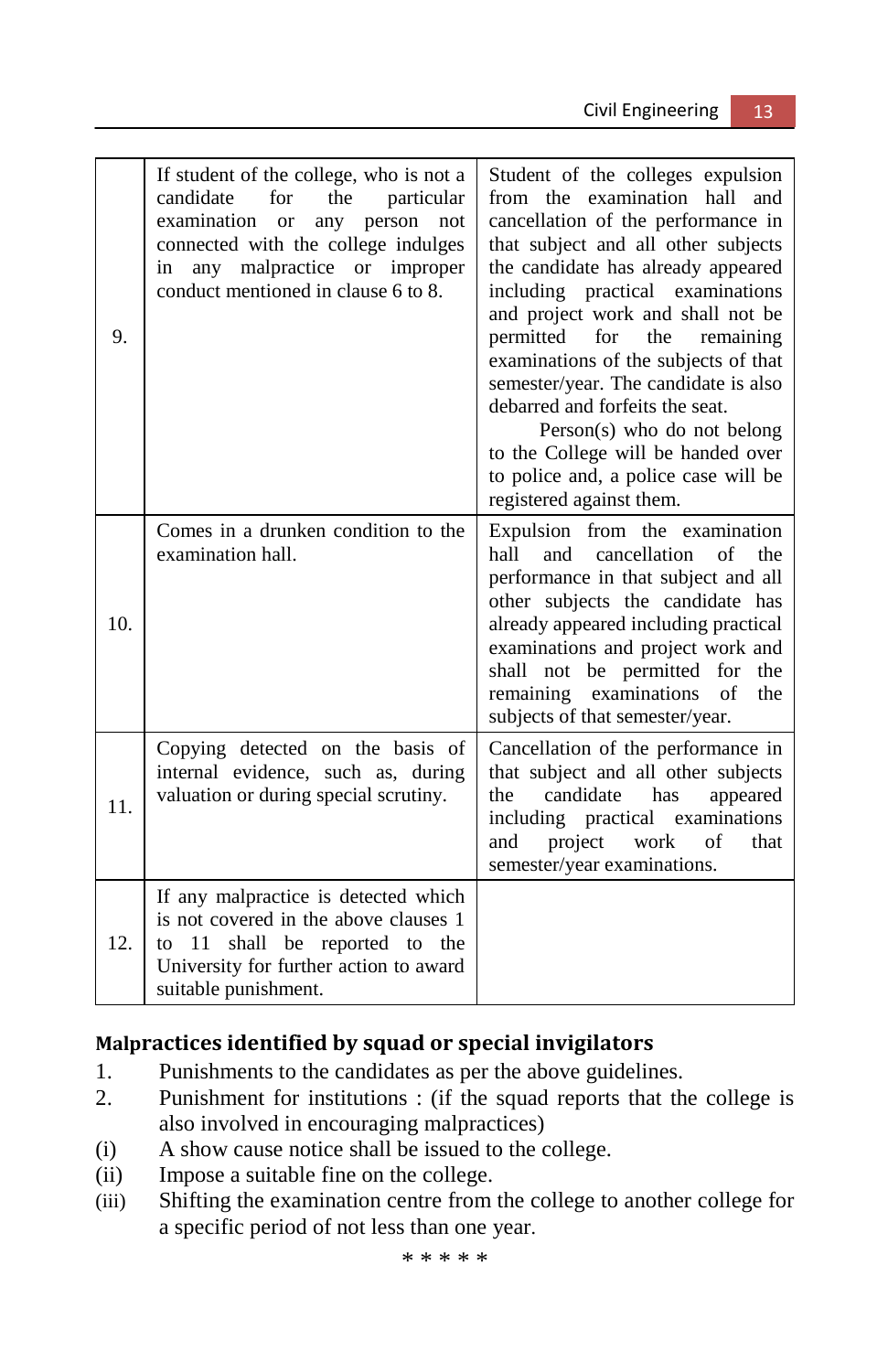

# **JAWAHARLAL NEHRU TECHNOLOGICAL UNIVERSITY: KAKINADA**

 **KAKINADA-533003, Andhra Pradesh (India) For Constituent Colleges and Affiliated Colleges of JNTUK**



# **Prohibition of ragging in educational institutions Act 26 of 1997**

# **Salient Features**

 $\overline{ }$ 

Ragging within or outside any educational institution is prohibited.

Ragging means doing an act which causes or is likely to cause Insult or Annoyance of Fear or Apprehension or Threat or Intimidation or outrage of modesty or Injury to a student



**LET US MAKE JNTUK A RAGGING FREE UNIVERSITY**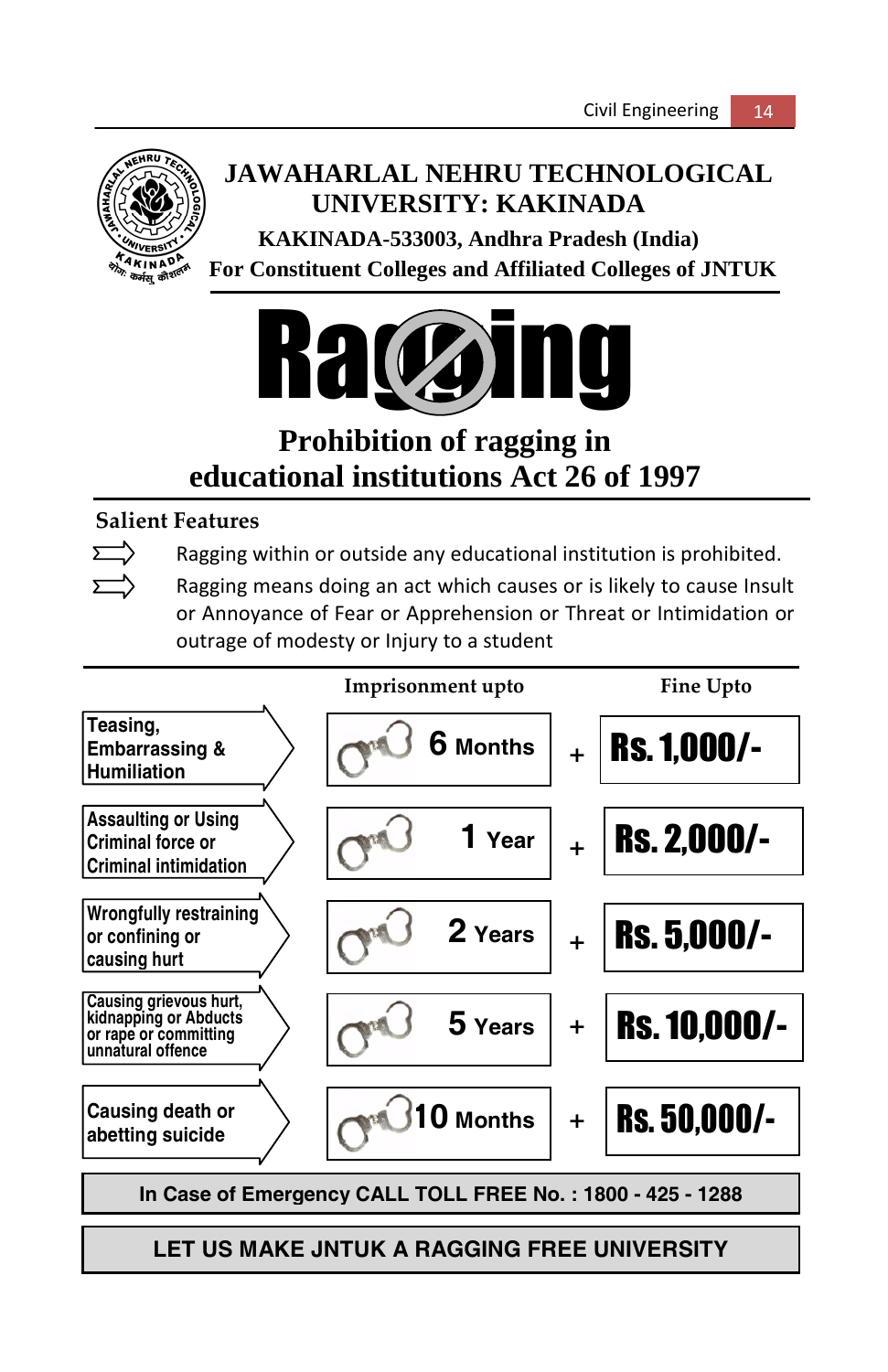



# **JAWAHARLAL NEHRU TECHNOLOGICAL UNIVERSITY: KAKINADA**

**KAKINADA-533003, Andhra Pradesh (India) For Constituent Colleges and Affiliated Colleges of JNTUK**



# **ABSOLUTELY NOT TO RAGGING**

- **1. Ragging is prohibited as per Act 26 of A.P. Legislative Assembly, 1997.**
- **2. Ragging entails heavy fines and/or imprisonment.**
- **3. Ragging invokes suspension and dismissal from the College.**
- **4. Outsiders are prohibited from entering the College and Hostel without permission.**
- **5. Girl students must be in their hostel rooms by 7.00 p.m.**
- **6. All the students must carry their Identity Cards and show them when demanded.**
- **7. The Principal and the Wardens may visit the Hostels and inspect the rooms any time.**



**Jawaharlal Nehru Technological University Kakinada**  For Constituent Colleges and Affiliated Colleges of JNTUK

**In Case of Emergency CALL TOLL FREE No. : 1800 - 425 - 1288**

**LET US MAKE JNTUK A RAGGING FREE UNIVERSITY**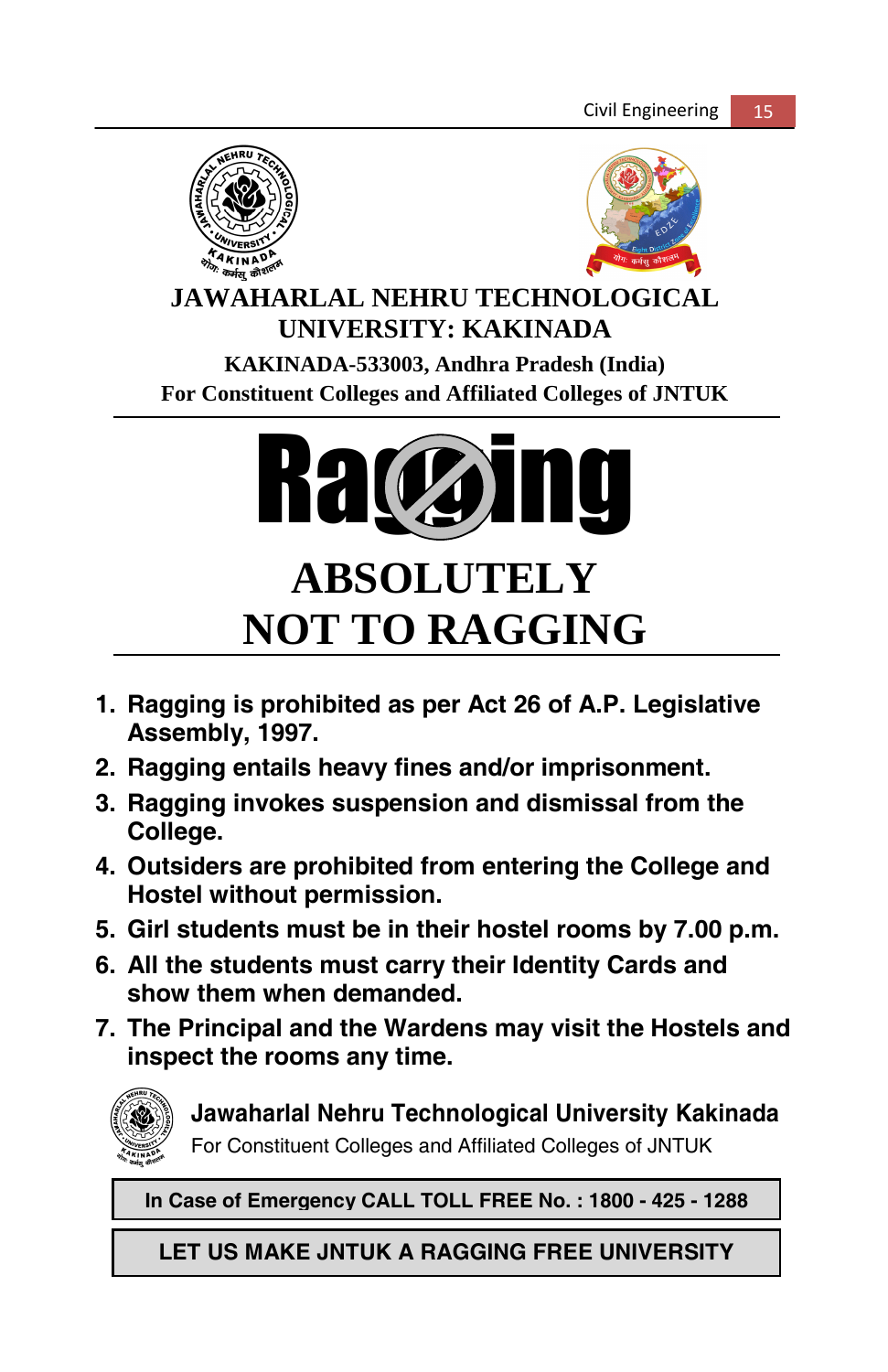# **COURSE STRUCTURE**

# **I Year – I SEMESTER**

| S. No. | <b>Subject</b>                          | т      | P  | <b>Credits</b>                |
|--------|-----------------------------------------|--------|----|-------------------------------|
|        | English $-I$                            | $3+1*$ |    | 3                             |
| 2      | Mathematics - I                         | $3+1*$ |    | 3                             |
| 3      | <b>Engineering Chemistry</b>            | $3+1*$ |    | 3                             |
| 4      | <b>Engineering Mechanics</b>            | $3+1*$ | -- | 3                             |
| 5      | <b>Environmental Studies</b>            | $3+1*$ |    | 3                             |
| 6      | <b>Computer Programming</b>             | $3+1*$ |    | 3                             |
| 7      | <b>Engineering Chemistry Laboratory</b> |        | 3  | $\mathcal{L}$                 |
| 8      | English - Communication Skills Lab - I  |        | 3  | $\mathfrak{D}_{\mathfrak{p}}$ |
| 9      | C Programming Lab                       |        | 3  | $\mathcal{L}$                 |
|        | <b>Total Credits</b>                    |        |    | 24                            |

# **I Year – II SEMESTER**

| S. No.         | <b>Subject</b>                          | т        | P  | <b>Credits</b>              |
|----------------|-----------------------------------------|----------|----|-----------------------------|
| 1              | English - $II$                          | $3+1*$   | -- | 3                           |
| $\mathfrak{D}$ | Mathematics – II (Mathematical Methods) | $3+1*$   | -- | 3                           |
| 3              | Mathematics – III                       | $3 + 1*$ |    | 3                           |
| 4              | <b>Engineering Physics</b>              | $3+1*$   | -- | 3                           |
| 5              | Professional Ethics and Human Values    | $3+1*$   |    | 3                           |
| 6              | <b>Engineering Drawing</b>              |          | 3  | 3                           |
| 7              | English-Communication Skills Lab - II   |          | 3  | $\mathcal{L}$               |
| 8              | <b>Engineering Physics Laboratory</b>   |          | 3  | $\mathcal{D}_{\alpha}$      |
| 9              | Engineering Physics - Virtual Labs -    |          | 2  |                             |
|                | Assignments                             |          |    |                             |
| 10             | Engineering Workshop & IT Workshop      |          | 3  | $\mathcal{D}_{\mathcal{A}}$ |
|                | <b>Total Credits</b>                    |          |    | 24                          |

# **II Year – I SEMESTER**

| S. No. | <b>Subject</b>                             | т      | P   | <b>Credits</b>              |
|--------|--------------------------------------------|--------|-----|-----------------------------|
|        | Electrical & Electronics Engineering       | $3+1*$ | $-$ | 3                           |
| 2      | Probability & Statistics                   | $3+1*$ |     | 3                           |
| 3      | Strength of Materials-I                    | $3+1*$ |     | 3                           |
| 4      | <b>Building Materials and Construction</b> | $3+1*$ | $-$ | 3                           |
| 5      | Surveying                                  | $3+1*$ |     | 3                           |
| 6      | <b>Fluid Mechanics</b>                     | $3+1*$ |     | 3                           |
| 7      | Surveying Field work-I                     |        | 3   | $\overline{c}$              |
| 8      | Strength of Materials Lab                  |        | 3   | $\mathcal{D}_{\mathcal{L}}$ |
|        | <b>Total Credits</b>                       |        |     | 22                          |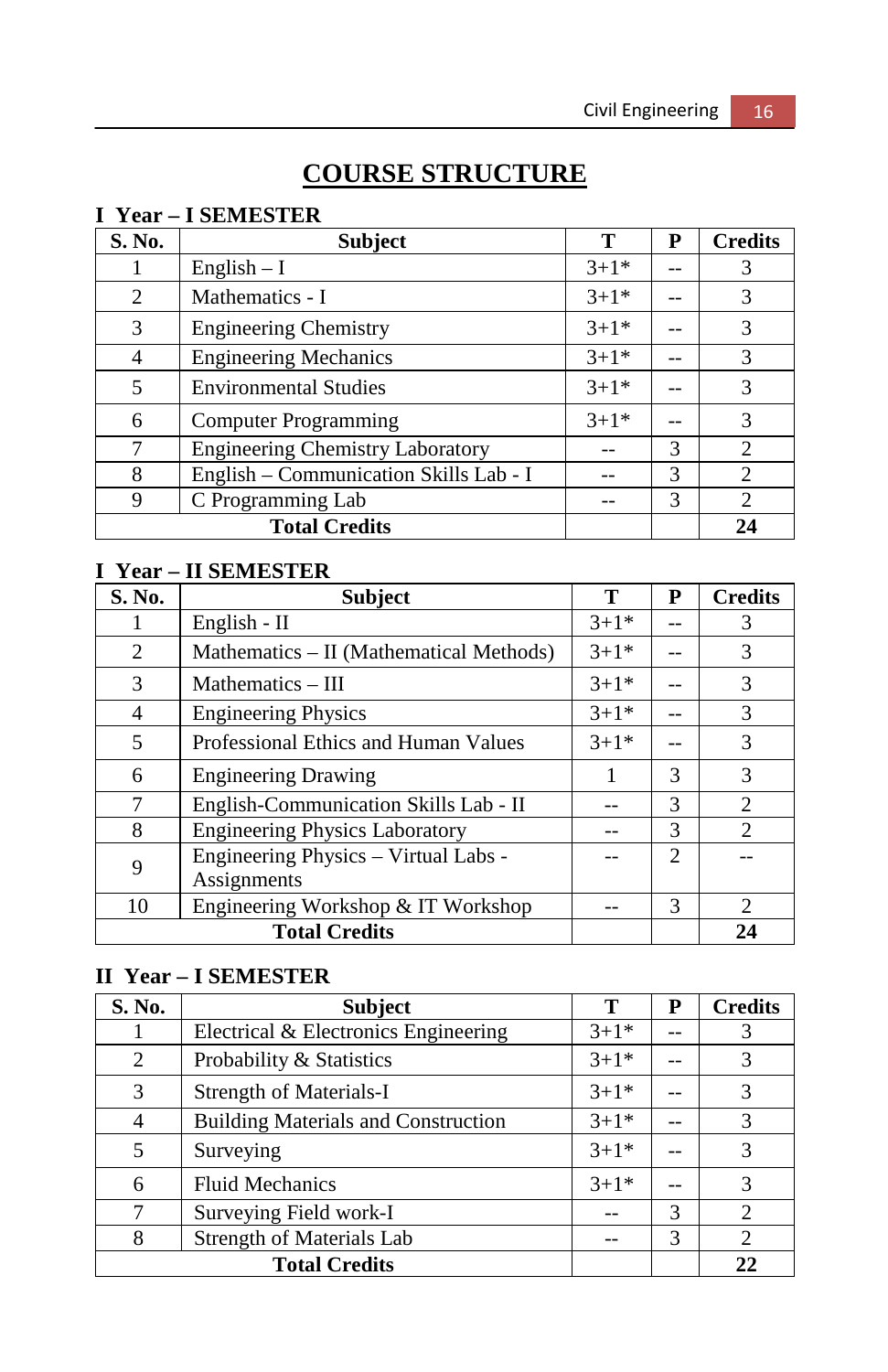| S. No.               | <b>Subject</b>                                 | Т      | P  | <b>Credits</b>              |
|----------------------|------------------------------------------------|--------|----|-----------------------------|
| 1                    | Building Planning & Drawing                    | $3+1*$ |    | 3                           |
| $\overline{2}$       | Managerial Economics and Financial<br>Analysis |        |    | 3                           |
| 3                    | Strength of Materials-II                       | $3+1*$ |    | 3                           |
| $\overline{4}$       | Hydraulics and Hydraulic Machinery             | $3+1*$ | -- | 3                           |
| 5                    | Concrete Technology                            | $3+1*$ |    | 3                           |
| 6                    | Structural Analysis - I                        | $3+1*$ |    | 3                           |
| 7                    | Fluid Mechanics and Hydraulic Machinery<br>Lab |        | 3  | 2                           |
| 8                    | Concrete Technology Lab                        |        | 3  | $\mathfrak{D}$              |
| 9                    | Surveying Field work-II                        |        | 3  | $\mathcal{D}_{\mathcal{L}}$ |
| <b>Total Credits</b> |                                                |        |    |                             |

# **II Year – II SEMESTER**

# **III Year – I SEMESTER**

| S. No.               | <b>Subject</b>                                                 | Т      | P | <b>Credits</b>              |
|----------------------|----------------------------------------------------------------|--------|---|-----------------------------|
|                      | <b>Engineering Geology</b>                                     | $3+1*$ |   | 3                           |
| 2                    | Structural Analysis - II                                       | $3+1*$ |   | 3                           |
| 3                    | Design and Drawing of Reinforced<br><b>Concrete Structures</b> |        |   | 3                           |
| 4                    | Geotechnical Engineering - I                                   | $3+1*$ |   | $\mathcal{R}$               |
| 5                    | Transportation Engineering - I                                 | $3+1*$ |   | 3                           |
| 6                    | <b>IPR &amp; Patents</b>                                       | $3+1*$ |   | 2                           |
| 7                    | Geotechnical Engineering Lab                                   | --     | 3 | $\mathcal{D}_{\mathcal{L}}$ |
| 8                    | Engineering Geology Lab                                        |        | 3 | $\mathcal{D}_{\mathcal{A}}$ |
| <b>Total Credits</b> |                                                                |        |   |                             |

# **III Year – II SEMESTER**

| S. No.         | Subject                                   | Т      | P | <b>Credits</b> |
|----------------|-------------------------------------------|--------|---|----------------|
|                | Design and Drawing of Steel Structures    | $3+1*$ |   | 3              |
| $\overline{2}$ | Geotechnical<br>Engineering $-$ II        | $3+1*$ |   | 3              |
| 3              | Water Resources Engineering-I             | $3+1*$ |   | 3              |
| 4              | Environmental<br>Engineering $-I$         | $3+1*$ |   | 3              |
| 5              | Transportation<br>Engineering $-$ II      | $3+1*$ |   | 3              |
| 6              | <b>OPEN ELECTIVE</b>                      | $3+1*$ |   | 3              |
| 7              | <b>Computer Aided Engineering Drawing</b> |        | 3 | 2              |
| 8              | <b>Transportation Engineering Lab</b>     |        | 3 | 2              |
|                | <b>Total Credits</b>                      |        |   | 22             |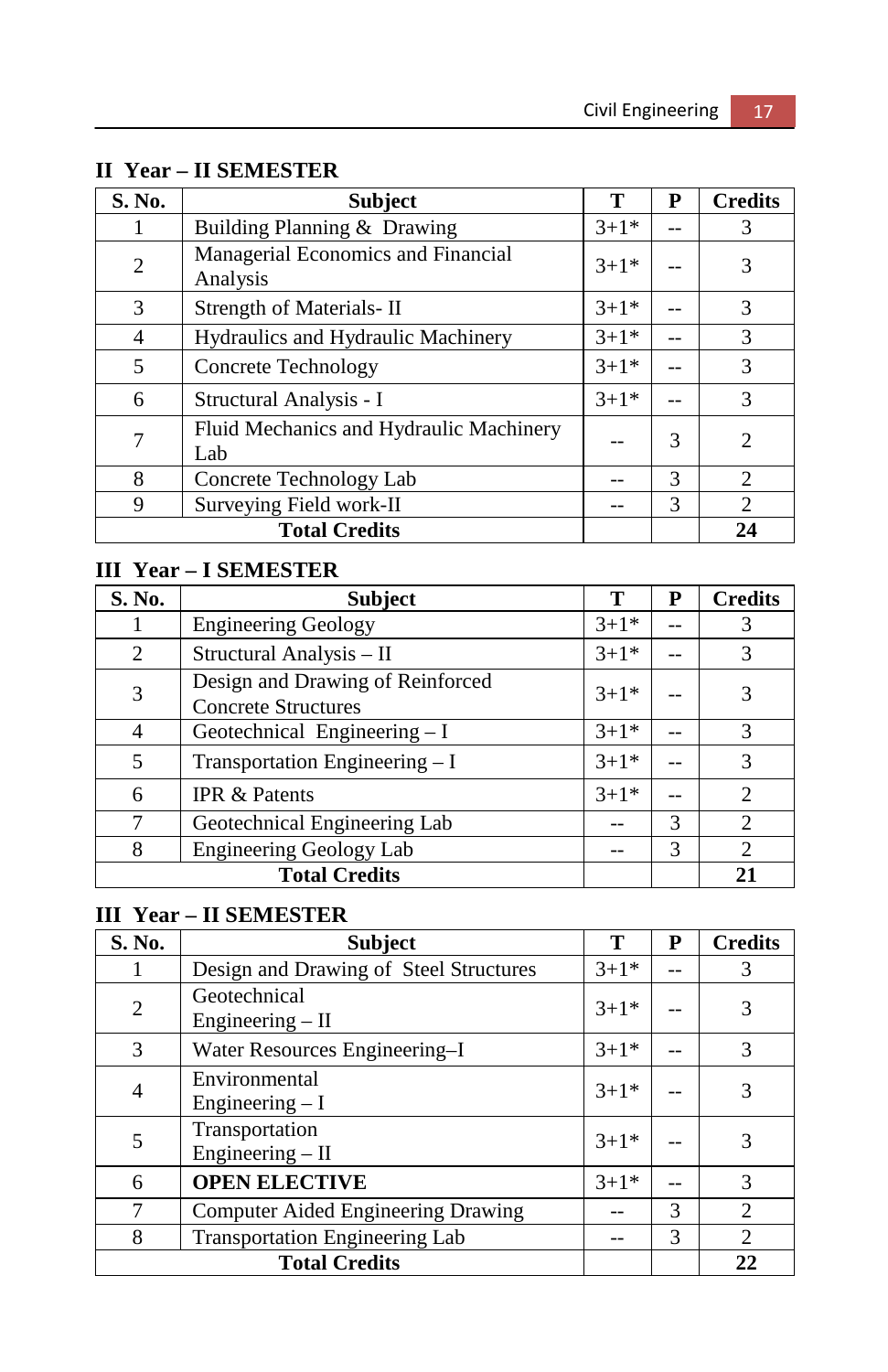# **IV Year – I SEMESTER**

| S. No. | <b>Subject</b>                                | Т      | P | <b>Credits</b>              |
|--------|-----------------------------------------------|--------|---|-----------------------------|
| 1      | Environmental<br>Engineering $-$ II           | $3+1*$ |   | 3                           |
| 2      | <b>Prestressed Concrete</b>                   | $3+1*$ |   | 3                           |
| 3      | <b>Construction Technology and Management</b> | $3+1*$ |   | 3                           |
| 4      | Water Resources Engineering-II                | $3+1*$ |   | 3                           |
| 5      | Remote Sensing and GIS Applications           | $3+1*$ |   | 3                           |
| 6      | <b>ELECTIVE - I</b>                           | $3+1*$ |   | 3                           |
| 7      | Environmental<br>Engineering Lab              |        | 3 | $\overline{2}$              |
| 8      | GIS & CAD Lab                                 |        | 3 | $\mathcal{D}_{\mathcal{L}}$ |
|        | <b>Total Credits</b>                          |        |   | 22                          |

# **IV Year – II SEMESTER**

| S. No.               | <b>Subject</b>                         |          | P | <b>Credits</b> |
|----------------------|----------------------------------------|----------|---|----------------|
|                      | Estimating, Specifications & Contracts | $3+1*$   |   |                |
| $\overline{2}$       | <b>ELECTIVE-II</b>                     | $3+1*$   |   |                |
| 3                    | <b>ELECTIVE - III</b>                  | $3 + 1*$ |   |                |
|                      | <b>ELECTIVE - IV</b>                   | $3 + 1*$ |   |                |
| 5                    | Project Work                           |          |   |                |
| <b>Total Credits</b> |                                        |          |   |                |

# **OPEN ELECTIVE:**

- a) Environmental Pollution and Control
- b) Disaster Management
- c) Industrial Water & Waste Water Management
- d) Architecture and Town Planning
- e) Finite Element Method
- f) Green Technologies

# **Elective-I:**

- a) Ground Improvement Techniques
- b) Air Pollution and Control
- c) Matrix methods of Structural Analysis
- d) Urban Hydrology
- e) Advanced Surveying
- f) Interior Designs and Decorations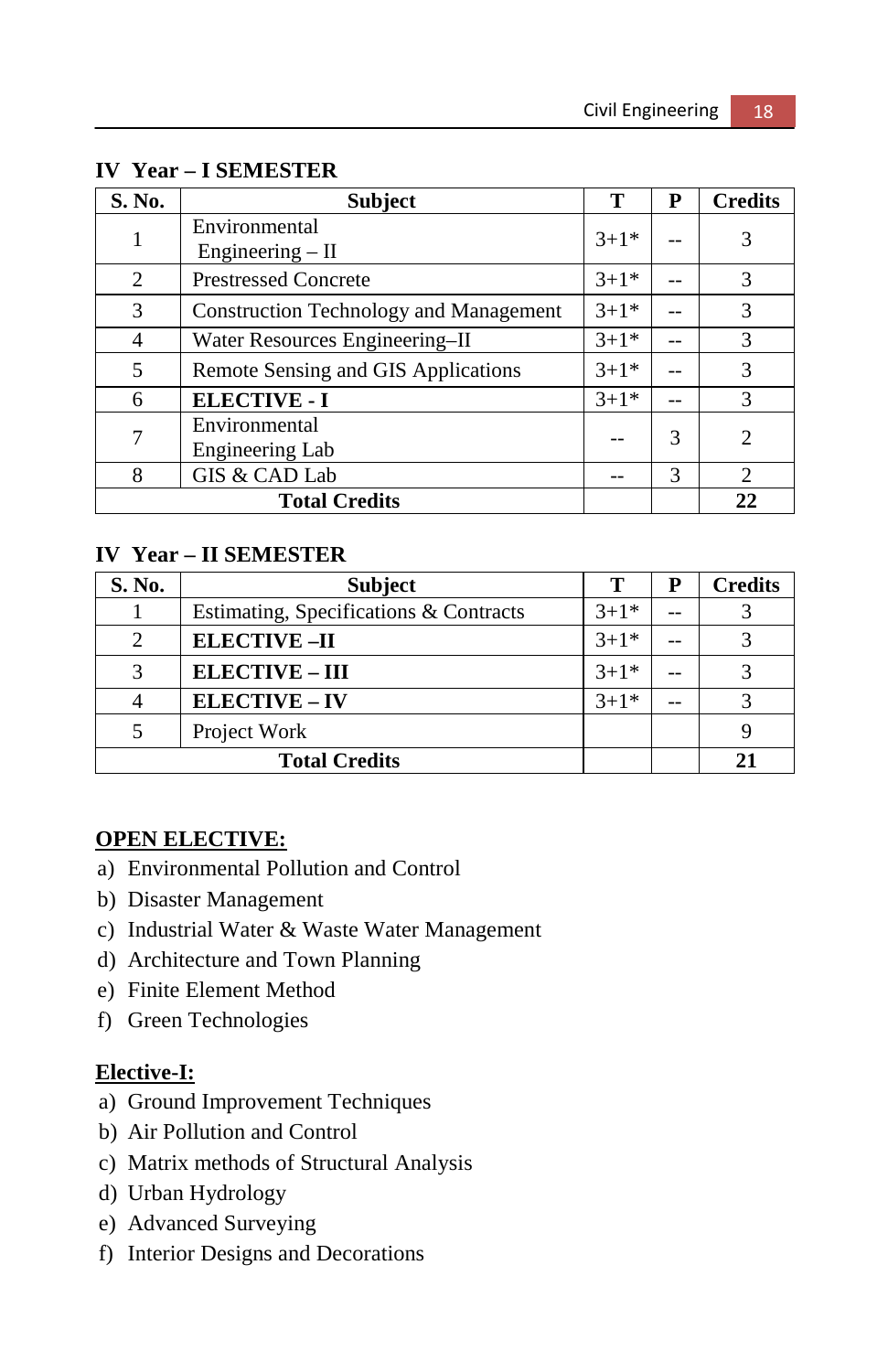# **Elective-II:**

- a. Engineering with Geo-synthetics
- b. Environmental Impact Assessment and Management
- c. Advanced Structural Engineering
- d. Ground Water Development and Management
- e. Traffic Engineering
- f. Infrastructure Management

# **Elective-III:**

- a) Advanced foundation Engineering
- b) Solid waste Management
- c) Earthquake Resistant Design
- d) Water Shed Management
- e) Pavement Analysis and Design
- f) Green Buildings

#### **Elective-IV:**

- a) Soil Dynamics and Machine Foundations
- b) Environmental and Industrial Hygiene
- c) Repair and Rehabilitation of Structures
- d) Water Resources System Planning and Management
- e) Urban Transportation Planning
- f) Safety Engineering
- g) Bridge Engineering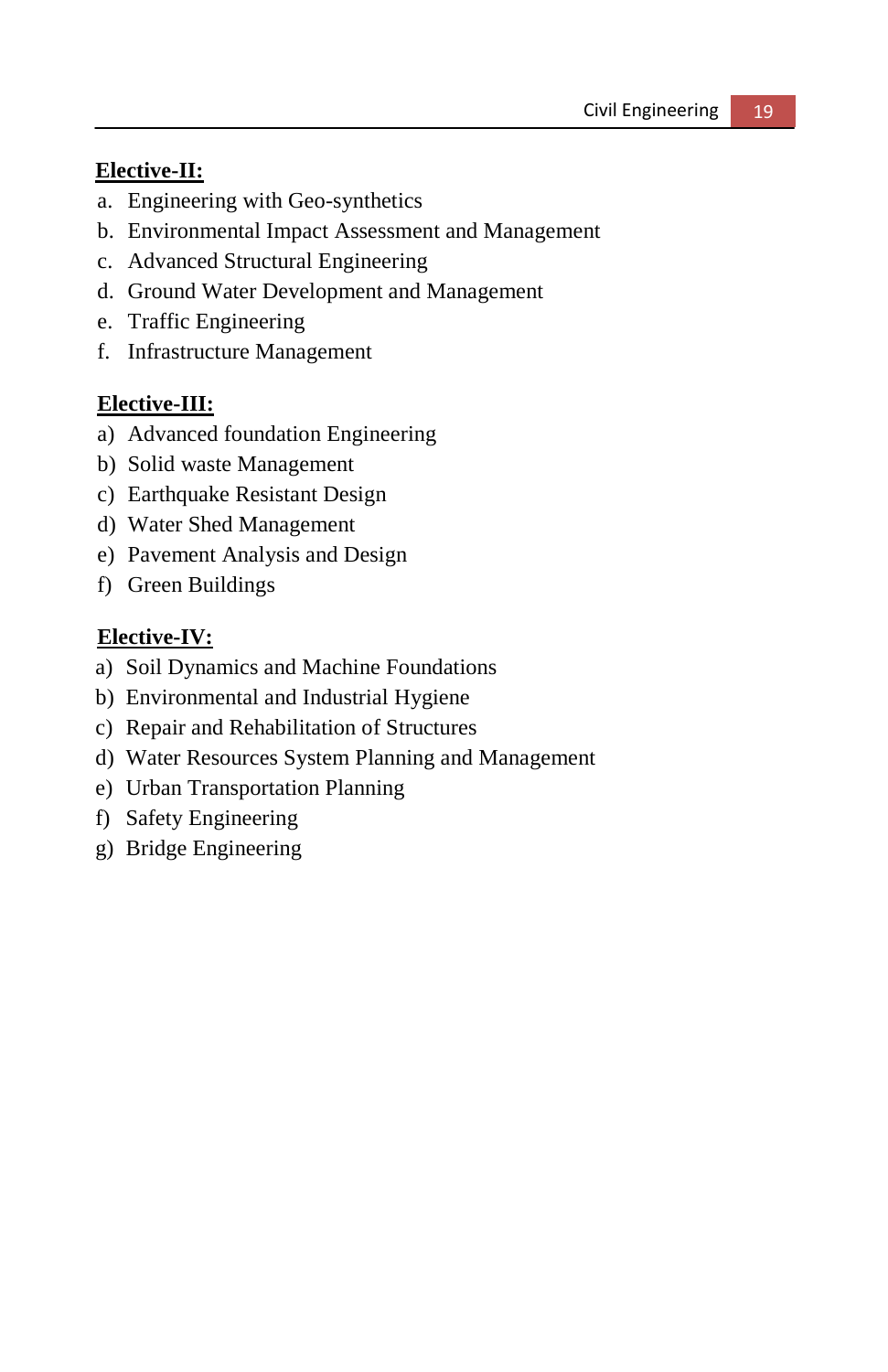$3 + 1$ 

# **SYLLABUS**

# **I Year – I SEMESTER T P C**

# **ENGLISH –I (Common to All Branches)**

# **DETAILED TEXT-I English Essentials : Recommended Topics :**

# **1. IN LONDON: M.K.GANDHI**

**OBJECTIVE:** To apprise the learner how Gandhi spent a period of three years in London as a student.

**OUTCOME**: The learner will understand how Gandhi grew in introspection and maturity.

# **2. THE KNOWLEDGE SOCIETY- APJ KALAM**

**OBJECTIVE**: To make the learners rediscover India as a land of Knowledge.

**OUTCOME:** The learners will achieve a higher quality of life, strength and sovereignty of a developed nation.

# **3. THE SCIENTIFIC POINT OF VIEW- J.B.S. HALDANE**

**OBJECTIVE:** This essay discusses how scientific point of view seeks to arrive at the truth without being biased by emotion.

**OUTCOME:** This develops in the student the scientific attitude to solve many problems which we find difficult to tackle.

# **4. PRINCIPLES OF GOOD WRITING:**

**OBJECTIVE:** To inform the learners how to write clearly and logically. **OUTCOME**: The learner will be able to think clearly and logically and write clearly and logically.

# **5. MAN'S PERIL**

**OBJECTIVE**: To inform the learner that all men are in peril.

**OUTCOME:** The learner will understand that all men can come together and avert the peril.

# **6. THE DYING SUN—SIR JAMES JEANS**

**OBJECTIVE:** This excerpt from the book "The Mysterious Universe" presents the mysterious nature of the Universe and the stars which present numerous problems to the scientific mind. Sir James Jeans uses a poetic approach to discuss the scientific phenomena.

**OUTCOME**: This provides the students to think about the scientific phenomena from a different angle and also exposes the readers to poetic expressions.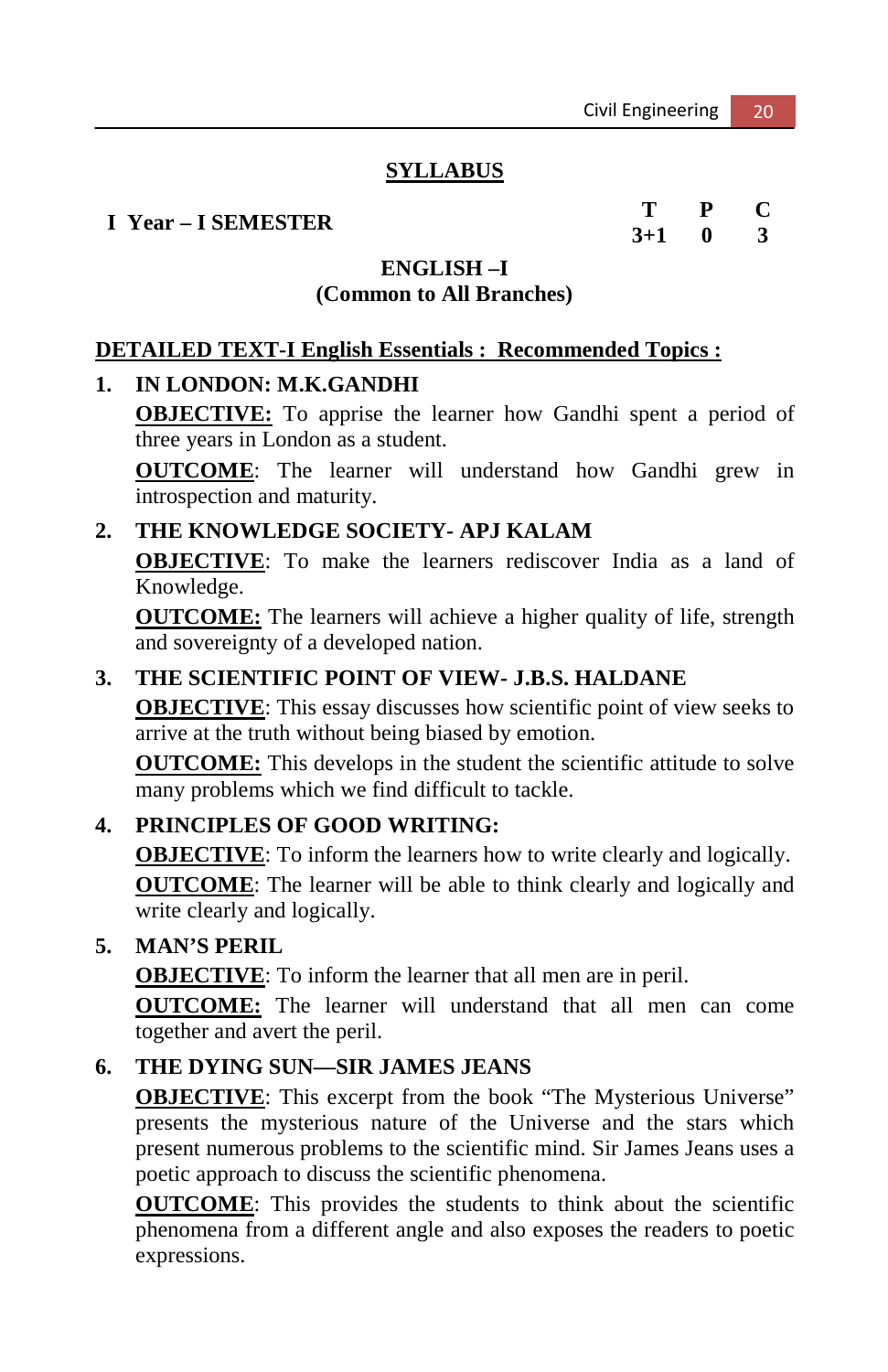# **7. LUCK—MARK TWAIN**

**OBJECTIVE:** This is a short story about a man's public image and his true nature. The theme of the story is that luck can be a factor of life, so that even if one is incompetent but lucky, one can still succeed.

**OUTCOME**: The story is humourous in that it contains a lot of irony. Thus this develops in the learner understand humourous texts and use of words for irony.

**Text Book** : 'English Essentials' by Ravindra Publications

# **NON-DETAILED TEXT:**

# **(From Modern Trailblazers of Orient Blackswan) (Common single Text book for two semesters) (Semester I (1 to 4 lessons)/ Semester II (5 to 8 lessons)**

# **1. G.D.Naidu**

**OBJECTIVE:** To inspire the learners by G.D.Naidu's example of inventions and contributions.

**OUTCOME:** The learner will be in a position to emulate G.D.Naidu and take to practical applications.

# **2. G.R.Gopinath**

**OBJECTIVE:** To inspire the learners by his example of inventions.

**OUTCOME:** Like G.R.Gopinath, the learners will be able to achieve much at a low cost and help the common man.

# **3. Sudhamurthy**

**OBJECTIVE:** To inspire the learners by the unique interests and contributions of Sudha Murthy.

**OUTCOME:** The learner will take interest in multiple fields of knowledge and make life worthwhile through social service.

# **4. Vijay Bhatkar**

**OBJECTIVE:** To inspire the learner by his work and studies in different fields of engineering and science.

**OUTCOME:** The learner will emulate him and produce memorable things.

**Text Book** : 'Trail Blazers' by Orient Black Swan Pvt. Ltd. Publishers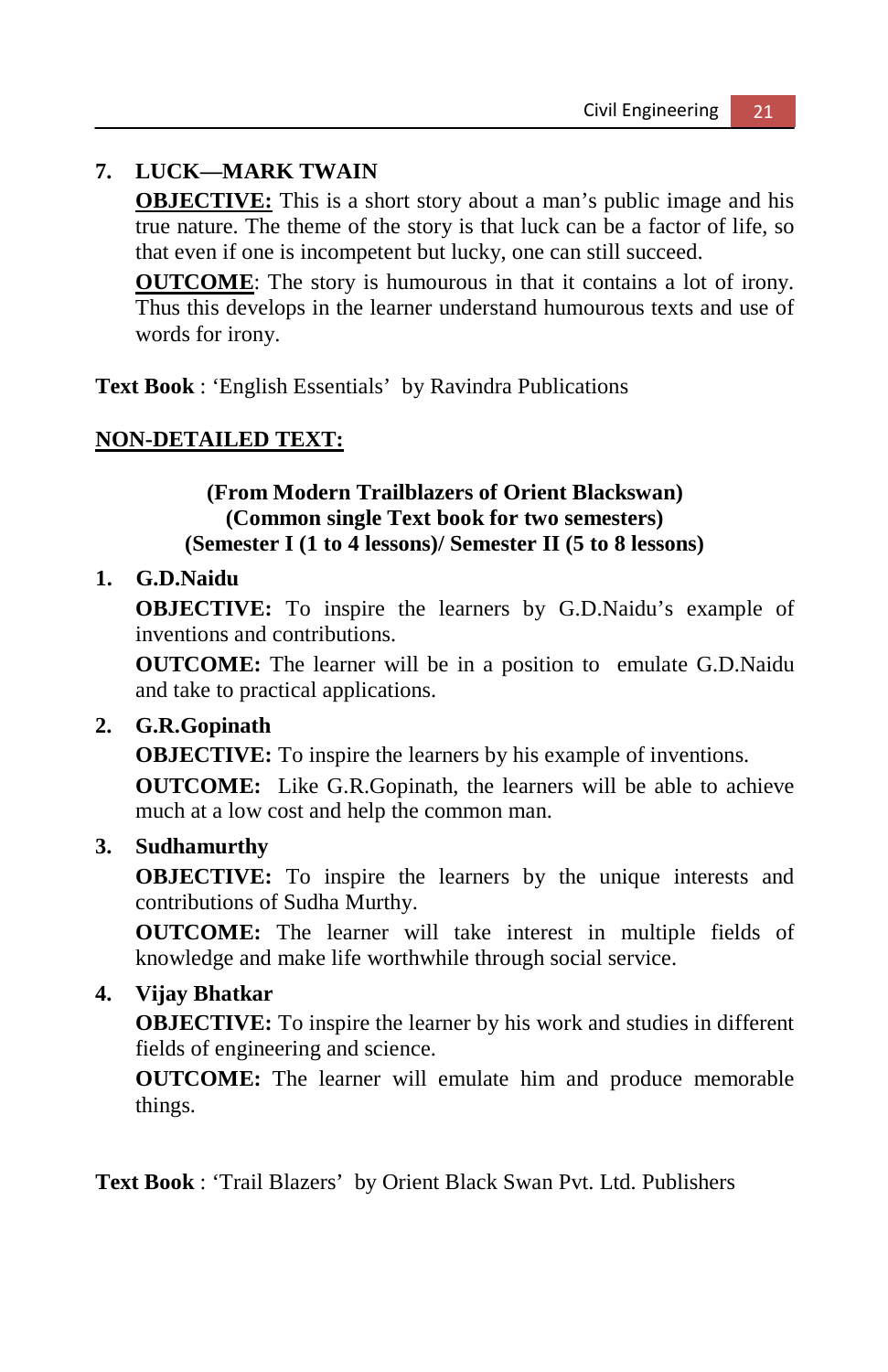| I Year – I SEMESTER |  |  |
|---------------------|--|--|
|                     |  |  |

# **MATHEMATICS – I (DIFFERENTIAL EQUATIONS) (Common to All Branches)**

# **UNIT I: Differential equations of first order and first degree:**

Linear-Bernoulli-Exact-Reducible to exact.

Applications : Newton's Law of cooling-Law of natural growth and decayorthogonal trajectories.

Subject Category

| <b>ABET</b> Learning Objectives  | a d e |
|----------------------------------|-------|
| <b>ABET</b> internal assessments | 126   |
| <b>JNTUK External Evaluation</b> | A B E |

# **UNIT II: Linear differential equations of higher order:**

Non-homogeneous equations of higher order with constant coefficients with RHS term of the type  $e^{ax}$ , Sin ax, cos ax, polynomials in x,  $e^{ax}V(x)$ ,  $xV(x)$ .

Applications : LCR circuit, Simple Harmonic motion

Subject Category

ABET Learning Objectives a d e

ABET internal assessments 1 2 6

JNTUK External Evaluation A B E

# **UNIT IIILaplace transforms:**

Laplace transforms of standard functions-ShiftingTheorems, Transforms of derivatives and integrals – Unit step function –Dirac's delta function- Inverse Laplace transforms– Convolution theorem (with out proof).

Application : Solutions of ordinary differential equations using Laplace transforms.

Subject Category

ABET Learning Objectives a e

ABET internal assessments 1 2 6

JNTUK External Evaluation A B E

# **UNIT IV Partial differentiation:**

Introduction- Total derivative-Chain rule-Generalized Mean Value theorem for single variable (without proof)-Taylors and Mc Laurent's series for two variables– Functional dependence- Jacobian.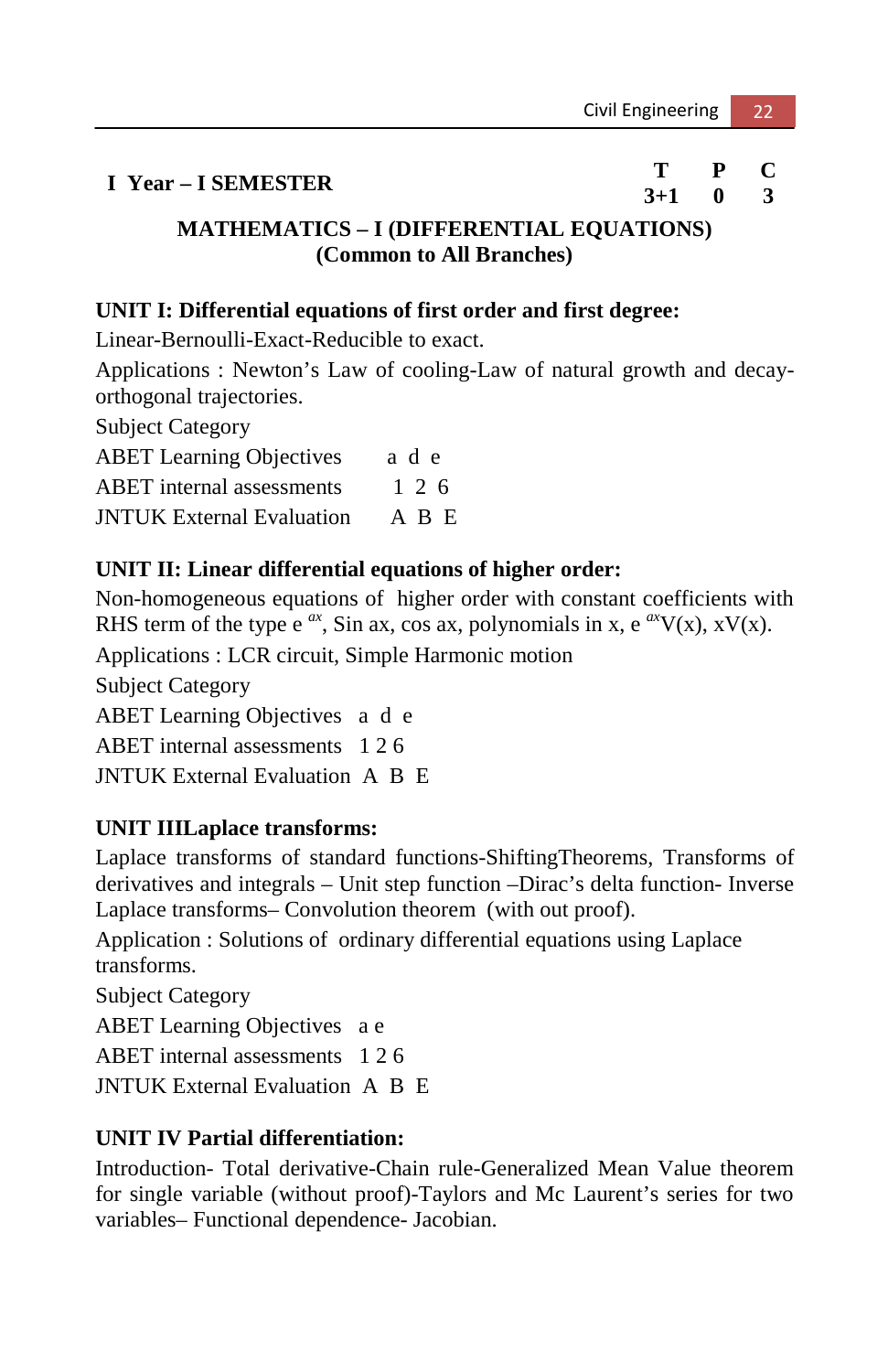Applications: Maxima and Minima of functions of two variables with constraints and without constraints.

Subject Category

ABET Learning Objectives a c e

ABET internal assessments 1 2 6

JNTUK External Evaluation A B E

# **UNIT VFirst order Partial differential equations:**

Formation of partial differential equations by elimination of arbitrary constants and arbitrary functions –solutions of first order linear (Lagrange) equation and nonlinear (standard type) equations

Subject Category

ABET Learning Objectives a e

ABET internal assessments 1 2 6

JNTUK External Evaluation A B E

# **UNIT VI Higher order Partial differential equations:**

Solutions of Linear Partial differential equations with constant coefficients-Method of separation of Variables

Applications : One- dimensional Wave, Heat equations - two-dimensional Laplace Equation.

Subject Category

ABET Learning Objectives a e

ABET internal assessments 1 2 6

JNTUK External Evaluation B E

# **Books:**

- 1. **B.S.GREWAL,** Higher Engineering Mathematics, 42<sup>nd</sup> Edition, Khanna Publishers
- 2. **ERWIN KREYSZIG,** Advanced Engineering Mathematics, 9<sup>th</sup> Edition, Wiley-India
- 3. **GREENBERG,** Advanced Engineering Mathematics, 2nd edition, Pearson edn
- 4. **DEAN G. DUFFY,** Advanced engineering mathematics with MATLAB, CRC Press
- 5. **PETER O'NEIL,**advanced Engineering Mathematics, Cengage Learning.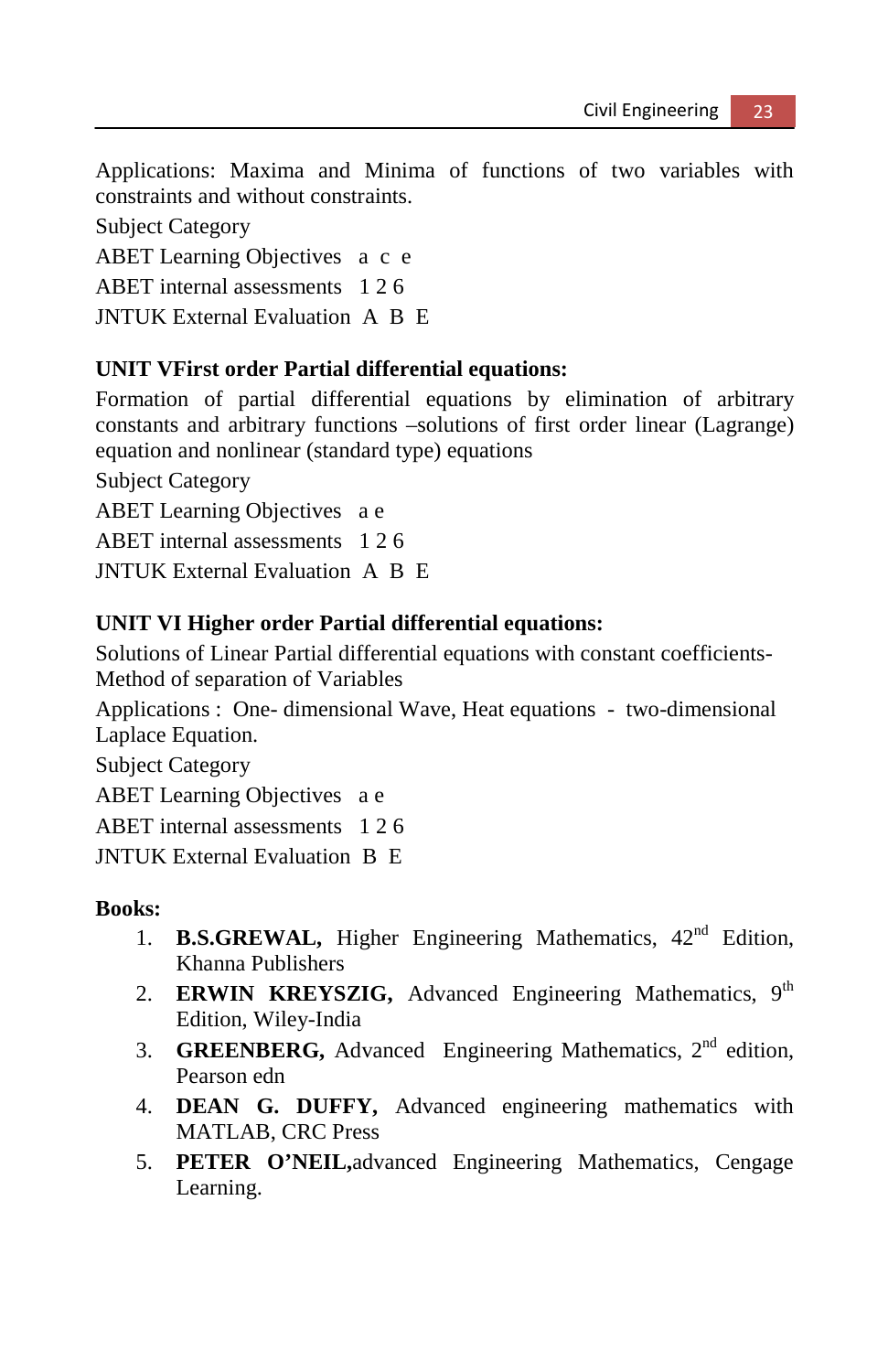|                | <b>JNTUK</b>         |                      |                          |       |  |
|----------------|----------------------|----------------------|--------------------------|-------|--|
| <b>Subject</b> | <b>ABET Learning</b> | <b>ABET</b> Internal | <b>External</b>          | Rem   |  |
| Category       | <b>Objectives</b>    | <b>Assessments</b>   | <b>Evaluation</b>        | -arks |  |
| Theory         | a) Apply             | 1.<br>Objective      | А.<br>Questions          |       |  |
| Design         | knowledge of         | tests                | should                   |       |  |
| Analysis       | math,                | 2.<br>Essay          | have:                    |       |  |
| Algorith       | science, $&$         | questions            | <b>B.</b><br>Definition, |       |  |
| ms             | engineering          | tests                | Principle                |       |  |
| Drawing        | b) Design $&$        | 3.<br>Peer           | of                       |       |  |
| Others         | conduct              | tutoring             | operation                |       |  |
|                | experiment,          | based                | <b>or</b>                |       |  |
|                | analyze &            | 4.<br>Simulation     | philosophy               |       |  |
|                | interpret data       | based                | of concept.              |       |  |
|                | c) Design a          | 5.<br>Design         | $C_{\cdot}$<br>Mathemati |       |  |
|                | system/proce         | oriented             | cal                      |       |  |
|                | ss to meet           | Problem<br>б.        | treatment,               |       |  |
|                | desired needs        | based                | derivations              |       |  |
|                | within               | 7.<br>Experiential   | , analysis,              |       |  |
|                | economic,            | (project             | synthesis,               |       |  |
|                | social,              | based)               | numerical                |       |  |
|                | political,           | based                | problems                 |       |  |
|                | ethical,             | 8.<br>Lab work or    | with                     |       |  |
|                | health/safety,       | field work           | inference.               |       |  |
|                | manufacturab         | based                | D.<br>Design             |       |  |
|                | ility, &             | 9.<br>Presentation   | oriented                 |       |  |
|                | sustainability       | based                | problems                 |       |  |
|                | constraints          | 10. Case             | Е.<br>Trouble            |       |  |
|                | d) Function on       | <b>Studies</b>       | shooting                 |       |  |
|                | multidisciplin       | based                | type of                  |       |  |
|                | ary teams            | 11. Role-play        | questions                |       |  |
|                | e)<br>Identify,      | based                | F.<br>Applicatio         |       |  |
|                | formulate, &         | 12. Portfolio        | ns related               |       |  |
|                | solve                | based                | questions                |       |  |
|                | engineering          |                      | G.<br><b>Brain</b>       |       |  |
|                | problems             |                      | storming                 |       |  |
|                | f)<br>Understand     |                      | questions                |       |  |
|                | professional         |                      |                          |       |  |
|                | & ethical            |                      |                          |       |  |
|                | responsibiliti       |                      |                          |       |  |
|                | es                   |                      |                          |       |  |
|                | g) Communicat        |                      |                          |       |  |
|                | e effectively        |                      |                          |       |  |
|                | Understand<br>h)     |                      |                          |       |  |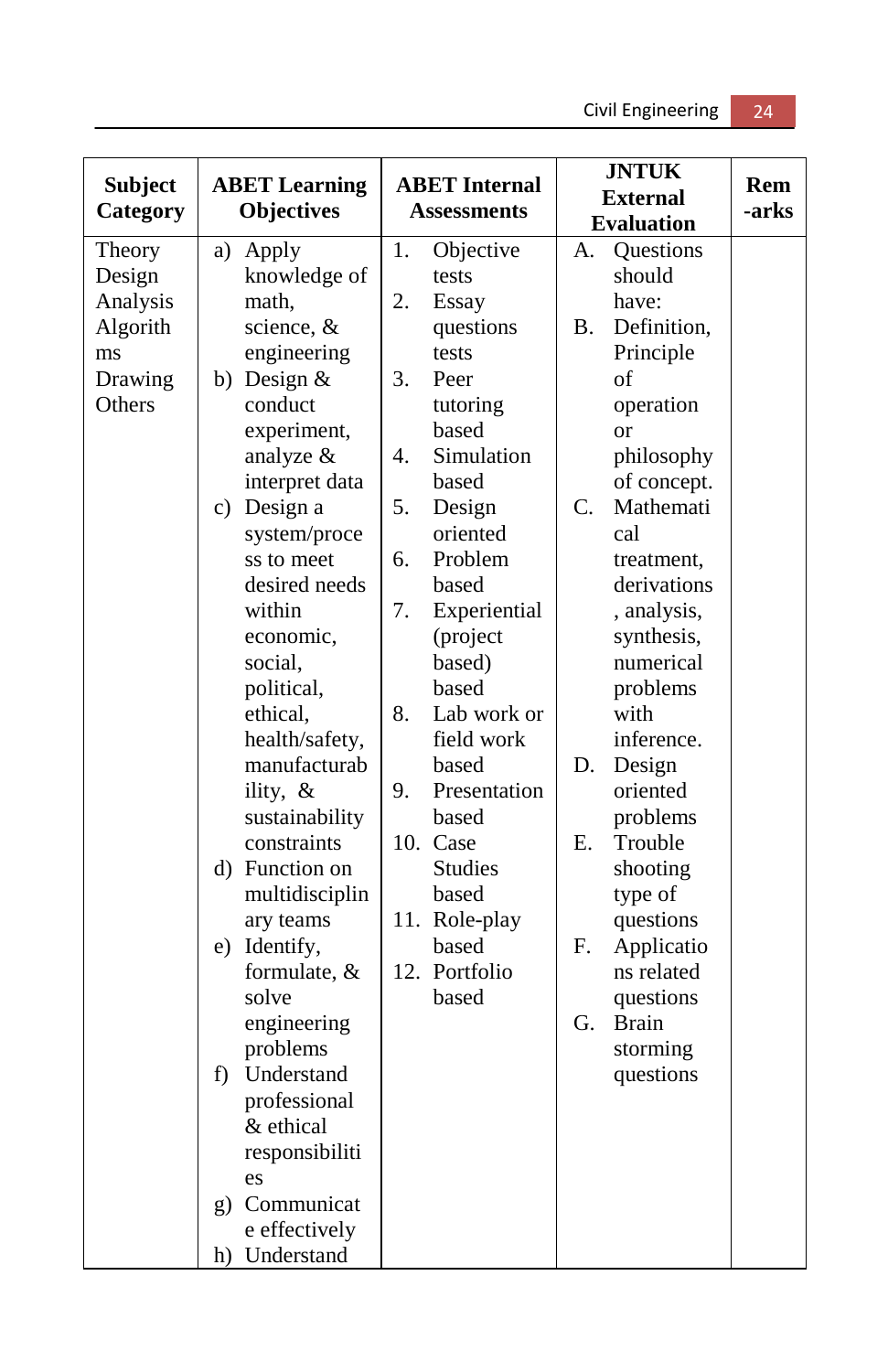| Civil Engineering |  |
|-------------------|--|
|-------------------|--|

| impact of<br>engineering<br>solutions in<br>global,<br>economic,<br>environmenta<br>l, & societal<br>context<br>i) Recognize<br>need for & be<br>able to<br>engage in<br>lifelong<br>learning<br>Know<br>$j$ )<br>contemporary<br>issues<br>k) Use<br>techniques,<br>skills,<br>modern tools |
|----------------------------------------------------------------------------------------------------------------------------------------------------------------------------------------------------------------------------------------------------------------------------------------------|
| for<br>engineering<br>practices                                                                                                                                                                                                                                                              |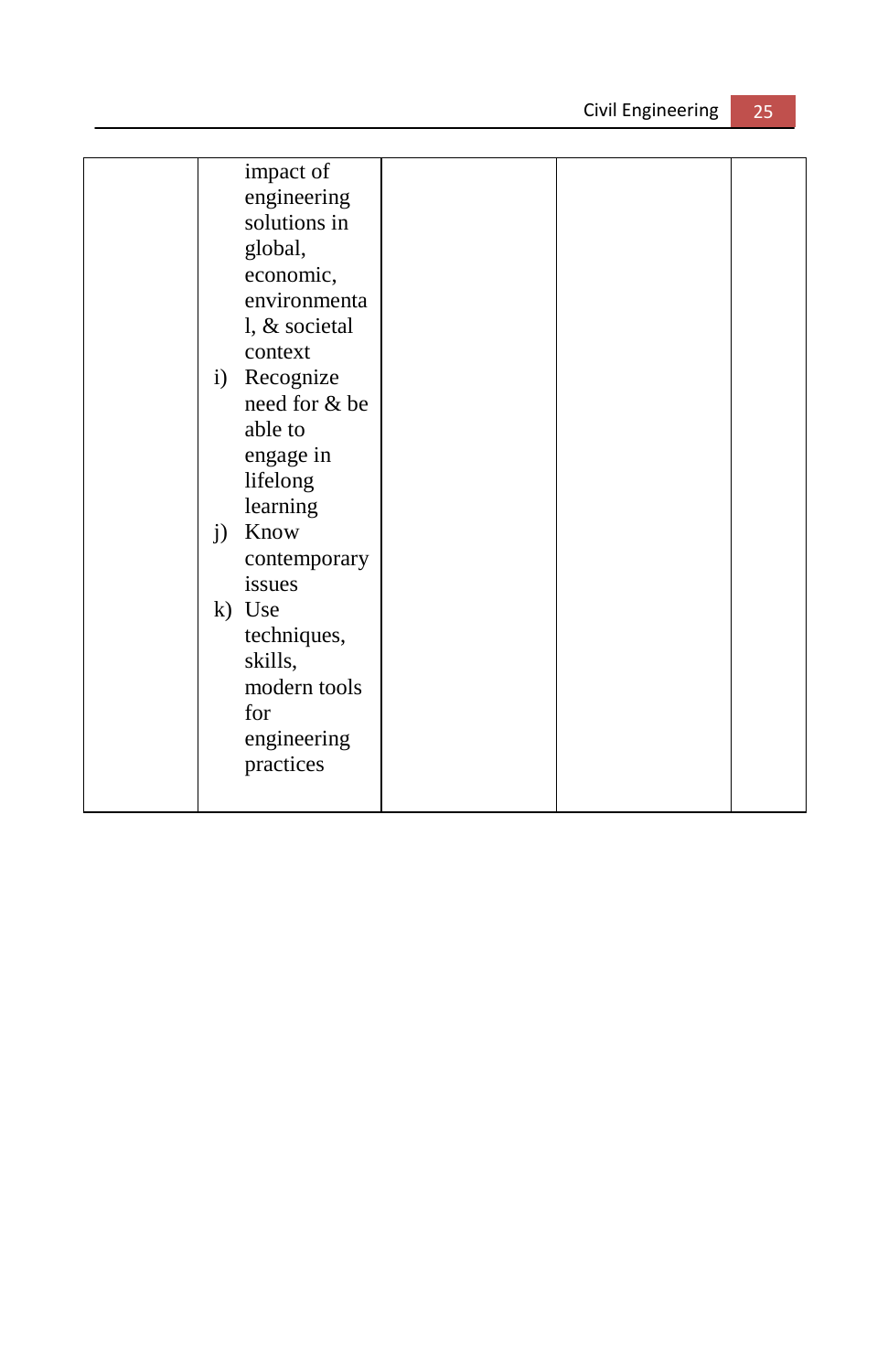# **I Year – I SEMESTER T P C**

 $3 + 1$ 

### **ENGINEERING CHEMISTRY**

#### **UNIT-I: WATER TECHNOLOGY**

Hard Water – Estimation of hardness by EDTA method – Potable water-Sterilization and Disinfection – Boiler feed water – Boiler troubles – Priming and foaming , scale formation, corrosion, caustic embrittlement, turbine deposits – Softening of water – Lime soda, Zeolite processes – Reverse osmosis – Electro Dialysis, Ion exchange process

**Objectives :** For prospective engineers knowledge about water used in industries (boilers etc.) and for drinking purposes is useful; hence chemistry of hard water, boiler troubles and modern methods of softening hard water is introduced.

#### **UNIT-II : ELECTROCHEMISTRY**

Concept of Ionic conductance – Ionic Mobilities – Applications of Kohlrausch law – Conductometric titrations – Galvanic cells – Electrode potentials – Nernst equation – Electrochemical series – Potentiometric titrations – Concentration cells – Ion selective electrode –Glass electrodes – Fluoride electrode; Batteries and Fuel cells.

**Objectives :** Knowledge of galvanic cells, electrode potentials, concentration cells is necessary for engineers to understand corrosion problem and its control ; also this knowledge helps in understanding modern bio-sensors, fuel cells and improve them.

#### **UNIT-III : CORROSION**

Causes and effects of corrosion – theories of corrosion (dry, chemical and electrochemical corrosion) – Factors affecting corrosion – Corrosion control methods – Cathodic protection –Sacrificial Anodic, Impressed current methods – Surface coatings – Methods of application on metals (Hot dipping, Galvanizing, tinning , Cladding, Electroplating, Electroless plating) – Organic surface coatings – Paints – Their constituents and their functions.

**Objectives :** the problems associated with corrosion are well known and the engineers must be aware of these problems and also how to counter them.

#### **UNIT-IV : HIGH POLYMERS**

Types of Polymerization – Stereo regular Polymers – Physical and Mechanical properties of polymers – Plastics – Thermoplastics and thermo setting plastics – Compounding and Fabrication of plastics – Preparation and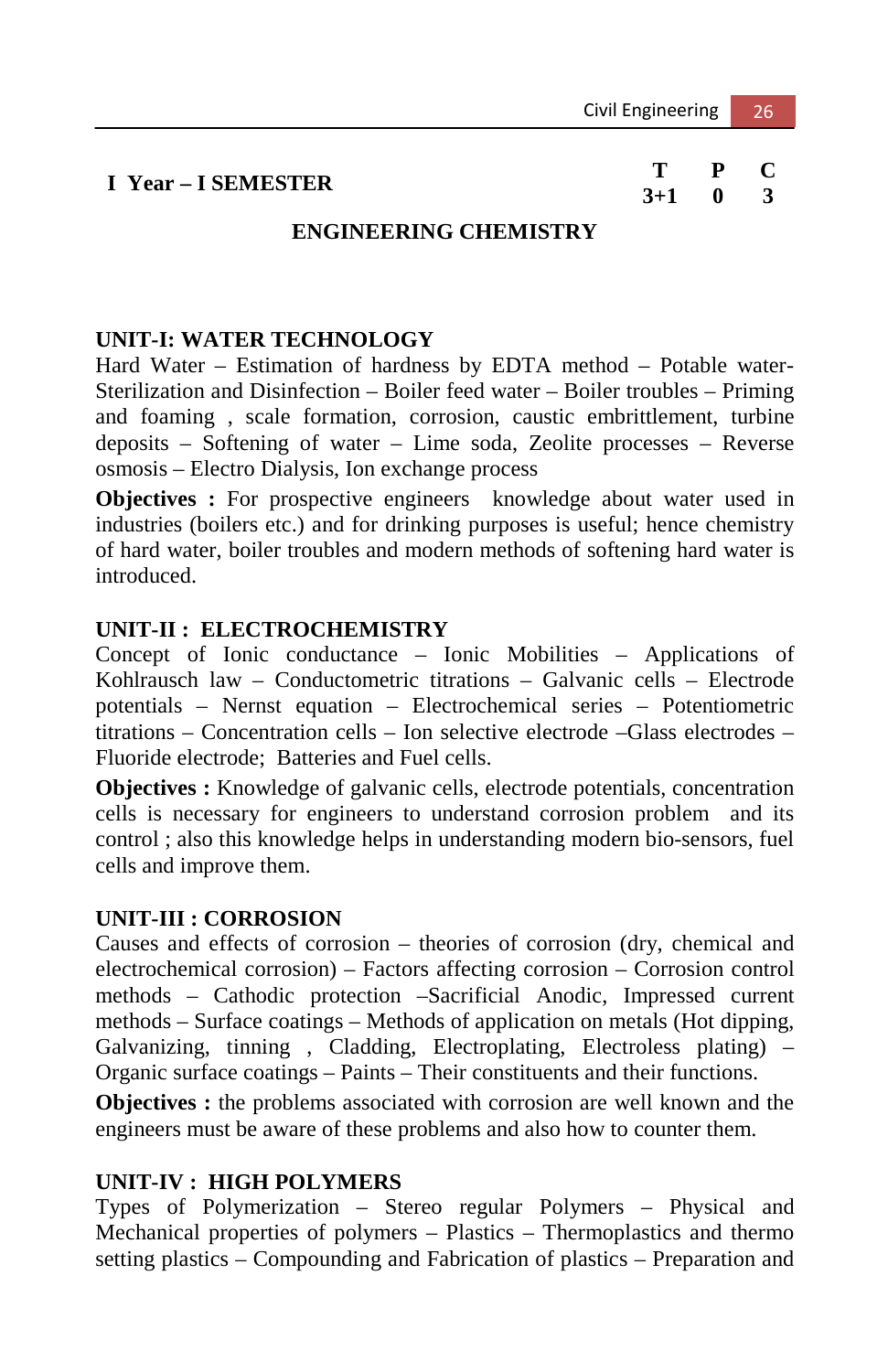properties of Polyethylene, PVC and Bakelite – Elastomers – Rubber and Vulcanization – Synthetic rubbers – Styrene butadiene rubber – Thiokol – applications.

**Objectives :** Plastics are materials used very widely as engineering materials. An understanding of properties particularly physical and mechanical properties of polymers / plastics / elastomers helps in selecting suitable materials for different purposes.

# **UNIT-V : FUELS**

Coal – Proximate and ultimate analysis – Numerical problems based on analysis – Calorific vaule – HCV and LCV – Problems based on calorific values; petroleum – Refining – Cracking – Petrol – Diesel knocking; Gaseous fuels – Natural gas – LPG, CNG – Combustion – Problems on air requirements.

**Objectives :** A board understanding of the more important fuels employed on a large scale is necessary for all engineer to understand energy – related problems and solve them.

# **UNIT-VI : CHEMISTRY OF ADVANCED MATERIALS**

Nanometerials (Preparation of carbon nanotubes and fullerenes – Properties of nanomaterials – Engineering applications) – Liquid crystals (Types – Application in LCD and Engineering Applications) – Fiber reinforced plastics – Biodegradable polymers – Conducting polymers – Solar cells (Solar heaters – Photo voltaic cells – Solar reflectors – Green house concepts – Green chemistry (Methods for green synthesis and Applications) – Cement – Hardening and setting – Deterioration of cement concrete.

**Objectives :** With the knowledge available now, future engineers should know at least some of the advanced materials that are becoming available. Hence some of them are introduced here.

# **TEXT BOOKSS**

- 1. Jain and Jain (Latest Edition), Engineering Chemistry, Dhanpat Rai Publishing company Ltd.
- 2. N.Y.S.Murthy, V.Anuradha, KRamaRao "A Text Book of Engineering Chemistry", Maruthi Publications.
- 3. C.Parameswara Murthy, C.V.Agarwal, Adhra Naidu (2006) Text Book of Engineering Chemistry, B.S.Publications.
- 4. B.Sivasankar (2010), Engineering Chemistry, McGraw-Hill companies.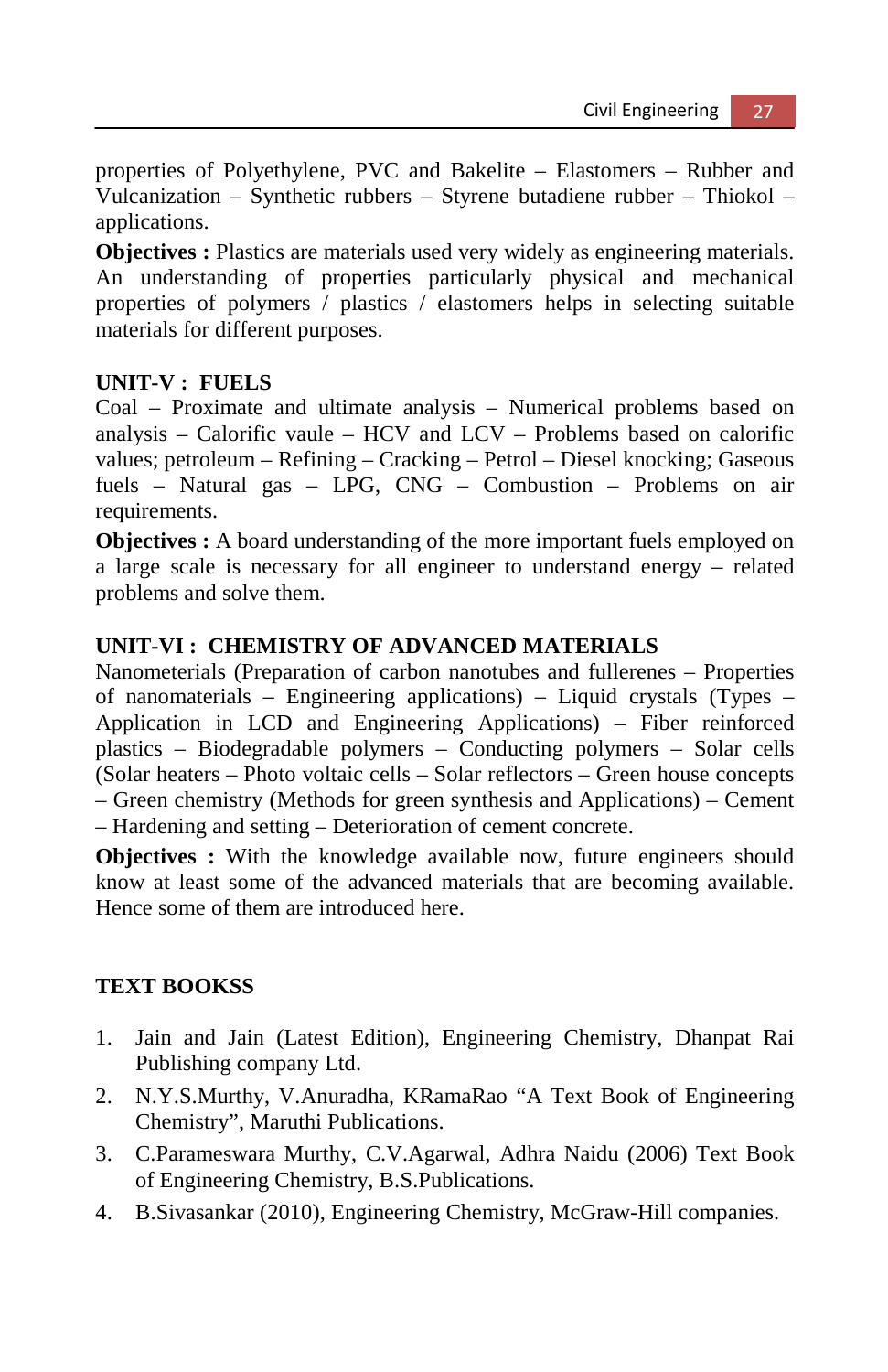5. Ch.Venkata Ramana Reddy and Ramadevi (2013) , Engineering Chemistry, Cengage Learning.

#### **REFERENCES**

- 1. S.S. Dara (2013) Text Book of Engineering Chemistry, S.Chand Technical Series.
- 2. K.Sesha Maheswaramma and Mridula Chugh (2013), Engineering Chemistry, Pearson Publications.
- 3. R.Gopalan, D.Venkatappayya, Sulochana Nagarajan (2011), Text Book of Engineering Chemistry, Vikas Publications.
- 4. B.Viswanathan and M.Aulice Scibioh (2009), Fuel Cells, Principals and applications, University Press.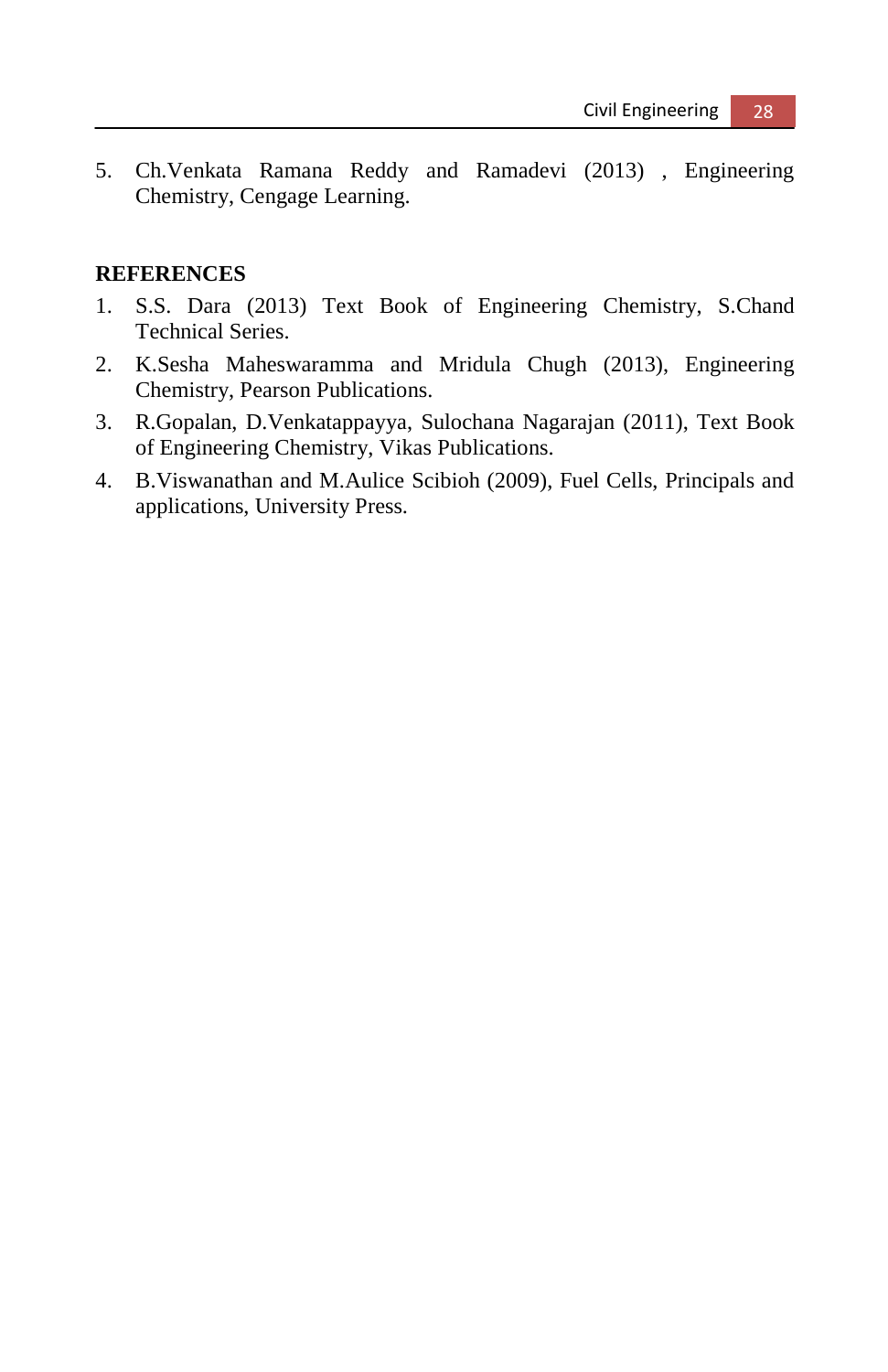| I Year - I SEMESTER |           | T P C |  |
|---------------------|-----------|-------|--|
|                     | $3+1$ 0 3 |       |  |

# **ENGINEERING MECHANICS**

**Objectives:** The students completing this course are expected to understand the concepts of forces and its resolution in different planes, resultant of force system, Forces acting on a body, their free body diagrams using graphical methods. They are required to understand the concepts of centre of gravity and moments of inertia and their application, Analysis of frames and trusses, different types of motion, friction and application of work - energy method.

# **UNIT – I**

**Objectives: The students are to be exposed to the concepts of force and friction , direction and its application.**

Introduction to Engg.Mechanics – Basic Concepts.

**Systems of Forces :**Coplanar Concurrent Forces – Components in Space – Resultant – Moment of Force and its Application – Couples and Resultant of Force Systems.Introduction **,**limiting friction and impending motion, coulomb's laws of dry friction , coefficient of friction, cone of friction.

# **UNIT II**

**Objectives: The students are to be exposed to application of free body diagrams. Solution to problems using graphical methods and law of triangle of forces.** 

**Equilibrium of Systems of Forces :**Free Body Diagrams, Equations of Equilibrium of Coplanar Systems, Spatial Systems for concurrent forces. Lamis Theorm, Graphical method for the equilibrium of coplanar forces, Converse of the law of Triangle of forces, converse of the law of polygon of forces condition of equilibrium.

# **UNIT – III**

# **Objectives : The students are to be exposed to concepts of centre of gravity.**

**Centroid :**Centroids of simple figures (from basic principles ) – Centroids of Composite Figures.

**Centre of Gravity :**Centre of gravity of simple body (from basis principles), centre of gravity of composite bodies, pappus theorem.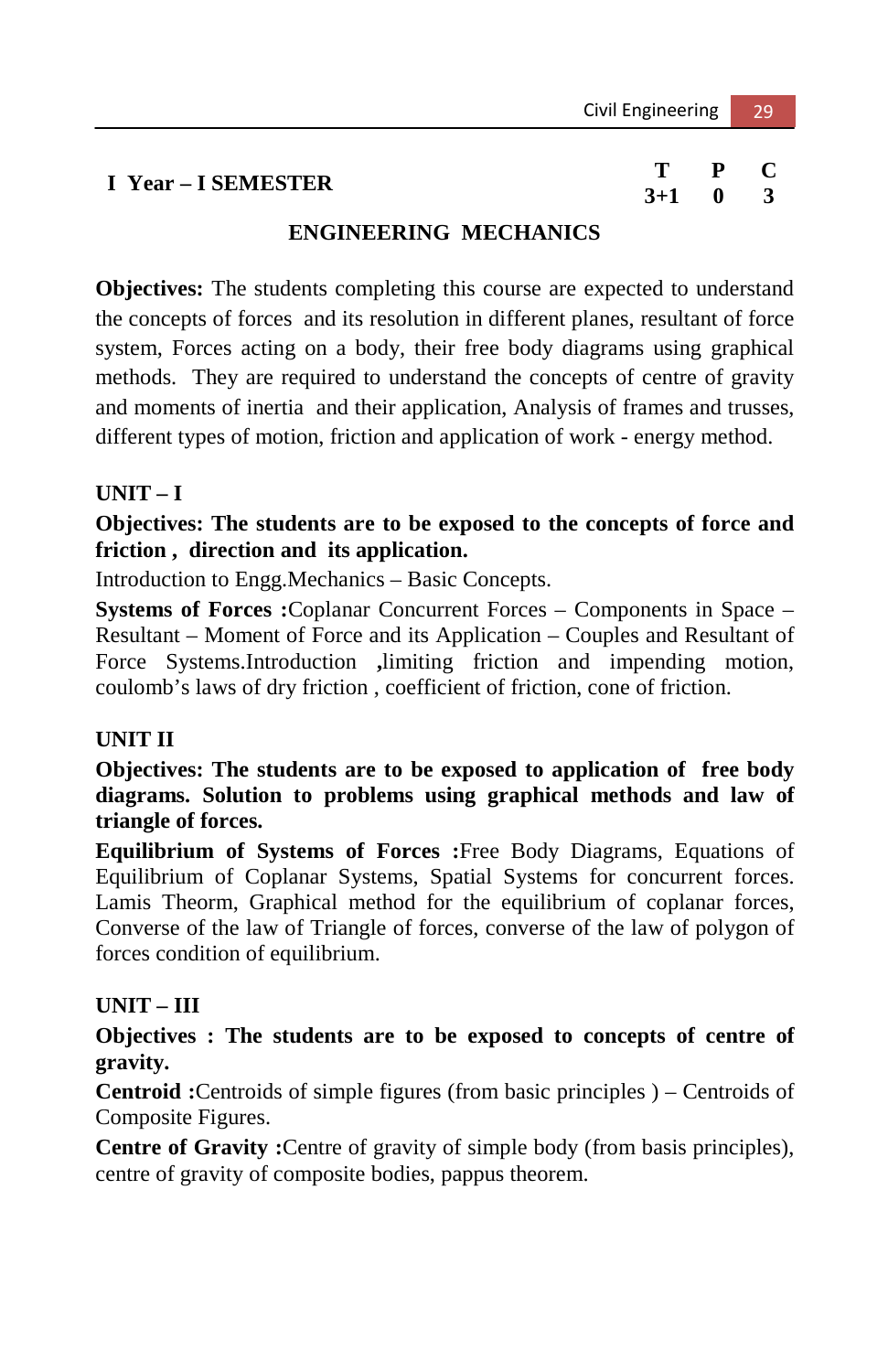**...** 

# **UNIT IV**

**Objective: The students are to be exposed to concepts of moment of inertia and polar moment of inertia including transfer methods and their applications.** 

Area moments of Inertia : Definition – Polar Moment of Inertia, Transfer Theorem, Moments of Inertia of Composite Figures, Products of Inertia, Transfer Formula for Product of Inertia. **Mass Moment of Inertia :**Moment of Inertia of Masses, Transfer Formula for Mass Moments of Inertia, mass moment of inertia of composite bodies.

# **UNIT – V**

**Objectives :The students are to be exposed to motion in straight line and in curvilinear paths, its velocity and acceleration computation and methods of representing plane motion.** 

**Kinematics :**Rectilinear and Curvelinear motions – Velocity and Acceleration – Motion of Rigid Body – Types and their Analysis in Planar Motion. **Kinetics :**Analysis as a Particle and Analysis as a Rigid Body in Translation – Central Force Motion – Equations of Plane Motion – Fixed Axis Rotation – Rolling Bodies.

# **UNIT – VI**

**Objectives: The students are to be exposed to concepts of work, energy and particle motion** 

**Work – Energy Method :** Equations for Translation, Work-Energy Applications to Particle Motion, Connected System-Fixed Axis Rotation and Plane Motion. Impulse momentum method.

# **TEXT BOOKS:**

- 1. Engg. Mechanics S.Timoshenko & D.H.Young.,  $4<sup>th</sup>$  Edn , Mc Graw Hill publications.
- 2. Engineering Mechanics: Statics and Dynamics  $3<sup>rd</sup>$  edition, Andrew Pytel and Jaan Kiusalaas; Cengage Learning publishers.

# **REFERENCES:**

- 1. Engineering Mechanics statics and dynamics R.C.Hibbeler,  $11<sup>th</sup>$  Edn -Pearson Publ.
- 2. Engineering Mechanics, statics J.L.Meriam,  $6<sup>th</sup>$  Edn Wiley India Pvt L<sub>td</sub>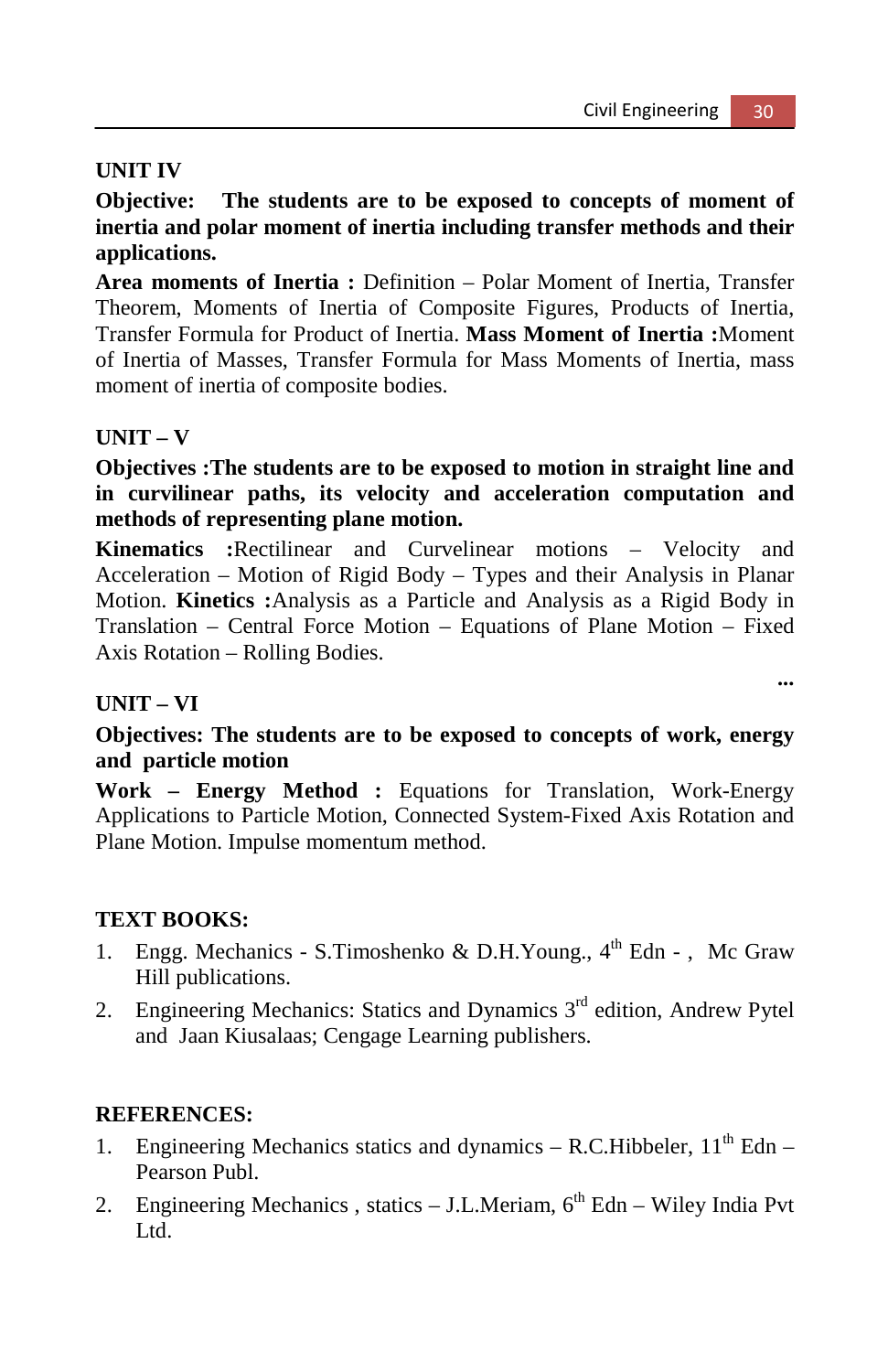- 3. Engineering Mechanics , dynamics J.L.Meriam,  $6<sup>th</sup>$  Edn Wiley India Pvt Ltd.
- 4. Engineering Mechanics , statics and dynamics I.H.Shames, Pearson Publ.
- 5. Mechanics For Engineers, statics F.P.Beer & E.R.Johnston  $5<sup>th</sup>$  Edn Mc Graw Hill Publ.
- 6. Mechanics For Engineers, dynamics F.P.Beer & E.R.Johnston  $5<sup>th</sup>$  Edn Mc Graw Hill Publ.
- 7. Theory  $\&$  Problems of engineering mechanics, statics  $\&$  dynamics E.W.Nelson, C.L.Best & W.G. McLean,  $5<sup>th</sup>$  Edn – Schaum's outline series - Mc Graw Hill Publ.
- 8. Engineering Mechanics , Fedinand . L. Singer , Harper Collins.
- 9. Engineering Mechanics statics and dynamics , A Nelson, Mc Graw Hill publications.
- 10. Engineering Mechanics, Tayal. Umesh Publ.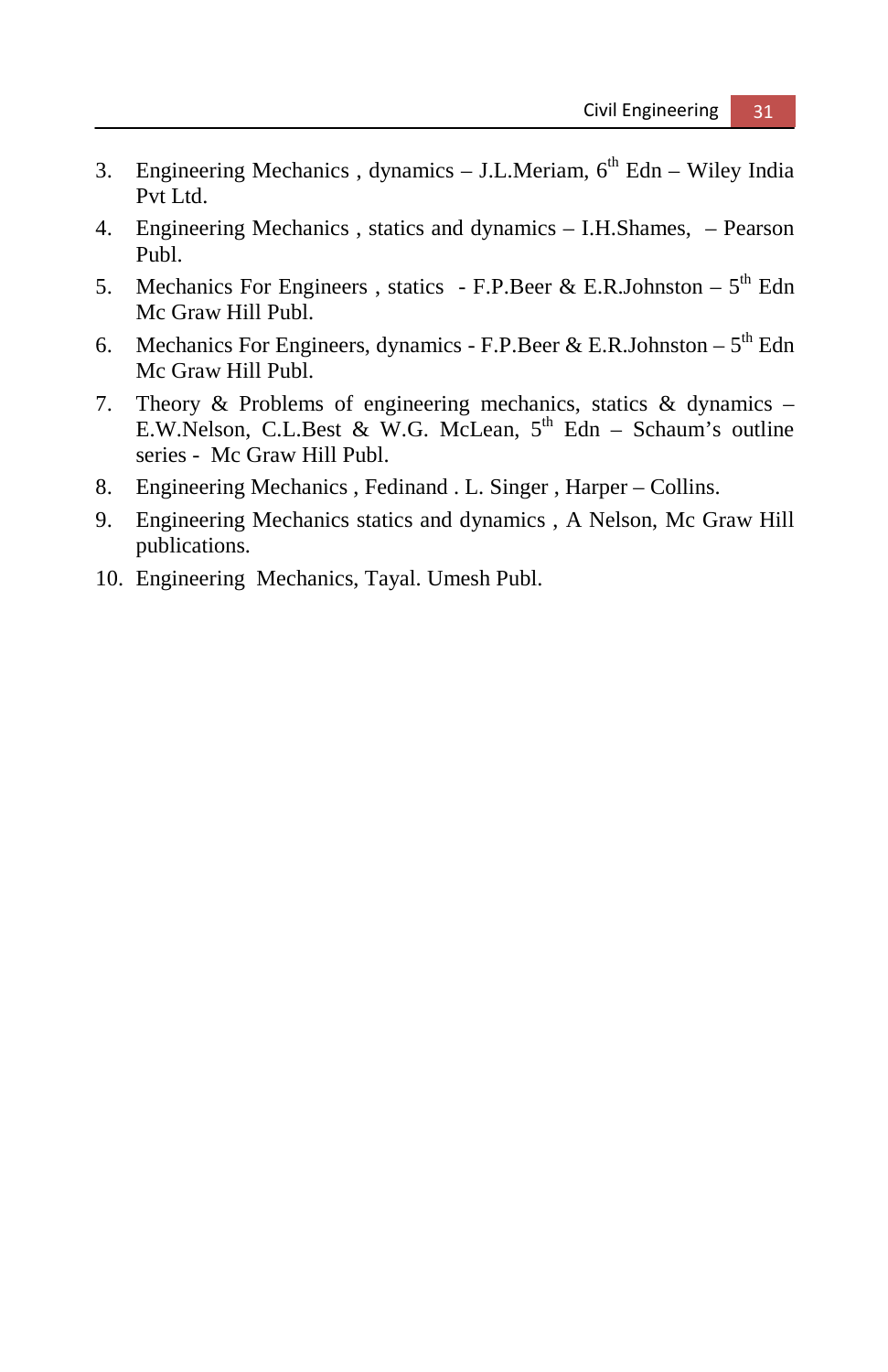# **I Year – I SEMESTER T P C**

 $3 + 1$ 

# **COMPUTER PROGRAMMING**

**Objectives:** Formulating algorithmic solutions to problems and implementing algorithms in C

# **UNIT I:**

**Unit objective: Notion of Operation of a CPU, Notion of an algorithm and computational procedure, editing and executing programs in Linux Introduction:** Computer systems, Hardware and Software Concepts**,** 

**Problem Solving:** Algorithm / Pseudo code, flowchart, program development steps, computer languages: machine, symbolic and highlevel languages, Creating and Running Programs: Writing, Editing(vi/emacs editor), Compiling( gcc), Linking and Executing in under Linux.

**BASICS OF C:** Structure of a C program, identifiers, basic data types and sizes. Constants, Variables, Arthmetic , relational and logical operators, increment and decrement operators, conditional operator, assignment operator, expressions, type conversions, Conditional Expressions, precedence and order of evaluation, Sample Programs.

# **UNIT II:**

**Unit objective: understanding branching, iteration and data representation using arrays** 

**SELECTION – MAKING DECISION: TWO WAY SELECTION**: if-else, null else, nested if, examples, Multi-way selection: switch, else-if, examples**.** 

**ITERATIVE:** loops- while, do-while and for statements , break, continue, initialization and updating, event and counter controlled loops, Looping applications: Summation, powers, smallest and largest.

**ARRAYS**: Arrays- concepts, declaration, definition, accessing elements, storing elements, Strings and String Manipulations, 1-D arrays, 2-Darrays and character arrays, string manipulations, Multidimensional arrays, array applications: Matrix operations, checking the symmetricity of a Matrix**. STRINGS: concepts, c strings.** 

# **UNIT III:**

# **Objective: Modular programming and recursive solution formulation FUNCTIONS- MODULAR PROGRAMMING:** functions. bas

**MODULAR PROGRAMMING:** functions, basics, parameter passing, storage classes extern, auto, register, static, scope rules, block structure, user defined functions, standard library functions, recursive functions, Recursive solutions for fibonacci series, towers of Hanoi, header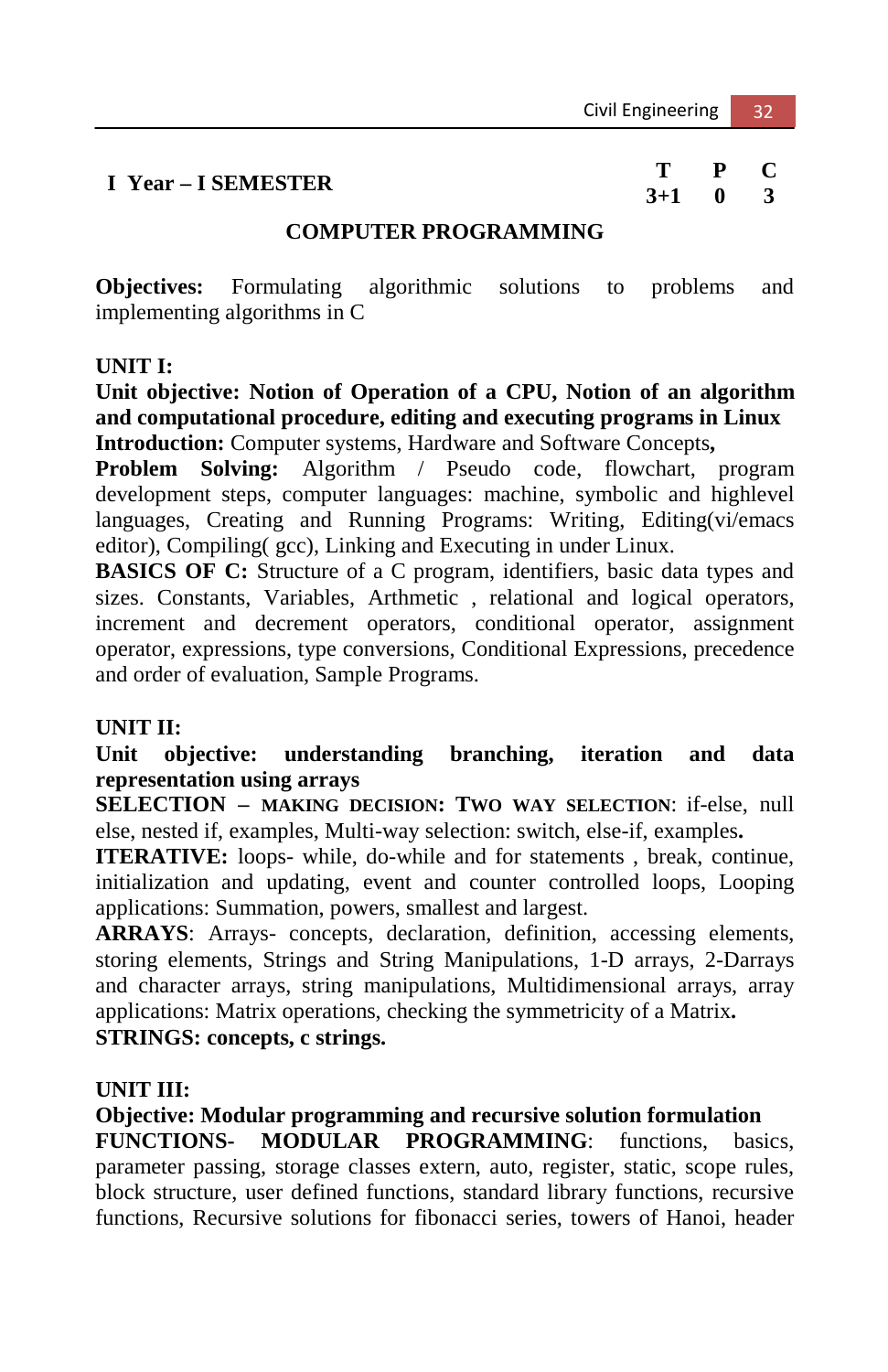files, C Preprocessor, example c programs, Passing 1-D arrays, 2-D arrays to functions.

# **UNIT IV:**

# **Objective: Understanding pointers and dynamic memory allocation**

**POINTERS:** pointers- concepts, initialization of pointer variables, pointers and function arguments, passing by address- dangling memory, address arithmetic, character pointers and functions, pointers to pointers, pointers and multi-dimensional arrays, dynamic memory management functions, command line arguments

# **UNIT V:**

# **Objective: Understanding miscellaneous aspects of C**

**ENUMERATED, STRUCTURE AND UNION TYPES:** Derived typesstructures- declaration, definition and initialization of structures, accessing structures, nested structures, arrays of structures, structures and functions, pointers to structures, self referential structures, unions, typedef, bit-fields, program applications

# **BIT-WISE OPERATORS: logical, shift, rotation, masks.**

# **UNIT VI:**

# **Objective: Comprehension of file operations**

**FILE HANDLING**: Input and output- concept of a file, text files and binary files, Formatted I/O, File I/O operations, example programs

# **Text Books:**

- 1. Problem Solving and Program Design in C, Hanly, Koffman,  $7<sup>th</sup>$ ed, PERSON.
- 2. Programming in C, Second Edition Pradip Dey and Manas Ghosh, OXFORD Higher Education.
- 3. Programming in C, A practical approach Ajay Mittal PEARSON.
- 4. The C programming Language by Dennis Richie and Brian Kernighan.
- 5. Programming in C, B. L. Juneja, Anith Seth, Cengage Learning.

# **Reference Books:**

- 1. C Programming, A Problem Solving Approach, Forouzan, Gilberg, Prasad, CENGAGE.
- 2. Programming with C, Bichkar, Universities Press
- 3. Programming in C, Reema Thareja, OXFORD
- 4. C by Example, Noel Kalicharan, Cambridge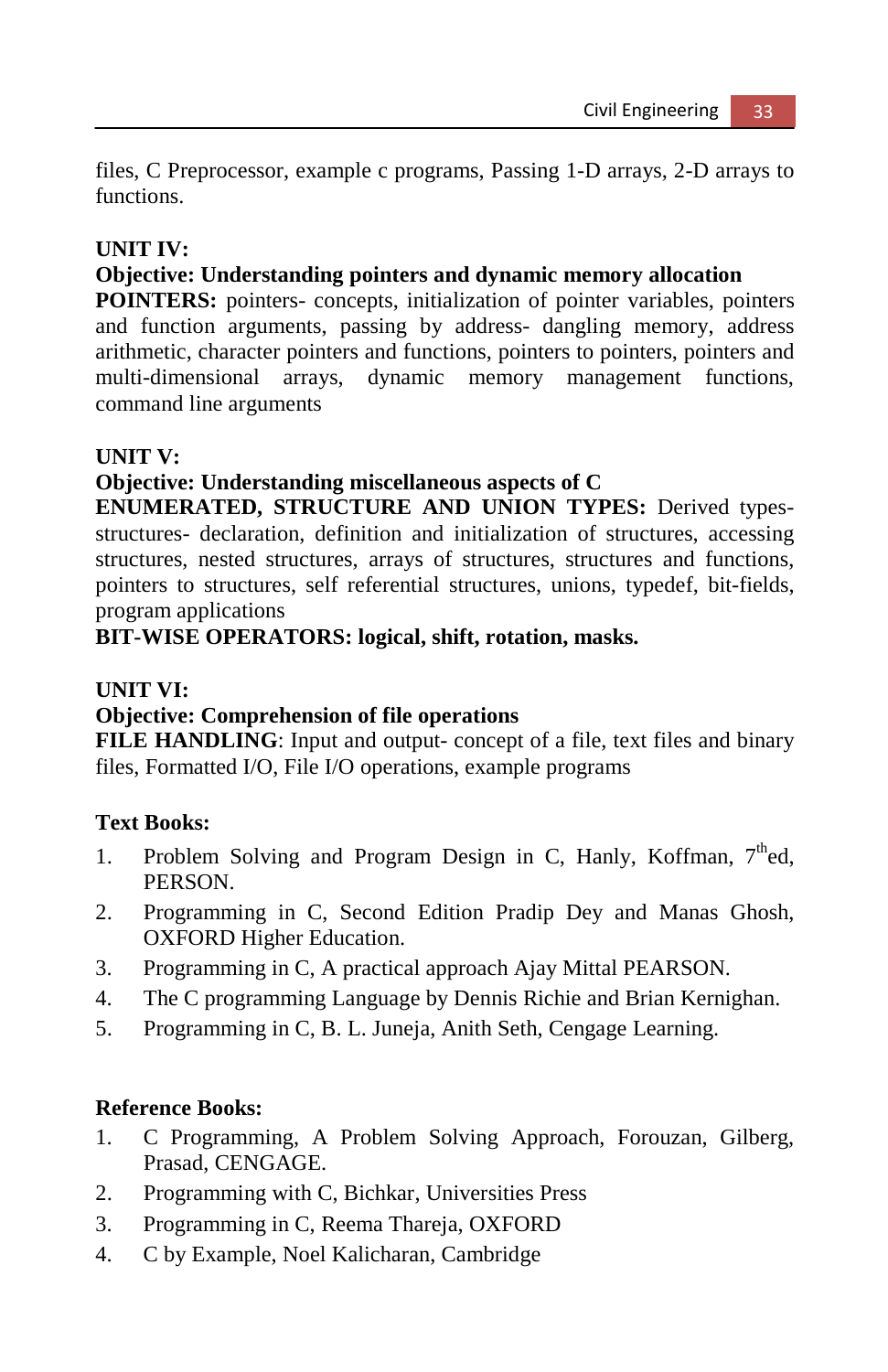# **I Year – I SEMESTER T P C**

# $3 + 1$

# **ENVIRONMENTAL STUDIES**

#### **Course Learning Objectives:**

The objectives of the course is to impart

- 1. Overall understanding of the natural resources
- 2. Basic understanding of the ecosystem and its diversity
- 3. Acquaintance on various environmental challenges induced due to unplanned anthropogenic activities.
- 4. An understanding of the environmental impact of developmental activities
- 5. Awareness on the social issues, environmental legislation and global treaties.

# **Course Outcomes:**

The student should have knowledge on

- 1. The natural resources and their importance for the sustenance of the life and recognise the need to conserve the natural resources.
- 2. The concepts of the ecosystem and its function in the environment. The need for protecting the producers and consumers in various ecosystems and their role in the food web.
- 3. The biodiversity of India and the threats to biodiversity, and conservation practices to protect the biodiversity
- 4. Various attributes of the pollution and their impacts and measures to reduce or control the pollution along with waste management practices
- 5. Social issues both rural and urban environment and the possible means to combat the challenges.
- 6. The environmental legislations of India and the first global initiatives towards sustainable development.
- 7. About environmental assessment and the stages involved in EIA and the environmental audit.

# **Syllabus:**

#### **UNIT - I**

**Multidisciplinary nature of Environmental Studies:** Definition, Scope and Importance –Sustainability: Stockholm and Rio Summit–Global Environmental Challenges: Global warming and climate change, acid rains,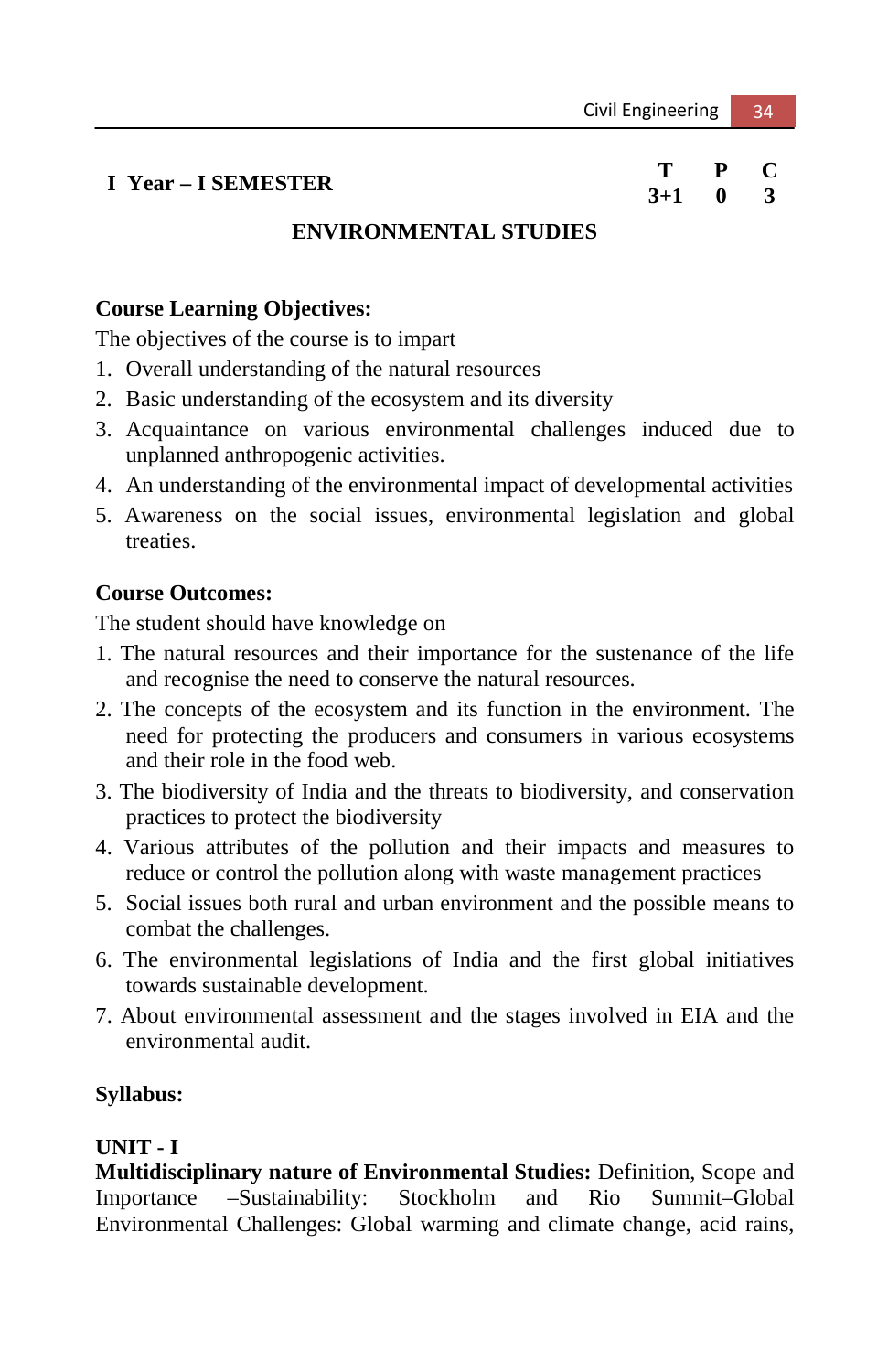ozone layer depletion, population growth and explosion, effects. Role of information Technology in Environment and human health.

**Ecosystems:** Concept of an ecosystem. - Structure and function of an ecosystem. - Producers, consumers and decomposers. - Energy flow in the ecosystem - Ecological succession. - Food chains, food webs and ecological pyramids. - Introduction, types, characteristic features, structure and function of Forest ecosystem, Grassland ecosystem, Desert ecosystem, Aquatic ecosystems.

# **UNIT - II**

**Natural Resources:** Natural resources and associated problems

Forest resources – Use and over – exploitation, deforestation – Timber extraction – Mining, dams and other effects on forest and tribal people.

Water resources – Use and over utilization of surface and ground water – Floods, drought, conflicts over water, dams – benefits and problems.

Mineral resources: Use and exploitation, environmental effects of extracting and using mineral resources.

Food resources : World food problems, changes caused by non-agriculture activities-effects of modern agriculture, fertilizer-pesticide problems, water logging, salinity.

Energy resources : Growing energy needs, renewable and non-renewable energy sources use of alternate energy sources.

Land resources : Land as a resource, land degradation, Wasteland reclamation, man induced landslides, soil erosion and desertification. Role of an individual in conservation of natural resources.Equitable use of resources for sustainable lifestyles.

# **UNIT - III**

**Biodiversity and its conservation:** Definition: genetic, species and ecosystem diversity- classification - Value of biodiversity: consumptive use, productive use, social-Biodiversity at national and local levels. India as a mega-diversity nation - Hot-sports of biodiversity - Threats to biodiversity: habitat loss, man-wildlife conflicts. - Endangered and endemic species of India – Conservation of biodiversity: conservation of biodiversity.

# **UNIT - IV**

**Environmental Pollution:** Definition, Cause, effects and control measures of Air pollution, Water pollution, Soil pollution, Noise pollution, Nuclear hazards. Role of an individual in prevention of pollution. - Pollution case studies.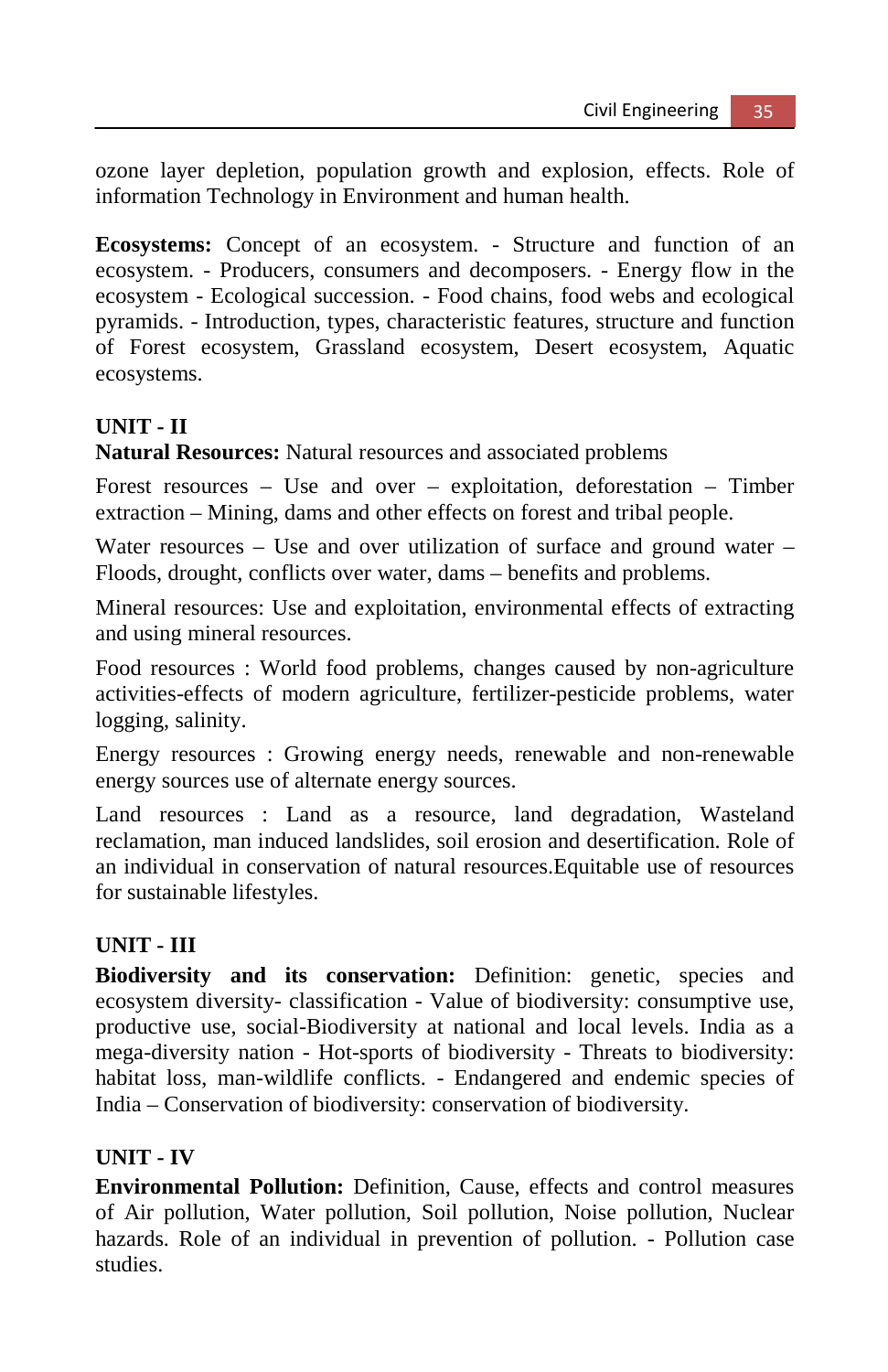**Solid Waste Management:** Sources, classification,effects and control measures of urban and industrial solid wastes. Consumerism and waste products.

# **UNIT - V**

**Social Issues and the Environment:** Urban problems related to energy - Water conservation, rain water harvesting-Resettlement and rehabilitation of people; its problems and concerns. Environmental ethics: Issues and possible solutions. Environmental Protection Act -Air (Prevention and Control of Pollution) Act. –Water (Prevention and control of Pollution) Act -Wildlife Protection Act -Forest Conservation Act-Issues involved in enforcement of environmental legislation. - Public awareness.

# **UNIT - VI**

**Environmental Management**: Impact Assessment and its significance various stages of EIA, preparation of EMP and EIS, Environmental audit. Ecotourism.

The student should submit a report individually on any issues related to Environmental Studies course and make a power point presentation.

# **Text Books:**

- 1. Environmental Studies by R. Rajagopalan,  $2<sup>nd</sup>$  Edition, 2011, Oxford University Press.
- 2. A Textbook of Environmental Studies by Shaashi Chawla, TMH, New Delhi
- 3. Environmental Studies by P.N. Palanisamy, P. Manikandan, A. Geetha, and K. Manjula Rani; Pearson Education, Chennai

# **Reference:**

- 1. Text Book of Environmental Studies by Deeshita Dave & P. Udaya Bhaskar, Cengage Learning.
- 2. Environmental Studies by K.V.S.G. Murali Krishna, VGS Publishers, Vijayawada.
- 3. Environmental Studies by Benny Joseph, Tata McGraw Hill Co, New Delhi.
- 4. Environmental Studies by Piyush Malaviya, Pratibha Singh, Anoop singh: Acme Learning, New Delhi.
- 5. Text book at environmental science of technology M. Anji Reddy, BS Publications, Hyderabad.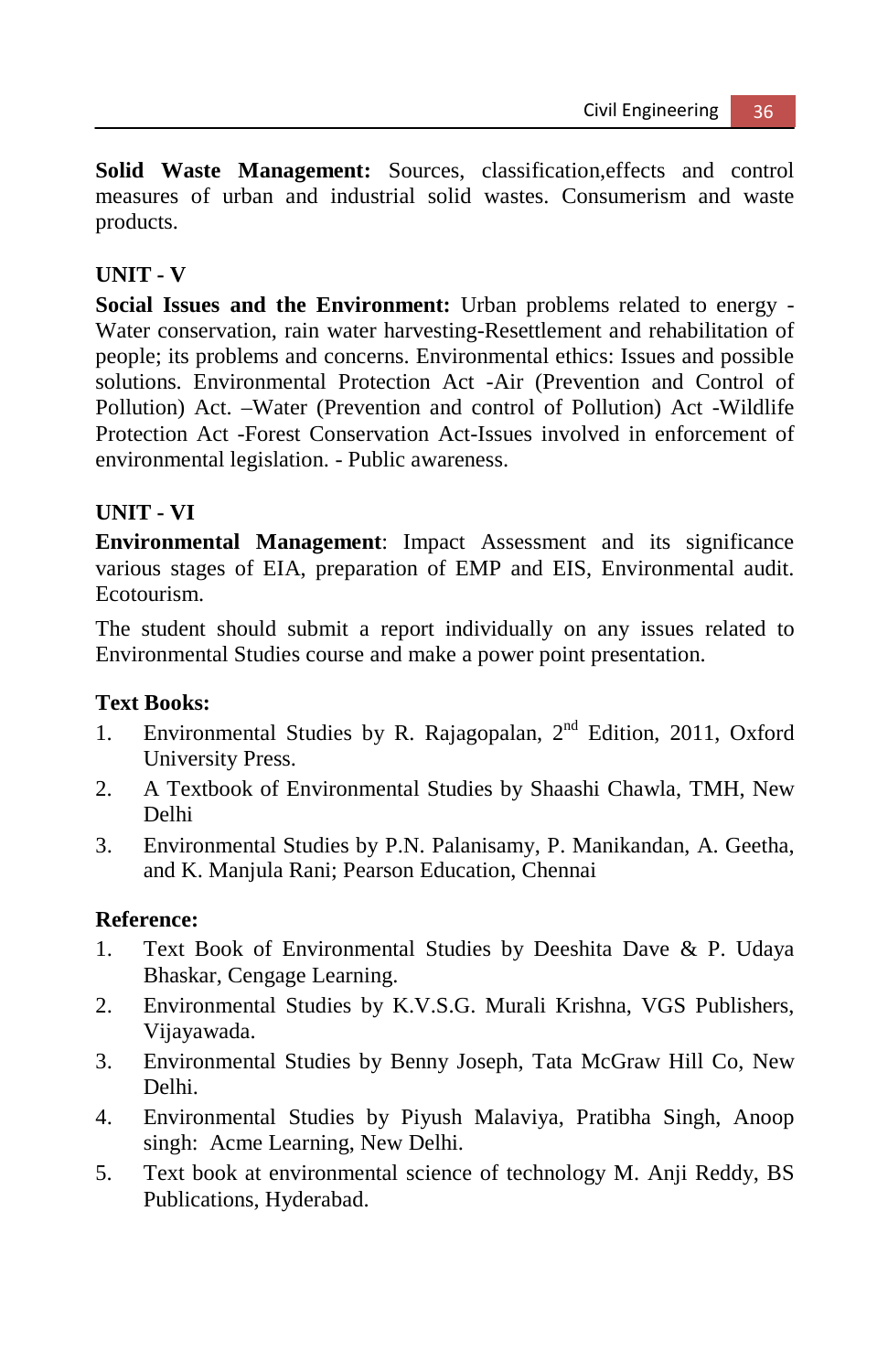#### **I Year – I SEMESTER T P C 0 3 2**

## **ENGINEERING CHEMISTRY LABORATORY**

#### **List of Experiments**

- 1. Introduction to chemistry laboratory Molarity, Normality, Primary, Secondary standard solutions, Volumetric titrations, Quantitative analysis, Quantitative analysis etc.
- 2. Trial experiment Estimation of HCI using standard  $Na_2co_3$ solutions.
- 3. Estimation of KMnO<sub>4</sub>using standard Oxalic acid solution.
- 4. Estimation of Ferric iron using standard  $K_2Cr_2O_7$  solution.
- 5. Estimation of Copper using standard  $K_2Cr_2O_7$  solution.
- 6. Estimation of Total Hardness water using standard EDTA solution.
- 7. Estimation of Copper using standard EDTA solution.
- 8. Estimation of Copper using Colorimeter.
- 9. Estimation of pH of the given sample solution using pH meter.
- 10. Conductometric Titrations between strong acid and strong base
- 11. Conductometric Titrations between strong acid and Weak base
- 12. Potentiometric Titrations between strong acid and strong base
- 13. Potentiometric Titrations between strong acid and Weak base
- 14. Estimatinog of Zinc using standard potassium ferrocyanide solution
- 15. Estimation of Vitamin C

#### **TEXT BOOKSS**

- 1. Dr.Jyotsna Cherukuis(2012)Laboratory Manual of Engineering Chemistry-II, VGS Techno Series
- 2. Chemistry Practical Manual, Lorven Publications
- 3. K. Mukkanti (2009) Practical Engineering Chemistry, B.S.Publication.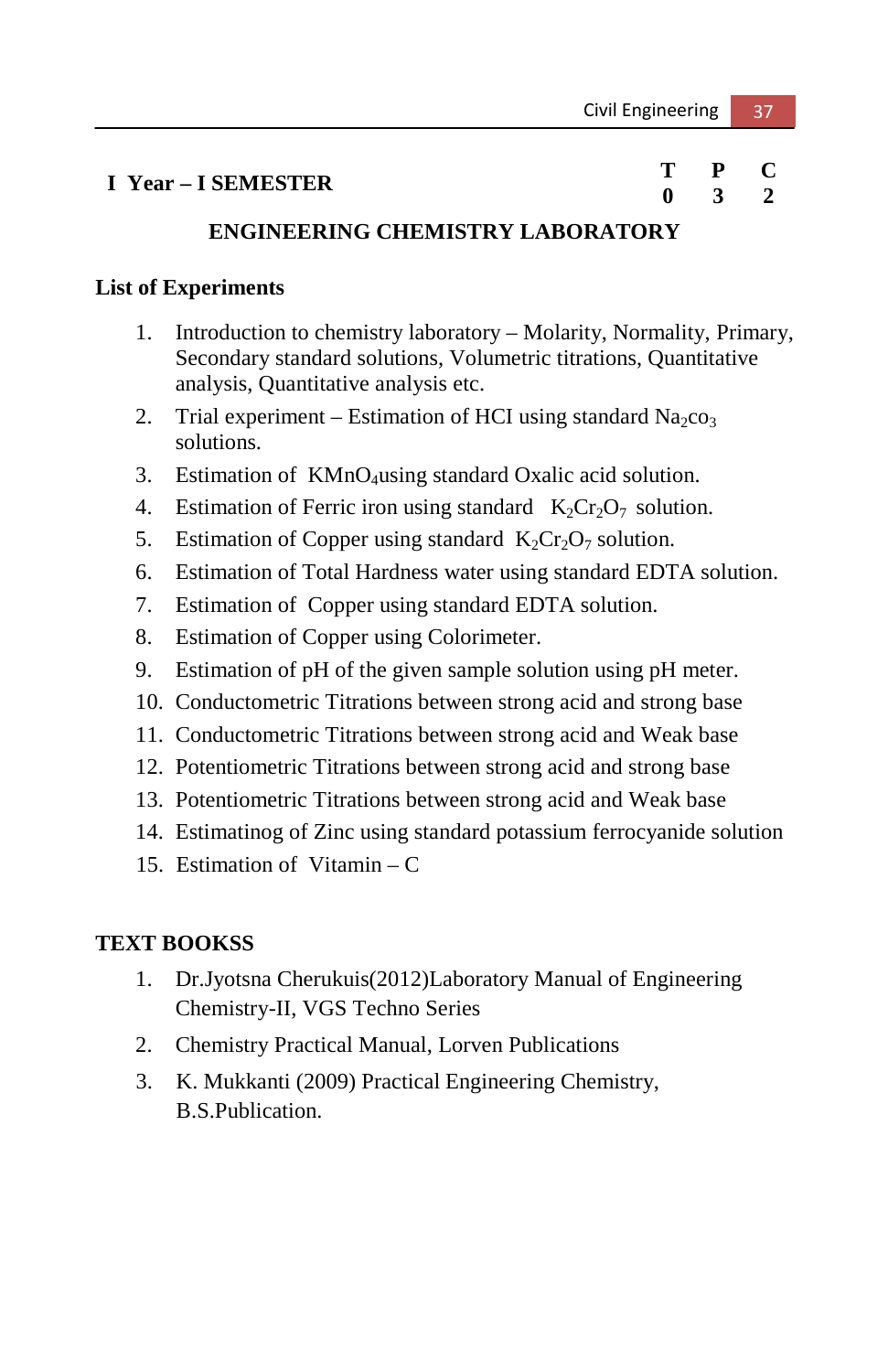| I Year – I SEMESTER |  |  |
|---------------------|--|--|
|                     |  |  |

## **ENGLISH – COMMUNICATION SKILLS LAB – I**

### **Suggested Lab Manuals:**

**OBJECTIVE:** To impart to the learner the skills of grammar as well as communication through listening, speaking, reading, and writing including soft, that is life skills.

# **BASIC COMMUNICATION SKILLS**

| UNIT <sub>1</sub> | A. Greeting and Introductions<br><b>B.</b> Pure Vowels         |
|-------------------|----------------------------------------------------------------|
| UNIT <sub>2</sub> | A. Asking for information and Requests<br><b>B.</b> Diphthongs |
| UNIT <sub>3</sub> | A. Invitations<br><b>B.</b> Consonants                         |
| <b>UNIT 4</b>     | A. Commands and Instructions<br>B. Accent and Rhythm           |
| UNIT <sub>5</sub> | A. Suggestions and Opinions<br><b>B.</b> Intonation            |

# **Text Book:**

'Strengthen your Communication Skills' Part-A by Maruthi Publications

## **Reference Books:**

- 1. INFOTECH English (Maruthi Publications).
- 2. Personality Development and Soft Skills ( Oxford University Press, New Delhi).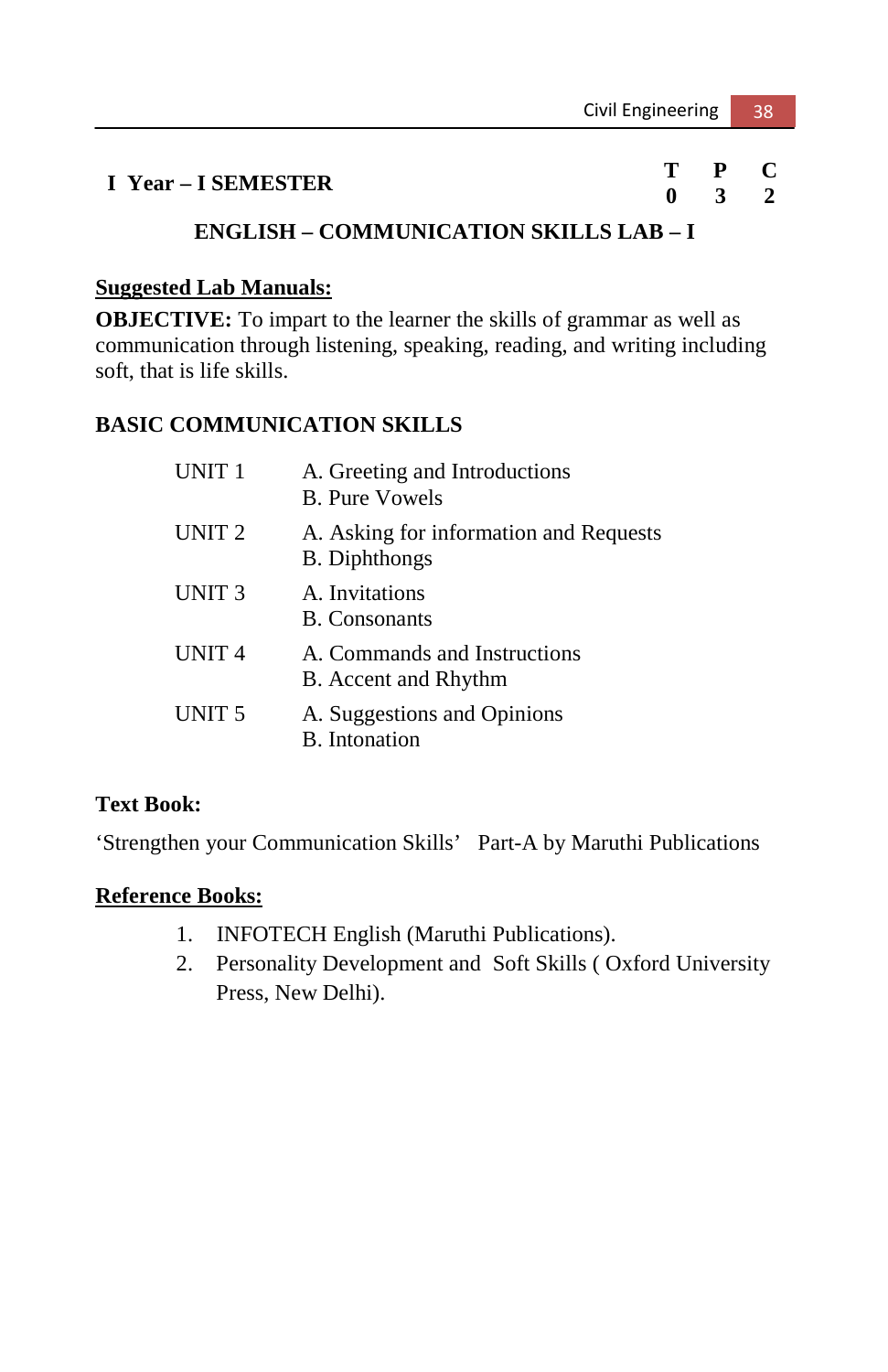# **I Year – I SEMESTER T P C**

# **0 3 2**

#### **C PROGRAMMING LAB**

#### **Exercise l**

- a) Write a C Program to calculate the area of triangle using the formula area =  $(s (s-a) (s-b) (s-c))^{1/2}$  where s=  $(a+b+c)/2$
- b) Write a C program to find the largest of three numbers using ternary operator.
- c) Write a C Program to swap two numbers without using a temporary variable.

#### **Exercise 2**

- a) 2's complement of a number is obtained by scanning it from right to left and complementing all the bits after the first appearance of a 1. Thus 2's complement of 11100 is 00100. Write a C program to find the 2's complement of a binary number.
- b) Write a C program to find the roots of a quadratic equation.
- c) Write a C program, which takes two integer operands and one operator form the user, performs the operation and then prints the result. (Consider the operators  $+, \cdot, *, \cdot, \%$  and use Switch Statement).

### **Exercise 3**

- a) Write a C program to find the sum of individual digits of a positive integer and find the reverse of the given number.
- b) A Fibonacci sequence is defined as follows: the first and second terms in the sequence are 0 and 1. Subsequent terms are found by adding the preceding two terms in the sequence. Write a C program to generate the first n terms of the sequence.
- c) Write a C program to generate all the prime numbers between 1 and n, where n is a value supplied by the user.

#### **Exercise 4**

- a) Write a C Program to print the multiplication table of a given number n up to a given value, where n is entered by the user.
- b) Write a C Program to enter a decimal number, and calculate and display the binary equivalent of that number.
- c) Write a C Program to check whether the given number is Armstrong number or not.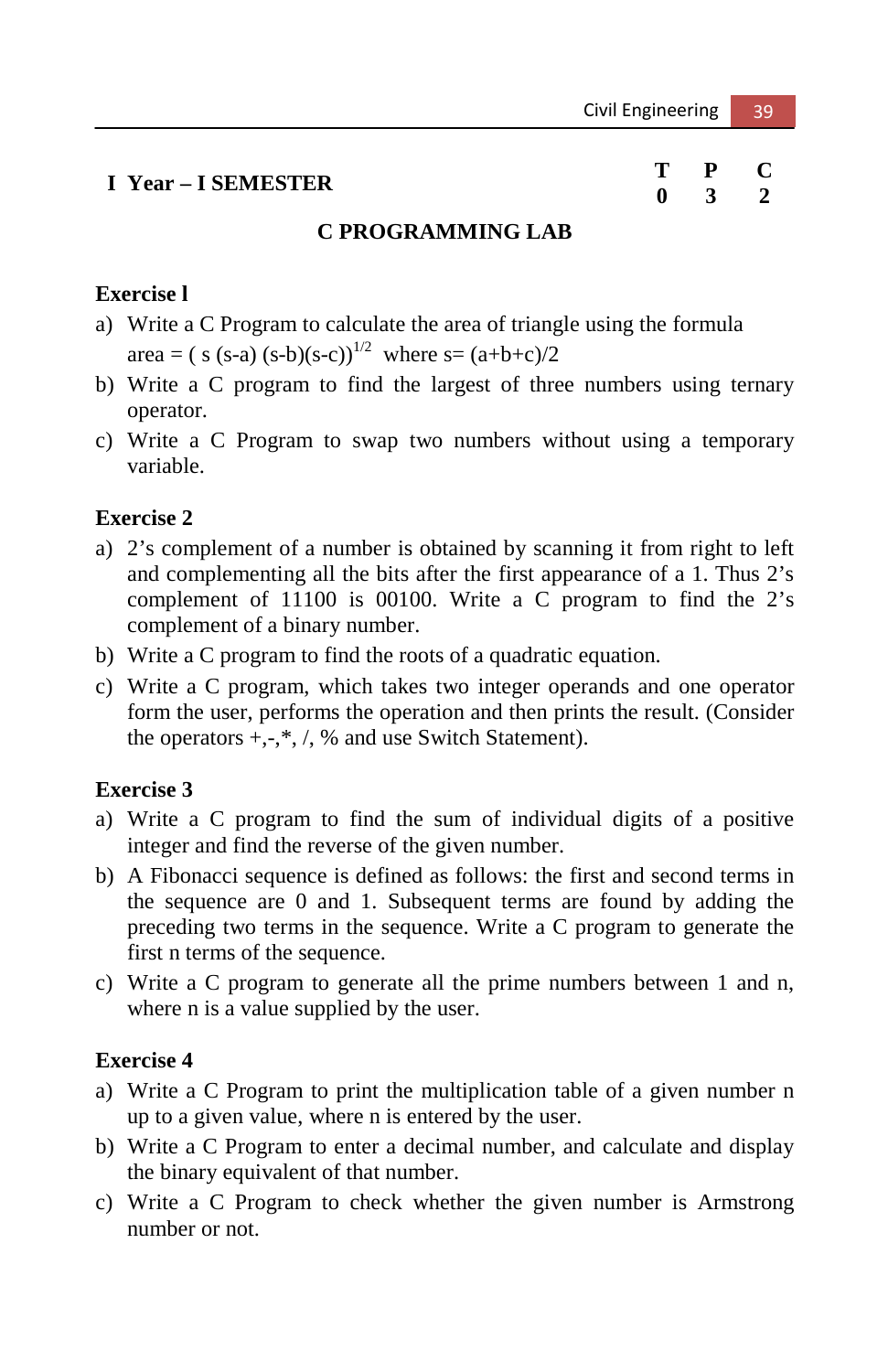## **Exercise 5**

- a) Write a C program to interchange the largest and smallest numbers in the array.
- b) Write a C program to implement a liner search.
- c) Write a C program to implement binary search.

## **Exercise 6**

- a) Write a C program to implement sorting of an array of elements .
- b) Write a C program to input two m x n matrices, check the compatibility and perform addition and multiplication of them.

## **Exercise 7**

Write a C program that uses functions to perform the following operations:

- i. To insert a sub-string in to given main string from a given position.
- ii. To delete n Characters from a given position in a given string.
- iii. To replace a character of string either from beginning or ending or at a specified location.

## **Exercise 8**

Write a C program that uses functions to perform the following operations using Structure:

- i) Reading a complex number ii) Writing a complex number
- iii) Addition of two complex numbers iv) Multiplication of two complex numbers
- -

## **Exercise 9**

Write C Programs for the following string operations without using the built in functions

- to concatenate two strings
- to append a string to another string
- to compare two strings

## **Exercise 10**

Write C Programs for the following string operations without using the built in functions

- to find t he length of a string
- to find whether a given string is palindrome or not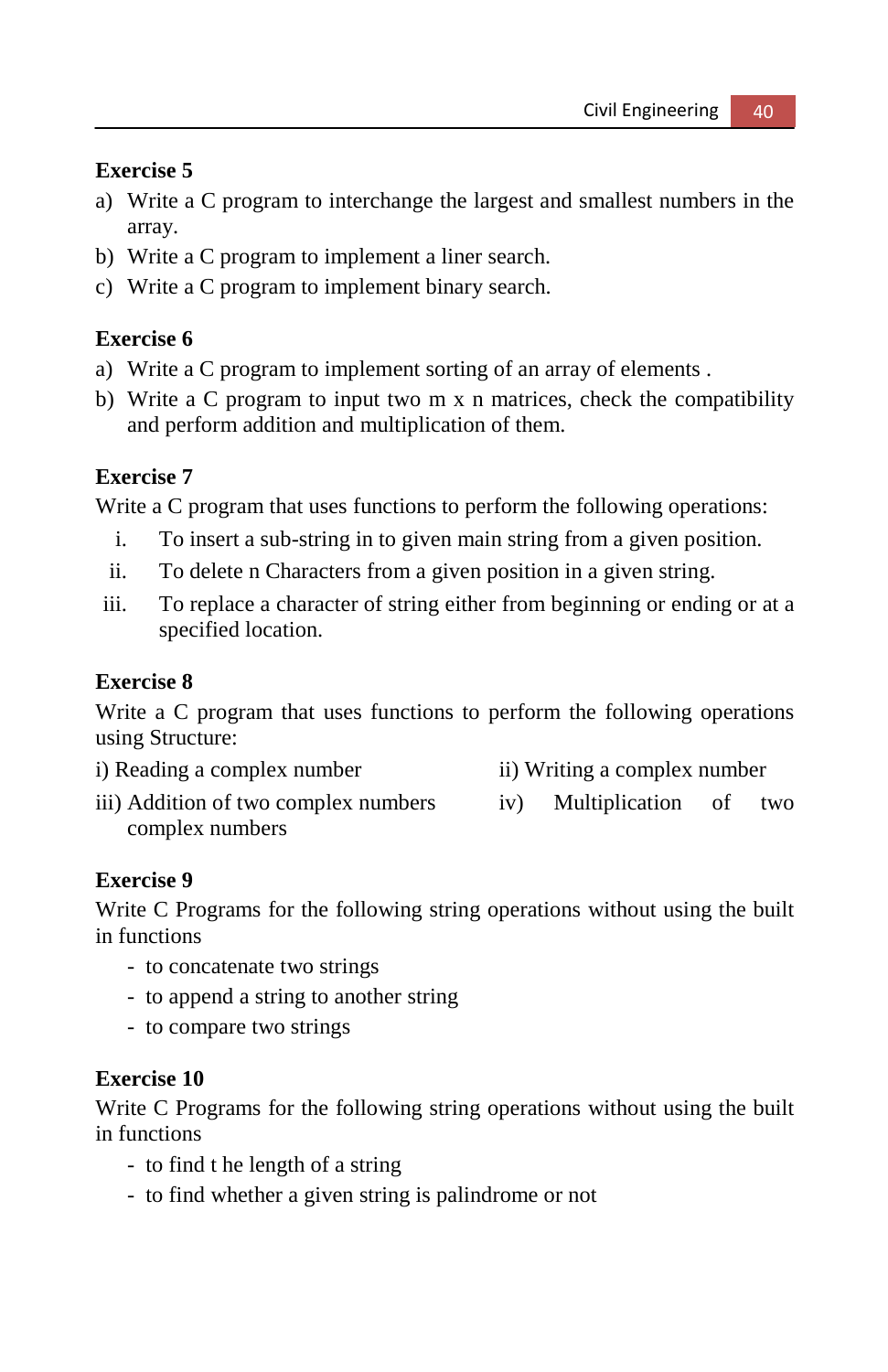# **Exercise 11**

- a) Write a C functions to find both the largest and smallest number of an array of integers.
- b) Write C programs illustrating call by value and call by reference cncepts.

## **Exercise 12**

Write C programs that use both recursive and non-recursive functions for the following

- i) To find the factorial of a given integer.
- ii) To find the GCD (greatest common divisor) of two given integers.
- iii) To find Fibonacci sequence

# **Exercise 13**

- a) Write C Program to reverse a string using pointers
- b) Write a C Program to compare two arrays using pointers

## **Exercise 14**

- a) Write a C program consisting of Pointer based function to exchange value of two integers using passing by address.
- b) Write a C program to swap two numbers using pointers

#### **Exercise 15**

Examples which explores the use of structures, union and other user defined variables.

## **Exercise 16**

- a) Write a C program which copies one file to another.
- b) Write a C program to count the number of characters and number of lines in a file.
- c) Write a C Program to merge two files into a third file. The names of the files must be entered using command line arguments.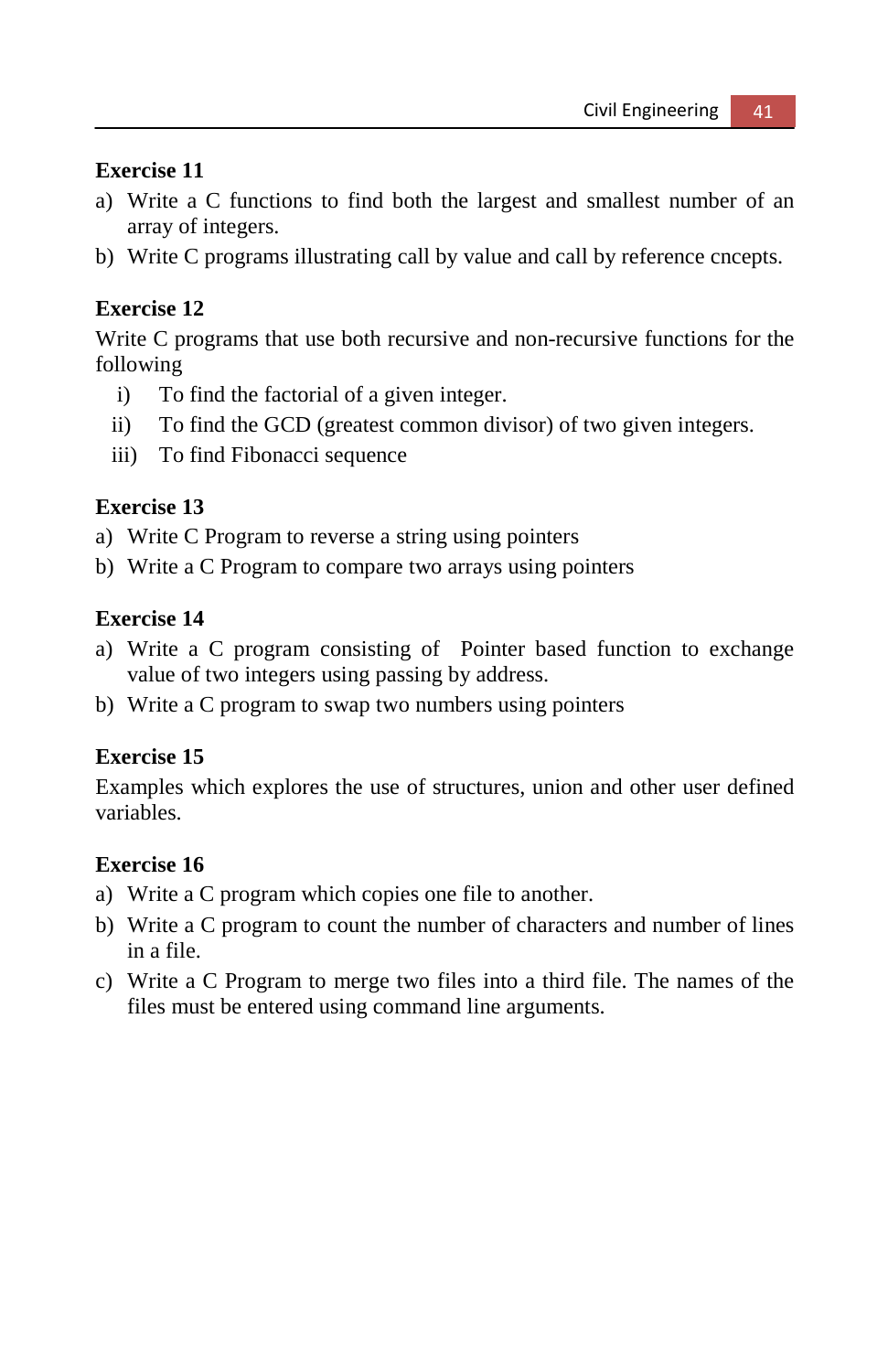# **I Year – II SEMESTER T P C**

 $3 + 1$ 

## **ENGLISH –II**

### **(Common to All Branches)**

**DETAILED TEXT-II :Sure Outcomes**: English for Engineers and Technologists **Recommended Topics :**

**1. TECHNOLOGY WITH A HUMAN FACE OBJECTIVE:** To make the learner understand how modern life has been shaped by technology. **OUTCOME**: The proposed technology is people's technology. It serves the human person instead of making him the servant of machines.

# **2. CLIMATE CHANGE AND HUMAN STRATEGY**

**OBJECTIVE**: To make the learner understand how the unequal heating of earth's surface by the Sun, an atmospheric circulation pattern is developed and maintained.

**OUTCOME**: The learner's understand that climate must be preserved.

# **3. EMERGING TECHNOLOGIES**

**OBJECTIVE**: To introduce the technologies of the  $20<sup>th</sup>$  century and  $21<sup>st</sup>$ centuries to the learners.

**OUTCOME**: The learner will adopt the applications of modern technologies such as nanotechnology.

## **4. WATER- THE ELIXIR OF LIFE**

**OBJECTIVE**: To inform the learner of the various advantages and characteristics of water.

**OUTCOME**: The learners will understand that water is the elixir of life.

# **5. THE SECRET OF WORK**

**OBJECTIVE**:**:**In this lesson, Swami Vivekananda highlights the importance of work for any development.

**OUTCOME**: The students will learn to work hard with devotion and dedication.

# **6. WORK BRINGS SOLACE**

**OBJECTIVE**: In this lesson Abdul Kalam highlights the advantage of work.

**OUTCOME**: The students will understand the advantages of work. They will overcome their personal problems and address themselves to national and other problems.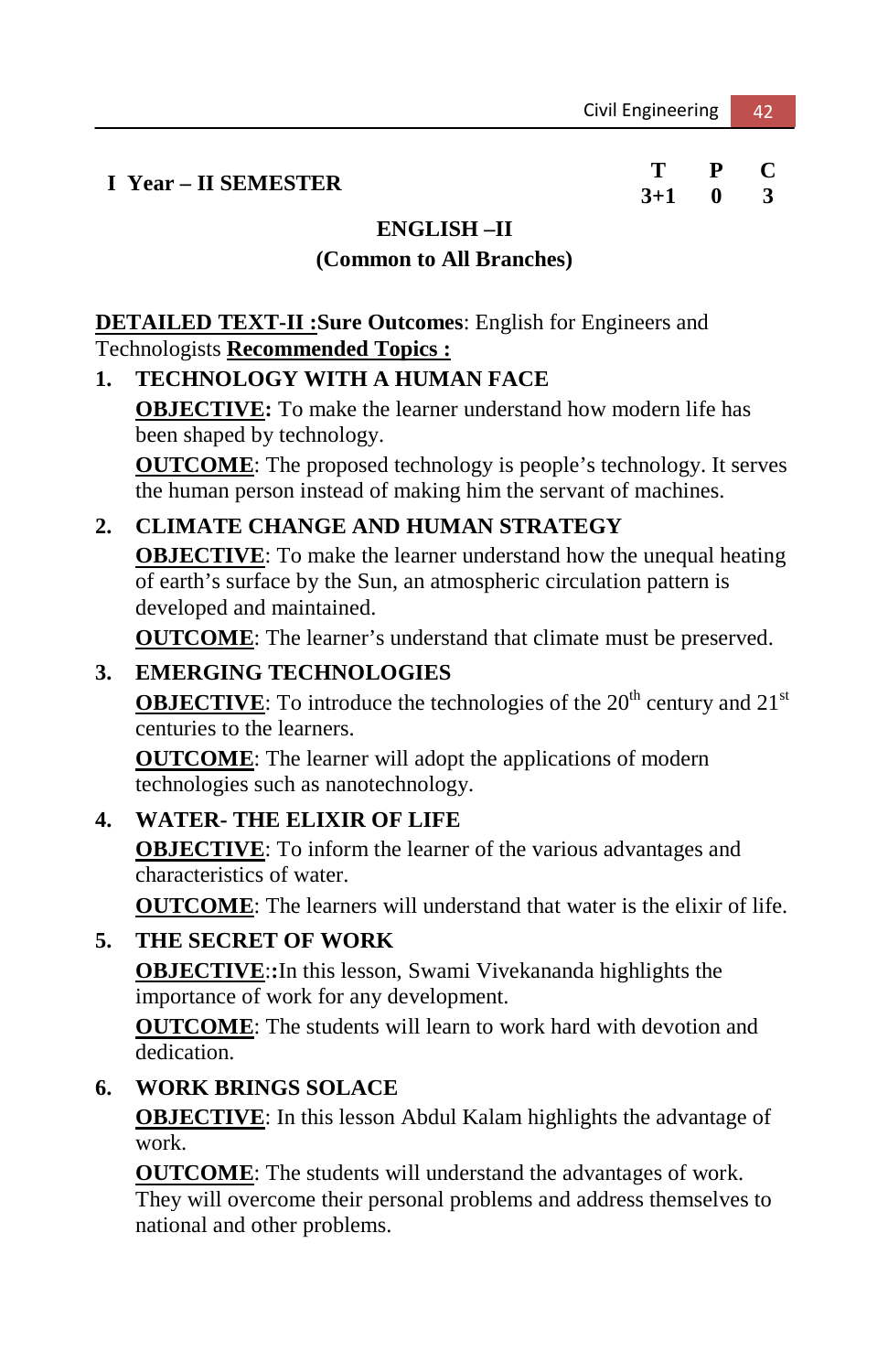**Text Book** : 'Sure Outcomes' by Orient Black Swan Pvt. Ltd. Publishers

# **NON-DETAILED TEXT:**

## **(From Modern Trailblazers of Orient Blackswan) (Common single Text book for two semesters) (Semester I (1 to 4 lessons)/ Semester II (5 to 8 lessons)**

## **1. J.C. Bose**

 **OBJECTIVE:** To apprise of J.C.Bose's original contributions.

 **OUTCOME:** The learner will be inspired by Bose's achievements so that he may start his own original work.

## **2. Homi Jehangir Bhaba**

 **OBJECTIVE:** To show Bhabha as the originator of nuclear experiments in India.

 **OUTCOME:** The learner will be inspired by Bhabha's achievements so as to make his own experiments.

#### **3. Vikram Sarabhai**

 **OBJECTIVE:** To inform the learner of the pioneering experiments conducted by Sarabhai in nuclear energy and relevance of space programmes.

 **OUTCOME:** The learner will realize that development is impossible without scientific research.

## **4. A Shadow- R.K.Narayan**

 **OBJECTIVE:** To expose the reader to the pleasure of the humorous story.

 **OUTCOME:** The learner will be in a position to appreciate the art of writing a short story and try his hand at it.

**Text Book :** 'Trail Blazers' by Orient Black Swan Pvt. Ltd. Publishers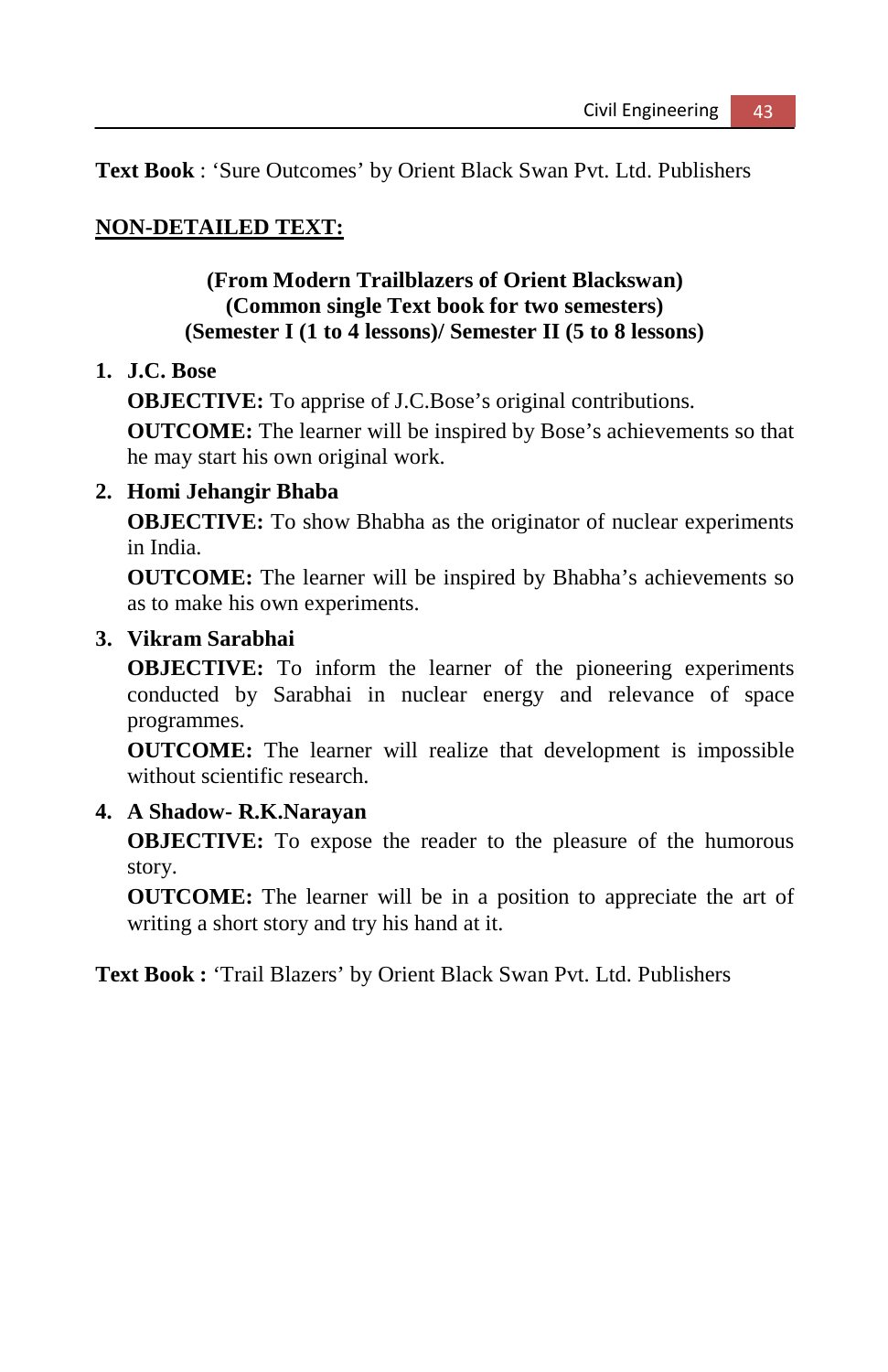# **I Year – II SEMESTER T P C**

 $3 + 1$ 

# **MATHEMATICS – II (MATHEMATICAL METHODS)**

(Common to All Branches)

## **UNIT I Solution of Algebraic and Transcendental Equations:**

Introduction- Bisection Method – Method of False Position – Iteration Method – Newton-Raphson Method (One variable and Simultaneous Equestions)

Subject Category

ABET Learning Objectives a e k

ABET internal assessments 1 2 4 6

JNTUK External Evaluation A B E

## **UNIT II Interpolation:**

Introduction- Errors in Polynomial Interpolation – Finite differences-Forward Differences- Backward differences –Central differences – Symbolic relations and separation of symbols-Differences of a polynomial-Newton's formulae for interpolation – Interpolation with unevenly spaced points - Lagrange's Interpolation formula.

Subject Category

ABET Learning Objectives a e

ABET internal assessments 1 2 4 6

JNTUK External Evaluation A B E

## **UNIT III Numerical solution of Ordinary Differential equations:**

Solution by Taylor's series-Picard's Method of successive Approximations-Euler's Method-Runge-Kutta Methods

Subject Category

ABET Learning Objectives a e

ABET internal assessments 1 2 4 6

JNTUK External Evaluation A B E

# **UNIT IV Fourier Series:**

Introduction- Determination of Fourier coefficients – even and odd functions –change of interval– Half-range sine and cosine series application: Amplitude, spectrum of a periodic function Subject Category.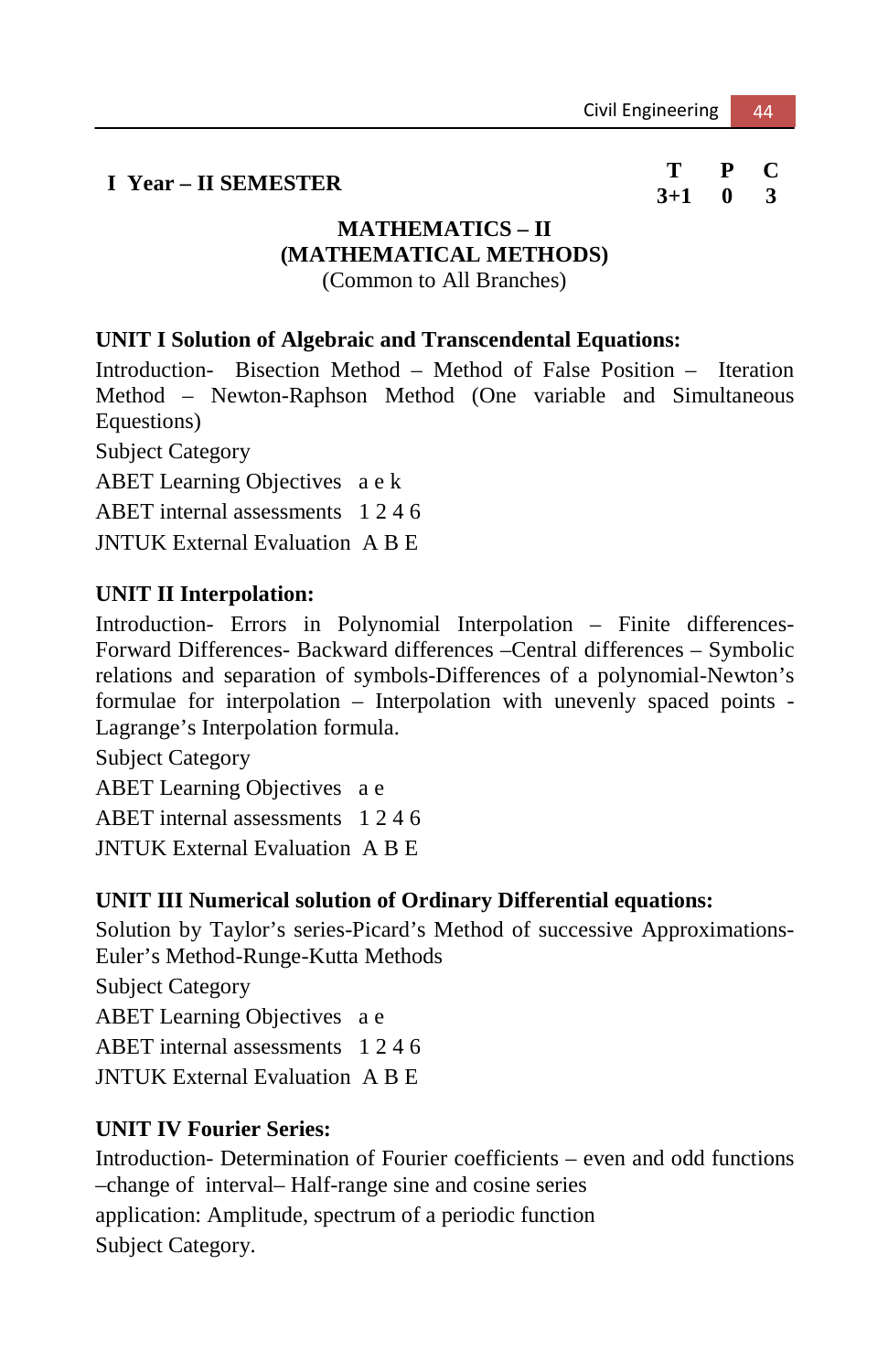ABET Learning Objectives a e d ABET internal assessments 1 2 6 JNTUK External Evaluation A B E

# **UNIT V Fourier Transforms:**

Fourier integral theorem (only statement) – Fourier sine and cosine integrals sine and cosine transforms – properties – inverse transforms – Finite Fourier transforms.

Subject Category

ABET Learning Objectives a d e k

ABET internal assessments 1 2 6

JNTUK External Evaluation A B E

# **UNIT VI Z-transform:**

Introduction– properties – Damping rule – Shifting rule – Initial and final value theorems -Inverse z transform- -Convolution theorem – Solution of difference equation by Z - transforms.

Subject Category

ABET Learning Objectives a b e k

ABET internal assessments 1 2 6

JNTUK External Evaluation A B E

# **BOOKS:**

- 1. **B.S. GREWAL,** HigherEngineering Mathematics, 42<sup>nd</sup> Edition, Khanna Publishers
- 2. **DEAN G. DUFFY,** Advanced Engineering Mathematics with MATLAB, CRC Press
- 3. **V.RAVINDRANATH and P. VIJAYALAXMI,** Mathematical Methods, Himalaya Publishing House
- 4. **ERWYN KREYSZIG,** Advanced Engineering Mathematics, 9<sup>th</sup> Edition, Wiley-India

| Subject  | <b>ABET</b> Learning                                                                   | <b>Assessments</b>                                | <b>ABET Internal   JNTUK External</b>                                           | Rem- |
|----------|----------------------------------------------------------------------------------------|---------------------------------------------------|---------------------------------------------------------------------------------|------|
| Category | <b>Objectives</b>                                                                      |                                                   | <b>Evaluation</b>                                                               | arks |
|          | Apply knowledge<br>a)<br>of math, science,<br>$&$ engineering<br>Design $&$<br>conduct | Objective<br>tests<br>Essay<br>questions<br>tests | A. Questions<br>should have:<br>B. Definitions,<br>Principle of<br>operation or |      |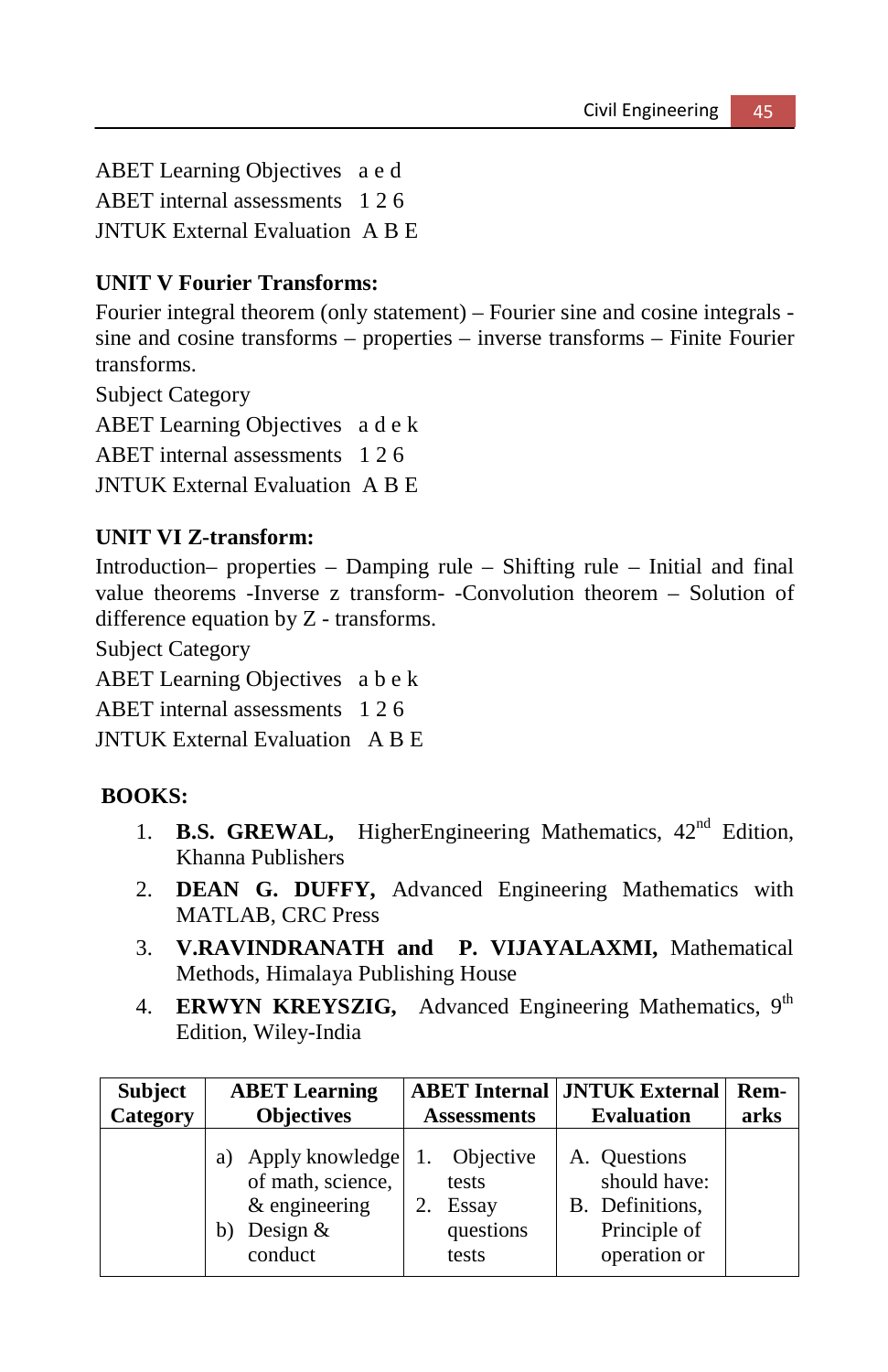|            |    | experiments,        | 3. | Peer           |    | philosophy of   |  |
|------------|----|---------------------|----|----------------|----|-----------------|--|
| Theory     |    | analyze &           |    | tutoring       |    | concept.        |  |
| Design     |    | interpret data      |    | based          |    | C. Mathematical |  |
| Analysis   | c) | Design a            | 4. | Simulation     |    | treatment,      |  |
| Algorithms |    | system/process to   |    | based          |    | derivations,    |  |
| Drawing    |    | meet desired        | 5. | Design         |    | analysis,       |  |
| Others     |    | needs within        |    | oriented       |    | synthesis,      |  |
|            |    | economic, social,   | б. | Problem        |    | numerical       |  |
|            |    | political, ethical, |    | based          |    | problems        |  |
|            |    | health/safety,      | 7. | Experiential   |    | with            |  |
|            |    | manufacturability   |    | (project       |    | inference.      |  |
|            |    | , & sustainability  |    | based)         |    | D. Design       |  |
|            |    | constraints         |    | based          |    | oriented        |  |
|            |    | d) Function on      |    | 8. Lab work or |    | problems        |  |
|            |    | multidisciplinary   |    | field work     | Е. | Trouble         |  |
|            |    | teams               |    | based          |    | shooting type   |  |
|            | e) | Identify,           | 9. | Presentation   |    | of questions    |  |
|            |    | formulate, &        |    | based          | F. | Applications    |  |
|            |    | solve engineering   |    | 10. Case       |    | related         |  |
|            |    | problems            |    | <b>Studies</b> |    | questions       |  |
|            | f) | Understand          |    | based          |    | G. Brain        |  |
|            |    | professional &      |    | 11. Role-play  |    | storming        |  |
|            |    | ethical             |    | based          |    | questions       |  |
|            |    | responsibilities    |    | 12. Portfolio  |    |                 |  |
|            |    | g) Communicate      |    | based          |    |                 |  |
|            |    | effectively         |    |                |    |                 |  |
|            | h) | Understand          |    |                |    |                 |  |
|            |    | impact of           |    |                |    |                 |  |
|            |    | engineering         |    |                |    |                 |  |
|            |    | solutions in        |    |                |    |                 |  |
|            |    | global, economic,   |    |                |    |                 |  |
|            |    | environmental, &    |    |                |    |                 |  |
|            |    | societal context    |    |                |    |                 |  |
|            | i) | Recognize need      |    |                |    |                 |  |
|            |    | for & be able to    |    |                |    |                 |  |
|            |    | engage in           |    |                |    |                 |  |
|            |    | lifelong learning   |    |                |    |                 |  |
|            | j) | Know                |    |                |    |                 |  |
|            |    | contemporary        |    |                |    |                 |  |
|            |    | issues              |    |                |    |                 |  |
|            | k) | Use techniques,     |    |                |    |                 |  |
|            |    | skills, modern      |    |                |    |                 |  |
|            |    | tools for           |    |                |    |                 |  |
|            |    | engineering         |    |                |    |                 |  |
|            |    | practices           |    |                |    |                 |  |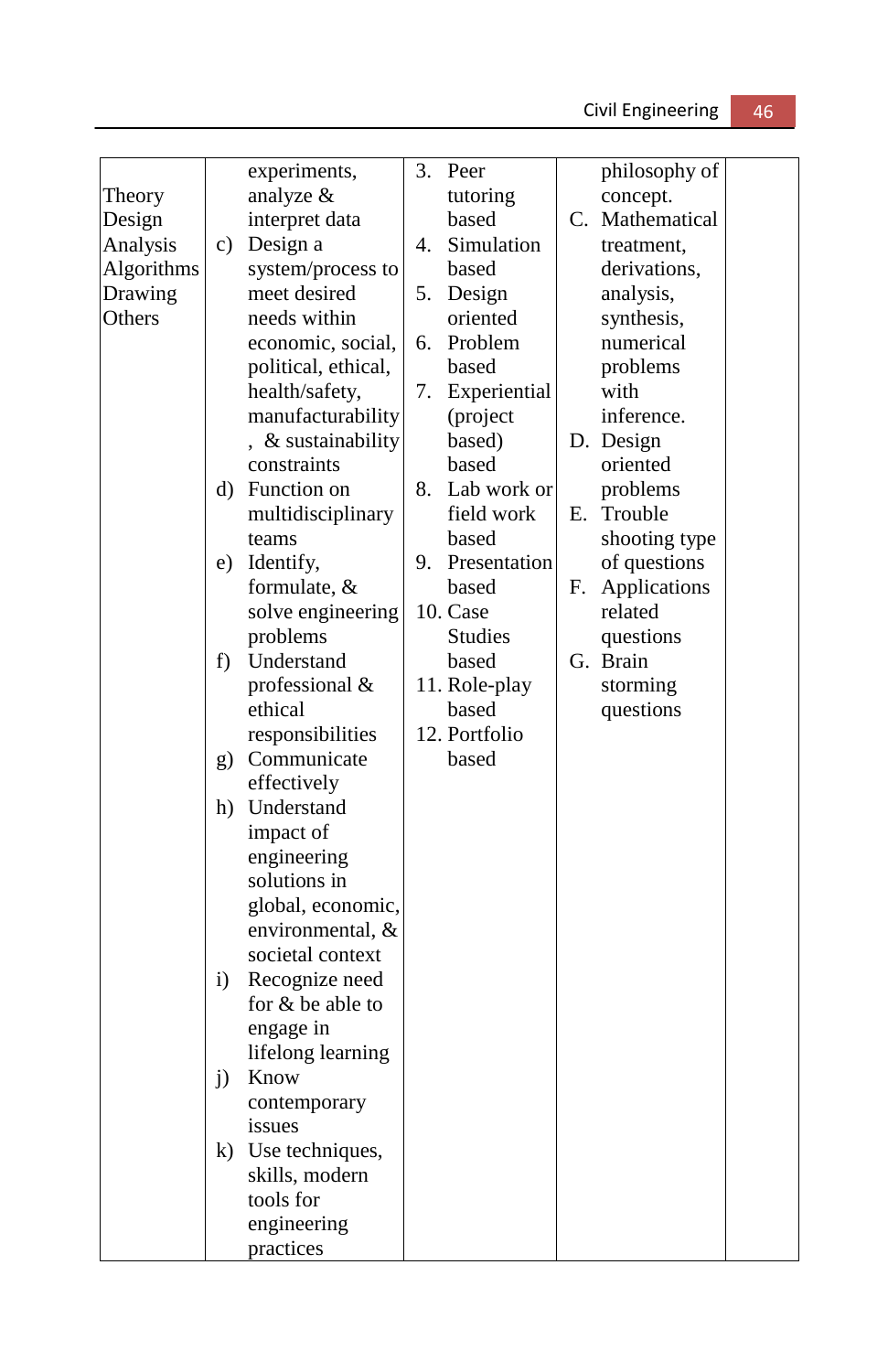# **I Year – II SEMESTER T P C**

# $3+1$

## **MATHEMATICS – III (LINEAR ALGEBRA & VECTOR CALCULUS) (Common to All Branches)**

## **UNIT I Linear systems of equations:**

 Rank-Echelon form, Normal form – Solution of Linear Systems – Direct Methods- Gauss Elimination - Gauss Jordon and Gauss Seidal Methods.

Application: Finding the current in a electrical circuit.

Subject Category

ABET Learning Objectives a e k

ABET internal assessments 1 2 6 4

JNTUK External Evaluation A B E

# **UNIT II Eigen values - Eigen vectors and Quadratic forms:**

Eigen values - Eigen vectors– Properties – Cayley-Hamilton Theorem - Inverse and powers of a matrix by using Cayley-Hamilton theorem-Quadratic forms- Reduction of quadratic form to canonical form – Rank - Positive, negative definite - semi definite - index – signature.

Application: Free vibration of a two-mass system.

Subject Category

ABET Learning Objectives a d e k

ABET internal assessments 1 2 4 6

JNTUK External Evaluation A B E

## **UNIT III Multiple integrals:**

Review concepts of Curve tracing ( Cartesian - Polar and Parametric curves)-

Applications of Integration to Lengths, Volumes and Surface areas of revolution in Cartesian and Polar Coordinates.

Multiple integrals - double and triple integrals – change of variables – Change of order of Integration.

Application: Moments of inertia

Subject Category

ABET Learning Objectives a e d

ABET internal assessments 1 2 6

JNTUK External Evaluation A B E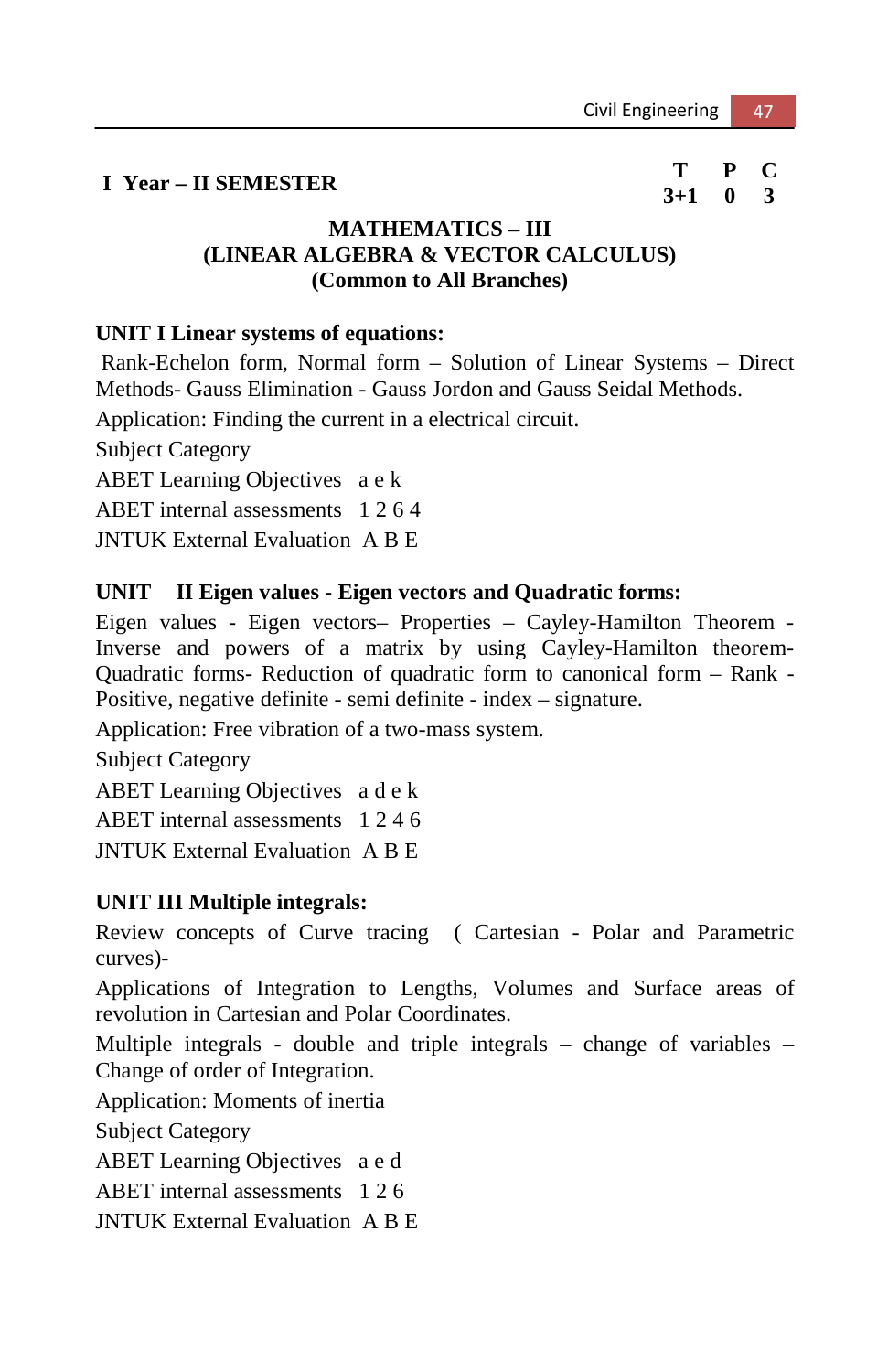# **UNIT IV Special functions:**

Beta and Gamma functions- Properties - Relation between Beta and Gamma functions- Evaluation of improper integrals.

Application: Evaluation of integrals

Subject Category

ABET Learning Objectives a e

ABET internal assessments 1 2 6

JNTUK External Evaluation A B E

# **UNIT V Vector Differentiation:**

Gradient- Divergence- Curl - Laplacian and second order operators -Vector identities.

Application: Equation of continuity, potential surfaces

Subject Category

ABET Learning Objectives a e

ABET internal assessments 1 2 6

JNTUK External Evaluation A B E

# **UNIT VI Vector Integration:**

Line integral – work done – Potential function – area- surface and volume integrals Vector integral theorems: Greens, Stokes and Gauss Divergence Theorems (Without proof) and related problems.

application: work done, Force

Subject Category

ABET Learning Objectives a e

ABET internal assessments 1 2 6

JNTUK External Evaluation A B E

# **BOOKS:**

- 1. **GREENBERG,** Advanced Engineering Mathematics, 9<sup>th</sup> Edition, Wiley-India.
- 2. **B.V. RAMANA,** Higher Engineering Mathematics, Tata Mc Grawhill.
- 3. **ERWIN KREYSZIG,** Advanced Engineering Mathematics, 9<sup>th</sup> Edition, Wiley-India.
- 4. **PETER O'NEIL,** Advanced Engineering Mathematics, Cengage Learning.
- 5. **D.W. JORDAN AND T. SMITH,** Mathematical Techniques, Oxford University Press.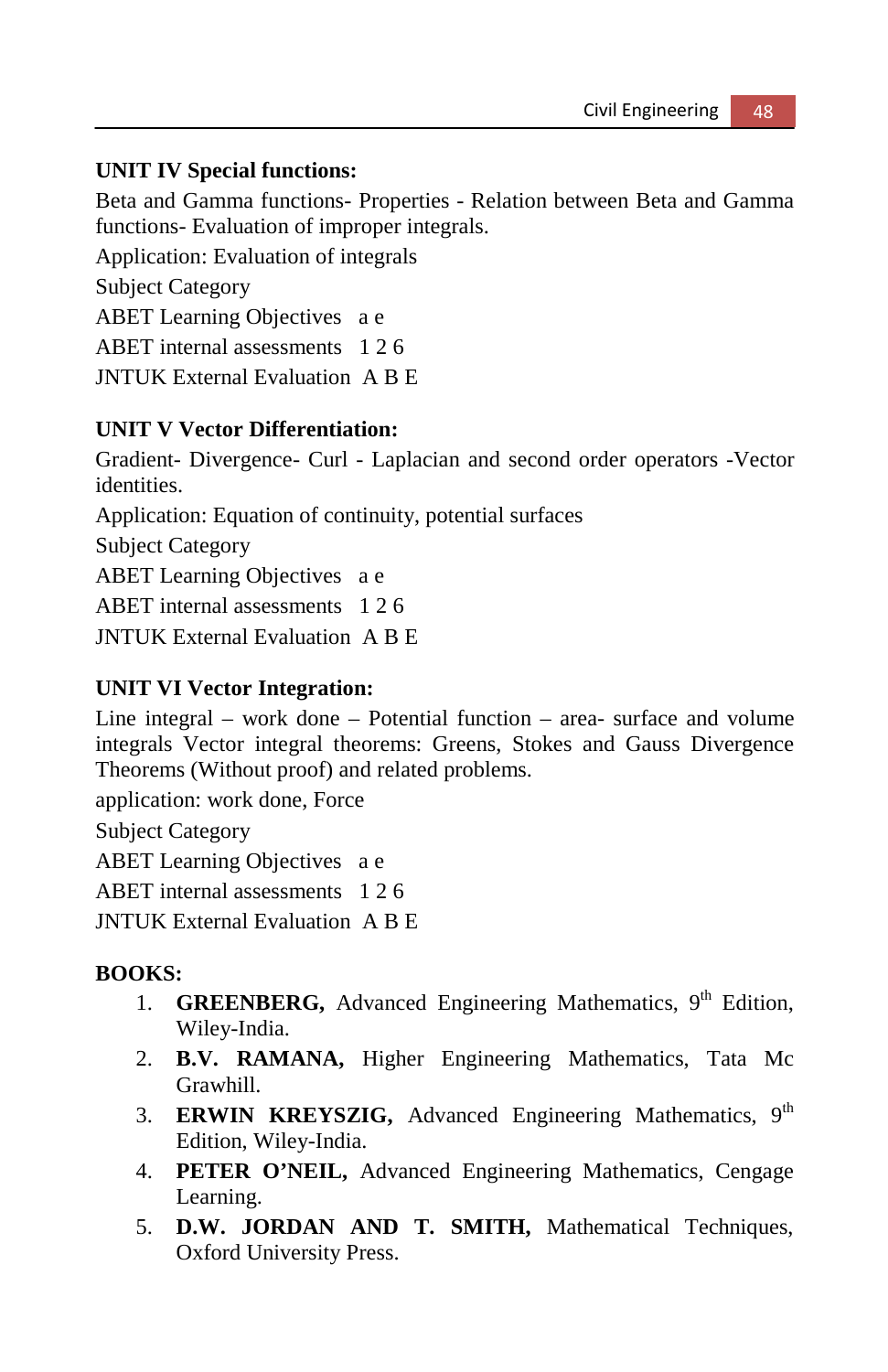| <b>Subject</b>                                                 | <b>ABET Learning</b>                                                                                                                                                                                                                                                                                                                                                                                                                                                                                                                                                                                                                                                                                                                                                                                                                              | <b>ABET</b> Internal                                                                                                                                                                                                                                                                                                                                                  | <b>JNTUK</b>                                                                                                                                                                                                                                                                                                                                                                                                                                      | Rema |
|----------------------------------------------------------------|---------------------------------------------------------------------------------------------------------------------------------------------------------------------------------------------------------------------------------------------------------------------------------------------------------------------------------------------------------------------------------------------------------------------------------------------------------------------------------------------------------------------------------------------------------------------------------------------------------------------------------------------------------------------------------------------------------------------------------------------------------------------------------------------------------------------------------------------------|-----------------------------------------------------------------------------------------------------------------------------------------------------------------------------------------------------------------------------------------------------------------------------------------------------------------------------------------------------------------------|---------------------------------------------------------------------------------------------------------------------------------------------------------------------------------------------------------------------------------------------------------------------------------------------------------------------------------------------------------------------------------------------------------------------------------------------------|------|
| Category                                                       | <b>Objectives</b>                                                                                                                                                                                                                                                                                                                                                                                                                                                                                                                                                                                                                                                                                                                                                                                                                                 | <b>Assessments</b>                                                                                                                                                                                                                                                                                                                                                    | <b>External</b>                                                                                                                                                                                                                                                                                                                                                                                                                                   | -rks |
| Theory<br>Design<br>Analysis<br>Algorithm<br>Drawing<br>Others | a) Apply knowledge of<br>math, science, &<br>engineering<br>b) Design & conduct<br>experiments, analyze<br>& interpret data<br>c) Design a<br>system/process to<br>meet desired needs<br>within economic,<br>social, political,<br>ethical, health/safety,<br>manufacturability, &<br>sustainability<br>constraints<br>d) Function on<br>multidisciplinary<br>teams<br>e) Identify, formulate,<br>& solve engineering<br>problems<br>f) Understand<br>professional &<br>ethical<br>responsibilities<br>g) Communicate<br>effectively<br>h) Understand impact of<br>engineering solutions<br>in global, economic,<br>environmenta, &<br>societal context<br>i) Recognize need for $&$<br>be able to engage in<br>lifelong learning<br>j) Know contemporary<br>issues<br>k) Use techniques,<br>skills, modern tools<br>for engineering<br>practices | 1.<br>Objective<br>tests<br>2. Essay<br>questions<br>tests<br>3. Peer tutoring<br>based<br>4. Simulation<br>based<br>5. Design<br>oriented<br>6. Problem<br>based<br>7. Experiential<br>(project<br>based) based<br>8. Lab work or<br>field work<br>based<br>9. Presentation<br>based<br>10. Case Studies<br>based<br>11.Role-play<br>based<br>12. Portfolio<br>based | <b>Evaluation</b><br>A. Questions<br>should<br>have:<br>B. Definitions,<br>Principle of<br>operation or<br>philosophy<br>of concept.<br>C. Mathematic<br>al<br>treatment,<br>derivations,<br>analysis,<br>synthesis,<br>numerical<br>problems<br>with<br>inference.<br>D. Design<br>oriented<br>problems<br>Е.<br>Trouble<br>shooting<br>type of<br>questions<br>Application<br>F.<br>s related<br>questions<br>G. Brain<br>storming<br>questions |      |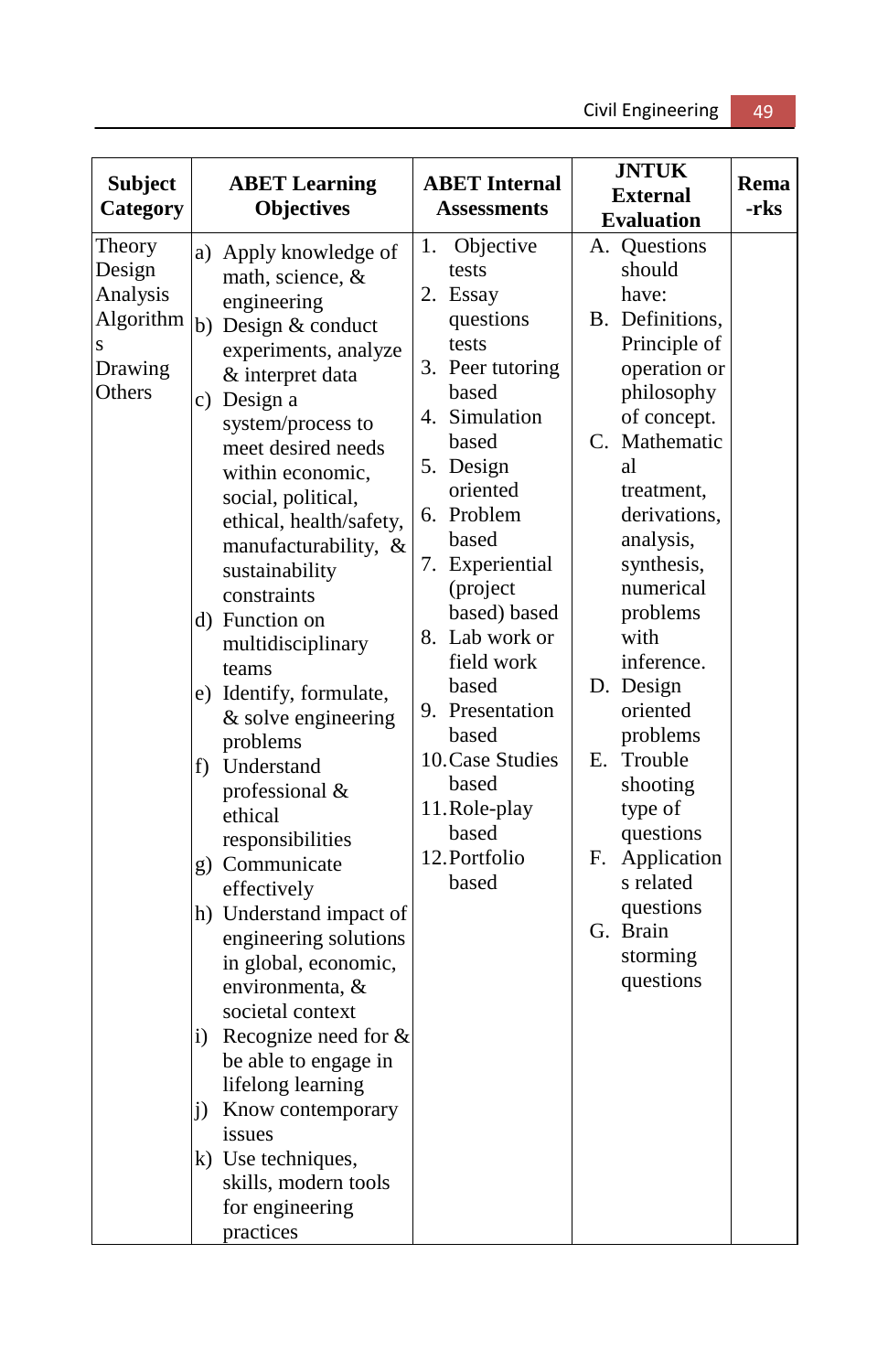# **I Year – II SEMESTER T P C**

 $3 + 1$ 

## **ENGINEERING PHYSICS**

# **UNIT-I PHYSICAL OPTICS FOR INSTRUMENTS**

"Objective Designing an instrument and enhancing the resolution for its operation would be effective as achieved through study of applicational aspects of physical Optics"

**INTERFACE :** Introduction – Interference in thin films by reflection – Newton's rings.

**DIFFRACTION :** Introduction – Fraunhofer diffraction - Fraunhofer diffraction at double slit (qualitative) – Diffraction grating – Grating spectrum – Resolving power of a grating – Rayleigh's criterion for resolving power.

**POLARIZATION :** Introduction – Types of Polarization – Double refraction – Quarter wave plate ad Half Wave plate.

## **UNIT-II**

# **COHERENT OPTICS – COMMUNICATIONS AND STRUCTURE OF MATERIALS**

Objectives while lasers are trusted Non-linear coherent sources established for the fitness of instrumentation, establishing a structure property relationship for materials requires allotment of an equivalent footing in convening the physics knowledge base.

**LASERS:** Introduction – coherent sources – Characteristics of lasers – Spontaneous and Stimulated emission of radiation – Einstein's coefficients – Population inversion – Three and Four level pumping schemes – Ruby laser – Helium Neon laser.

**FIBER OPTICS :**Introduction – Principle of Optical Fiber – Acceptance angle and acceptance cone – Numerical aperture.

**CRYSTALLOGRAPHY :** Introduction – Space lattice – Basis – Unit Cell – Lattice parameters – Bravais lattices – Crystal systems – Structures and packing fractions of SC,BCC and FCC

**X-RAY DIFFRACTION TECHNIQUES** : Directions and planes in crystals – Miller indices – Separation between successive [h k l] planes – Bragg's law.

## **UNIT-III**

**MAGNETIC, ELECTRIC FIELD RESPONSE OF MATERIALS & SUPERCONDUCTIVITY**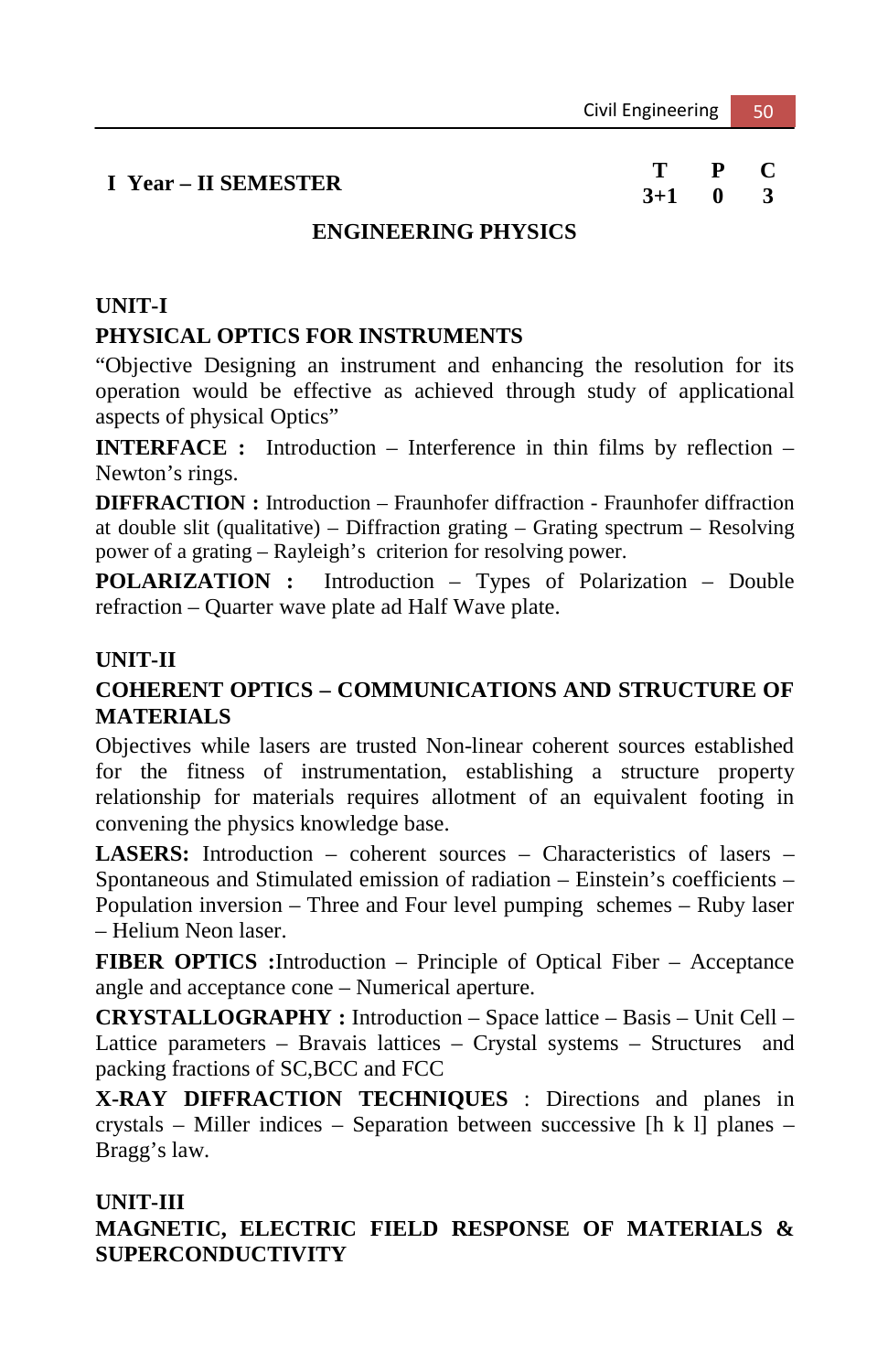"Objective many of the Electrical or Electronic gadgets are designed basing on the response of naturally abundant and artificially made materials, while their response to E- or H- fields controls their performance.

**MAGNETIC PROPERTIES** : Magnetic permeability – Magnetization – Organ or magnetic moment – Classification of Magnetic materials – Dir, para, Ferro, anti ferro and ferri-magnetism – Hysteresis curve.

**DIELECTRIC PROPERTIES** : Introduction – Dielectric constant – Electronic, ionic and orientational polarization – internal fields – Clausius – Mossotti equation – Dielectric loss, Breakdown and Strength.

**SUPERCONDUCTIVITY** : General properties – Meissner effect – Type I and Type II superconductors – BCS Theory Flux quantization London's equations – Penetration depth – DC and AC Josephson effects – SQUIDS.

## **UNIT – IV**

## **ACOUSTICS AND EM – FIELDS:**

**Objective:** The utility and nuances of ever pervading SHM and its consequences would be the first hand-on to as it clearly conveyed through the detailed studies of Acoustics of Buildings, while vectorial concepts of EM fields paves the student to gear – up for a deeper understanding.

**ACOUSTICS:** Sound absorption, absorption coefficient and its measurements, Reverberations time – Sabine's formula, Eyring's formula.

**ELECTRO-MAGNETIC FIELDS**: Gauss and stokes theorems (qualitative) – Fundamental laws of electromagnetism – Maxwell's Electromagnetic Equations (Calculus approach).

## **UNIT – V**

## **QUANTUM MECHANICS FOR ELECTRONIC TRANSPORT**

Objective: The discrepancy between classical estimates and laboratory observations of physical properties exhibited by materials would be lifted out through the understanding quantum picture of sub-atomic world dominated by electron and its presence.

**QUANTUM MECHANICS**: Introduction to matter waves – Schrodinger Time Independent and Time Dependent wave equations – Particle in a box.

**FREE ELECTRON THEORY**: Classical free electron theory – electrical conductivity – Mean free path – Relaxation time and drifty velocity – Quantum free electron theory – Fermi – Dirac (analytical) and its dependence on temperature – Fermi energy – density of states – derivations for current density.

**BAND THEORY OF SOLIDS:** Bloch theorem (qualitative) – Kronig – Penney model – Origin of energy band formation in solids – Classification of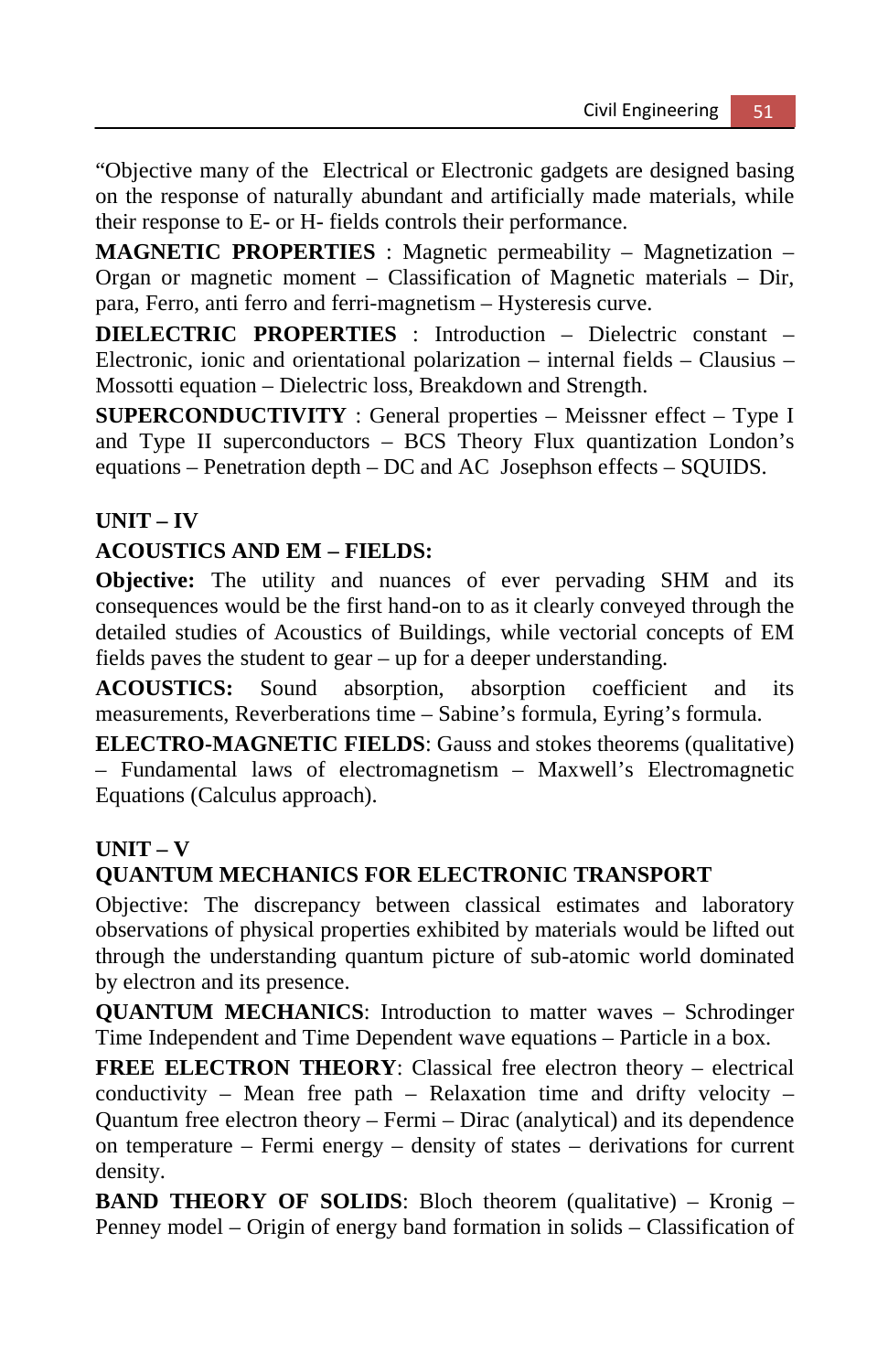materials into conductors, semi – conductors  $\&$  insulators – Concepts of effective mass of electron - concept of hole.

# **UNIT – VI SEMICONDUCTOR PHYSICS:**

Objective: In the wake of ever increasing demand for the space and power the watch word "small is beautiful", understanding the physics of electronic transport as underlying mechanism for appliances would provide a knowledge base.

Introduction – Intrinsic semiconductor and carrier concentration – Equation for conductivity – Extrinsic semiconductor and carrier concentration – Drift and diffusion – Einstein's equation – Hall Effect – direct  $\&$  indirect band gap semiconductors – Electronic transport Mechanism for LEDs, Photo conductors and solar cells.

# **TEXT BOOKS**

- 1. Solid state Physics by A.J. Dekker (Mc Millan India Ltd.)
- 2. A text book of Engineering Physics by M.N. Avadhanulu & P.G. Kshirasagar (S. Chand publications).
- 3. Engineering Physics b;y M.R. Srinivasan (New Age international publishers).

## **REFERENCE BOOKS**

- 1. 'Introduction to solid state physics' by Charles Kittle (Willey India Pvt.Ltd)
- 2. 'Applied Physics' by T. Bhimasenkaram (BSP BH Publications )
- 3. 'Applied Physics' by M.Arumugam (Anuradha Agencies)
- 4. 'Engineering Physics' by Palanisamy (Scitech Publishers )
- 5. 'Engineering Physics' by D.K.Bhattacharya ( Oxford University press).
- 6. 'Engineering Physics' by Mani Naidu S (Pearson Publications).
- 7. 'Engineering Physics' by Sanjay D Jain and Girish G Sahasrabudhe (University Press).
- 8. 'Engineering Physics' by B.K.Pandey & S. Chaturvedi (Cengage Learning).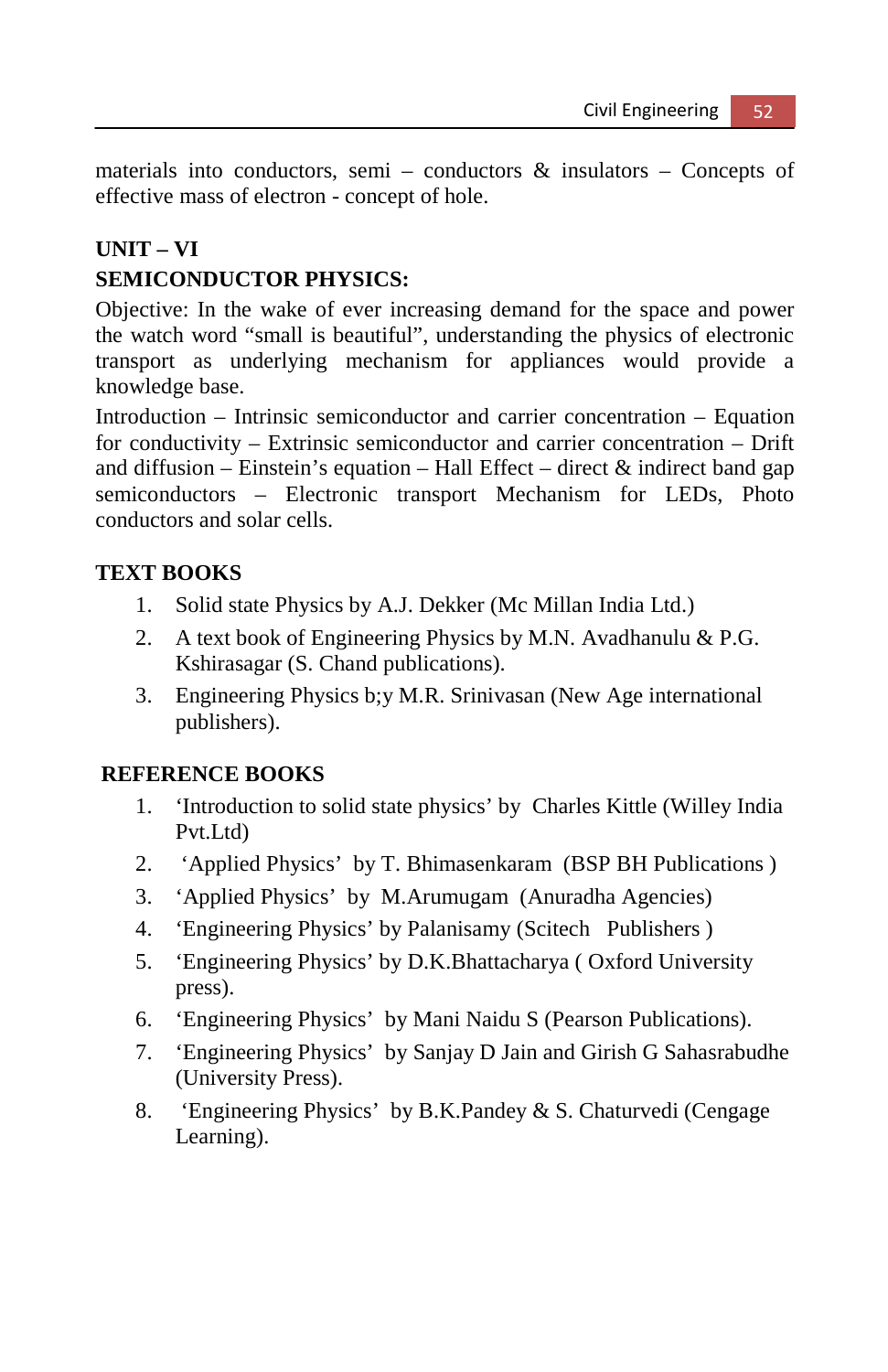|                      | Civil Engineering   53 |  |
|----------------------|------------------------|--|
| I Year - II SEMESTER | $\mathbf{P}$           |  |
|                      |                        |  |

#### **Professional Ethics and Human Values**

#### **UNIT I : Human Values**:

 Morals, Values and Ethics – Integrity – Work Ethics – Service Learning – Civic Virtue – Respect for others – Living Peacefully – Caring – Sharing – Honesty –Courage – Value time – Co-operation – Commitment – Empathy – Self-confidence – Spirituality- Character.

## **UNIT II : Engineering Ethics:**

The History of Ethics-Purposes for Engineering Ethics-Engineering Ethics-Consensus and Controversy –Professional and Professionalism –Professional Roles to be played by an Engineer –Self Interest, Customs and Religion-Uses of Ethical Theories-Professional Ethics-Types of Inquiry – Engineering and Ethics-Kohlberg's Theory – Gilligan's Argument –Heinz's Dilemma.

## **UNIT III : Engineering as Social Experimentation:**

Comparison with Standard Experiments – Knowledge gained – Conscientiousness – Relevant Information – Learning from the Past – Engineers as Managers, Consultants, and Leaders – Accountability – Role of Codes – Codes and Experimental Nature of Engineering.

#### **UNIT IV : Engineers' Responsibility for Safety and Risk:**

Safety and Risk, Concept of Safety – Types of Risks – Voluntary  $v/s$ Involuntary Risk- Short term v/s Long term Consequences- Expected Probability- Reversible Effects- Threshold Levels for Risk- Delayed v/s Immediate Risk- Safety and the Engineer – Designing for Safety – Risk-Benefit Analysis-Accidents.

## **UNIT V : Engineers' Responsibilities and Rights:**

Collegiality-Techniques for Achieving Collegiality –Two Senses of Loyaltyobligations of Loyalty-misguided Loyalty – professionalism and Loyalty-Professional Rights –Professional Responsibilities – confidential and proprietary information-Conflict of Interest-solving conflict problems – Selfinterest, Customs and Religion- Ethical egoism-Collective bargaining-Confidentiality-Acceptance of Bribes/Gifts-when is a Gift and a Bribeexamples of Gifts v/s Bribes-problem solving-interests in other companies-Occupational Crimes-industrial espionage-price fixing-endangering lives-Whistle Blowing-types of whistle blowing-when should it be attemptedpreventing whistle blowing.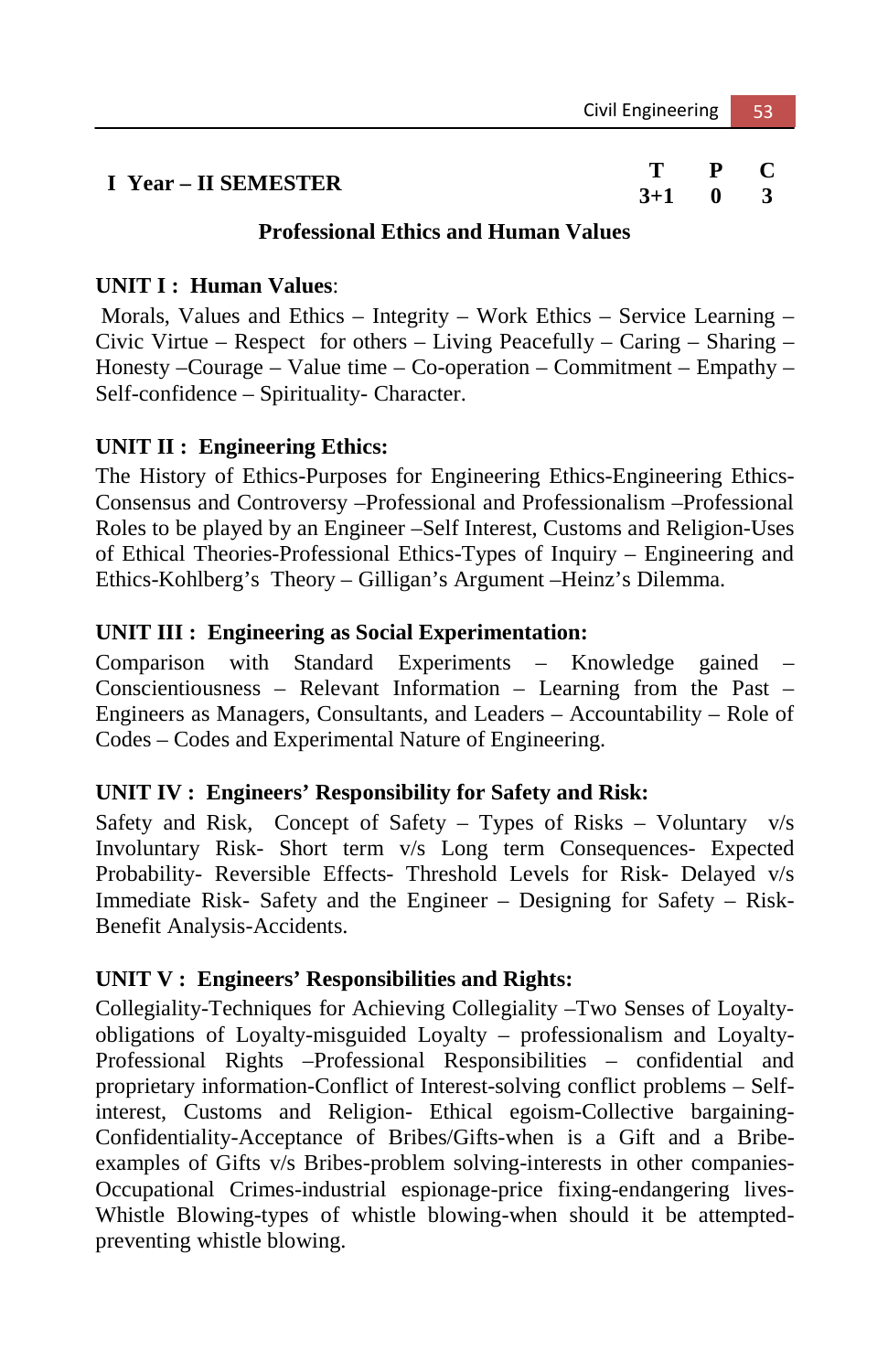### **UNIT VI : Global Issues:**

Globalization- Cross-culture Issues-Environmental Ethics-Computer Ethicscomputers as the instrument of Unethical behaviour-computers as the object of Unethical Acts-autonomous computers-computer codes of Ethics-Weapons Development-Ethics and Research-Analysing Ethical Problems in Research-Intellectual Property Rights.

\*\*\*\*\*\*\*\*

## **Text Books:**

- 1. "Engineering Ethics and Human Values" by M.Govindarajan, S.Natarajan and V.S. SenthilKumar-PHI Learning Pvt. Ltd-2009.
- 2. "Professional Ethics and Morals" by Prof.A.R.Aryasri, Dharanikota Suyodhana-Maruthi Publications.
- 3. "Professional Ethics and Human Values" by A.Alavudeen, R.Kalil Rahman and M.Jayakumaran- Laxmi Publications.
- 4. "Professional Ethics and Human Values" by Prof. D.R. Kiran-
- 5. "Indian Culture, Values and Professional Ethics" by PSR Murthy-BS Publication.
- 6. "Ethics in Engineering" by Mike W. Martin and Roland Schinzinger  $-$  Tata Mc Graw-Hill  $-$  2003.
- 7. "Engineering Ethics" by Harris, Pritchard and Rabins, CENGAGE Learning, India Edition, 2009.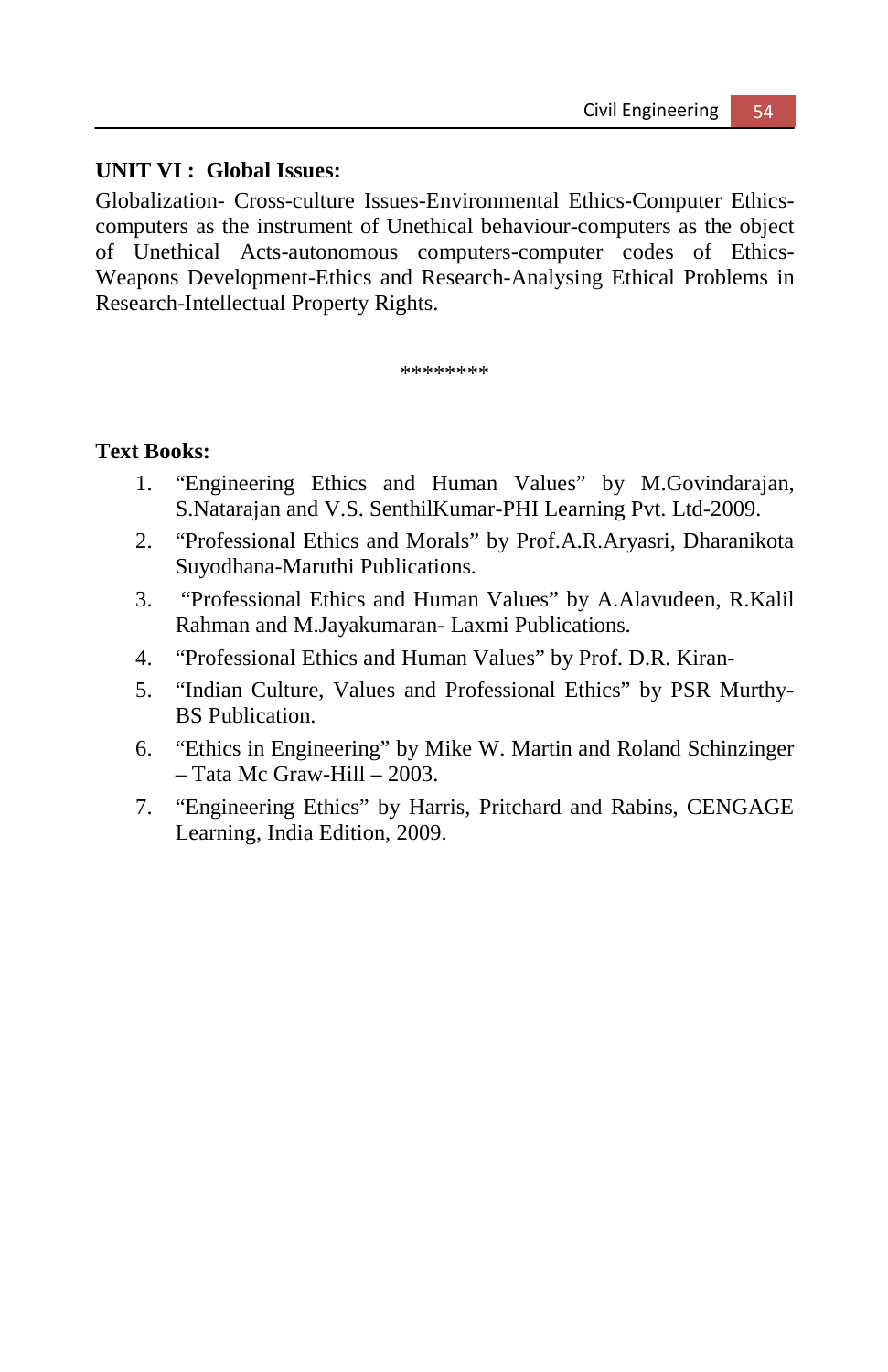# **I Year – II SEMESTER T P C**

 $3 + 1$ 

## **ENGINEERING DRAWING**

**Objective**: Engineering drawing being the principle method of communication for engineers, the objective to introduce the students, the techniques of constructing the various types of polygons, curves and scales. The objective is also to visualize and represent the 3D objects in 2D planes with proper dimensioning, scaling etc.

## **UNIT I**

**Objective :** The objective is to introduce the use and the application of drawing instruments and to make the students construct the polygons, curves and various types of scales. The student will be able to understand the need to enlarge or reduce the size of objects in representing them.

Polygons, Construction of regular polygons using given length of a side; Ellipse, arcs of circles and Oblong methods; Scales – Vernier and Diagonal scales.

## **UNIT II**

**Objective :** The objective is to introduce orthographic projections and to project the points and lines parallel to one plane and inclined to other.

Introduction to orthographic projections; projections of points; projections of straight lines parallel to both the planes; projections of straight lines – parallel to one plane and inclined to the other plane.

# **UNIT III**

**Objective :** The objective is to make the students draw the projections of the lines inclined to both the planes.

Projections of straight lines inclined to both the planes, determination of true lengths, angle of inclinations and traces.

# **UNIT IV**

**Objective :** The objective is to make the students draw the projections of the plane inclined toboth the planes.

Projections of planes: regular planes perpendicular/parallel to one plane and inclined to the other reference plane; inclined to both the reference planes.

# **UNIT V**

**Objective :** The objective is to make the students draw the projections of the various types of solids in different positions inclined to one of the planes.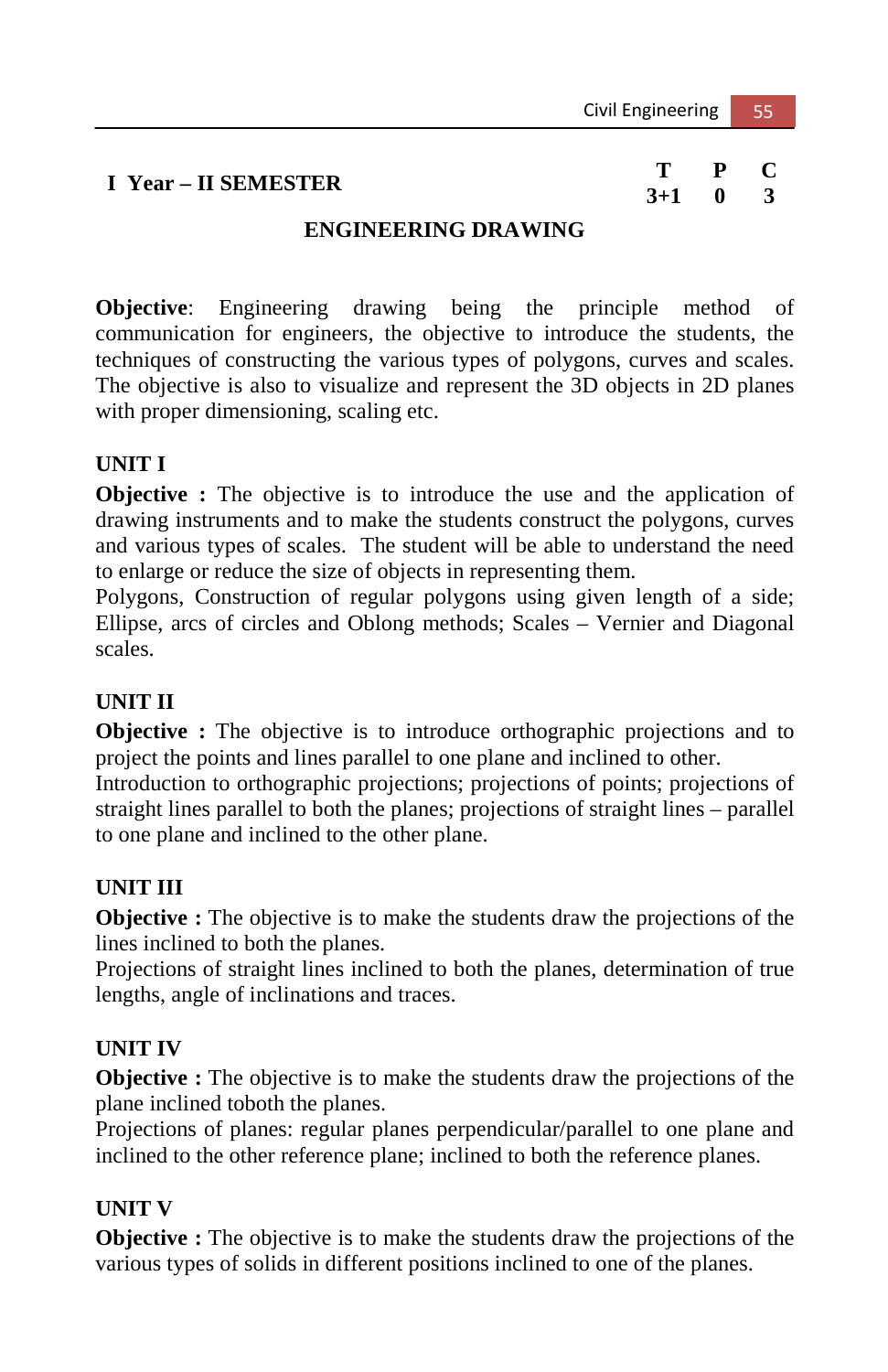Projections of Solids – Prisms, Pyramids, Cones and Cylinders with the axis inclined to one of the planes.

# **UNIT VI**

**Objective :** The objective is to represent the object in 3D view through isometric views. The student will be able to represent and convert the isometric view to orthographic view and vice versa.

Conversion of isometric views to orthographic views; Conversion of orthographic views to isometric views.

## **TEXT BOOKS:**

- 1. Engineering Drawing by N.D. Butt, Chariot Publications
- 2. Engineering Drawing by K.L.Narayana & P. Kannaiah, Scitech Publishers.
- 3. Engineering Graphics by PI Varghese, McGrawHill Publishers

## **REFERENCE BOOKS:**

- 1. Engineering Graphics for Degree by K.C. John, PHI Publishers.
- 2. Engineering Drawing by Agarwal & Agarwal, Tata McGraw Hill Publishers.
- 3. Engineering Drawing + AutoCad K Venugopal, V. Prabhu Raja, New Age.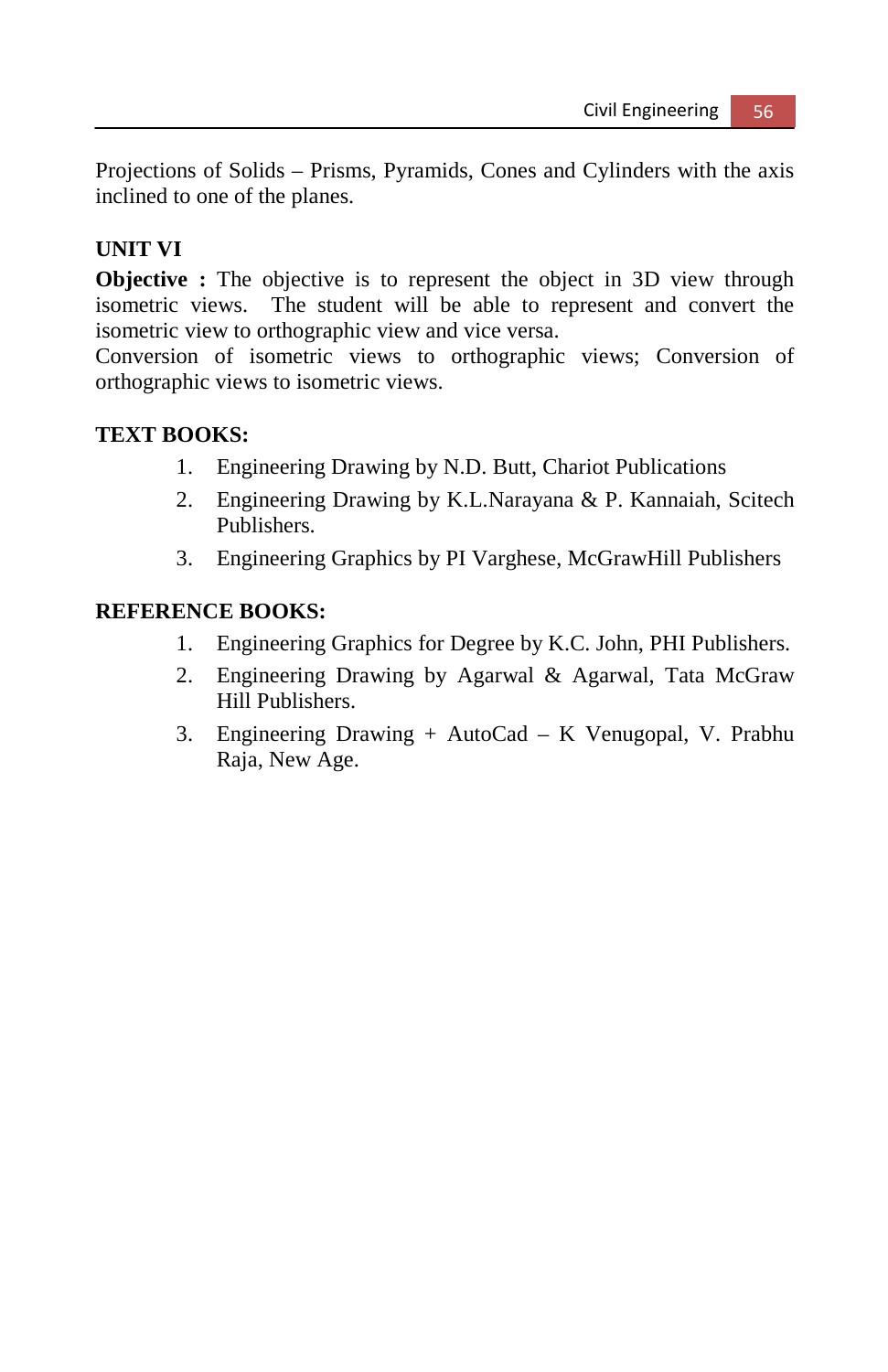|  | I Year – II SEMESTER |  |  |
|--|----------------------|--|--|
|  |                      |  |  |

## **ENGLISH – COMMUNICATION SKILLS LAB – II**

#### **Suggested Lab Manuals:**

**OBJECTIVE:** To impart to the learner the skills of grammar as well as communication through listening, speaking, reading, and writing including soft, that is life skills.

## **ADVANCED COMMUNICATION SKILLS**

| <b>UNIT 7</b><br>Dialogues<br>UNIT <sub>8</sub><br>Interviews and Telephonic Interviews<br>UNIT <sub>9</sub><br>Group Discussions<br><b>UNIT 10</b><br><b>Presentation Skills</b><br><b>UNIT 11</b><br><b>Debates</b> | UNIT <sub>6</sub> | Body language |
|-----------------------------------------------------------------------------------------------------------------------------------------------------------------------------------------------------------------------|-------------------|---------------|
|                                                                                                                                                                                                                       |                   |               |
|                                                                                                                                                                                                                       |                   |               |
|                                                                                                                                                                                                                       |                   |               |
|                                                                                                                                                                                                                       |                   |               |
|                                                                                                                                                                                                                       |                   |               |

# **Text Book:**

'Strengthen your Communication Skills' Part-B by Maruthi Publications

#### **Reference Books:**

- 1. INFOTECH English (Maruthi Publications).
- 2. Personality Development and Soft Skills (Oxford University Press, New Delhi).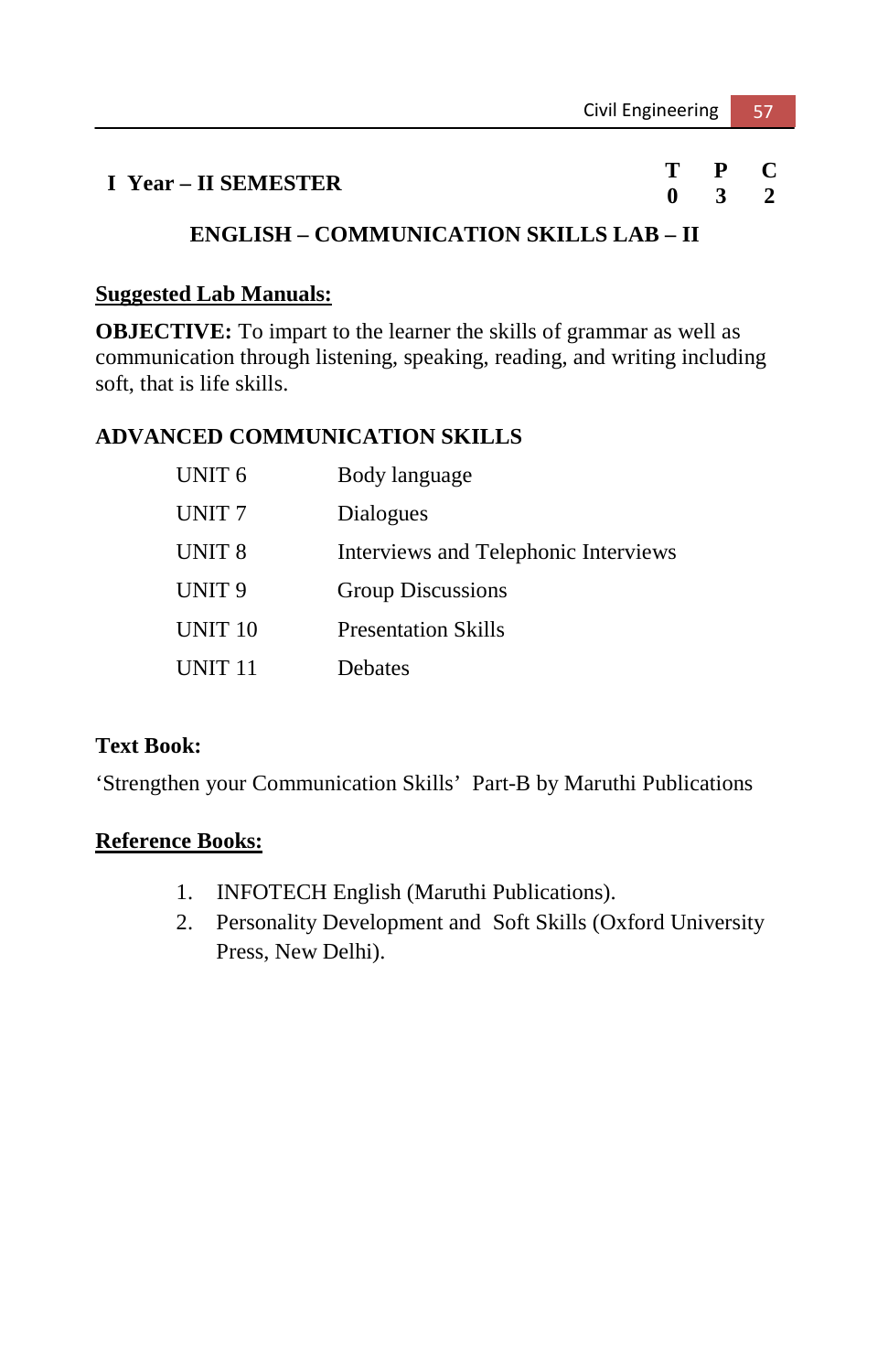# **I Year – II SEMESTER T P C**

# **0 3 2**

## **ENGINEERING PHYSICS LAB**

#### **List of Experiments**

- 1. Determination of wavelength of a source-Diffraction Grating-Normal incidence.
- 2. Newton's rings –Radius of Curvature of Plano\_Convex Lens.
- 3. Determination of thickness of a thin object using parallel interference fringes.
- 4. Determination of Rigidity modulus of a material- Torsional Pendulum.
- 5. Determination of Acceleration due to Gravity and Radius of Gyration- Compound Pendulum.
- 6. Melde's experiment Transverse and Longitudinal modes.
- 7. Verification of laws of stretched string Sonometer.
- 8. Determination of velocity of sound Volume resonator.
- 9. L C R Senes Resonance Circuit
- 10. Study of I/V Characteristics of Semiconductor diode
- 11. I/V characteristics of Zener diode
- 12. Thermistor characteristics Temperature Coefficient.
- 13. Magnetic field along the axis of a current carrying coil Stewart and Gee's apparatus.
- 14. Energy Band gap of a Semiconductor p.n junction.
- 15. Hall Effect for semiconductor.

#### **REFERENCE:**

- 1. Engineering Physics Lab Manual by Dr.Y. Aparna & Dr.K.Venkateswarao (V.G.S.Book links).
- 2. Physics practical manual, Lorven Publications.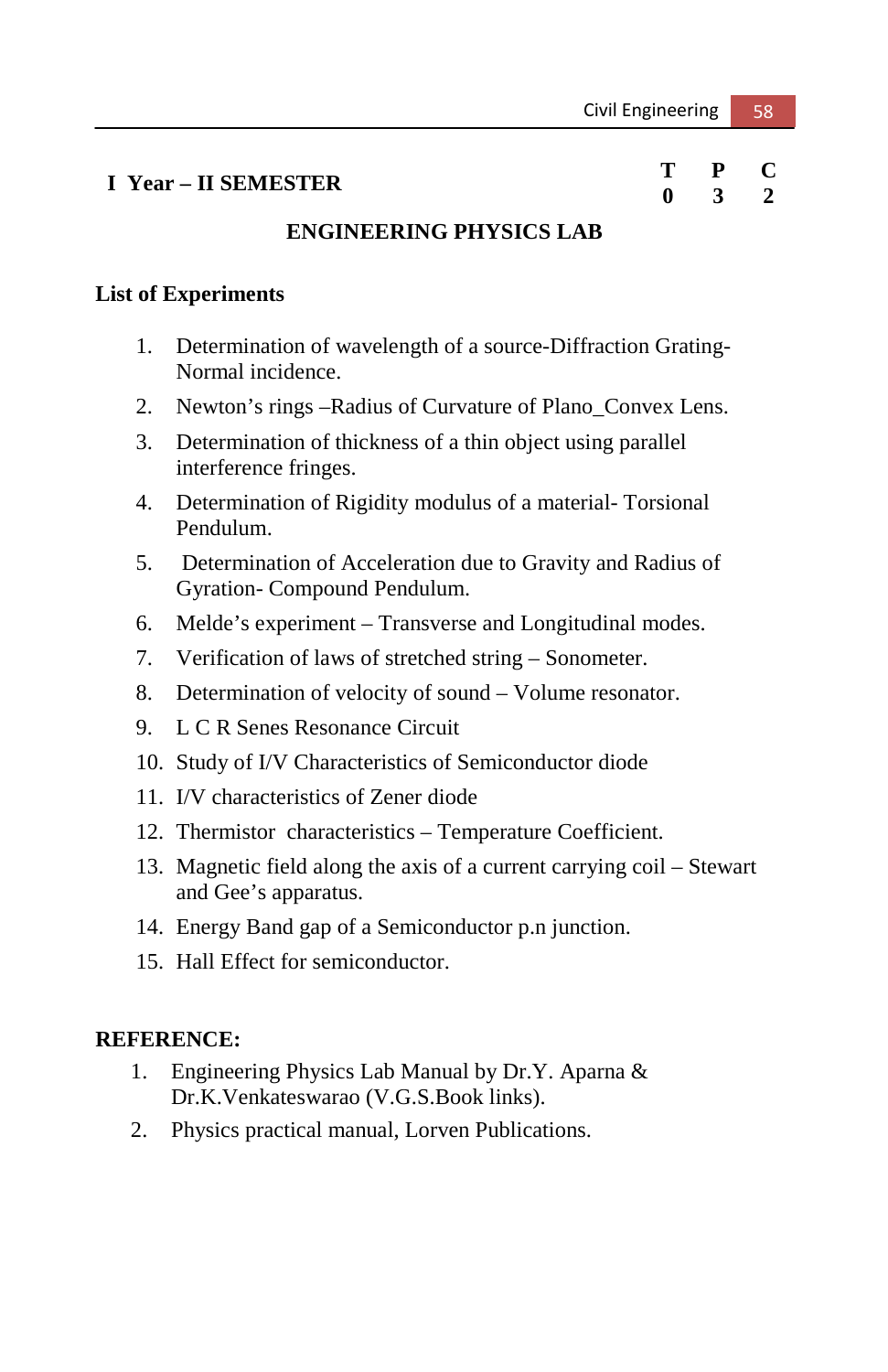# **I Year – II SEMESTER T P C 0 3 2**

## **Engineering Physics Virtual Labs - Assignments**

## **List of Experiments**

- 1. Hall Effect
- 2. Crystal Structure
- 3. Hysteresis
- 4. Brewster's angle
- 5. Magnetic Levitation / SQUID
- 6. Numerical Aperture of Optical fiber
- 7. Photoelectric Effect
- 8. Simple Harmonic Motion
- 9. Damped Harmonic Motion
- 10. LASER Beam Divergence and Spot size

## URL : WWW.vlab.co.in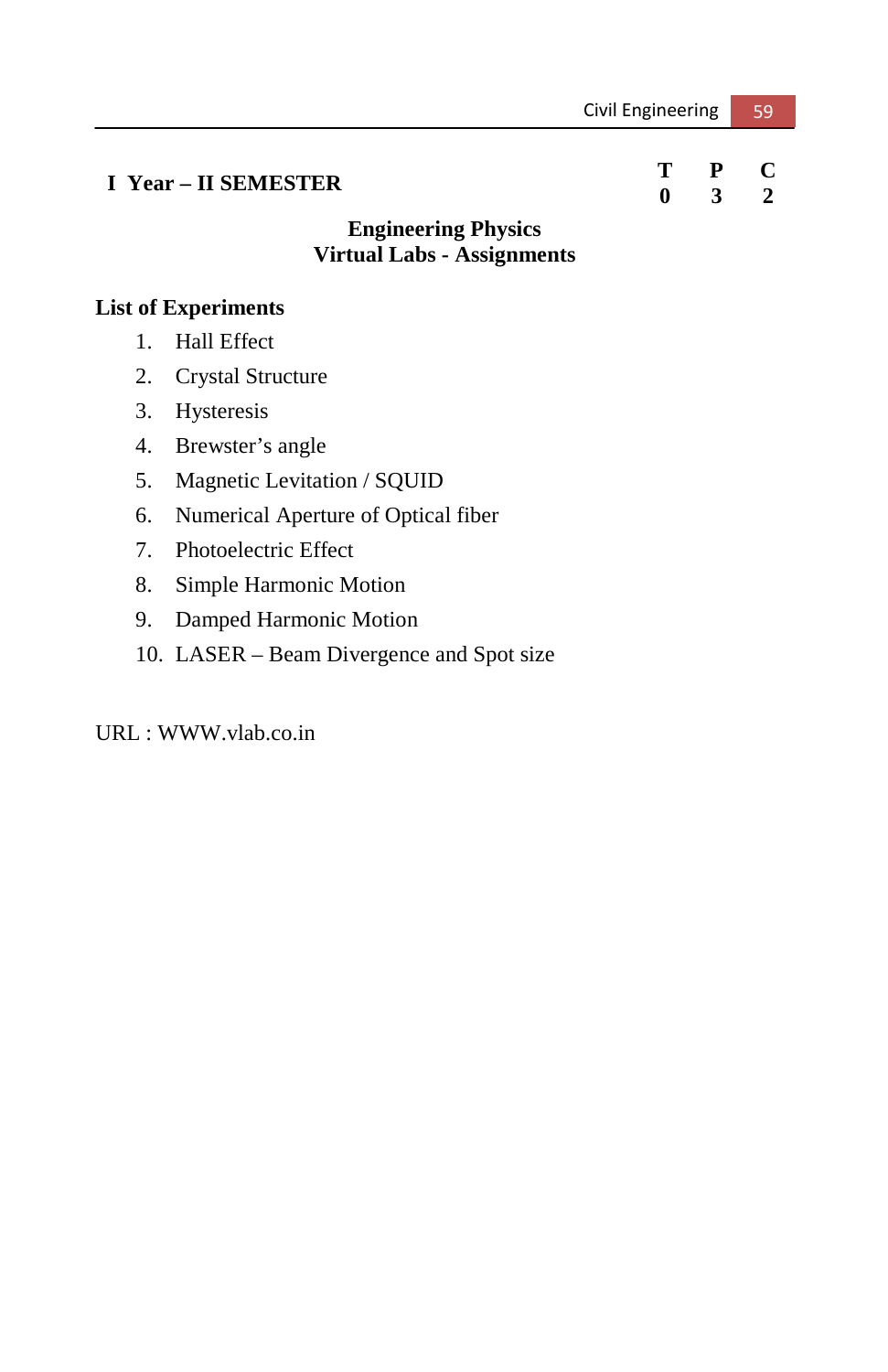#### **I** Year – II SEMESTER  $\begin{array}{ccc} T & P & C \\ 0 & 3 & 2 \end{array}$ **0 3 2**

## **ENGINEERING WORKSHOP & IT WORKSHOP**

## **ENGINEERING WORKSHOP:**

**Course Objective :** To impart hands-on practice on basic engineering trades and skills.

Note: At least two exercises to be done from each trade.

#### **Trade:**

| Carpentry           | 1. T-Lap Joint                                 |
|---------------------|------------------------------------------------|
|                     | Cross Lap Joint<br>2                           |
|                     | 3. Dovetail Joint                              |
|                     | 4. Mortise and Tennon Joint                    |
| <b>Fitting</b>      | 1. Vee Fit                                     |
|                     | 2. Square Fit                                  |
|                     | 3. Half Round Fit.                             |
|                     | 4. Dovetail Fit                                |
| <b>Black Smithy</b> | 1. Round rod to Square                         |
|                     | 2. S-Hook                                      |
|                     | 3. Round Rod to Flat Ring                      |
|                     | 4. Round Rod to Square headed bolt             |
| <b>House Wiring</b> | 1. Parallel / Series Connection of three bulbs |
|                     | 2. Stair Case wiring                           |
|                     | 3. Florescent Lamp Fitting                     |
|                     | 4. Measurement of Earth Resistance             |
| <b>Tin Smithy</b>   | 1. Taper Tray                                  |
|                     | 2. Square Box without lid                      |
|                     | 3. Open Scoop                                  |
|                     | 4. Funnel                                      |

# **IT WORKSHOP:**

**Objectives:** Enabling the student to understand basic hardware and software tools through practical exposure.

#### **PC Hardware:**

Identification of basic peripherals, assembling a PC, installation of system software like MS Windows, device drivers. Troubleshooting Hardware and software \_ some tips and tricks.

#### **Internet & World Wide Web:**

 Different ways of hooking the PC on to the internet from home and workplace and effectively usage of the internet, web browsers, email,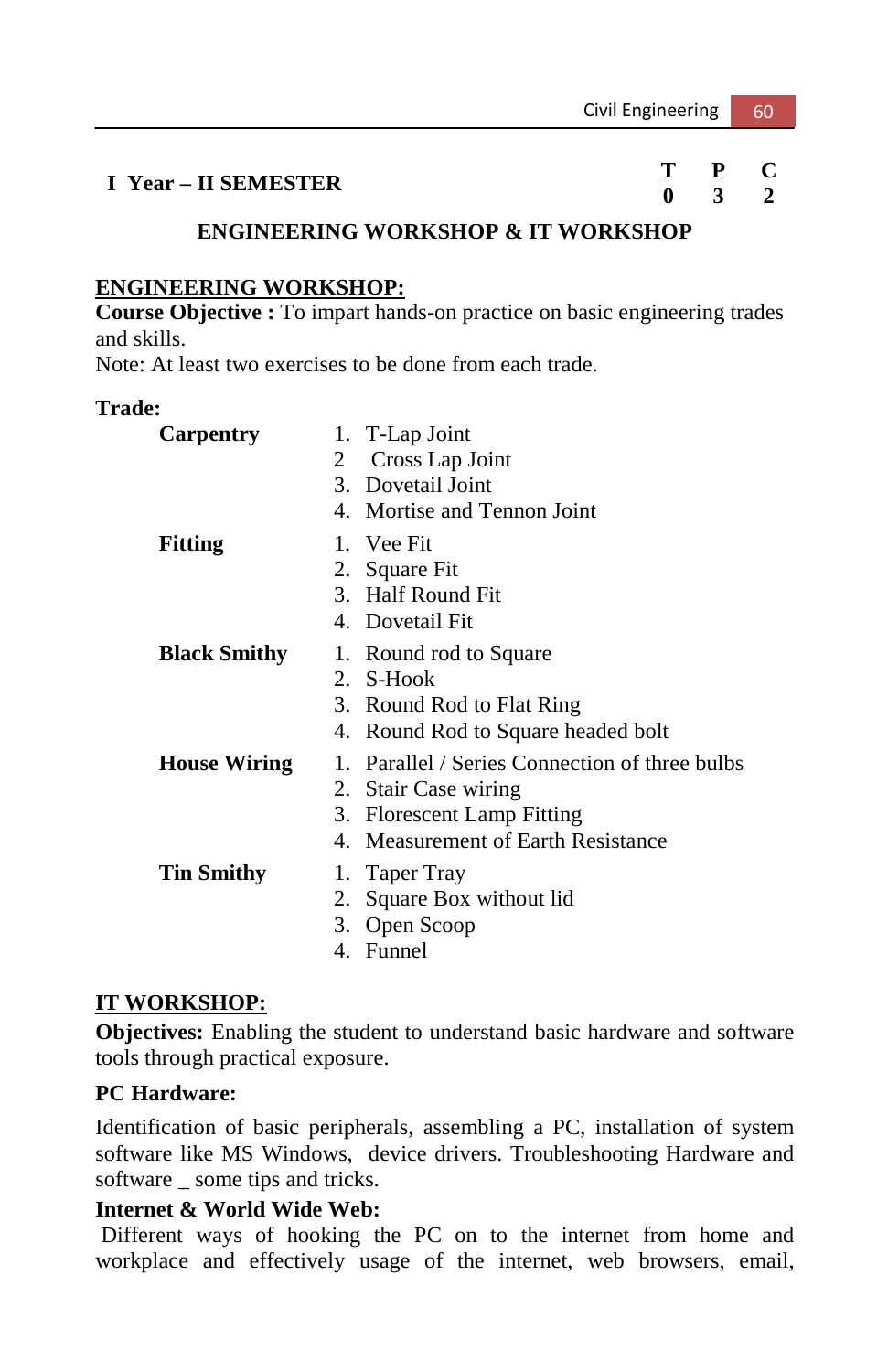newsgroups and discussion forums .Awareness of cyber hygiene( protecting the personal computer from getting infected with the viruses), worms and other cyber attacks.

**Productivity tools** Crafting professional word documents; excel spread sheets, power point presentations and personal web sites using the Microsoft suite of office tools.

# **(Note: Student should be thoroughly exposed to minimum of 12 Tasks)**

## **PC Hardware**

## **Task 1:Identification of the peripherals of a computer.**

To prepare a report containing the block diagram of the CPU along with the configuration of each peripheral and its functions. Description of various I/O Devices.

**Task 2(Optional) :**A practice on disassembling the components of a PC and assembling them to back to working condition.

**Task 3:** Examples of Operating systems- DOS, MS Windows,Installation of MS windows on a PC.

**Task 4:** Introduction to Memory and Storage Devices , I/O Port, Device Drivers, Assemblers, Compilers, Interpreters , Linkers, Loaders.

**Task 5:** 

#### **Hardware Troubleshooting (Demonstration):**

Identification of a problem and fixing a defective PC(improper assembly or defective peripherals).

**Software Troubleshooting (Demonstration):**. Identification of a problem and fixing the PC for any software issues.

#### **Internet & Networking Infrastructure**

**Task 6**: Demonstrating Importance of Networking, Transmission Media, Networking Devices- Gateway, Routers, Hub, Bridge, NIC ,Bluetooth Technology, Wireless Technology, Modem, DSL, Dialup Connection.

**Orientation & Connectivity Boot Camp and web browsing:** Students are trained to configure the network settings to connect to the Internet. They are trained to demonstrate the same through web browsing (including all tool bar options) and email access.

#### **Task 7**: **Search Engines & Netiquette:**

Students are enabled to use search engines for simple search, academic search and any other context based search (Bing, Google etc). Students are acquainted to the principles of micro-blogging, wiki, collaboration using social networks, participating in online technology forums.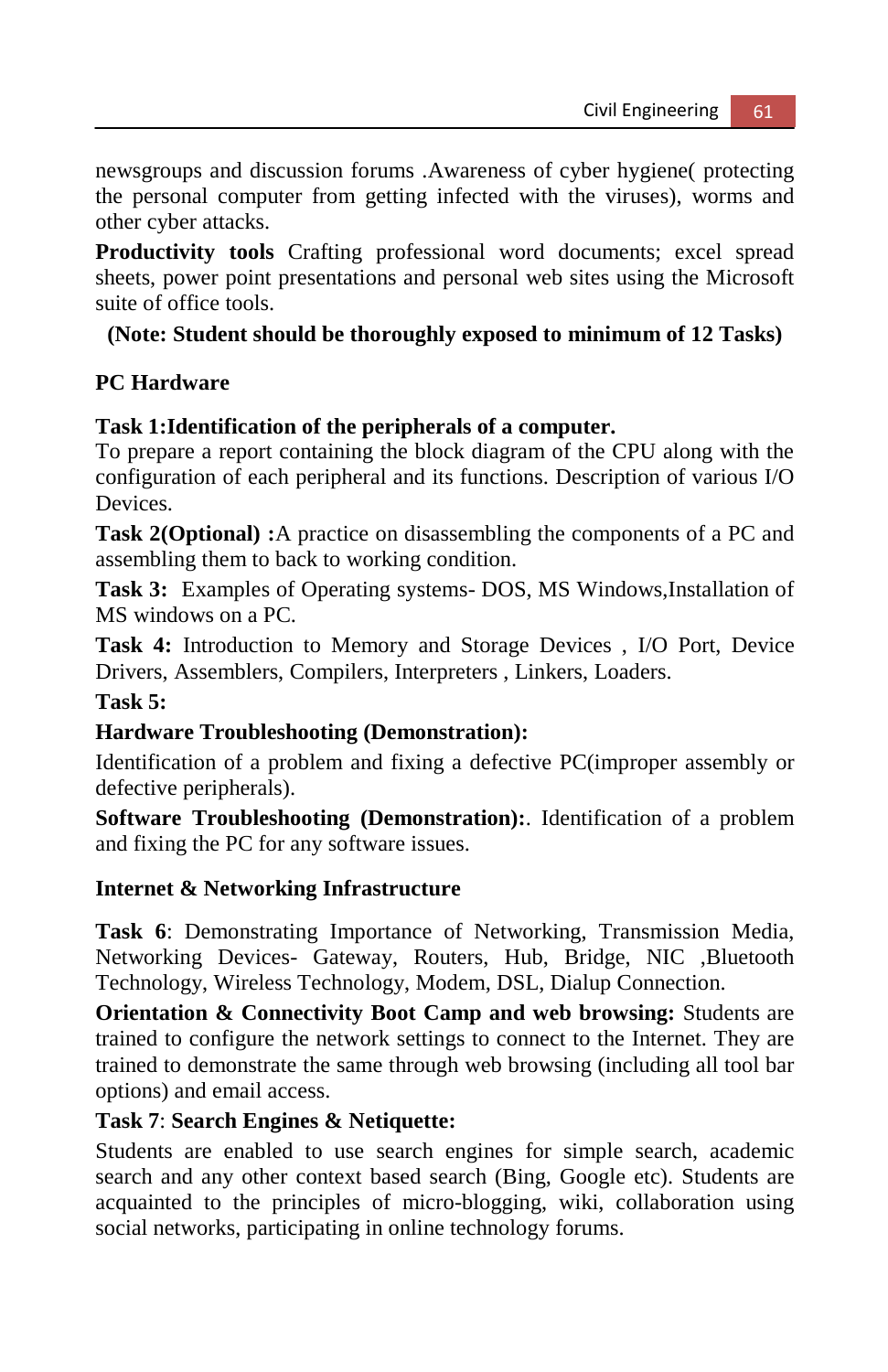**Task 8: Cyber Hygiene (Demonstration):** Awareness of various threats on the internet. Importance of security patch updates and anti-virus solutions. Ethical Hacking, Firewalls, Multi-factor authentication techniques including Smartcard, Biometrics are also practiced.

## **Word**

### **Task 9 : MS Word Orientation:**

 Accessing, overview of toolbars, saving files, Using help and resources, rulers, formatting ,Drop Cap , Applying Text effects, Using Character Spacing, OLE in Word, using templates, Borders and Colors, Inserting Header and Footer, Using Date and Time option, security features in word, converting documents while saving.

**Task 10: Creating project :** Abstract Features to be covered:-Formatting Styles, Inserting table, Bullets and Numbering, Changing Text Direction, Cell alignment, Footnote, Hyperlink, Symbols, Spell Check , Track Changes, Images from files and clipart, Drawing toolbar and Word Art, Formatting Images, Textboxes and Paragraphs.

## **Excel**

Task 11: Using spread sheet features of EXCEL including the macros, formulae, pivot tables, graphical representations.

**Creating a Scheduler -** Features to be covered:- Gridlines, Format Cells, Summation, auto fill, Formatting Text.

## **LOOKUP/VLOOKUP**

**Task 12: Performance Analysis** - Features to be covered:- Split cells, freeze panes, group and outline, Sorting, Boolean and logical operators, Conditional formatting.

#### **Power Point**

**Task 13:** Students will be working on basic power point utilities and tools which help them create basic power point presentation. Topic covered during this week includes :- PPT Orientation, Slide Layouts, Inserting Text, Word Art, Formatting Text, Bullets and Numbering, Auto Shapes, Lines and Arrows, Hyperlinks, Inserting –Images, Clip Art, Tables and Charts in Powerpoint*.* 

**Task 14:** Focusing on the power and potential of Microsoft power point. Helps them learn best practices in designing and preparing power point presentation. Topic covered during this week includes: - Master Layouts (slide, template, and notes), Types of views (basic, presentation, slide slotter,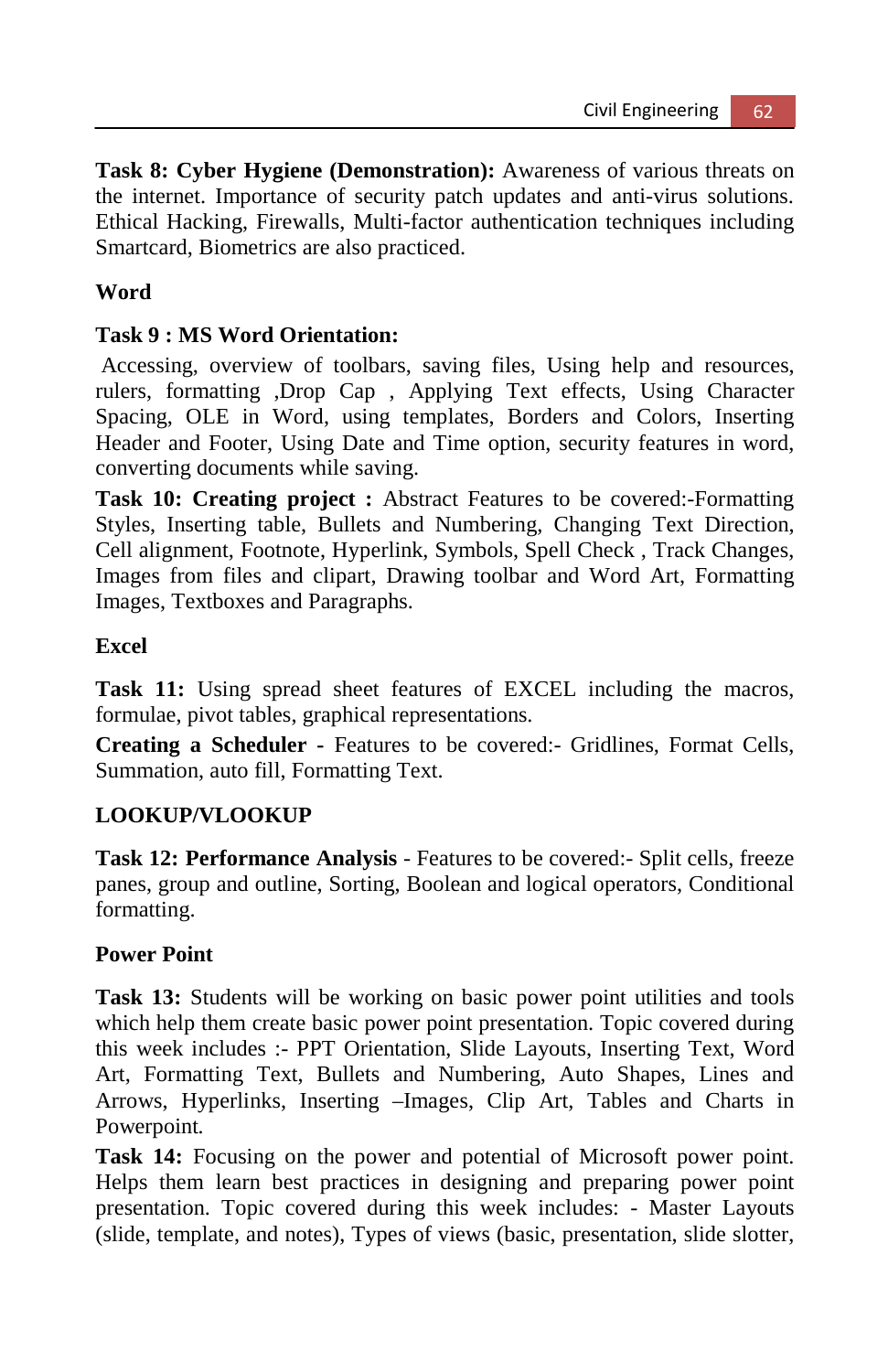notes etc), Inserting – Background, textures, Design Templates, Hidden slides, OLE in PPT.

## **TEXT BOOK:**

# **Faculty to consolidate the workshop manuals using the following references**

- 1. Computer Fundamentals, Anita Goel, Pearson.
- 2. Scott Mueller's Upgrading and Repairing PCs, 18/e, Scott. Mueller, QUE, Pearson, 2008.
- 3. Information Technology Workshop,3e, G Praveen Babu, M V Narayana BS Publications.
- 4. Comdex Information Technology , Vikas Gupta, dreamtech.

## **REFERENCE BOOK:**

- 1. Essential Computer and IT Fundamentals for Engineering and Science Students, Dr. N.B. Venkateswarlu.
- 2. PC Hardware trouble shooting made easy, TMH.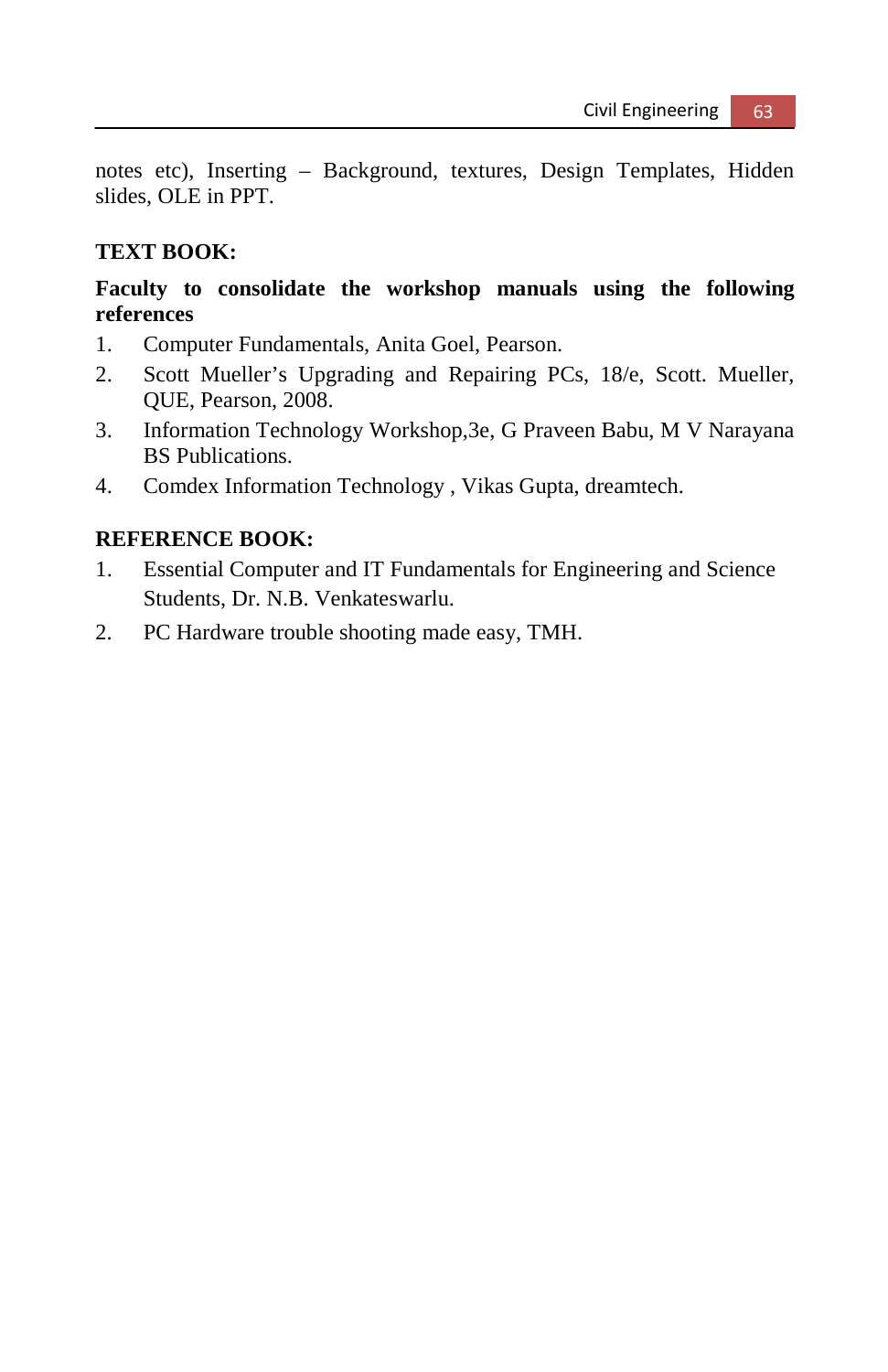| II Year - I SEMESTER |           |  |
|----------------------|-----------|--|
|                      | $3+1$ 0 3 |  |

## **BASIC ELECTRICAL AND ELECTRONICS ENGINEERING**

## **Preamble:**

This course covers the topics related to analysis of various electrical circuits, operation of various electrical machines, various electronic components to perform well in their respective fields.

# **Learning Objectives:**

- i. To learn the basic principles of electrical law's and analysis of networks.
- ii. To understand the principle of operation and construction details of DC machines.
- iii. To understand the principle of operation and construction details of transformer.
- iv. To understand the principle of operation and construction details of alternator and 3-Phase induction motor.
- v. To study the operation of PN junction diode, half wave, full wave rectifiers and OP-AMPs.
- vi. To learn the operation of PNP and NPN transistors and various amplifiers.

# **UNIT - I**

**ELECTRICAL CIRCUITS:** Basic definitions, Types of network elements, Ohm's Law, Kirchhoff's Laws, inductive networks, capacitive networks, series, parallel circuits and star-delta and delta-star transformations.

# **UNIT - II**

**DC MACHINES :**Principle of operation of DC generator – emf equation types – DC motor types –torque equation – applications – three point starter, swinburn's Test, speed control methods.

# **UNIT - III**

**TRANSFORMERS:** Principle of operation of single phase transformers – e.m.f equation – losses –efficiency and regulation.

# **UNIT - IV**

**AC MACHINES:** Principle of operation of alternators – regulation by synchronous impedance method –principle of operation of 3-Phase induction motor – slip-torque characteristics - efficiency – applications.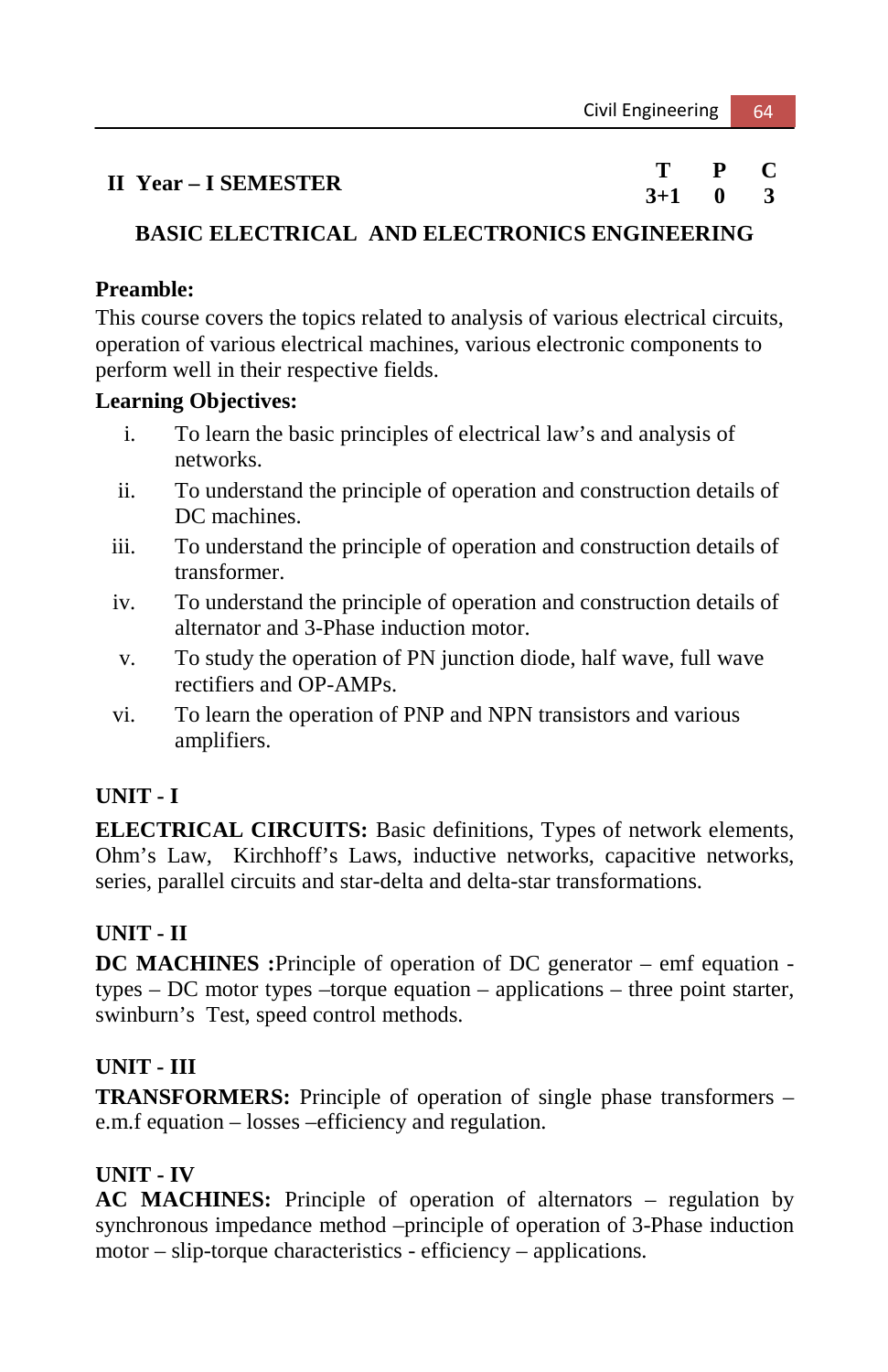## **UNIT V**

**RECTIFIERS & LINEAR ICs:** PN junction diodes, diode applications (Half wave and bridge rectifiers). Characteristicsof operation amplifiers (OP-AMP) - application of OP-AMPs (inverting, non inverting, integrator and differentiator).

## **UNIT VI**

**TRANSISTORS:** PNP and NPN junction transistor, transistor as an amplifier, single stage CE Amplifier, frequency response of CE amplifier, concepts of feedback amplifier.

#### **Outcomes:**

- i. Able to analyse the various electrical networks.
- ii. Able to understand the operation of DC generators,3-point starter and conduct the Swinburne's Test.
- iii. Able to analyse the performance of transformer.
- iv. Able to explain the operation of 3-phase alternator and 3-phase induction motors.
- v. Able to analyse the operation of half wave, full wave rectifiers and OP-AMPs.
- vi. Able to explain the single stage CE amplifier and concept of feedback amplifier.

## **TEXT BOOKS**:

- 1. Electronic Devices and Circuits, R.L. Boylestad and Louis Nashelsky,  $9<sup>th</sup>$  edition, PEI/PHI 2006.
- 2. Electrical Technology by Surinder Pal Bali, Pearson Publications.
- 3. Electrical Circuit Theory and Technology by John Bird, Routledge Taylor &Francis Group

#### **REFERENCE BOOKS**:

- 1. Basic Electrical Engineering by M.S.Naidu and S.Kamakshiah,TMH Publications.
- 2. Fundamentals of Electrical Engineering by Rajendra Prasad, PHI Publications,  $2<sup>nd</sup>$  edition.
- 3. Basic Electrical Engineering by Nagsarkar, Sukhija, Oxford Publications, 2<sup>nd</sup> edition.
- 4. Industrial Electronics by G.K. Mittal, PHI.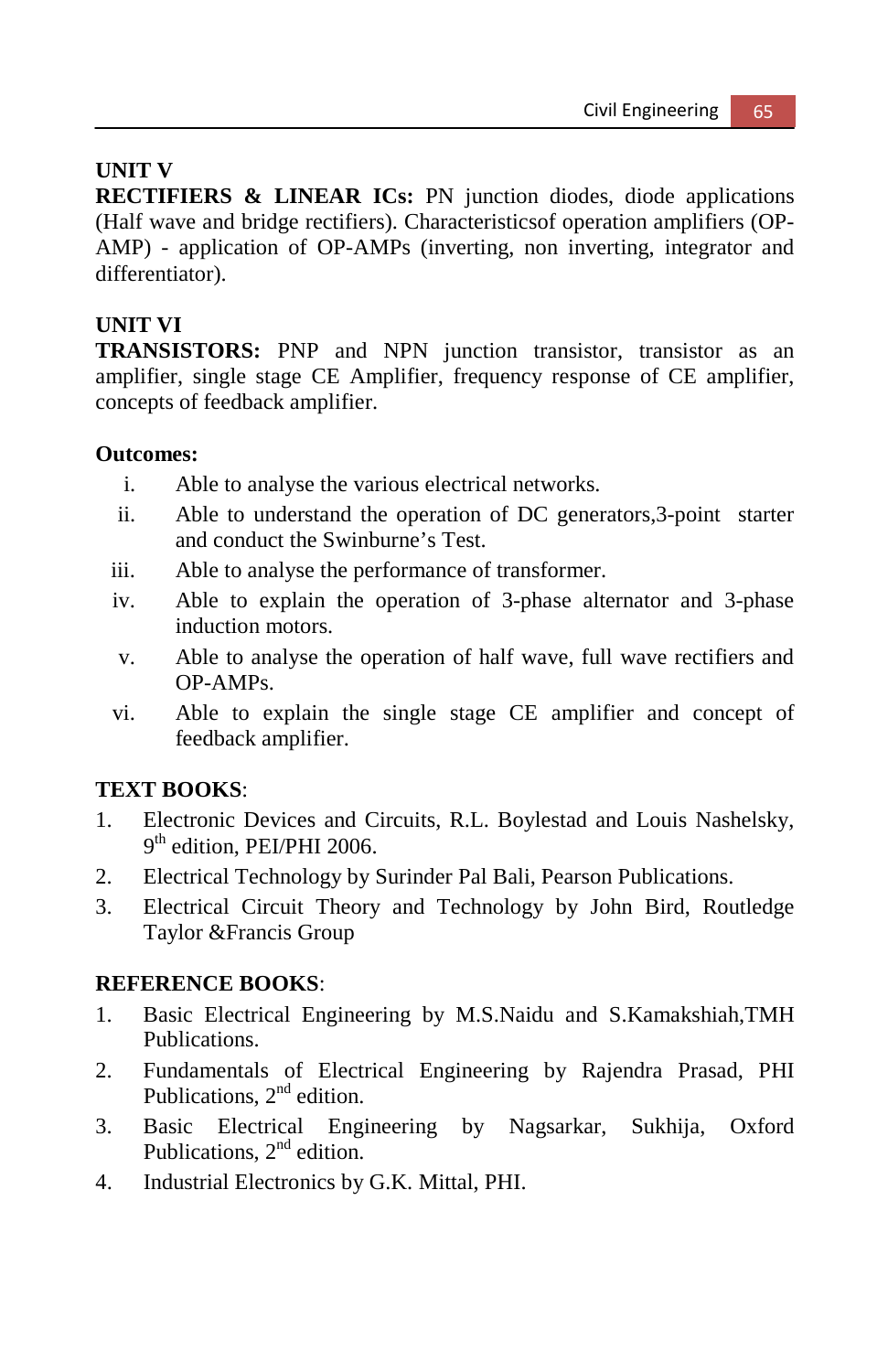# **II Year – I SEMESTER T P C**

# $3 + 1$

# **PROBABILITY AND STATISTICS (Common to CE, CSE, IT, Chemical, PE, PCE, Civil Branches)**

# **UNIT I Random variables and Distributions:**

Introduction- Random variables- Distribution function- Discrete distributions (Review of Binomial and Poisson distributions)

Continuous distributions: Normal, Normal approximation to Binomial distribution, Gamma and Weibull distributions.

Subject Category

ABET Learning Objectives a b e k

ABET internal assessments 1 2 6

JNTUK External Evaluation A B E

# **UNIT II Moments and Generating functions:**

Introduction-Mathematical expectation and properties - Moment generating function - Moments of standard distributions ( Binomial, Poisson and Normal distributions) – Properties.

Subject Category

ABET Learning Objectives a e

ABET internal assessments 1 2 6

JNTUK External Evaluation A B E

# **UNIT III Sampling Theory:**

Introduction - Population and samples- Sampling distribution of mean for large and small samples (with known and unknown variance) - Proportion sums and differences of means -Sampling distribution of variance -Point and interval estimators for means and proportions.

Subject Category

ABET Learning Objectives a e k

ABET internal assessments 1 2 6

JNTUK External Evaluation A B E

# **UNIT IV Tests of Hypothesis:**

Introduction - Type I and Type II errors - Maximum error - One tail, two-tail tests- Tests concerning one mean and proportion, two means- Proportions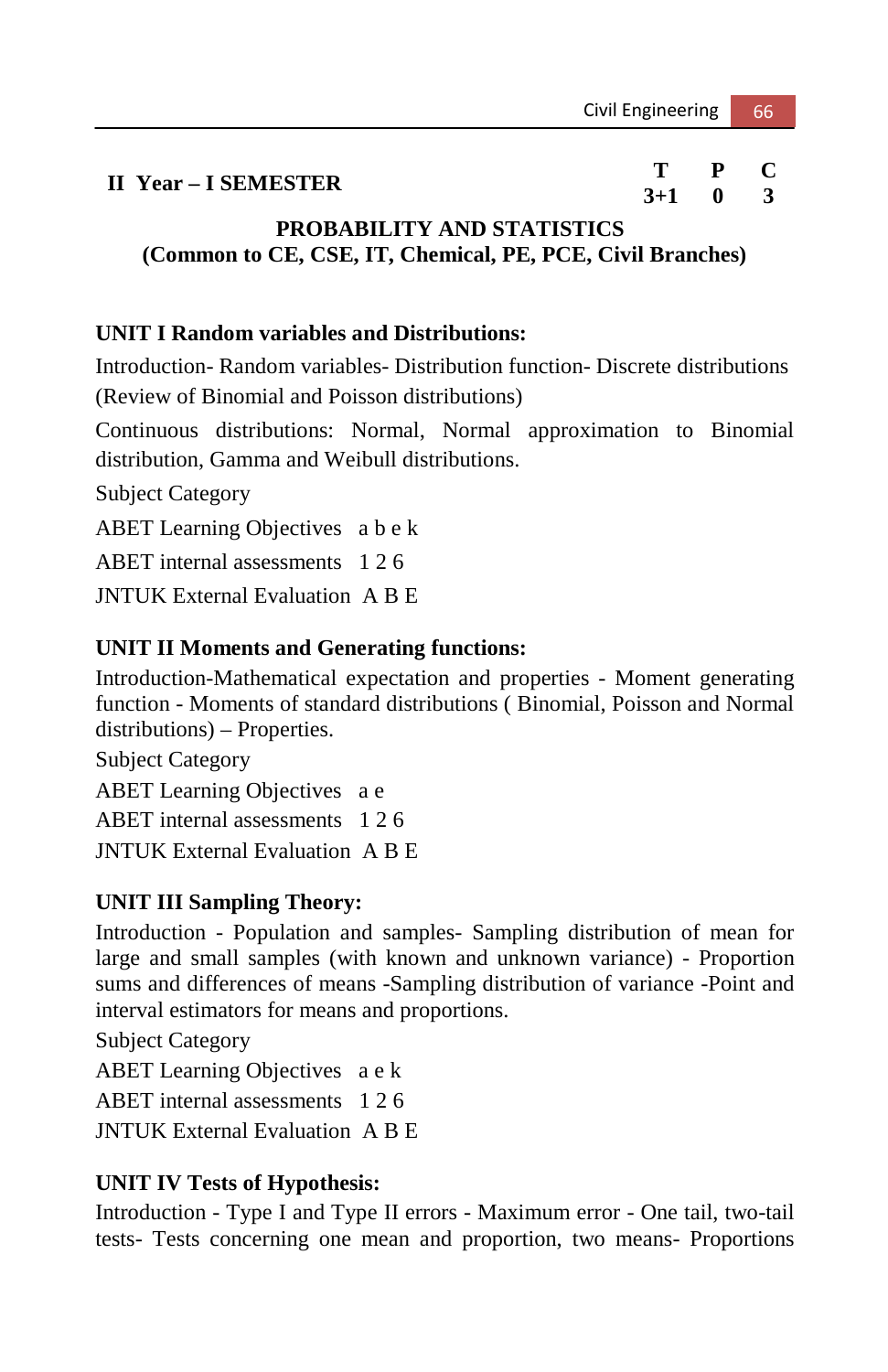and their differences using Z-test, Student's t-test - F-test and Chi -square test - ANOVA for one-way and two-way classified data.

Subject Category

ABET Learning Objectives a b d e h k

ABET internal assessments 1 2 6 7 10

JNTUK External Evaluation A B D E F

# **UNIT V Curve fitting and Correlation:**

Introduction - Fitting a straight line –Second degree curve-exponential curvepower curve by method of least squares.

Simple Correlation and Regression - Rank correlation - Multiple regression Subject Category

ABET Learning Objectives a d e h k

ABET internal assessments 1 2 6 10

JNTUK External Evaluation A B E

# **UNIT VI Statistical Quality Control Methods:**

Introduction - Methods for preparing control charts – Problems using x-bar, p, R charts and attribute charts

Subject Category

ABET Learning Objectives a e k

ABET internal assessments 1 2 6

JNTUK External Evaluation A B E F

## **Books:**

- 1. Probability and Statistics for Engineers: Miller and John E. Freund, Prentice Hall of India.
- 2. Probability and Statistics for Engineers and Scientists: Ronald E. Walpole, Sharon L. Mayers and Keying Ye: Pearson.
- 3. Probability, Statistics and Random Processes, Murugesan, Anuradha Publishers, Chenai.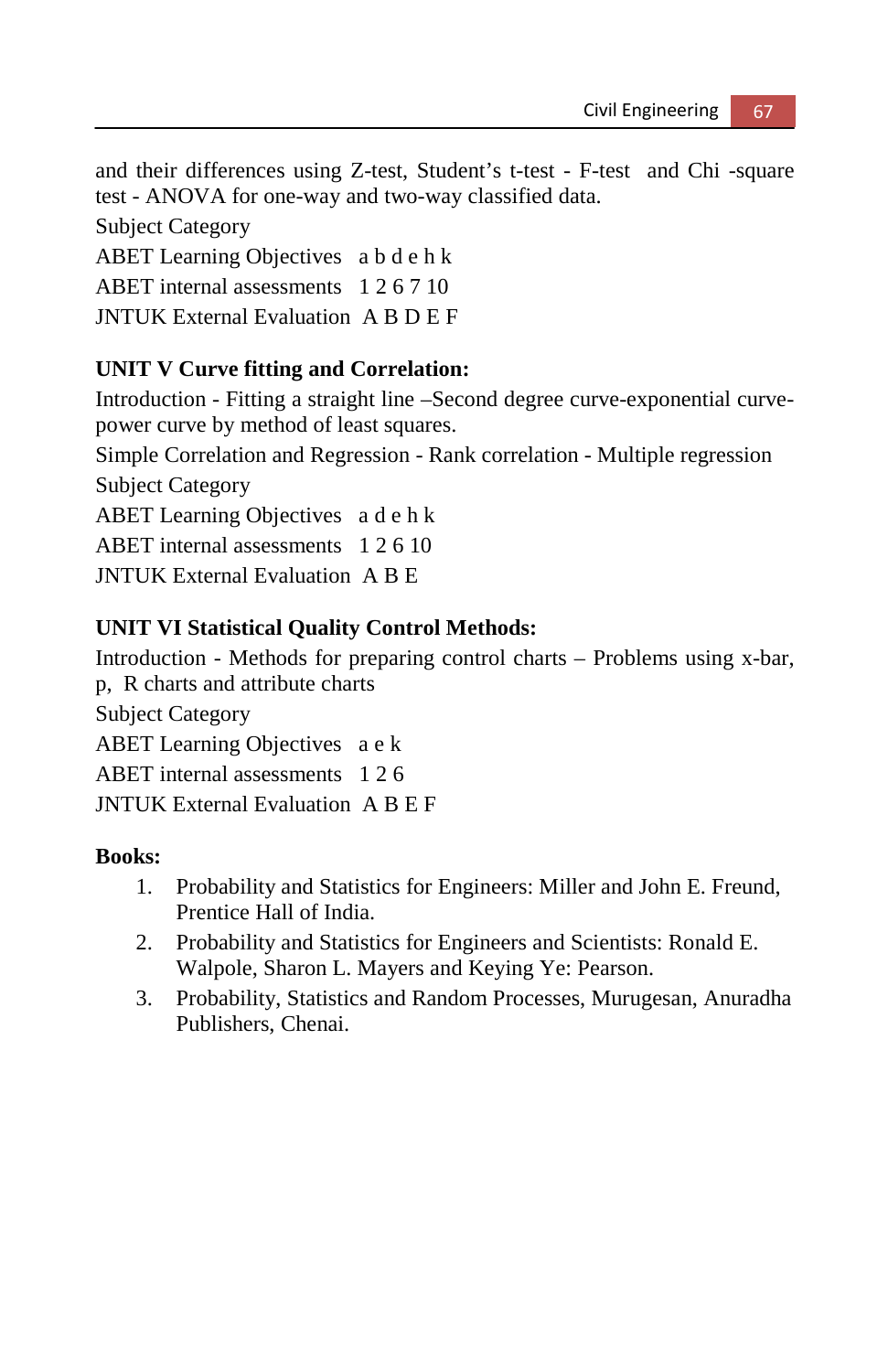| <b>Subject</b> |               | <b>ABET Learning</b> |    | <b>ABET</b> Internal |    | <b>JNTUK External</b> | <b>Remarks</b> |
|----------------|---------------|----------------------|----|----------------------|----|-----------------------|----------------|
| Category       |               | <b>Objectives</b>    |    | <b>Assessments</b>   |    | <b>Evaluation</b>     |                |
| Theory         | a)            | Apply                |    | 1. Objective         |    | A. Questions          |                |
| Design         |               | knowledge of         |    | tests                |    | should have:          |                |
| Analysis       |               | math, science,       |    | 2. Essay             | В. | Definitions,          |                |
| Algorithms     |               | & engineering        |    | questions            |    | Principle of          |                |
| Drawing        | b)            | Design $&$           |    | tests                |    | operation or          |                |
| Others         |               | conduct              |    | 3. Peer tutoring     |    | philosophy of         |                |
|                |               | experiments,         |    | based                |    | concept.              |                |
|                |               | analyze &            |    | 4. Simulation        | C. | Mathematical          |                |
|                |               | interpret data       |    | based                |    | treatment,            |                |
|                | $\mathbf{c})$ | Design a             |    | 5. Design            |    | derivations,          |                |
|                |               | system/proces        |    | oriented             |    | analysis,             |                |
|                |               | s to meet            |    | 6. Problem           |    | synthesis,            |                |
|                |               | desired needs        |    | based                |    | numerical             |                |
|                |               | within               | 7. | Experiential         |    | problems              |                |
|                |               | economic,            |    | (project             |    | with                  |                |
|                |               | social,              |    | based) based         |    | inference.            |                |
|                |               | political,           |    | 8. Lab work or       | D. | Design                |                |
|                |               | ethical,             |    | field work           |    | oriented              |                |
|                |               | health/safety,       |    | based                |    | problems              |                |
|                |               | manufacturabi        |    | 9. Presentation      | Ε. | Trouble               |                |
|                |               | lity, &              |    | based                |    | shooting type         |                |
|                |               | sustainability       |    | 10. Case Studies     |    | of questions          |                |
|                |               | constraints          |    | based                | F. | Applications          |                |
|                | $\rm (d)$     | Function on          |    | 11. Role-play        |    | related               |                |
|                |               | multidisciplina      |    | based                |    | questions             |                |
|                |               | ry teams             |    | 12. Portfolio        | G. | <b>Brain</b>          |                |
|                | e)            | Identify,            |    | based                |    | storming              |                |
|                |               | formulate, &         |    |                      |    | questions             |                |
|                |               | solve                |    |                      |    |                       |                |
|                |               | engineering          |    |                      |    |                       |                |
|                |               | problems             |    |                      |    |                       |                |
|                | f)            | Understand           |    |                      |    |                       |                |
|                |               | professional &       |    |                      |    |                       |                |
|                |               | ethical              |    |                      |    |                       |                |
|                |               | responsibilitie      |    |                      |    |                       |                |
|                |               | S                    |    |                      |    |                       |                |
|                | g)            | Communicate          |    |                      |    |                       |                |
|                |               | effectively          |    |                      |    |                       |                |
|                | h)            | Understand           |    |                      |    |                       |                |
|                |               | impact of            |    |                      |    |                       |                |
|                |               | engineering          |    |                      |    |                       |                |
|                |               | solutions in         |    |                      |    |                       |                |
|                |               | global,              |    |                      |    |                       |                |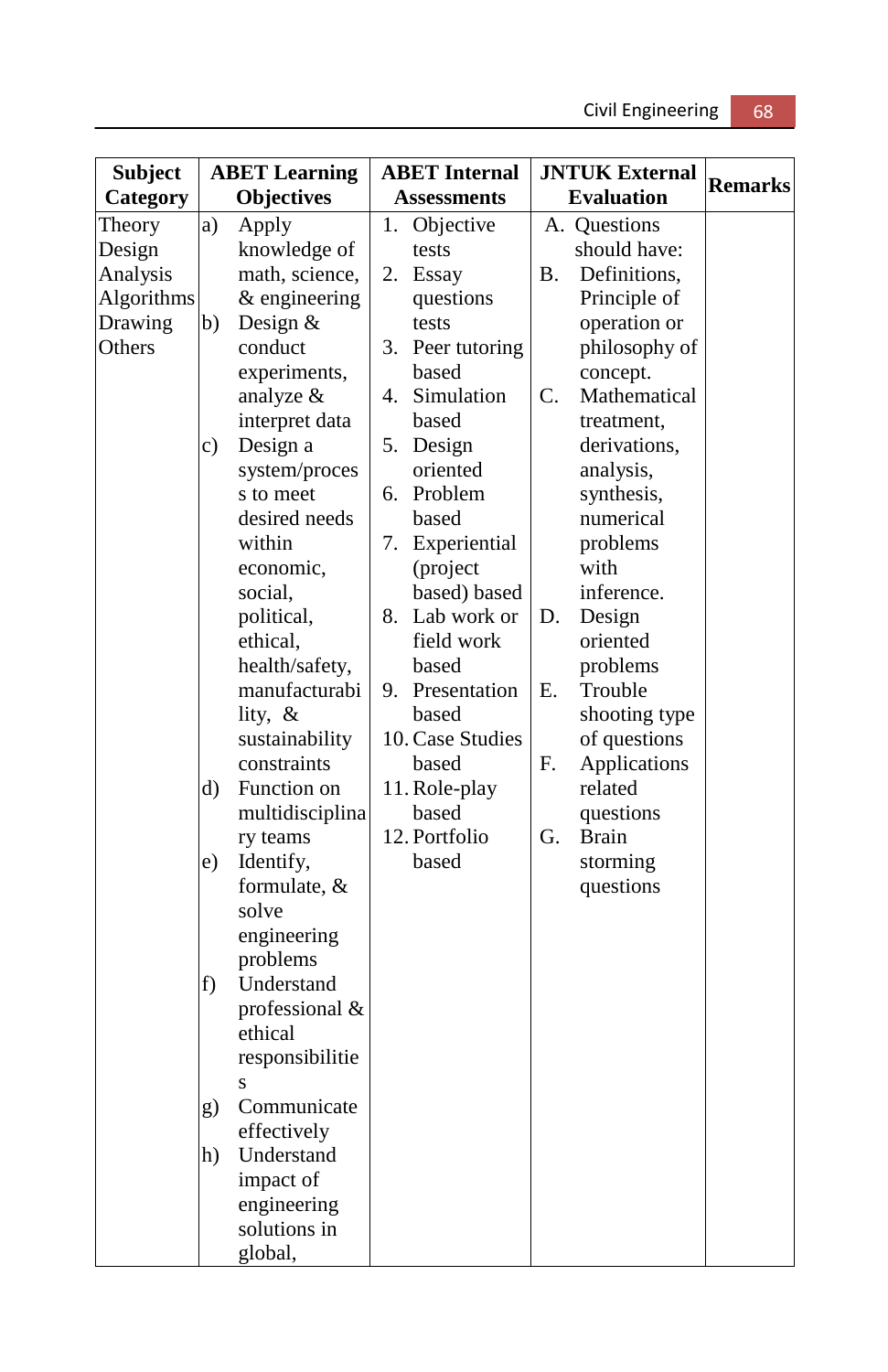| Civil Engineering | 69 |
|-------------------|----|
|-------------------|----|

|                   | economic,      |  |  |
|-------------------|----------------|--|--|
|                   | environmental  |  |  |
|                   | , & societal   |  |  |
|                   | context        |  |  |
| $\ddot{\text{i}}$ | Recognize      |  |  |
|                   | need for & be  |  |  |
|                   | able to engage |  |  |
|                   | in lifelong    |  |  |
|                   | learning       |  |  |
| j)                | Know           |  |  |
|                   | contemporary   |  |  |
|                   | issues         |  |  |
| k)                | Use            |  |  |
|                   | techniques,    |  |  |
|                   | skills, modern |  |  |
|                   | tools for      |  |  |
|                   | engineering    |  |  |
|                   | practices      |  |  |
|                   |                |  |  |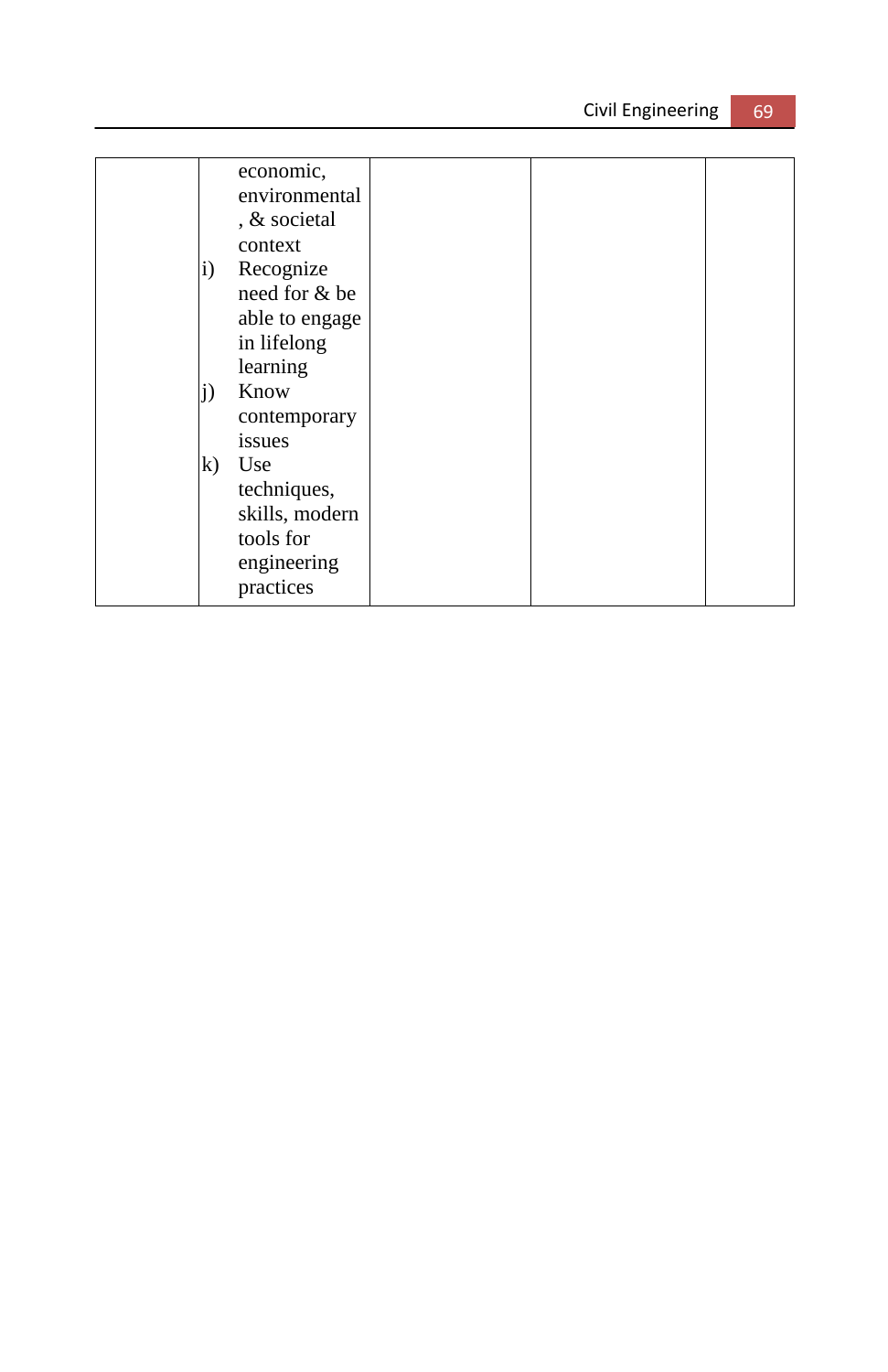# **II Year – I SEMESTER T P C**

 $3 + 1$ 

## **STRENGTH OF MATERIALS-I**

### **Course Learning Objectives:**

- 1. To give preliminary concepts of Strength of Material and Principles of Elasticity and Plasticity Stress strain behavior of materials and their governing laws. Introduce student the moduli of Elasticity and their relations.
- 2. To impart concepts of Bending Moment and Shear force for beams with different boundary and loading conditions and to draw the diagrams of variation across the length.
- 3. To give concepts of stresses developed in the cross section and bending equations calculation of section modulus of sections with different cross sections.
- 4. The concepts above will be utilized in measuring deflections in beams under various loading and support conditions.
- 5. To classify cylinders based on their thickness and to derive equations for measurement of stresses across the cross section when subjected to external pressure.

#### **Course Outcomes:**

- 1. The student will be able to understand the basic materials behavior under the influence of different external loading conditions and the support conditions.
- 2. The student will be able to draw the diagrams indicating the variation of the key performance features like bending moment and shear forces.
- 3. The student will have knowledge of bending concepts and calculation of section modulus and for determination of stressed developed in the beans due to various loading conditions.
- 4. The student will be able to assess stresses across section of the thin and thick cylinders to arrive at optimum sections to withstand the internal pressure.

## **Syllabus :**

**UNIT – I: SIMPLE STRESSES AND STRAINS and STRAIN ENERGY:** Elasticity and plasticity – Types of stresses and strains – Hooke's law – stress – strain diagram for mild steel – Working stress – Factor of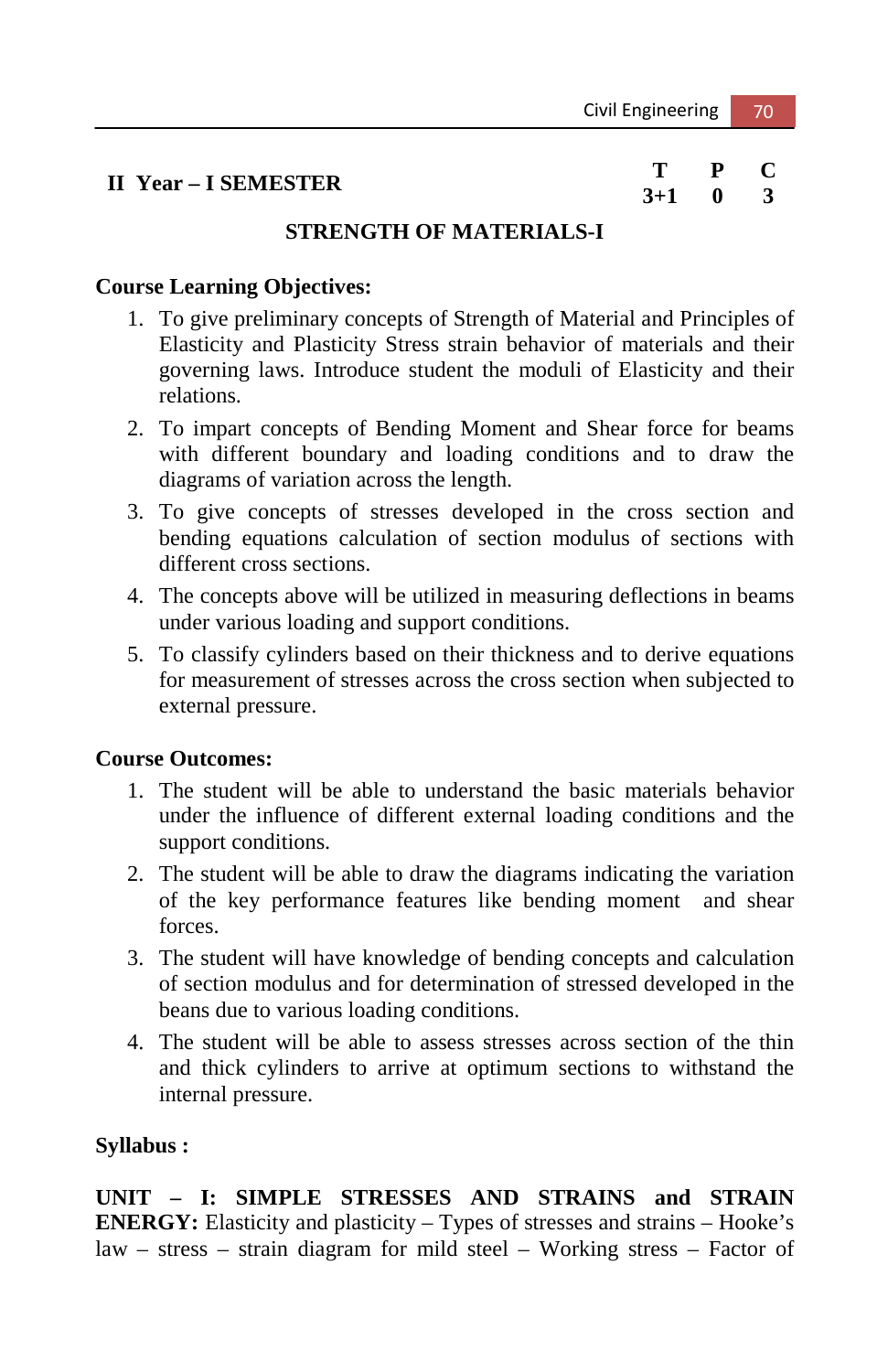safety – Lateral strain, Poisson's ratio and volumetric strain – Elastic moduli and the relationship between them – Bars of varying section – composite bars – Temperature stresses.

**STRAIN ENERGY** – Resilience – Gradual, sudden, impact and shock loadings – simple applications.

# **UNIT – II:**

**SHEAR FORCE AND BENDING MOMENT:** Definition of beam – Types of beams – Concept of shear force and bending moment – S.F and B.M diagrams for cantilever, simply supported and overhanging beams subjected to point loads, u.d.l., uniformly varying loads and combination of these loads – Point of contraflexure – Relation between S.F., B.M and rate of loading at a section of a beam.

# **UNIT – III:**

**FLEXURAL STRESSES:** Theory of simple bending – Assumptions – Derivation of bending equation:  $M/I = f/y = E/R$  Neutral axis – Determination bending stresses – section modulus of rectangular and circular sections (Solid and Hollow), I, T, Angle and Channel sections – Design of simple beam sections.

## **UNIT –IV:**

**SHEAR STRESSES:** Derivation of formula – Shear stress distribution across various beam sections like rectangular, circular, triangular, I, T angle sections, built up beams, shear centre.

# **UNIT – V:**

**DEFLECTION OF BEAMS:** Bending into a circular arc – slope, deflection and radius of curvature – Differential equation for the elastic line of a beam – Double integration and Macaulay's methods – Determination of slope and deflection for cantilever and simply supported beams subjected to point loads, - U.D.L. Uniformly varying load.-Mohr's theorems – Moment area method – application to simple cases including overhanging beams.

## **UNIT – VI:**

**THIN AND THICK CYLINDERS:** Thin seamless cylindrical shells – Derivation of formula for longitudinal and circumferential stresses – hoop, longitudinal and Volumetric strains – changes in diameter, and volume of thin cylinders – Thin spherical shells.

**THICK CYLINDERS:** Introduction Lame's theory for thick cylinders – Derivation of Lame's formulae – distribution of hoop and radial stresses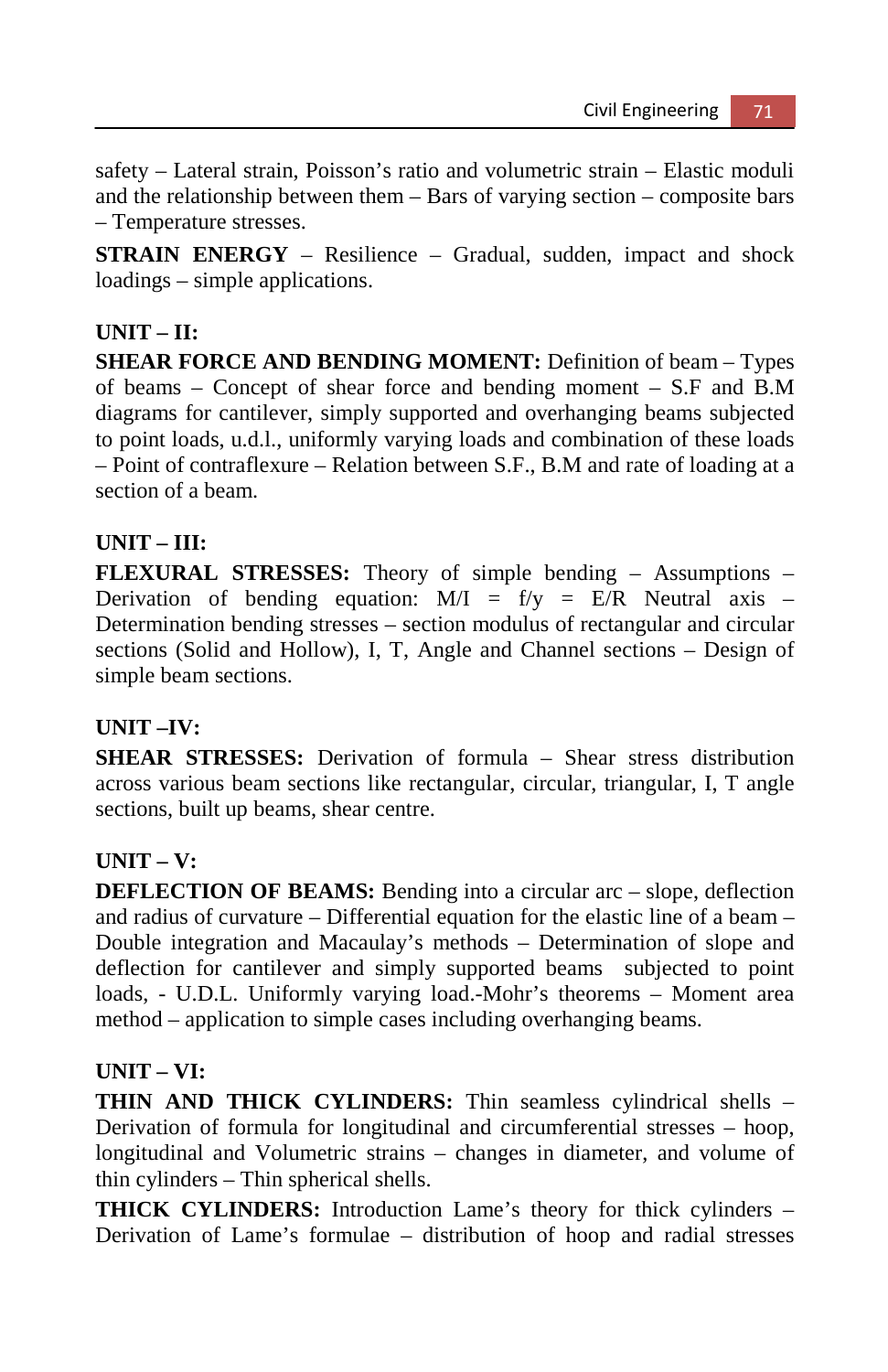across thickness – design of thick cylinders – compound cylinders – Necessary difference of radii for shrinkage – Thick spherical shells.

#### **TEXT BOOKS:**

Strength of Materials by S. S. Bhavakatti

## **REFERENCES:**

- 1. Strength of Materials by S.S. Rattan, Tata McGraw Hill Education Pvt., Ltd.,
- 2. Strength of materials by R.K. Rajput, S. Chand & Co, New Delhi

\*\*\*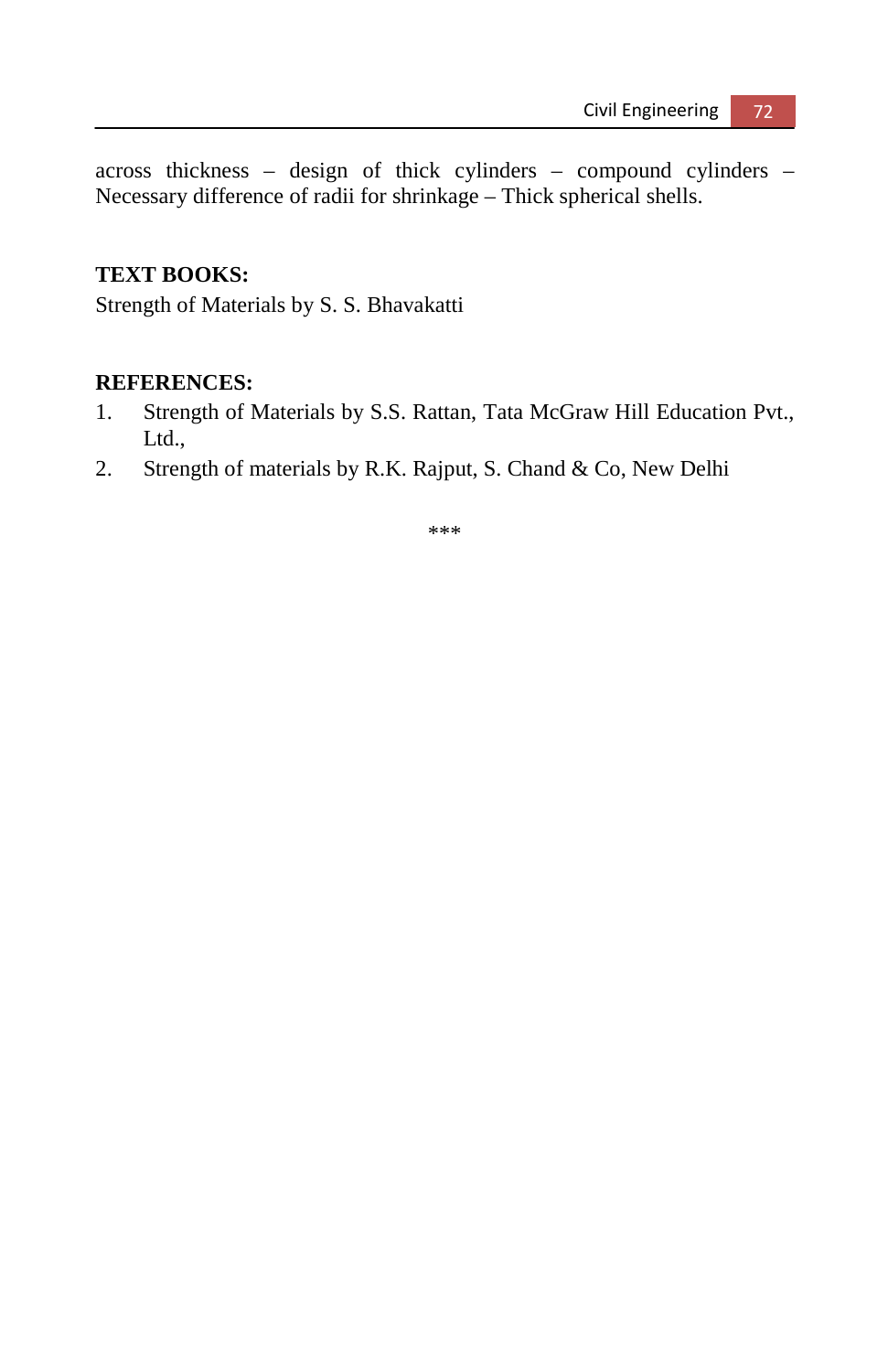|  | <b>II</b> Year – I SEMESTER |           |  |
|--|-----------------------------|-----------|--|
|  |                             | $3+1$ 0 3 |  |

#### **BUILDING MATERIALS AND CONSTRUCTION**

#### **UNIT.I : STONES, BRICKS AND TILES**

Properties of building stones – relation to their structural requirements, classification of stones – stone quarrying – precautions in blasting, dressing of stone, composition of good brick earth, various methods of manufacturing of bricks. Characteristics of good tile - manufacturing methods, types of tiles. Uses of materials like Aluminium, Gypsum, Glass and Bituminous materials – their quality.

#### **UNIT. II MASONRY**

Types of masonry, English and Flemish bonds, Rubble and Ashlar Masonry.Cavity and partition walls.

WOOD: Structure – Properties- Seasoning of timber- Classification of various types of woods used in buildings- Defects in timber. Alternative materials for wood – Galvanized Iron, Fiver – Reinforced Plastics, Steel, Aluminium.

#### **UNIT. III: LIME AND CEMENT**

Lime: Various ingredients of lime – Constituents of lime stone – classification of lime – various methods of manufacture of lime.

Cement: Portland cement- Chemical Composition – Hydration, setting and fineness of cement. Various types of cement and their properties.Various field and laboratory tests for Cement.Various ingredients of cement concrete and their importance – various tests for concrete.

#### **UNIT. IV:BUILDING COMPONENTS**

Lintels, arches, vaults, stair cases – types. Different types of floors – Concrete, Mosaic, Terrazzo floors, Pitched, flat roofs. Lean to roof, Coupled Roofs. Trussed roofs – King and Queen post Trusses. R.C.C Roofs, Madras Terrace and Pre fabricated roofs.

#### **UNIT.V : FINISHINGS**

Damp Proofing and water proofing materials and uses – Plastering Pointing, white washing and distempering –

Paints: Constituents of a paint – Types of paints – Painting of new/old wood- Varnish.

Form Works and Scaffoldings.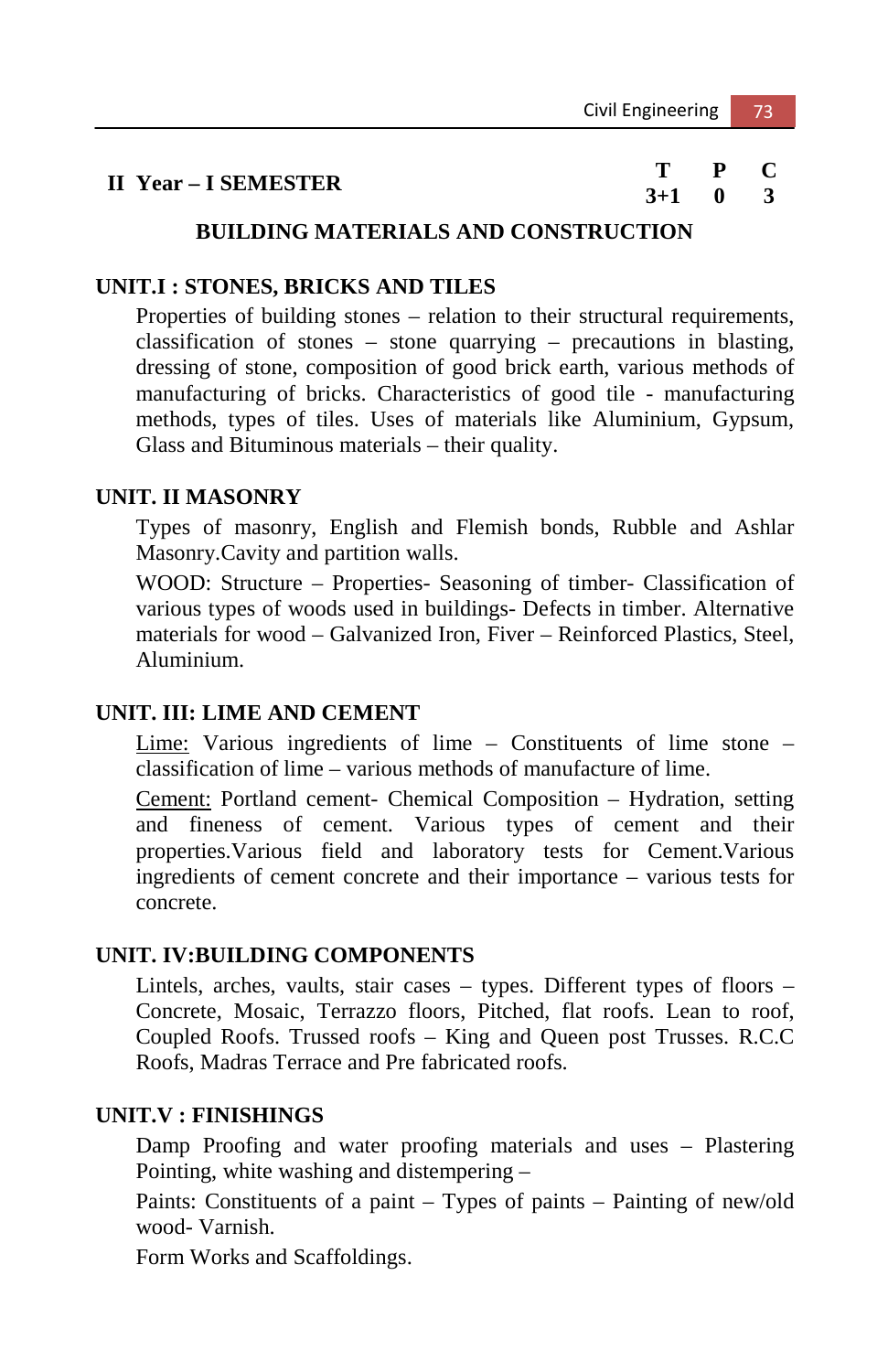## **UNIT. VI: AGGEGATES**

Classification of aggregate – Coarse and fine aggregates- particle shape and texture – Bond and Strength of aggregate – Specific gravity – Bulk Density, porosity and absorption – Moisture content of Aggregate-Bulking of sand – Sieve analysis.

#### **TEXT BOOKS:**

- 1. Building Materials by S.S. Bhavikatti, Vices publications House private ltd.
- 2. Building Construction by S.S. Bhavikatti, Vices publications House private ltd.
- 3. Building Materials by B.C. Punmia, Laxmi Publications private ltd.
- 4. Building Construction by B.C. Punmia, Laxmi Publications (p) ltd.

#### **References:**

- 1. Building Materials by S.K.Duggal, New Age International Publications.
- 2. Building Materials by P.C.Verghese, PHI learning (P) ltd.
- 3. Building Materials by M.L.Gambhir, Tata McGraw Hill Publishing Co. Ltd. New Delhi.
- 4. Building construction by P.C.Verghese, PHI Learning (P) Ltd.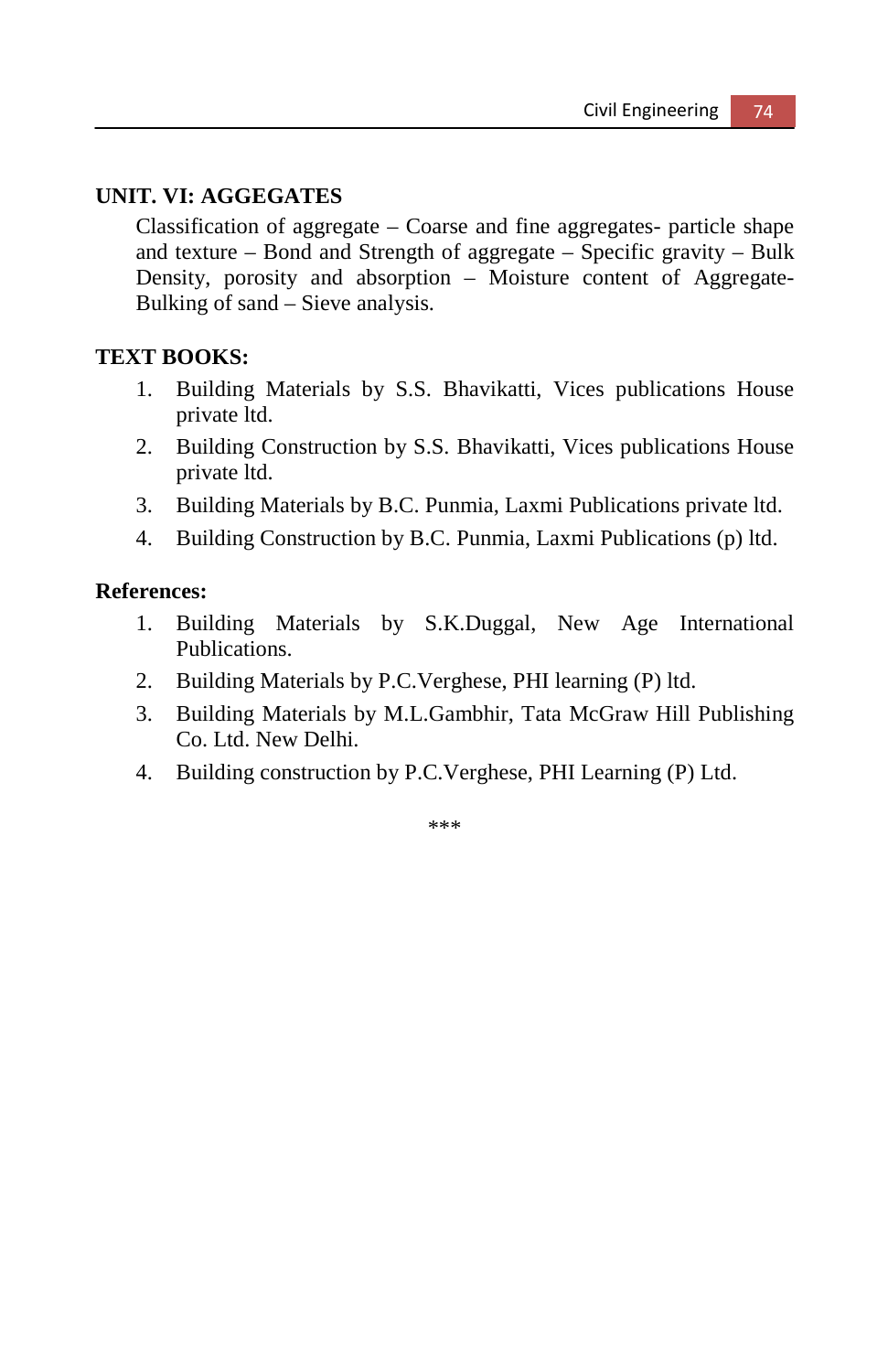|                      | Civil Engineering 75 |  |
|----------------------|----------------------|--|
| II Year - I SEMESTER | T P C<br>$3+1$ 0     |  |

#### **SURVEYING**

#### **Course Learning Objectives:**

To introduce the students to basic principles of surveying, various methods of linear and angles measuring instruments and enable the students to use surveying equipments.

#### **Course Outcomes:**

Upon successful completion of the course, the student will be able:

- To demonstrate the basic surveying skills
- To use various surveying instruments.
- To perform different methods of surveying
- To compute various data required for various methods of surveying.
- To integrate the knowledge and produce topographical map.

#### **Syllabus :**

### **UNIT – I**

**INTRODUCTION:** definition-Uses of surveying- overview of plane surveying (chain, compass and plane table), Objectives, Principles and classifications – Errors in survey measurements

### **UNIT – II**

**DISTANCES AND DIRECTION:** Distance measurement conventions and methods; use of chain and tape, Electronic distance measurements (EDM) principles of of electro optical EDM-errors and corrections to linear measurements - compass survey - Meridians, Azimuths and Bearings, declination, computation of angle.

Traversing - Purpose-types of traverse-traverse computation - traverse adjustments - omitted measurements.

## **UNIT – III**

**LEVELING AND CONTOURING:** Concept and Terminology, Levelling Instruments and their Temporary and permanent adjustments- method of levelling. Characteristics and Uses of contours- methods of conducting contour surveys and their plotting.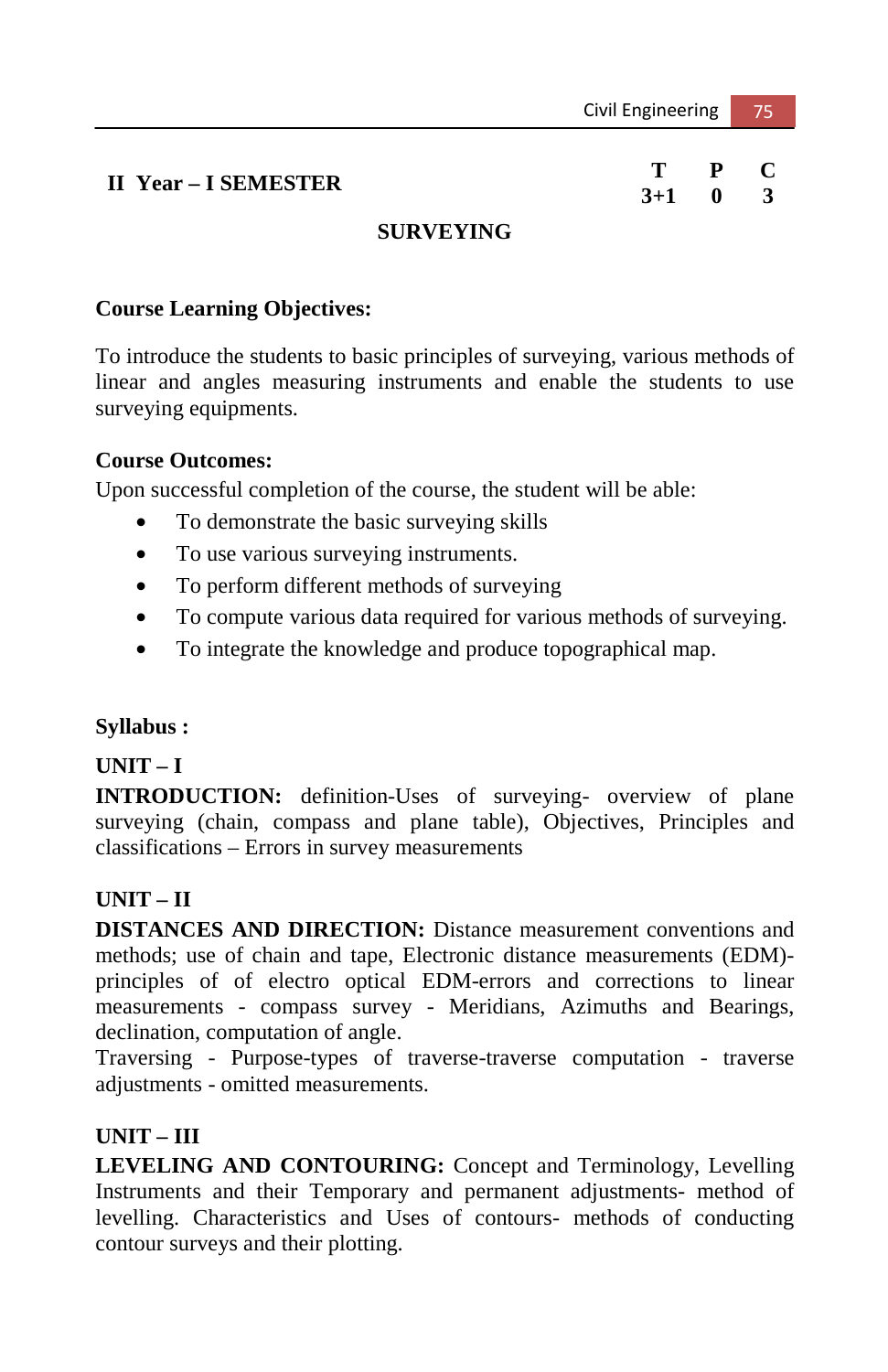## **UNIT – IV**

**THEODOLITE:** Theodolite, description, principles-uses and adjustments – temporary and permanent, measurement of horizontal and vertical angles. Principles of Electronic Theodolite - Trigonometrical leveling,.

**TACHEOMETRIC SURVEYING:** Stadia and tangential methods of Tacheometry. Distance and Elevation formulae for Staff vertical position.

## **UNIT – V**

**Curves:** Types of curves, design and setting out – simple and compound curves- transition curves. Introduction to geodetic surveying, Total Station and Global positioning system.

## **UNIT – VI**

**COMPUTATION OF AREAS AND VOLUMES:** Area from field notes, computation of areas along irregular boundaries and area consisting of regular boundaries. Embankments and cutting for a level section and two level sections with and without transverse slopes, determination of the capacity of reservoir, volume of barrow pits.

## **Text books:**

- 1. Surveying (Vol No.1, 2 &3 ) by B.C.Punmia, Ashok Kumar Jain and Arun Kumar Jain – Laxmi Publications (P)ltd, New Delhi.
- 2. Advance Surveying by Satish Gopi, R. Sathi Kumar and N. Madhu, Pearson Publications.
- 3. Text book of Surveying by C. Venkataramaiah, University press, India (P) limited.
- 4. Surveying and levelling by R. Subramanian, Oxford University press.

### **References:**

- 1. Text book of Surveying by S.K. Duggal (Vol No. 1&2), Tata McGraw Hill Publishing Co. Ltd. New Delhi.
- 2. Text book of Surveying by Arora (Vol No. 1&2), Standard Book House, Delhi.
- 3. Higher Surveying by A.M. Chandra, New Age International Pvt ltd.
- 4. Fundamentals of surveying by S.K. Roy PHI learning (P) Ltd.
- 5. Plane Surveying by Alak de, S. Chand & Company, New Delhi.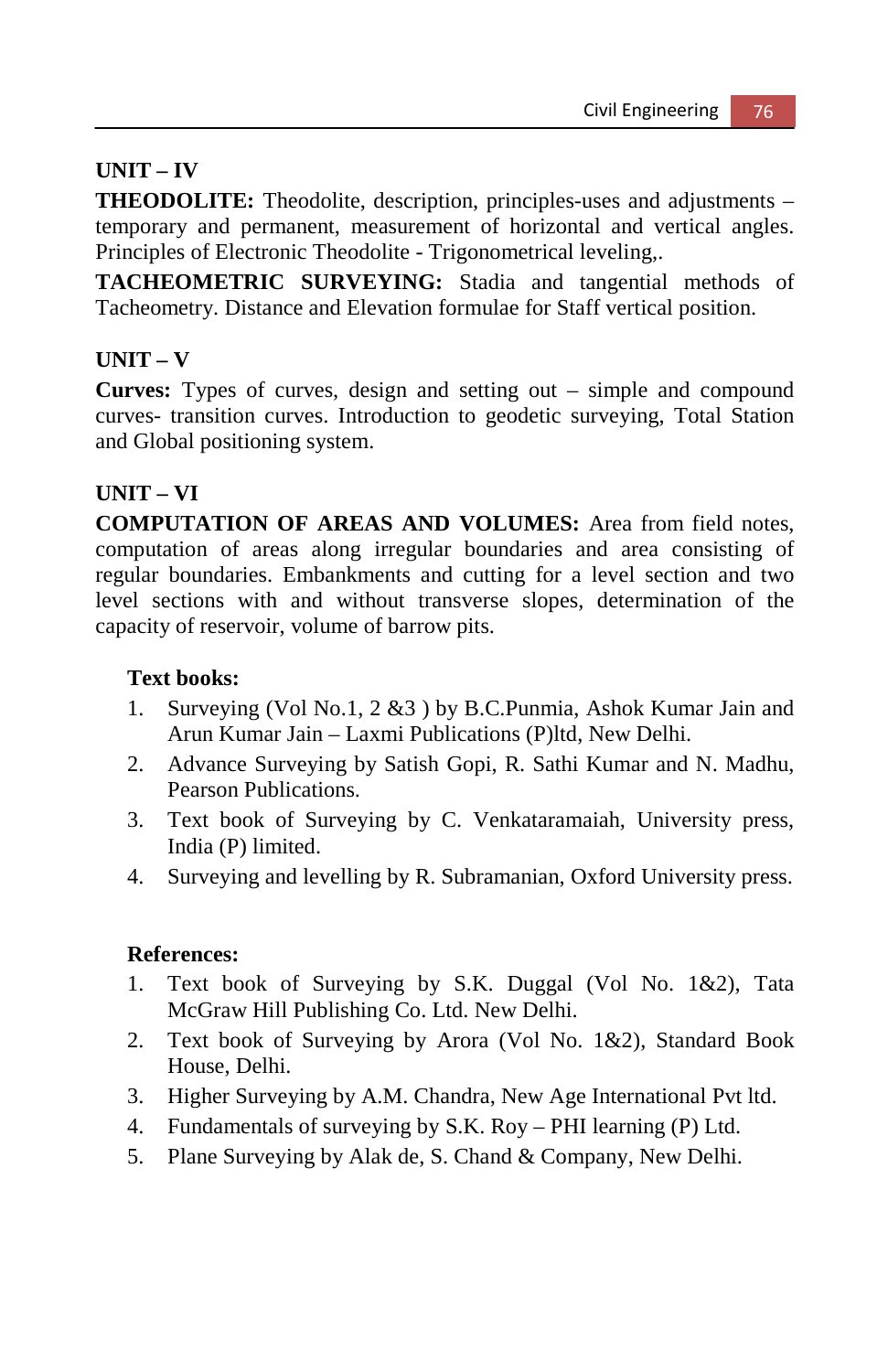# **II** Year – I SEMESTER  $\begin{array}{ccc} T & P & C \\ 0 & 3 & 2 \end{array}$

# **0 3 2**

#### **FLUID MECHANICS**

## **UNIT I**

**INTRODUCTION :** Dimensions and units – Physical properties of fluids specific gravity, viscosity, surface tension, vapor pressure and their influences on fluid motion, pressure at a point, Pascal's law, Hydrostatic law - atmospheric, gauge and vacuum pressure- measurement of pressure. Pressure gauges, Manometers: Differential and Micro Manometers.

### **UNTI – II**

**HYDROSTATICS:** Hydrostatic forces on submerged plane, Horizontal, Vertical, inclined and curved surfaces – Center of pressure. Derivations and problems.

**FLUID KINEMATICS:** Description of fluid flow, Stream line, path line and streak lines and stream tube. Classification of flows: Steady, unsteady, uniform, non-uniform, laminar, turbulent, rotational and irrotational flows – Equation of continuity for one, two , three dimensional flows – stream and velocity potential functions, flow net analysis.

### **UNIT – III**

**FLUID DYNAMICS:** Surface and body forces – Euler's and Bernoulli's equations for flow along a stream line for 3-D flow, Navier – Stokes equations (Explanationary) Momentum equation and its application – forces on pipe bend.

### **UNIT – IV**

**BOUNDARY LAYER THEORY**: Boundary layer – concepts, Prandtl contribution, Characteristics of boundary layer along a thin flat plate, Vonkarmen momentum integral equation, laminar and turbulent Boundary layers, no deviations BL in transition, separation of BL, Control of BL, flow around submerged objects-Drag and Lift- Magnus effect.

## **UNIT – V**

**LAMINAR FLOW**: Reynold's experiment – Characteristics of Laminar & Turbulent flows. Flow between parallel plates, Flow through long tubes, flow through inclined tubes.

**CLOSED CONDUIT FLOW:** Laws of Fluid friction – Darcy's equation, Minor losses – pipes in series – pipes in parallel – Total energy line and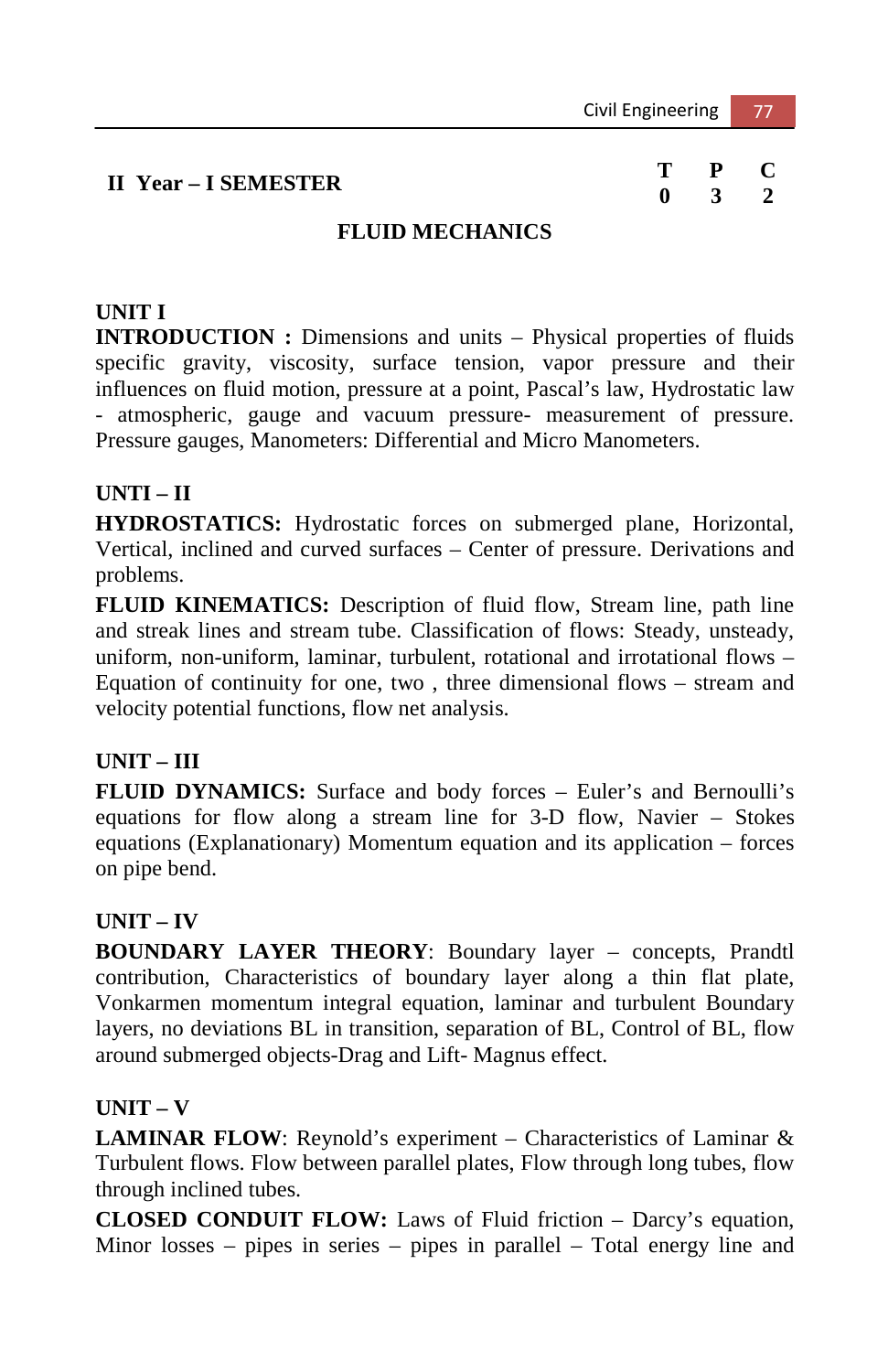hydraulic gradient line.Pipe network problems, variation of friction factor with Reynold's number – Moody's Chart.

## **UNIT – VI**

**MEASUREMENT OF FLOW:** Pitot tube, Venturi meter and Orifice meter – classification of orifices, small orifice and large orifice, flow over rectangular, triangular and trapezoidal and Stepped notches - –Broad crested weirs.

#### **TEXT BOOKS:**

- 1. Fluid Mechanics by Modi and Seth, TEXT BOOKS house.
- 2. Introduction to Fluid Machines by S.K. Som & G. Biswas, Tata Mc Graw Hill Pvt. Ltd.
- 3. A text of Fluid mechanics and hydraulic machines by Dr. R.K. Bansal Laxmi Publications (P) Ltd., New Delhi

### **REFERENCES:**

- 1. Fluid Mechanics by Merie C. potter and David C. Wiggert, Cengage learning
- 2. Introduction to Fluid Machines by Edward J. Shaughnessy, Jr, Ira M. Katz and James P. Schaffer, Oxford University Press, New Delhi
- 3. Fluid Mechanics by A.K. Mohanty, Prentice Hall of India Pvt. Ltd., New Delhi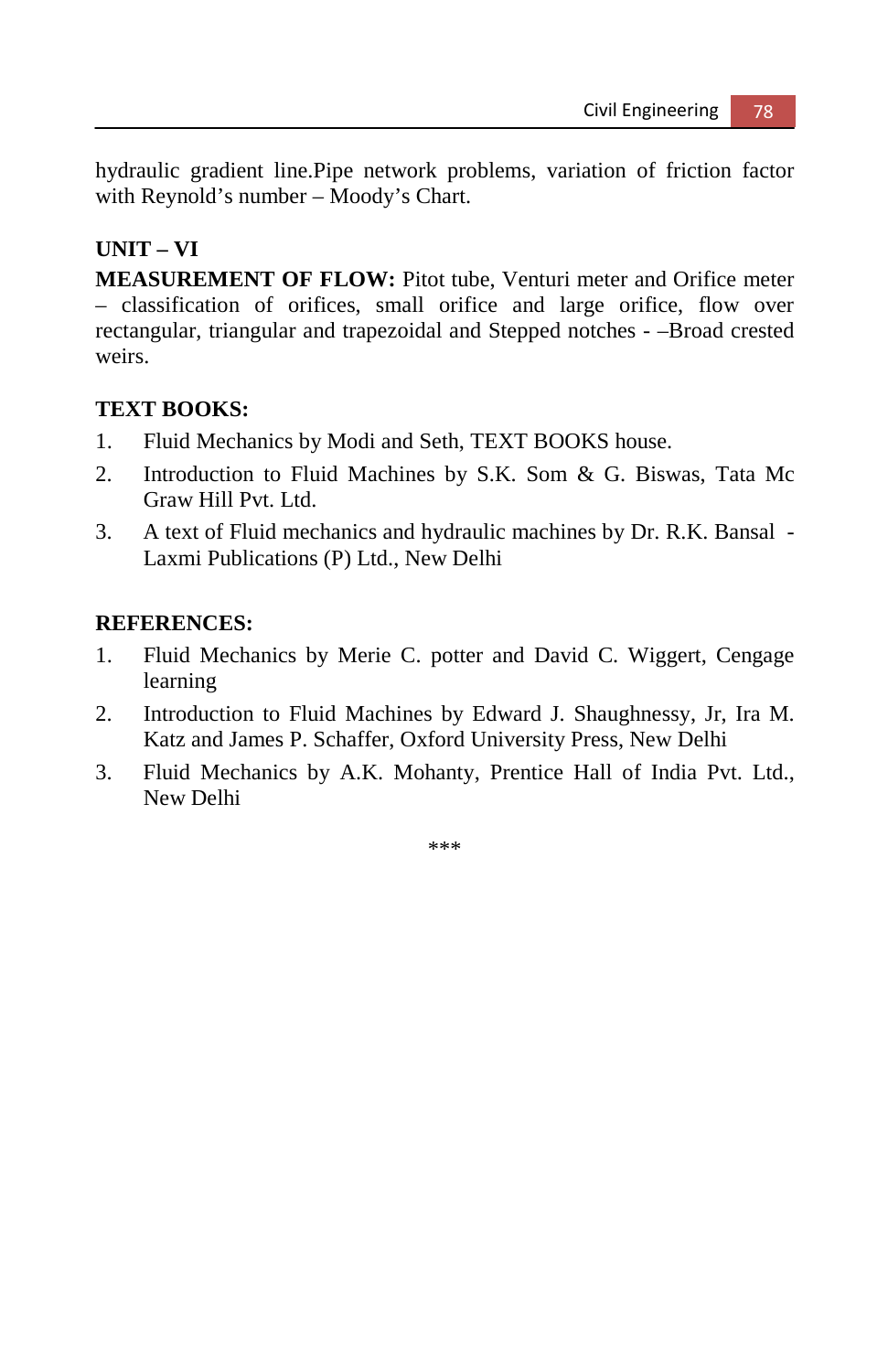# **II Year – I SEMESTER T P C**

# **0 3 2**

#### **SURVEYING FIELD WORK-I**

#### **List of Field Works:**

- 1. Survey by chain survey of road profile with offsets in case of road widening .
- 2. Survey in an area by chain survey (Closed circuit).
- 3. Determination of distance between two inaccessible points by using compass.
- 4. Finding the area of the given boundary using compass (Closed Traverse).
- 5. Plane table survey : finding the area of a given boundary by the method of Radiation.
- 6. Plane table survey : finding the area of a given boundary by the method of intersection.
- 7. Two Point Problem by the plane table survey.
- 8. Fly levelling : Height of the instrument method (differential levelling) .
- 9. Fly levelling : rise and fall method.
- 10. Fly levelling : closed circuit/ open circuit.
- 11. Fly levelling : Longitudinal Section and Cross sections of a given road profile.

#### **Note: Any 10 field work assignments must be completed.**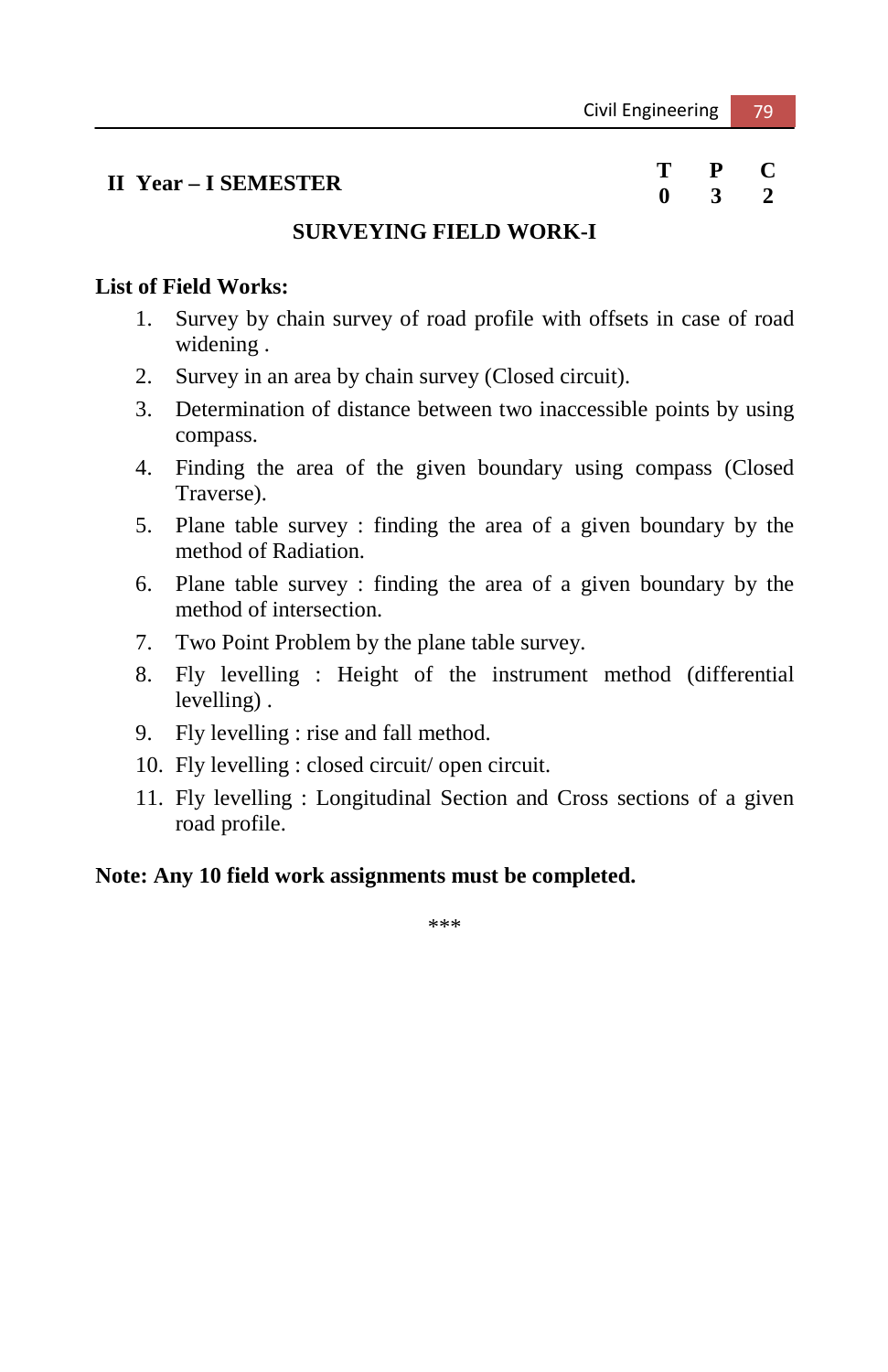# **II Year – I SEMESTER T P C**

# **3**

## **STRENGTH OF MATERIALS LAB**

#### **List of Experiments**

- 1. Tension test on Steel bar
- 2. Bending test on (Steel / Wood) Cantilever beam.
- 3. Bending test on simple support beam.
- 4. Torsion test
- 5. Hardness test
- 6. Spring test
- 7. Compression test on wood or concrete
- 8. Impact test
- 9. Shear test
- 10. Verification of Maxwell's Reciprocal theorem on beams.
- 11. Use of Electrical resistance strain gauges
- 12. Continuous beam deflection test.

#### **List of Major Equipment:**

- 1. UTM for conducting tension test on rods
- 2. Steel beam for flexure test
- 3. Wooden beam for flexure test
- 4. Torsion testing machine
- 5. Brinnell's / Rock well's hardness testing machine
- 6. Setup for spring tests
- 7. Compression testing machine
- 8. Izod Impact machine
- 9. Shear testing machine
- 10. Beam setup for Maxwell's theorem verification.
- 11. Continuous beam setup
- 12. Electrical Resistance gauges.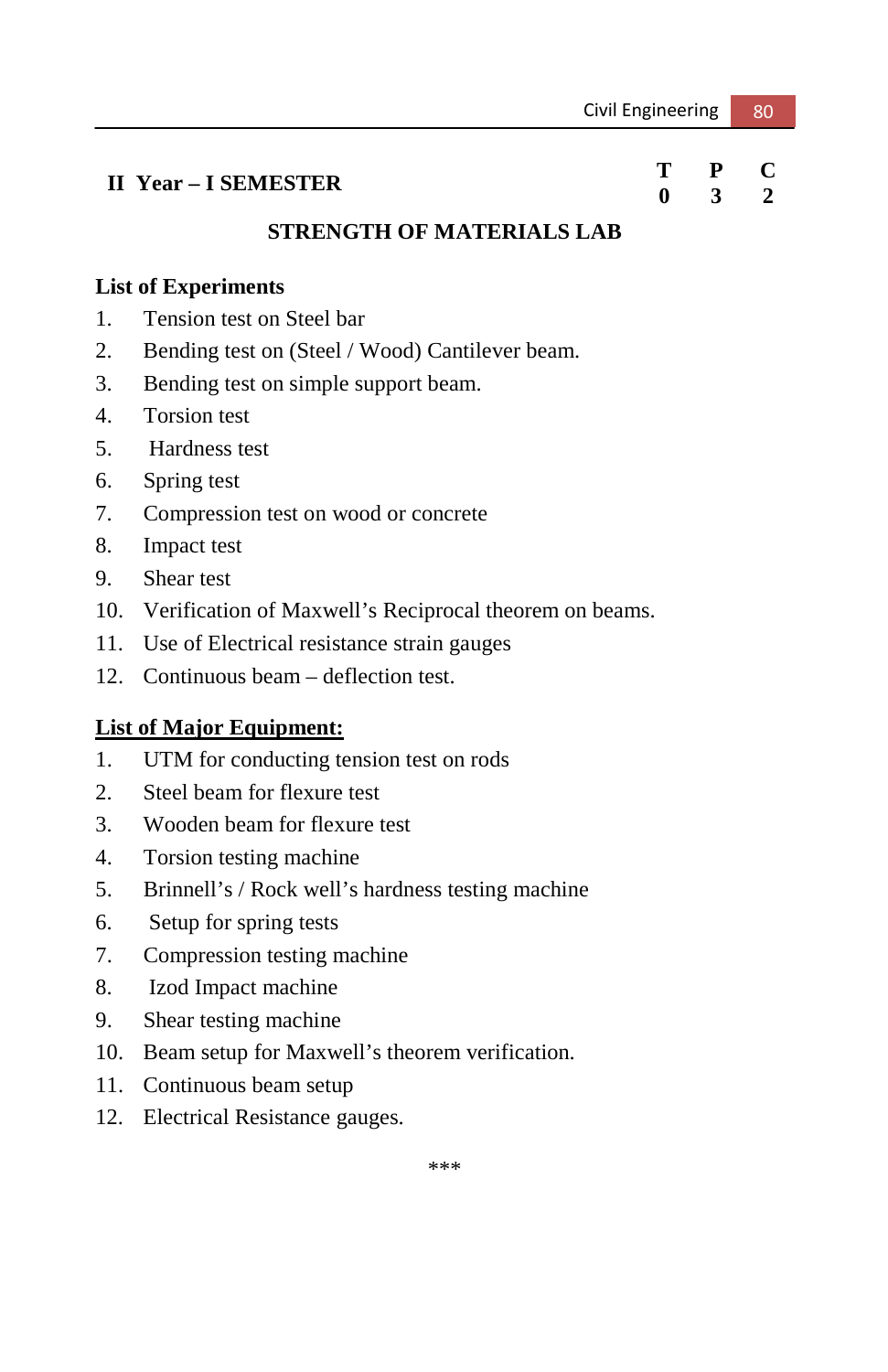# **II** Year – **II** SEMESTER **T** P C  $\begin{array}{ccc} 3+1 & 0 & 3 \end{array}$

 $3 + 1$ 

## **BUILDING PLANNING & DRAWING**

## **UNIT. I: BUILDING BYELAWS AND REGULATIONS**

Introduction- terminology- objectives of building byelaws- floor area ratiofloor space index- principles under laying building bye laws- classification of buildings- open space requirements – built up area limitations- height of buildings- wall thickness – lightening and ventilation requirements.

### **UNIT. II:**

#### **RESIDENTIAL BUILDINGS**

Minimum standards for various parts of buildings- requirements of different rooms and their grouping- characteristics of various types residential buildings.

### **UNIT. III:**

### **PUBLIC BUILDINGS**

Planning of educational institutions, hospitals, dispensaries, office buildings, banks, industrial buildings, hotels & motels, buildings for recreation.

### **UNIT.IV :**

#### **SIGN CONVENTIONS AND BONDS**

Brick, stone, plaster, sand filling, concrete, glass, steel, cast iron, copper alloys, aluminium alloys etc., lead, zinc, tin etc., earth, rock, timber and marbles.

English bond and Flemish bond- odd and even courses for one, one-half, two and two & half brick walls in thickness at the junction of a corner.

#### **UNIT.V:**

### **DOORS, WINDOWS, VENTILATORS AND ROOFS**

Panelled door, panelled and glassed door, glassed windows, panelled windows, swing ventilators, fixed ventilators, coupled roof, collar roofs.

#### King Post truss, Queen Post truss

Sloped and flat roof buildings : drawing plans, Elevations and Cross Sections of given sloped roof buildings.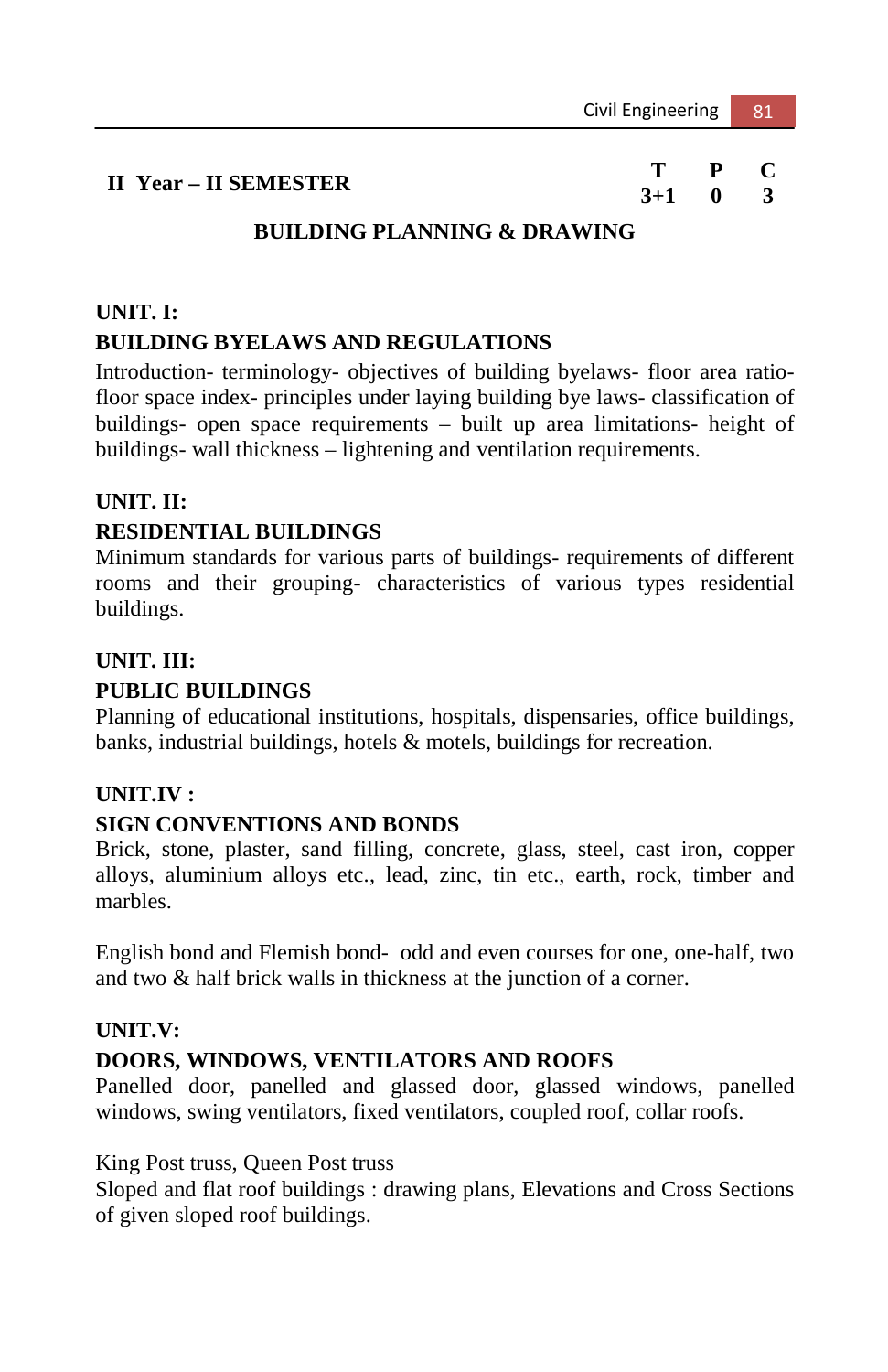## **UNIT. VI:**

## **PLANNING AND DESIGNING OF BUILDINGS**

Draw the Plan, Elevation and sections of a Residential & Public buildings from the given line diagram.

## **TEXT BOOKS:**

- 1. Planning and Design of buildings by Y.S. Sane
- 2. Planning, designing and Scheduling by Gurucharan Singh and Jagadish Singh
- 3. Building planning and drawing by M. Chakravarthi.
- 4. 3. 'A' Series & 'B' Series of JNTU Engineering College, Anantapur,

## **REFERENCES:**

1. Building drawing by Shah and Kale

## **INTERNAL EXAMINATION PATTERN:**

The total internal marks (30) are distributed in three components as follows:

- 1. Descriptive (subjective type) examination : 25 marks
- 2. Assignment : 05 marks

## **FINAL EXAMINATION PATTERN:**

The end examination paper should consist of Part A and Part B. Part A consist of five questions in planning portion out of which three questions are to be answered. Part B should consist of two questions from drawing part out of which one is to be answered in drawing sheet. Weight age for Part – A is 60% and Part- B is 40%.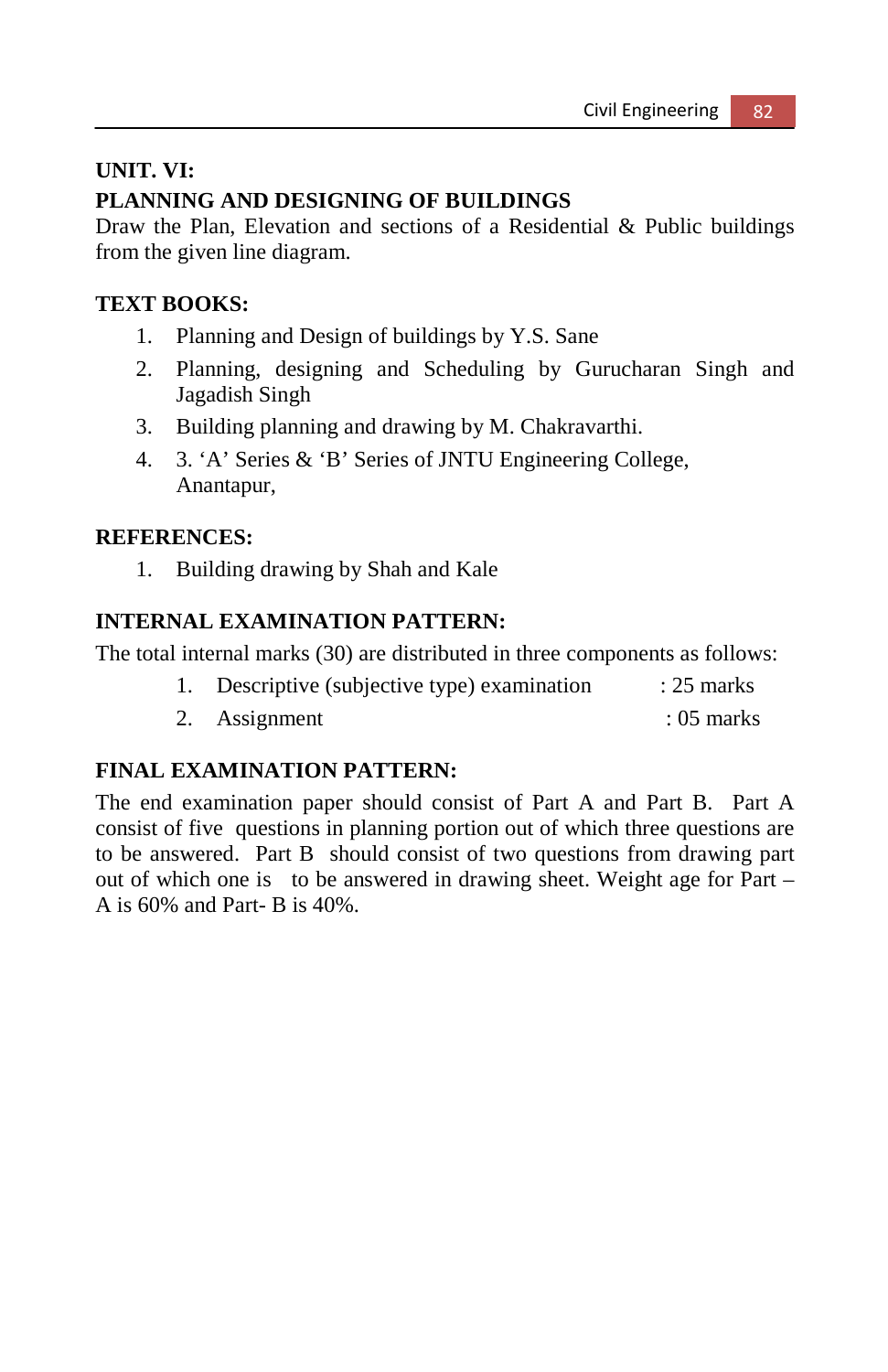|  | II Year - II SEMESTER |           | P C |  |
|--|-----------------------|-----------|-----|--|
|  |                       | $3+1$ 0 3 |     |  |

#### **MANAGERIAL ECONOMICS AND FINANCIAL ANALYSIS**

**Unit – I: (\*The Learning objective of this Unit is to understand the concept and nature of Managerial Economic s and its relationship with other disciplines, Concept of Demand and Demand forecasting)** 

#### **Introduction to Managerial Economics and demand Analysis:**

Definition of Managerial Economics and Scope-Managerial Economics and its relation with other subjects-Concepts of Demand-Types-Determents-Law of Demand its Exception-Elasticity of Demand-Types and Measurement-Demand forecasting and its Methods.

(\*\*The Learner is equipped with the knowledge of estimating the Demand for a product and the relationship between Price and Demand).

#### **Unit – II: (\*The Learning objective of this Unit is to understand the concept of Production function, Input Output relationship, different Cost Concepts and Concept of Cost-Volume-Profit Analysis)**

#### **Production and Cost Analyses:**

Production function-Isoquants and Isocosts-Law of Variable proportions-Cobb-Douglas Production function-Economics of Sale-Cost Concepts-Opportunity Cost-Fixed vs Variable Costs-Explicit Costs vs Implicit Costs-Out of Pocket Costs vs Imputed Costs-Cost Volume Profit analysis-Determination of Break-Even Point (Simple Problem)

(\*\*One should understand the Cost Concepts for decision making and to estimate the least cost combination of inputs).

## **Unit – III: (\*The Learning Objective of this Unit is t understand the Nature of Competition, Characteristics of Pricing in the different market structure and significance of various pricing methods)**

### **Introduction to Markets, Theories of the Firm & Pricing Policies:**

Market Structures: Perfect Competition, Monopoly and Monopolistic and Oligopoly – Features – Price, Output Determination – Managerial Theories of firm: Maris and Williamson's models – Methods of Pricing: Limit Pricing, Market Skimming Pricing, Internet Pricing: Flat Rate Pricing, Usage sensitive, Transaction based pricing, Priority Pricing.

(\*\* One has to understand the nature of different markets and Price Output determination under various market conditions).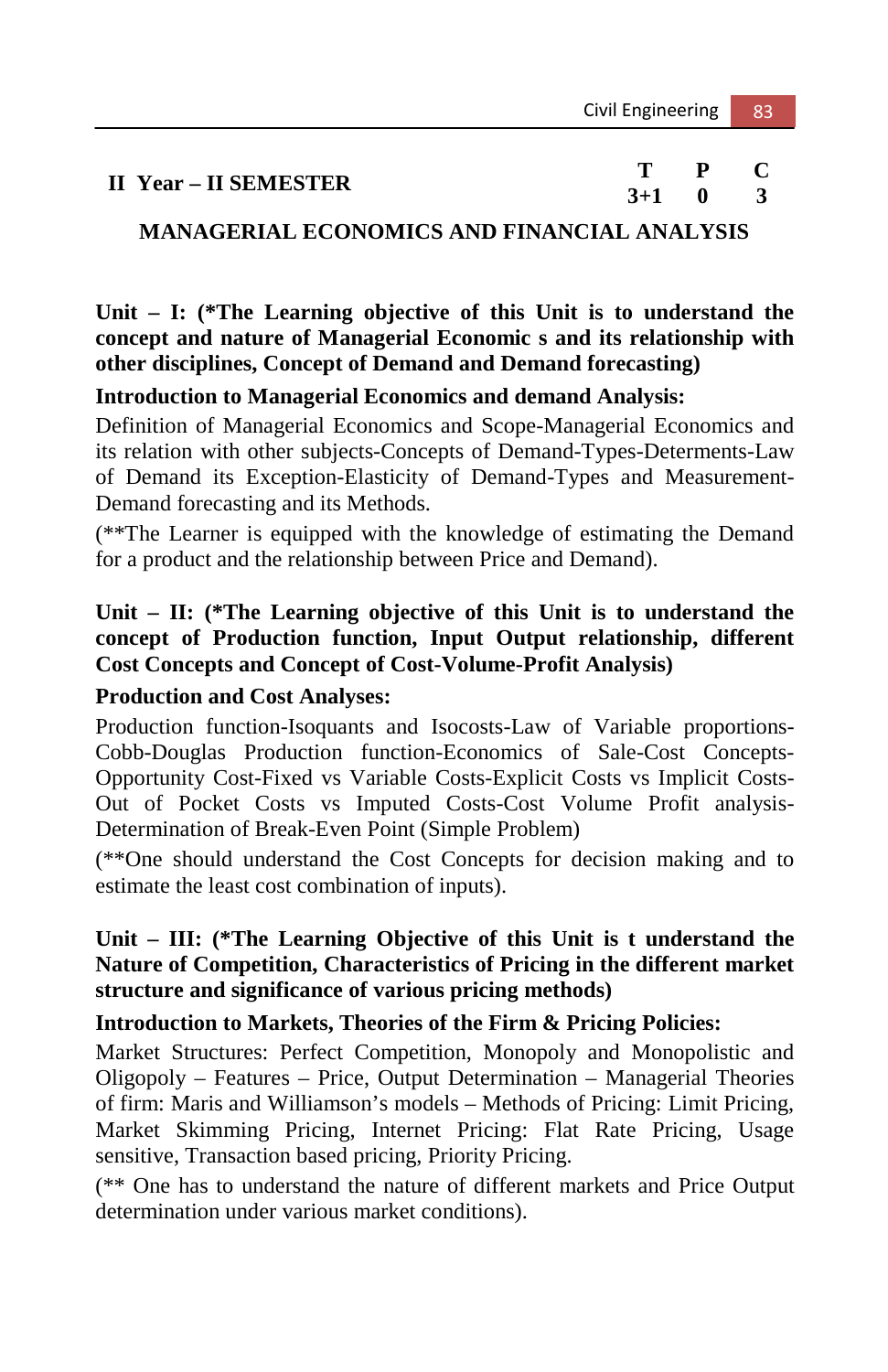## **Unit – IV: (\*The Learning objective of this Unit is to know the different forms of Business organization and their Merits and Demerits both public & private Enterprises and the concepts of Business Cycles)**

#### **Types of Business Organization and Business Cycles:**

Features and Evaluation of Sole Trader – Partnership – Joint Stock Company – State/Public Enterprises and their forms – Business Cycles – Meaning and Features – Phases of Business Cycle.

(\*\*One should equipped with the knowledge of different Business Units)

### **Unit – V: (\*The Learning objective of this Unit is to understand the different Accounting Systems preparation of Financial Statements and uses of different tools for performance evaluation)**

#### **Introduction to Accounting & Financing Analysis:**

Introduction to Double Entry Systems – Preparation of Financial Statements-Analysis and Interpretation of Financial Statements-Ratio Analysis – Preparation of Funds flow cash flow statements (Simple Problems)

(\*\*The Learner is able to prepare Financial Statements and the usage of various Accounting tools for Analysis)

Unit – VI: <sup>\*</sup>The Learning objective of this Unit is to understand the concept of Capital, Capitalization, Capital Budgeting and to know the techniques used to evaluate Capital Budgeting proposals by using different methods).

**Capital and Capital Budgeting:** Capital Budgeting: Meaning of Capital-Capitalization-Meaning of Capital Budgeting-Need for Capital Budgeting-Techniques of Capital Budgeting-Traditional and Modern Methods.

(\*\*The Learner is able to evaluate various investment project proposals with the help of capital budgeting techniques for decision making).

Note: \*Learning Objective

\*\* Learning Assessment

### **TEXT BOOKS**

- 1. Dr. N. Appa Rao, Dr. P. Vijay Kumar: 'Managerial Economics and Financial Analysis', Cengage Publications, New Delhi – 2011
- 2. Dr. A. R. Aryasri Managerial Economics and Financial Analysis, TMH 2011
- 3. Prof. J.V.Prabhakara rao, Prof. P. Venkatarao. 'Managerial Economics and Financial Analysis', Ravindra Publication.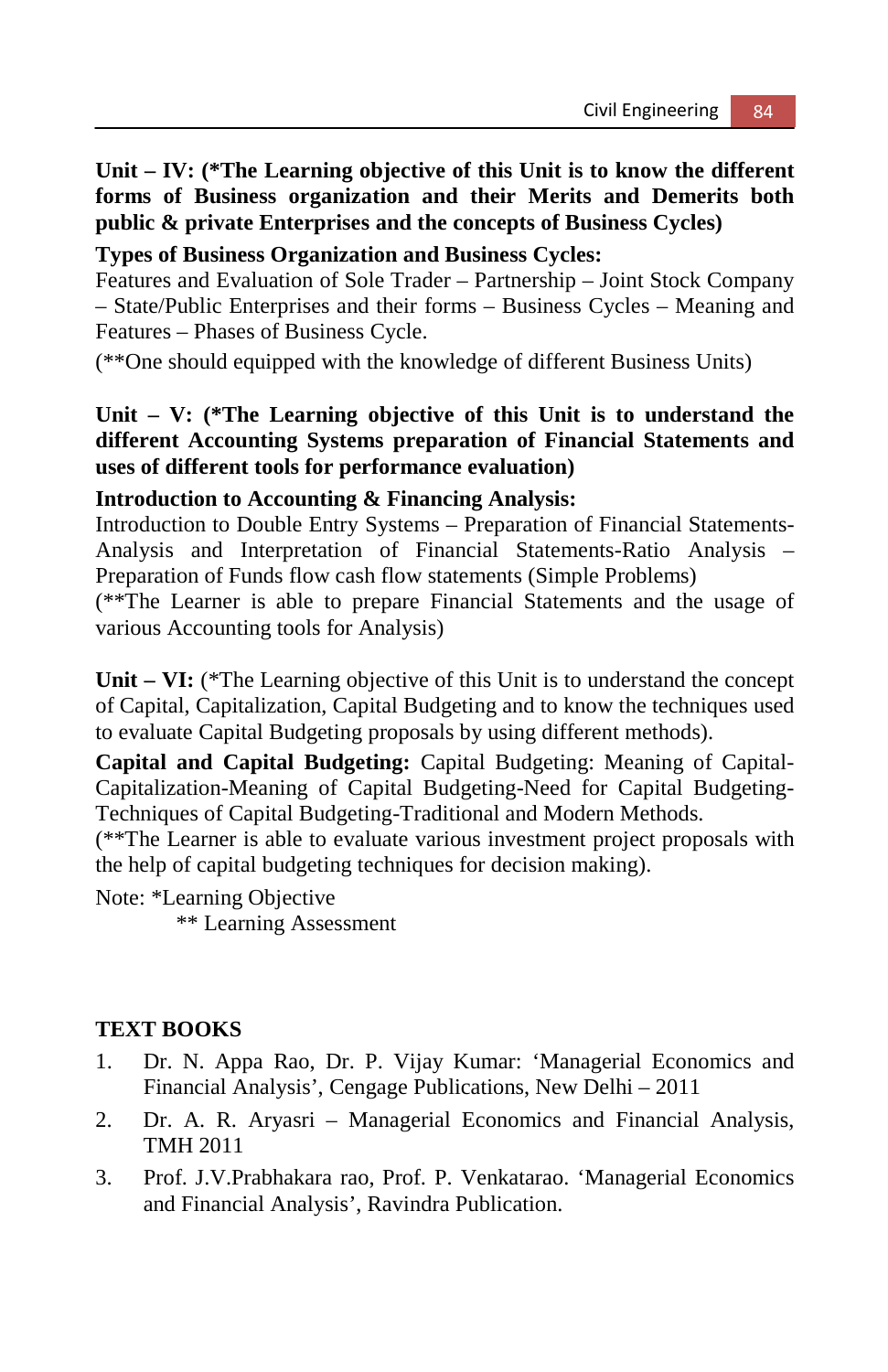#### **REFERENCES:**

- 1. V. Maheswari : Managerial Economics, Sultan Chand.
- 2. Suma Damodaran : Managerial Economics, Oxford 2011.
- 3. Dr. B. Kuberudu and Dr. T. V. Ramana : Managerial Economics & Financial Analysis, Himalaya Publishing House 2011.
- 4. Vanitha Agarwal: Managerial Economics, Pearson Publications 2011.
- 5. Sanjay Dhameja : Financial Accounting for Managers, Pearson.
- 6. Maheswari: Financial Accounting, Vikas Publications.
- 7. S. A. Siddiqui & A. S. Siddiqui : Managerial Economics and Financial Analysis, New Age International Publishers, 2012.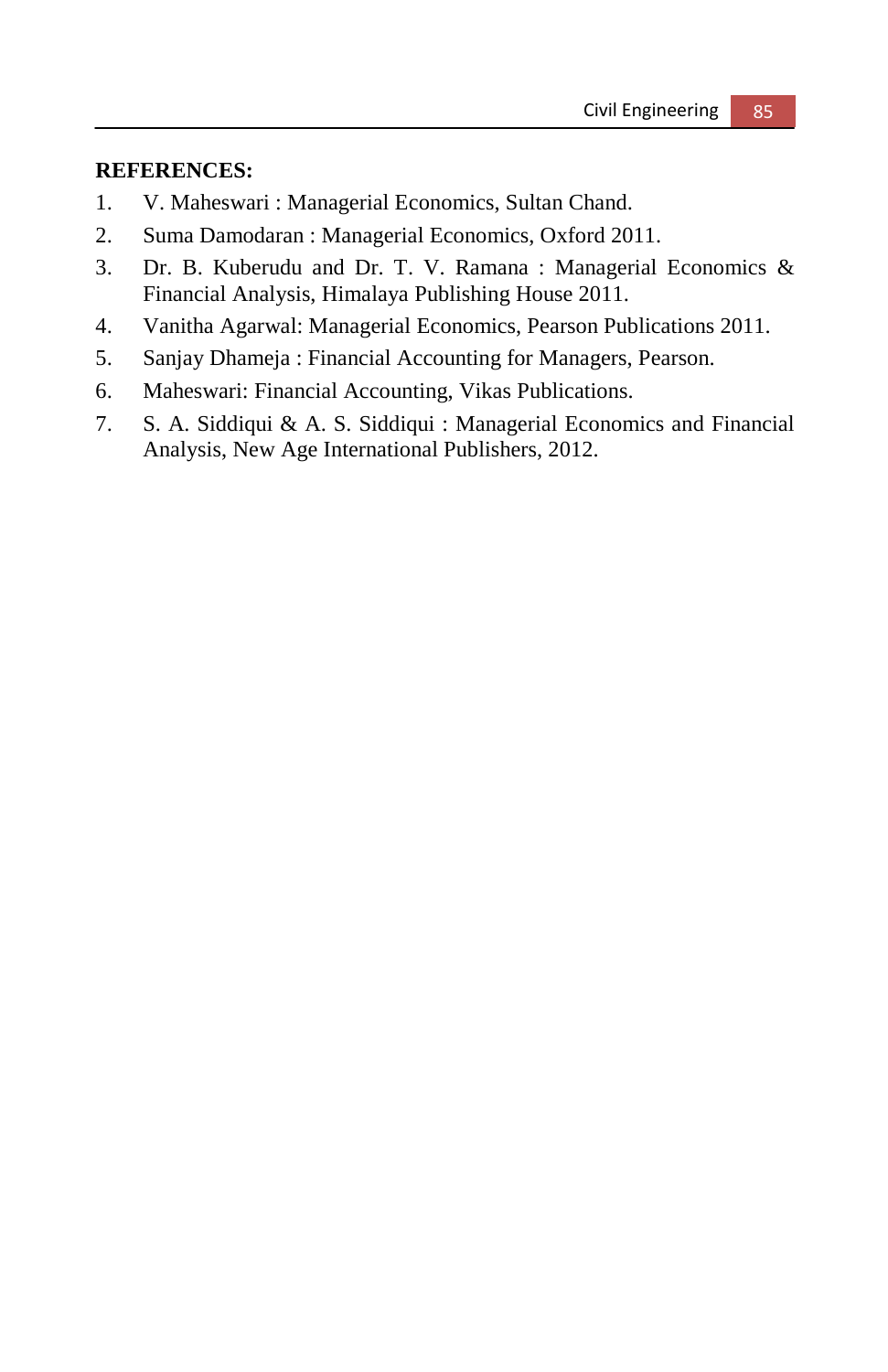# **II** Year – **II** SEMESTER **T** P C  $\begin{array}{ccc} 3+1 & 0 & 3 \end{array}$

 $3 + 1$ 

## **STRENGTH OF MATERIALS- II**

## **Course Learning Objectives:**

- 1. To give preliminary concepts of Principal stresses and strains developed in cross section of the beams analytically as well as graphically due to stresses acting on the cross section and stresses on any inclined plane. To impart concepts of failures in the material considering different theories.
- 2. To give concepts of torsion and governing torsion equation, and there by calculate the power transmitted by shafts and springs and design the cross section when subjected to loading using different theories of failures.
- 3. To classify columns and calculation of load carrying capacity using different empirical formulas and to assess stresses due to axial and lateral loads for different edge conditions and to calculate combined effect of direct and bending stresses with different engineering structures.
- **4.** Introduce the concept of unsymmetrical bending in beams Location of neutral axis Deflection of beams under unsymmetrical bending.
- **5.** Impart concepts for determination of Forces in members of plane, pin-jointed, perfect trusses by different methods.

## **Course Outcomes:**

Upon successful completion of this course

- 1. The student will be able to understand the basic concepts of Principal stresses developed when subjected to stresses along different axes and design the sections.
- 2. The student can asses stresses in different engineering applications like shafts, springs, columns and struts subjected to different loading conditions .
- 3. The student will be able to assess forces in different types of trusses used in construction.

## **Syllabus :**

## **UNIT- I**

**PRINCIPAL STRESSES AND STRAINS AND THEORY OF FAILURES:** Introduction – Stresses on an inclined section of a bar under axial loading – compound stresses – Normal and tangential stresses on an inclined plane for biaxial stresses – Two perpendicular normal stresses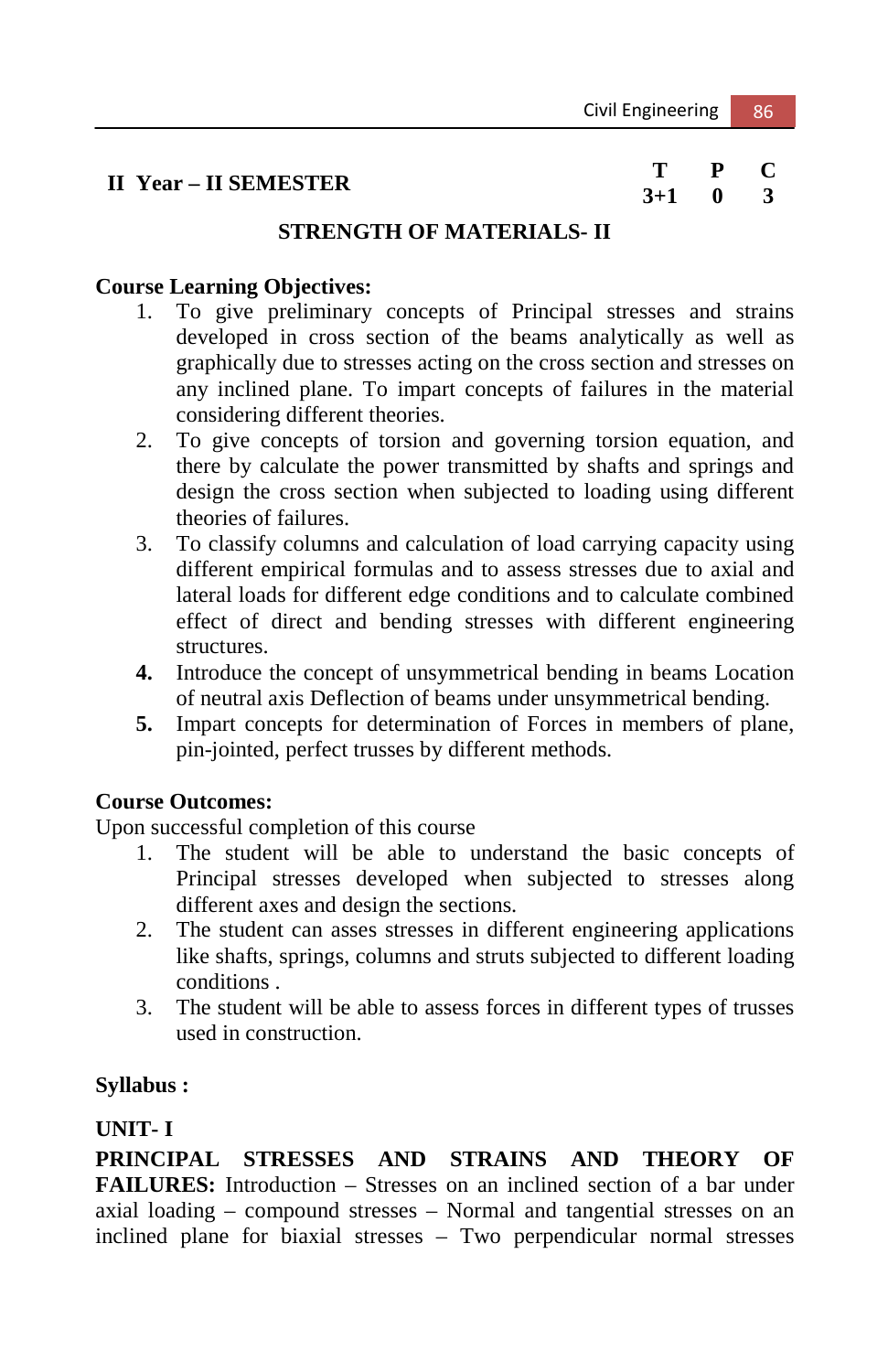accompanied by a state of simple shear – Mohr's circle of stresses – Principal stresses and strains – Analytical and graphical solutions.

**THEORIES OF FAILURES:** Introduction – Various Theories of failures like Maximum Principal stress theory – Maximum Principal strain theory – Maximum shear stress theory – Maximum strain energy theory – Maximum shear strain energy theory.

## **UNIT – II**

**TORSION OF CIRCULAR SHAFTS AND SPRINGS:** Theory of pure torsion – Derivation of Torsion equations:  $T/J = q/r = N\phi/L$  – Assumptions made in the theory of pure torsion – Torsional moment of resistance – Polar section modulus – Power transmitted by shafts – Combined bending and torsion and end thrust – Design of shafts according to theories of failure.

**SPRINGS:** Introduction – Types of springs – deflection of close and open coiled helical springs under axial pull and axial couple – springs in series and parallel – Carriage or leaf springs.

## **UNIT – III**

**COLUMNS AND STRUTS:** Introduction – Types of columns – Short, medium and long columns – Axially loaded compression members – Crushing load – Euler's theorem for long columns- assumptions- derivation of Euler's critical load formulae for various end conditions – Equivalent length of a column – slenderness ratio – Euler's critical stress – Limitations of Euler's theory – Rankine – Gordon formula – Long columns subjected to eccentric loading – Secant formula – Empirical formulae – Straight line formula – Prof. Perry's formula.

Laterally loaded struts – subjected to uniformly distributed and concentrated loads – Maximum B.M. and stress due to transverse and lateral loading.

## **UNIT – IV**

**DIRECT AND BENDING STRESSES:** Stresses under the combined action of direct loading and B.M. Core of a section – determination of stresses in the case of chimneys, retaining walls and dams – conditions for stability – stresses due to direct loading and B.M. about both axis.

## **UNIT – V**

**UNSYMETRICAL BENDING:** Introduction – Centroidal principal axes of section – Graphical method for locating principal axes – Moments of inertia referred to any set of rectangular axes – Stresses in beams subjected to unsymmetrical bending – Principal axes – Resolution of bending moment into two rectangular axes through the centroid – Location of neutral axis Deflection of beams under unsymmetrical bending.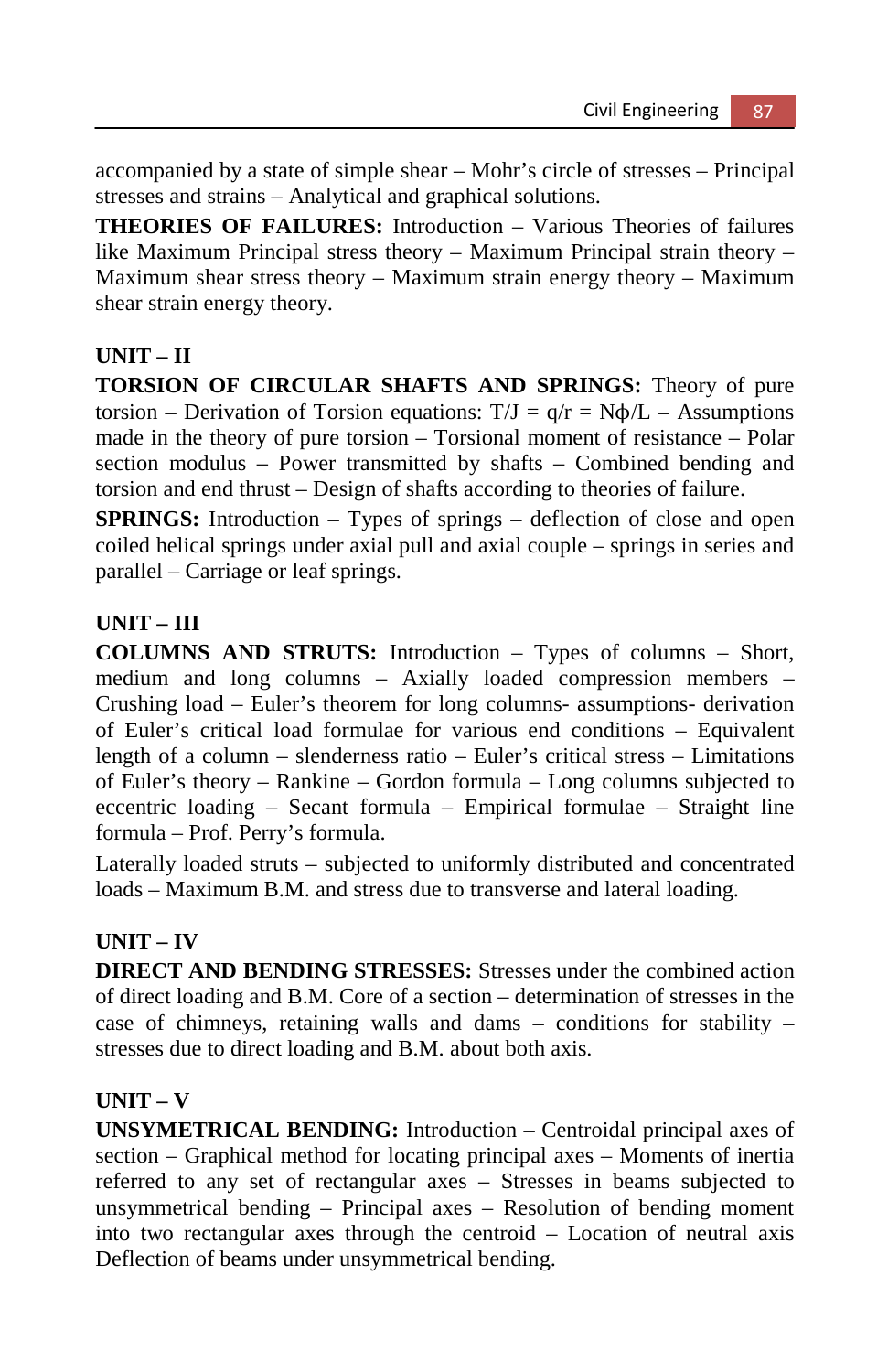#### **UNIT – VI**

**ANALYSIS OF PIN-JOINTED PLANE FRAMES:** Determination of Forces in members of plane, pin-jointed, perfect trusses by (i) method of joints and (ii) method of sections. Analysis of various types of cantilever and simply supported trusses by method of joints, method of sections.

### **TEXT BOOKS:**

- 1. Mechanics of Materials- by R. C. Hibbler
- 2. Strength of materials by S. S. Bhavakatti

#### **REFERENCES:**

- 1. Fundamentals of Solid Mechanics M.L. Gambhir, PHI Learning Pvt. Ltd., New Delhi.
- 2. Introduction to text book of Strength of Material by U.C. Jindal, Galgotia publications.
- 3. Strength of materials by R. Subramanian, Oxford university press, New Delhi.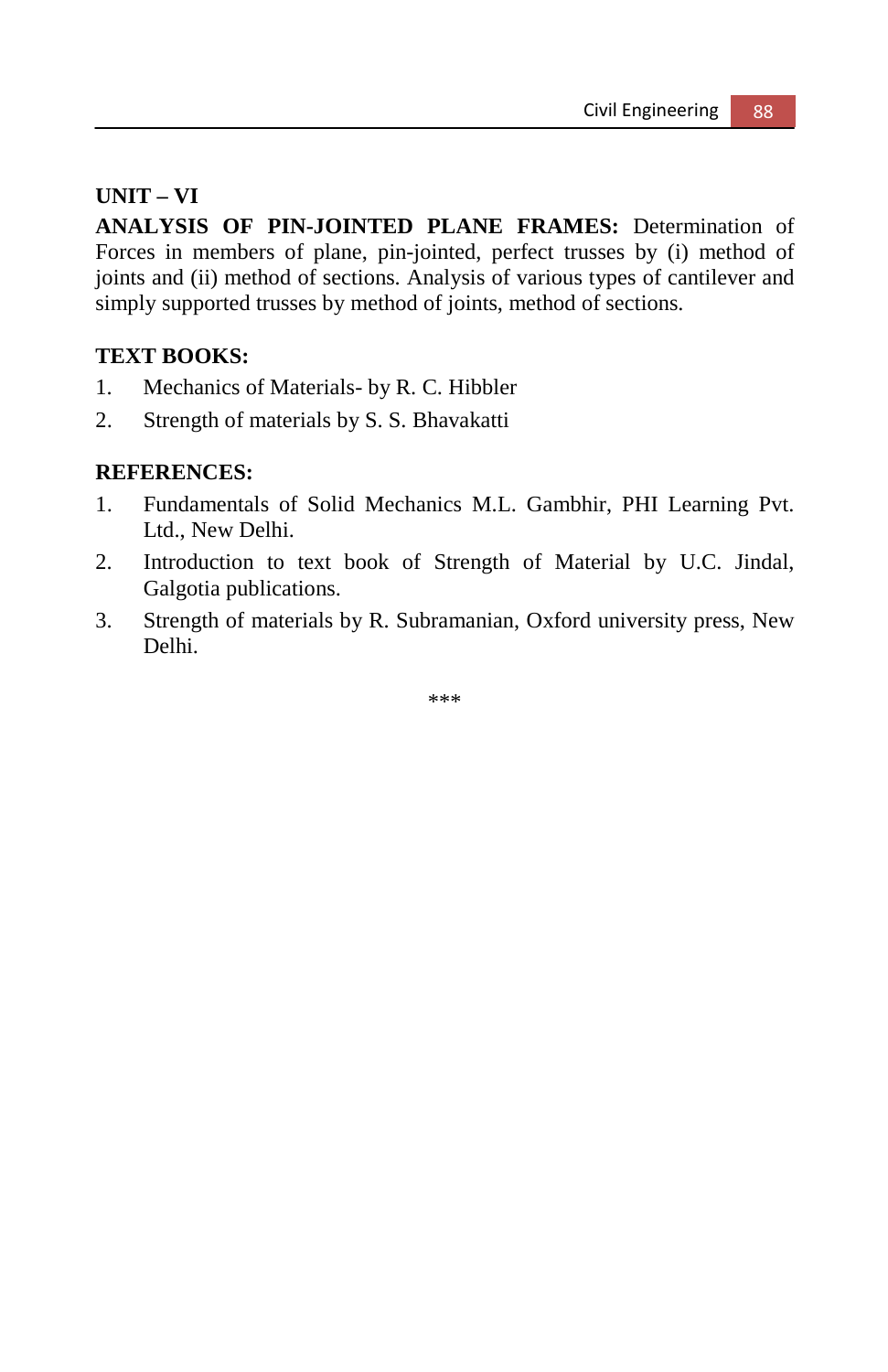# **II Year – II SEMESTER T P C**

 $3 + 1$ 

## **HYDRAULICS AND HYDRAULIC MACHINERY**

### **UNIT – I**

**OPEN CHANNEL FLOW:** Types of flows - Type of channels – Velocity distribution – Energy and momentum correction factors – Chezy's, Manning's; and Bazin formulae for uniform flow – Most Economical sections.

Critical flow : Specific energy-critical depth – computation of critical depth – critical sub-critical and super critical flows.

#### **UNIT II**

**OPEN CHANNEL FLOW II:** Non uniform flow-Dynamic equation for G.V.F., Mild, Critical, Steep, horizontal and adverse slopes-surface profilesdirect step method- Rapidly varied flow, hydraulic jump, energy dissipation.

#### **UNIT – III**

**HYDRAULIC SIMILITUDE:** Dimensional analysis-Rayleigh's method and Buckingham's pi theorem-study of Hydraulic models – Geometric, kinematic and dynamic similarities-dimensionless numbers – model and prototype relations.

### **UNIT – IV**

**BASICS OF TURBO MACHINERY:** Hydrodynamic force of jets on stationary and moving flat, inclined and curved vanes, jet striking centrally and at tip, velocity triangles at inlet and outlet, expressions for work done and efficiency-Angular momentum principle, Applications to radial flow turbines. Layout of a typical Hydropower installation – Heads and efficiencies - classification of turbines.

#### **UNIT – V**

**HYDRAULIC TURBINES – I:** Pelton wheel - Francis turbine - Kaplan turbine - working, working proportions, velocity diagram, work done and efficiency, hydraulic design, draft tube – theory and function efficiency.

**HYDRAULIC TURBINES – II:** Governing of turbines-surge tanks-unit and specific turbines-unit speed-unit quantity-unit power-specific speed performance characteristics-geometric similarity-cavitation.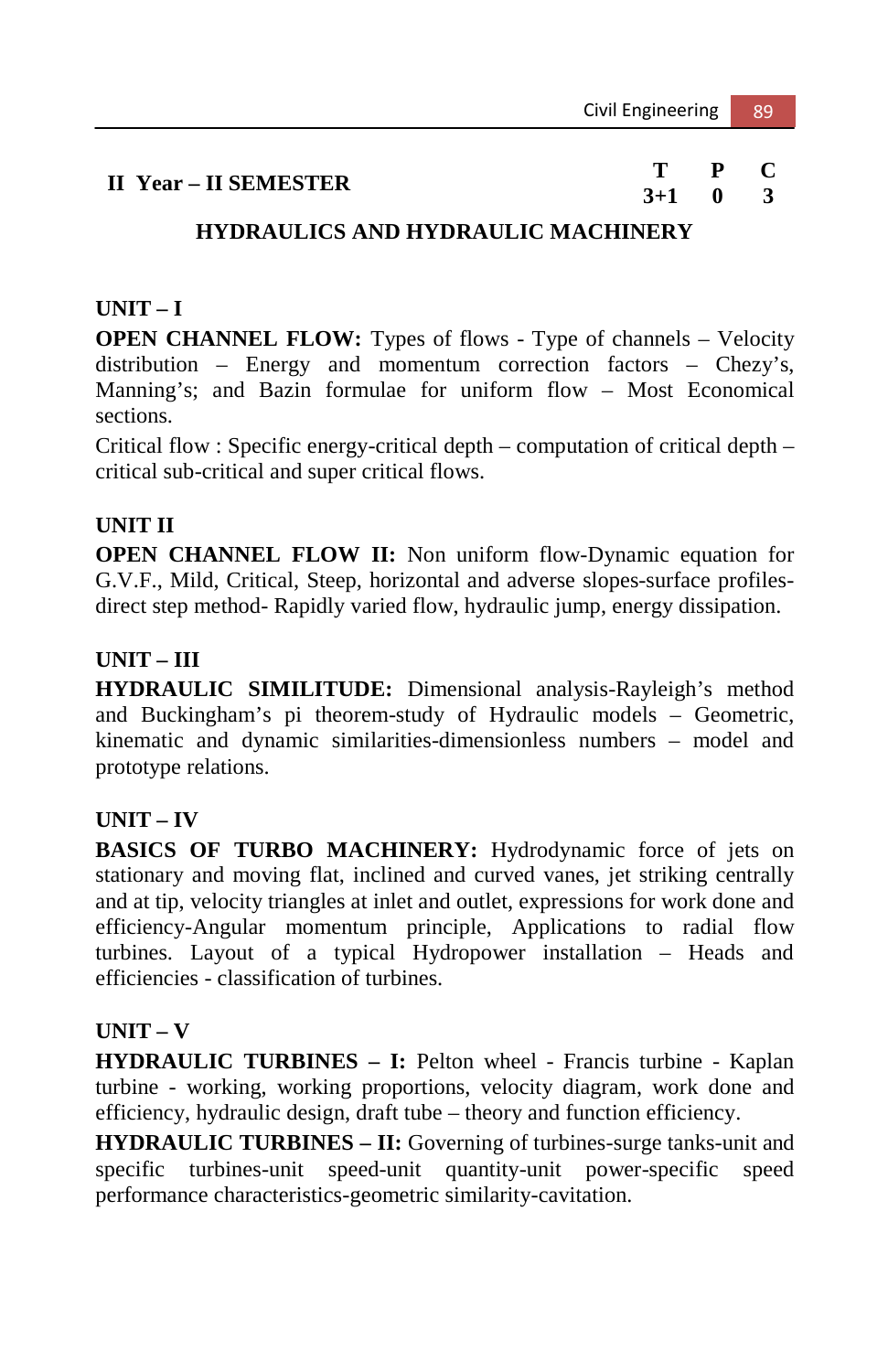## **UNIT – VI**

**CENTRAIFUGAL-PUMPS:** Pump installation details-classification-work done- Manometric head-minimum starting speed-losses and efficienciesspecific speed, multistage pumps-pumps in parallel- performance of pumpscharacteristic curves- NPSH- Cavitation.

**RECIPROCATING PUMPS:** Introduction, classification of reciprocating pumps, main components of reciprocating pumps, working of a reciprocating pumps, discharge through pumps, indicator diagram, work done by reciprocating pumps, slip of reciprocating pumps.

### **TEXT BOOKS:**

- 1. Open Channel flow by K. Subramanya, Tata McGraw Hill Publishers
- 2. A text of Fluid mechanics and hydraulic machines by Dr. R.K. Bansal - Laxmi Publications (P) Ltd., New Delhi.
- 3. Fluid Mechanics by Modi and Seth, TEXT BOOKS house.

#### **REFERENCES:**

- 1. Fluid mechanics and fluid machines by Rajput, S. Chand & Co.
- 2. Hydraulic Machines by Banga & Sharma Khanna Publishers.
- 3. Fluid Mechanics & Fluid Power Engineering by D.S. Kumar Kataria & Sons.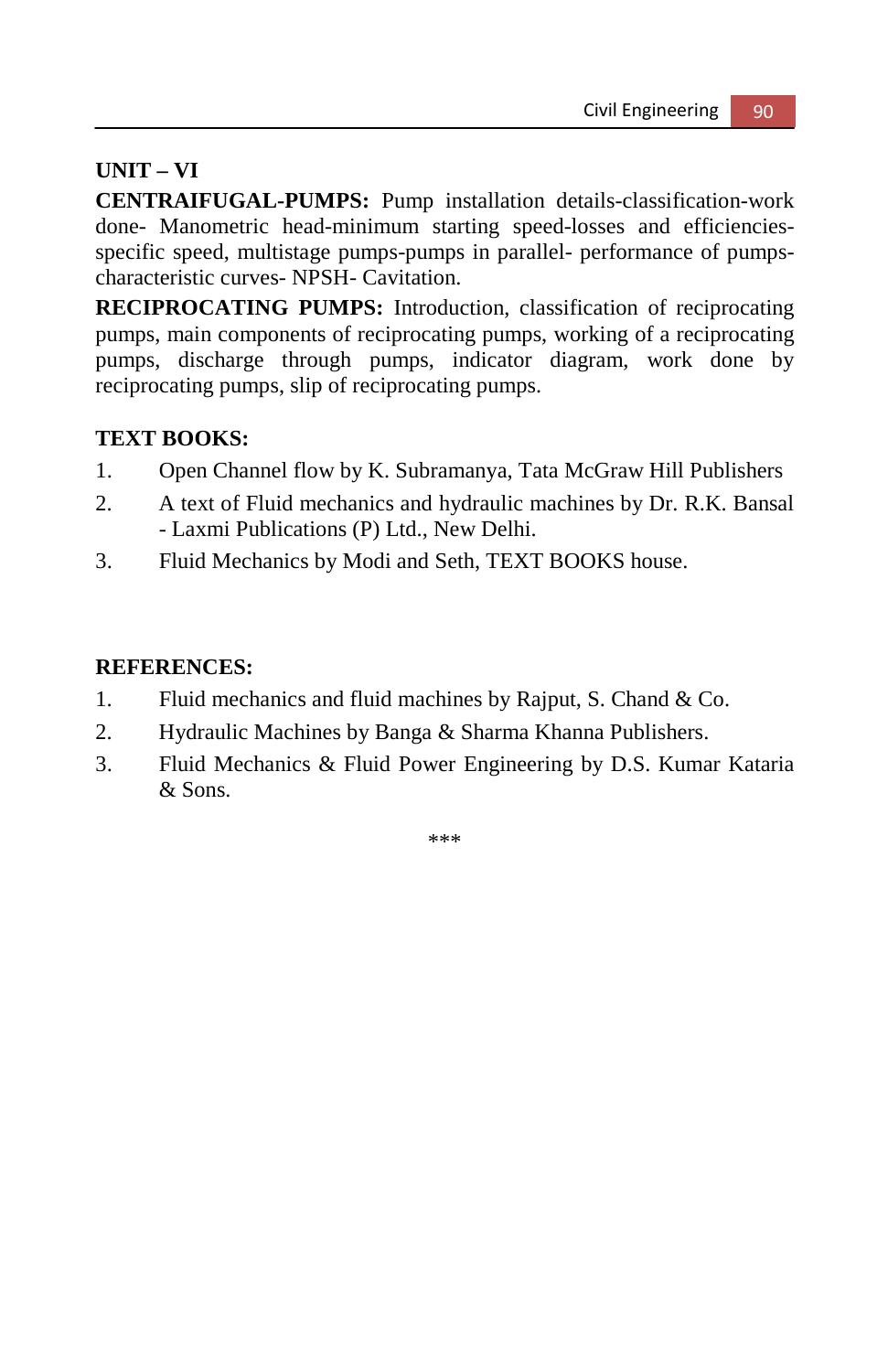# **II Year – II SEMESTER T P C**

 $3 + 1$ 

### **CONCRETE TECHNOLOGY**

#### **Course Learning Objectives:**

- To learn the concepts of Concrete production and its behaviour in various environments.
- To learn the test procedures for the determination of properties of concrete.
- To understand durability properties of concrete in various environments.

#### **Course Outcomes:**

Upon successful completion of this course, student will be able to

- understand the basic concepts of concrete.
- realise the importance of quality of concrete.
- familiarise the basic ingredients of concrete and their role in the production of concrete and its behaviour in the field.
- test the fresh concrete properties and the hardened concrete properties.
- evaluate the ingredients of concrete through lab test results.
- design the concrete mix by BIS method.
- familiarise the basic concepts of special concrete and their production and applications.
- understand the behaviour of concrete in various environments.

#### **Syllabus :**

#### **UNIT I : INGREDIENTS OF CONCRETE**

**CEMENTS & ADMIXTURES:** Portland cement – Chemical composition – Hydration, Setting of cement, Fineness of cement, Structure of hydrate cement – Test for physical properties – Different grades of cements – Admixtures – Mineral and chemical admixtures – accelerators, retarders, air entrainers, plasticizers, super plasticizers, fly ash and silica fume.

**AGGREGATES:** Classification of aggregate – Particle shape & texture – Bond, strength  $\&$  other mechanical properties of aggregates – Specific gravity, Bulk density, porosity, adsorption  $\&$  moisture content of aggregate – Bulking of sand –Deleterious substance in aggregate – Soundness of aggregate – Alkali aggregate reaction – Thermal properties – Sieve analysis –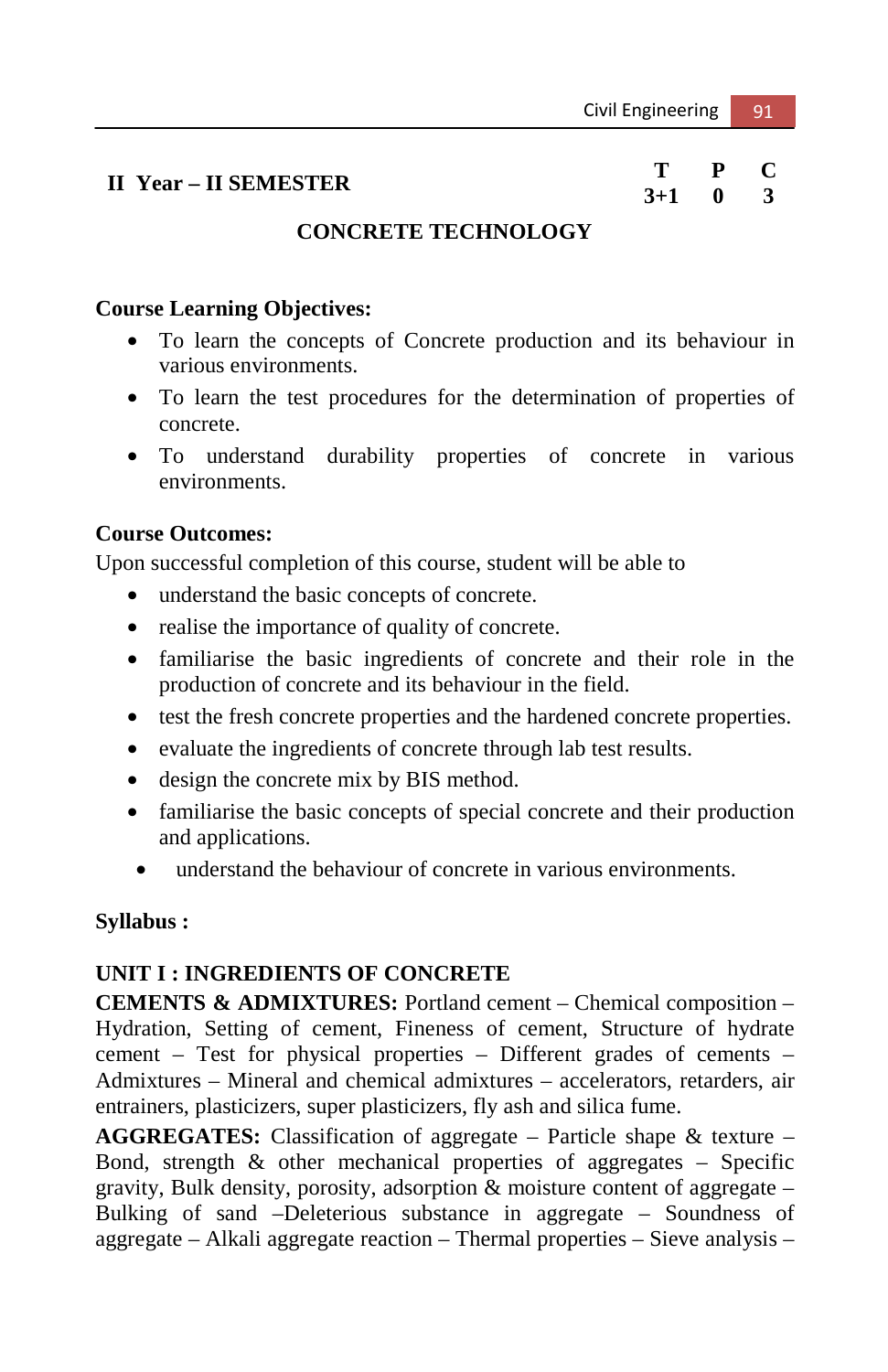Fineness modulus – Grading curves – Grading of fine  $\&$  coarse Aggregates – Gap graded and well graded aggregate as per relevant IS code – Maximum aggregate size.

Quality of mixing water

## **UNIT – II**

**FRESH CONCRETE:** Steps inManufacture of Concrete–proportion, mixing, placing, compaction, finishing, curing – including various types in each stage. Properties of fresh concrete-Workability – Factors affecting workability – Measurement of workability by different tests, Setting times of concrete, Effect of time and temperature on workability – Segregation  $\&$ bleeding – Mixing and vibration of concrete, Ready mixed concrete, Shotcrete.

## **UNIT – III**

**HARDENED CONCRETE:** Water / Cement ratio – Abram's Law – Gelspaoe ratio – Nature of strength of concrete –Maturity concept – Strength in tension  $&$  compression – Factors affecting strength – Relation between compression & tensile strength – Curing, Testing of Hardened Concrete:Compression tests – Tension tests – Factors affecting strength – Flexure tests –Splitting tests – Non-destructive testing methods – codal provisions for NDT.

### **UNIT – IV**

**ELASTICITY, CREEP & SHRINKAGE** – Modulus of elasticity – Dynamic modulus of elasticity – Poisson's ratio – Creep of concrete – Factors influencing creep – Relation between creep  $\&$  time – Nature of creep – Effects of creep – Shrinkage –types of shrinkage.

### **UNIT – V**

**MIX DESIGN:** Factors in the choice of mix proportions – Durability of concrete – Quality Control of concrete – Statistical methods – Acceptance criteria – Concepts Proportioning of concrete mixes by various methods – BIS method of mix design.

### **UNIT – VI**

**SPECIAL CONCRETES:** Ready mixed concrete, Shotcrete -Light weight aggregate concrete – Cellular concrete – No-fines concrete, High density concrete, Fibre reinforced concrete – Different types of fibres – Factors affecting properties of F.R.C, Polymer concrete – Types of Polymer concrete – Properties of polymer concrete, High performance concrete – Self consolidating concrete, SIFCON, self healing concrete.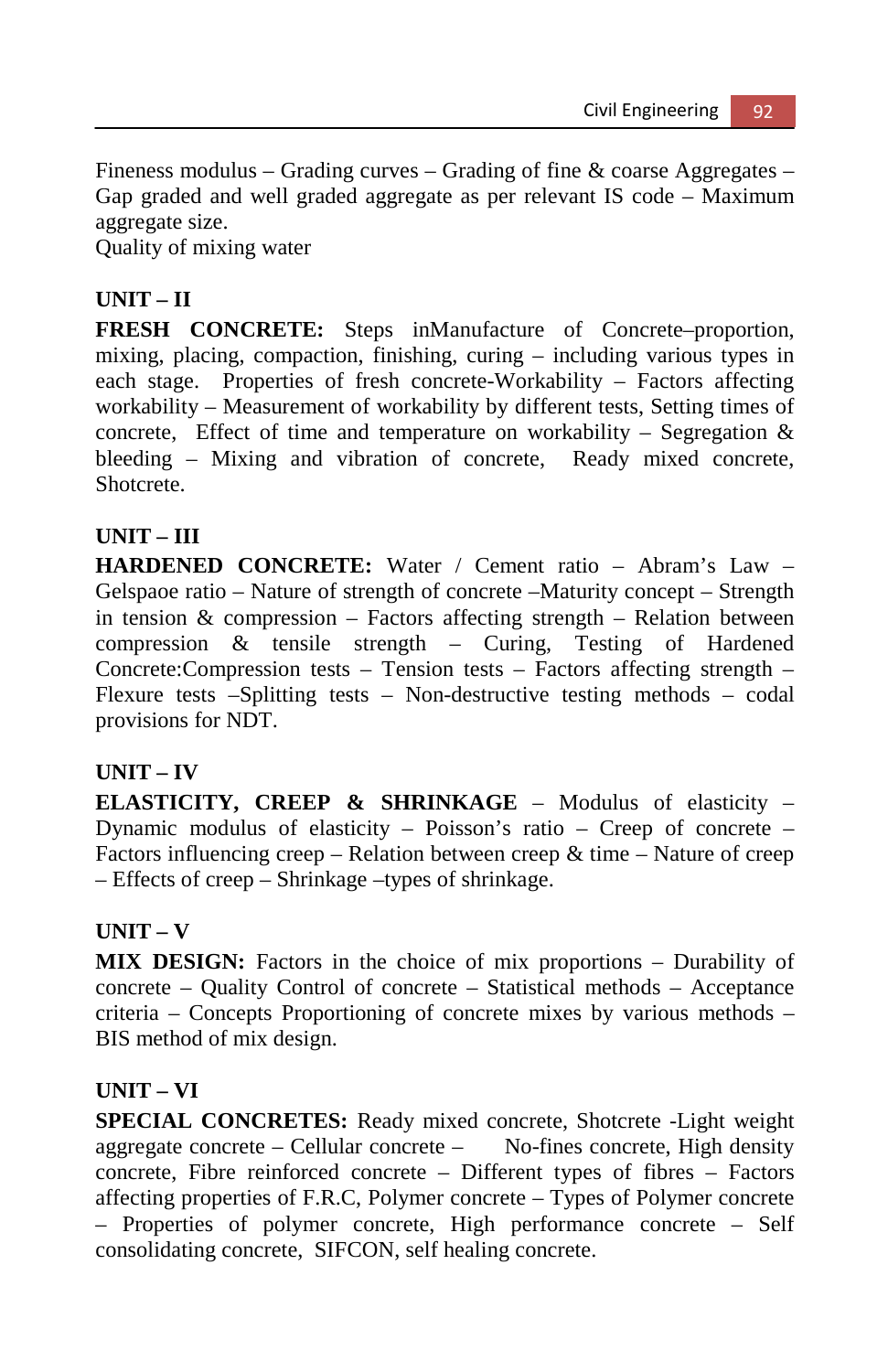## **TEXT BOOKS:**

- 1. Concrete Technology by M.S.Shetty. S.Chand & Co.; 2004.
- 2. Concrete Technology by M.L. Gambhir. Tata Mc. Graw Hill Publishers, New Delhi.

#### **REFERENCES:**

- 1. Properties of Concrete by A.M.Neville PEARSON 4th edition.
- 2. Concrete Technology by A.R. Santha Kumar, Oxford University Press, New Delhi.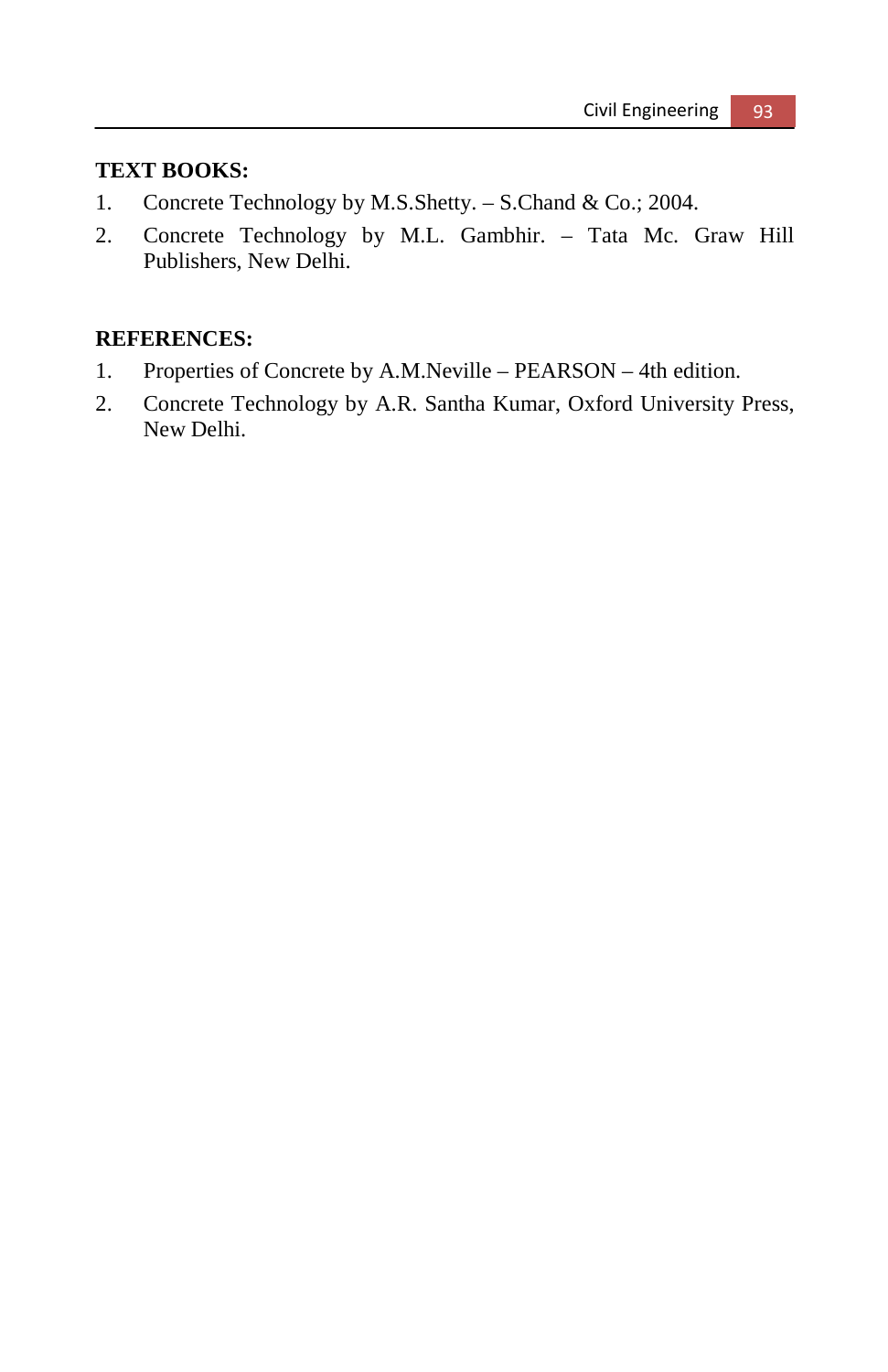# **II Year – II SEMESTER T P C**

 $3 + 1$ 

## **STRUCTURAL ANALYSIS - I**

#### **Course Learning Objectives:**

- 1. To give preliminary concepts of assessment of bending moment and shear force in Propped cantilevers, fixed beams and continuous beams due to various loading conditions.
- 2. To impart concepts of Bending Moment and Shear force for beams with different boundary and loading conditions and to draw the diagrams of variation across the length.
- 3. The procedure for development of slope deflection equations and to solve application to continuous beams with and without settlement of supports.
- 4. The concepts of moving loads and influence lines are imparted for assessment of maximum SF and BM at a given section when loads of varying spans are passing over beams of different spans of Pratt and Warren trusses.

#### **Course Outcomes:**

Upon successful completion of this course,

- 1. The student will be able to estimate the bending moment and shear forces in beams of different fixity conditions.
- 2. The student can analyze the continuous beams using tan important method of slope deflection which impart basic concepts for other methods of analysis to be discussed in next level analysis course.
- 3. The student will be able to analyze the loads in Pratt and Warren trusses when loads of different types and spans ware passing over the truss. These concepts will be used in to understand the performance and to design of bridge structures in next level courses.

### **Syllabus :**

## **UNIT – I**

**PROPPED CANTILEVERS:** Analysis of propped cantilevers-shear force and Bending moment diagrams-Deflection of propped cantilevers.

### **UNIT – II**

**FIXED BEAMS** – Introduction to statically indeterminate beams with U. D. load central point load, eccentric point load. Number of point loads, uniformly varying load, couple and combination of loads shear force and Bending moment diagrams-Deflection of fixed beams effect of sinking of support, effect of rotation of a support.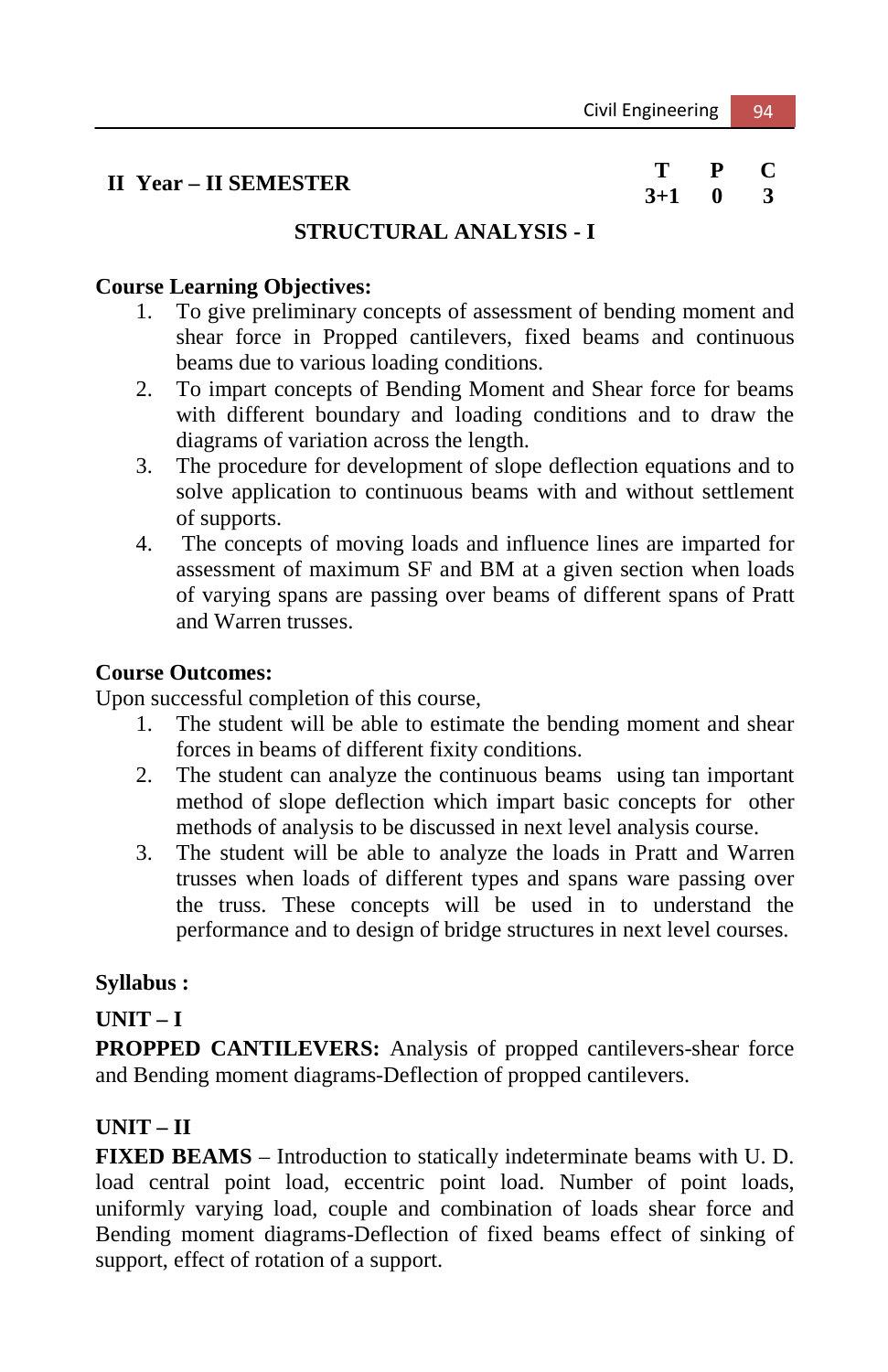## **UNIT – III**

**CONTINUOUS BEAMS:** Introduction-Clapeyron's theorem of three moments- Analysis of continuous beams with constant moment of inertia with one or both ends fixed-continuous beams with overhang, continuous beams with different moment of inertia for different spans-Effects of sinking of supports-shear force and Bending moment diagrams.

### **UNIT-IV**

**SLOPE-DEFLECTION METHOD:** Introduction, derivation of slope deflection equation, application to continuous beams with and without settlement of supports.

### **UNIT – V**

**ENERGY THEOREMS:** Introduction-Strain energy in linear elastic system, expression of strain energy due to axial load, bending moment and shear forces - Castigliano's first theorem-Deflections of simple beams and pin jointed trusses.

## **UNIT – VI**

**MOVING LOADS and INFLUENCE LINES:** Introduction maximum SF and BM at a given section and absolute maximum S.F. and B.M due to single concentrated load U. D load longer than the span, U. D load shorter than the span, two point loads with fixed distance between them and several point loads-Equivalent uniformly distributed load-Focal length.

**INFLUENCE LINES:** Definition of influence line for SF, Influence line for BM- load position for maximum SF at a section-Load position for maximum BM at a sections, ingle point load, U.D. load longer than the span, U.D. load shorter than the span- Influence lines for forces in members of Pratt and Warren trusses.

### **TEXT BOOKS:**

- 1. Structural Analysis by V.D. Prasad Galgotia publications, 2nd Editions.
- 2. Analysis of Structures by T.S. Thandavamoorthy, Oxford University Press, New Delhi.

#### **REFERENCES:**

- 1. Theory of Structures by Gupta, Pandit & Gupta; Tata McGraw Hill, New Delhi.
- 2. Theory of Structures by R.S. Khurmi, S. Chand Publishers.
- 3. Structural analysis by R.C. Hibbeler, Pearson, New Delhi.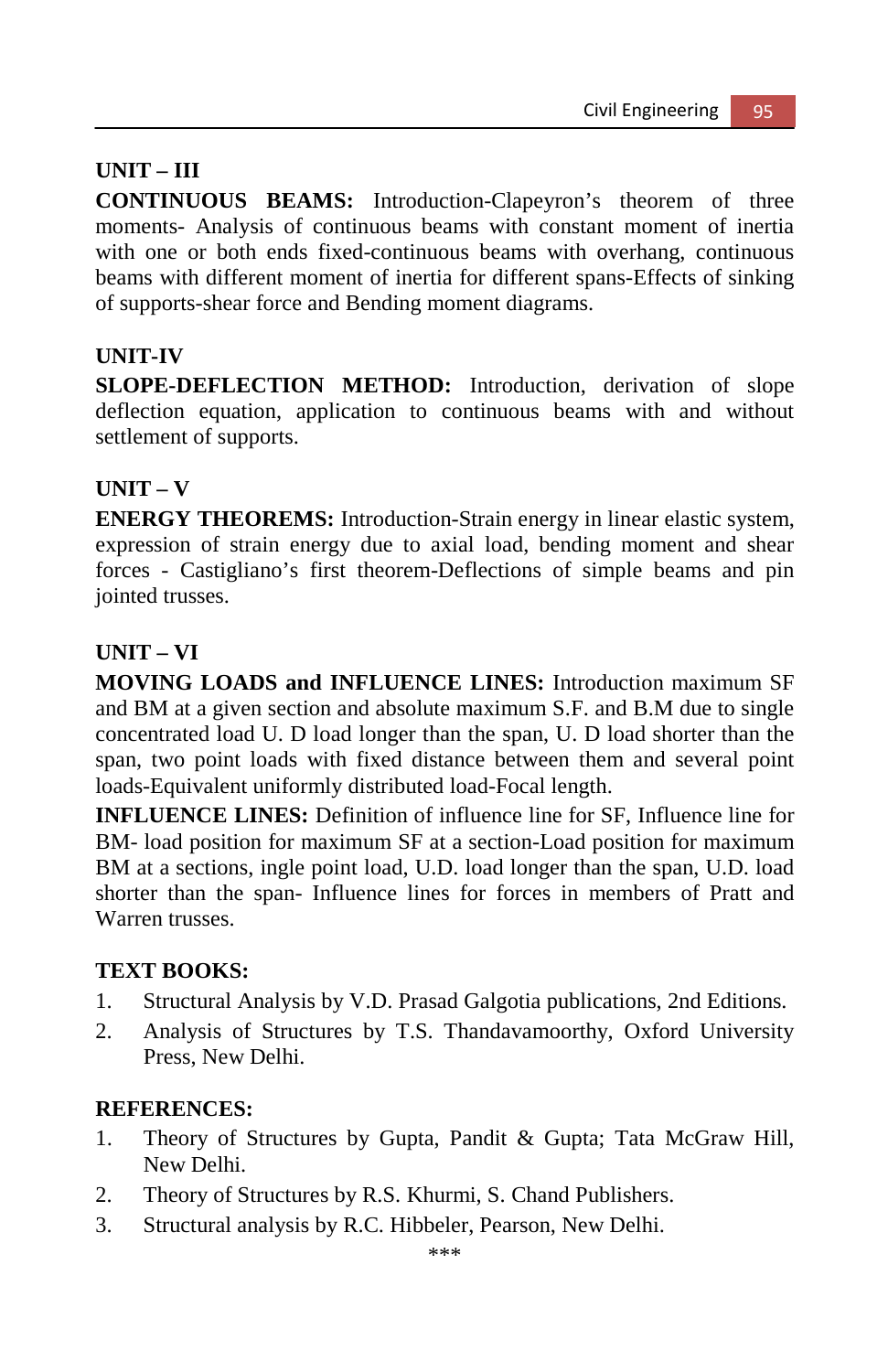#### **II** Year – **II** SEMESTER **T** P C **0 3 2**

## **FLUID MECHANICS AND HYDRAULIC MACHINERY LAB**

#### **List of Experiments**

- 1. Calibration of Venturimeter & Orifice meter
- 2. Determination of Coefficient of discharge for a small orifice by a constant head method.
- 3. Determination of Coefficient of discharge for an external mouth piece by variable head method.
- 4. Calibration of contracted Rectangular Notch and /or Triangular Notch
- 5. Determination of Coefficient of loss of head in a sudden contraction and friction factor.
- 6. Verification of Bernoulli's equation.
- 7. Impact of jet on vanes
- 8. Study of Hydraulic jump.
- 9. Performance test on Pelton wheel turbine
- 10. Performance test on Francis turbine.
- 11. Efficiency test on centrifugal pump.
- 12. Efficiency test on reciprocating pump.

### **List of Equipment:**

- 1. Venturimeter setup.
- 2. Orifice meter setup.
- 3. Small orifice setup.
- 4. External mouthpiece setup.
- 5. Rectangular and Triangular notch setups.
- 6. Friction factor test setup.
- 7. Bernoulli's theorem setup.
- 8. Impact of jets.
- 9. Hydraulic jump test setup.
- 10. Pelton wheel and Francis turbines.
- 11. Centrifugal and Reciprocating pumps.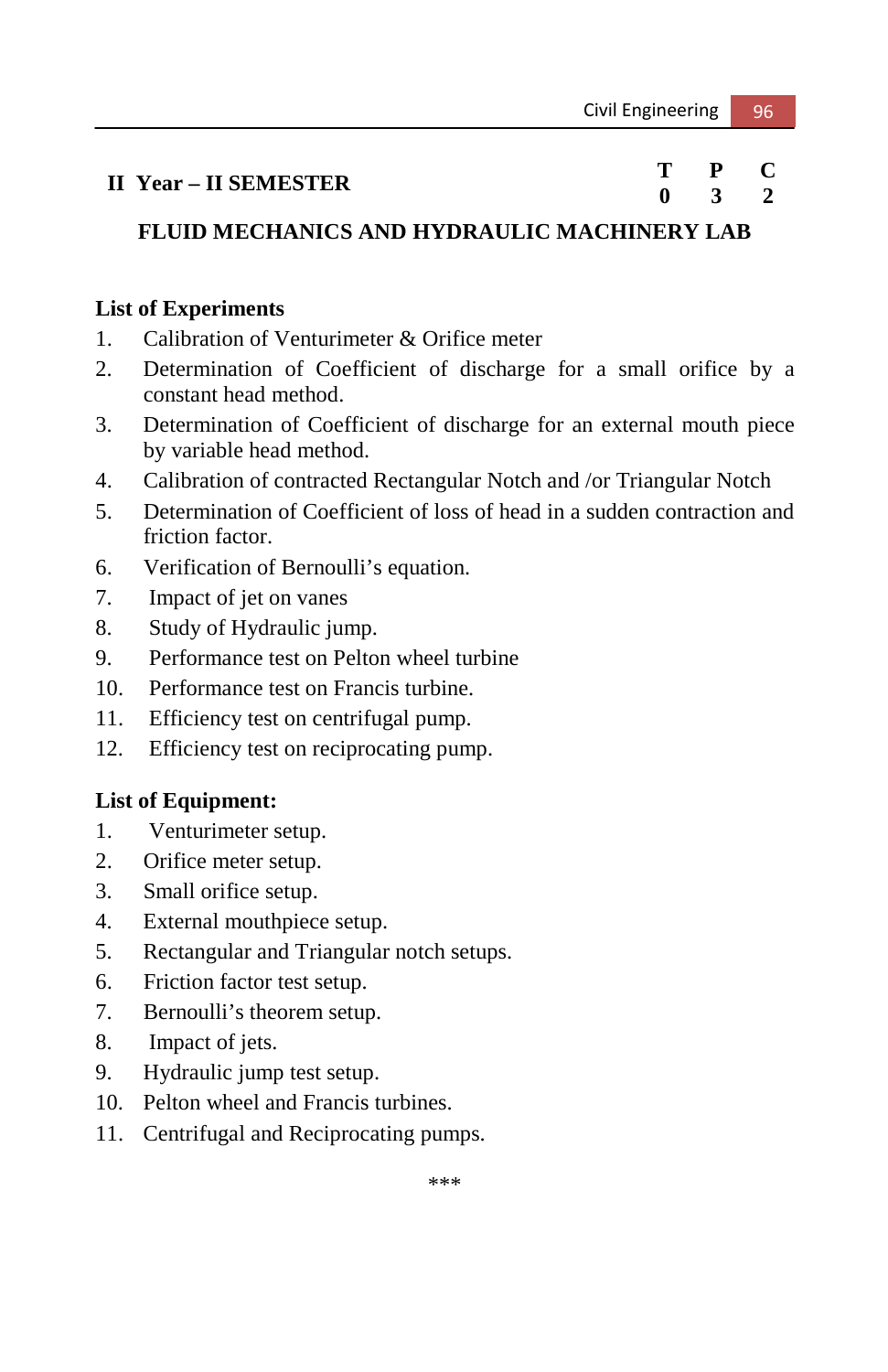# **II** Year – **II** SEMESTER **T** P C

# **0 3 2**

## **CONCRETE TECHNOLOGY LAB**

#### **Course Learning Objectives:**

To test the basic properties ingredients of concrete, fresh and hardened concrete properties.

#### **Course Outcomes:**

Upon successful completion of this course, student will be able to

- Determine the consistency and fineness of cement.
- Determine the setting times of cement.
- Determine the specific gravity and soundness of cement.
- Determine the compressive strength of cement.
- Determine the workability of cement concrete by compaction factor, slump and Vee – Bee tests
- Determine the specific gravity of coarse aggregate and fine aggregate by Sieve analysis.
- Determine the flakiness and elongation index of aggregates.
- Determine the bulking of sand.
- Understand the non-destructive testing procedures on concrete.

### **List of Experiments:**

At least 10 experiments must be conducted ( at least one for each property)

- 1. Determination of normal Consistency and fineness of cement.
- 2. Determination of initial setting time and final setting time of cement.
- 3. Determination of specific gravity and soundness of cement.
- 4. Determination of compressive strength of cement.
- 5. Dtermination of grading and fineness modulus of Coarse aggregate by sieve analysis.
- 6. Determination of specific gravity of coarse aggregate
- 7. Determination of grading and fineness modulus of fine aggregate (sand) by sieve analysis.
- 8. Determination of bulking of sand.
- 9. Determination of workability of concrete by compaction factor method.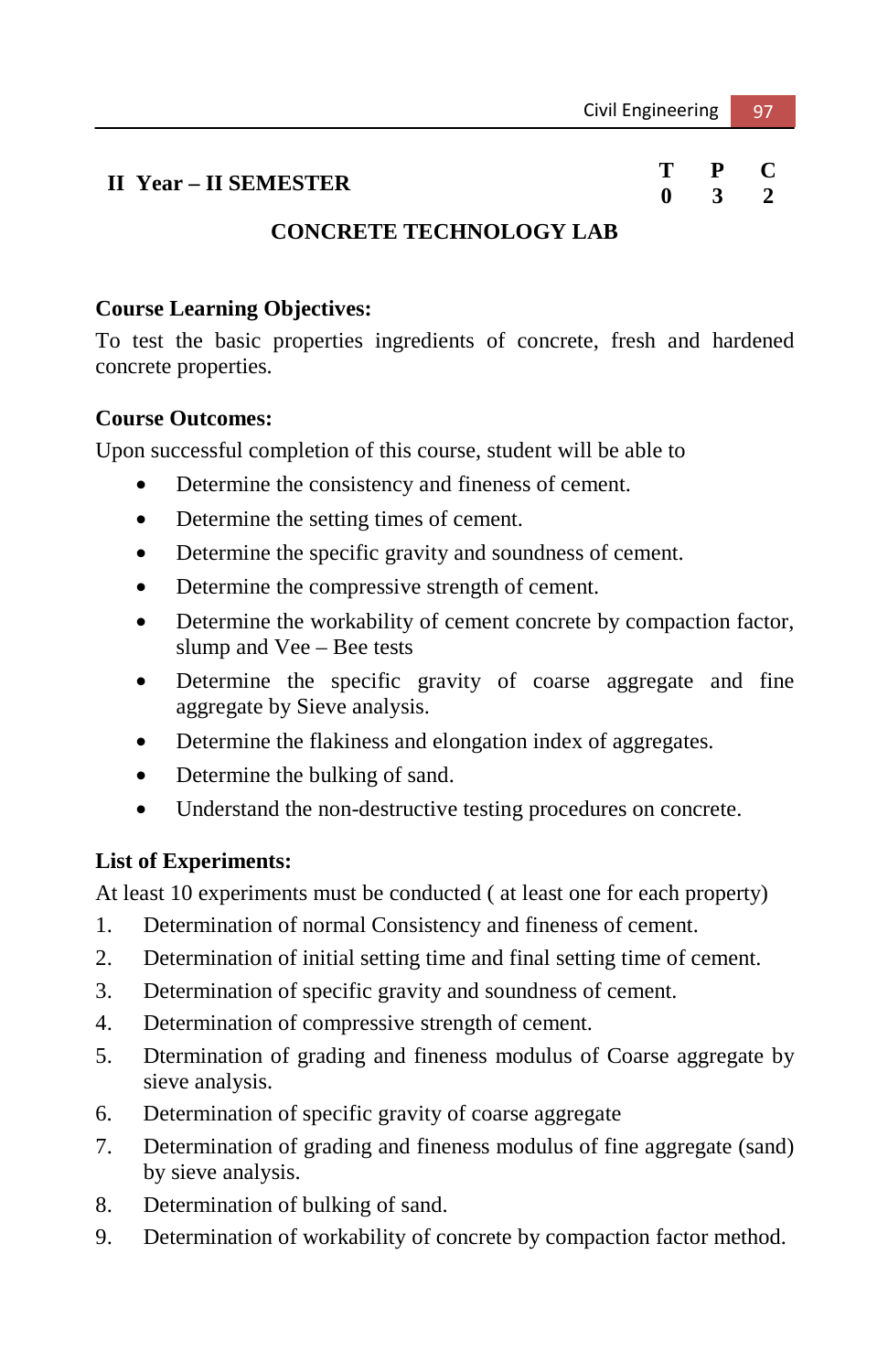- 10. Determination of workability of concrete by slump test
- 11. Determination of workability of concrete by Vee-bee test.
- 12. Determination of compressive strength of cement concrete and its young's modulus.
- 13. Determination of split tensile strength of concrete.
- 14. Non-Destructive testing on concrete (for demonstration)

#### **List of Equipment:**

- 1. Standard set of sieves for coarse aggregate and fine aggregate
- 2. Vicat's apparatus
- 3. Specific gravity bottle.
- 4. Lechatlier's apparatus.
- 5. Slump Test Apparatus.
- 6. Compaction Factor Test Apparatus.
- 7. Vee- Bee test apparatus
- 8. Longitudinal compresso meter
- 9. Universal testing Machine (UTM)/Compression Testing Machine (CTM).
- 10. Rebound hammer, Ultrasonic pulse velocity machine, micro cover meter etc.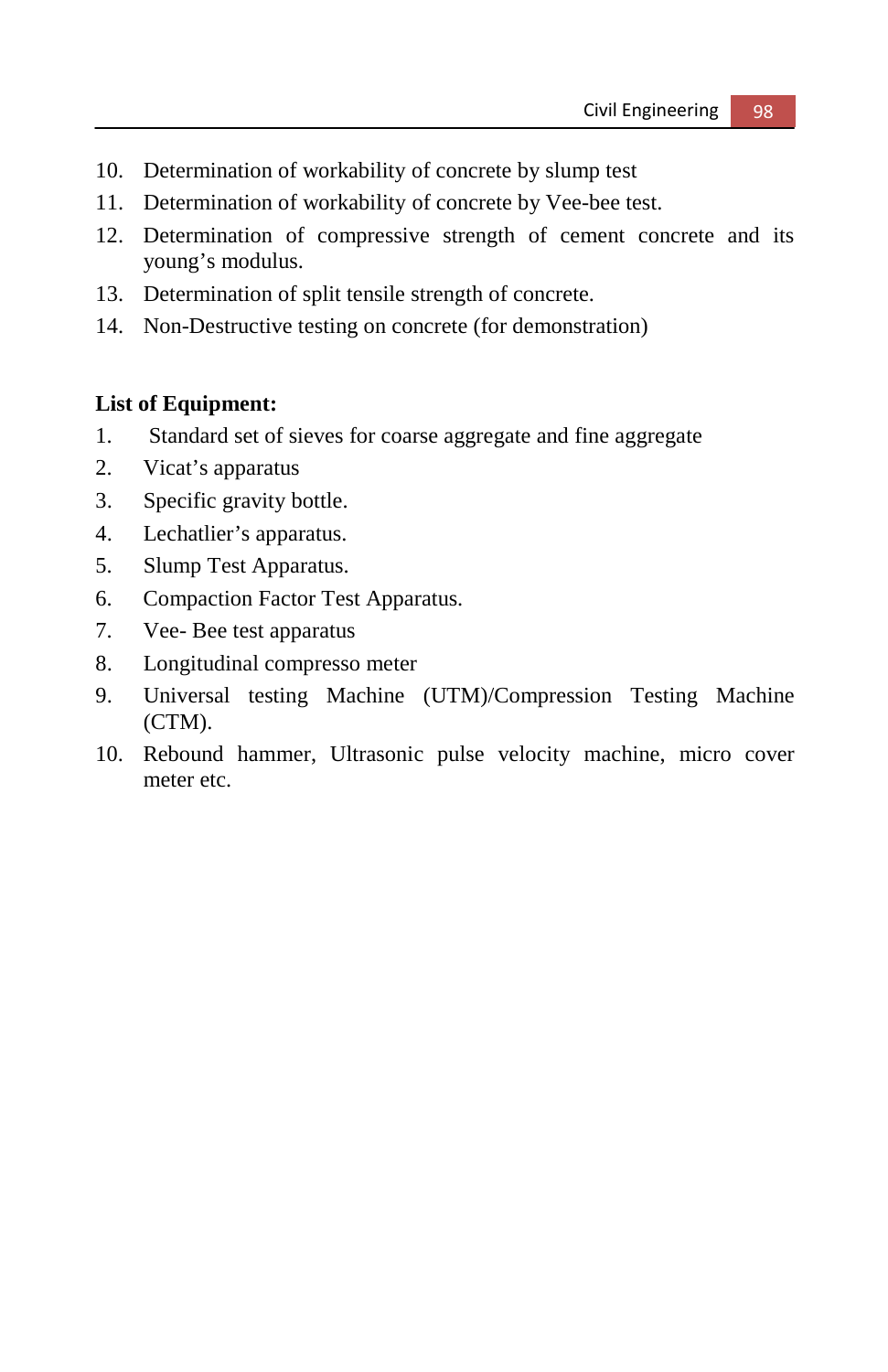# **II** Year – **II** SEMESTER **T** P C <br>0 3 2

# **0 3 2**

#### **SURVEYING FIELD WORK- II**

#### **List of Experiments**

- 1. Theodolite Survey: Determining the Horizontal and Vertical Angles by the method of repetition method.
- 2. Theodolite Survey: Finding the distance between two inaccessible points.
- 3. Theodolite Survey: Finding the height of far object.
- 4. Tacheomatric survey: Heights and distance problems using tacheomatric principles.
- 5. One Exercise on Curve setting.
- 6. One Exercise on contours.
- 7. Total Station : Introduction to total station and practicing setting up, levelling up and elimination of parallax error.
- 8. Total Station : Determination of area using total station.
- 9. Total Station : Traversing
- 10. Total Station : Contouring
- 11. Total Station : Determination of Remote height.
- 12. Total Station : distance between two inaccessible points.

**Note:** Any 10 field work assignments must be completed**.**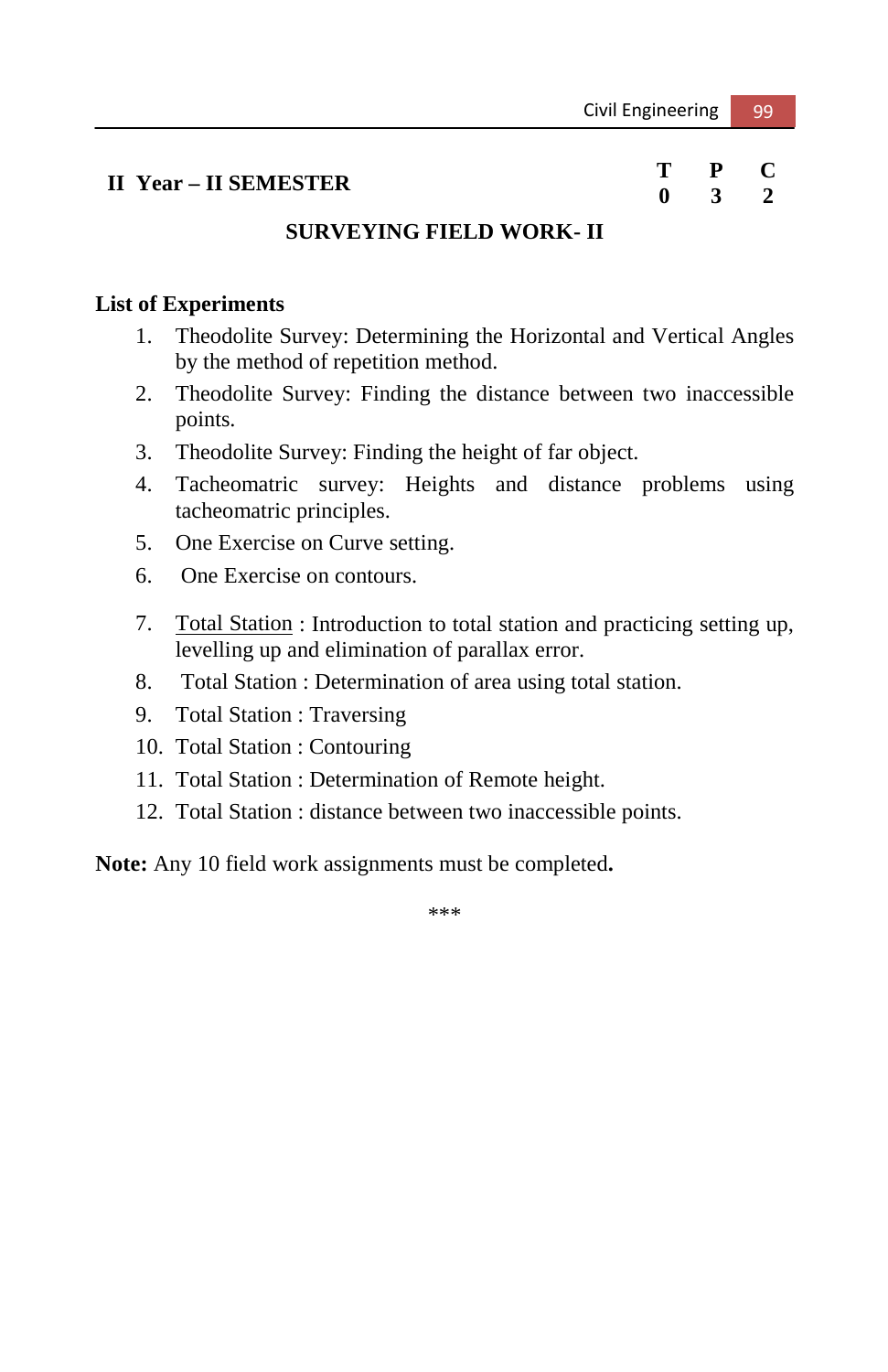|  | <b>III</b> Year – I SEMESTER |           |  |
|--|------------------------------|-----------|--|
|  |                              | $3+1^*$ 0 |  |

#### **CE 501 - ENGINEERING GEOLOGY**

| Lecture :   |                         | 3 hrs/Week Internal Assessment :      | 30 Marks |
|-------------|-------------------------|---------------------------------------|----------|
| Tutorial :  |                         | 1 hrs/Week Semester End Examination : | 70 Marks |
| Practical : | <b>Service Contract</b> | Credits :                             |          |

#### **Course Learning Objectives:**

The objective of this course is:

- 1. To introduce the Engineering Geology as a subject in Civil Engineering.
- 2. To enable the student to use subject in civil engineering applications.

#### **Course Outcomes**:

Upon the successful completion of this course, the students will be able to:

- a. Identify and classify the geological minerals.
- b. Measure the rock strengths of various rocks.
- c. Classify and measure the earthquake prone areas to practice the hazard zonation.
- d. Classify, monitor and measure the Landslides and subsidence.
- e. Prepares, analyses and interpret the Engineering Geologic maps
- f. Analyses the ground conditions through geophysical surveys.
- g. Test the geological material and ground to check the suitability of civil engineering project construction.
- h. Investigate the project site for mega/mini civil engineering projects.Site selection for mega engineering projects like Dams, Tunnels, disposal sites etc…

#### **SYLLABUS:**

#### **UNIT-I:**

**Introduction:** Branches of Geology, Importance of Geology in Civil Engineering with case studies.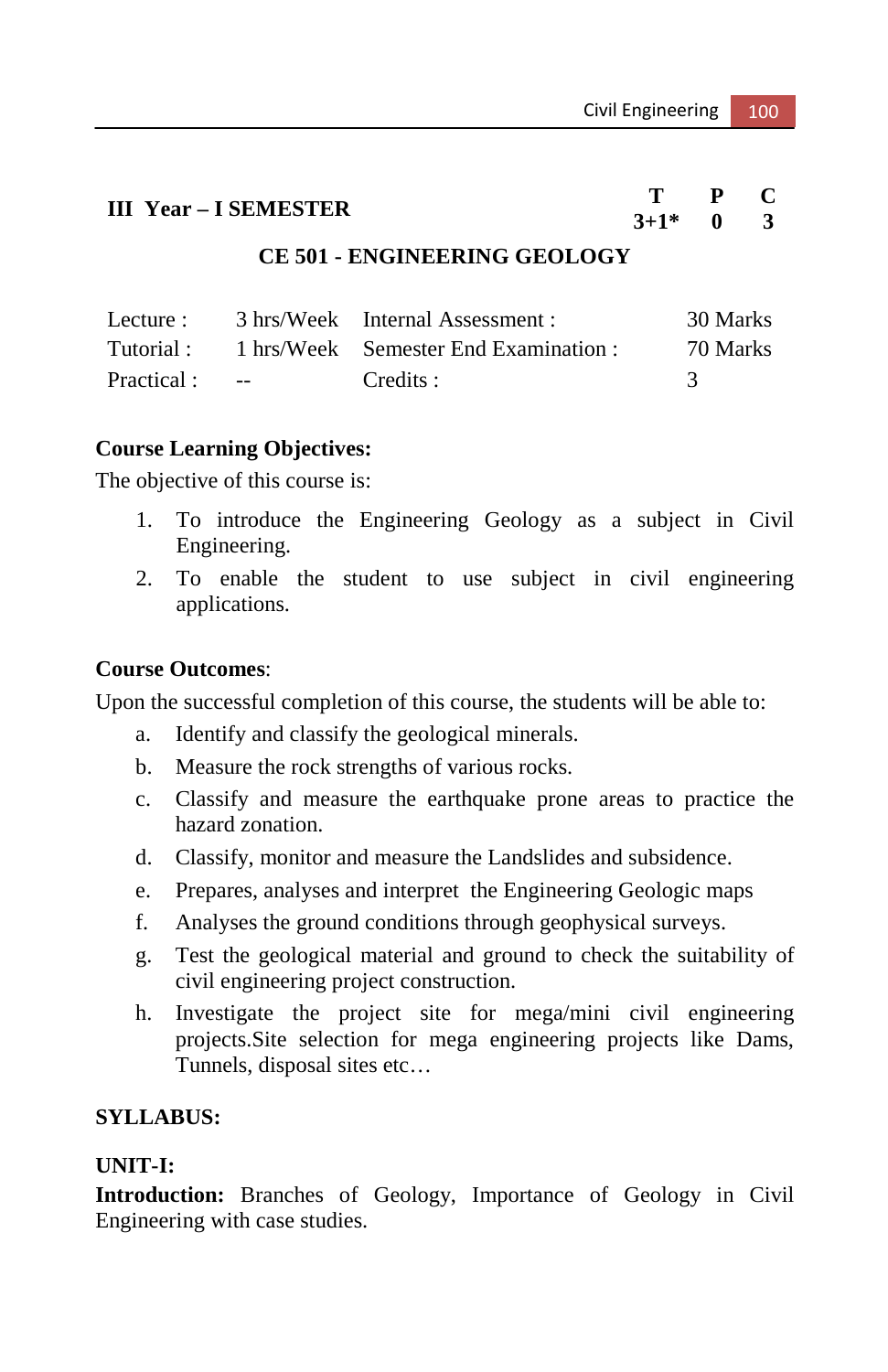**Weathering:**Weathering of rocks, Geological agents, weathering process of Rock, River process and their development.

## **UNIT-II**

**Mineralogy And Petrology:** Definitions of mineral and rock, Different methods of study of mineral and rock, The study of physical properties of minerals and rocks for megascopic study for the following minerals and rocks, Common rock forming minerals are Feldspar, Quartz Group, Olivine, Augite, Hornblende, Mica Group, Asbestos, Talc, Chlorite, Kyanite, Garnet, Calcite and other ore forming minerals are Pyrite, Hematite, Magnetite, Chlorite, Galena, Pyrolusite, Graphite, Chromite, Magnetite And Bauxite. Classification, structures ,textures and forms of Igneous rocks, Sedimentary rocks, Metamorphic rocks, and their megascopic study of granite varieties, (pink, gray, green). Pegmatite, Dolerite, Basalt etc., Shale, Sand Stone, Lime Stone, Laterite, Quartzite, Gneiss, Schist, Marble, Khondalite and Slate.

### **UNIT-III**

**Structural Geology:** Strike , Dip and Outcrop study of common geological structures associating with the rocks such as Folds, Faults, Joints and Unconformities- parts, types, mechanism and their importance in Civil Engineering.

### **UNIT-IV**

**Ground Water:**Water table, Cone of depression, Geological controls of Ground Water Movement, Ground Water Exploration Techniques.

**Earthquakes And Land Slides:** Terminology, Classification, causes and effects, Shield areas and Seismic bells, Richter scale intensity, Precautions of building constructions in seismic areas. Classification of Landslides, Causes and Effects, measures to be taken prevent their occurrence at Land slides.

## **UNIT-V**

**Geophysics:** Importance of Geophysical methods, Classification, Principles of Geophysical study by Gravity method, Magnetic method, Electrical methods, Seismic methods, Radiometric method and Electrical resistivity, Seismic refraction methods and Engineering properties of rocks.

### **UNIT-VI**

**Geology Of Dams, Reservoirs And Tunnels:** Types and purpose of Dams, Geological considerations in the selection of a Dam site. Life of Reservoirs Purpose of Tunnelling, effects, Lining of Tunnels. Influence of Geology for successful Tunnelling.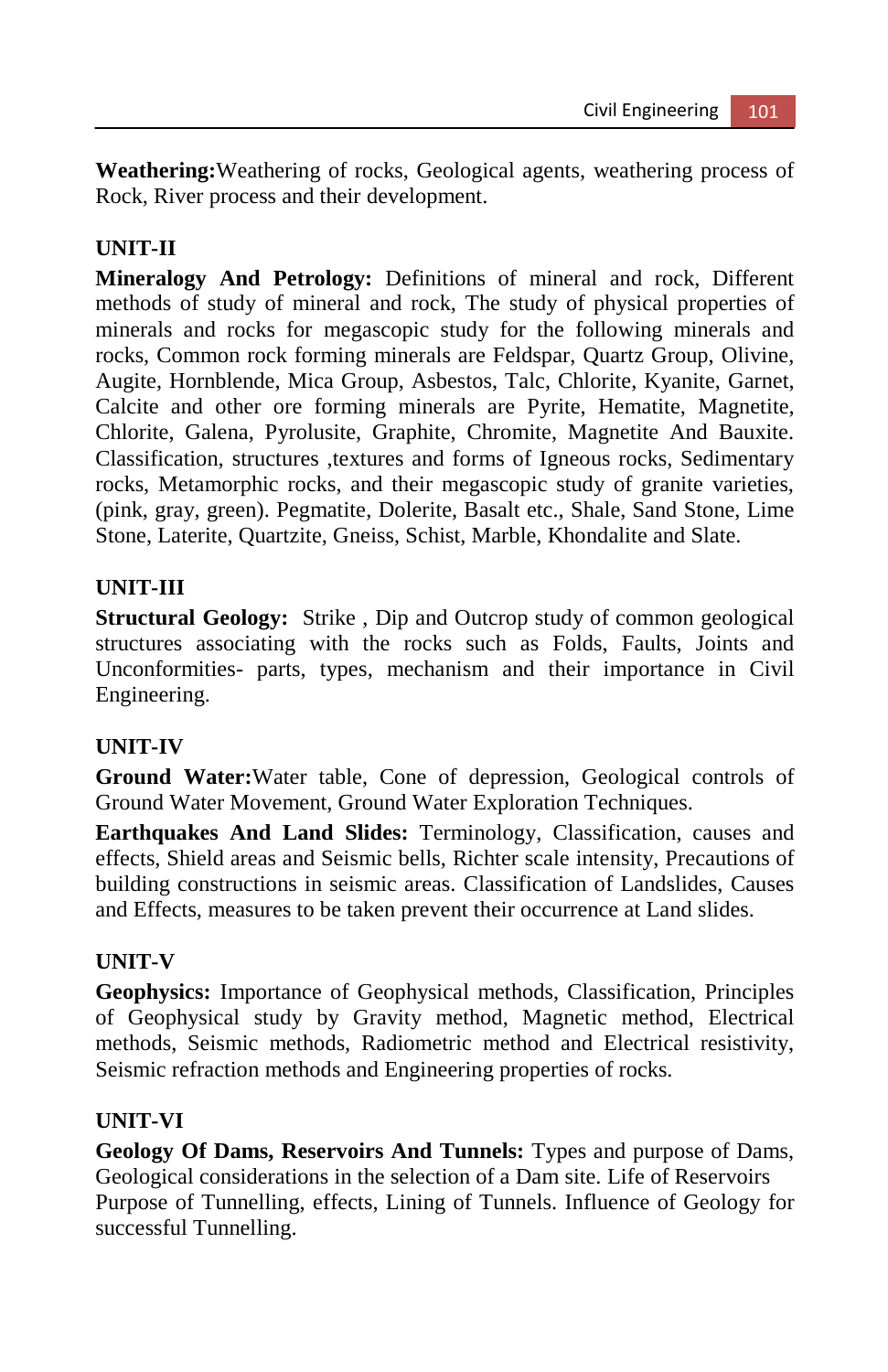#### **TEXT BOOKS:**

- 1. 'Engineering Geology' by Subinoy Gangopadhay, Oxford University press.
- 2. 'Engineering Geology' by D. Venkat Reddy, Vikas Publishing House pvt. Ltd, 2013.
- 3. 'Engineering Geology' by N. Chenn Kesavulu, Trinity Press (Laxmi Publications), 2nd Edition, 2014.
- 4. 'Engineering Geology' by Vasudev Kanithi, University Press.

#### **REFERENCES:**

- 1. 'Engineering Geology for Civil Engineers' by P.C. Varghese,PHI learning pvt. Ltd.
- 2. 'Geology for Engineers and Environmental Society' by Alan E Kehew, person publications,  $3<sup>rd</sup>$  edition
- 3. 'Fundamentals of Engineering Geology' by P.G. Bell, B.S.P. Publications, 2012.
- 4. 'Engineering Geology' by V.Parthesarathi et al., Wiley Publications
- 5. 'Environmental Geology' by K.S. Valdiya, McGraw Hill Publications, 2<sup>nd</sup> ed.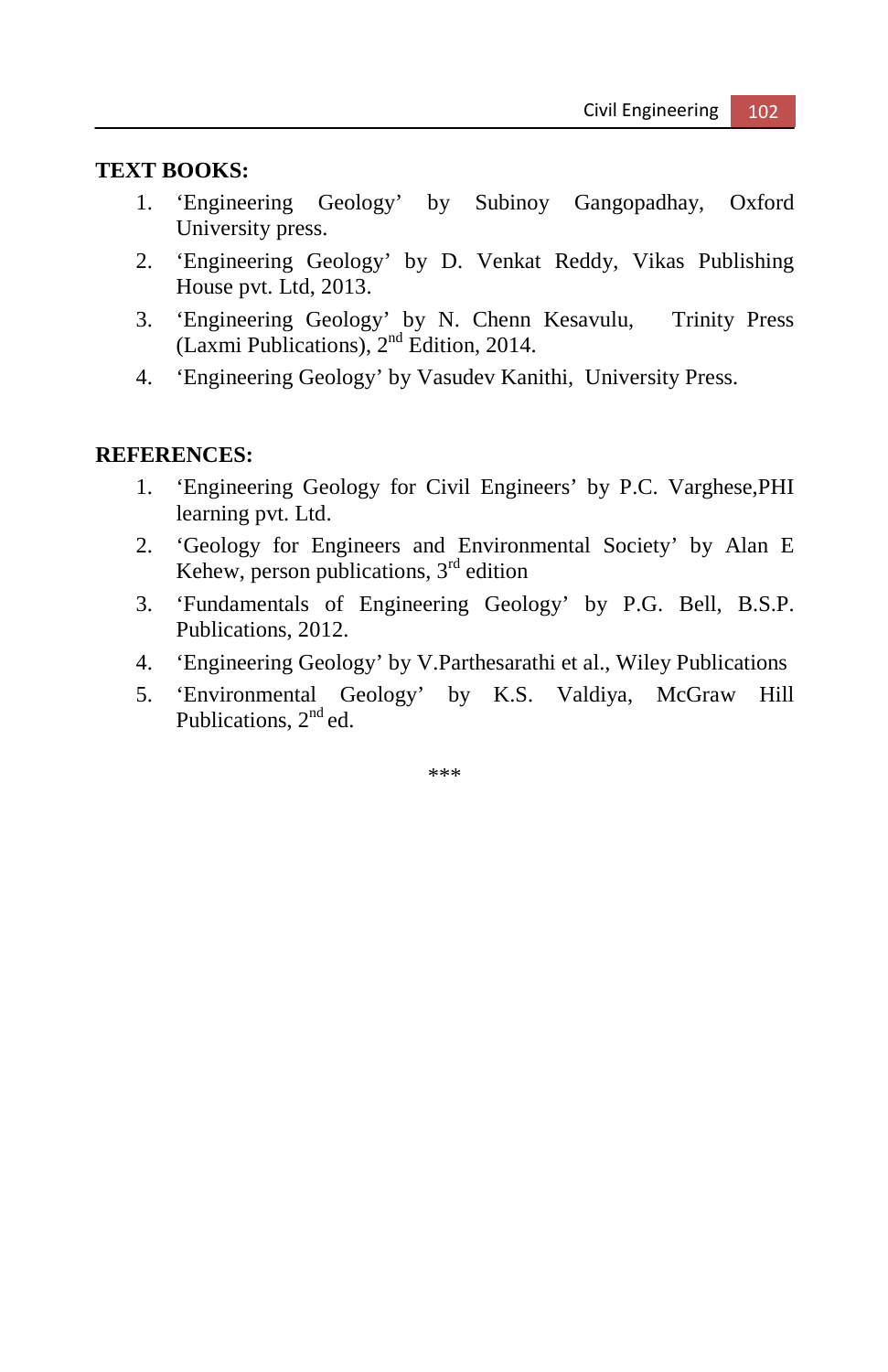## **III** Year – I SEMESTER  $\begin{array}{ccc} T & P & C \\ 3+1^* & 0 & 3 \end{array}$

 $3+1*$ 

## **CE502 - STRUCTURAL ANALYSIS – II**

| Lecture :   | 3 hrs/Week | Internal Assessment :     | <b>Marks</b> |
|-------------|------------|---------------------------|--------------|
| Tutorial :  | 1 Hrs/Week | Semester End Examination: | <b>Marks</b> |
| Practical : | $ -$       | Credits :                 |              |

#### **Course Learning Objectives:**

The objective of this course is:

- 1. Familiarize Students with Different types of Structures
- 2. Equip student with concepts of Arches
- 3. Understand Concepts of lateral Load analysis
- 4. Familiarize Cables and Suspension Bridges
- 5. Understand Analysis methods Moment Distribution, Kanis Method and Matrix methods.

#### **Course Outcomes**:

At the end of this course; the student will be able to

- a. Differentiate Determinate and Indeterminate Structures
- b. Carryout lateral Load analysis of structures
- c. Analyze Cable and Suspension Bridge structures
- d. Analyze structures using Moment Distribution, Kani's Method and Matrix methods.

### **SYLLABUS:**

#### **UNIT I**

**Three Hinged Arches:** Elastic theory of arches – Eddy's theorem – Determination of horizontal thrust, bending moment, normal thrust and radial shear – effect of temperature.

**Two Hinged Arches:**Determination of horizontal thrust, bending moment, normal thrust and radial shear – Rib shortening and temperature stresses, tied arches – fixed arches – ( No analytical question).

### **UNIT-II**

**Lateral Load Analysis Using Approximate Methods**: application to building frames. (i) Portal method (ii) Cantilever method.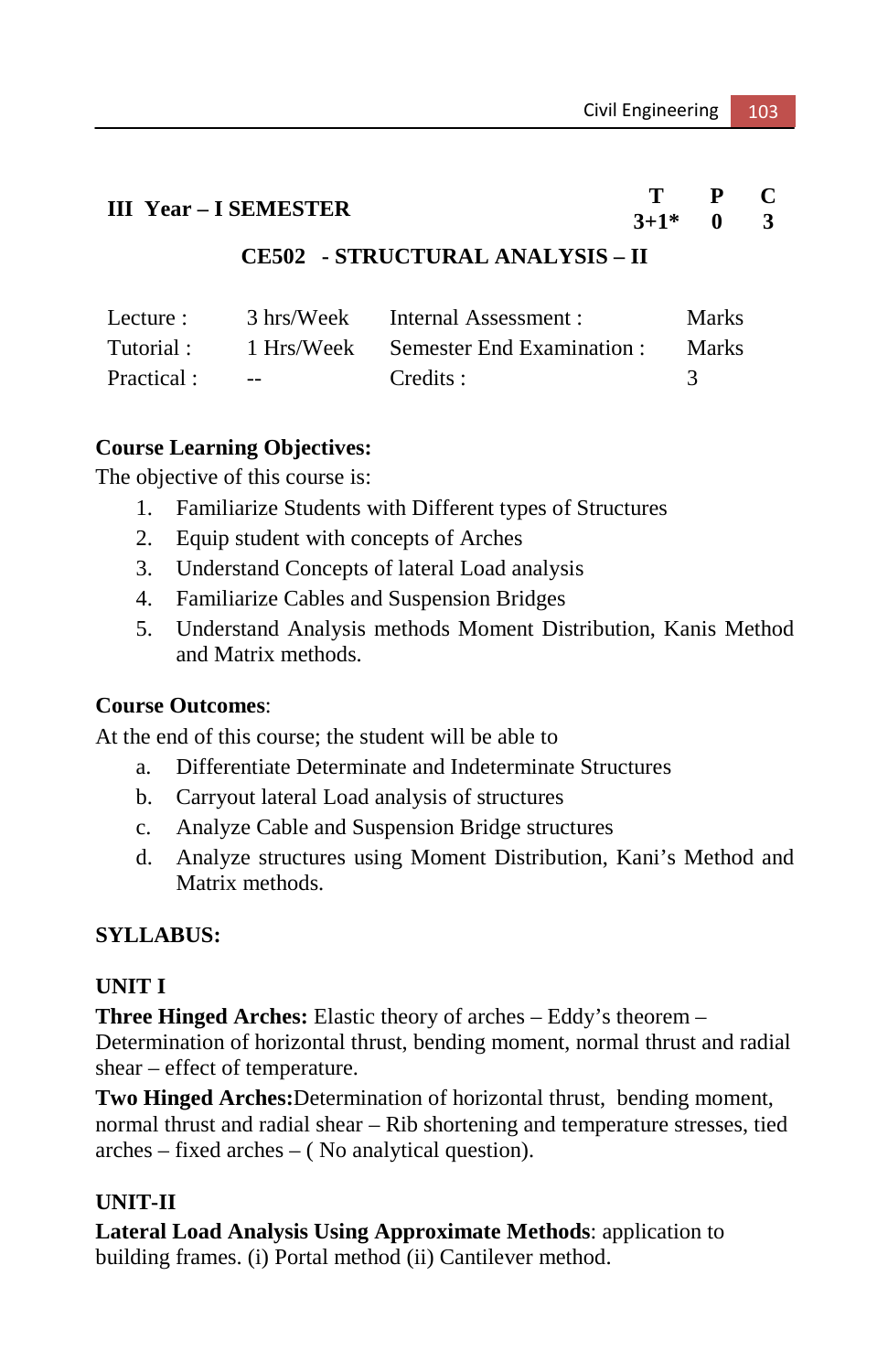## **UNIT – III**

**Cable Structures And Suspension Bridges**: Introduction, characteristics of cable, analysis of cables subjected to concentrated and uniformly distributed loads, anchor cable, temperature stresses, analysis of simple suspension bridge, three hinged and two hinged stiffening girder suspension bridges.

## **UNIT – IV**

#### **Moment Distribution Method**: Stiffness and carry over factors –

Distribution factors – Analysis of continuous beams with and without sinking of supports – Portal frames – including Sway-Substitute frame analysis by two cycle.

## **UNIT – V**

**Kani's Method**: Analysis of continuous beams – including settlement of supports and single bay portal frames with and without side sway.

## **UNI – VI**

### **Introduction to Matrix Methods:**

Flexibility methods: Introduction, application to continuous beams (maximum of two unknowns) including support settlements.

Stiffness method: Introduction, application to continuous beams (maximum of two unknowns) including support settlements.

### **TEXT BOOKS:**

- 1. 'Structural Analysis' by T.S.Thandavamoorthy, Oxford university press, India.
- 2. 'Structural Analysis' by R.C. Hibbeler, Pearson Education, India
- 3. 'Theory of Structures II' by B.C.Punmia, Jain & Jain, Laxmi Publications, India.
- 4. 'Structural Analysis' by C.S. Reddy, Tata Mc-Graw hill, New Delhi.

### **REFERENCES:**

- 1. 'Intermediate Structural Analysis' by C. K. Wang, Tata McGraw Hill, India.
- 2. 'Theory of structures' by Ramamuratam, Dhanpatrai Publications.
- 3. 'Analysis of structures' by Vazrani & Ratwani Khanna Publications.
- 4. 'Comprehensive Structural Analysis-Vol.I&2' by Dr. R. Vaidyanathan & Dr. P. Perumal- Laxmi Publications Pvt. Ltd., New Delhi.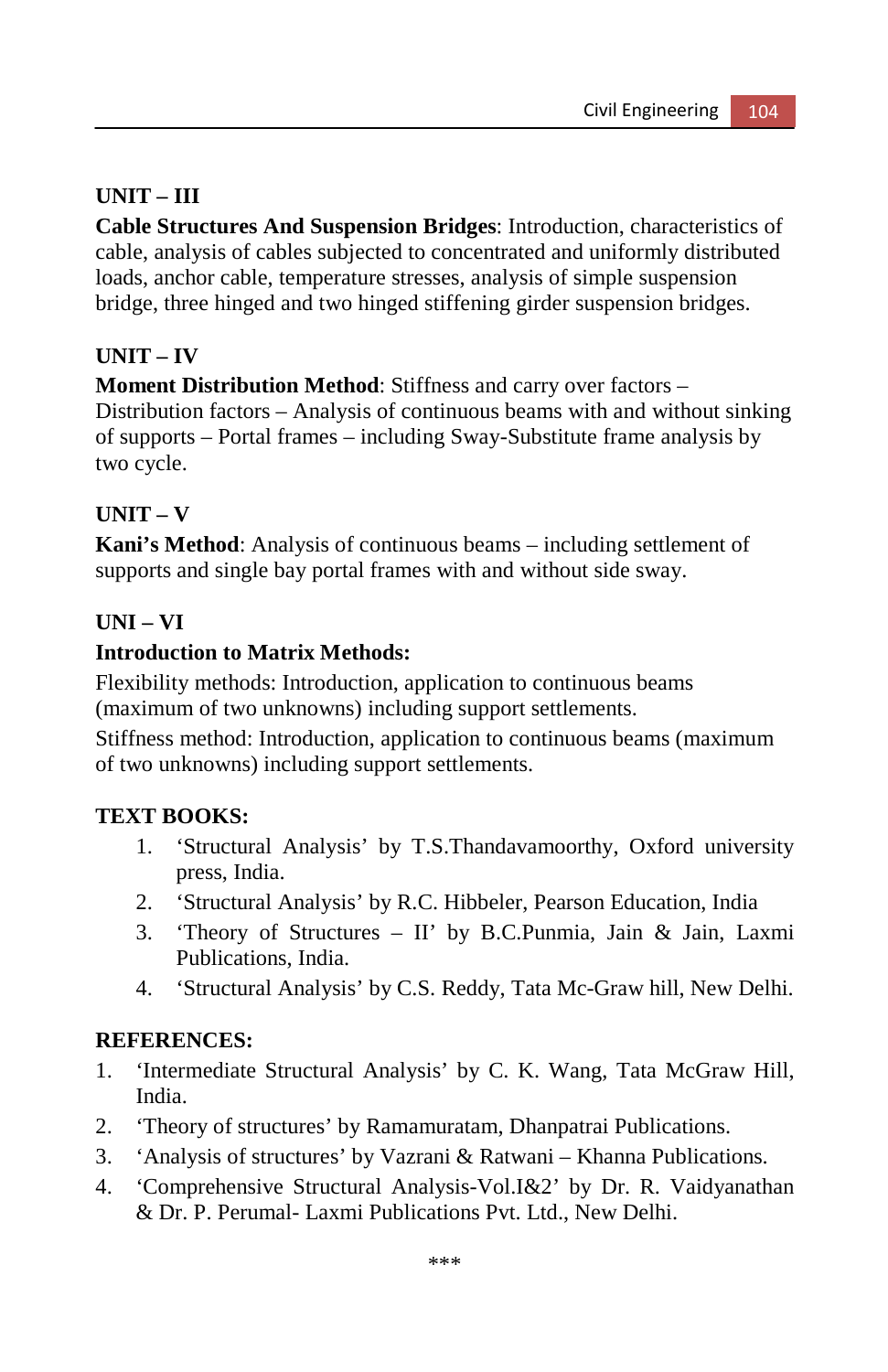## **III** Year – I SEMESTER  $\begin{array}{ccc} T & P & C \\ 3+1^* & 0 & 3 \end{array}$

 $3+1*$ 

## **CE503-DESIGN AND DRAWING OF REINFORCED CONCRETE STRUCTURES**

| Lecture :   | 3 hrs/Week                        | Internal Assessment :      | <b>Marks</b> |
|-------------|-----------------------------------|----------------------------|--------------|
| Tutorial :  | 1 Hrs/Week                        | Semester End Examination : | <b>Marks</b> |
| Practical : | <b>Contract Contract Contract</b> | Credits :                  |              |

#### **Course Learning Objectives:**

The objective of this course is:

- 1. Familiarize Students with different types of design philosophies
- 2. Equip student with concepts of design of flexural members
- 3. Understand Concepts of shear, bond and torsion
- 4. Familiarize students with different types of compressions members and Design
- 5. Understand different types of footings and their design

#### **Course Outcomes**:

At the end of this course the student will be able to

- a. Work on different types of design philosophies
- b. Carryout analysis and design of flexural members and detailing
- c. Design structures subjected to shear, bond and torsion
- d. Design different type of compression members and footings

### **SYLLABUS:**

### **UNIT –I**

**Introduction:** Working stress method Design codes and handbooks, loading standards – Dead, live, wind and earthquake loads, elastic theory, design constants, modular ratio, neutral axis depth and moment of resistance, balanced, under-reinforced and over-reinforced sections, working stress method of design of singly and doubly reinforced beams.

**Limit State Design**: Concepts of limit state design – Basic statistical principles – Characteristic loads –Characteristic strength – Partial load and safety factors – representative stress-strain curves for cold worked deformed bars and mild steel bars. Assumptions in limit state design – stress - block parameters – limiting moment of Resistance.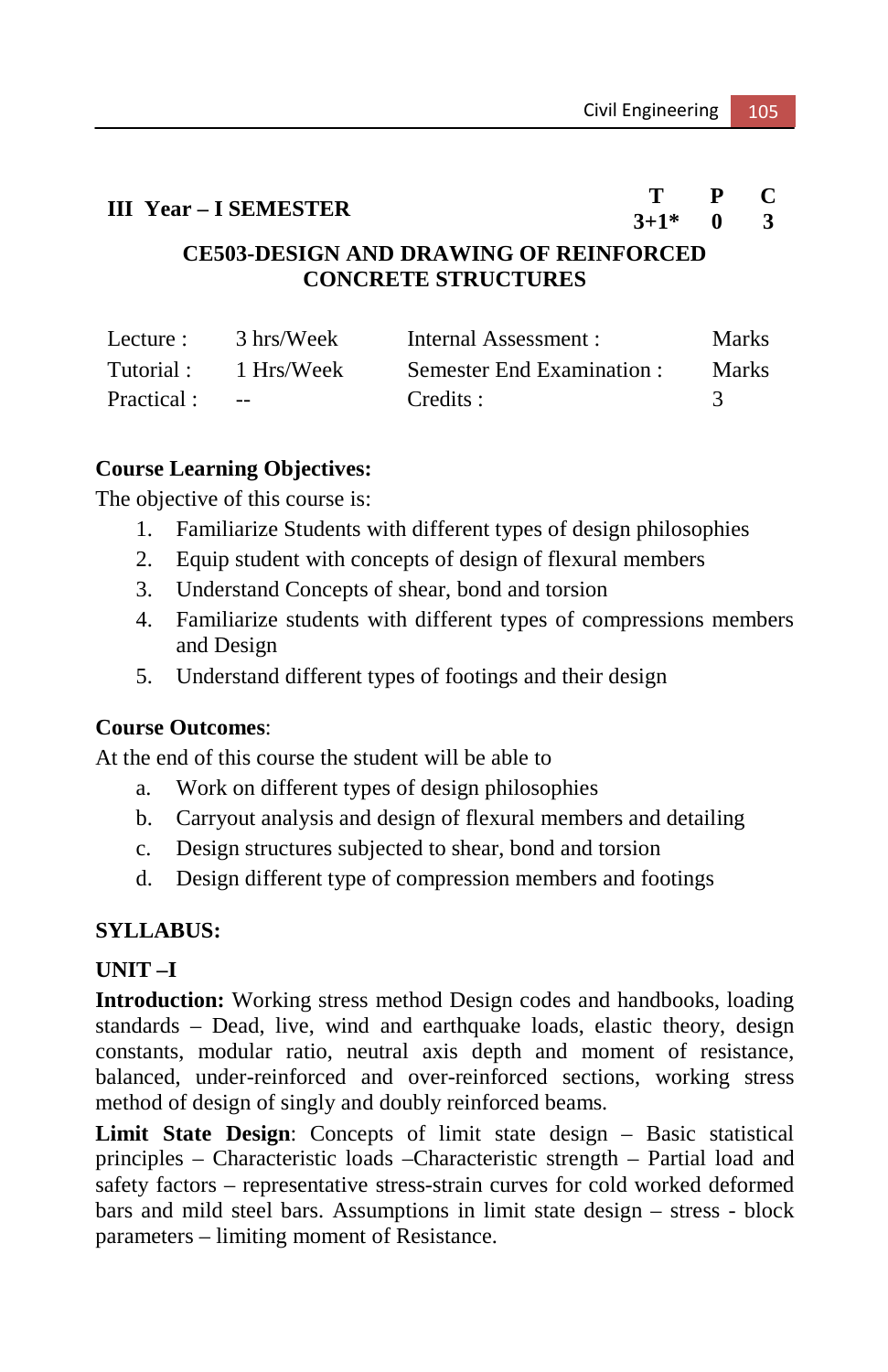## **UNIT –II**

**Design for Flexure:** Limit state analysis and design of singly reinforced sections- effective depth- Moment of Resistance- Doubly reinforced and flanged (T and L) beam sections- Minimum depth for a given capacity-Limiting Percentage of Steel- Minimum Tension Reinforcement-Maximum Flexural Steel- Design of Flanged Sections (T&L)- Effective width of flange –Behavior- Analysis and Design.

## **UNIT – III**

**Design for Shear, Torsion and Bond:** Limit state analysis and design of section for shear and torsion – concept of bond, anchorage and development length, I.S. code provisions. Design examples in simply supported and continuous beams, detailing.**Limit state design for serviceability:** Deflection, cracking and code provision, Design of formwork for beams and slabs.

### **UNIT – IV**

**Design of Compression members**: Effective length of a column, Design of short and long columns – under axial loads, uniaxial bending and biaxial bending – Braced and un-braced columns – I S Code provisions.

### **UNIT –V**

**Footings:** Different types of footings – Design of isolated and combined footings - rectangular and circular footings subjected to axial loads, uni-axial and bi-axial bending moments.

### **UNIT – VI**

**Slabs:** Classification of slabs, design of one - way slabs, two - way slabs, and continuous slabs using IS Coefficients (conventional), design of waist-slab staircase.

**NOTE:** All the designs to be taught in Limit State Method

Following plates should be prepared by the students.

- 1. Reinforcement detailing of T-beams, L-beams and continuous beams.
- 2. Reinforcement detailing of columns and isolated footings.
- 4. Detailing of one-way, two-way and continuous slabs and waist-slab staircase.

### **INTERNAL EXAMINATION PATTERN:**

The total internal marks (30) are distributed in three components as follows:

- 1. Descriptive (subjective type) examination : 25 marks
- 2. Assignment : 05 marks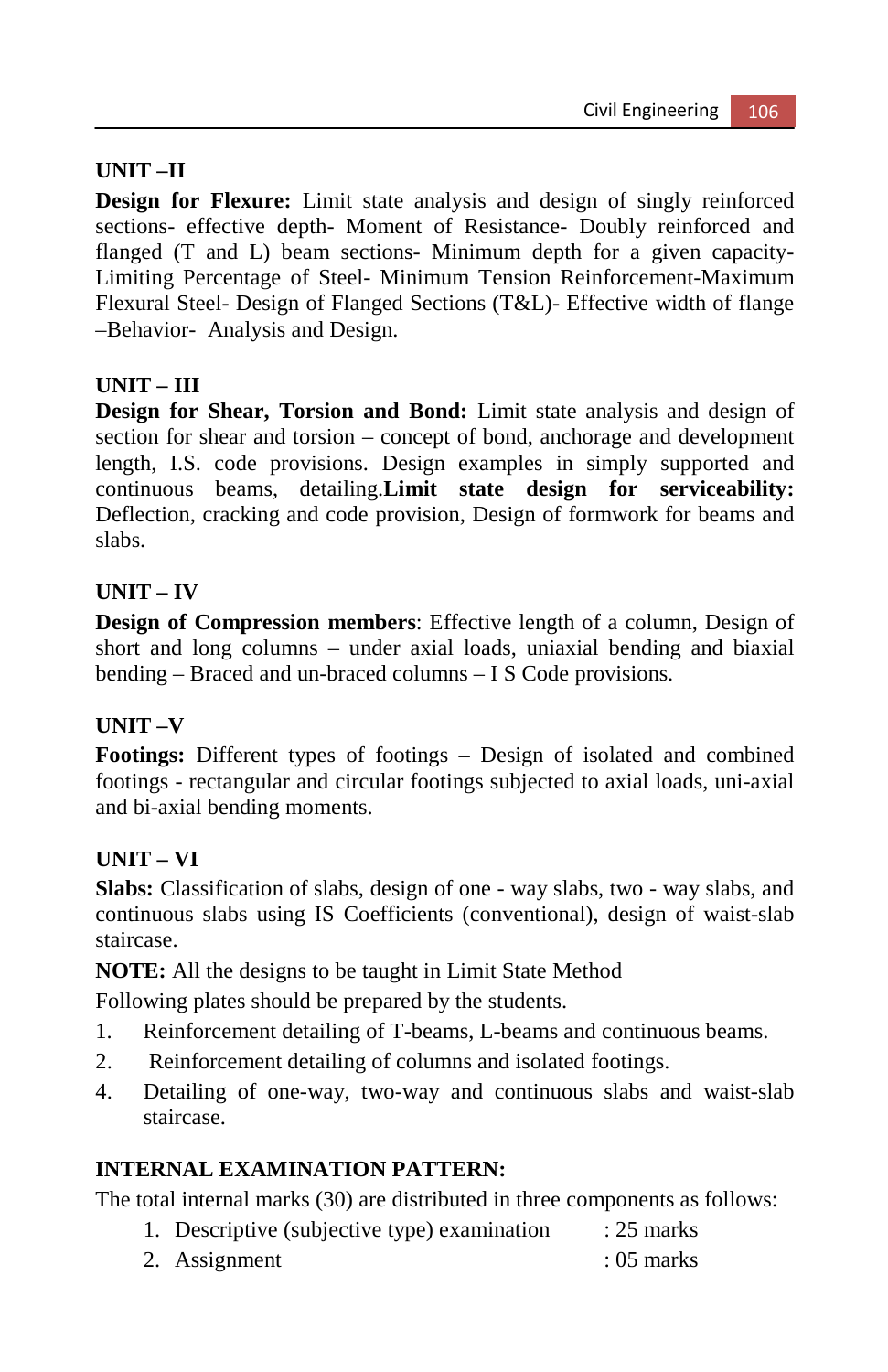## **FINAL EXAMINATION PATTERN:**

The end examination paper should consist of Part A and Part B. Part A consists of two questions in Design and Drawing out of which one question is to be answered. Part B should consist of five questions and design out of which three are to be answered. Weightage for  $Part - A$  is 40% and Part-B is 60%.

## **TEXT BOOKS:**

- 1. 'Limit State Design' by A. K. Jain
- 2. 'Design of Reinforced concrete Structures' by N. Subrahmanyian
- 3. 'Reinforced Concrete Structures' by S. Unnikrishna Pillai & Devdas Menon, Tata McGraw Hill, New Delhi.

## **REFERENCES:**

- 1. 'Design of concrete structures'by Arthus H.Nilson, David Darwin, and Chorles W. Dolar, Tata McGrawHill,3rd Edition, 2005.
- 2. 'Reinforced Concrete Structures' by Park and Pauley, John Wiley and Sons.

## **IS Codes:**

- 1) IS -456-2000 (Permitted to use in examination hall)
- 2)  $IS 875$
- 3) SP-16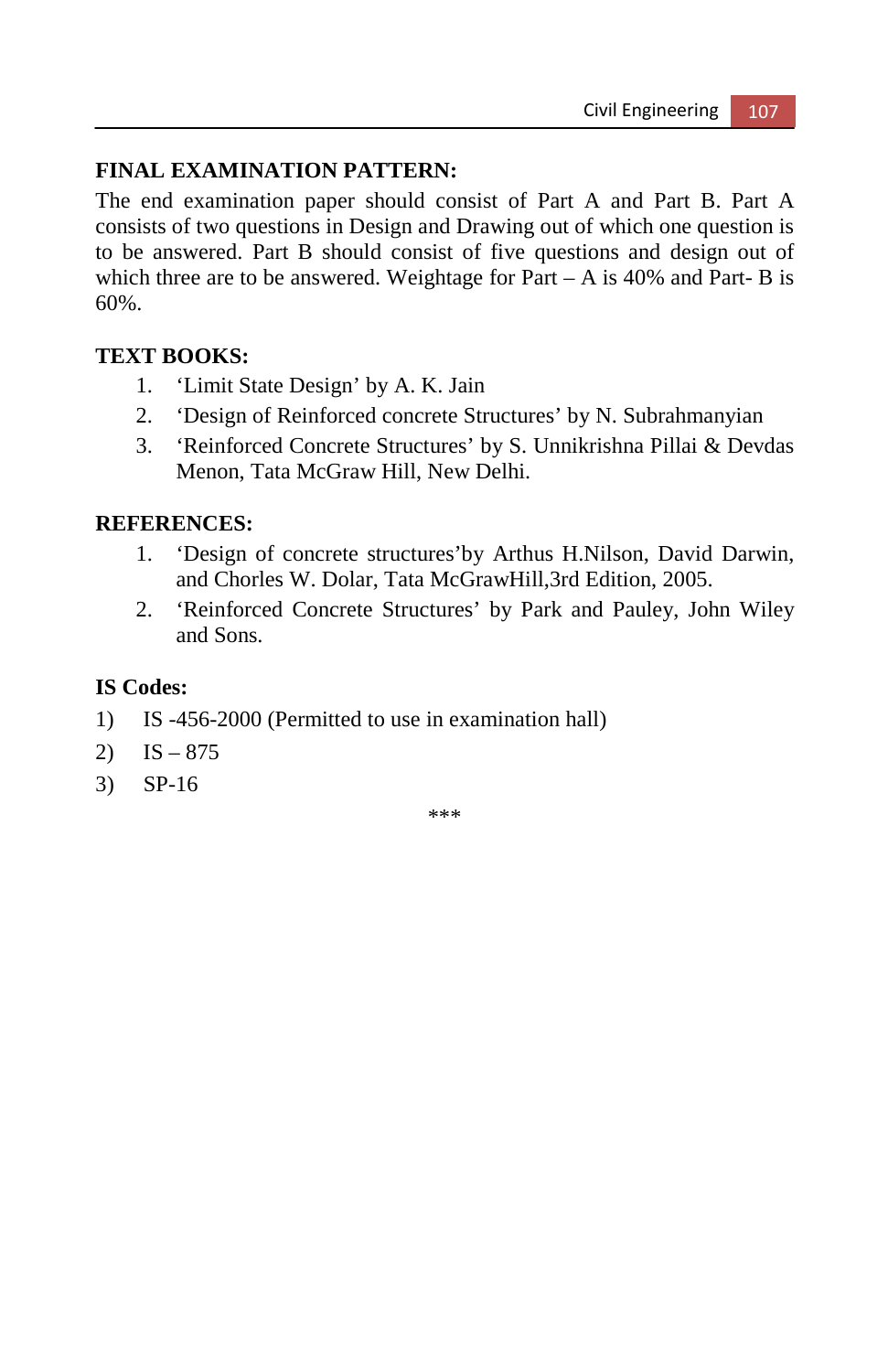# **III** Year – I SEMESTER  $\begin{array}{ccc} T & P & C \\ 3+1^* & 0 & 3 \end{array}$

 $3+1*$ 

## **CE504-GEOTECHNICAL ENGINEERING – I**

| Lecture :   | 3 hrs/Week | Internal Assessment :      | <b>Marks</b> |
|-------------|------------|----------------------------|--------------|
| Tutorial:   | 1 Hrs/Week | Semester End Examination : | <b>Marks</b> |
| Practical : | $-1$       | Credits :                  |              |

## **Course Learning Objectives:**

The objective of this course is:

- 1. To enable the student to determine the index properties of the soil and classify it.
- 2. To impart the concept of seepage of water through soils and determine the discharge of water through soils.
- 3. To impart the principles of compaction and consolidation of soils and determine the magnitude and the rate of consolidation settlement.
- 4. To enable the student to understand the concept of shear strength of soils, determine the shear parameters of sands and clays and the areas of their application.

## **Course Outcomes**:

Upon the successful completion of this course

- a. The student must know the definition of the various quantities related to soil mechanics and establish their inter-relationships.
- b. The student should be able to know the methods of determination of the various index properties of the soils and classify the soils.
- c. The student should be able to know the importance of the different engineering properties of the soil such as compaction, permeability, consolidation and shear strength and determine them in the laboratory.
- d. The student should be able to apply the above concepts in day-to-day civil engineering practice.

## **SYLLABUS:**

## **UNIT – I**

**Introduction:** Soil formation – soil structure and clay mineralogy – Adsorbed water – Mass- volume relationship –Relative density - Mechanism of compaction – factors affecting – effects of compaction on soil properties compaction control.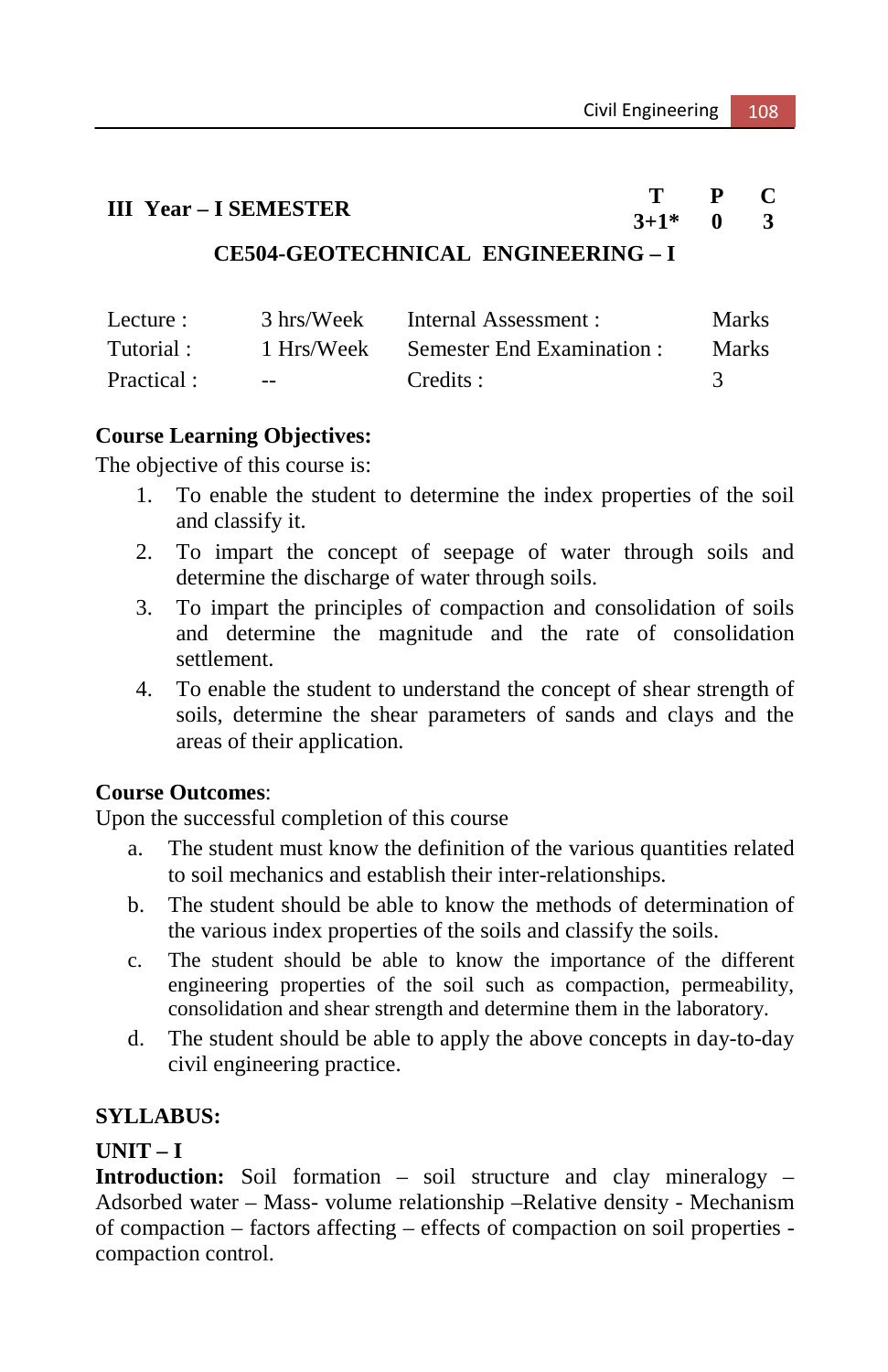# **UNIT – II**

**Index Properties Of Soils:** Grain size analysis – Sieve and Hydrometer methods – consistency limits and indices – Various Types of soil Classifications – Unified soil classification and I.S. Soil classification.

# **UNIT –III**

**Permeability:** Soil water – capillary rise – One dimensioned flow of water through soils – Darcy's law- permeability – Factors affecting –laboratory determination of coefficient of permeability –Permeability of layered systems. Total, neutral and effective stresses –quick sand condition – 2-D flow and Laplace's equation - Seepage through soils -Flow nets: Characteristics and Uses.

# **UNIT – IV**

**Stress Distribution In Soils:** Stresses induced by applied loads - Boussinesq's and Westergaard's theories for point loads and areas of different shapes– Newmark's influence chart – 2:1 stress distribution method.

# **UNIT – V**

**Consolidation:** Compressibility of soils – e-p and e-log p curves – Stress history – Concept of consolidation - Spring Analogy - Terzaghi's theory of one-dimensional Consolidation – Time rate of consolidation and degree of consolidation – Determination of coefficient of consolidation  $(c_v)$  - Over consolidated and normally consolidated clays.

# **UNIT - VI**

**Shear Strength of Soils:** Basic mechanism of shear strength - Mohr – Coulomb Failure theories – Stress-Strain behavior of Sands - Critical Void Ratio – Stress-Strain behavior of clays – Shear Strength determinationvarious drainage conditions.

# **TEXT BOOKS:**

- 1. 'Basic and Applied Soil Mechanics' by Gopal Ranjan and A.S.R.Rao, New Age International Publishers.
- 2. 'Soil Mechanics and Foundation Engineering' by V.N.S.Murthy ,CBS publishers.
- 3. 'Soil Mechanics' by M.Palani Kumar, PHI Learning.

# **REFERENCES:**

- 1. 'Fundamentals of Soil Mechanics' by D.W.Taylor., Wiley.
- 2. 'An introduction to Geotechnical Engineering' by Holtz and Kovacs; Prentice Hall.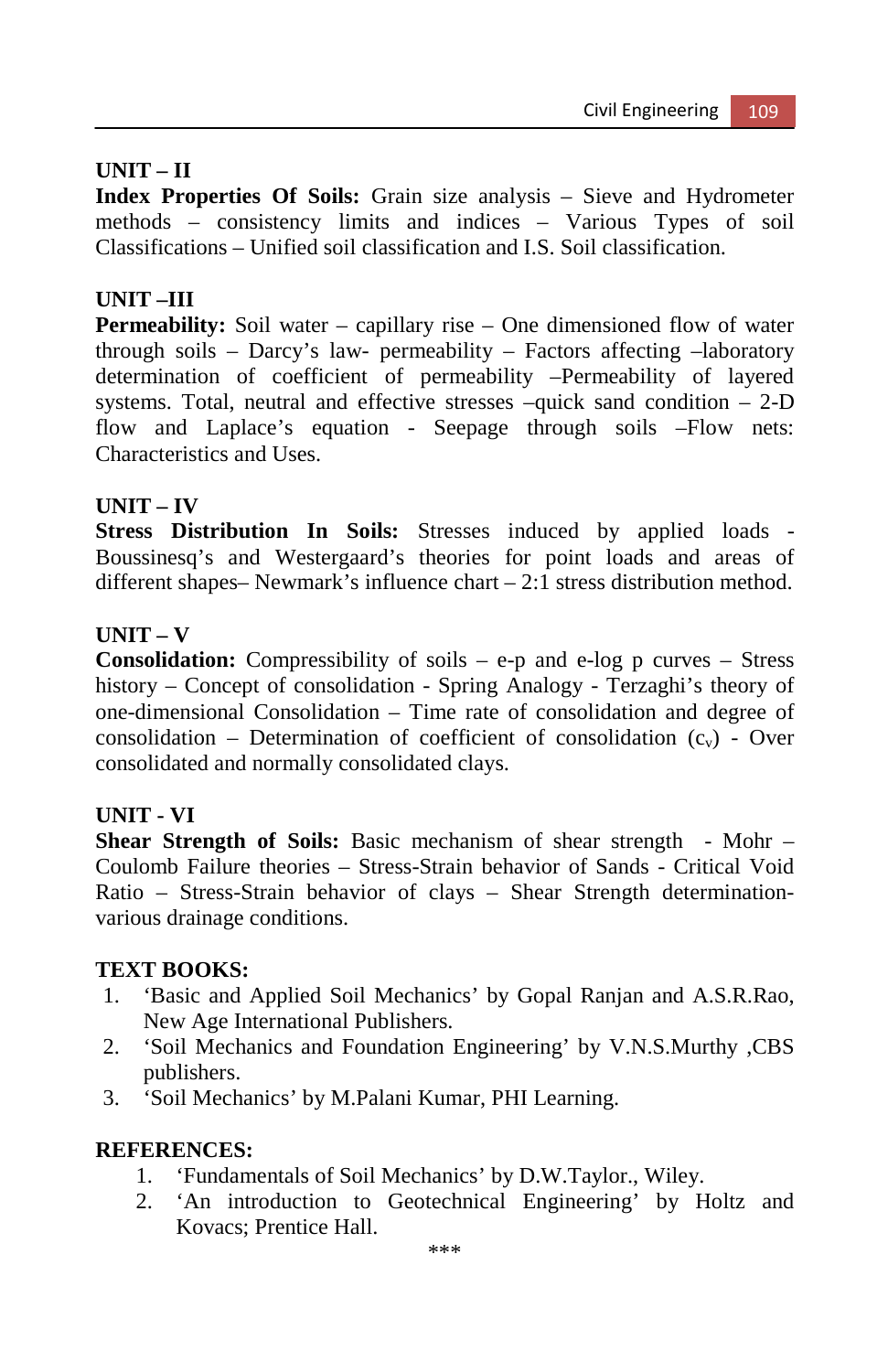# **III** Year – I SEMESTER  $\begin{array}{ccc} T & P & C \\ 3+1^* & 0 & 3 \end{array}$

 $3+1*$ 

# **CE505-TRANSPORTATION ENGINEERING – I**

| Lecture :   | 3 hrs/Week | Internal Assessment :      | <b>Marks</b> |
|-------------|------------|----------------------------|--------------|
| Tutorial:   | 1 Hrs/Week | Semester End Examination : | <b>Marks</b> |
| Practical : | $- -$      | Credits :                  |              |

### **Course Learning Objectives:**

The objective of this course is:

- 1. To impart different concepts in the field of Highway Engineering.
- 2. To acquire design principles of Highway Geometrics and Pavements
- 3. To learn various highway construction and maintenance procedures.

#### **Course Outcomes**:

Upon the successful completion of this course, the students will be able to:

- a. Plan highway network for a given area.
- b. Determine Highway alignment and design highway geometrics.
- c. Design Intersections and prepare traffic management plans.
- d. Judge suitability of pavement materials and design flexible and rigid pavements.
- e. Construct and maintain highways

#### **SYLLABUS:**

#### **UNIT I**

**Highway Planning and Alignment**:Highway development in India; Classification of Roads; Road Network Patterns; Necessity for Highway Planning; Different Road Development Plans – First, second, third road development plans, road development vision 2021, Rural Road Development Plan – Vision 2025; Planning Surveys; Highway Alignment- Factors affecting Alignment- Engineering Surveys – Drawings and Reports.

#### **UNIT – II**

**Highway Geometic Design:**Importance of Geometric Design- Design controls and Criteria- Highway Cross Section Elements- Sight Distance Elements-Stopping sight Distance, Overtaking Sight Distance and Intermediate Sight Distance- Design of Horizontal Alignment-Design of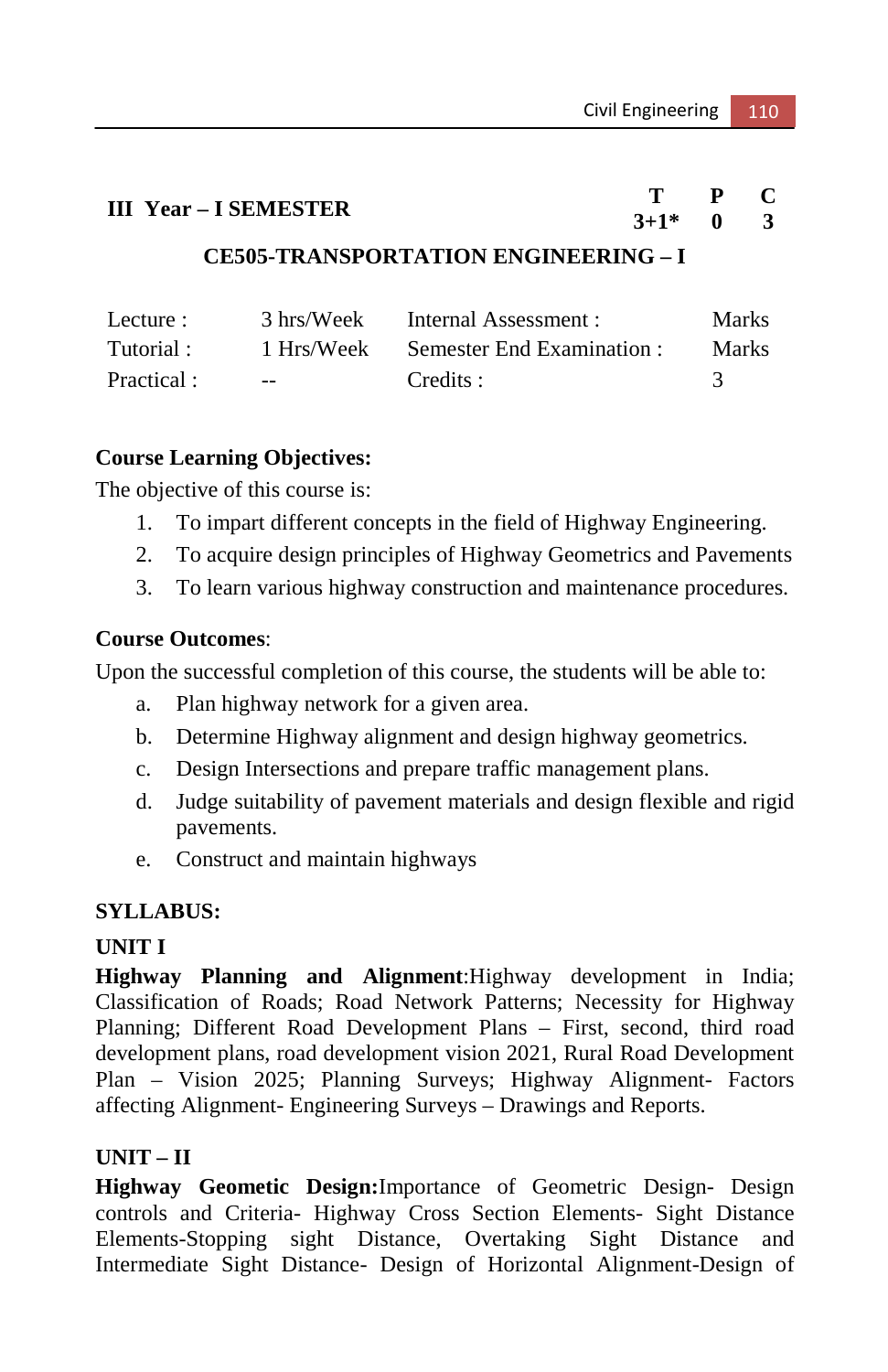Super elevation and Extra widening- Design of Transition Curves-Design of Vertical alignment-Gradients- Vertical curves.

# **UNIT – III**

**Traffic Engineering:**Basic Parameters of Traffic-Volume, Speed and Density- Traffic Volume Studies; Speed studies –spot speed and speed & delay studies; Parking Studies; Road Accidents-Causes and Preventive measures - Condition Diagram and Collision Diagrams; PCU Factors, Capacity of Highways – Factors Affecting; LOS Concepts; Road Traffic Signs; Road markings; Types of Intersections; At-Grade Intersections – Design of Plain, Flared, Rotary and Channelized Intersections; Design of Traffic Signals –Webster Method –IRC Method.

# **UNIT – IV**

**Highway Materials:**Subgrade soil: classification –Group Index – Subgrade soil strength – California Bearing Ratio – Modulus of Subgrade Reaction. Stone aggregates: Desirable properties – Tests for Road Aggregates – Bituminous Materials: Types – Desirable properties – Tests on Bitumen – Bituminous paving mixes: Requirements – Marshall Method of Mix Design.

# **UNIT – V**

**Design Of Pavements:**Types of pavements; Functions and requirements of different components of pavements; Design Factors

*Flexible Pavements:* Design factors – Flexible Pavement Design Methods – CBR method – IRC method – Burmister method – Mechanistic method – IRC Method for Low volume Flexible pavements.

*Rigid Pavements:* Design Considerations – wheel load stresses – Temperature stresses – Frictional stresses – Combination of stresses – Design of slabs – Design of Joints – IRC method – Rigid pavements for low volume roads – Continuously Reinforced Cement Concrete Pavements – Roller Compacted Concrete Pavements.

# **UNIT – VI**

**Highway Construction and Maintenance:**Types of Highway Construction – Earthwork; Construction of Earth Roads, Gravel Roads, Water Bound Macadam Roads, Bituminous Pavements and Construction of Cement Concrete Pavements.

Pavement Failures, Maintenance of Highways, pavement evaluation, strengthening of existing pavements.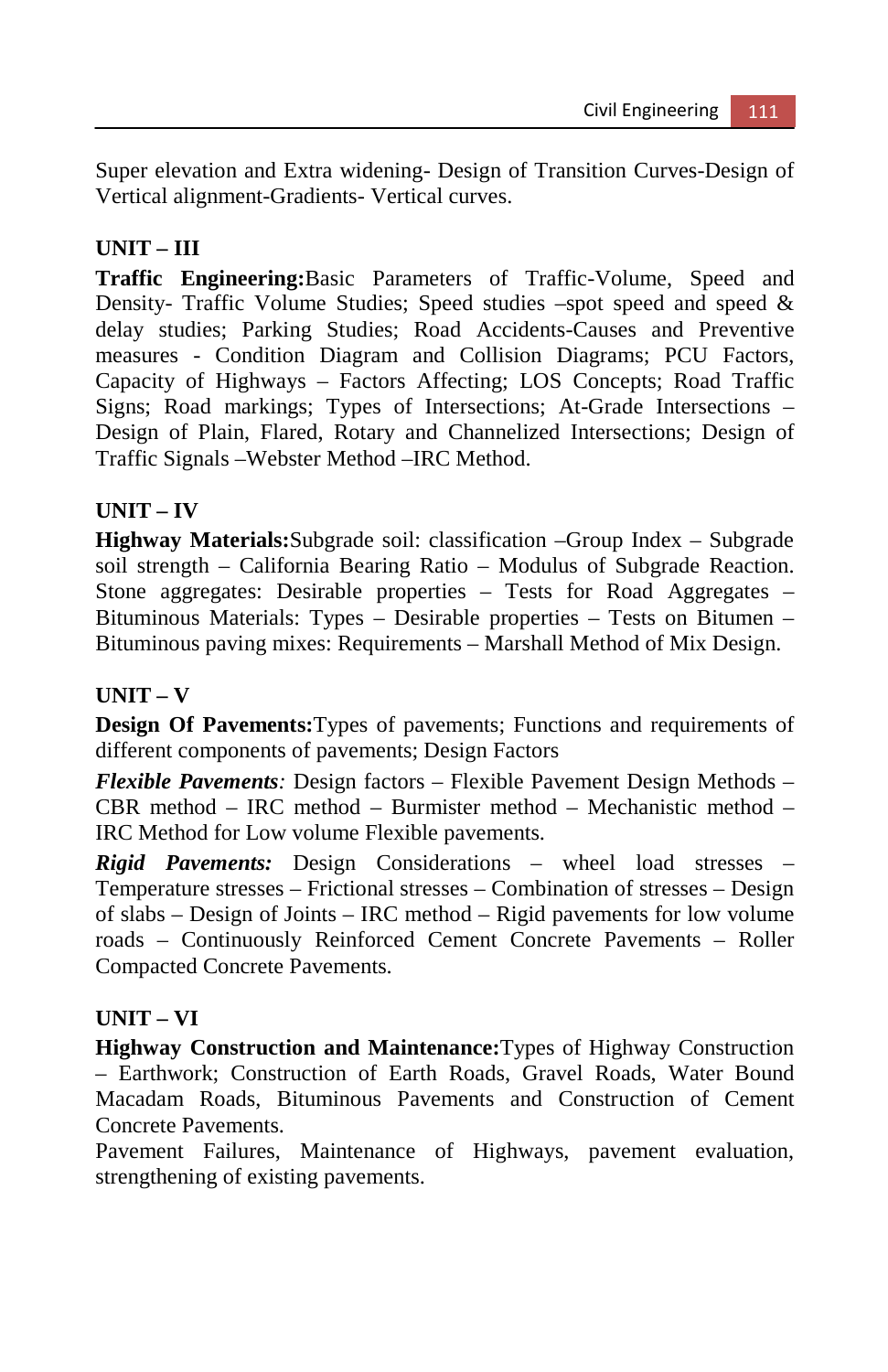### **TEXT BOOKS:**

- 1. 'Highway Engineering'by Khanna S.K., Justo C.E.G and Veeraragavan A, Nem Chand Bros, Roorkee.
- 2. 'Traffic Engineering and Transportation' Planning by Kadiyali L.R, Khanna Publishers, New Delhi.
- 3. 'Highway Engineering' by Srinivasa Kumar R, Universities Press, Hyderabad.

#### **REFERENCES:**

- 1. 'Transportation Engineering and Planning' by Papacostas C.S. and PD Prevedouros, Prentice Hall of India Pvt. Ltd; New Delhi.
- 2. 'Principles of Highway Engineering' by Kadiyali LR, Khanna Publishers, New Delhi.
- 3. 'Transportation Engineering An Introduction' byJotin Khisty C, Prentice Hall, Englewood Cliffs,New Jersey.
- 4. 'Highway Engineering' by Paul H. Wright and Karen K Dixon, Wiley Student Edition, Wiley India (P) Ltd., New Delhi .
- 5. 'Principles of Transportation Engineering' by Partha Chakroborthy and Animesh Das, PHI Learning Private Limited, Delhi
- 6. 'Practice and Design of Highway Engineering' by Sharma SK, Principles, S.Chand & Company Private Limited, New Delhi.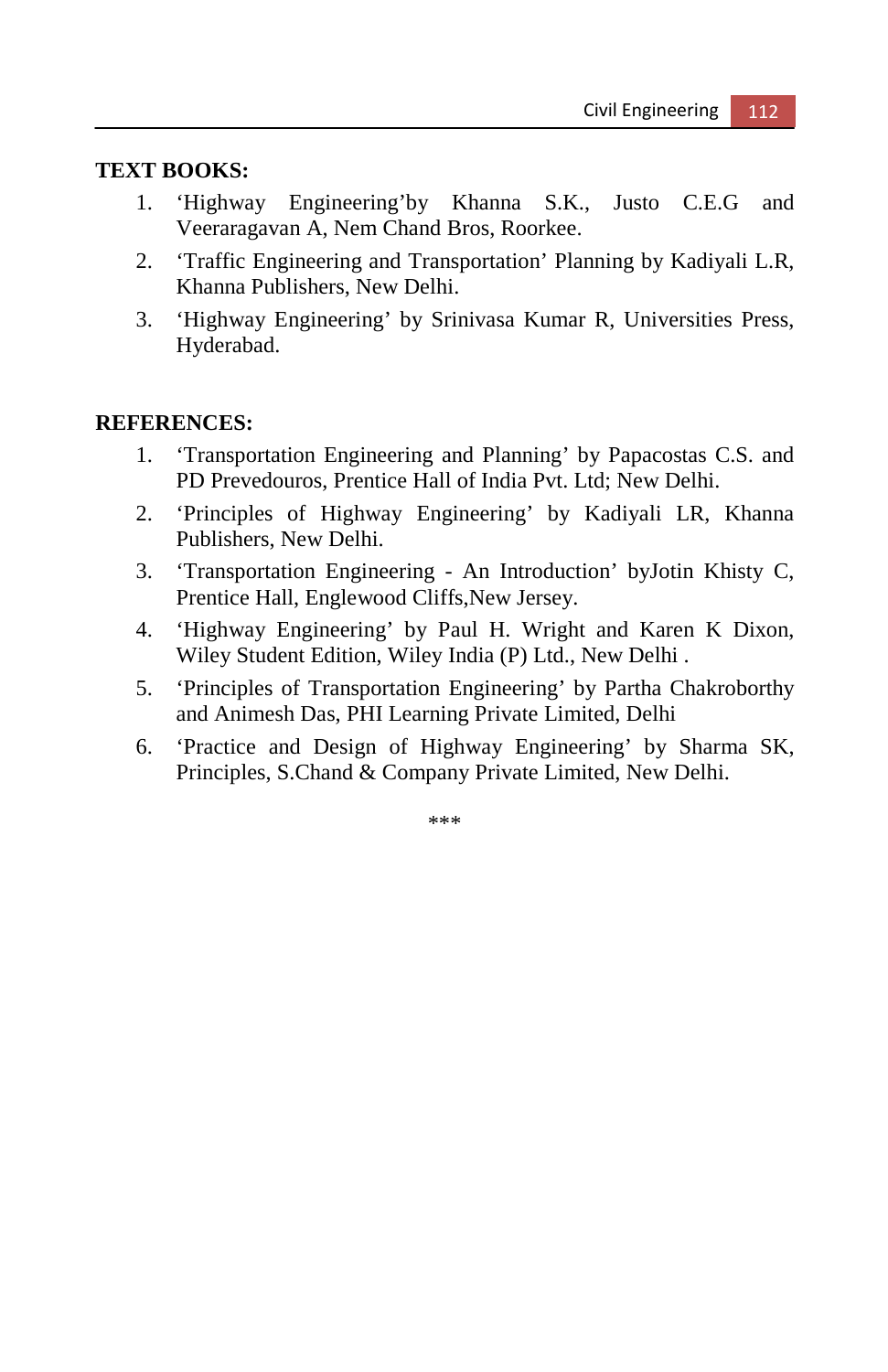| <b>III</b> Year – I SEMESTER |          |  |
|------------------------------|----------|--|
|                              | $3+1*$ 0 |  |

#### **INTELLECTUAL PROPERTY RIGHTS AND PATENTS**

#### **Unit I**

Introduction to Intellectual Property Law – Evolutionary past – Intellectual Property Law Basics - Types of Intellectual Property - Innovations and Inventions of Trade related Intellectual Property Rights – Agencies Responsible for Intellectual Property Registration – Infringement - Regulatory – Over use or Misuse of Intellectual Property Rights - Compliance and Liability Issues.

#### **Unit II**

Introduction to Copyrights – Principles of Copyright – Subject Matters of Copyright – Rights Afforded by Copyright Law –Copyright Ownership – Transfer and Duration – Right to Prepare Derivative Works –Rights of Distribution – Rights of performers **–** Copyright Formalities and Registration – Limitations – Infringement of Copyright – International Copyright Law-Semiconductor Chip Protection Act.

#### **Unit III**

Introduction to Patent Law – Rights and Limitations – Rights under Patent Law – Patent Requirements – Ownership and Transfer – Patent Application Process and Granting of Patent – Patent Infringement and Litigation – International Patent Law – Double Patenting – Patent Searching – Patent Cooperation Treaty – New developments in Patent Law- Invention Developers and Promoters.

#### **Unit IV**

Introduction to Trade Mark – Trade Mark Registration Process – Post registration procedures – Trade Mark maintenance – Transfer of rights – Inter parties Proceedings – Infringement – Dilution of Ownership of Trade Mark – Likelihood of confusion – Trade Mark claims – Trade Marks Litigation – International Trade Mark Law

#### **Unit V**

Introduction to Trade Secrets – Maintaining Trade Secret – Physical Security – Employee Access Limitation – Employee Confidentiality Agreement – Trade Secret Law – Unfair Competition – Trade Secret Litigation – Breach of Contract – Applying State Law.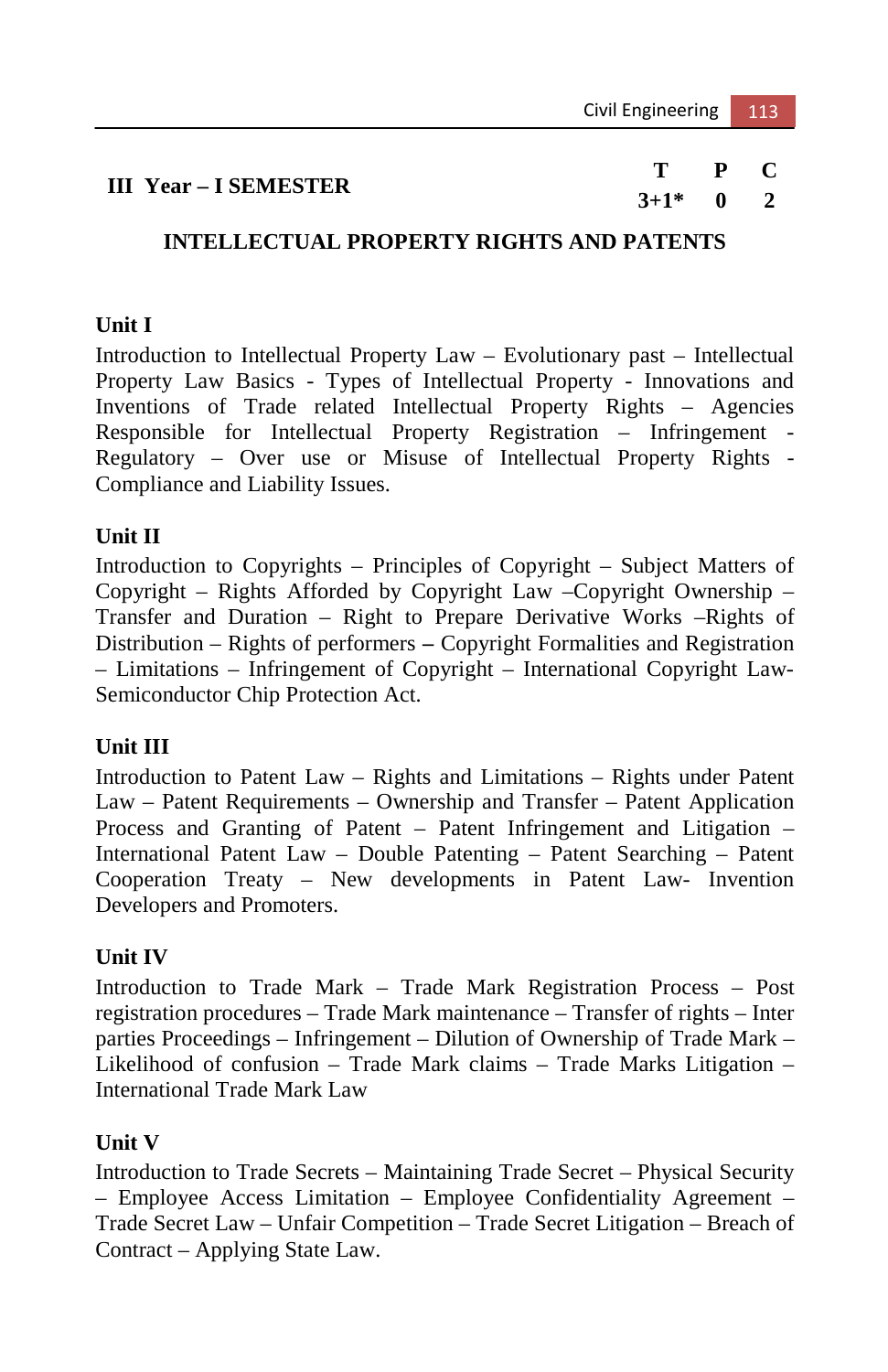### **Unit VI**

Introduction to Cyber Law – Information Technology Act - Cyber Crime and E-commerce – Data Security – Confidentiality – Privacy - International aspects of Computer and Online Crime.

#### **REFERENCE BOOKS:**

- 1. Deborah E.Bouchoux: "Intellectual Property". Cengage learning , New Delhi
- 2. Kompal Bansal & Parishit Bansal "Fundamentals of IPR for Engineers", BS Publications (Press)
- 3. Cyber Law. Texts & Cases, South-Western's Special Topics Collections
- 4. Prabhuddha Ganguli: ' Intellectual Property Rights" Tata Mc-Graw Hill, New Delhi
- 5. Richard Stim: "Intellectual Property", Cengage Learning, New Delhi.
- 6. R. Radha Krishnan, S. Balasubramanian: "Intellectual Property Rights", Excel Books. New Delhi.
- 7. M.Ashok Kumar and Mohd.Iqbal Ali: "Intellectual Property Right" Serials Pub.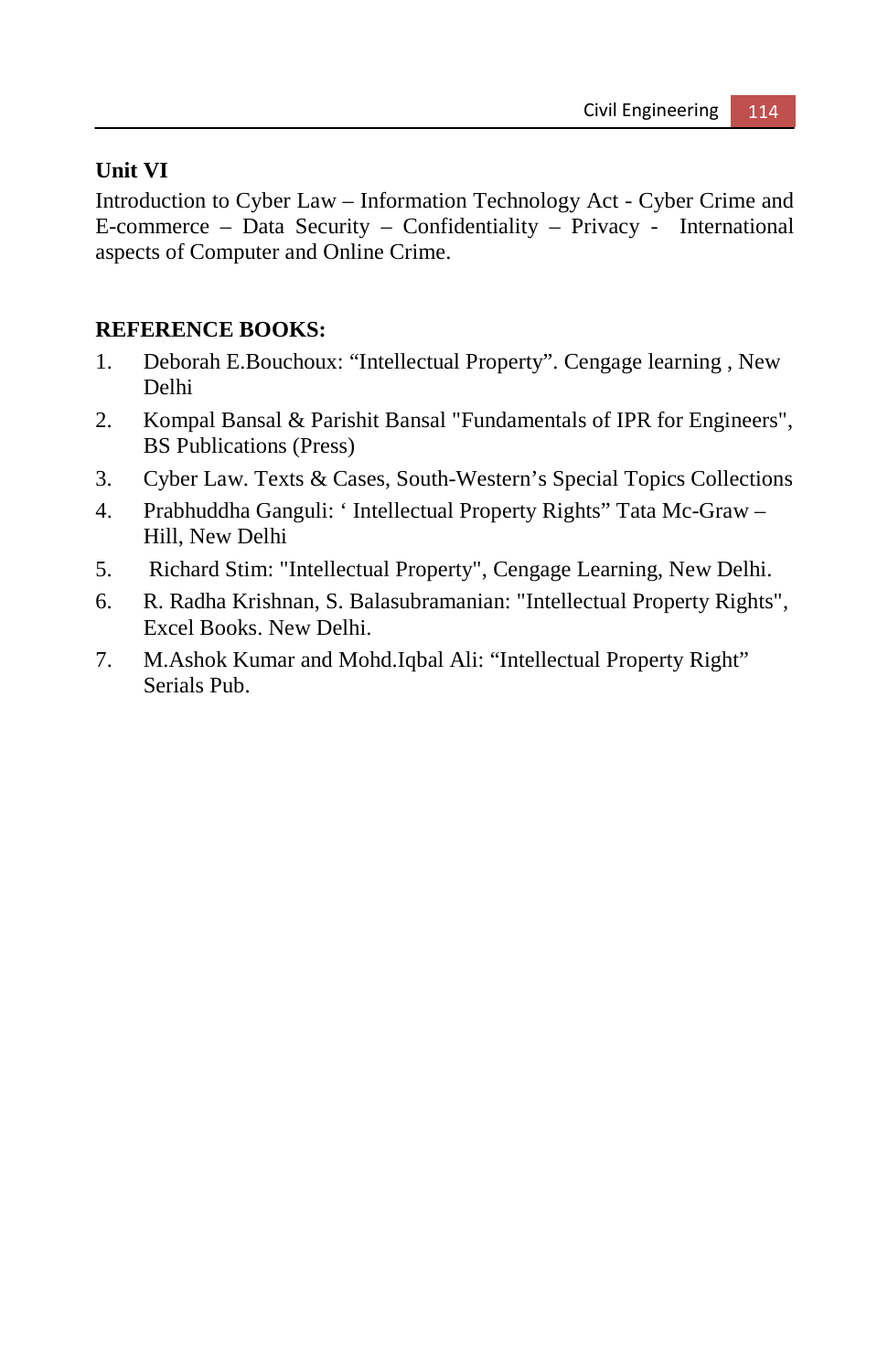# **III** Year – I SEMESTER  $\begin{array}{ccc} T & P & C \\ 0 & 0 & 2 \end{array}$

**0 0 2** 

### **CE507-GEOTECHNICAL ENGINEERING LAB**

| Lecture :   | $- -$               | Internal Assessment:       | 25 Marks |
|-------------|---------------------|----------------------------|----------|
| Tutorial:   | $\sim$ $\sim$       | Semester End Examination : | 50 Marks |
| Practical : | 3 hrs/Week Credits: |                            |          |

#### **Course Learning Objectives:**

The objective of this course is:

- 1. To impart knowledge of determination of index properties required for classification of soils.
- 2. To teach how to determine compaction characteristics and consolidation behavior from relevant lab tests; to determine permeability of soils.
- 3. To teach how to determine shear parameters of soil through different laboratory tests.

#### **Course Outcomes**:

Upon successful completion of this course, student will be able to

- a. Determine index properties of soil and classify them.
- b. Determine permeability of soils.
- c. Determine Compaction, Consolidation and shear strength characteristics.

#### **SYLLABUS:**

#### **LIST OF EXPERIMENTS**

- 1. Specific gravity, G
- 2. Atterberg's Limits.
- 3. Field density-Core cutter and Sand replacement methods
- 4. Grain size analysis by sieving
- 5. Hydrometer Analysis Test
- 6. Permeability of soil Constant and Variable head tests
- 7. Compaction test
- 8. Consolidation test (to be demonstrated)
- 9. Direct Shear test
- 10. Triaxial Compression test (UU Test)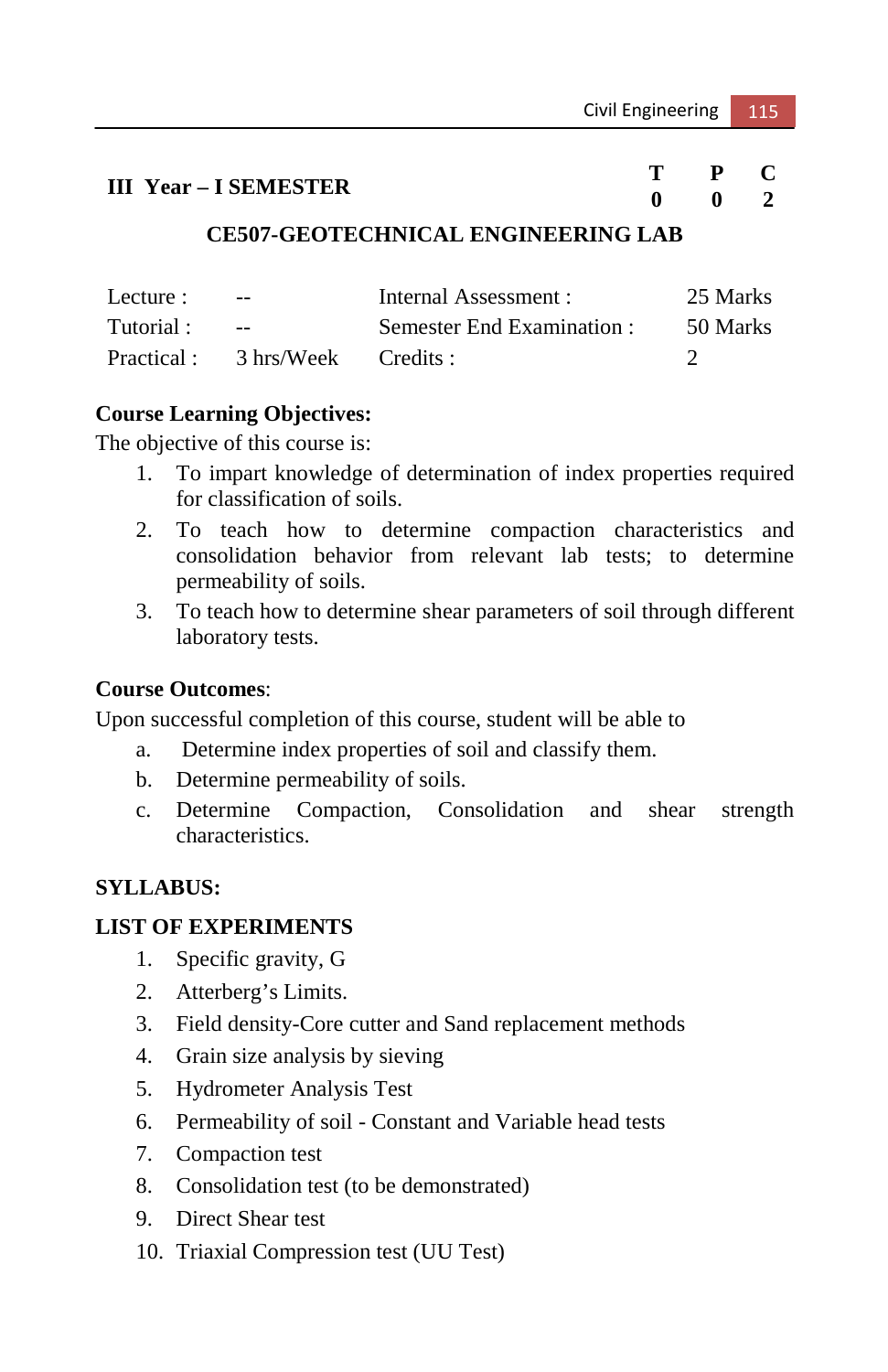- 11. Unconfined Compression test
- 12. Vane Shear test
- 13. Differential free swell (DFS)
- 14. CBR Test

At least **Ten**experiments shall be conducted.

# **LIST OF EQUIPMENT:**

- 1. Casagrande's liquid limit apparatus.
- 2. Apparatus for plastic and shrinkage limits
- 3. Field density apparatus for
	- a) Core cutter method
	- b) Sand replacement method
- 4. Set of sieves: 4.75 mm, 2 mm, 1 mm, 0.6 mm, 0.42 mm, 0.3 mm, 0.15 mm, and 0.075 mm.
- 5. Hydrometer
- 6. Permeability apparatus for
	- a) Constant head test
	- b) Variable head test
- 7. Universal auto compactor for I.S light and heavy compaction tests.
- 8. Shaking table, funnel for sand raining technique.
- 9. Apparatus for CBR test
- 10. 10 tons loading frame with proving rings of 0.5 tons and 5 tons capacity
- 11. One dimensional consolation test apparatus with all accessories.
- 12. Triaxial cell with provision for accommodating 38 mm dia specimens.
- 13. Box shear test apparatus
- 14. Laboratory vane shear apparatus.
- 15. Hot air ovens (range of temperature  $50^0$   $150^0$ C

#### **Reference:**

- 1. 'Determination of Soil Properties' by J. E. Bowles.
- 2. IS Code 2720 relevant parts.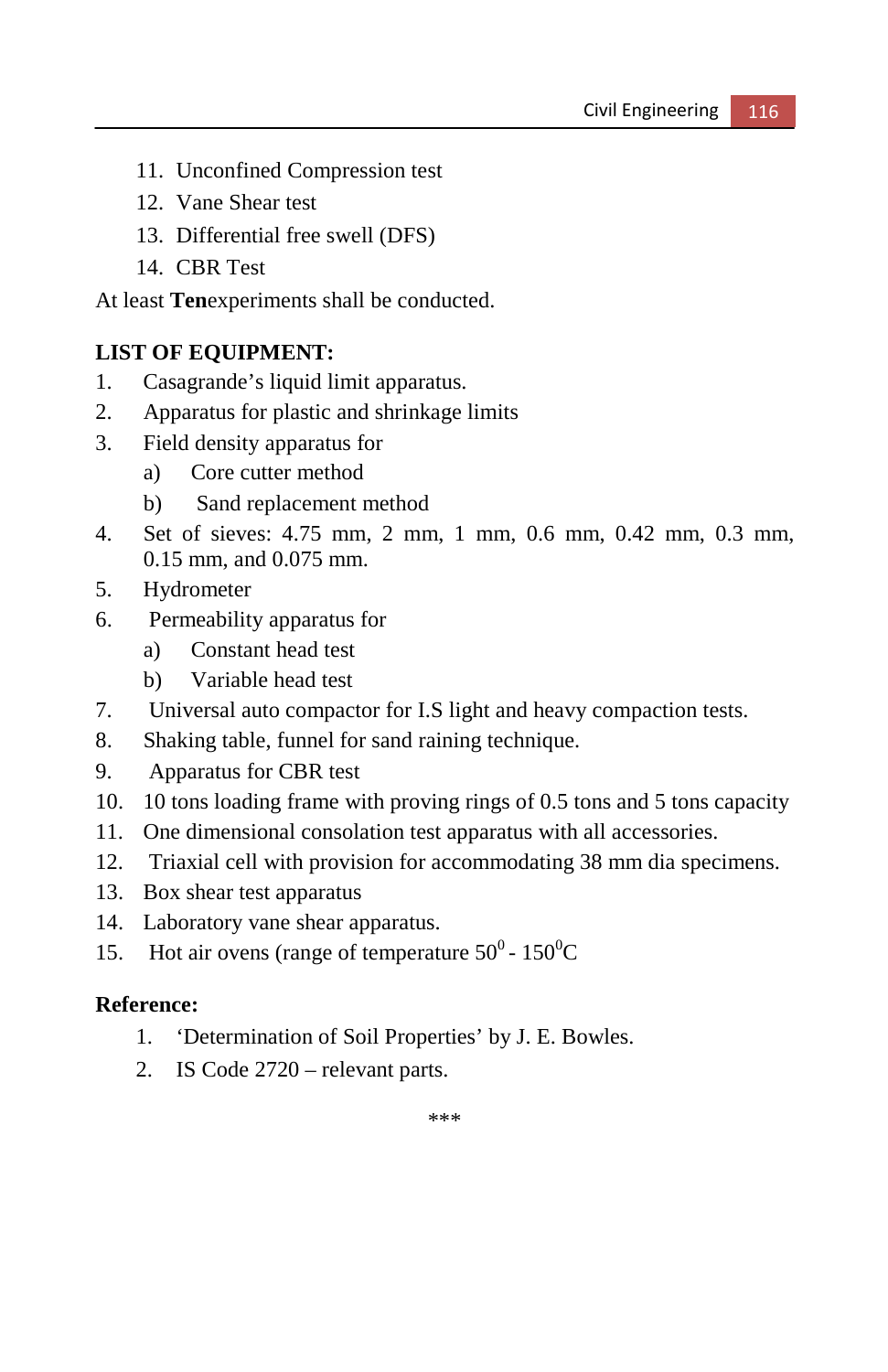# **III** Year – I SEMESTER  $\begin{array}{ccc} T & P & C \\ 0 & 3 & 2 \end{array}$

**0 3 2** 

#### **CE508-ENGINEERING GEOLOGY LAB**

| Lecture :  | $\sim$ $-$           | Internal Assessment :      | <b>Marks</b> |
|------------|----------------------|----------------------------|--------------|
| Tutorial : | $\sim$ $\sim$ $\sim$ | Semester End Examination : | <b>Marks</b> |
| Practical: | 3 hrs/Week Credits:  |                            |              |

#### **Course Learning Objectives:**

The objective of this course is:

- 1. To identify the mega-scopic types of Ore minerals & Rock forming minerals.
- 2. To identify the mega-scopic types of Igneous, Sedimentary, Metamorphic rocks.
- 3. To identify the topography of the site  $&$  material selection

#### **Course Outcomes**:

Upon the successful completion of this course, the students will be able to:

- a. Identify Mega-scopic minerals & their properties.
- b. Identify Mega-scopic rocks & their properties.
- c. Identify the site parameters such as contour, slope & aspect for topography.
- d. Know the occurrence of materials using the strike & dip problems.

#### **SYLLABUS:**

#### **LIST OF EXPERIMENTS**

1. Physical properties of minerals: Mega-scopic identification of

- a. Rock forming minerals Quartz group, Feldspar group, Garnet group, Mica group & Talc, Chlorite, Olivine, Kyanite, Asbestos, Tourmelene, Calcite, Gypsum, etc…
- b. Ore forming minerals Magnetite, Hematite, Pyrite, Pyralusite, Graphite, Chromite, etc…
- 2. Megascopic description and identification of rocks.
	- a) Igneous rocks Types of Granite, Pegmatite, Gabbro, Dolerite, Syenite, Granite Poryphery, Basalt, etc…
	- b) Sedimentary rocks Sand stone, Ferrugineous sand stone, Lime stone, Shale, Laterite, Conglamorate, etc…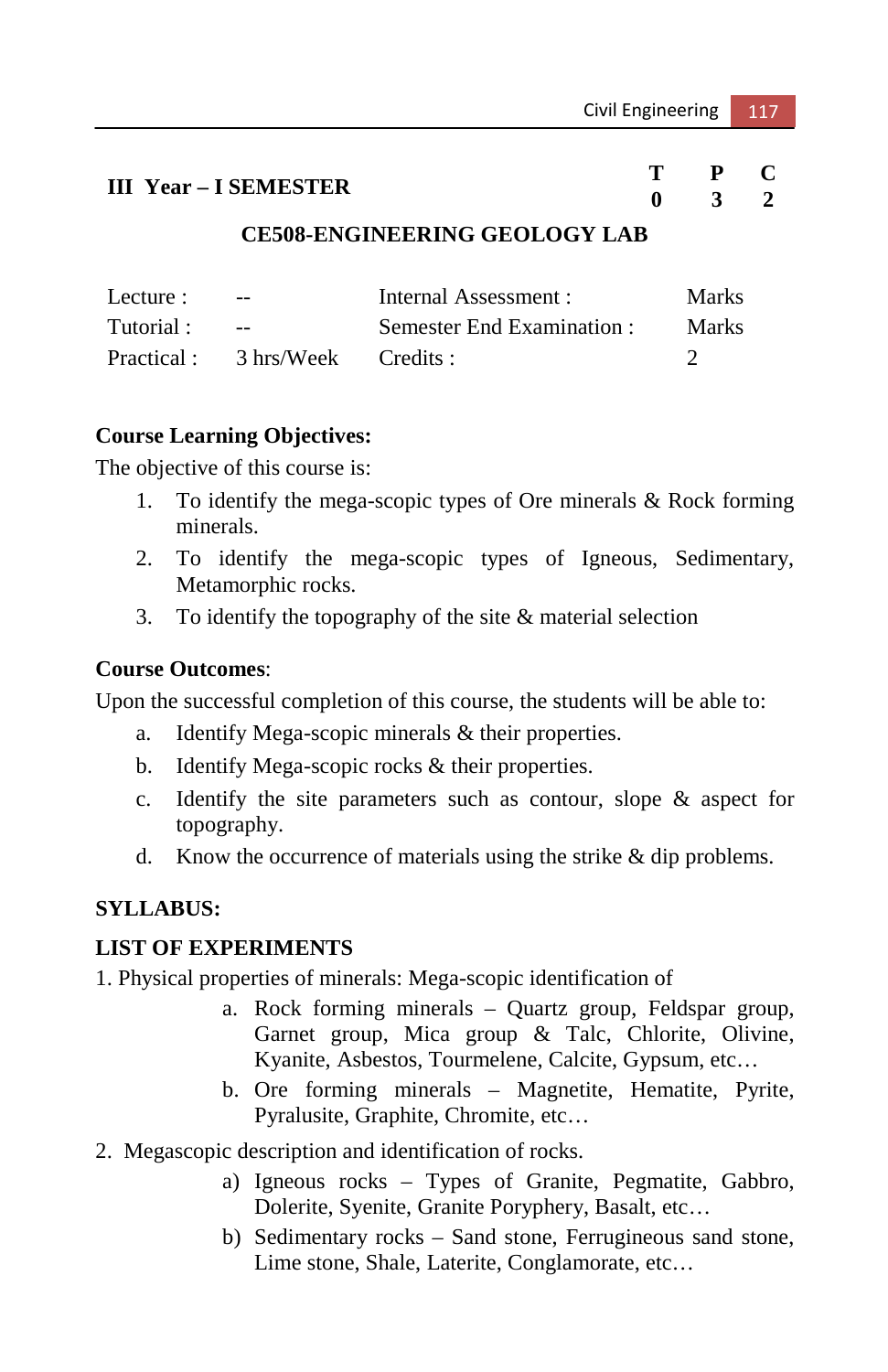- c) Metamorphic rocks Biotite Granite Gneiss, Slate, Muscovite & Biotiteschist, Marble, Khondalite, etc…
- 3. Interpretation and drawing of sections for geological maps showing tilted beds, faults, unconformities etc.
- 4. Simple Structural Geology problems.
- 5. Bore hole data.
- 6. Strength of the rock using laboratory tests.
- 7. Field work To identify Minerals, Rocks, Geomorphology& Structural Geology.

#### **LAB EXAMINATION PATTERN:**

- 1. Description and identification of FOUR minerals
- 2. Description and identification of FOUR (including igneous, sedimentary and metamorphic rocks)
- 3. ONE Question on Interpretation of a Geological map along with a geological section.
- 4. TWO Questions on Simple strike and Dip problems.
- 5. Bore hole problems.
- 6. Project report on geology.

#### **REFERENCE:**

- 1. 'Applied Engineering Geology Practicals' by M T Mauthesha Reddy, New Age International Publishers,  $2<sup>nd</sup>$  Edition.
- 2. 'Foundations of Engineering Geology' by Tony Waltham, Spon Press, 3<sup>rd</sup> edition, 2009.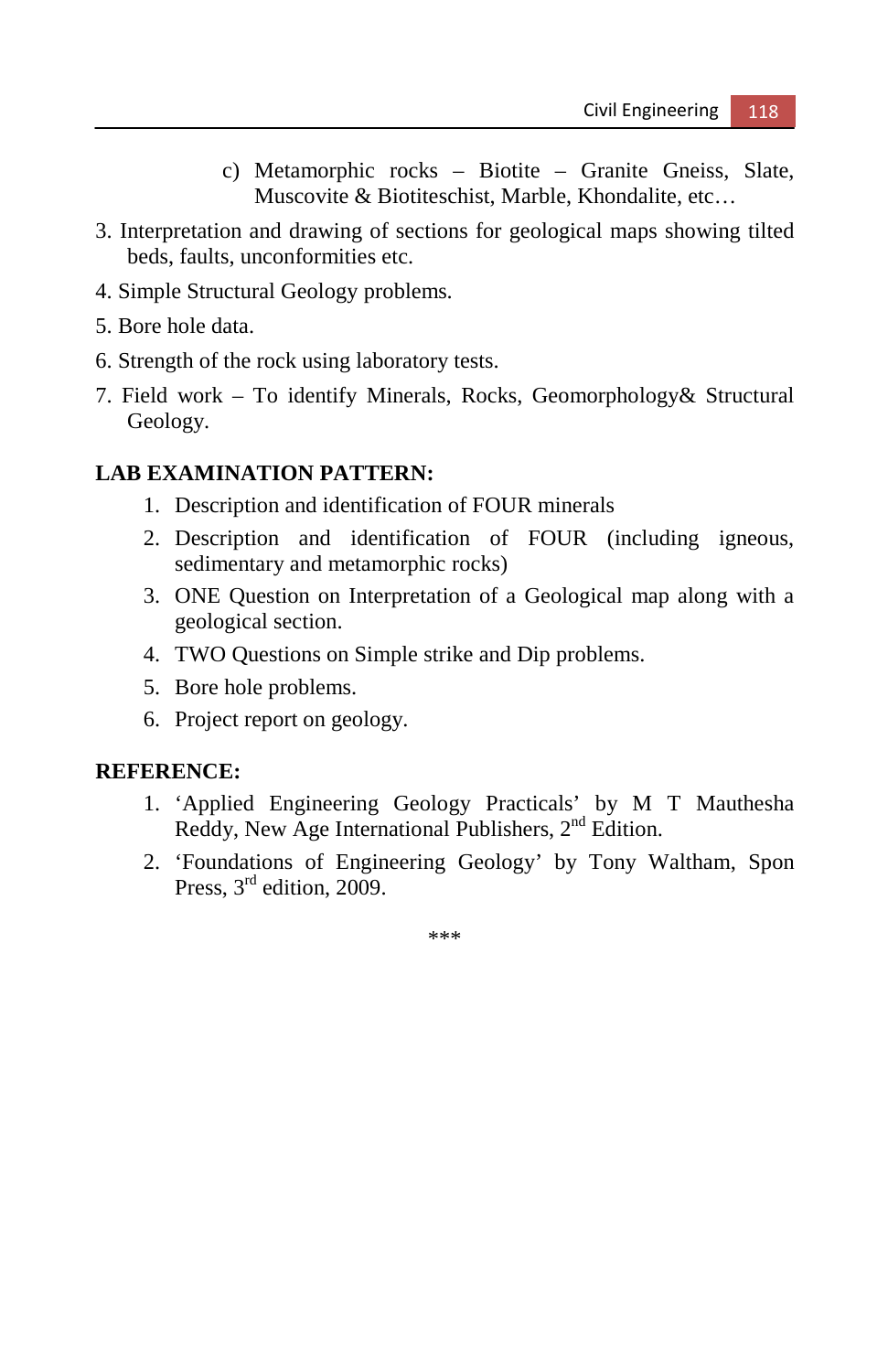# **III** Year – **II** SEMESTER **T** P C  $3+1^* = 0$  3

 $3+1*$ 

### **CE601-DESIGN AND DRAWING OF STEEL STRUCTURES**

| Lecture :   |                | 3 hrs/Week Internal Assessment :               | <b>Marks</b> |
|-------------|----------------|------------------------------------------------|--------------|
|             |                | Tutorial: 1 Hrs/Week Semester End Examination: | <b>Marks</b> |
| Practical : | <b>Service</b> | Credits :                                      |              |

#### **Course Learning Objectives:**

The objective of this course is to:

- 1. Familiarize Students with different types of Connections and relevant IS codes
- 2. Equip student with concepts of design of flexural members
- 3. Understand Design Concepts of tension and compression members in trusses
- 4. Familiarize students with different types of Columns and column bases and their Design
- 5. Familiarize students with Plate girder and Gantry Girder and their Design

#### **Course Outcomes**:

At the end of this course the student will be able to

- a. Work with relevant IS codes.
- b. Carryout analysis and design of flexural members and detailing.
- c. Design compression members of different types with connection detailing.
- d. Design Plate Girder and Gantry Girder with connection detailing
- e. Produce the drawings pertaining to different components of steel structures.

# **SYLLABUS:**

# **UNIT – I**

**Connections:** Riveted connections – definition, rivet strength and capacity, Welded connections: Introduction, Advantages and disadvantages of welding- Strength of welds-Butt and fillet welds: Permissible stresses – IS Code requirements. Design of fillet weld subjected to moment acting in the plane and at right angles to the plane of the joints.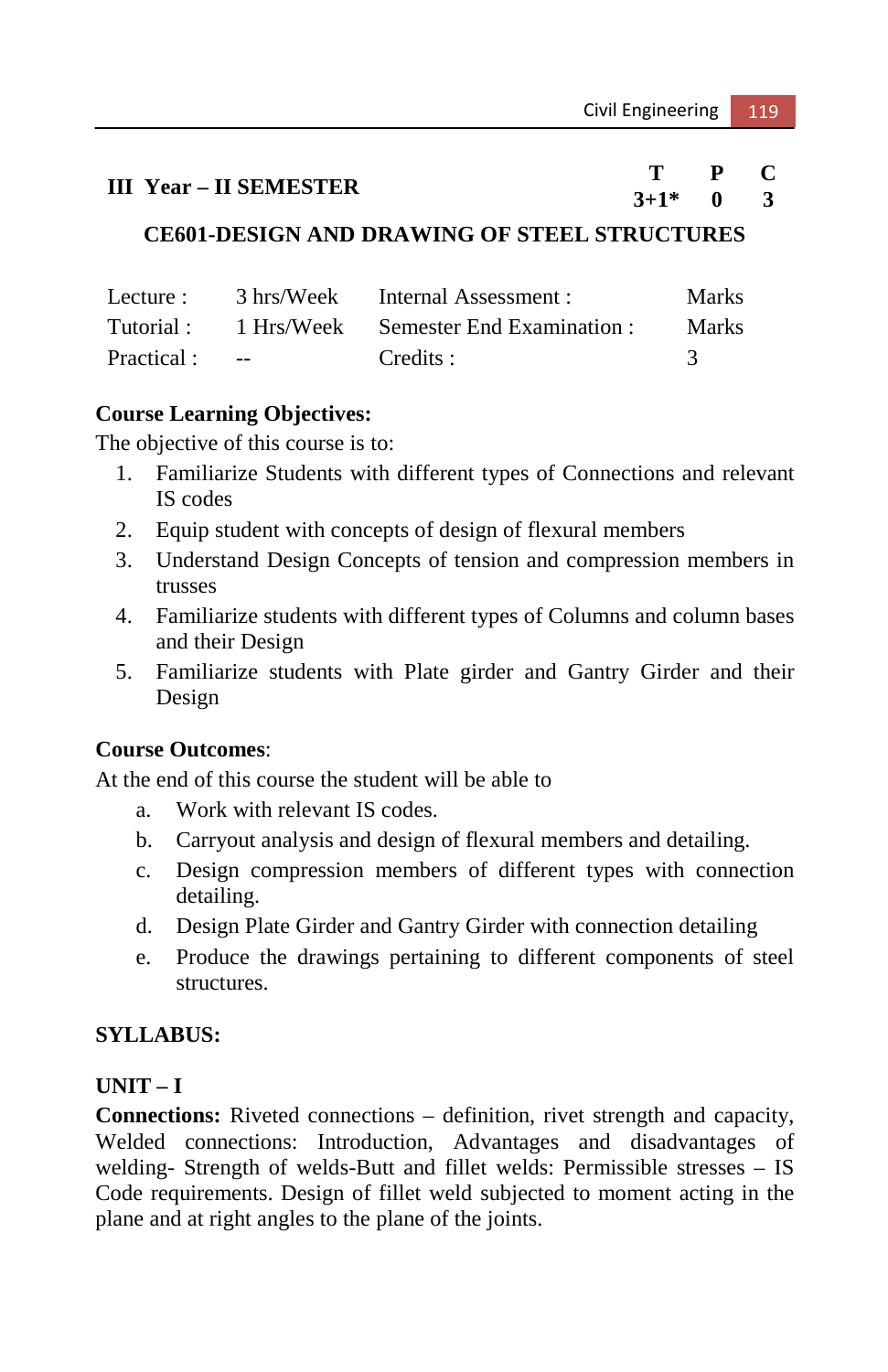# **UNIT – II**

**Beams**: Allowable stresses, design requirements as per IS Code-Design of simple and compound beams-Curtailment of flange plates, Beam to beam connection, check for deflection, shear, buckling, check for bearing, laterally unsupported beams.

# **UNIT –III**

**Tension Members and compression members:** General Design of members subjected to direct tension and bending –effective length of columns. Slenderness ratio – permissible stresses. Design of compression members, struts etc.**Roof Trusses:** Different types of trusses – Design loads – Load combinations as per IS Code recommendations, structural details –Design of simple roof trusses involving the design of purlins, members and joints – tubular trusses.

# **UNIT – IV**

**Design of Columns:** Built up compression members – Design of lacings and battens. Design Principles of Eccentrically loaded columns, Splicing of columns.

# **UNIT – V**

**Design of Column Foundations:** Design of slab base and gusseted base. Column bases subjected moment.

# **UNIT – VI**

**Design of Plate Girder:** Design consideration – I S Code recommendations Design of plate girder-Welded – Curtailment of flange plates, stiffeners – splicing and connections.

**Design of Gantry Girder:** impact factors - longitudinal forces, Design of Gantry girders.

**NOTE:** Welding connections should be used in Units II – VI.

The students should prepare the following plates.

Plate 1 Detailing of simple beams

Plate 2 Detailing of Compound beams including curtailment of flange plates.

Plate 3 Detailing of Column including lacing and battens.

Plate 4 Detailing of Column bases – slab base and gusseted base

Plate 5 Detailing of steel roof trusses including joint details.

Plate 6 Detailing of Plate girder including curtailment, splicing and stiffeners.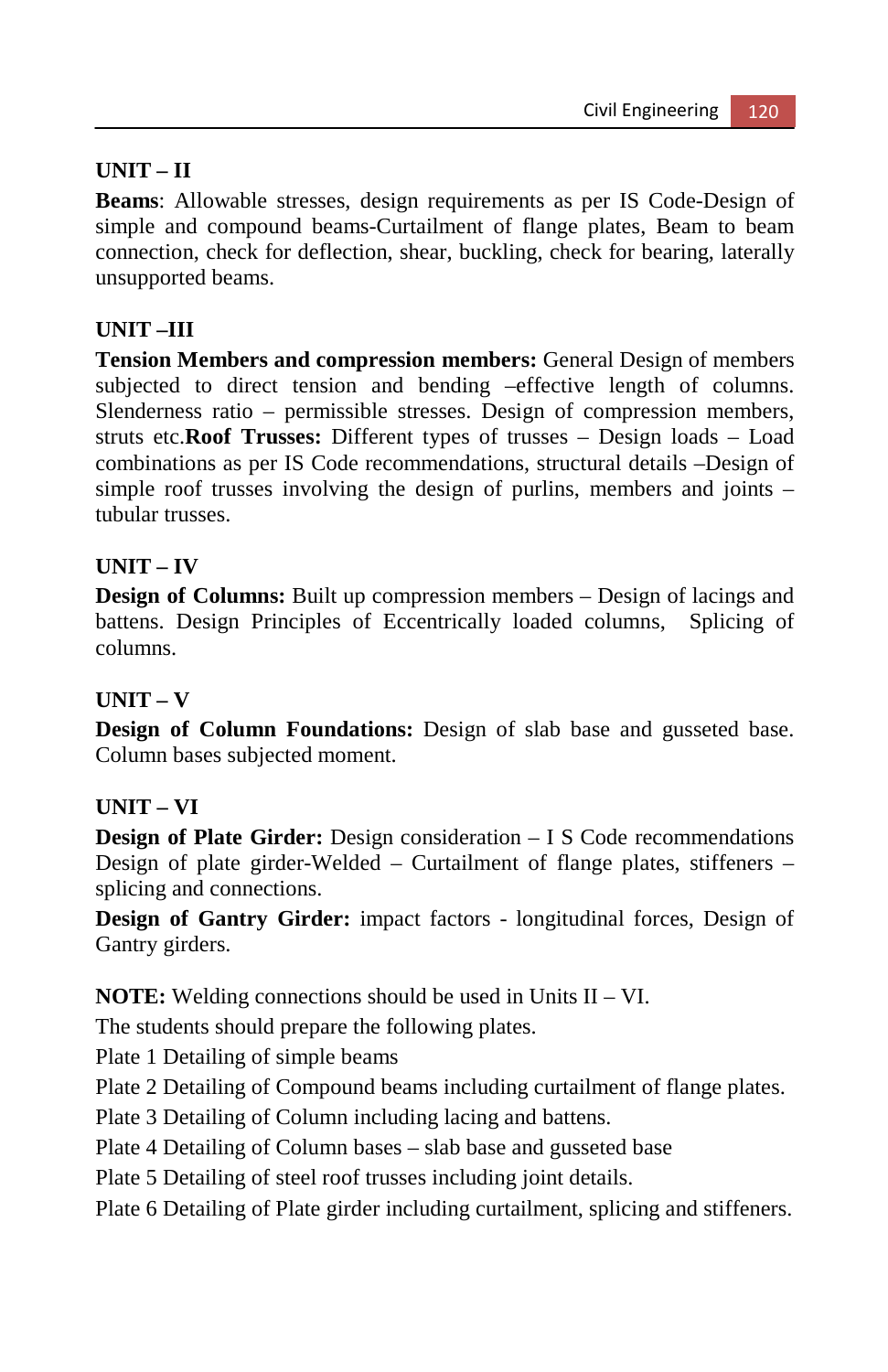### **INTERNAL EXAMINATION PATTERN:**

The total internal marks (30) are distributed in three components as follows:

- 1. Descriptive (subjective type) examination : 25 marks
- 2. Assignment : 05 marks
- 

# **FINAL EXAMINATION PATTERN:**

The end examination paper should consist of Part A and Part B. part A consist of two questions in Design and Drawing out of which one question is to be answered. Part B should consist of five questions and design out of which three are to be answered. Weightage for  $Part - A$  is 40% and Part- B is 60%.

# **TEXT BOOKS**

- 1. 'Steel Structures Design and Practice' by N.Subramanian, Oxford University Press.
- 2. 'Design of Steel Structures' by Ramachandra, Vol 1, Universities Press.
- 3. 'Design of steel structures' by S.K. Duggal, Tata Mcgraw Hill, and New Delhi

# **REFERENCES**

- 1. 'Structural Design in Steel' by Sarwar Alam Raz, New Age International Publishers, New Delhi
- 2. 'Design of Steel Structures' by P. Dayaratnam; S. Chand Publishers
- 3. 'Design of Steel Structures' by M. Raghupathi, Tata Mc. Graw-Hill
- 4. 'Structural Design and Drawing' by N. Krishna Raju; University Press,

# **IS Codes:**

- 1) IS -800 2007
- 2) IS  $-875$
- 3) Steel Tables.

These codes and steel tables are permitted to use in the examinations.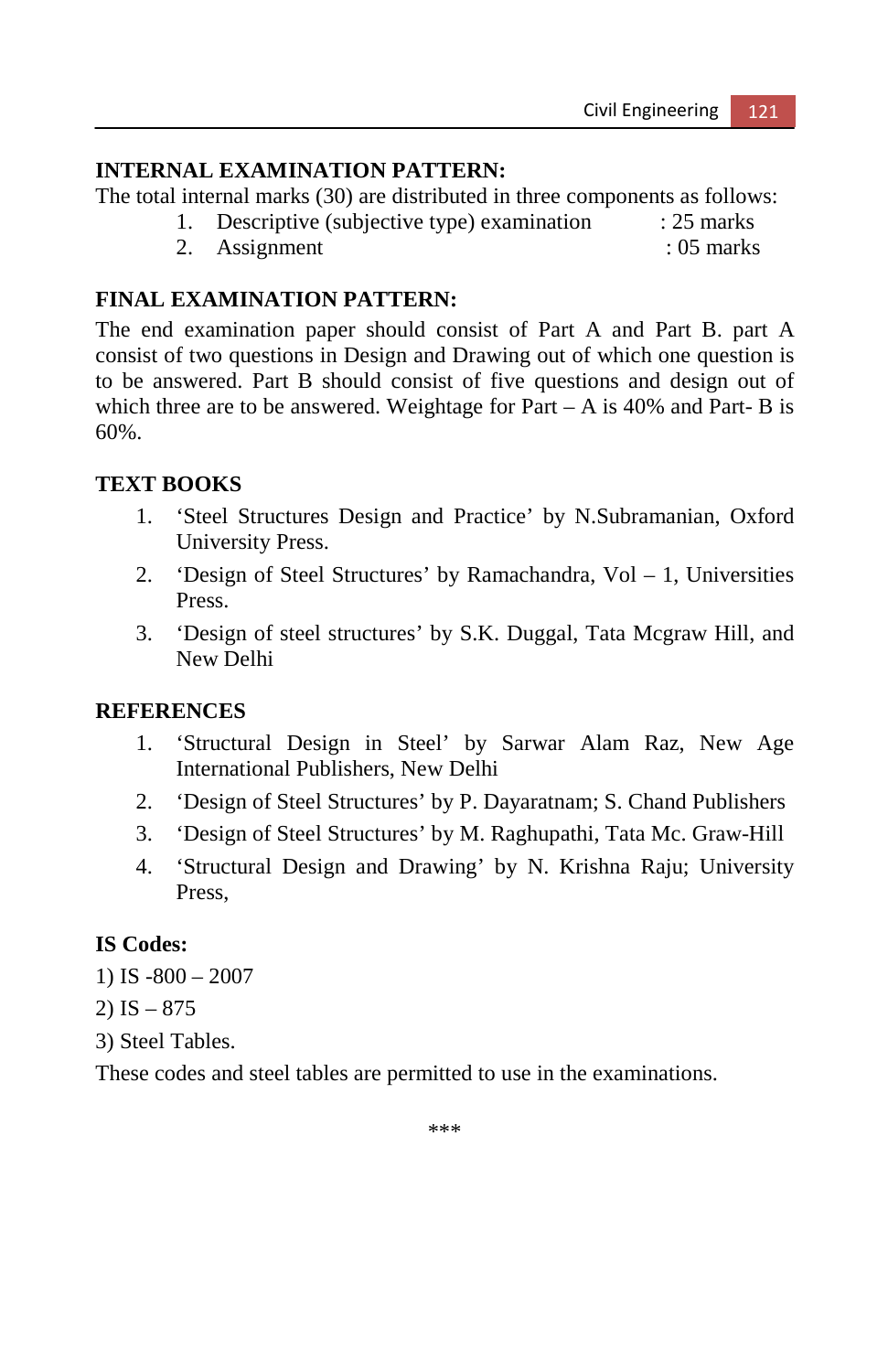# **III** Year – **II** SEMESTER **T** P C  $3+1^* = 0$  3

 $3+1*$ 

# **CE602-GEOTECHNICAL ENGINEERING – II**

| Lecture :  | 3 hrs/Week | Internal Assessment :      | <b>Marks</b> |
|------------|------------|----------------------------|--------------|
| Tutorial : | 1 Hrs/Week | Semester End Examination : | <b>Marks</b> |
| Practical: | $\sim$ $-$ | Credits :                  |              |

# **Course Learning Objectives:**

The objective of this course is:

- 1. To impart to the student knowledge of types of shallow foundations and theories required for the determination of their bearing capacity.
- 2. To enable the student to compute immediate and consolidation settlements of shallow foundations.
- 3. To impart the principles of important field tests such as SPT and Plate bearing test.
- 4. To enable the student to imbibe the concepts of pile foundations and determine their load carrying capacity.

# **Course Outcomes**:

Upon the successful completion of this course:

- a. The student must be able to understand the various types of shallow foundations and decide on their location based on soil characteristics.
- b. The student must be able to compute the magnitude of foundation settlement and decide on the size of the foundation accordingly.
- c. The student must be able to use the field test data and arrive at the bearing capacity.
- d. The student must be able to apply the principles of bearing capacity of piles and design them accordingly.

# **SYLLABUS:**

# **UNIT – I**

**Soil Exploration**: Need – Methods of soil exploration – Boring and Sampling methods – Field tests – Penetration Tests – Pressure meter – planning of Programme and preparation of soil investigation report.

# **UNIT – II**

**Earth And Earth-Retaining Structures**: Infinite and finite earth slopes in sand and clay – types of failures – factor of safety of infinite slopes – stability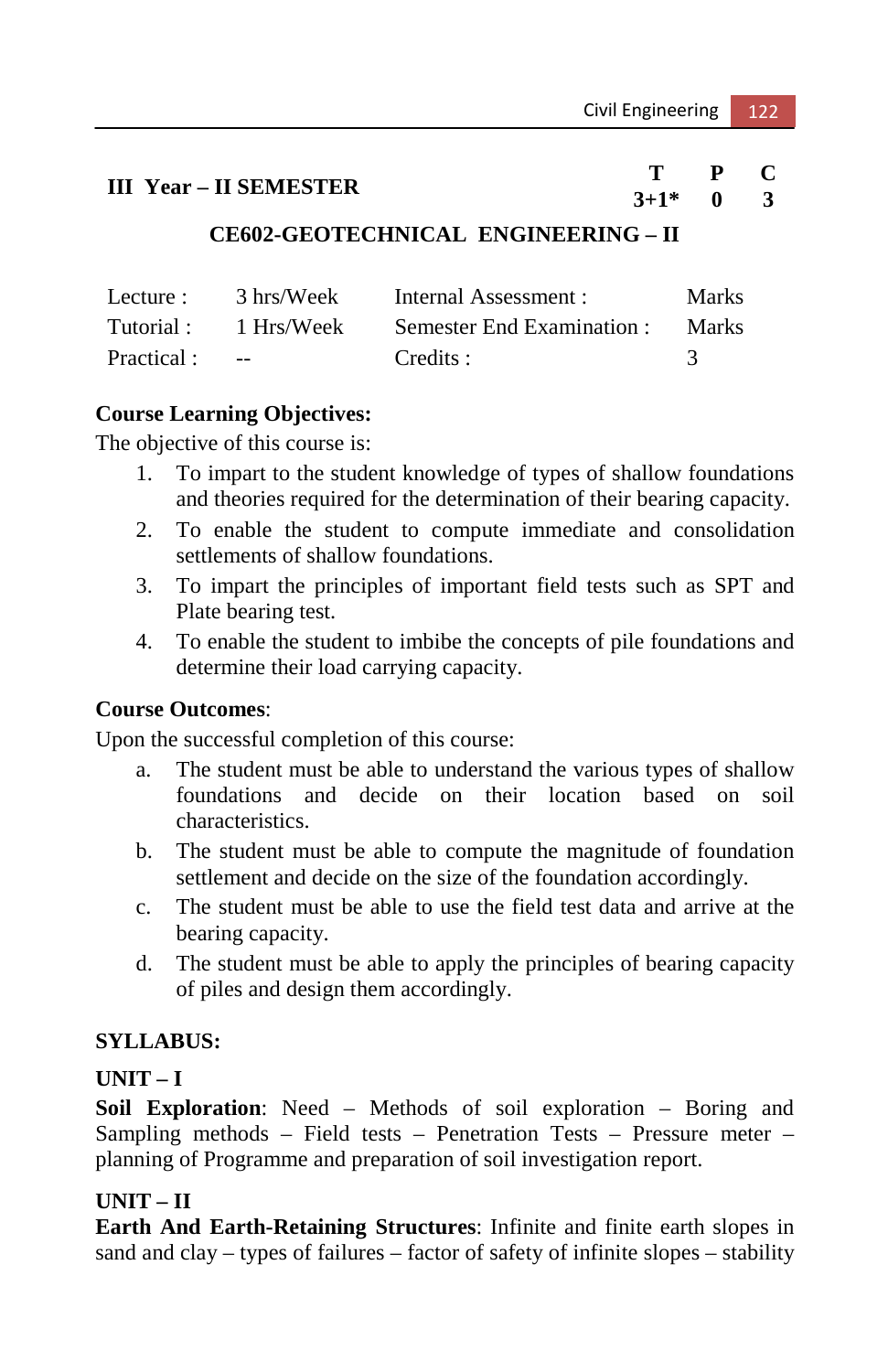analysis by Swedish arc method, standard method of slices – Taylor's Stability Number-Stability of slopes of dams and embankments - different conditions.

Rankine's & Coulomb's theory of earth pressure – Culmann's graphical method - earth pressures in layered soils.

# **UNIT-III**

**Shallow Foundations – Bearing Capacity Criteria**: Types of foundations and factors to be considered in their location - Bearing capacity – criteria for determination of bearing capacity – factors influencing bearing capacity – analytical methods to determine bearing capacity – Terzaghi's theory - IS **Methods** 

# **UNIT-IV**

**Shallow Foundations – Settlement Criteria:** Safe bearing pressure based on N- value – allowable bearing pressure; safe bearing capacity and settlement from plate load test – Types of foundation settlements and their determination - allowable settlements of structures.

# **UNIT -V**

**Pile Foundation**: Types of piles – Load carrying capacity of piles based on static pile formulae – Dynamic pile formulae– Pile load tests - Load carrying capacity of pile groups in sands and clays.

# **UNIT-VI**

**Well Foundations:** Types – Different shapes of well – Components of well – functions – forces acting on well foundations - Design Criteria – Determination of steining thickness and plug - construction and Sinking of wells – Tilt and shift.

# **TEXT BOOKS:**

- 1. 'Principles of Foundation Engineering'by Das, B.M., (2011) –6th edition (Indian edition) Cengage learning
- 2. 'Basic and Applied Soil Mechanics' by Gopal Ranjan & ASR Rao, New Age International Pvt. Ltd, (2004).

# **REFERENCES:**

- 1. Foundation Analysis and Design'by Bowles, J.E., (1988) 4th Edition, McGraw-Hill Publishing Company, Newyork.
- 2. 'Theory and Practice of Foundation Design' by N.N.SOM & S.C.DAS PHI Learning Private limited.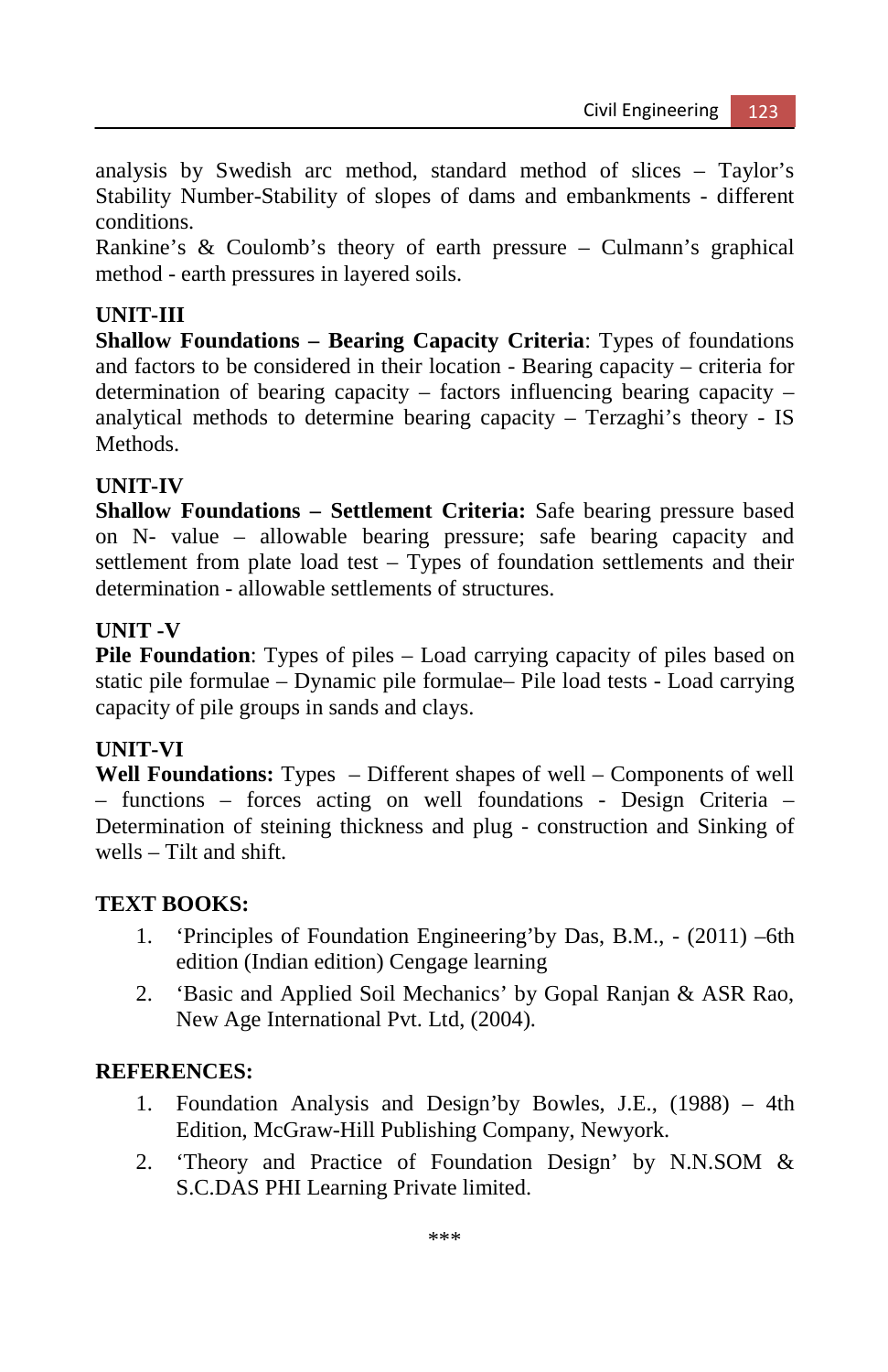# **III** Year – **II** SEMESTER **T** P C  $3+1^* = 0$  3

 $3+1*$ 

# **CE605-TRANSPORTATION ENGINEERING – II**

| Lecture :  | 3 hrs/Week               | Internal Assessment :                 | <b>Marks</b> |
|------------|--------------------------|---------------------------------------|--------------|
| Tutorial : |                          | 1 Hrs/Week Semester End Examination : | <b>Marks</b> |
| Practical: | <b>Contract Contract</b> | Credits :                             |              |

# **Course Learning Objectives:**

The objective of this course is:

- 1. To know various components and their functions in a railway track
- 2. To acquire design principles of geometrics in a railway track.
- 3. To know various techniques for the effective movement of trains.
- 4. To acquire design principles of airport geometrics and pavements.
- 5. To know the planning, construction and maintenance of Docks and **Harbours**

#### **Course Outcomes:**

At the end of course, Student can

- a. Design geometrics in a railway track.
- b. Provide good transportation network
- c. Design airport geometrics and airfield pavements.
- d. Plan, construct and maintain Docks and Harbours.

# **SYLLABUS:**

# **A.RAILWAY ENGINEERING**

# **UNIT – I**

**Components of Railway Engineering:**Permanent way components – Railway Track Gauge - Cross Section of Permanent Way - Functions of various Components like Rails, Sleepers and Ballast –Rail Fastenings – Creep of Rails- Theories related to creep – Adzing of Sleepers- Sleeper density – Rail joints.

# **UNIT – II**

**Geometric Design of Railway Track:**Alignment – Engineering Surveys - Gradients- Grade Compensation- Cant and Negative Super elevation- Cant Deficiency – Degree of Curve – safe speed on curves – Transition curve –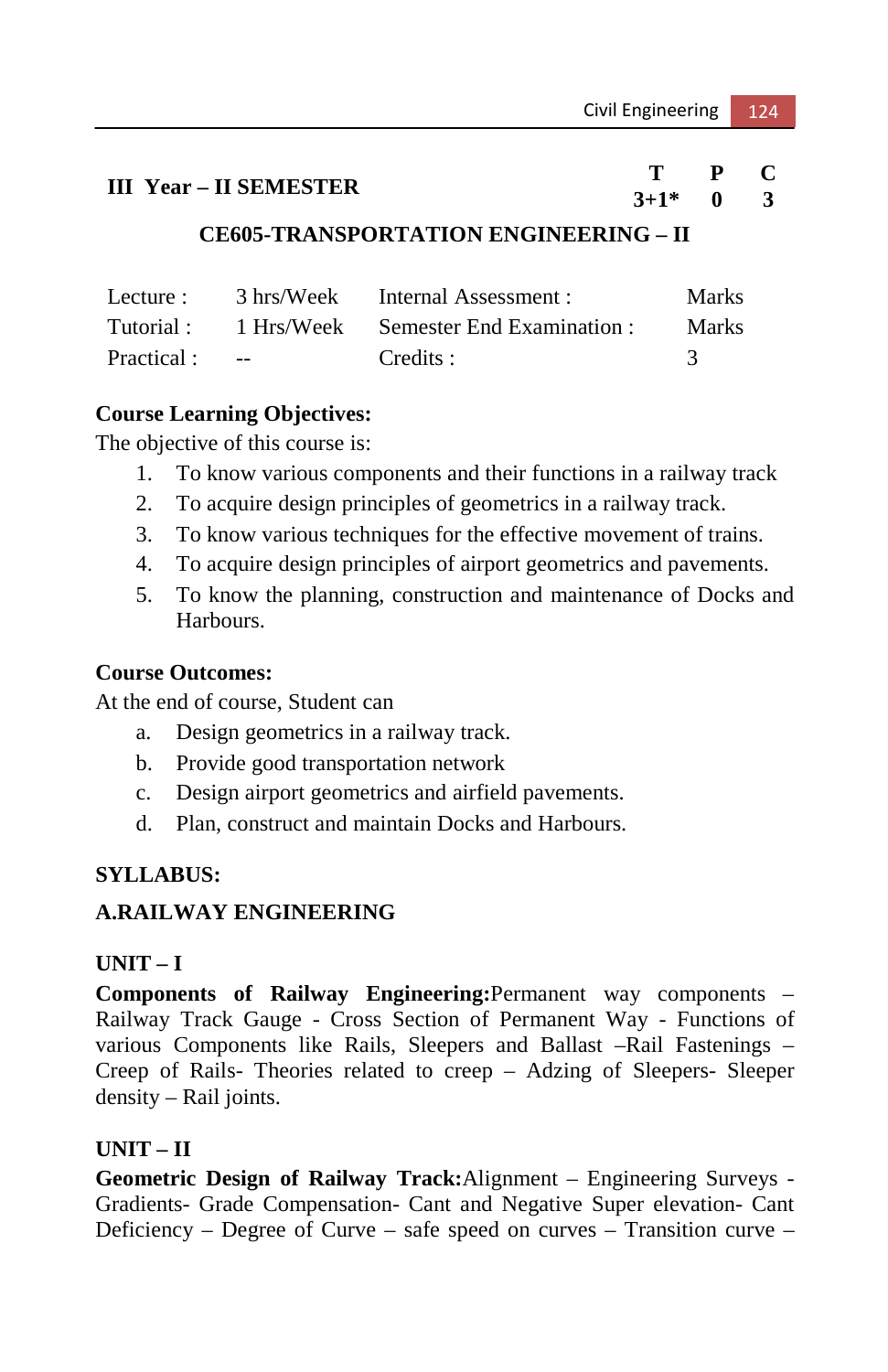Compound curves – Reverse curves – Extra clearance on curves – widening of gauge on curves – vertical curves – cheek rails on curves.

# **UNIT – III**

**Turnouts & Controllers:**Track layouts – Switches – Design of Tongue Rails – Crossings – Turnouts – Layout of Turnout – Double Turnout – Diamond crossing – Scissors crossing.

Signal Objectives – Classification – Fixed signals – Stop signals – Signalling systems – Mechanical signalling system – Electrical signalling system – System for Controlling Train Movement – Interlocking – Modern signalling Installations.

# **B.AIRPORT ENGINEERING**

# **UNIT – IV**

**Airport Planning & Design:**Airport Master plan – Airport site selection – Air craft characteristics – Zoning laws – Airport classification – Runway orientation – Wind rose diagram – Runway length – Taxiway design – Terminal area and Airport layout – Visual aids and Air traffic control.

# **UNIT – V**

**Runway Design:**Various Design factors – Design methods for Flexible pavements – Design methods for Rigid pavements – LCN system of Pavement Design – Airfield Pavement Failures – Maintenance and Rehabilitation of Airfield pavements – Evaluation & Strengthening of Airfield pavements – Airport Drainage – Design of surface and subsurface drainage.

# **C.DOCKS & HARBOURS**

# **UNIT – VI**

**Planning, Layout, Construction & Maintenance Of Docks & Harbours:**Classification of ports – Requirement of a good port – classification of Harbours – Docks - Dry & wet docks – Transition sheds and workhouses – Layouts; Quays – construction of Quay walls – Wharves – Jetties – Tides - Tidal data and Analysis – Break waters – Dredging – Maintenance of Ports and Harbours – Navigational aids.

# **TEXT BOOKS:**

- 1. Railway Engineering by Satish Chandra and Agarwal M.M., Oxford University Press, New Delhi
- 2. Airport Engineering by Khanna & Arora Nemchand Bros, New Delhi.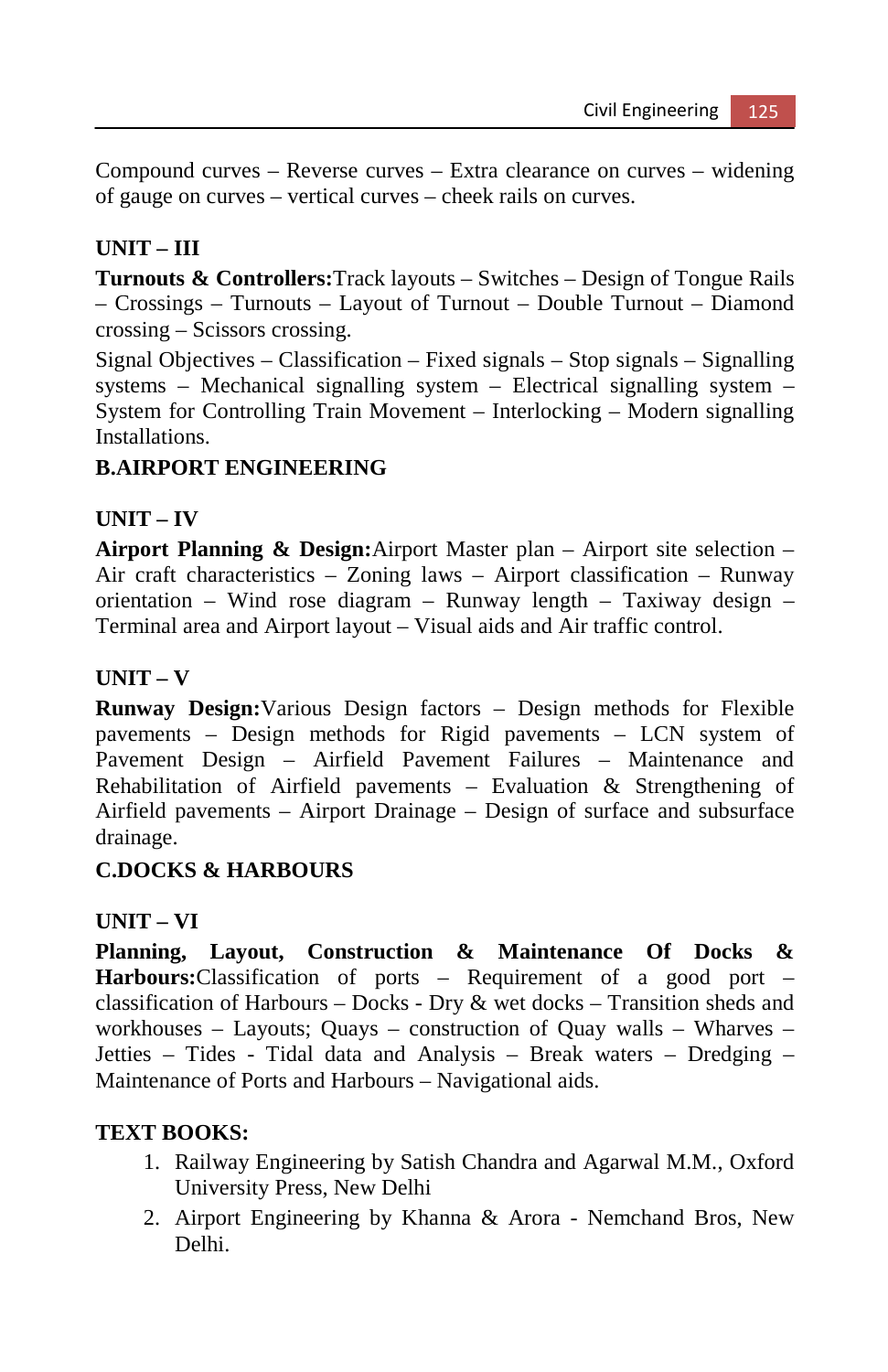3. Docks and Harbour Engineeringby Bindra S.P. - Dhanpathi Rai & Sons, New Delhi.

#### **REFERENCES:**

- 1. 'Railway Engineering'by Saxena & Arora Dhanpat Rai, New Delhi.
- 2. 'Transportation Engineering Planning Design' by Wright P.H. & Ashfort N.J. - John Wiley & Sons.
- 3. 'Airport Engineering' by Virendra Kumar, Dhanpat Rai Publishers, New Delhi.
- 4. 'Transportation Engineering' by Srinivasa Kumar R, University Press, Hyderabad
- 5. 'Highway, Railway, Airport and Harbour Engineering' by Subramanian KP, Scitech Publications (India) Pvt. Limited, Chennai.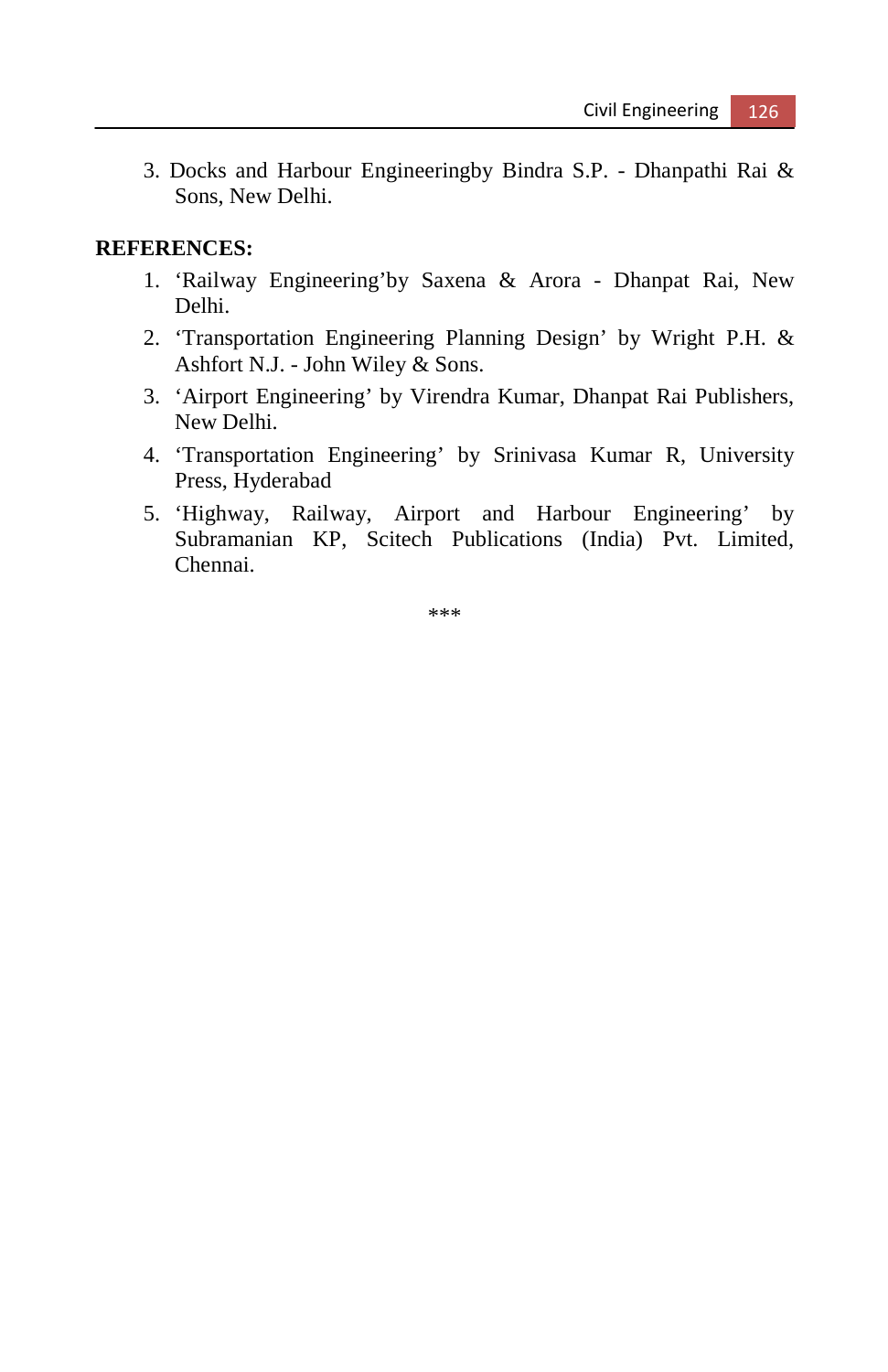# **III** Year – **II** SEMESTER **T** P C  $3+1^* = 0$  3

 $3+1*$ 

# **CE604- ENVIRONMENTAL ENGINEERING – I**

| Lecture :   | 3 hrs/Week | Internal Assessment : | <b>Marks</b> |
|-------------|------------|-----------------------|--------------|
| Tutorial :  | 1 Hrs/Week | Semester End          | <b>Marks</b> |
|             |            | Examination :         |              |
| Practical : | $- -$      | Credits :             | 3            |

# **Course Learning Objectives:**

The course will address the following:

- 1. Outline planning and the design of water supply systems for a community/town/city.
- 2. Provide knowledge of water quality requirement for domestic usage
- 3. Impart understanding of importance of protection of water source quality and enlightens the efforts involved in converting raw water into clean potable water.
- 4. Selection of valves and fixture in water distribution systems.
- 5. Impart knowledge on design of water distribution network.

# **Course Outcomes**:

Upon the successful completion of this course, the students will be able to:

- a. Plan and design the water and distribution networks and sewerage systems.
- b. Identify the water source and select proper intake structure.
- c. Characterisation of water .
- d. Select the appropriate appurtenances in the water supply .
- e. Selection of suitable treatment flow for raw water treatments.

# **SYLLABUS:**

# **UNIT–I**

**Introduction**: Importance and Necessity of Protected Water Supply systems, Water borne diseases, Flow chart of public water supply system, Role of Environmental Engineer, Agency activities.

**Water Demand and Quantity Estimation**: Estimation of water demand for a town or city, Per capita Demand and factors influencing it - Types of water demands and its variations- factors affecting water demand, Design Period, Factors affecting the Design period, Population Forecasting.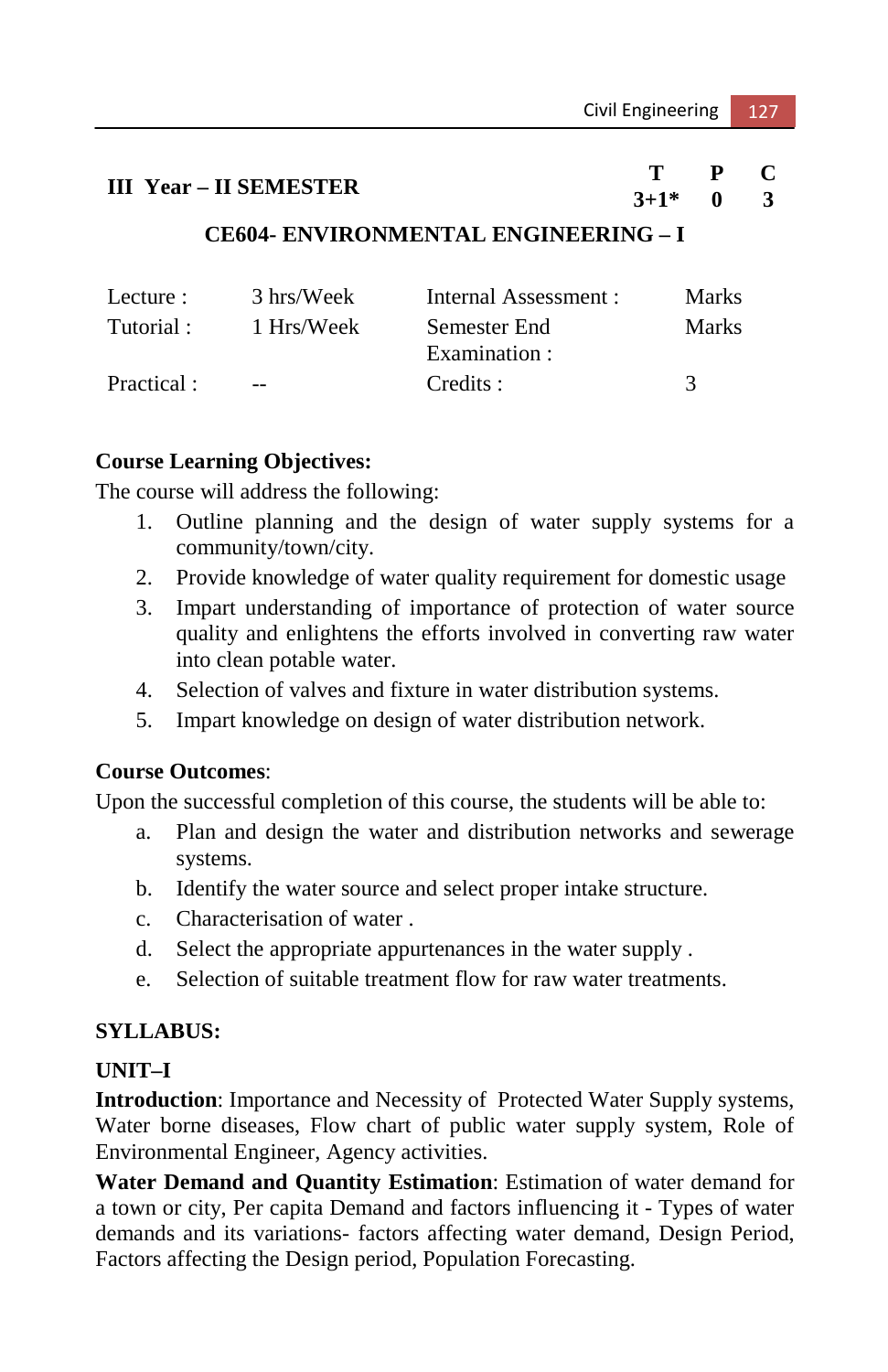# **UNIT-II**

**Sources of Water**: Lakes, Rivers, Impounding Reservoirs, comparison of sources with reference to quality, quantity and other considerations- Capacity of storage reservoirs, Mass curve analysis. Groundwater sources of water: Types of water bearing formations, springs, Wells and Infiltration galleries, Yields from infiltration galleries.

**Collection and Conveyance of Water**: Factors governing the selection of the intake structure, Types of Intakes. Conveyance of Water: Gravity and Pressure conduits, Types of Pipes, Pipe Materials, Pipe joints, Design aspects of pipe lines, laying of pipe lines.

# **UNIT-III**

**Quality and Analysis of Water**: Characteristics of water–Physical, Chemical and Biological-Analysis of Water – Physical, Chemical and Biological characteristics. Comparison of sources with reference to quality-I.S. Drinking water quality standards and WHO guidelines for drinking water

# **UNIT–IV**

**Treatment of Water**: Flowchart of water treatment plant, Treatment methods: Theory and Design of Sedimentation, Coagulation, Sedimentation with Coagulation, Filtration.

# **UNIT-V**

**Disinfection**: Theory of disinfection-Chlorination and other Disinfection methods, Softening of Water, Removal of color and odours - Iron and manganese removal –Adsorption-fluoridation and deflouridation–aeration– Reverse Osmosis-Iron exchange–Ultra filtration.

# **UNIT–VI**

**Distribution of Water**: Requirements- Methods of Distribution system, Layouts of Distribution networks, Pressures in the distribution layouts, Analysis of Distribution networks: Hardy Cross and equivalent pipe methods -Components of Distribution system: valves such as sluice valves, air valves, scour valves and check valves, hydrants, and water meters–Laying and testing of pipe lines- selection of pipe materials, pipe joints.

# **TEXT BOOKS**

1. Environmental Engineering – Howard S. Peavy, Donald R. Rowe, Teorge George Tchobanoglus – Mc-Graw-Hill Book Company, New Delhi, 1985.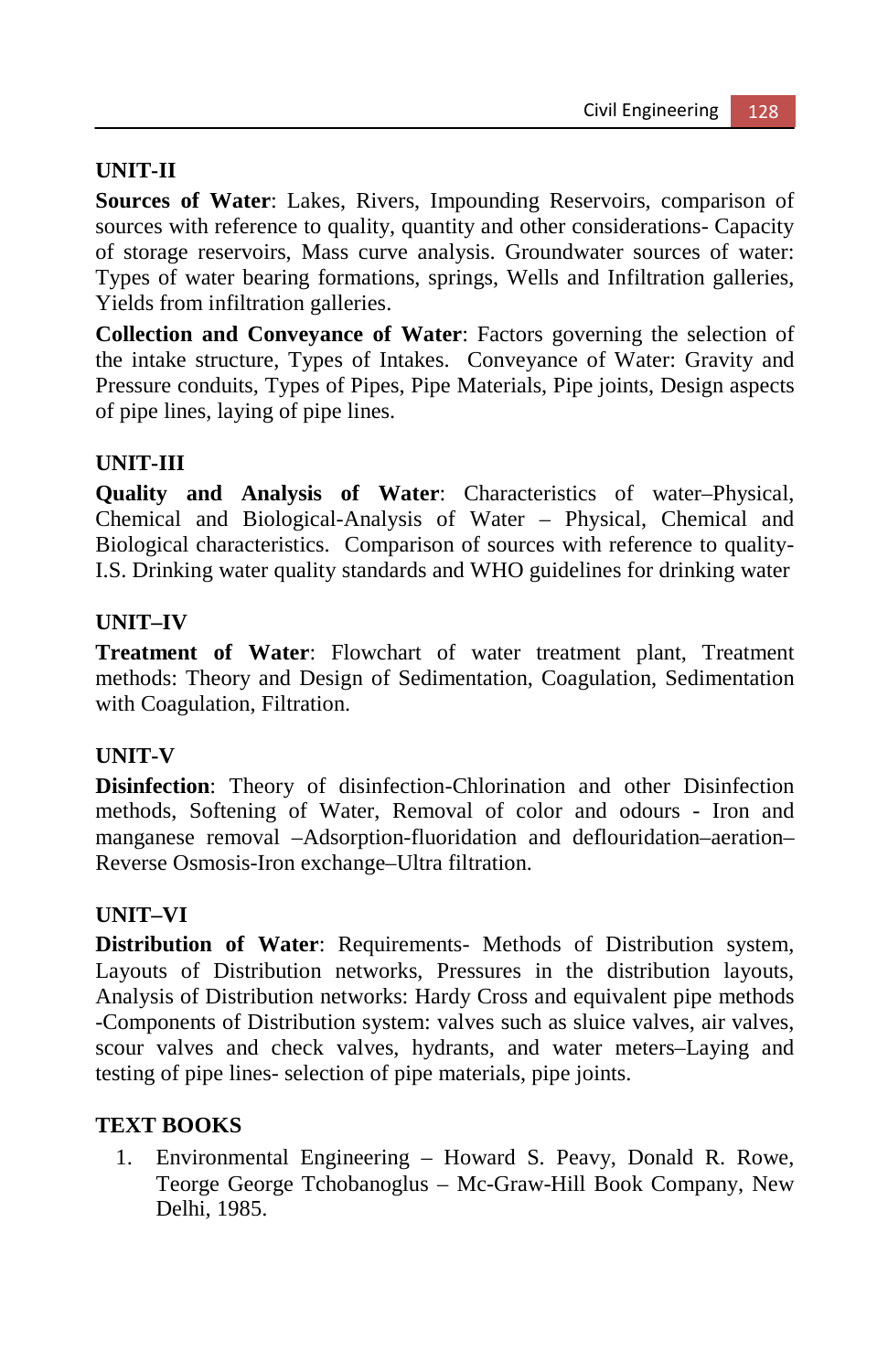2. Elements of Environmental Engineering – K.N. Duggal, S. Chand & Company Ltd., New Delhi, 2012.

#### **REFERENCES**

- 3. Water Supply Engineering Dr. P.N. Modi
- 4. Water Supply Engineering B.C. Punmia
- 5. Water Supply and Sanitary Engineering G.S.Birdie and J.S. Birdie
- 6. Environmental Engineering by D. Srinivasan, PHI Learning Private Limited, New Delhi, 2011.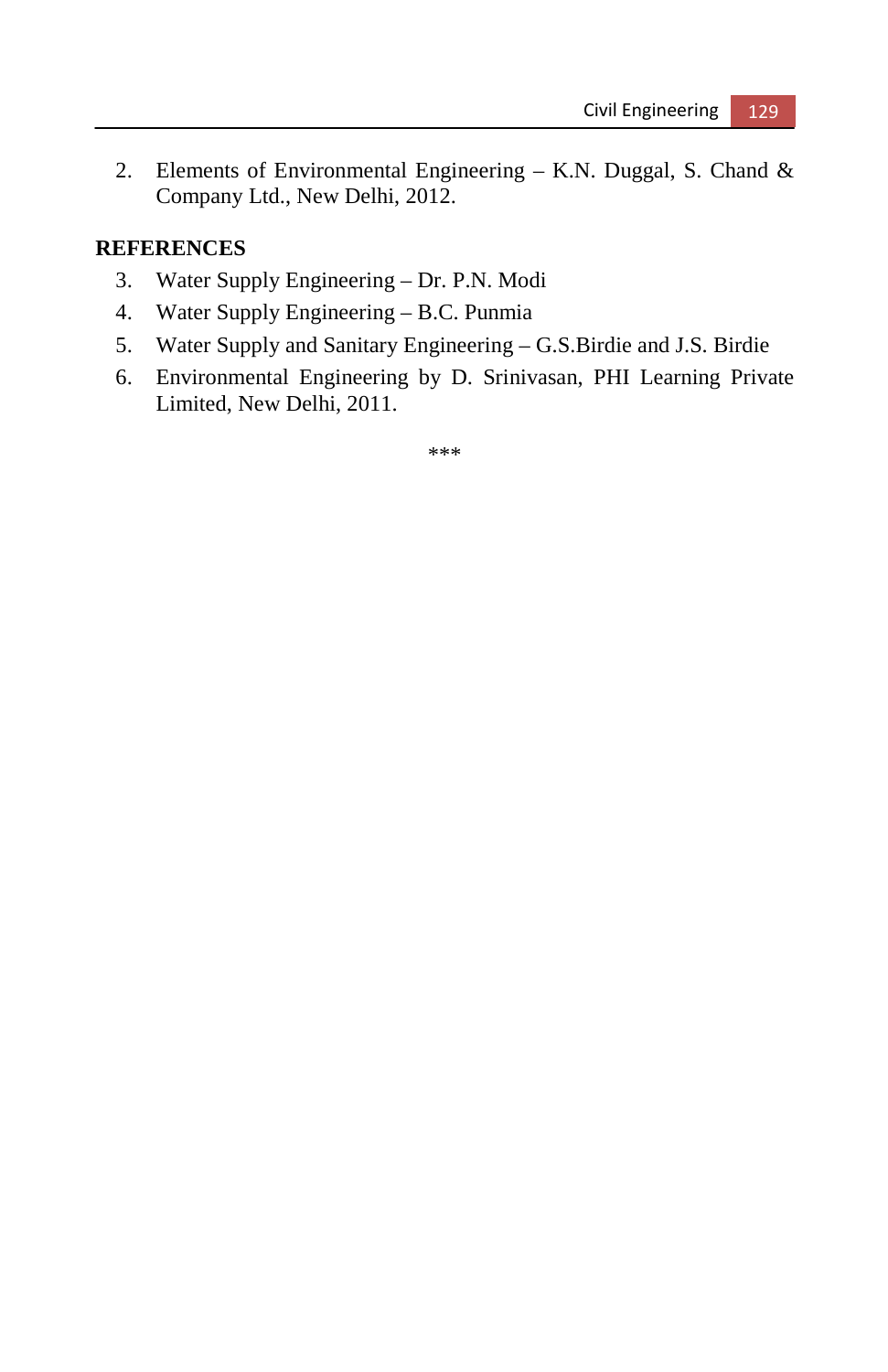# **III** Year – **II** SEMESTER **T** P C  $3+1^* = 0$  3

 $3+1*$ 

# **CE603-WATER RESOURCES ENGINEERING–I**

| Lecture :  | 3 hrs/Week                      | Internal Assessment :      | <b>Marks</b> |
|------------|---------------------------------|----------------------------|--------------|
| Tutorial : | 1 Hrs/Week                      | Semester End Examination : | <b>Marks</b> |
| Practical: | <b>Contract Contract Street</b> | Credits :                  |              |

# **Course Learning Objectives:**

The course is designed to

- 1. Introduce hydrologic cycle and its relevance to Civil engineering.
- 2. Make the students understand physical processes in hydrology and, components of the hydrologic cycle.
- 3. Appreciate concepts and theory of physical processes and interactions.
- 4. Learn measurement and estimation of the components hydrologic cycle.
- 5. Provide an overview and understanding of Unit Hydrograph theory and its analysis.
- 6. Understand flood frequency analysis, design flood, flood routing.
- 7. Appreciate the concepts of groundwater movement and well hydraulics.

# **Course Outcomes**

At the end of the course the students are expected to

- a. Have a thorough understanding of the theories and principles governing the hydrologic processes.
- b. Be able to quantify major hydrologic components and apply key concepts to several practical areas of engineering hydrology and related design aspects.
- c. Develop Intensity-Duration-Frequency and Depth-Area Duration curves to design hydraulic structures.
- d. Be able to develop design storms and carry out frequency analysis.
- e. Be able to determine storage capacity and life of reservoirs.
- f. Develop unit hydrograph and synthetic hydrograph.
- g. Be able to estimate flood magnitude and carry out flood routing.
- h. Be able to determine aquifer parameters and yield of wells.
- i. Be able to model hydrologic processes.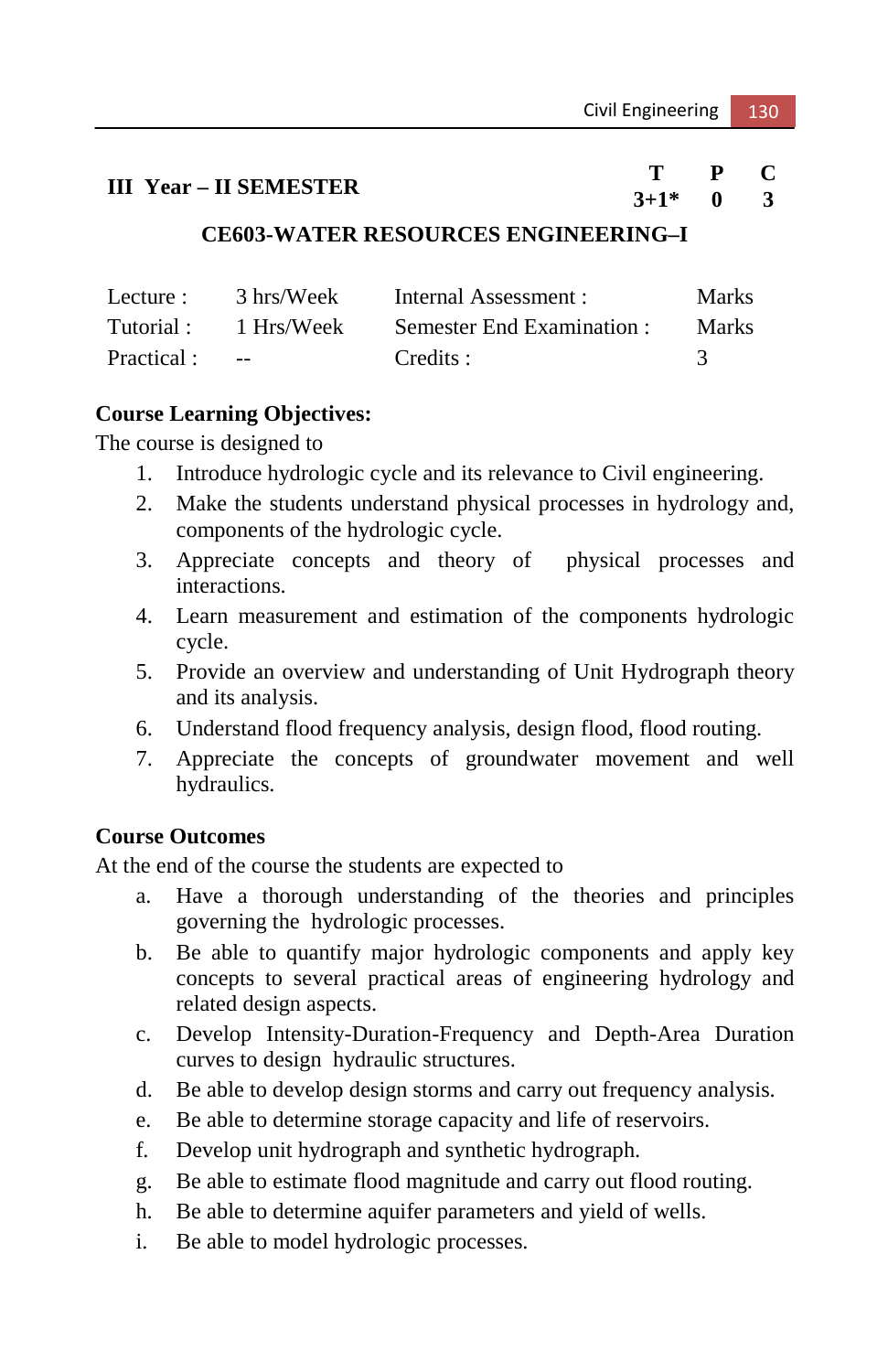### **SYLLABUS:**

#### **UNIT I**

**Introduction**: Engineering hydrology and its applications, Hydrologic cycle, hydrological data-sources of data.

**Precipitation:**Types and forms, measurement, raingauge network, presentation of rainfall data, average rainfall, continuity and consistency of rainfall data, frequency of rainfall, Intensity-Duration-Frequency (IDF) curves, Depth-Area-Duration (DAD) curves, Probable Maximum Precipitation (PMP), design storm.

### **UNIT-II**

**Abstractions from Precipitation**: Initial abstractions.

**Evaporation**: factors affecting, measurement, reduction

**Evapotranspiration**: factors affecting, measurement, control

**Infiltration**: factors affecting, Infiltration capacity curve, measurement, infiltration indices.

# **UNIT-III**

**Runoff :**Catchment characteristics**,** Factors affecting runoff, components, computation- empirical formulae, tables and curves, stream gauging, rating curve, flow mass curve and flow duration curve.

**Hydrograph analysis**: Components of hydrograph, separation of base flow, effective rainfall hyetograph and direct runoff hydrograph, unit hydrograph, assumptions, derivation of unit hydrograph, unit hydrographs of different durations, principle of superposition and S-hydrograph methods, limitations and applications of unit hydrograph, synthetic unit hydrograph.

# **UNIT-IV**

**Floods:** Causes and effects, frequency analysis- Gumbel's and Log-Pearson type III distribution methods, Standard Project Flood (SPF) and Probable Maximum Flood (MPF), flood control methods and management.

**Flood Routing:** Hydrologic routing, channel and reservoir routing-Muskingum and Puls methods of routing.

#### **UNIT-V**

**Groundwater:** Occurrence, types of aquifers, aquifer parameters, porosity, specific yield, permeability, transmissivity and storage coefficient, types of wells, Darcy's law, Dupuit's equation- steady radial flow to wells in confined and unconfined aquifers, yield of a open well-recuperation test.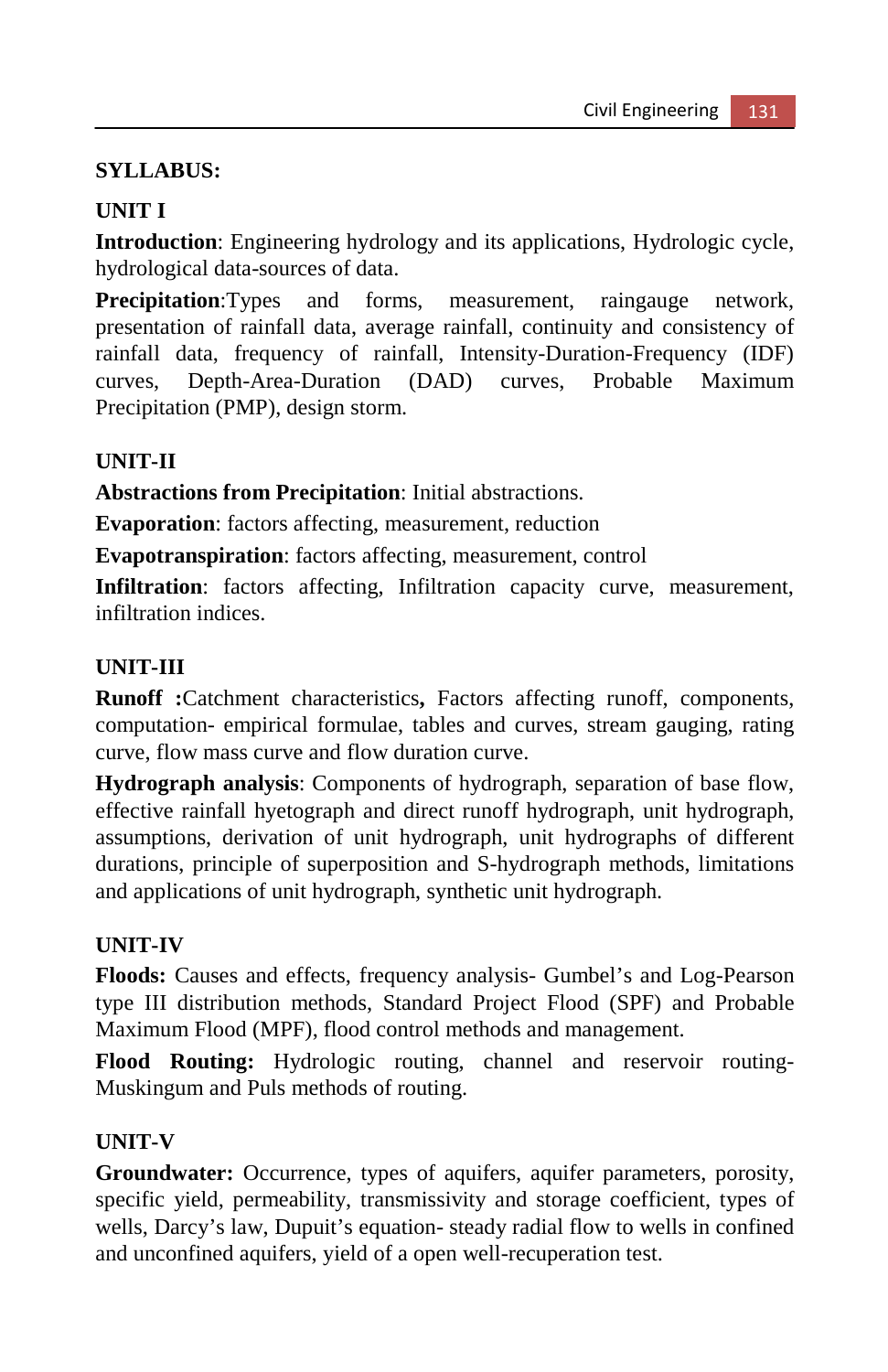# **UNIT VI**

**Advanced Topics in Hydrology:** Rainfall-runoff Modelling, instantaneous unit hydrograph (IUH) - conceptual models - Clark and Nash models, general hydrological models- Chow - Kulandaiswamy model.

# **TEXT BOOKS:**

- 1. 'Engineering Hydrology' by Subramanya, K, Tata Mc Graw-Hill Education Pvt. Ltd, (2013), New Delhi.
- 2. 'Engineering Hydrology' by Jayarami Reddy, P, Laxmi Publications Pvt. Ltd., (2013), New Delhi
- 3. 'Applied hydrology'by Chow V.T., D.R Maidment and L.W. Mays, Tata McGraw Hill Education Pvt. Ltd., (2011), New Delhi.
- 4. 'Engineering Hydrology'by Ojha C.S.P, R. Berndtsson and P. Bhunya, Oxford University Press, (2010).

#### **REFERENCES:**

- 1. 'Water Resources Engineering', Mays L.W, Wiley India Pvt. Ltd, (2013).
- 2. 'Hydrology'by Raghunath. H.M., New Age International Publishers, (2010).
- 3. 'Engineering Hydrology –Principles and Practice'by Ponce V.M., Prentice Hall International, (1994).
- 4. 'Hydrology and Water Resources Engineering' by Patra K.C., Narosa Publications, (2011).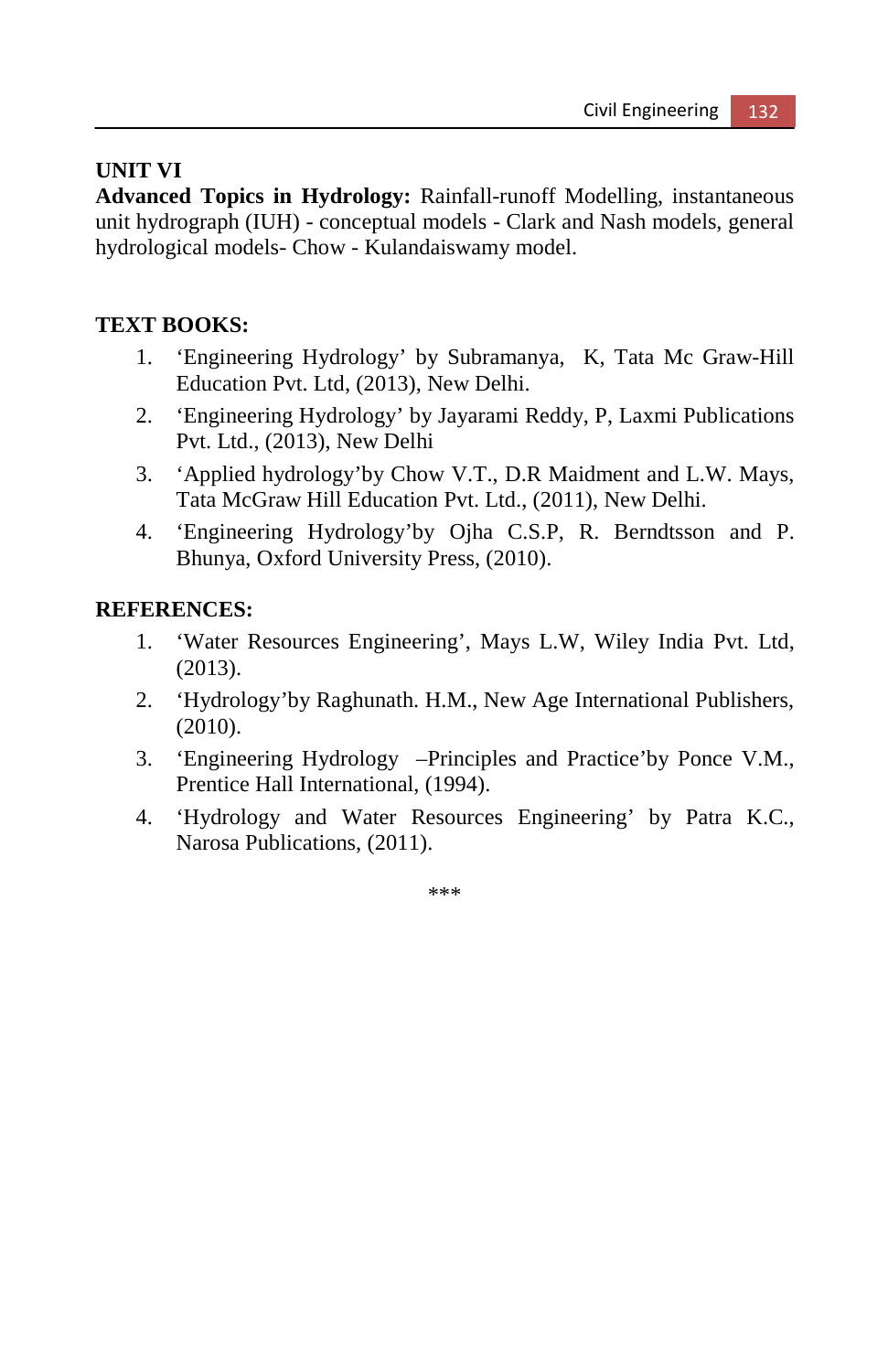| <b>III</b> Year – <b>II</b> SEMESTER | T P C<br>$3+1^*$ 0 3 |  |
|--------------------------------------|----------------------|--|
| (Open Elective)                      |                      |  |

#### **CE606 ( a ) - ENVIRONMENTAL POLLUTION AND CONTROL**

| Lecture :     | 3 hrs/Week Internal Assessment :               | <b>Marks</b> |
|---------------|------------------------------------------------|--------------|
|               | Tutorial: 1 Hrs/Week Semester End Examination: | <b>Marks</b> |
| Practical : - | Credits :                                      |              |

### **Course Learning Objectives:**

The objective of this course is:

- 1. Impart knowledge on fundamental aspects of air pollution & control, noise pollution, and solid waste management.
- 2. Provide basic knowledge on sustainable development.
- 3. Introduces some basics of sanitation methods essential for protection of community health.
- 4. Differentiate the solid and hazardous waste based on characterization.

#### **Course Learning Outcomes**:

By the end of successful completion of this course, the students will be able to:

- a. Identify the air pollutant control devices
- b. Have knowledge on the NAAQ standards and air emission standards
- c. Differentiate the treatment techniques used for sewage and industrial wastewater treatment methods.
- d. Understand the fundamentals of solid waste management, practices adopted in his town/village and its importance in keeping the health of the city.
- e. Appreciate the methods of environmental sanitation and the management of community facilities without spread of epidemics.
- f. Appreciate the importance of sustainable development while planning a project or executing an activity.

# **SYLLABUS:**

# **UNIT – I**

**Air Pollution**: Air pollution Control Methods–Particulate control devices – Methods of Controlling Gaseous Emissions – Air quality standards.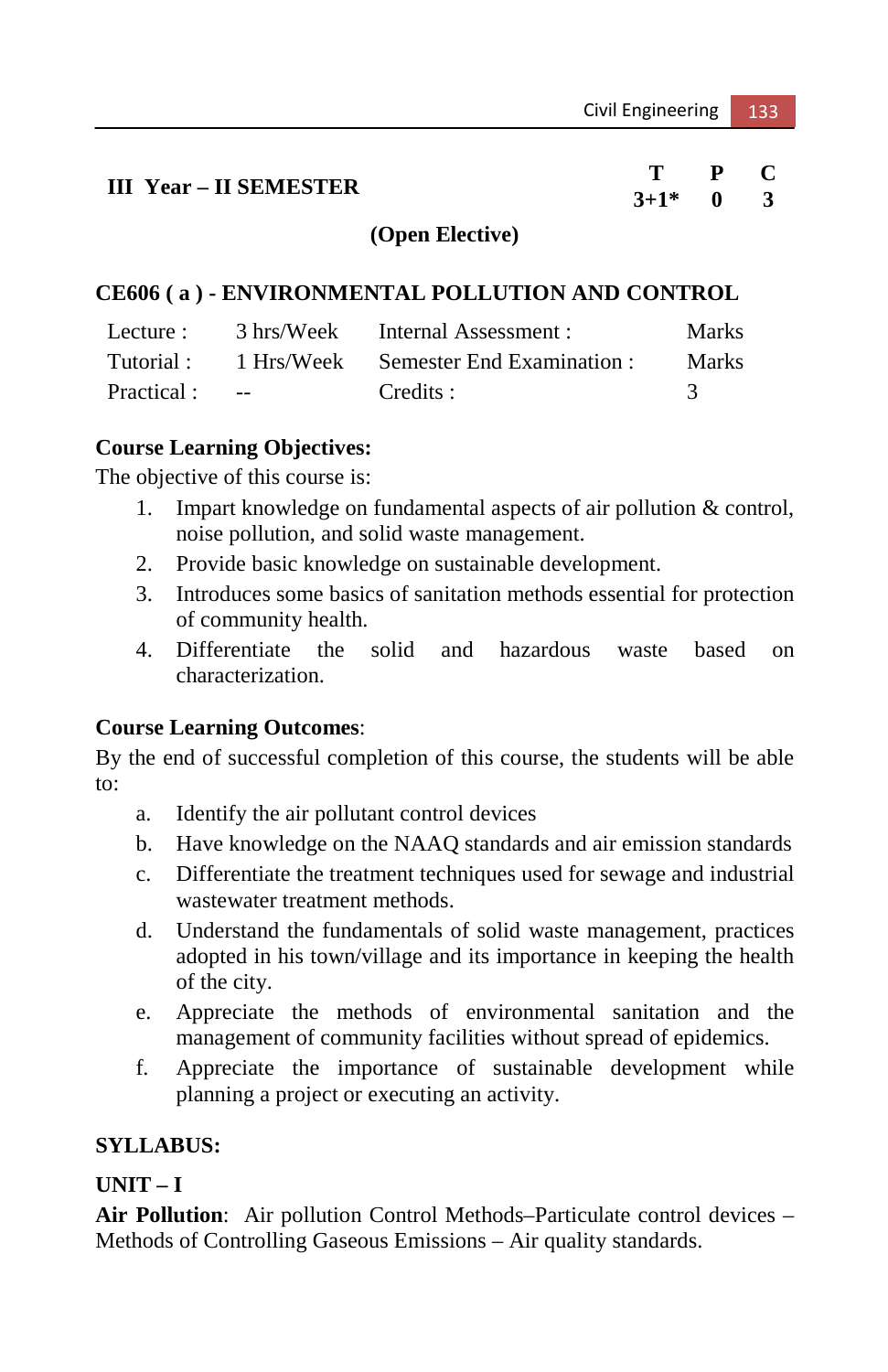**Noise Pollution**: Noise standards, Measurement and control methods – Reducing residential and industrial noise – ISO14000.

# **UNIT –II**

**Industrial wastewater Management**: – Strategies for pollution control - Volume and Strength reduction – Neutralization – Equalization – Proportioning – Common Effluent Treatment Plants - Recirculation of industrial wastes – Effluent standards.

# **UNIT – III**

**Solid Waste Management**: solid waste characteristics – basics of on-site handling and collection – separation and processing - Incineration-Composting-Solid waste disposal methods – fundamentals of Land filling.

# **UNIT – IV**

**Environmental Sanitation**: Environmental Sanitation Methods for Hostels and Hotels, Hospitals, Swimming pools and public bathing places, social gatherings (melas and fares), Schools and Institutions, Rural Sanitation-low cost waste disposal methods.

# **UNIT – V**

**Hazardous Waste:** Characterization - Nuclear waste – Biomedical wastes – Electronic wastes - Chemical wastes – Treatment and management of hazardous waste-Disposal and Control methods.

# **UNIT- VI**

**Sustainable Development**: Definition- elements of sustainable developments-Indicators of sustainable development- Sustainability Strategies- Barriers to Sustainability–Industrialization and sustainable development – Cleaner production in achieving sustainability- sustainable development.

# **TEXT BOOKS:**

- 1. Environmental Engineering, by Ruth F. Weiner and Robin Matthews – 4th Edition Elesevier, 2003.
- 2. Environmental Science and Engineering by J.G. Henry and G.W. Heinke – Pearson Education.
- 3. Environmental Engineering by Mackenzie L Davis & David A Cornwell. McGraw Hill Publishing.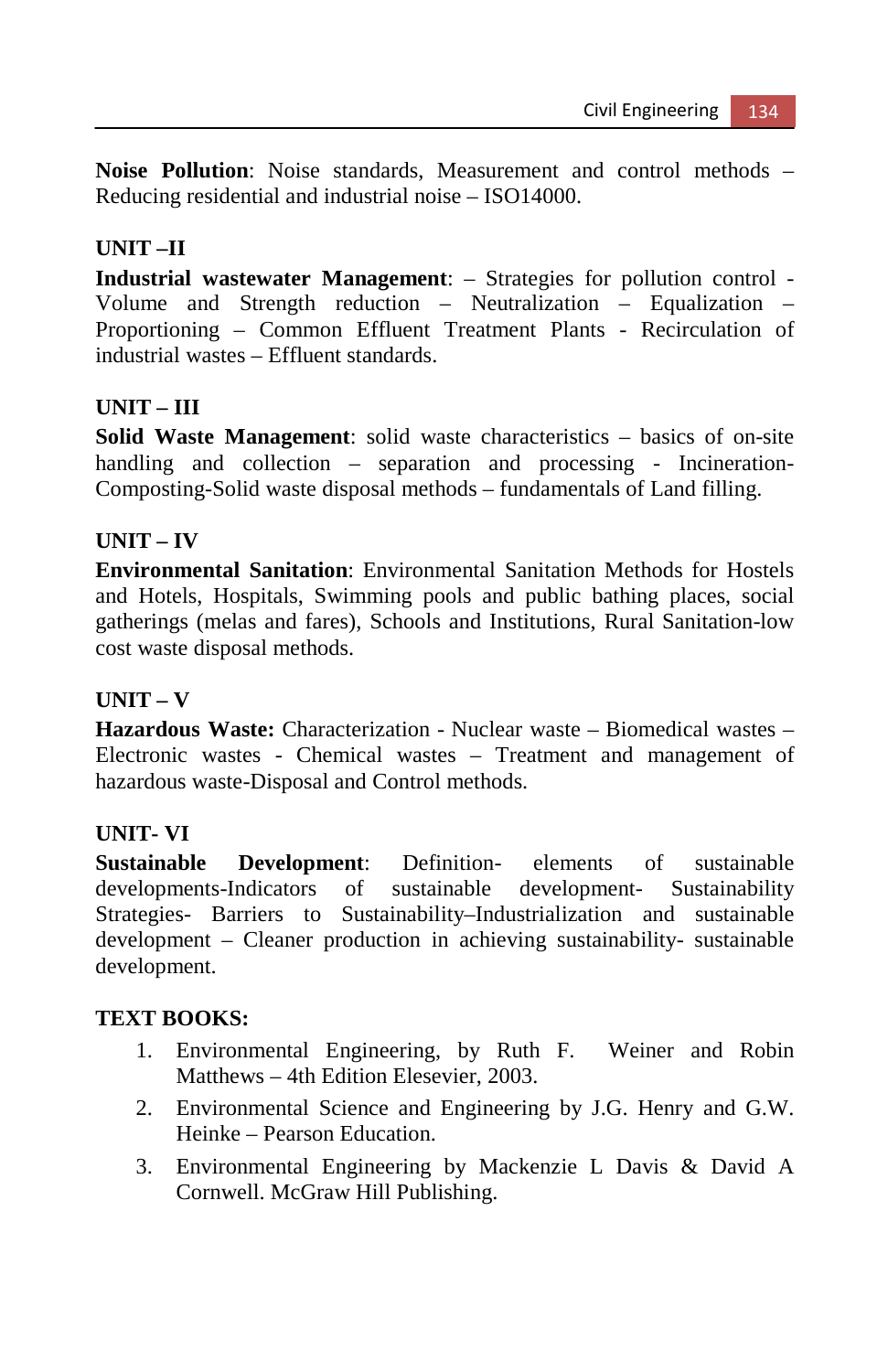#### **REFERENCES:**

- 1. Air Pollution and Control by M.N. Rao & H.N. Rao
- 2. Solid Waste Management by K. Sasi Kumar, S.A. Gopi Krishna. PHI New Delhi.
- 3. Environmental Engineering by Gerard Kiley, Tata McGraw Hill.
- 4. Environmental Sanitation by KVSG Murali Krishna, Reem Publications, New Delhi.
- 5. Industrial Water Pollution Control by Nemerow Jr., McGraw Hill Publishing.
- 6. Unit Operations and Processes in Environmental Engineering by Reynolds. Richard – Cengage Learning.
- 7. Environmental Engineering by D. Srinivasan, PHI Learning Private Limited, New Delhi, 2011.
- 8. Environmental Engineering Howard S. Peavy, Donald R. Rowe, Teorge George Tchobanoglus – Mc-Graw-Hill Book Company, New Delhi, 1985.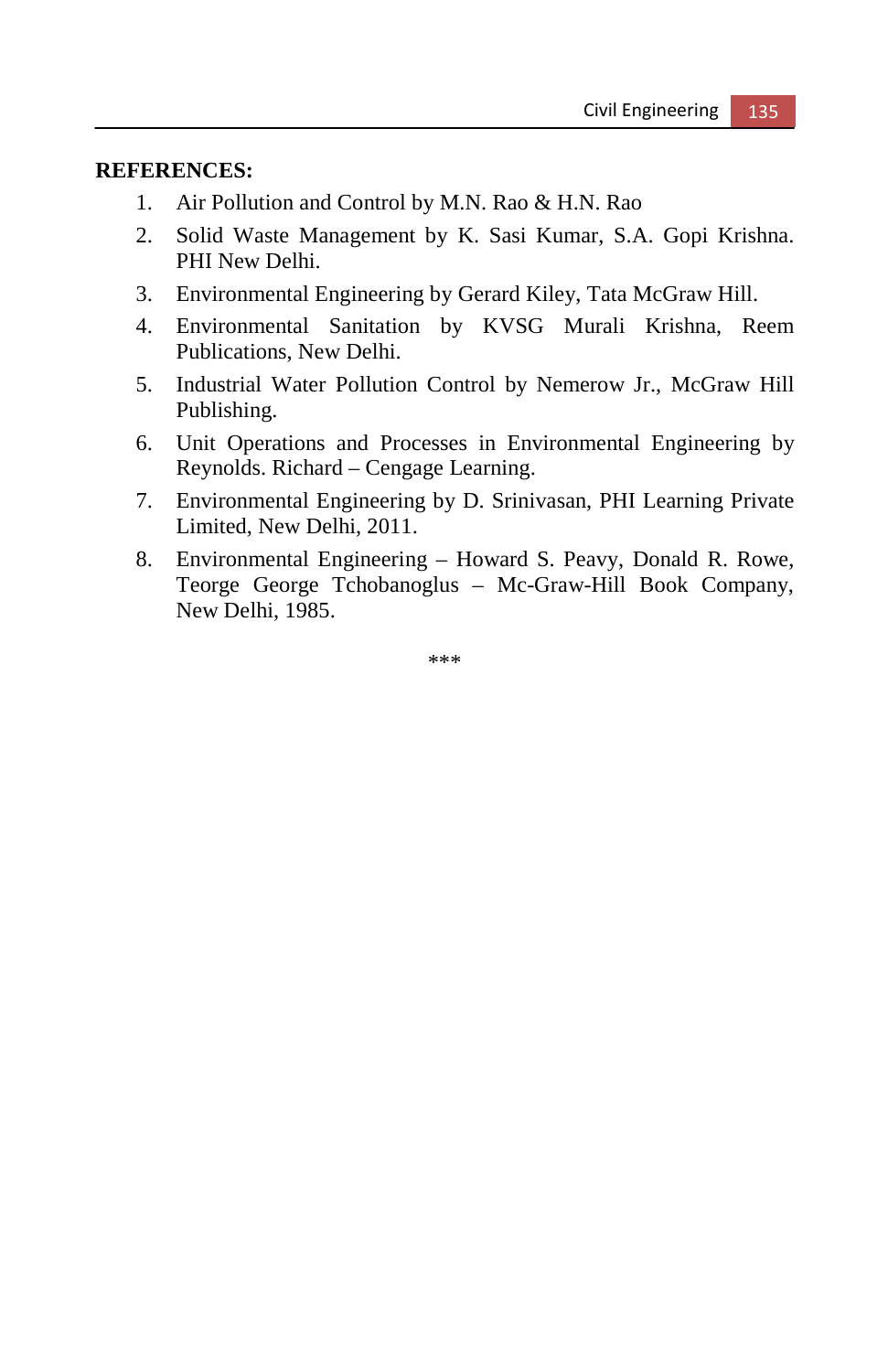# **CE606 ( b ) - DISASTER MANAGEMENT**

**(Open Elective)** 

| Lecture :   | 3 hrs/Week    | Internal Assessment :      | <b>Marks</b> |
|-------------|---------------|----------------------------|--------------|
| Tutorial :  | 1 Hrs/Week    | Semester End Examination : | Marks        |
| Practical : | $\sim$ $\sim$ | Credits :                  |              |

# **Course Learning Objectives:**

The objective of this course is:

- 1. Develop an understanding of why and how the modern disaster manager is involved with pre-disaster and post-disaster activities.
- 2. Develop an awareness of the chronological phases of natural disaster response and refugee relief operations. Understand how the phases of each are parallel and how they differ.
- 3. Understand the 'relief system' and the 'disaster victim.'
- 4. Describe the three planning strategies useful in mitigation.
- 5. Identify the regulatory controls used in hazard management.
- 6. Describe public awareness and economic incentive possibilities.
- 7. Understand the tools of post-disaster management.

# **Course Outcomes**:

Upon the successful completion of this course, the students will be able to:

- a. Affirm the usefulness of integrating management principles in disaster mitigation work
- b. Distinguish between the different approaches needed to manage preduring and post- disaster periods
- c. Explain the process of risk management
- d. Relate to risk transfer

# **SYLLABUS:**

# **UNIT-I**

**Natural Hazards And Disaster Management:** Introduction of DM – Inter disciplinary -nature of the subject– Disaster Management cycle – Five priorities for action. Case study methods of the following: floods, draughts – Earthquakes – global warming, cyclones & Tsunamis – Post Tsunami hazards along the Indian coast – landslides.

# **UNIT-III**

**Man Made Disastar And Their Management Along With Case Study Methods Of The Following:** Fire hazards – transport hazard dynamics –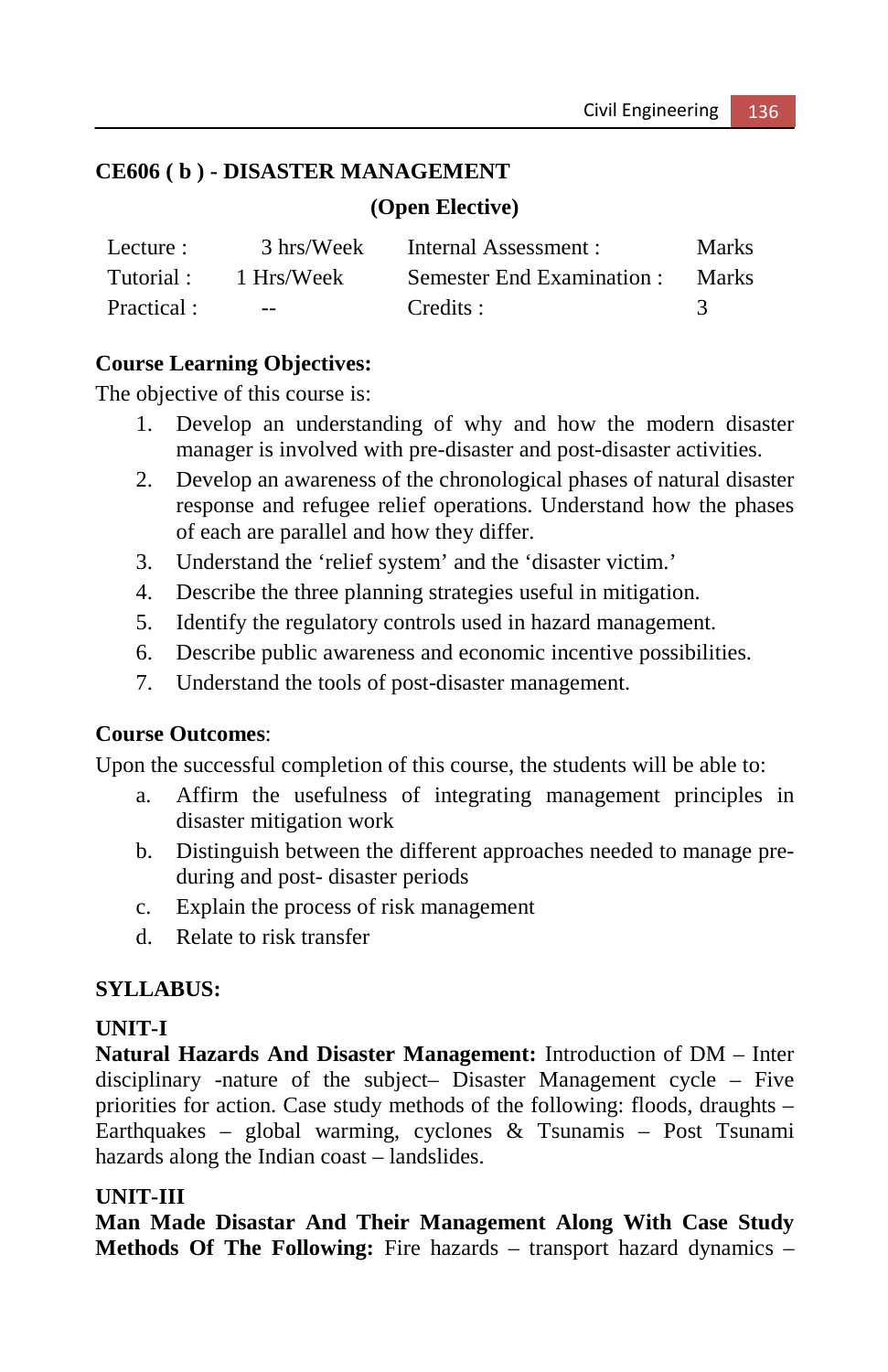solid waste management – post disaster – bio terrotirism -threat in mega cities, rail and air craft's accidents, and Emerging infectious diseases & Aids and their management.

# **UNIT-III**

**Risk And Vulnerability:** Building codes and land use planning – social vulnerability – environmental vulnerability – Macroeconomic management and sustainable development, climate change risk rendition – financial management of disaster – related losses.

# **UNIT-IV**

**Role Of Technology In Disaster Managements**: Disaster management for infra structures, taxonomy of infra structure – treatment plants and process facilities-electrical substations- roads and bridges- mitigation programme for earth quakes –flowchart, geospatial information in agriculture drought assessment-multimedia technology in disaster risk management and trainingtransformable indigenous knowledge in disaster reduction.

# **UNIT-V**

**Education And Community Preparedness:** Education in disaster risk reduction-Essentials of school disaster education-Community capacity and disaster resilience-Community based disaster recovery -Community based disaster management and social capital-Designing resilience- building community capacity for action.

# **UNIT-VI**

**Multi-sectional Issues:** Impact of disaster on poverty and deprivation-Climate change adaptation and human health -Exposure , health hazards and environmental risk-Forest management and disaster risk reduction.- Institutional capacity in disaster management -The Red cross and red crescent movement.-Corporate sector and disaster risk reduction-A community focused approach.

# **TEXT BOOKS:**

- 1. 'Disaster Management Global Challenges and Local Solutions' by Rajib shah & R R Krishnamurthy(2009),Universities press.
- 2. 'Disaster Science & Management' by Tushar Bhattacharya, Tata McGraw Hill Education Pvt. Ltd., New Delhi.
- 3. 'Disaster Management Future Challenges and Opportunities' by Jagbir Singh (2007), I K International Publishing House Pvt. Ltd.

# **REFERENCE BOOKS:**

1. 'Disaster Management' edited by H K Gupta (2003),Universities press.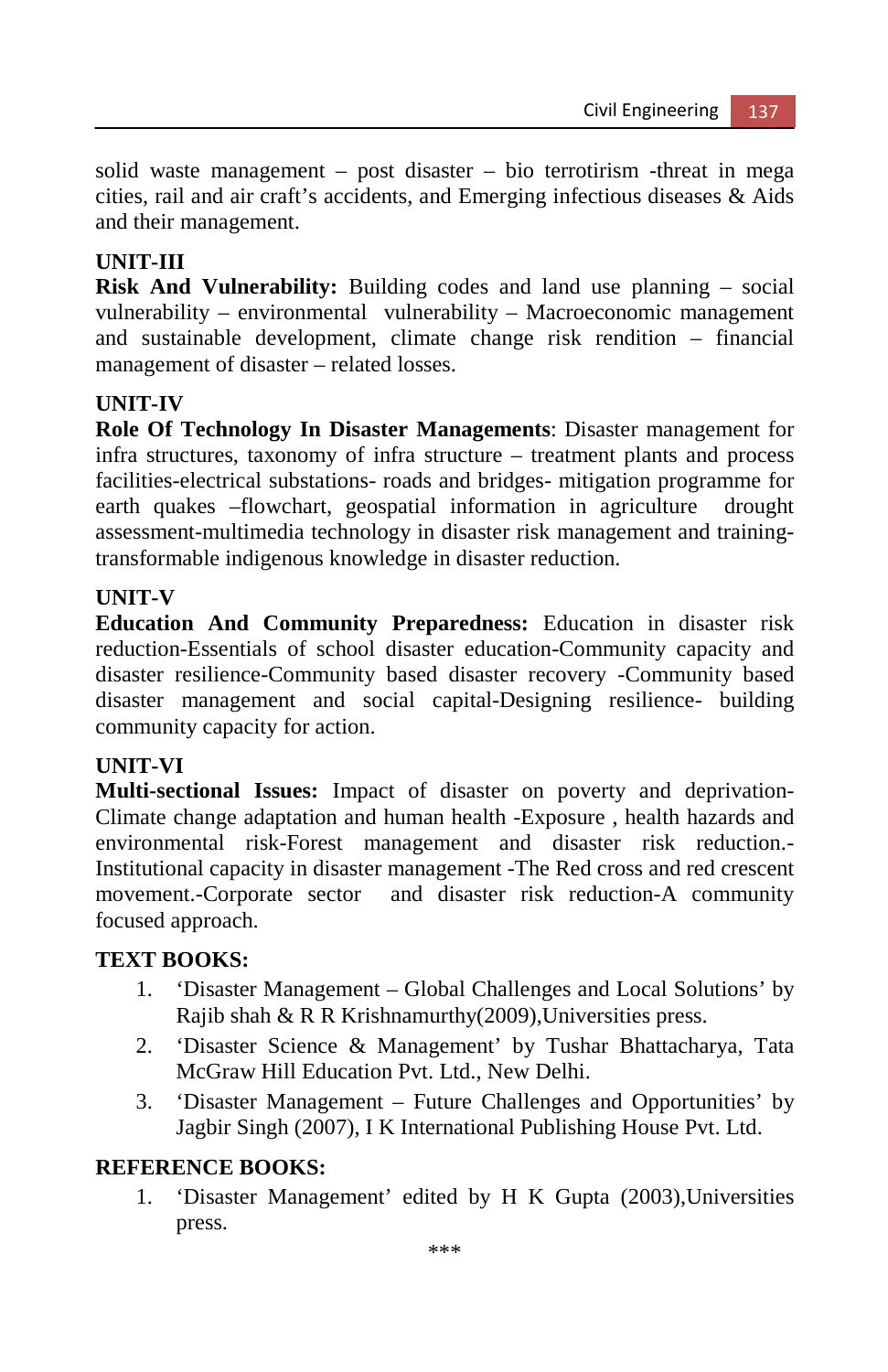# **CE606 ( c ) -INDUSTRIAL WATER & WASTE WATER MANAGEMENT**

#### **(Open Elective)**

| Lecture :   | 3 hrs/Week    | Internal Assessment :     | <b>Marks</b> |
|-------------|---------------|---------------------------|--------------|
| Tutorial :  | 1 Hrs/Week    | Semester End Examination: | <b>Marks</b> |
| Practical : | $\sim$ $\sim$ | Credits :                 |              |

# **Course Learning Objectives:**

The course will address the following:

- 1. Enables the student to distinguish between the quality of domestic and industrial water requirements and wastewater quantity generation.
- 2. To impart knowledge on selection of treatment methods for industrial wasteswater.
- 3. To know the common methods of treatment in different industries.
- 4. To acquire knowledge on operational problems of common effluent treatment plant.

#### **Course Outcomes**:

Upon the successful completion of this course, the students will be able to:

- a. Suggest treatment methods for any industrial wastewater.
- b. Learn the manufacturing process of various industries.
- c. Student will be in a position to decide the need of common effluent treatment plant for the industrial area in their vicinity.

# **SYLLABUS:**

# **UNIT – I**

**Industrial water Quantity and Quality requirements**: Boiler and cooling waters–Process water for Textiles, Food processing, Brewery Industries, power plants, fertilizers, sugar mills.

# **UNIT – II**

**Miscellaneous Treatment**: Use of Municipal wastewater in Industries – Advanced water treatment - Adsorption, Reverse Osmosis, Ion Exchange, Ultra filtration, Freezing, elutriation, Removal of Iron and Manganese, Removal of Colour and Odour.

# **UNIT – III**

**Basic theories of Industrial Wastewater Management:** Industrial waste survey - Measurement of industrial wastewater Flow-generation rates – Industrial wastewater sampling and preservation of samples for analysis -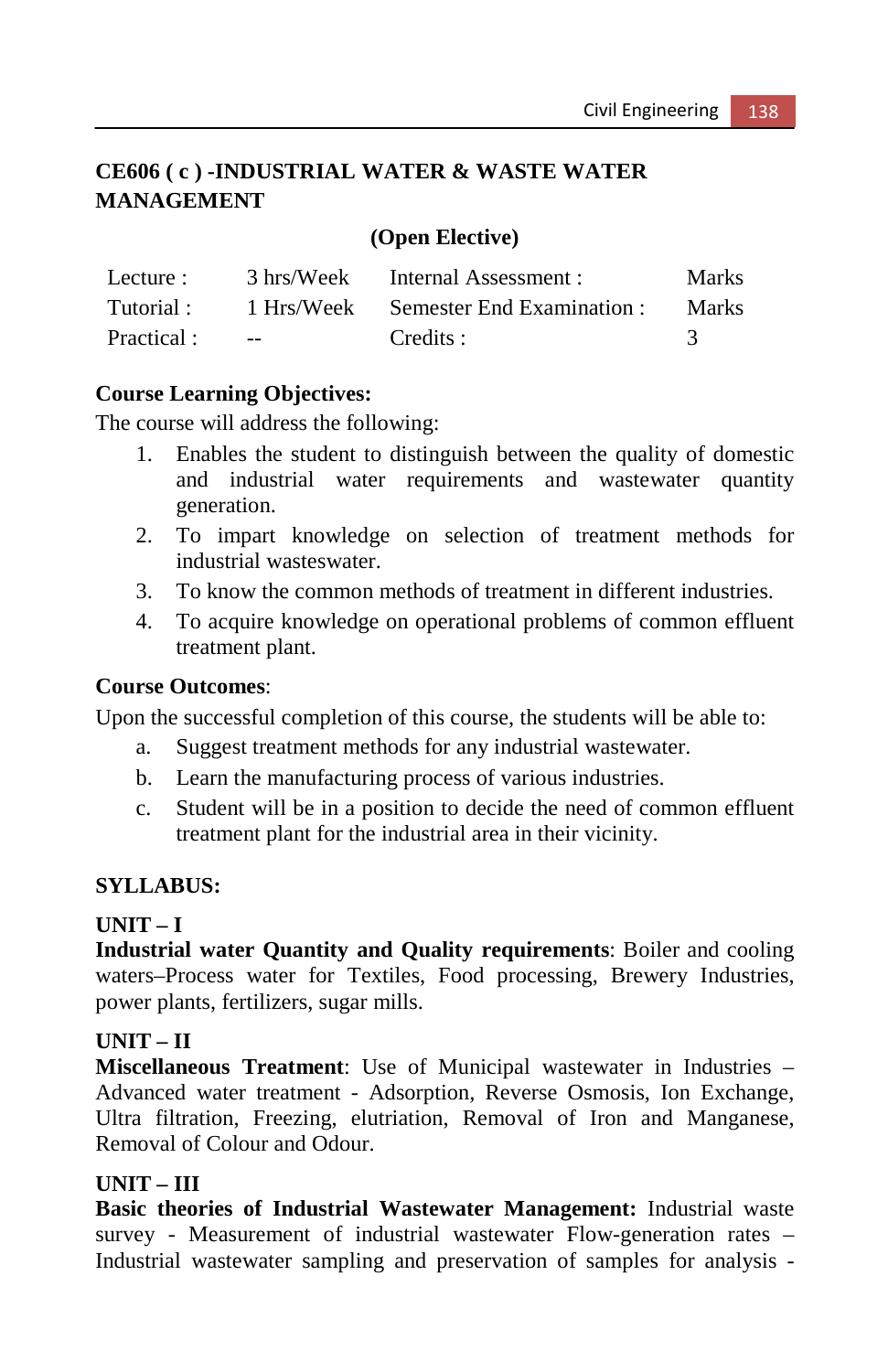Wastewater characterization-Toxicity of industrial effluents-Treatment of wastewater-unit operations and processes-Volume and Strength reduction – Neutralization – Equalization and proportioning- recycling, reuse and resources recovery.

# **UNIT – IV**

**Industrial wastewater disposal management**: discharges into Streams, Lakes and oceans and associated problems, Land treatment - Common Effluent Treatment Plants: advantages and suitability, Limitations and challenges- Recirculation of Industrial Wastes- Effluent Disposal Method.

# **UNIT – V**

**Process and Treatment of specific Industries-1:** Manufacturing Process and origin, characteristics, effects and treatment methods of liquid waste from Steel plants, Fertilizers, Textiles, Paper and Pulp industries, Oil Refineries, Coal and Gas based Power Plants.

# **UNIT – VI**

**Process and Treatment of specific Industries-2:** Manufacturing Process and origin, characteristics, effects and treatment methods of liquid waste from Tanneries, Sugar Mills, Distillers, Dairy and Food Processing industries, Pharmaceutical Plants.

# **Text book**

- 1. Wastewater Treatment by M.N. Rao and A.K. Dutta, Oxford & IBH, New Delhi.
- 2. Industrial Wastewater Treatment by KVSG Murali Krishna.
- 3. Industrial Wastewater treatment by A.D. Patwardhan, PHI Learning, Delhi.
- 4. Wastewater Treatment for Pollution Control and Reuse, by Soli. J Arceivala, Shyam R Asolekar, Mc-Graw Hill, New Delhi; 3r<sup>d</sup> Edition.

# **References**

- 1. Industrial Water Pollution Control by W. Wesley Eckenfelder, Mc-GrawHill, Third Edition
- 2. Wastewater Engineering by Metcalf and Eddy Inc., Tata McGrawhill Co., New Delhi
- 3. Wastewater Treatment- Concepts and Design Approach by G.L. Karia & R.A. Christian, Prentice Hall of India.
- 4. Unit Operations and Processes in Environmental Engineering by Reynolds. Richard, Cengage Learning.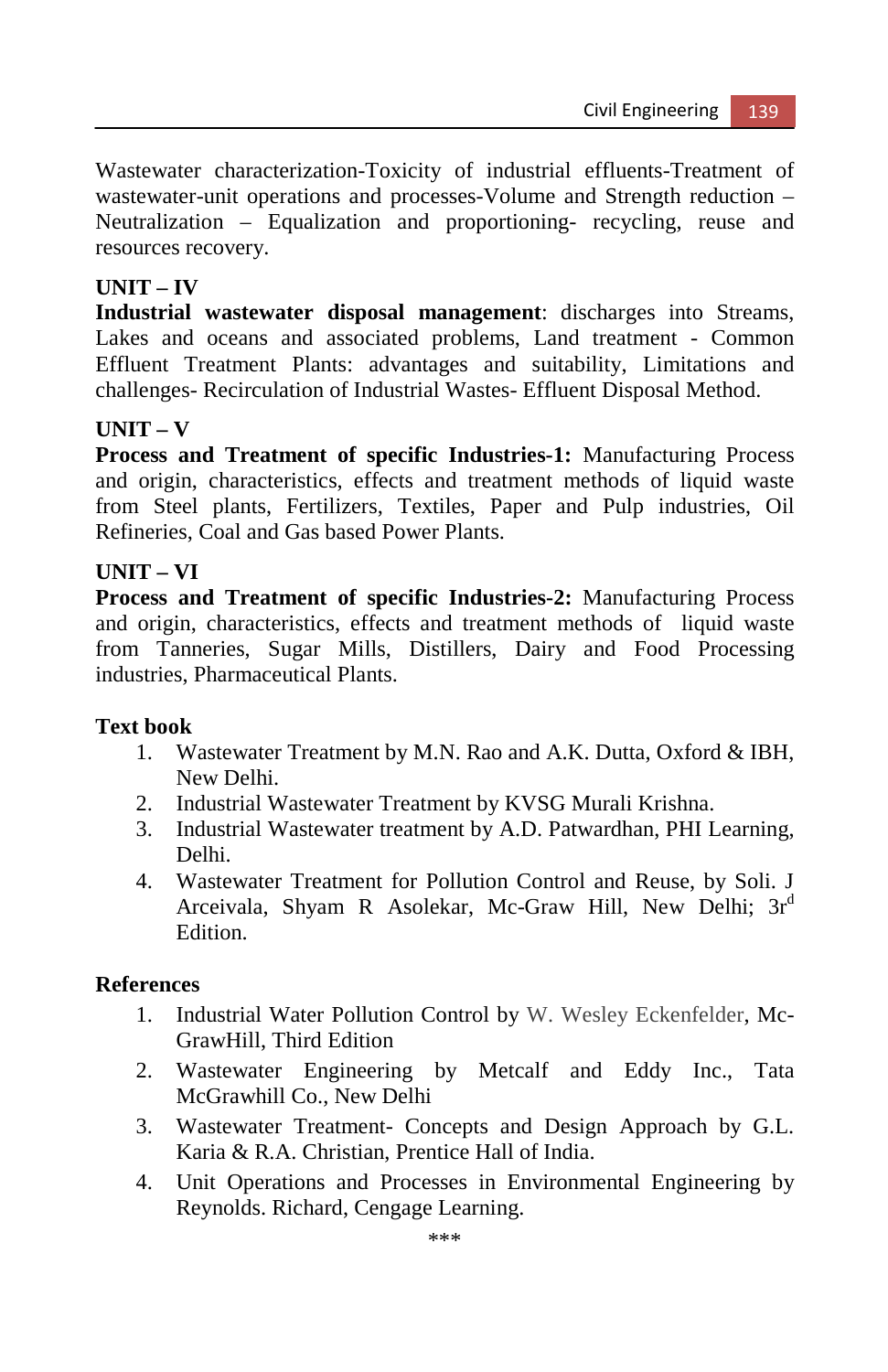# **CE606 ( d ) - ARCHITECTURE AND TOWN PLANNING**

**(Open Elective)** 

| Lecture :  | 3 hrs/Week                        | Internal Assessment :      | <b>Marks</b> |
|------------|-----------------------------------|----------------------------|--------------|
| Tutorial : | 1 Hrs/Week                        | Semester End Examination : | <b>Marks</b> |
| Practical: | <b>Contract Contract Contract</b> | Credits :                  |              |

#### **Course Learning Objectives:**

The objective of this course is:

- 1. Initiating the students to different architectures of the world. The distinctions between the eastern and western architecture styles are focused.
- 2. The salient features of Egyptian, Greek, Roman, Indian Vedic, Indus valley civilization, Buddhist, Hindu and Indo-Sarsanic Architecture are introduced.
- 3. Architectural design concepts, principles of planning and composition are imparted.
- 4. To enable the student to understand town planning from ancient times to modern times.
- 5. To impart the concepts of town planning standards, land scaping and expansion of towns.

#### **Course Outcomes**:

Upon the successful completion of this course:

- a. The student should be able to distinguish architectural styles of eastern and western world.
- b. The student should understand the importance of Orders of architecture.
- c. Should be able to compose spaces of buildings using design concepts, planning principles.
- d. Should understand the town planning standards, landscaping features and regulations controlling expansion of the towns and the cities.

# **SYLLABUS:**

# **UNIT – I**

**History of Architecture:** Western Architecture:Egyptian, Greek, Roman Architectures- Orders. Indian Architecture: Vedic age, Indus valley civilization– Buddhist period: Stambas, Stupa, Toranas, Chaityas, Viharas – Hindu temples: Dravidian and Indo Aryan Styles-Temple of Aihole,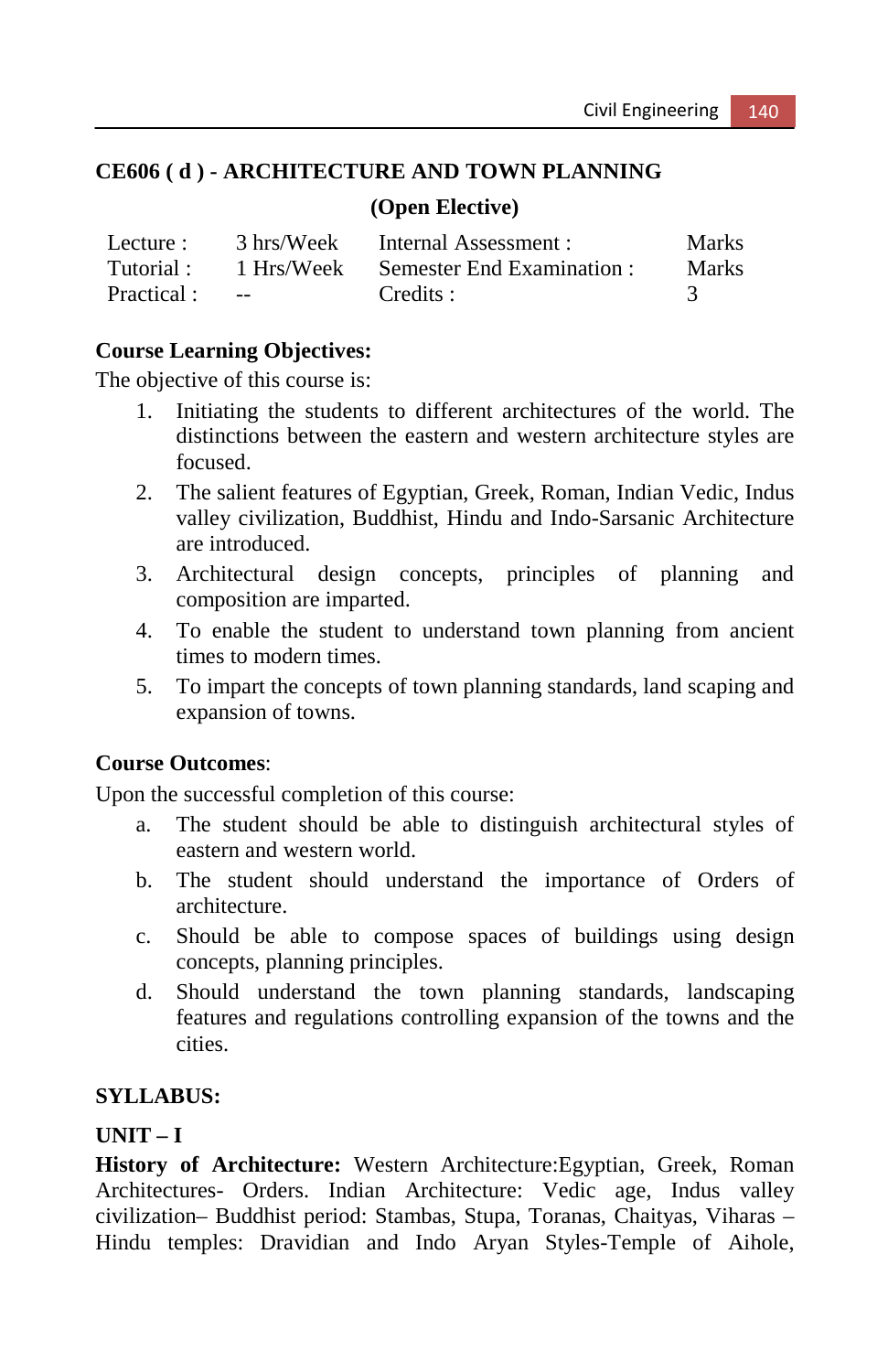Madurai, Bhuvaneshwar, Mount Abu. Indo Sarsanic (Islamic) Architecture: Mosque - Palace - Fort - Tomb.

# **UNIT – II**

**Architectural Design**: Principles of designing – Composition of Plan – relationship between plan and elevation- building elements, form, surface texture, mass, line, color, tone- Principles of Composition: Unity, contrast, proportion, scale, balance, circulation, rhythm, character, expression.

# **UNIT - III**

**Principles of Planning:** Principles of planninga residence- site selection, site orientation- aspect, prospect, grouping, circulation, privacy, furniture requirements, services and other factors.

**Post-classic Architecture:** Introduction of post-classic architecturecontribution of eminent architects to modern period-Edward Lutyens, Le Corbusier, Frank Lloyd Wrigt, Walter Groping.

# **UNIT – IV**

**Histroical Back Ground of Town Planning:** Town planning in India – Town plans of mythological Manasa-Town plans of ancient towns: Harappa, Mohenjodaro, Pataliputra, Delhi, Acropolis (Greece), Jerusalem, Mecca, Rome, London.

# **UNIT – V**

**Modern Town Planning:** Zoning- Roads and road traffic- Housing- Slums, Parks, Play grounds- Public Utility Services- Surveys and maps for planning-Neighborhood Planning.

**Standards of Town planning:** Planning new towns, planning standards and specifications, national and regional planning, town planning and legislationplanning regulations and limitations.

# **UNIT – VI**

**Land Scaping and Expansion of Towns:** Land scaping for the towns, horizontal and vertical expansion of towns- garden cities, satellite townsfloating towns- sky scrapers-pyramidal cities.

# **TEXTBOOKS:**

- 1. 'The great ages of World Architecture' by G.K. Hiraskar.
- 2. 'Planning and Design of Buildings by Section of Architecture' by Y. S. Sane.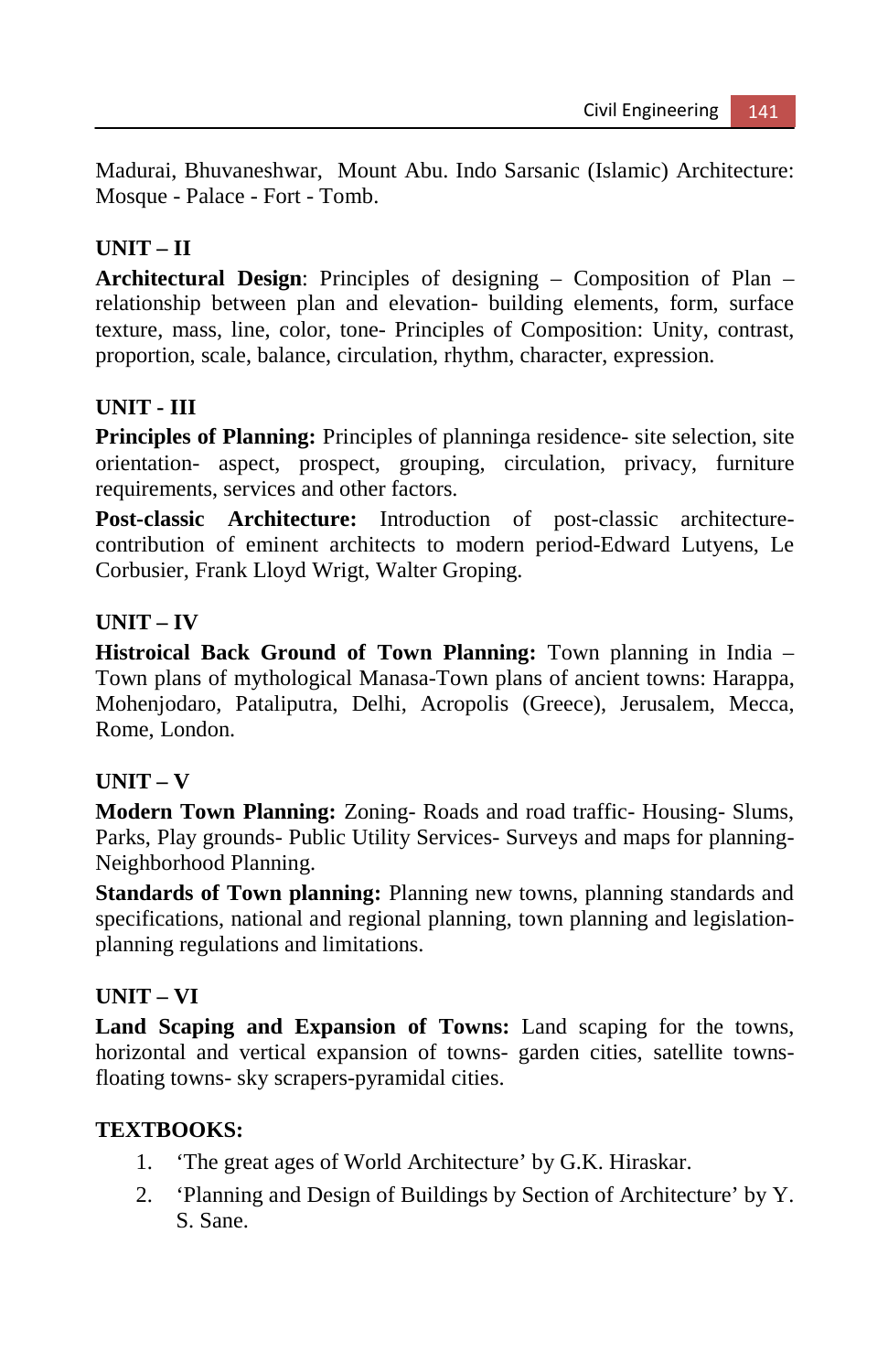- 3. 'Professional Practice' by G.K.Krishnamurthy, S.V.Ravindra, PHI Learning, New Delhi.
- 4. 'Indian Architecture Vol. I & II' by Percy Brown, Taraporevala Publications, Bombay.
- 5. 'Fundamentals of Town Planning'by G.K. Haraskar.

#### **REFERENCES:**

- 1. 'Drafting and Design for Architecture' by Hepler, Cengage Learning
- 2. 'Architect's Portable Handbook' by John Patten Guthrie Mc Graw Hill International Publications.
- 3. 'Mordern Ideal Homes for India' by R. S. Deshpande.
- 4. 'Town and County Planning'by A.J.Brown and H.M.Sherrard.
- 5. 'Town Design'by Federik Glbbard, Architectural press, London.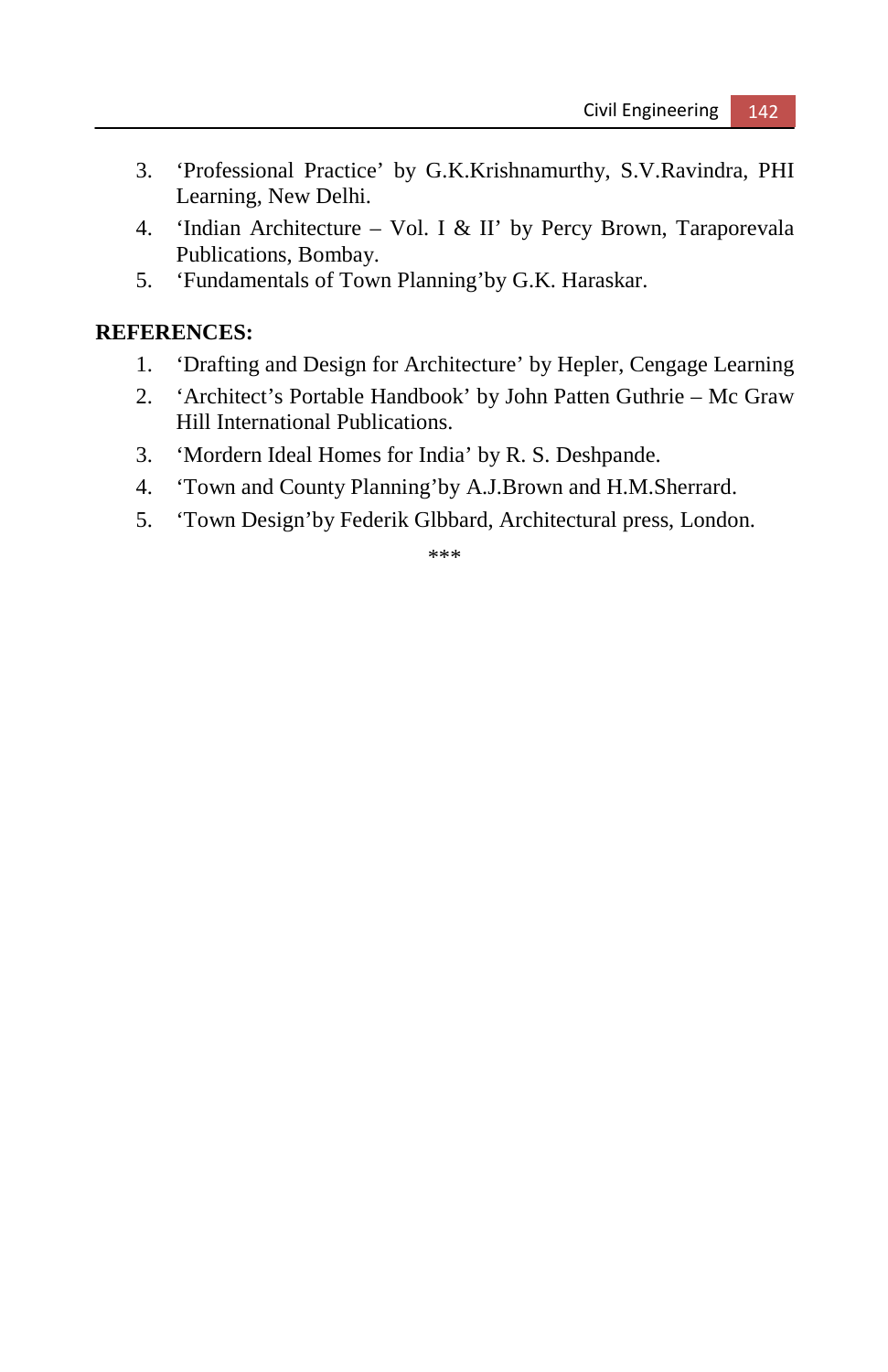# **CE606 ( e ) - FINITE ELEMENT METHOD**

#### **(Open Elective)**

| Lecture :   | 3 hrs/Week           | Internal Assessment :                          | <b>Marks</b> |
|-------------|----------------------|------------------------------------------------|--------------|
|             |                      | Tutorial: 1 Hrs/Week Semester End Examination: | <b>Marks</b> |
| Practical : | <b>Service</b> State | Credits :                                      |              |

# **Course Learning Objectives:**

The objective of this course is:

- 1. Equip the students with the fundamentals of Finite Element Analysis
- 2. Enable the students to formulate the design problems into FEA.
- 3. Enable the students to solve Boundary value problems using FEM.

### **Course Outcomes**:

Upon completion of the course, the student will be able to

- a. Solve simple boundary value problems using Numerical technique of Finite element method.
- b. Develop finite element formulation of one and two dimensional problems and solve them.
- c. Assemble Stiffness matrices, Apply boundary conditions and solve for the displacements.
- d. Compute Stresses and Strains and interpret the result.

# **SYLLABUS:**

# **UNIT-I**

**Introduction:** Review of stiffness method- Principle of Stationary potential energy-Potential energy of an elastic body- Rayleigh-Ritz method of functional approximation.

# **UNIT-II**

Principles of Elasticity- Equilibrium Equations- Strain Displacement relationships- Constitutive relationship for plane stress, plane stain and axi symmetric bodies of revolution with axi symmetric loading.

# **UNIT-III**

**Finite Element formulation of truss element:** Stiffness matrix- properties of stiffness matrix –Selection of approximate displacement functionssolution of a plane truss- transformation matrix- Galerkin's method for 1-D truss – Computation of stress in a truss element.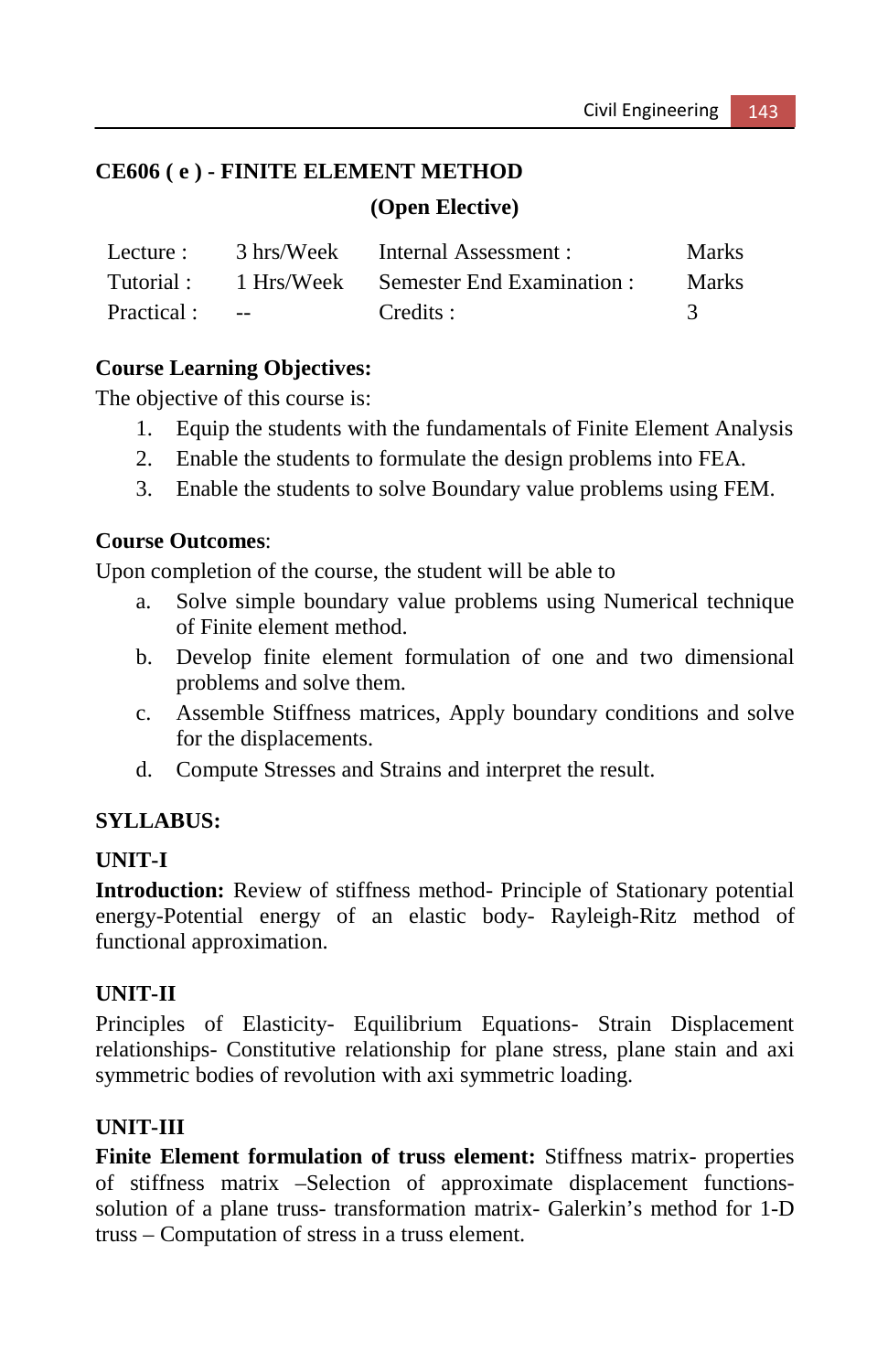# **UNIT-IV**

**Finite element formulation of Beam elements:** Beam stiffness- assemblage of beam stiffness matrix- Examples on Analysis of beams Subjected to Concentrated and Distributed loading.

### **UNIT-V**

Finite element formulation for plane stress and plane strain problems-Derivation of CST and LST stiffness matrix and equations-treatment of body and surface forces

### **UNIT-VI**

**Iso-parametric Formulation:** An isoparametric bar element- plane bilinear isoparametric element – quadratic plane element - shape functions, evaluation of stiffness matrix, consistent nodal load vector - Gauss quadrature for performing numerical integrations.

### **TEXT BOOKS**

- 1. 'A first course in the Finite Element Method'by Daryl L. Logan, Thomson Publications.
- 2. 'Introduction to Finite Elements in Engineering' by Tirupati R. Chandrupatla, Ashok D. Belgundu, PHI publications.
- 3. 'Introduction to Finite Element Method' by Desai & Abel CBS Publications.

#### **REFERENCES**:

- 1. 'Concepts and applications of Finite Element Analysis'by Robert D. Cook, Michael E Plesha, John Wiley & sons Publications.
- 2. 'Text book of Finite Element Analysis'by P. Seshu, Prentice Hall of India.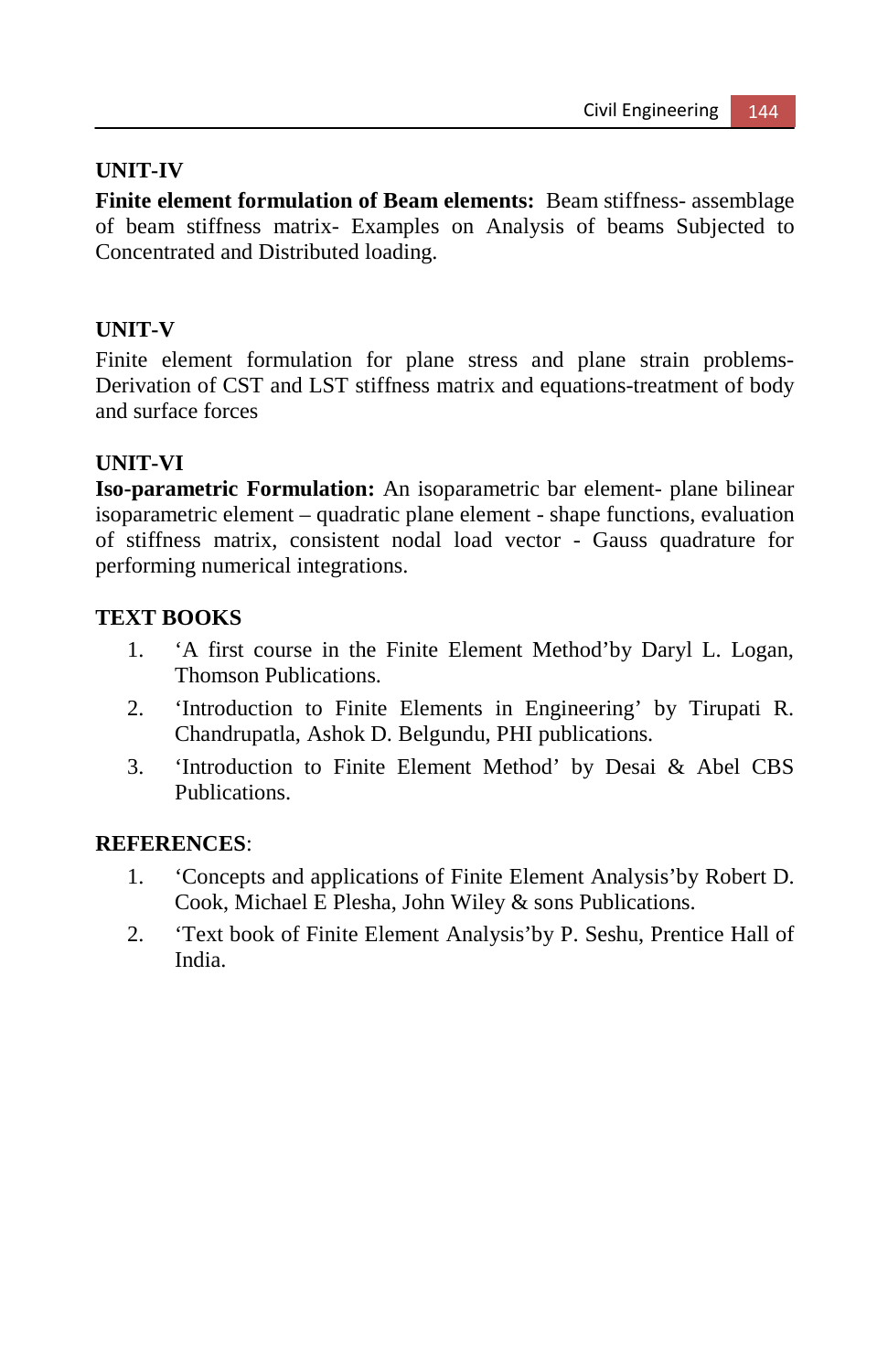# **CE606 ( f ) - GREEN TECHNOLOGIES**

#### **(Open Elective)**

| Lecture :   | 3 hrs/Week               | Internal Assessment :                          | <b>Marks</b> |
|-------------|--------------------------|------------------------------------------------|--------------|
|             |                          | Tutorial: 1 Hrs/Week Semester End Examination: | <b>Marks</b> |
| Practical : | <b>Contract Contract</b> | Credits :                                      |              |

#### **Course Learning Objectives:**

The objective of this course is:

- 1. To present different concepts of green technologies.
- 2. To acquire principles of Energy efficient technologies.
- 3. To impart knowledge on the methods of reducing  $CO<sub>2</sub>$  levels in atmosphere.
- 4. To gain knowledge of the importance of life cycle assessment
- 5. To learn the importance of green fuels and its impact on environment.

#### **Course Learning Outcomes**

Upon successful completion of this course, the students will be able to:

- a. Enlist different concepts of green technologies in a project
- b. Understand the principles of Energy efficient technologies
- c. Estimate the carbon credits of various activities
- d. Identify the importance of life cycle assessment
- e. Recognize the benefits of green fuels with respect to sustainable development.

#### **SYLLABUS:**

#### **UNIT- I**

Introduction : Green Technology – definition- Importance – Historical evolution – advantages and disadvantages of green technologies-factors affecting green technologies- Role of Industry, Government and Institutions – Industrial Ecology – role of industrial ecology in green technology.

#### **UNIT- II**

Cleaner Production (CP): Definition – Importance – Historical evolution - Principles of Cleaner Production–Benefits–Promotion – Barriers – Role of Industry, Government and Institutions – clean development mechanism, reuse, recovery, recycle, raw material substitution-Wealth from waste, case studies.

# **UNIT- III**

Cleaner Production Project Development and Implementation: Overview of CP Assessment Steps and Skills, Process Flow Diagram, Material Balance,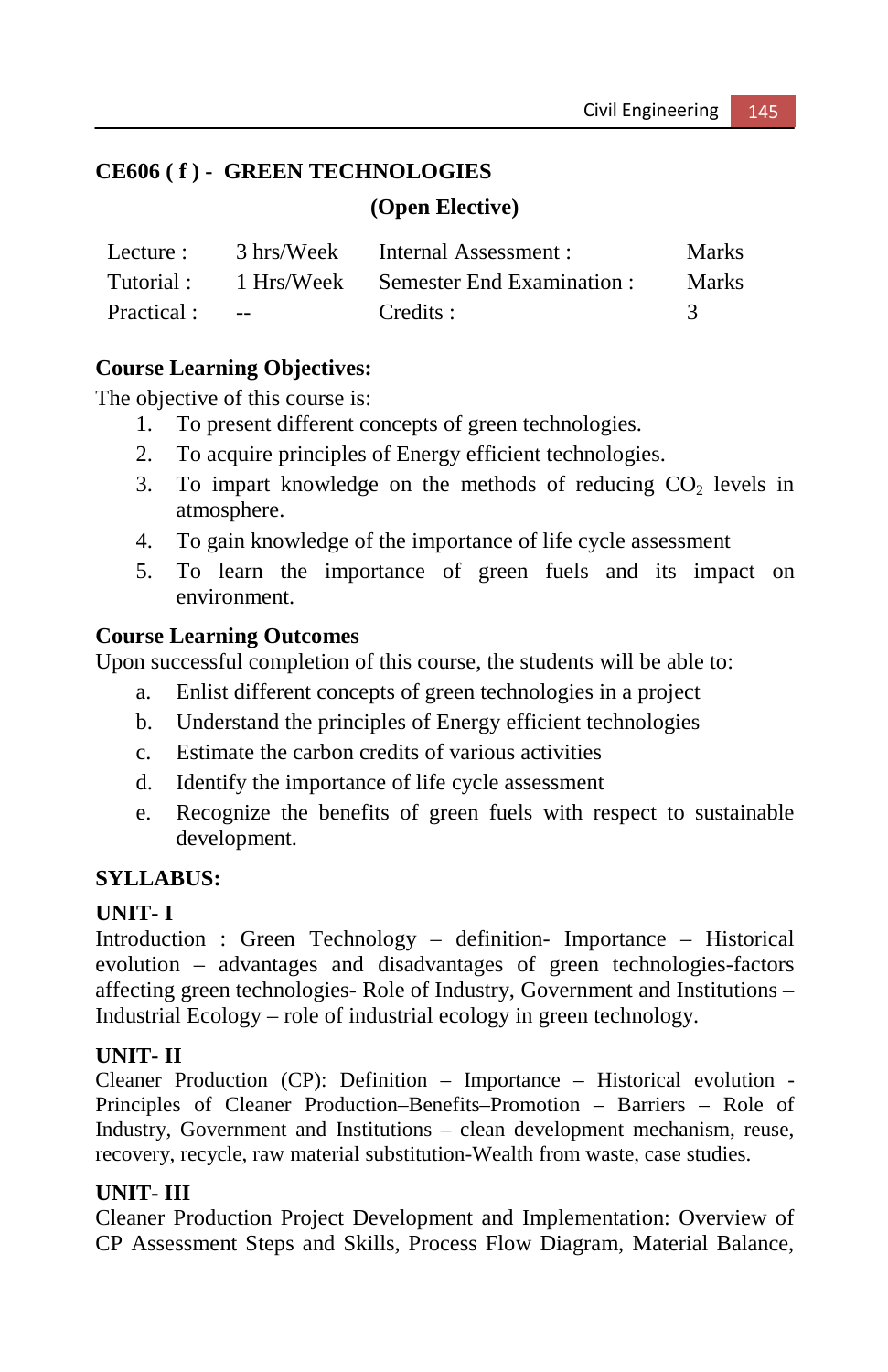CP Option Generation – Technical and Environmental Feasibility analysis – Economic valuation of alternatives - Total Cost Analysis – CP Financing – Preparing a Program Plan – Measuring Progress- ISO 14000.

### **UNIT- IV**

Pollution Prevention and Cleaner Production Awareness Plan – Waste audit – Environmental Statement, carbon credit, carbon sequestration, carbon trading, Life Cycle Assessment - Elements of LCA – Life Cycle Costing – Eco Labelling.

#### **UNIT -V**

Availability and need of conventional energy resources, major environmental problems related to the conventional energy resources, future possibilities of energy need and availability. Non-conventional energy sources: Solar Energy-solar energy conversion technologies and devices, their principles, working and application.

#### **UNIT- VI**

Green Fuels – Definition-benefits and challenges – comparison of green fuels with conventional fossil fuels with reference to environmental, economical and social impacts- public policies and market-driven initiatives.

Biomass energy: Concept of biomass energy utilization, types of biomass energy, conversion processes, Wind Energy, energy conversion technologies, their principles, equipment and suitability in Indian context; tidal and geothermal energy.

#### **TEXT BOOKS:**

#### **REFERENCES:**

- 1. 'Pollution Prevention: Fundamentals and Practice' by Paul L Bishop (2000), McGraw Hill International.
- 2. 'Pollution Prevention and Abatement Handbook Towards Cleaner Production' by World Bank Group (1998), World Bank and UNEP, Washington D.C.
- 3. 'Cleaner Production Audit' by Prasad Modak, C.Visvanathan and Mandar Parasnis (1995), Environmental System Reviews, No.38, Asian Institute of Technology, Bangkok
- 4. 'Handbook of Organic Waste Conversion' by Bewik M.W.M.
- 5. 'Energy, The Solar Hydrogen Alternative' by Bokris J.O.
- 6. 'Non-conventional Energy Sources' by Rai G.D.
- 7. 'Solar Energy' by Sukhatme S.P.
- 8. 'Waste Energy Utilization Technology' by Kiang Y. H.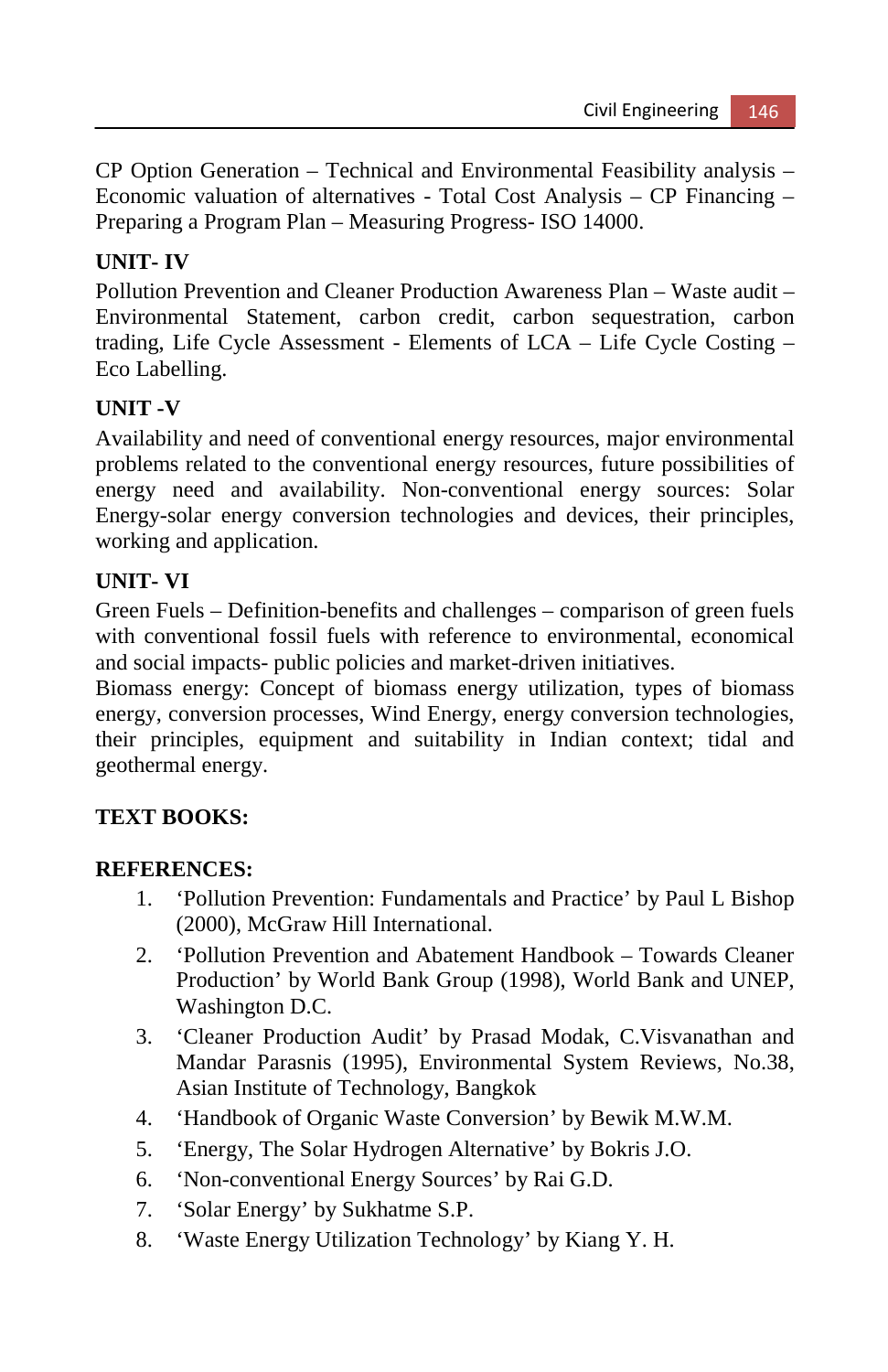# **III** Year – **II** SEMESTER **T** P C **0** 3 2

**0 3 2** 

#### **CE607-COMPUTER AIDED ENGINEERING DRAWING**

| Lecture :  | $\overline{\phantom{a}}$ | Internal Assessment:       | <b>Marks</b> |
|------------|--------------------------|----------------------------|--------------|
| Tutorial : | $-$                      | Semester End Examination : | <b>Marks</b> |
| Practical: | 3 hrs/Week               | Credits :                  |              |

#### **Course Objectives:**

The objective of this course is:

- To enhance the students knowledge and skills in engineering drawing
- To introduce computer aided drafting packages and commands for modeling and sketching.
- To learn surface modeling techniques required designing and machining
- To draw the geometric entities and create 2D and 3D wire frame models.
- To learn various modelling techniques such as edit, zoom, cross hatching, pattern filling,rotation, etc.

#### **Course outcomes:**

Up on completion of the course, the student shall be able to :

- 1) Understand the paper –space environment thoroughly
- 2) Develop the components using 2D and 3D wire frame models through various editing commands.
- 3) Generate assembly of various components of compound solids.

#### **UNIT-I**

**Objective:** The knowledge of projections of solids is essential in 3D modelling and animation. The student will be able to draw projections of solids. The objective is to enhance the skills they already acquired in their earlier course in drawing of projection and sections of solids.

**Projections Of Planes & Solids**: Projections of Regular Solids inclined to both planes – Auxiliary Views. Sections and Sectional views of Right Regular Solids – Prism, Cylinder, Pyramid, Cone – Auxiliary views.

#### **UNIT-II**

**Objective:** The knowledge of development of surfaces of solids is required in designing and manufacturing of the objects. Whenever two or more solids combine, a definite curve is seen at their intersection. The intersection of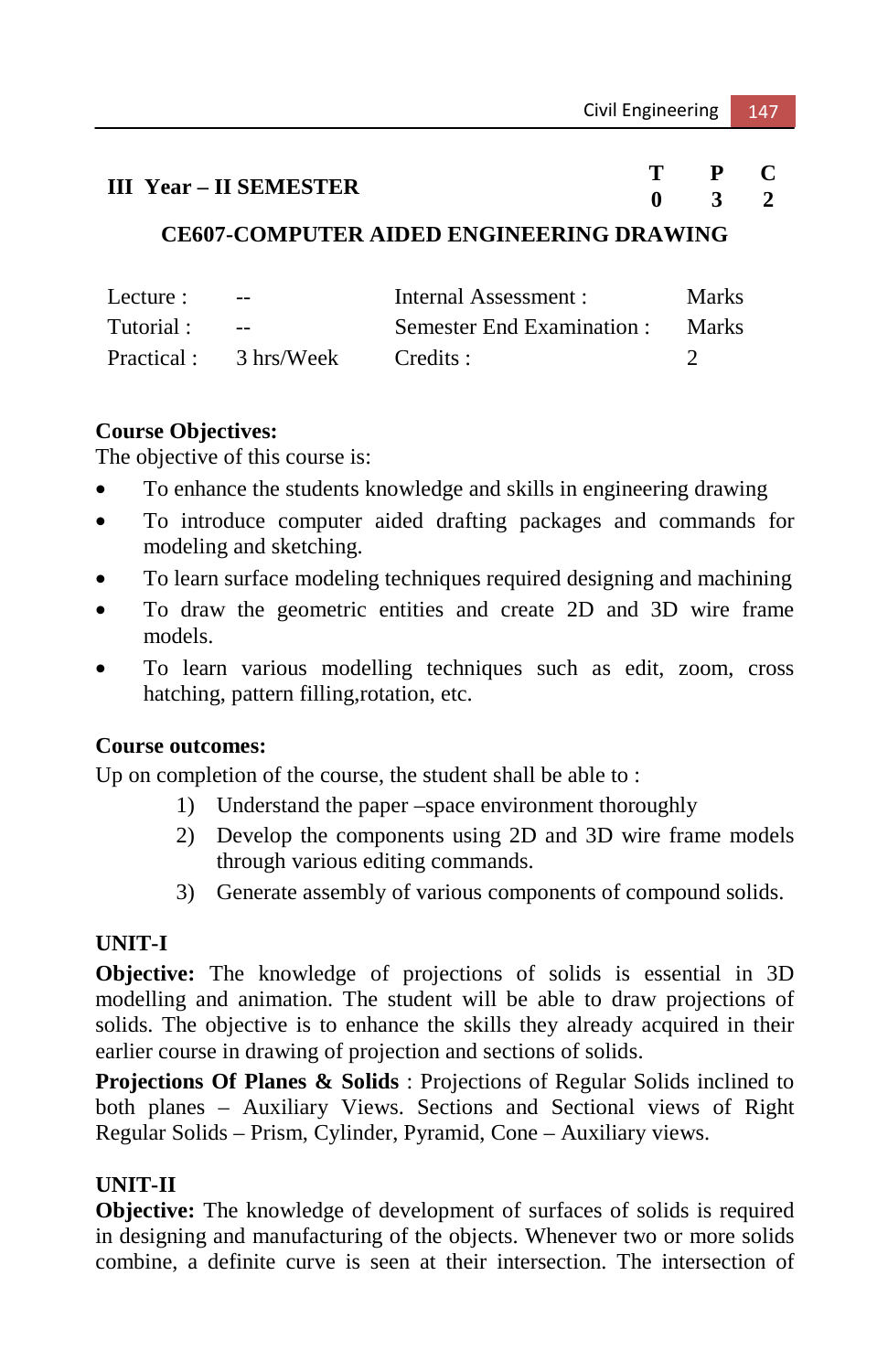solids also plays an important role in designing and manufacturing. The objective is to impart this knowledge through this topic.

**Development And Interpenetration Of Solids**: Development of Surfaces of Right Regular Solids – Prisms, Cylinder, Pyramid Cone and their parts.

Interpenetration of Right Regular Solids – Intersection of Cylinder Vs Cylinder, Cylinder Vs Prism, Cylinder Vs Cone.

# **UNIT-III**

**Objective:** Isometric projections provide a pictorial view with a real appearance. Perspective views provides a realistic 3D View of an object. The objective is to make the students learn the methods of Iso and Perspective views.

**Isometric Projections :** Principles of Isometric Projection – Isometric Scale – Isometric Views

– Conventions – Isometric Views of Lines, Plane Figures, Simple and Compound Solids – IsometricProjection of objects having non- isometric lines. Isometric Projection of Spherical Parts.

**Transformation of Projections:** Conversion of Isometric Views to Orthographic Views – Conventions.

**Perspective Projections:** Perspective View: Points, Lines, Plane Figures and Simple Solids,Vanishing Point Methods(General Method only).

# **PART- B COMPUTER AIDED DRAFTING**

# **UNIT- IV**

**Introduction To Computer Aided Drafting:** Generation of points, lines, curves, polygons, dimensioning. Types of modelling: object selection commands – edit, zoom, cross hatching, pattern filling, utility commands, 2D wire frame modelling, 3D wire frame modelling.

#### **UNIT -V**

**Objective:** By going through this topic the student will be able to understand the paper-space environment thoroughly.

**View Points And View Ports:** view point coordinates and view(s) displayed, examples to exercise different options like save, restore, delete, joint, single option.

# **UNIT -VI**

**Computer Aided Solid Modelling:** Isometric projections, orthographic projections of isometric projections, Modelling of simple solids, Modelling of Machines & Machine Parts.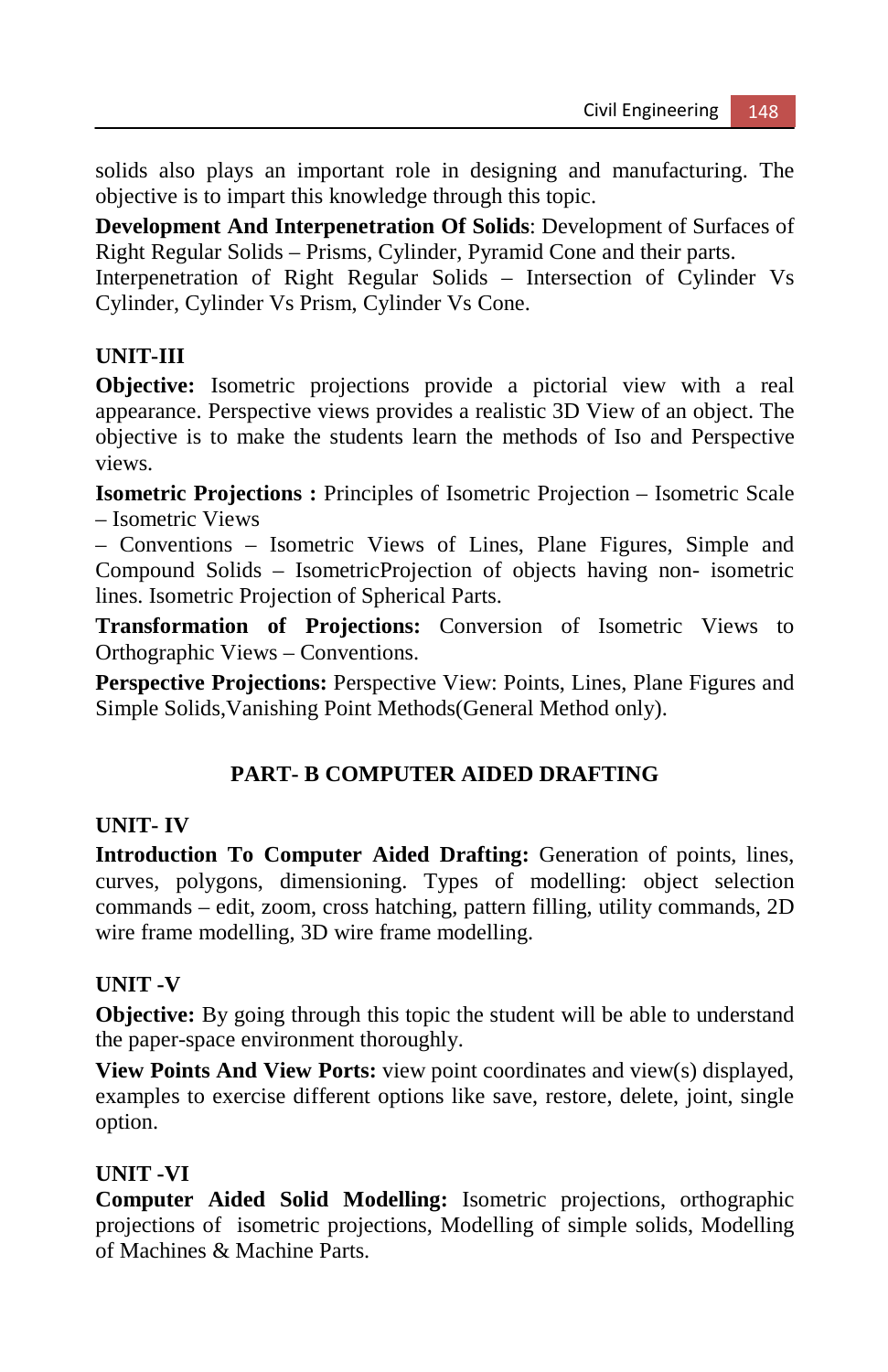### **TEXT BOOKS :**

1.Engineering Graphics, K.C. john, PHI Publications.

2.Engineering drawing by N.D Bhatt, Charotar publications.

# **REFERENCES:**

- 1. Mastering Auto CAD 2013 and Auto CAD LT 2013 George Omura, Sybex.
- 2. Auto CAD 2013 fundamentals- Elisemoss, SDC Publ.
- 3. Engineering Drawing and Graphics using Auto Cad–T Jeyapoovan, vikas
- 4. Engineering Drawing + AutoCAD K Venugopal, V. Prabhu Raja, New Age.
- 5. Engineering Drawing RK Dhawan, S Chand
- 6. Engineering Drawing MB Shaw, BC Rana, Pearson
- 7. Engineering Drawing KL Narayana, P Kannaiah, Scitech
- 8. Engineering Drawing Agarwal and Agarwal, Mc Graw Hill
- 9. Engineering Graphics PI Varghese, Mc Graw Hill
- 10. Text book of Engineering Drawing with auto-CAD, K.Venkata Reddy/B.S . Publications.

# **Internal Evaluation**: Max. Marks: 30

The total internal evaluation marks are distributed in following two components:

- 1. Day-to-day work : 20 marks
- 2. Internal test  $: 10$  marks

I Mid (Internal Test 1) Examination Part A - Conventional drawing Exam II Mid (Internal Test 2) Examination Part B - In Computer Lab

(Note: The duration of the internal test is 2 hours and it must be conducted as per the schedules notified. The internal test may be conducted for 40 marks and it may be reduced to 10 marks).

# **End Semester Examination** (Total Duration: 4 Hours, Max. Marks: 70)

PART A – Conventional drawing pattern (Duration: 2 Hours, Marks: 35)

PART B – Computer lab pattern using any drafting packages (Duration: 2 Hours, Marks: 35)

(Note: both PART A and PART B are compulsory and are to be conducted in separate sessions)

Since the pattern of the internal and external examination is not specified in the R13 academic regulation, it is requested that the above pattern may be approved.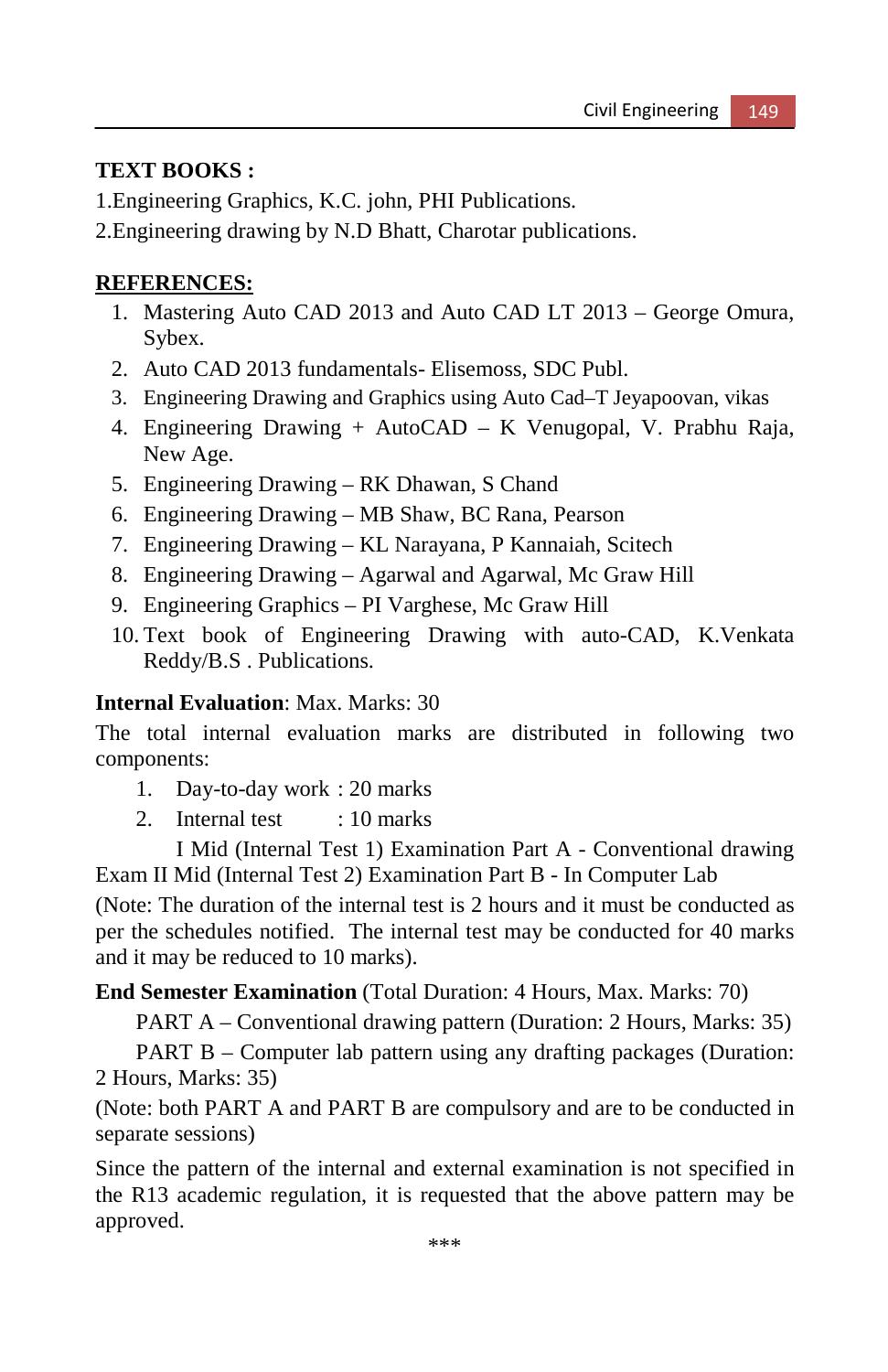# **III** Year – **II** SEMESTER **T** P C **0** 3 2

**0 3 2** 

#### **CE608-TRANSPORTATION ENGINEERING LAB**

| Lecture :  | $- -$                 | Internal Assessment:       | 25 Marks |
|------------|-----------------------|----------------------------|----------|
| Tutorial : | $\sim$ $\sim$         | Semester End Examination : | 50 Marks |
|            | Practical: 3 hrs/week | Credits :                  |          |

#### **Course Learning Objectives:**

The objective of this course is:

- 1. To test crushing value, impact resistance, specific gravity and water absorption, percentage attrition, percentage abrasion, flakiness index and elongation index for the given road aggregates.
- 2. To know penetration value, ductility value, softening point, flash and fire point, viscosity and stripping for the given bitumen grade.
- 3. To test the stability for the given bitumen mix.
- 4. To carry out surveys for traffic volume, speed and parking.

#### **Course outcomes:**

- a. Ability to test aggregates and judge the suitability of materials for the road construction
- b. Ability to test the given bitumen samples and judge their suitability for the road construction
- c. Ability to obtain the optimum bitumen content for the mix design
- d. Ability to determine the traffic volume, speed and parking characteristics.

#### **SYLLABUS:**

#### **I. ROAD AGGREGATES:**

- 1. Aggregate Crushing value
- 2. Aggregate Impact Test.
- 3. Specific Gravity and Water Absorption.
- 4. Attrition Test
- 5. Abrasion Test.
- 6. Shape tests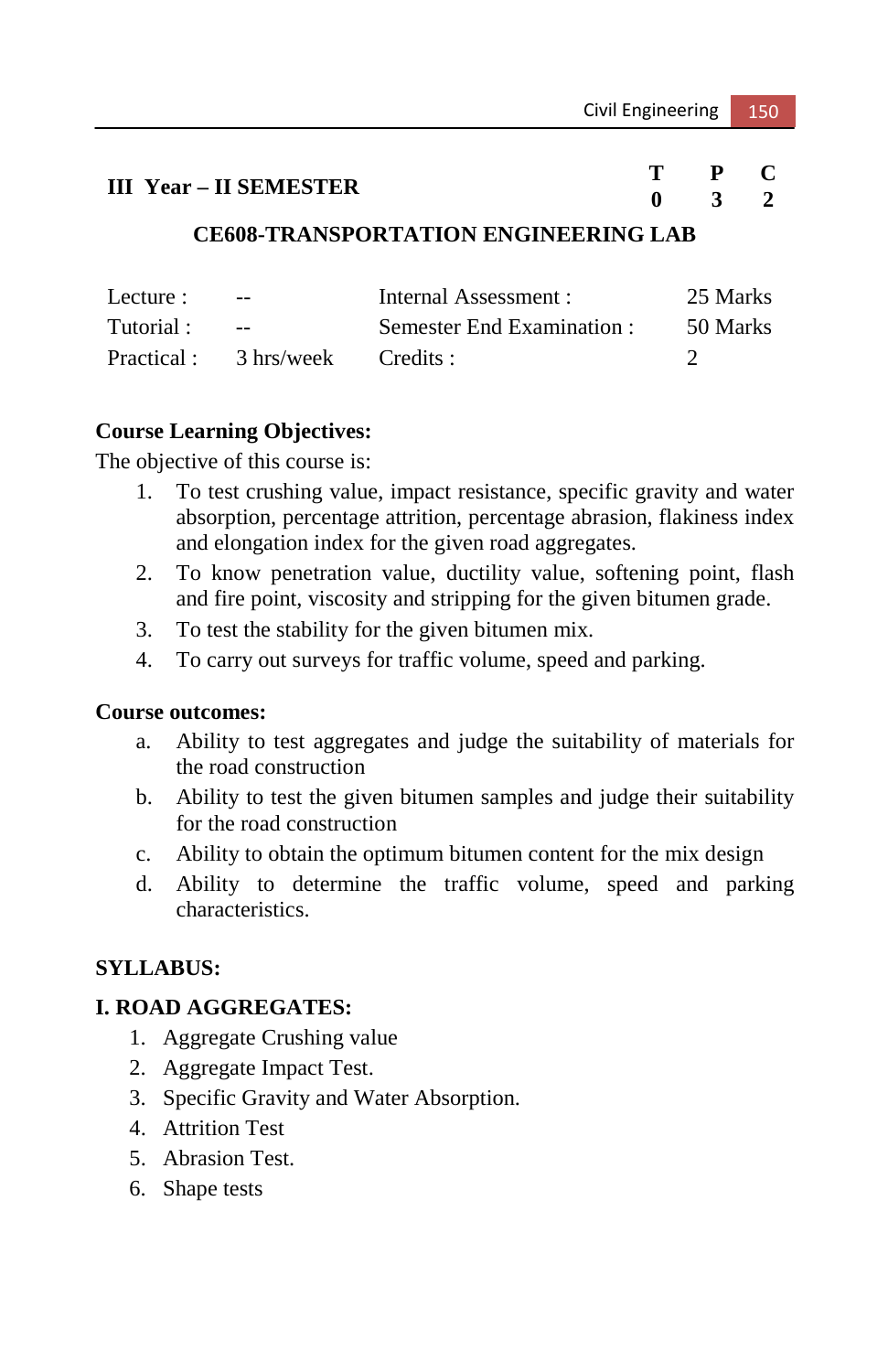### **II. BITUMINOUS MATERIALS:**

- 1. Penetration Test.
- 2. Ductility Test.
- 3. Softening Point Test.
- 4. Flash and fire point tests.
- 5. Stripping Test
- 6. Viscosity Test.

#### **III. BITUMINOUS MIX:**

1. Marshall Stability test.

### **IV. TRAFFIC SURVEYS:**

- 1. Traffic volume study at mid blocks.
- 2. Traffic Volume Studies (Turning Movements) at intersection.
- 3. Spot speed studies.
- 4. Parking study.

### **V. DESIGN & DRAWING:**

- 1. Earthwork calculations for road works.
- 2. Drawing of road cross sections.
- 3. Rotors intersection design.

# **LIST OF EQUIPMENT:**

- 1. Apparatus for aggregate crushing test.
- 2. Aggregate Impact testing machine
- 3. Pycnometers.
- 4. Los angles Abrasion test machine
- 5. Deval's Attrition test machine
- 6. Length and elongation gauges
- 7. Bitumen penetration test setup.
- 8. Bitumen Ductility test setup.
- 9. Ring and ball apparatus
- 10. Viscometer.
- 11. Marshal Mix design apparatus.
- 12. Enoscope for spot speed measurement.
- 13. Stop Watches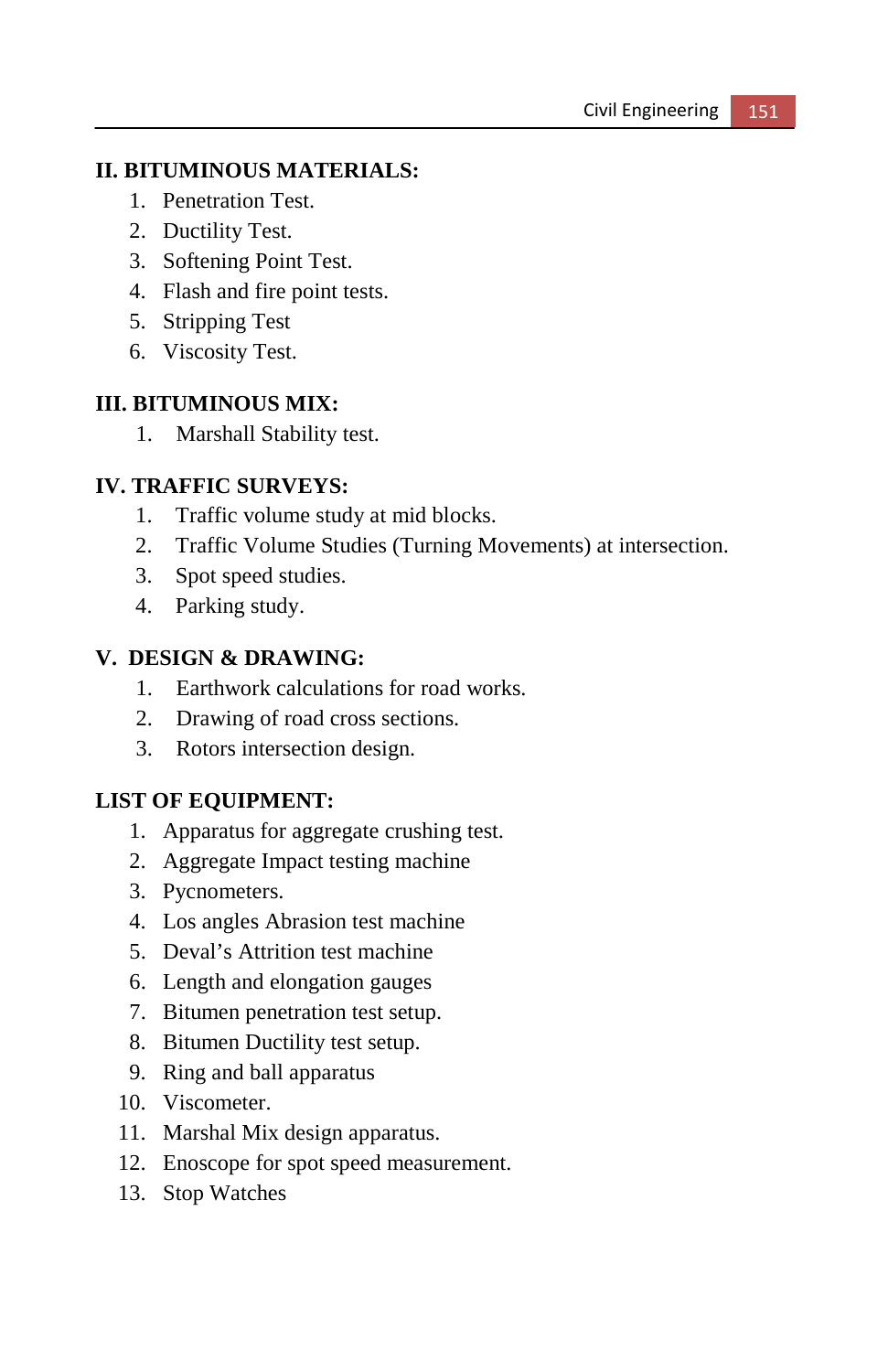### **TEXT BOOKS:**

1. 'Highway Material Testing Manual' by S.K. Khanna, C.E.G Justo and A.Veeraraghavan, Neam Chan Brothers New Chand Publications, New Delhi.

## **REFERENCE BOOKS:**

- 1. IRC Codes of Practice
- 2. Asphalt Institute of America Manuals
- 3. Code of Practice of B.I.S.

\*\*\*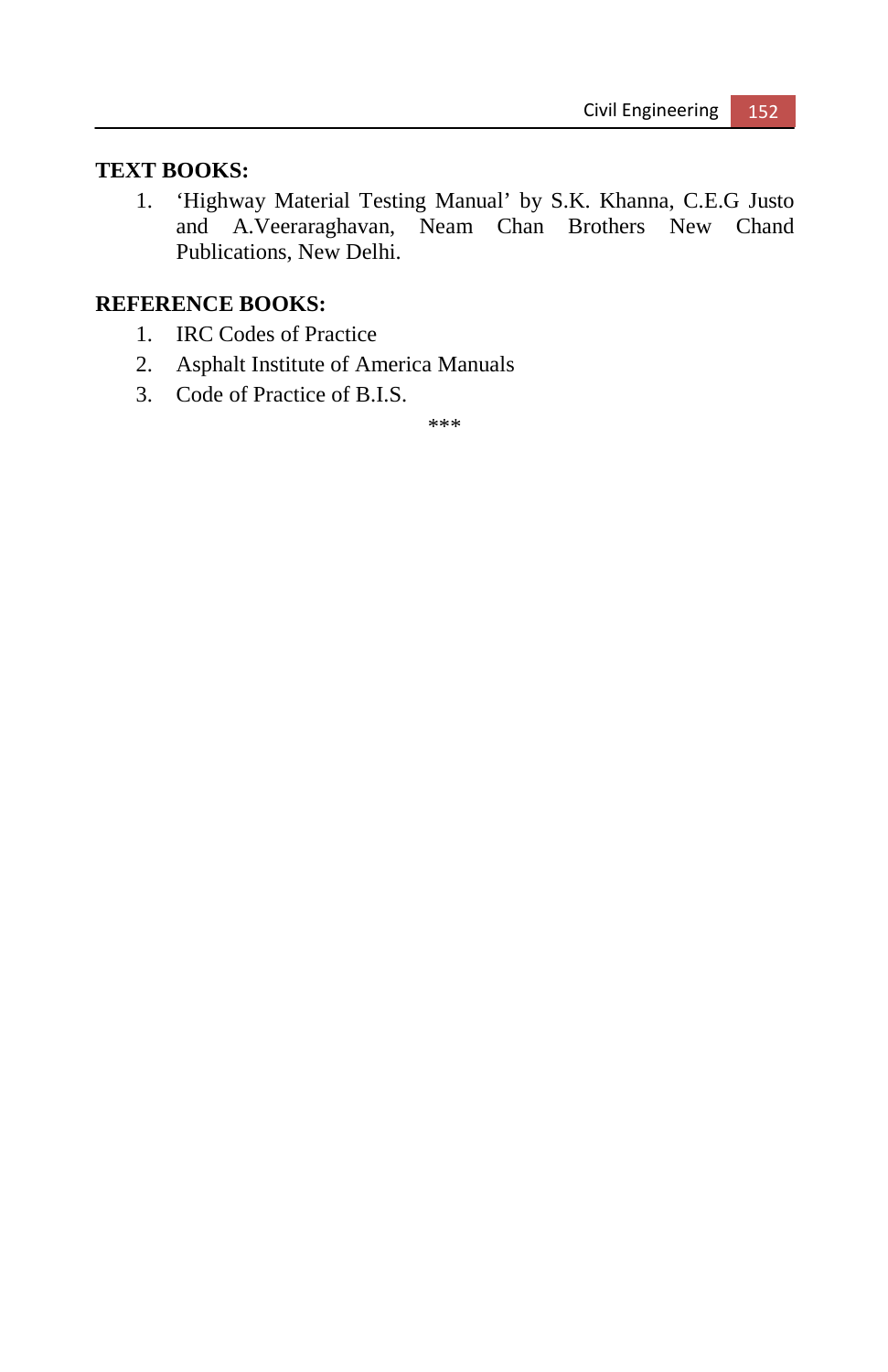# **IV Year – I SEMESTER T P C**

 $3+1*$ 

# **CE701-ENVIRONMENTAL ENGINEERING – II**

| Lecture :  |                                   | 3 hrs/Week Internal Assessment :      | <b>Marks</b> |
|------------|-----------------------------------|---------------------------------------|--------------|
| Tutorial : |                                   | 1 Hrs/Week Semester End Examination : | <b>Marks</b> |
| Practical: | <b>Contract Contract Contract</b> | Credits :                             |              |

# **Course Learning Objectives:**

The objective of this course is:

- 1. Outline planning and the design of wastewater collection, conveyance and treatment systems for a community/town/city.
- 2. Provide knowledge of characterisation of wastewater generated in a community.
- 3. Impart understanding of treatment of sewage and the need for its treatment.
- 4. Summarize the appurtenance in sewerage systems and their necessity.
- 5. Teach planning, and design of septic tank and imhoff tank and the disposal of the effluent from these low cost treatment systems.
- 6. Effluent disposal method and realise the importance of regulations in the disposal of effluents in rivers.

# **Course Outcomes**:

By the end of successful completion of this course, the students will be able to:

- a. Plan and design the sewerage systems
- b. Characterisation of Sewage
- c. Select the appropriate appurtenances in the sewerage systems
- d. Selection of suitable treatment flow for sewage treatment
- e. Identify the critical point of pollution in a river for a specific amount of pollutant disposal into the river

# **SYLLABUS:**

# **UNIT – I**:

**Introduction to sanitation** – systems of sanitation – relative merits  $\&$ demerits – collection and conveyance of waste water – sewerage –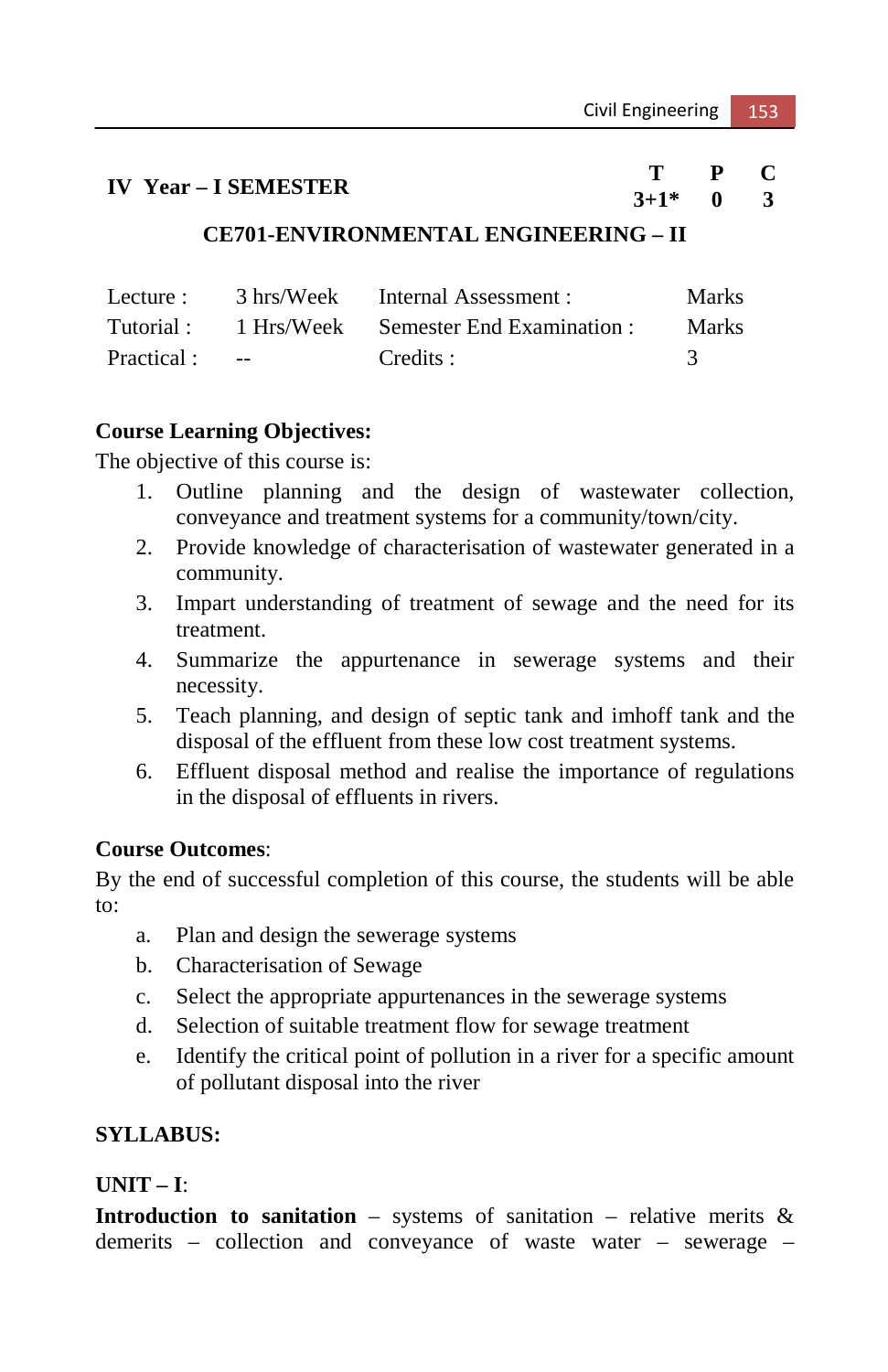classification of sewerage systems- Estimation of sewage flow and storm water drainage – fluctuations – types of sewers - Hydraulics of sewers and storm drains– design of sewers – appurtenances in sewerage – cleaning and ventilation of sewers.

### **UNIT – II**:

**Pumping of wastewater:** Pumping stations – location – components– types of pumps and their suitability with regard to wastewaters.

**House Plumbing**: systems of plumbing-sanitary fittings and other accessories–one pipe and two pipe systems – Design of building drainage.

### **UNIT – III**:

**Sewage characteristics** – Sampling and analysis of wastewater - Physical, Chemical and Biological Examination-Measurement of BOD and COD - BOD equations.

Treatment of sewage : Primary treatment-Screens-grit chambers-grease traps–floatation– sedimentation – design of preliminary and primary treatment units.

# **UNIT – IV:**

**Secondary treatment**: Aerobic and anaerobic treatment process-comparison.

**Suspended growth process**: Activated Sludge Process, principles, designs, and operational problems, modifications of Activated Sludge Processes, Oxidation ponds, Aerated Lagoons.

**Attached Growth Process:** Trickling Filters–mechanism of impurities removal- classification–design-operation and maintenance problems. RBCs, Fluidized bed reactors.

#### **UNIT V:**

**Miscellaneous Treatment Methods**: Nitrification and Denitrification – Removal of Phosphates –UASB–Membrane reactors-Integrated fixed film reactors. Anaerobic Processes: Septic Tanks and Imhoff tanks- working Principles and Design–disposal of septic tank effluent.

# **UNIT – VI**:

**Bio-solids (Sludge) management**: Characteristics- handling and treatment of sludge-thickening – anaerobic digestion of sludge.

**Disposal of sewage**: methods of disposal – disposal into water bodies-Oxygen Sag Curve-disposal on land- sewage sickness.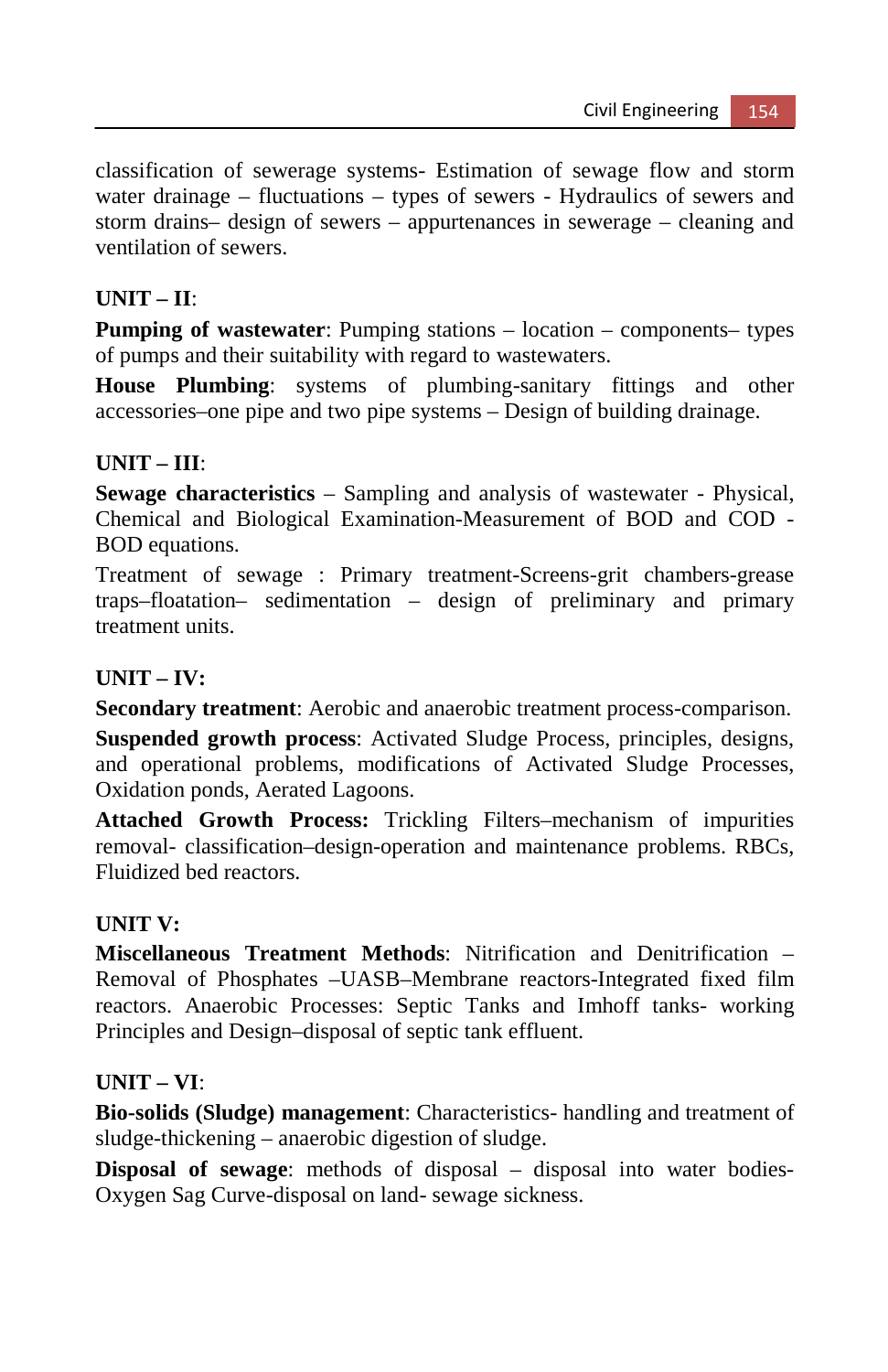#### **Text Books**

- 1. Wastewater Engineering Treatment and Reuse by Metcalf & Eddy, Tata McGraw-Hill edition.
- 2. Elements of Environmental Engineering by K.N. Duggal, S. Chand & Company Ltd. New Delhi, 2012.
- 3. Environmental Engineering by Howard S. Peavy, Donald R. Rowe, Teorge George Tchobanoglus – Mc-Graw-Hill Book Company, New Delhi, 1985.
- 4. Wastewater Treatment for Pollution Control and Reuse, by Soli. J Arceivala, Sham R Asolekar, Mc-GrawHill, NewDelhi; 3r<sup>d</sup> Edition.

#### **References**

- 1. Environmental Engineering –II: Sewage disposal and Air Pollution Engineering, by Garg, S.K.; Khanna Publishers.
- 2. Sewage treatment and disposal by Dr. P.N. Modi& Sethi.
- 3. Environmental Engineering, by Ruth F. Weiner and Robin Matthews – 4th Edition Elsevier, 2003.
- 4. Environmental Engineering by D. Srinivasan, PHI Learning Private Limited, New Delhi, 2011.

\*\*\*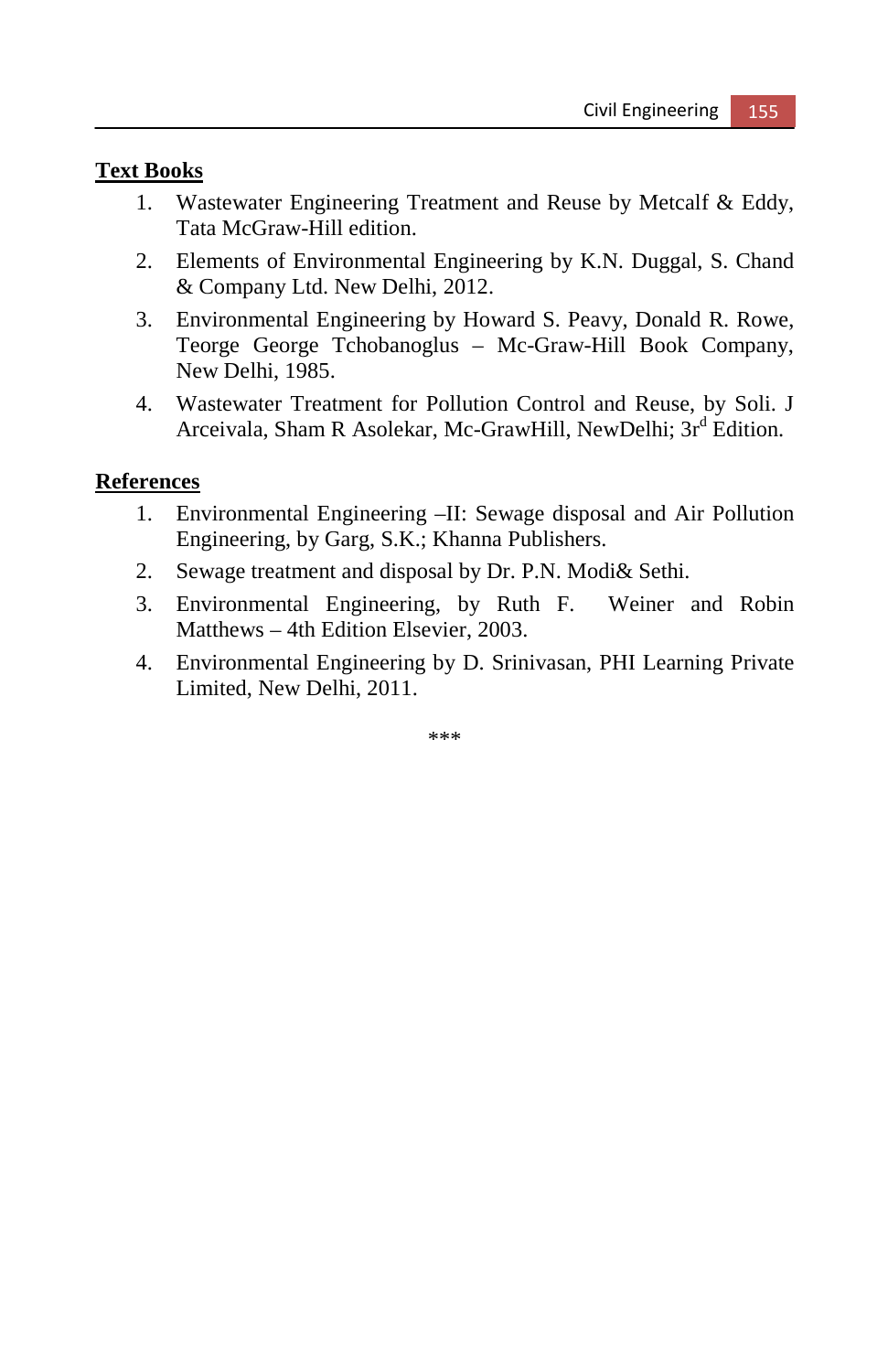# **IV Year – I SEMESTER T P C**

 $3+1*$ 

#### **CE704-WATER RESOURCES ENGINEERING–II**

| Lecture :  | 3 hrs/Week               | Internal Assessment :                 | <b>Marks</b> |
|------------|--------------------------|---------------------------------------|--------------|
| Tutorial:  |                          | 1 Hrs/Week Semester End Examination : | <b>Marks</b> |
| Practical: | <b>Contract Contract</b> | Credits :                             |              |

#### **Course Learning Objectives:**

The course is designed to

- 1. introduce the types of irrigation systems
- 2. introduce the concepts of planning and design of irrigation systems
- 3. discuss the relationships between soil, water and plant and their significance in planning an irrigation system.
- 4. understand design methods of erodible and non-erodible canals
- 5. know the principles of design of hydraulic structures on permeable foundations.
- 6. know the concepts for analysis and design principles of storage and diversion head works.
- 7. learn design principles of canal structures

#### **Course Outcomes**

At the end of the course the student will be able to

- a. estimate irrigation water requirements
- b. design irrigation canals and canal network
- c. plan an irrigation system
- d. design irrigation canal structures
- e. plan and design diversion head works
- f. analyse stability of gravity and earth dams
- g. design ogee spillways and energy dissipation works

#### **SYLLABUS:**

#### **UNIT-I**

**Irrigation:** Necessity and importance, principal crops and crop seasons, types, methods of application, soil-water-plant relationship, soil moisture constants, consumptive use, estimation of consumptive use, crop water requirement, duty and delta, factors affecting duty, depth and frequency of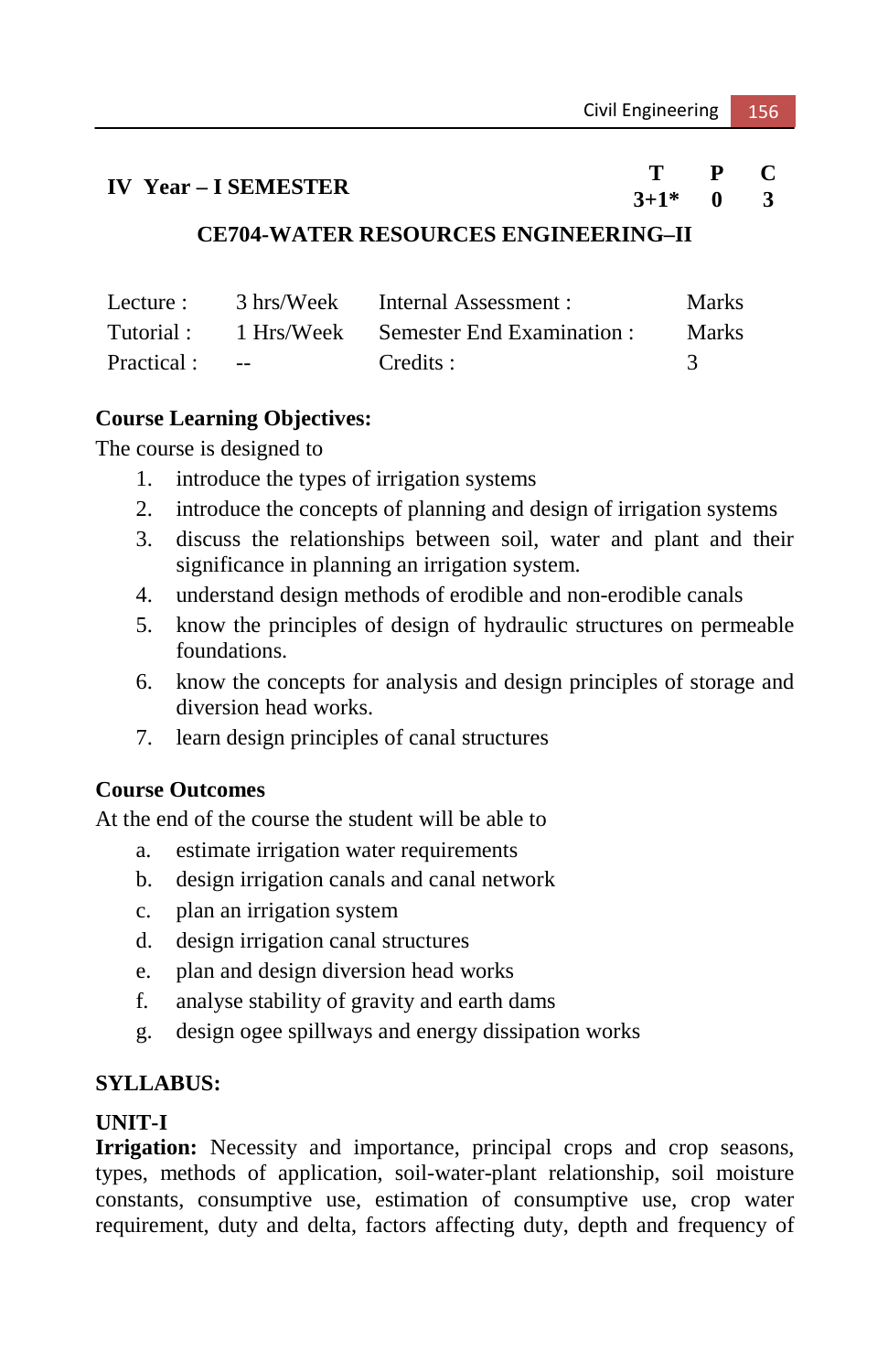irrigation, irrigation efficiencies, water logging and drainage, standards of quality for irrigation water, crop rotation.

## **UNIT-II**

**Canals:** Classification, design of non-erodible canals - methods of economic section and maximum permissible velocity, economics of canal lining, design of erodible canals -Kennedy's silt theory and Lacey's regime theory, balancing depth of cutting.

#### **UNIT III**

#### **Canal Structures:**

**Falls:** Types and location, design principles of Sarda type fall and straight glacis fall.

**Regulators:** Head and cross regulators, design principles

**Cross Drainage Works:** Types, selection, design principles of aqueduct, siphon aqueduct and super passage.

**Outlets**: types, proportionality, sensitivity and flexibility

**River Training:** Objectives and approaches

#### **UNIT-IV**

**Diversion Head Works:** Types of diversion head works, weirs and barrages, layout of diversion head works, components. causes and failures of weirs on permeable foundations, Bligh's creep theory, Khosla's theory, design of impervious floors for subsurface flow, exit gradient.

#### **UNIT-V**

**Reservoir Planning:** Investigations, site selection, zones of storage, yield and storage capacity of reservoir, reservoir sedimentation.

**Dams:** Types of dams, selection of type of dam, selection of site for a dam.

**Gravity dams:** Forces acting on a gravity dam, causes of failure of a gravity dam, elementary profile and practical profile of a gravity dam, limiting height of a dam, stability analysis, drainage galleries, grouting.

#### **UNIT-VI**

**Earth Dams:** Types, causes of failure, criteria for safe design, seepage, measures for control of seepage-filters, stability analysis-stability of downstream slope during steady seepage and upstream slope during sudden drawdown conditions.

**Spillways**: Types, design principles of Ogee spillways, types of spillways crest gates. Energy dissipation below spillways-stilling basin and its appurtenances.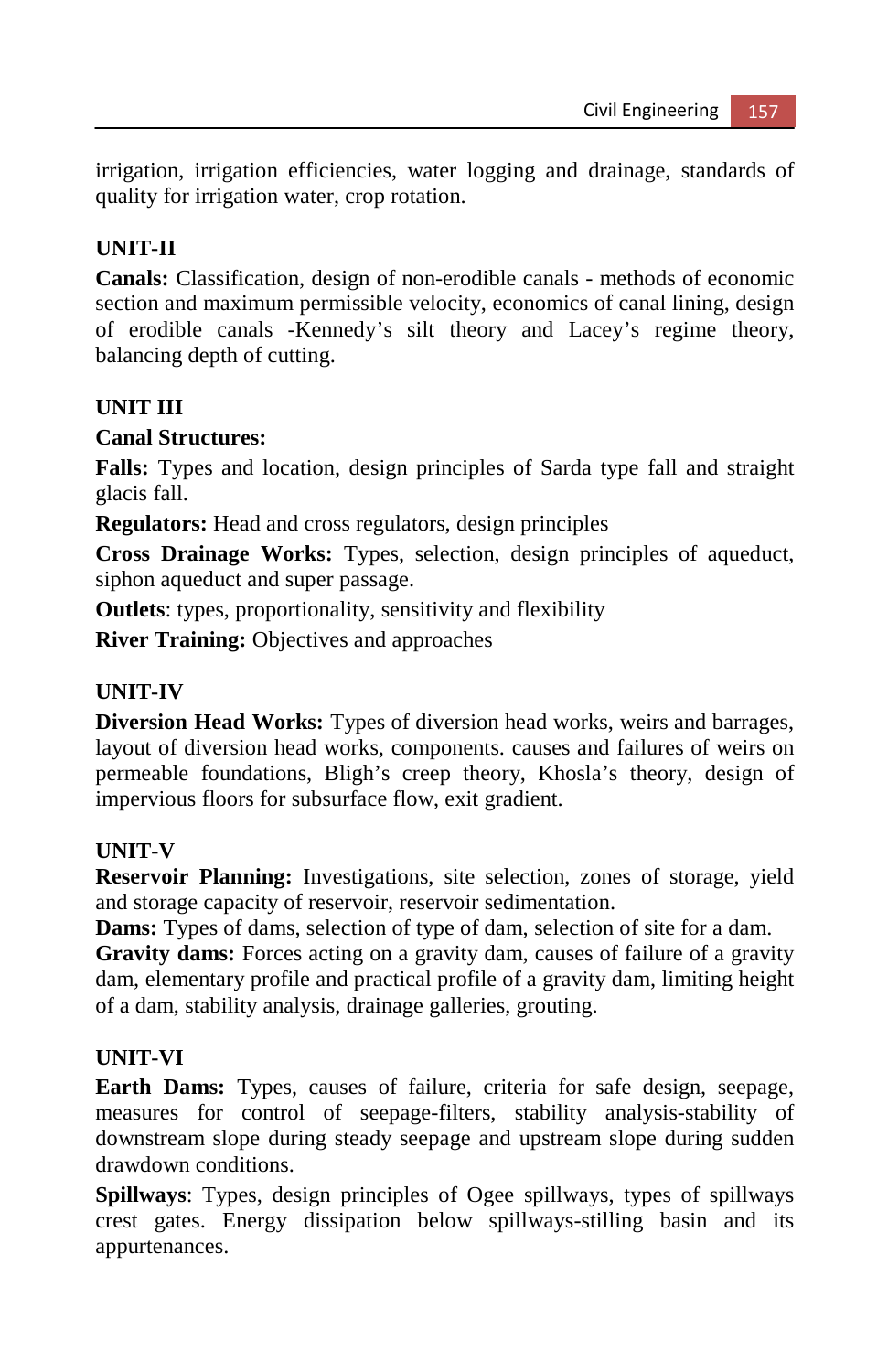# **TEXT BOOKS:**

- 1. 'Irrigation and Water Power Engineering'by Punmia B C,P.B.B Lal, A.K. Jain and A.K. Jain (2009), Laxmi Publications Pvt. Ltd., New Delhi.
- 2. 'Irrigation and Water Resources Engineering'by Asawa G L (2013), New Age International Publishers.
- 3. 'Irrigation Engineering'by Raghunath H.M (2012), Wiley India.
- 4. 'Irrigation Water Resources and Water Power Engineering'by Modi P N (2011), Standard Book House, New Delhi.

#### **REFERENCES:**

- 1. 'Water Resources Engineering' by Mays L.W (2013), Wiley India Pvt. Ltd, New Delhi.
- 2. 'Irrigation Engineering' by Sharma R.K. and Sharma, T.K (2012), S.Chand & Co Publishers.
- 3. 'Water Resources Engineering'by Satyanarayana Murthy Challa (2008), New Age International Publishers.

\*\*\*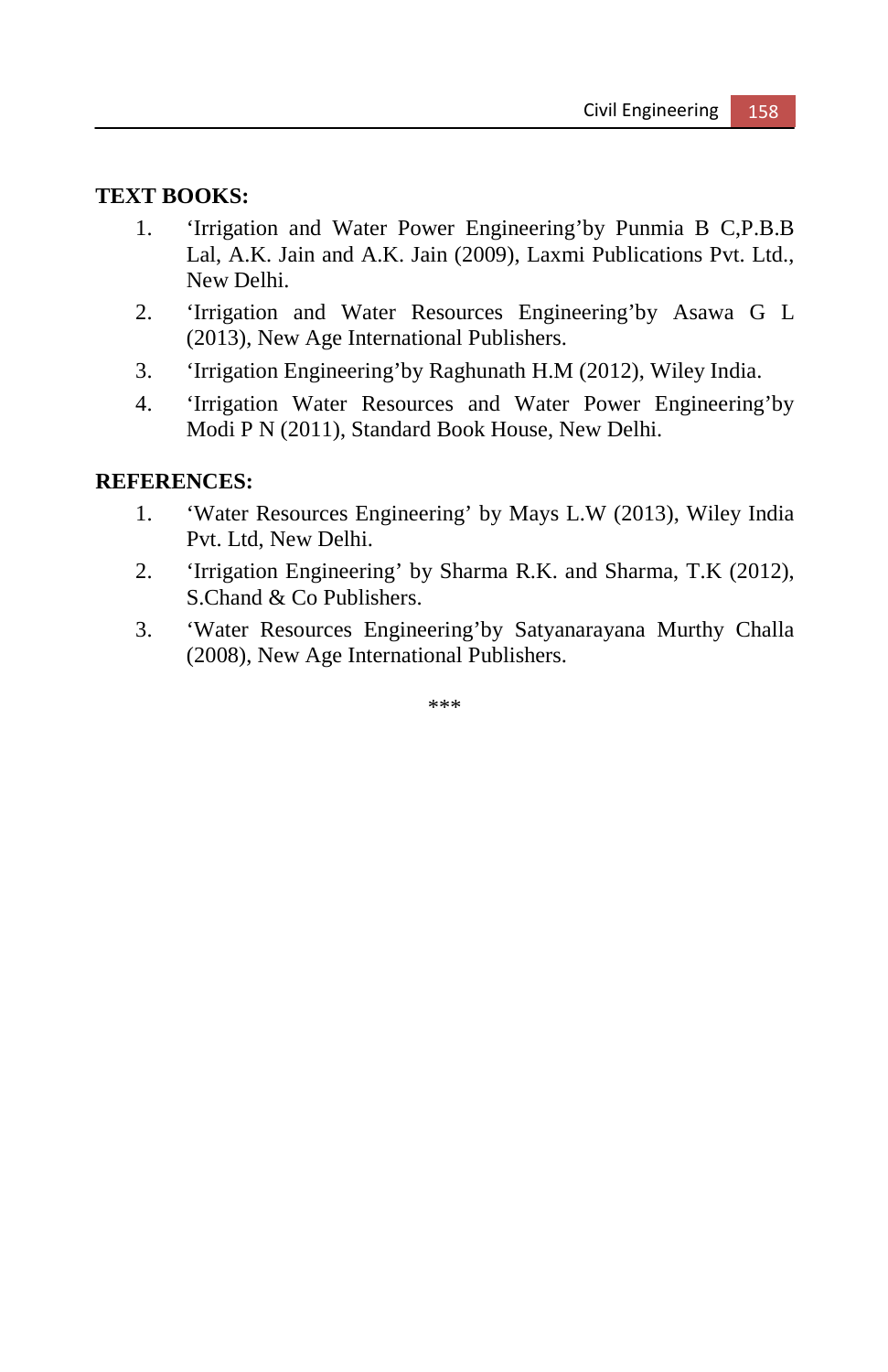# **IV Year – I SEMESTER**  $\begin{array}{ccc}\nT & P & C \\
3+1^* & 0 & 3\n\end{array}$

 $3+1*$ 

#### **CE703-CONSTRUCTION TECHNOLOGY AND MANAGEMENT**

| Lecture :   | 3 hrs/Week     | Internal Assessment :                 | <b>Marks</b> |
|-------------|----------------|---------------------------------------|--------------|
| Tutorial :  |                | 1 Hrs/Week Semester End Examination : | <b>Marks</b> |
| Practical : | <b>Service</b> | Credits :                             |              |

#### **Course Learning Objectives:**

The objective of this course is:

- 1. To introduce to the student the concept of project management including network drawing and monitoring.
- 2. Tto introduce the various equipment related to construction like earth moving equipment, trucks and handling equipment, aggregate production and construction equipment and machinery.
- 3. To introduce the importance of safety in construction projects.

#### **Course Outcomes**:

Upon the successful completion of this course, the students will be able to:

- 1. Appreciate the importance of construction planning.
- 2. Understand the functioning of various earth moving equipment.
- 3. Know the methods of production of aggregate products and concreting.
- 4. Apply the gained knowledge to project management and construction techniques.

#### **SYLLABUS:**

#### **UNIT- I**

Construction project management and its relevance – qualities of a project manager – project planning – coordination –scheduling - monitoring – bar charts – milestone charts – critical path method.

#### **UNIT -II**

Project evaluation and review technique – cost analysis - updating – crashing for optimum cost – crashing for optimum resources – allocation of resources.

# **UNIT- III**

 Construction equipment – economical considerations – earthwork equipment – Trucks and handling equipment – rear dump trucks – capacities of trucks.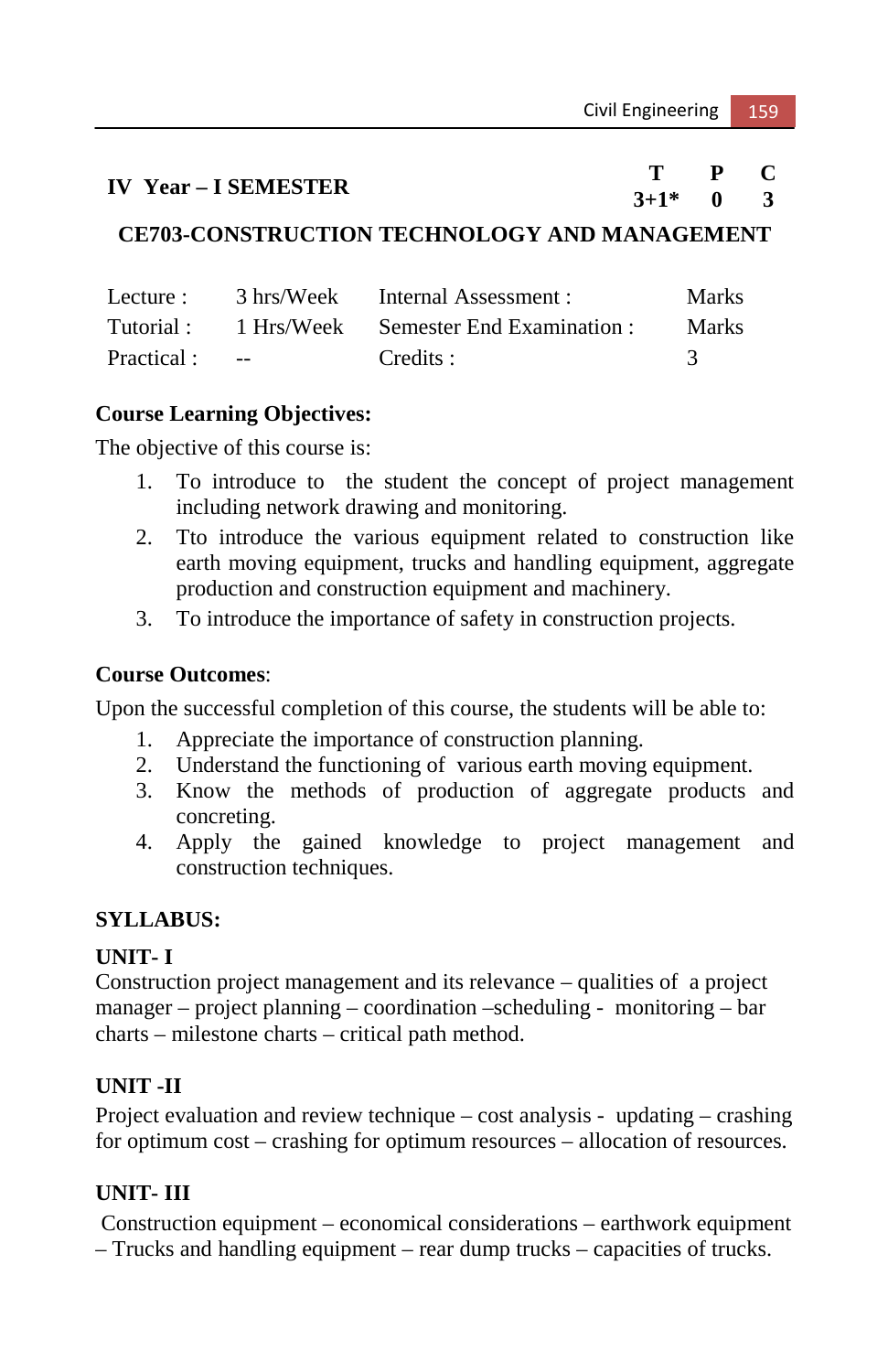and handling equipment – calculation of truck production – compaction equipment – types of compaction rollers.

# **UNIT -IV**

Hoisting and earthwork equipment – hoists – cranes – tractors - bulldozers – graders – scrapers– draglines - clamshell buckets.

# **UNIT -V**

Concreting equipment – crushers – jaw crushers – gyratory crushers – impact crushers – selection of crushing equipment - screening of aggregate – concrete mixers – mixing and placing of concrete – consolidating and finishing.

# **UNIT -VI**

Construction methods – earthwork – piling – placing of concrete – form work – fabrication and erection – quality control and safety engineering.

### **TEXT BOOKS:**

- 1. 'Construction Planning , Equipment and Methods' by Peurifoy and Schexnayder , Shapira, Tata Mcgrawhill.
- 2. 'Construction Project Management Theory and Practice'by Kumar Neeraj Jha (2011), Pearson.
- 3. 'Construction Technology' by Subir K. Sarkar and Subhajit Saraswati, Oxford University press.

#### **REFERENCES:**

- 1. 'Construction Project Management An Integrated Approach' by Peter Fewings , Taylor and Francis
- 2. 'Construciton Management Emerging Trends and Technologies' by Trefor Williams , Cengage learning .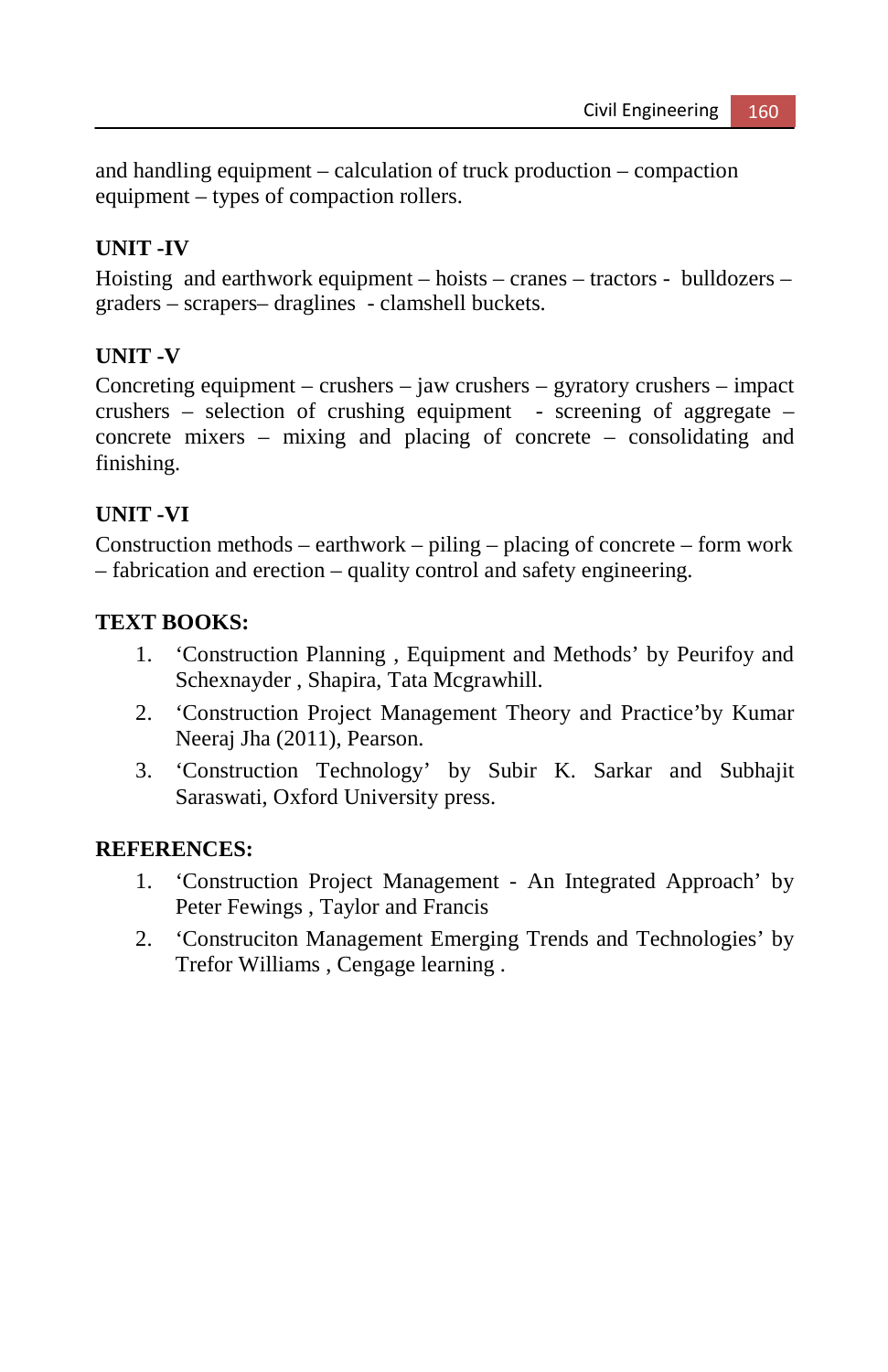# **IV Year – I SEMESTER T P C**

 $3+1*$ 

#### **CE702-PRESTRESSED CONCRETE**

| Lecture :   | 3 hrs/Week | Internal Assessment :      | <b>Marks</b> |
|-------------|------------|----------------------------|--------------|
| Tutorial :  | 1 Hrs/Week | Semester End Examination : | <b>Marks</b> |
| Practical : | $ -$       | Credits :                  |              |

#### **Course Learning Objectives:**

The objective of this course is:

- 1. Familiarize Students with concepts of prestressing.
- 2. Equip student with different systems and devices used in prestressing.
- 3. Understand the different losses of prestress including short and long term losses.
- 4. Familiarize students with the analysis and design of prestressed concrete members under flexure, shear and torsion.

#### **Course Outcomes**:

At the end of this course the student will be able to

- a. Understand the different methods of prestressing.
- b. Estimate the effective prestress including the short and long term losses.
- c. Analyze and design prestressed concrete beams under flexure and shear.
- d. Understand the relevant IS Codal provisions for prestressed concrete

#### **SYLLABUS:**

#### **UNIT-I**

Basic concepts of Prestressing- Advantages and Applications of Prestressed Concretes, High Strength Concrete- Permissible Stresses, Shrinkage, Creep, Deformation Characteristics, High strength Steel- Types, Strength-Permissible Stresses- Relaxation of Stress, Stress Corrosion- Durability, Fire Resistance, Cover Requirements.

# **UNIT-II**

Prestressing Systems- Introduction, Tensioning devices, Pre-tensioning Systems, Post tensioning Systems, Basic Assumptions in Analysis of prestress and design, Analysis of prestress, Resultant Stresses at a section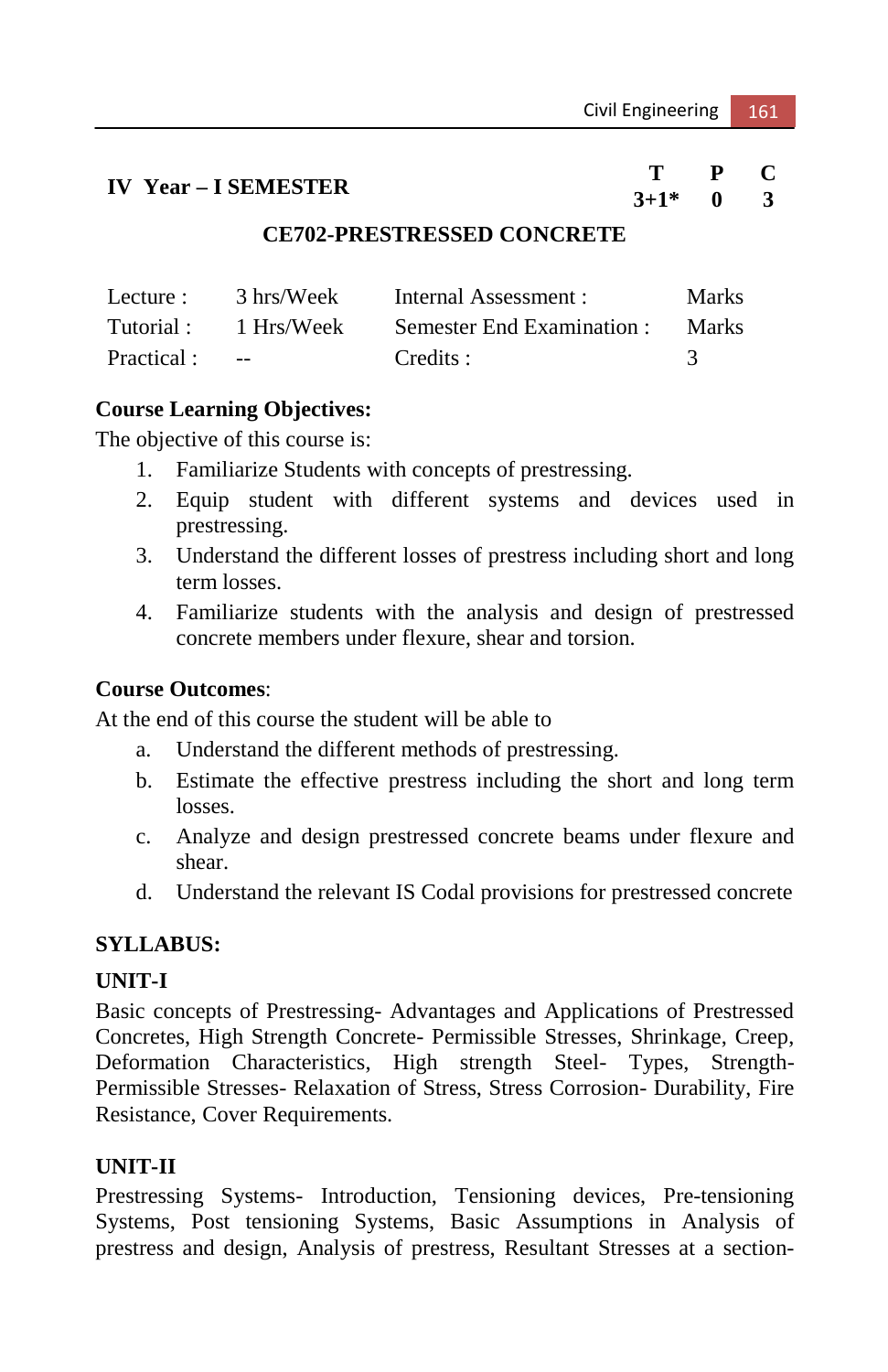pressure line- Concepts of load balancing- Stresses in Tendons, Cracking moment.

### **UNIT-III**

Losses of Pre-stressing- Loss of Pre-stress in pre-tensioned and post tensioned members due to various causes -Elastic shortening of concrete, shrinkage of concrete, creep of concrete, Relaxation of steel, slip in anchorage, differential shrinkage- bending of members and frictional losses-Total losses allowed for design.

#### **UNIT-IV**

Design for Flexural resistance- Types of flexural failure – Code procedures-Design of sections for flexure- Control of deflections- Factors influencing-Prediction of short term and long term deflections.

#### **UNIT-V**

Design for Shear and Torsion- Shear and Principal Stresses- Design of Shear reinforcements- Codal Provisions- Design for Torsion, Design for Combined bending, shear and torsion.

#### **UNIT-IV**

Transfer of Prestress in pre tensioned members- Transmission length- Bond stresses- end zone reinforcement- Codal provisions- Anchorage zone Stresses in Post tensioned members- Stress distribution in end block- Anchorage Zone reinforcement.

#### **TEXT BOOKS**

- 1. 'Prestressed Concrete' by N. Krishna Raju, Tata McGraw hill
- 2. 'Prestressed Concrete' by S. Ramamrutham

#### **REFERENCES:**

- 1. 'Prestressed Concrete' by P. Dayaratnam
- 2. 'Prestressed Concrete' by T. Y. Lin & Burns, Wiley Publications

\*\*\*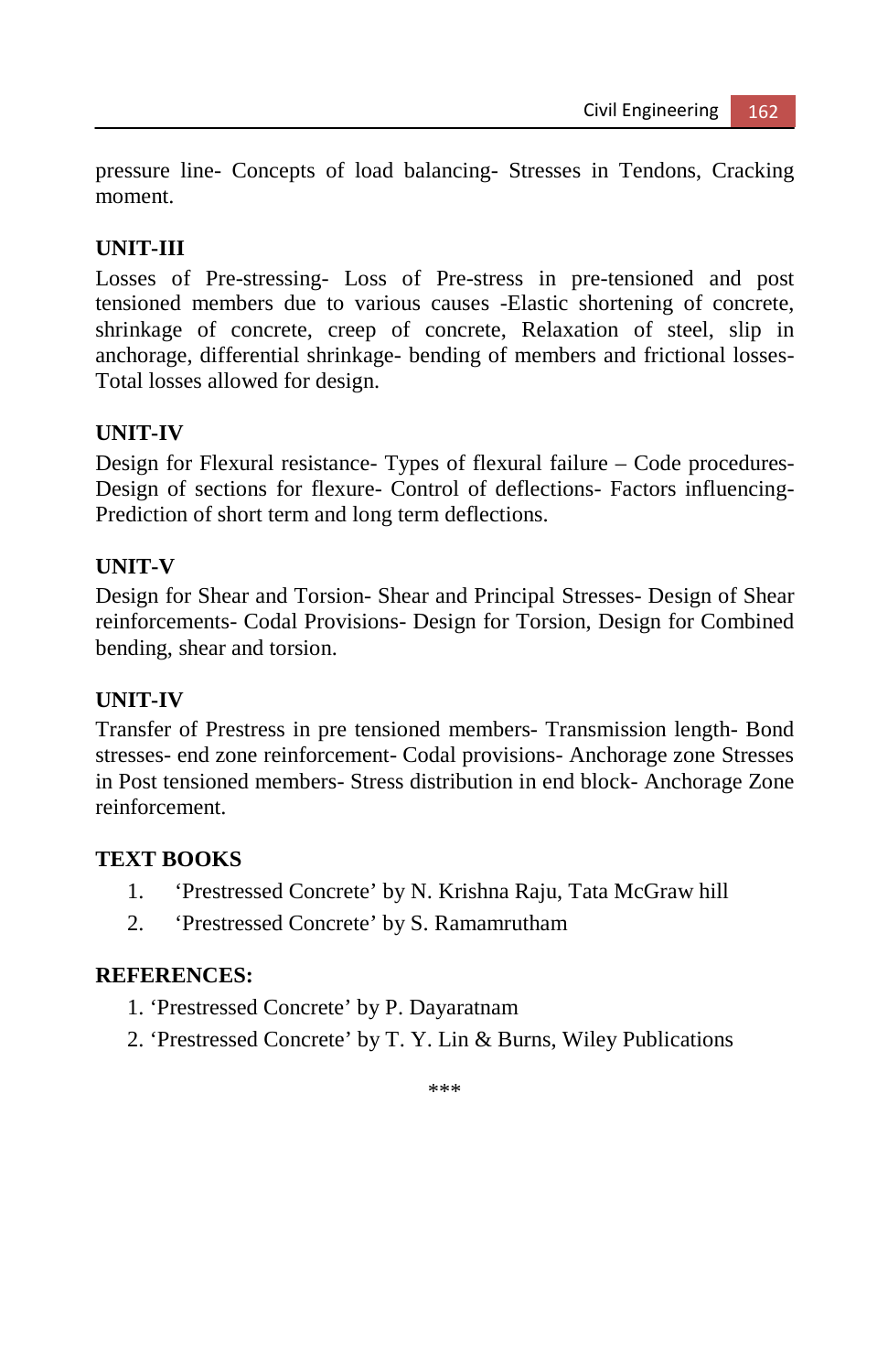# **IV Year – I SEMESTER T P C**

 $3+1*$ 

# **CE802-REMOTE SENSING AND GIS APPLICATIONS**

| Lecture :  | 3 hrs/Week               | Internal Assessment :                          | <b>Marks</b> |
|------------|--------------------------|------------------------------------------------|--------------|
|            |                          | Tutorial: 1 Hrs/Week Semester End Examination: | <b>Marks</b> |
| Practical: | <b>Service Contracts</b> | Credits :                                      |              |

# **Course Learning Objectives:**

The course is designed to

- 1. Introduce the basic principles of Remote Sensing and GIS techniques.
- 2. Learn various types of sensors and platforms
- 3. learn concepts of visual and digital image analyses
- 4. Understand the principles of spatial analysis
- 5. Appreciate application of RS and GIS to Civil engineering

### **Course outcomes**

At the end of the course the student will be able to

- a. Be familiar with ground, air and satellite based sensor platforms.
- b. Interpret the aerial photographs and satellite imageries
- c. Create and input spatial data for GIS application
- d. Apply RS and GIS concepts in water resources engineering

# **SYLLABUS:**

# **UNIT – I**

**Introduction to remote sensing:** Basic concepts of remote sensing, electromagnetic radiation, electromagnetic spectrum, interaction with atmosphere, energy interaction with the earth surfaces characteristics of remote sensing systems.

**Sensors and platforms:** Introduction, types of sensors, airborne remote sensing, spaceborne remote sensing, image data characteristics, digital image data formats-band interleaved by pixel, band interleaved by line, band sequential, IRS, LANDSAT, SPOT.

# **UNIT – II**

**Image analysis: I**ntroduction, elements of visual interpretations, digital image processing- image preprocessing, image enhancement, image classification, supervised classification, unsupervised classification.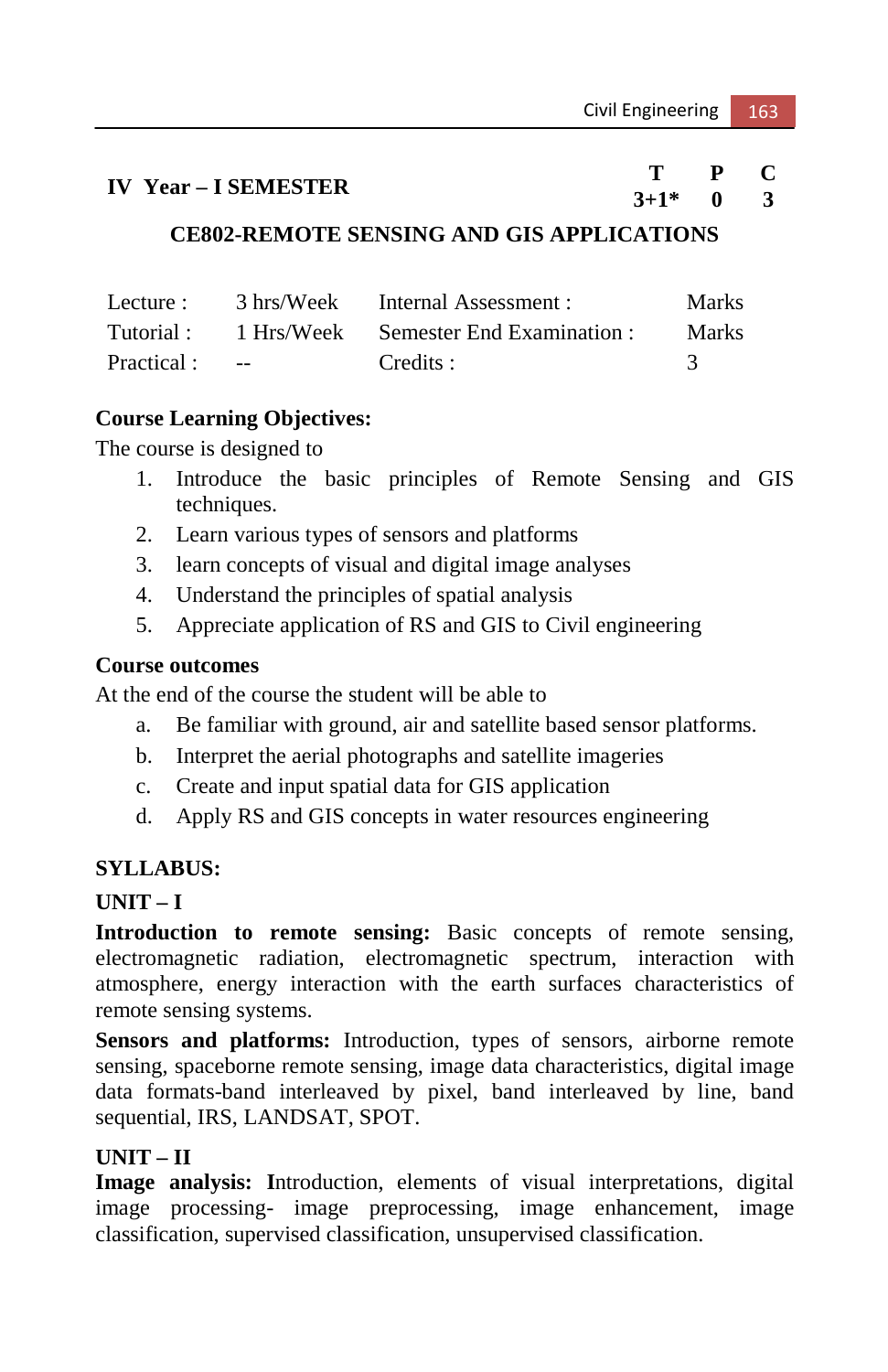# **UNIT – III**

**Geographic Information System:** Introduction, key components, application areas of GIS, map projections.

**Data entry and preparation**: spatial data input, raster data models, vector data models.

### **UNIT – IV**

**Spatial data analysis**: Introduction, overlay function-vector overlay operations, raster overlay operations, arithmetic operators, comparison and logical operators, conditional expressions, overlay using a decision table, network analysis-optimal path finding, network allocation, network tracing.

#### **UNIT – V**

**RS and GIS applications General**: Land cover and land use, agriculture, forestry, geology, geomorphology, urban applications.

#### **UNIT - VI**

**Application to Hydrology and Water Resources: F**lood zoning and mapping, groundwater prospects and potential recharge zones, watershed management.

#### **TEXT BOOKS:**

- 1. Bhatta B (2008), 'Remote sensing and GIS', Oxford University Press
- 2. Lillesand, T.M, R.W. Kiefer and J.W. Chipman (2013) 'Remote Sensing and Image Interpretation', Wiley India Pvt. Ltd., New Delhi
- 3. Schowenger, R. A (2006) 'Remote Sensing' Elsevier publishers.
- 4. 'Fundamentals of Remote Sensing' by George Joseph, Universities Press, 2013.
- 5. 'Fundamentals of Geographic Information Systems' by Demers, M.N, Wiley India Pvt. Ltd, 2013.

#### **REFERENCES:**

- 1. 'Remote Sensing and its Applications' by Narayan LRA, Universities Press, 2012.
- 2. 'Concepts and Techniques of Geographical Information System' by Chor Pang Lo and A K W Yeung, Prentice Hall (India), 2006
- 3. 'Introduction to Geographic Information Systems' by Kand Tsung Chang, McGraw Hill Higher Education, 2009.
- 4. 'Basics of Remote sensing & GIS' by Kumar S, Laxmi Publications, New Delhi, 2005.
- 5. 'Principals of Geographical Information Systems' by Burrough P A and R.A. McDonnell, Oxford University Press, 1998.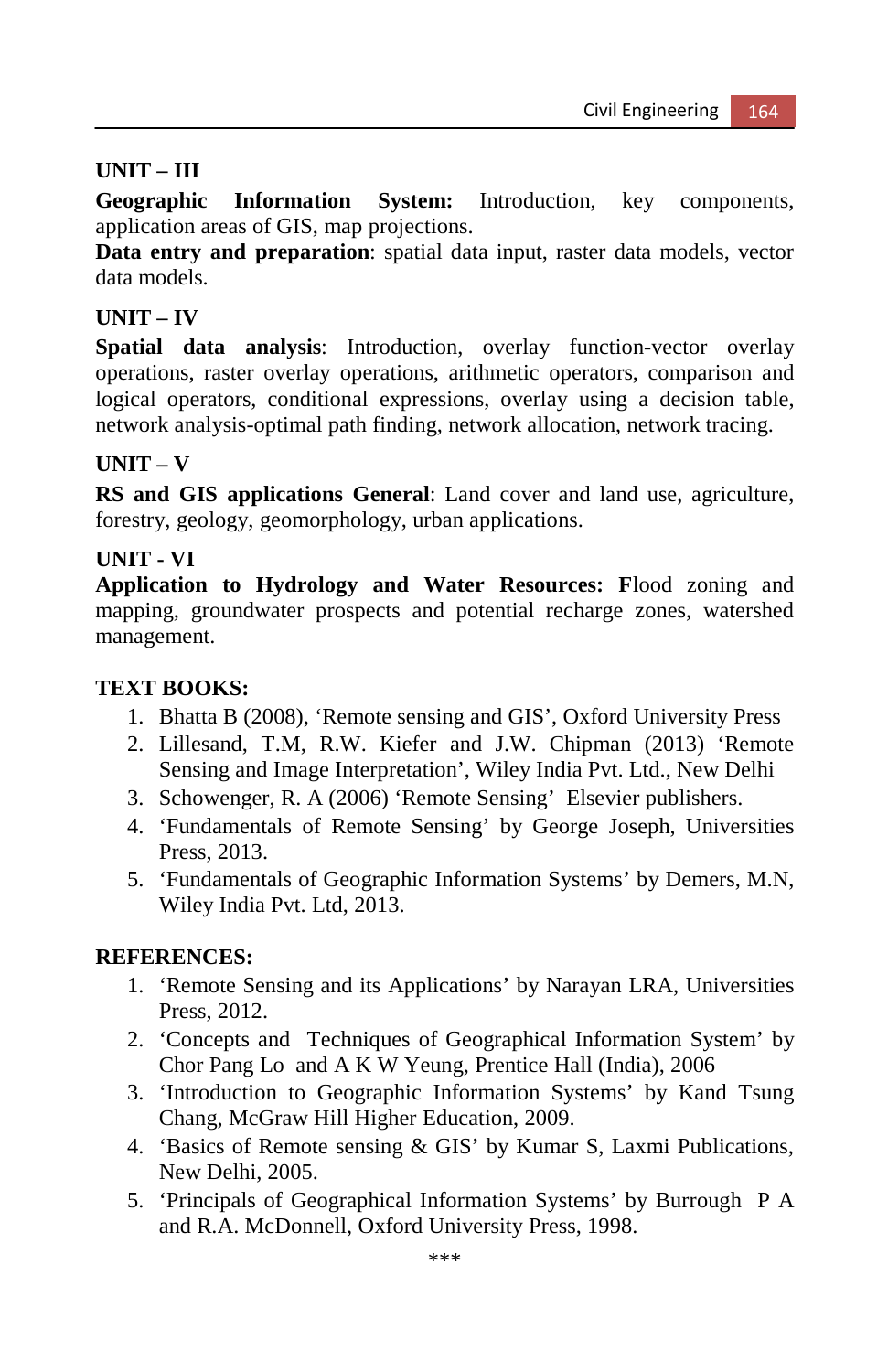| IV Year – I SEMESTER |            | T P C<br>$3+1^*$ 0 3 |  |
|----------------------|------------|----------------------|--|
|                      | Elective-I |                      |  |

#### **CE705 ( a ) - GROUND IMPROVEMENT TECHNIQUES**

| Lecture :   | 3 hrs/Week               | Internal Assessment :                          | <b>Marks</b> |
|-------------|--------------------------|------------------------------------------------|--------------|
|             |                          | Tutorial: 1 Hrs/Week Semester End Examination: | <b>Marks</b> |
| Practical : | <b>Service Contracts</b> | Credits :                                      |              |

#### **Course Learning Objectives:**

The objective of this course is:

- 1. To make the student appreciate the need for different ground improvement methods adopted for improving the properties of remoulded and in-situ soils by adopting different techniques such as in situ densification and dewatering methods.
- 2. To make the student understand how the reinforced earth technology and soil nailing can obviate the problems posed by the conventional retaining walls.
- 3. To enable the students to know how geotextiles and geosynthetics can be used to improve the engineering performance of soils.
- 4. To make the student learn the concepts, purpose and effects of grouting.

#### **Course Outcomes**:

- a. By the end of the course, the student should be able to possess the knowledge of various methods of ground improvement and their suitability to different field situations.
- b. The student should be in a position to design a reinforced earth embankment and check its stability.
- c. The student should know the various functions of Geosynthetics and their applications in Civil Engineering practice.
- d. The student should be able to understand the concepts and applications of grouting.

#### **SYLLABUS:**

#### **UNIT- I**

In situ densification methods- in situ densification of granular soils- vibration at ground surface and at depth, impact at ground and at depth – in situ densification of cohesive soils – pre loading – vertical drains – sand drains and geo drains – stone columns.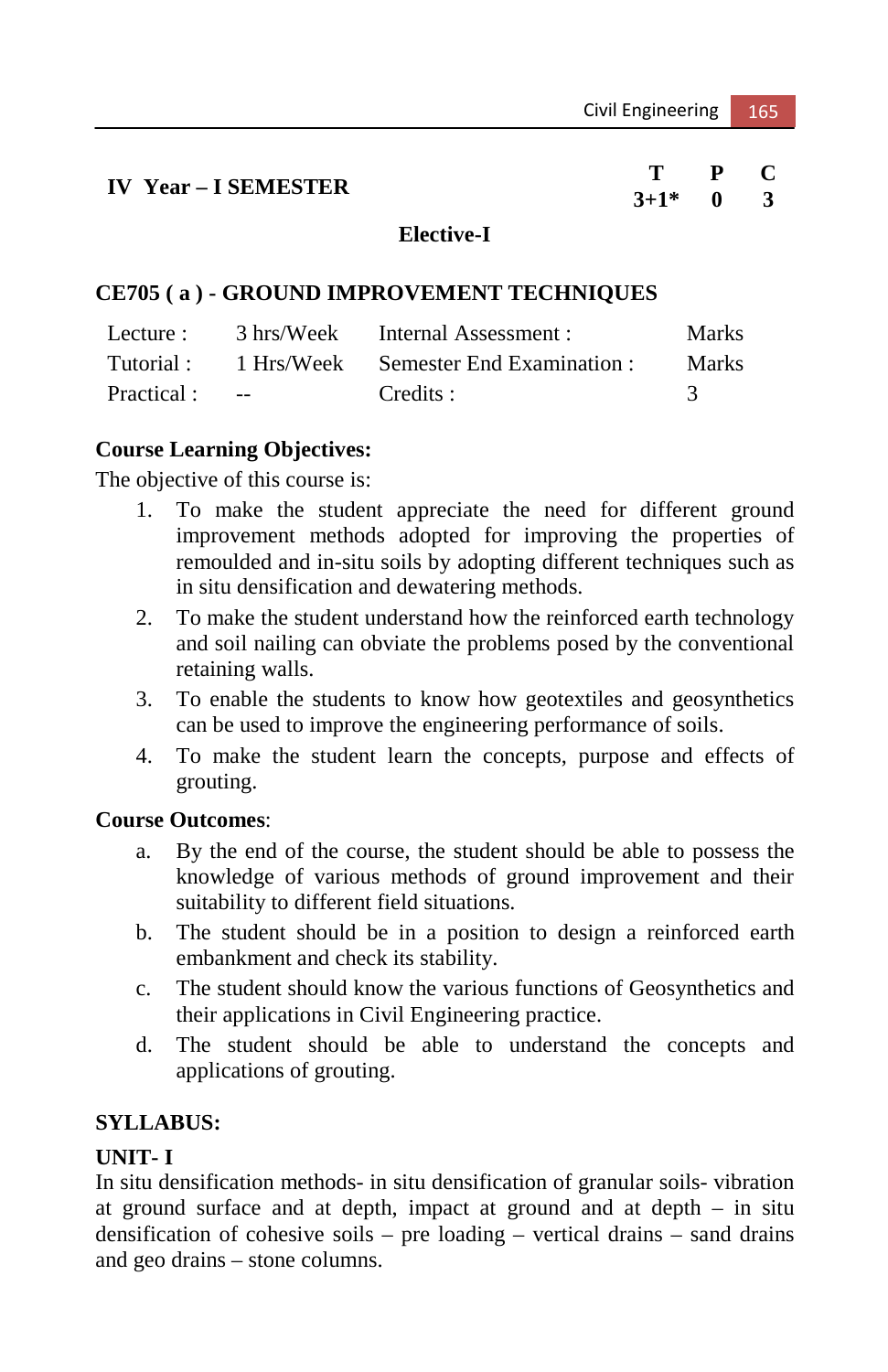# **UNIT -II**

Dewatering – sumps and interceptor ditches – single and multi stage well points – vacuum well points – horizontal wells – criteria for choice of filler material around drains – electro osmosis

# **UNIT- III**

Stabilization of soils – methods of soil stabilization – mechanical – cement – lime – bitumen and polymer stabilization – use of industrial wastes like fly ash and granulated blast furnace slag.

# **UNIT- IV**

Reinforce earth – principles – components of reinforced earth – design principles of reinforced earth walls – stability checks – soil nailing.

# **UNIT- V**

Geosynthetics – geotextiles – types – functions , properties and applications – geogrids , geomembranes and gabions - properties and applications.

# **UNIT-VI**

Grouting – objectives of grouting – grouts and their applications – methods of grouting – stage of grouting – hydraulic fracturing in soils and rocks – post grout tests

# **TEXT BOOKS:**

- 1. 'Ground Improvement Techniques'by Purushotham Raj, Laxmi Publications, New Delhi.
- 2. 'Ground Improvement Techniques' by Nihar Ranjan Patro, Vikas Publishing House (P) Limited, New Delhi.
- 3. 'An introduction to Soil Reinforcement and Geosynthetics' by G.L.Siva Kumar Babu, Universities Press.

# **REFERENCE BOOKS:**

- 1. 'Ground Improvement' by MP Moseley, Blackie Academic and Professional, USA.
- 2. 'Designing with Geosynethetics' by RM Koerner, Prentice Hall.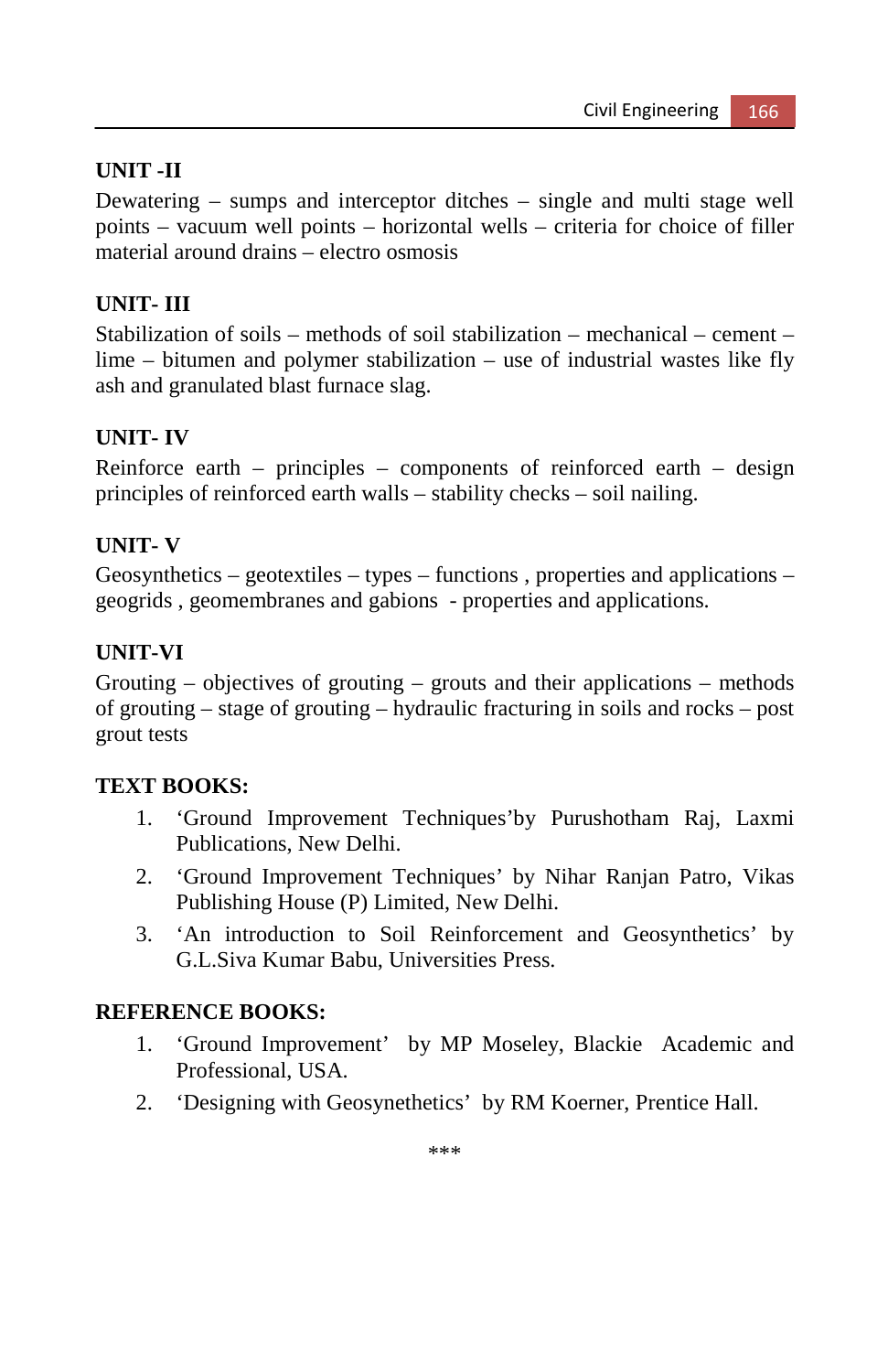# **CE705 ( b ) - AIR POLLUTION AND CONTROL**

**(Elective-I)** 

| Lecture :   | 3 hrs/Week               | Internal Assessment :                 | <b>Marks</b> |
|-------------|--------------------------|---------------------------------------|--------------|
| Tutorial :  |                          | 1 Hrs/Week Semester End Examination : | <b>Marks</b> |
| Practical : | <b>Service Contracts</b> | Credits :                             |              |

### **Course Learning Objectives:**

The course will address the following:

- 1. To know the analysis of air pollutants
- 2. To know the Threshold Limit Values (TLV) of various air pollutants
- 3. To acquire the design principles of particulate and gaseous control
- 4. To learn plume behaviour in different environmental conditions
- 5. To learn carbon credits for various day to day activities

#### **Course Learning Outcomes**:

Upon successful completion of this course, the students will be able to:

- a. Decide the ambient air quality based the analysis of air pollutants.
- b. The design principles of particulate and gaseous control measures for an industry.
- c. Judge the plume behaviour in a prevailing environmental condition
- d. Estimate carbon credits for various day to day activities.

# **SYLLABUS:**

#### **UNIT – I**

**Air Pollution**: Sampling and analysis of air pollutants, conversion of ppm into  $\mu$ g/m<sup>3</sup>. Definition of terms related to air pollution and control secondary pollutants - Indoor air pollution - Climate Change and its impact - Carbon Trade.

#### **UNIT-II**

**Thermodynamics and Kinetics of Air-pollution:** Applications in the removal of gases like SOx, NOx, CO and HC - Air-fuel ratio- Computation and Control of products of combustion, Automobile pollution. Odour pollution control, Flares.

# **UNIT – III**

**Meteorology and Air Pollution:** Properties of atmosphere: Heat, Pressure, Wind forces, Moisture and relative Humidity, Lapse Rates - Influence of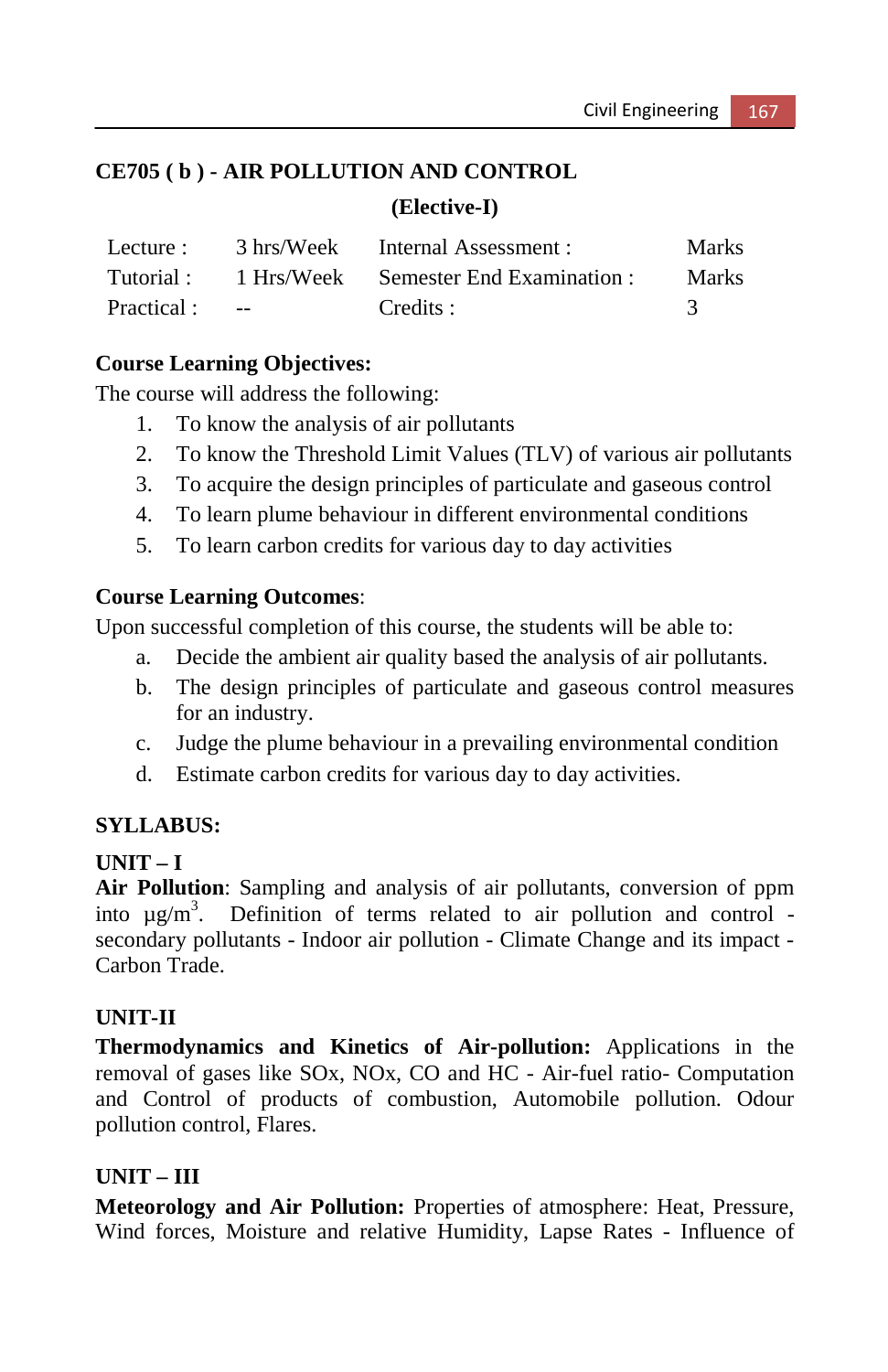Terrain and Meteorological phenomena on plume behaviour and Air Quality - Wind rose diagrams, Plume Rise Models.

#### **UNIT-IV**

**Ambient Air Quality Management**: Monitoring of SPM, SO2; NOx and CO - Stack Monitoring for flue gases - Micro-meteorological monitoring - Weather Station. Emission Standards- Gaussian Model for Plume Dispersion.

#### **UNIT-V**

**Air Pollution Control**: Control of particulates – Control at Sources, Process Changes, Equipment modifications, Design and operation of control Equipments – Settling Chambers, Cyclone separators –Fabric filters– scrubbers, Electrostatic precipitators.

#### **UNIT – VI**

**Air Pollution Control Methods**: Control of NOx and SOx emissions – Environmental friendly fuels - In-plant Control Measures, process changes, methods of removal and recycling. Environmental criteria for setting industries and green belts.

#### **TEXT BOOKS:**

- 1. Air Pollution by M.N. Rao and H.V.N. Rao Tata McGraw Hill Company.
- 2. Air Pollution and Control by KVSG Murali Krishna, Laxmi Publications, New Delhi.

#### **REFERENCE:**

- 1. An Introduction to Air pollution by R.K. Trivedy and P.K. Goel, B.S. Publications.
- 2. Air pollution by Wark and Warner Harper & Row, New York.

\*\*\*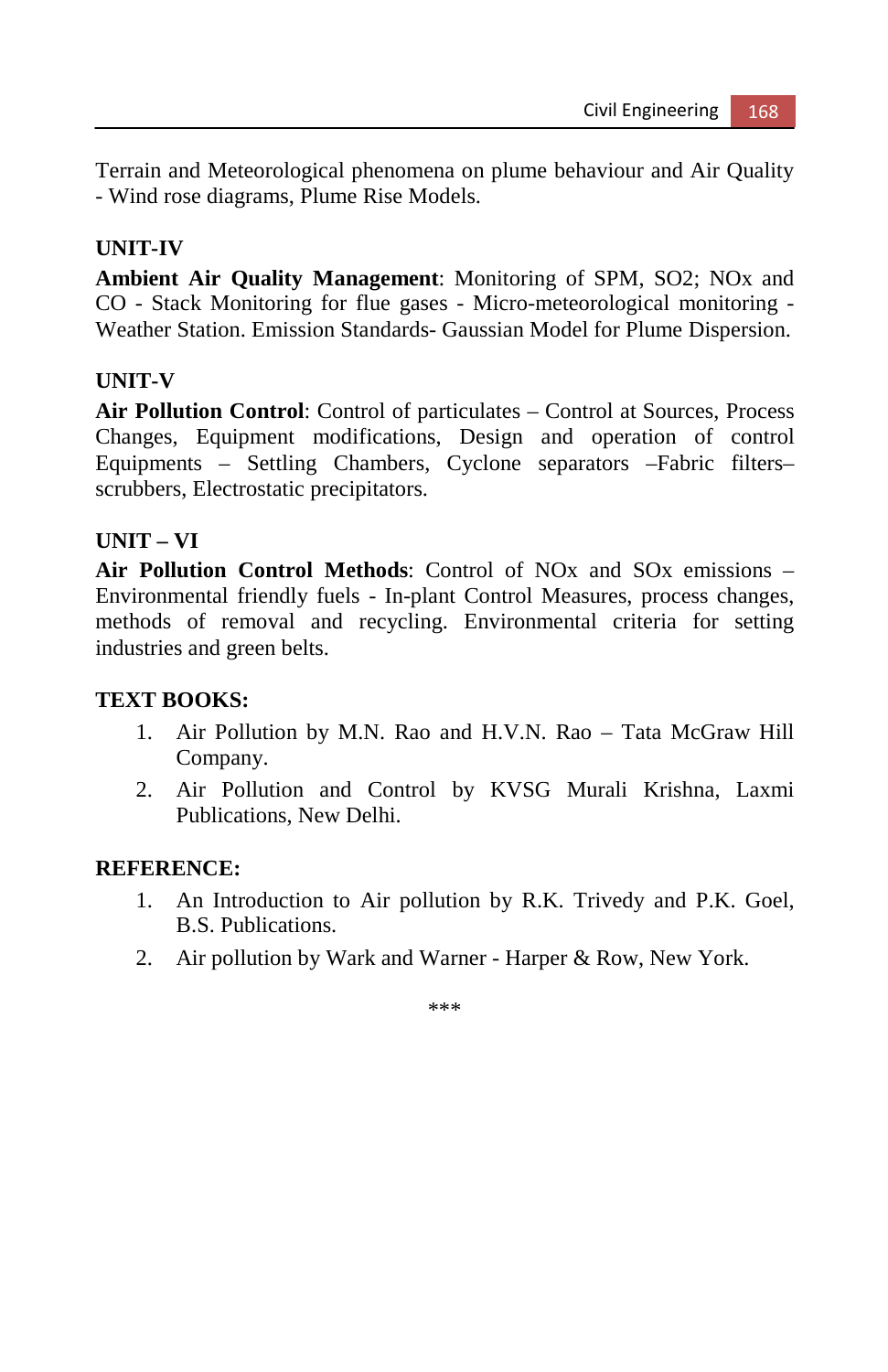# **CE705 ( c ) - MATRIX METHODS OF STRUCTURAL ANALYSIS (Elective-I)**

| Lecture :   | 3 hrs/Week | Internal Assessment :      | <b>Marks</b> |
|-------------|------------|----------------------------|--------------|
| Tutorial :  | 1 Hrs/Week | Semester End Examination : | <b>Marks</b> |
| Practical : | $\sim$ $-$ | Credits :                  |              |

#### **Course Learning Objectives:**

The objective of this course is:

- 1. Learn the fundamental concepts of matrix structural mechanics, such as the stiffness method.
- 2. The concepts of structural analysis learnt in mechanics of solids and structures course.
- 3. Understanding the analysis of statically determinate and indeterminate structures such as trusses, beams, frames and plane stress problems.
- 4. Learn the concepts of the stiffness method and apply it to a variety of structural problems involving trusses, beams, frames, and plane stress.

#### **Course Outcomes**:

Upon completion of the course, the student will be able to

- a. Perform the structural analysis of determinate and indeterminate structures using classical compatibility methods, such as method of consistent deformations, force and equilibrium methods.
- b. Perform structural analysis using the stiffness method.
- c. Solve multiple degree of freedom two dimensional problems involving trusses, beams, frames and plane stress.

#### **SYLLABUS:**

#### **UNIT-I**

Introduction of Matrix methods of analysis – Properties of Matrices, singular matrix, Rank of a Matrix and Rank deficiency- Static indeterminacy and Kinematic indeterminacy – Degree of freedom – Structure idealizationstiffness and flexibility methods – Suitability.

#### **UNIT-II**

Generation Element stiffness matrix for truss element, beam element and torsional element- Element force - displacement equations.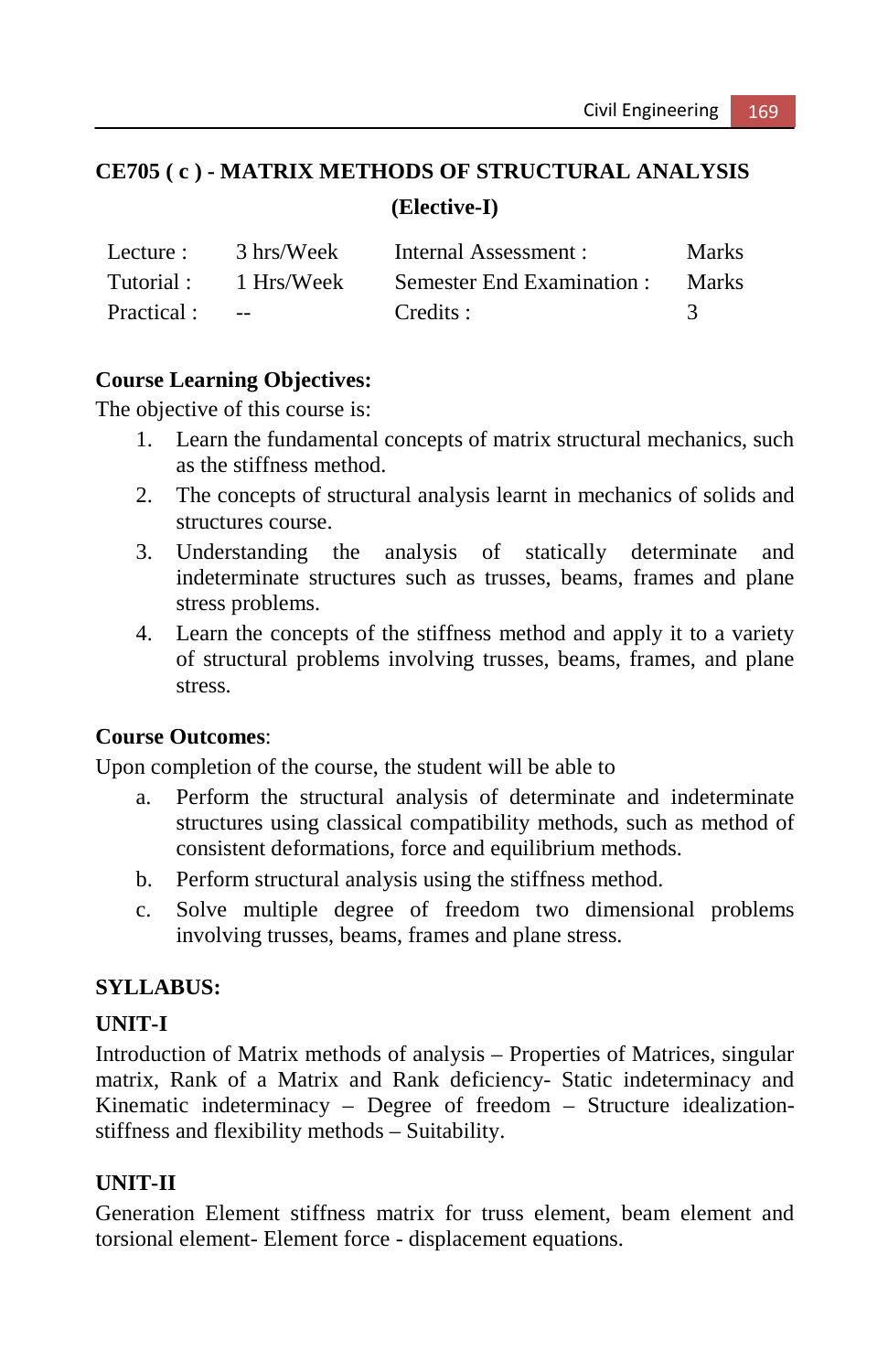# **UNIT-III**

Stiffness method for beam Elements – Element and global stiffness equation – coordinate transformation and global assembly – structure stiffness matrix equation – analysis of continuous beams.

# **UNIT-IV**

Stiffness method for plane trusses and Grid elements – development of stiffness matrix – coordinate transformation. Examples of pin jointed trusses and simple grid problems.

### **UNIT-V**

Additional topics in stiffness methods – Discussion of band width – semi band width – static condensation – sub structuring –Loads between joints-Support displacements.

# **UNIT-VI**

Space trusses and frames - Member stiffness for space truss and space frame– Transformation matrix from Local to Global – Analysis of simple trusses, beams and frames.

# **TEXT BOOK :**

- 1. 'Matrix Methods of Structural Analysis' by Pundit and Gupta
- 2. 'Matrix Methods of Structural Analysis'by Weaver and Gere, CBS Publishers.

#### **REFERENCES:**

- 1. 'Matrix analysis of structures' by Robert E Sennet- Prentice Hall-Englewood cliffs-New Jercy.
- 2. 'Advanced structural analysis' by Dr. P. Dayaratnam- Tata Mc Graw hill publishing company limited.

\*\*\*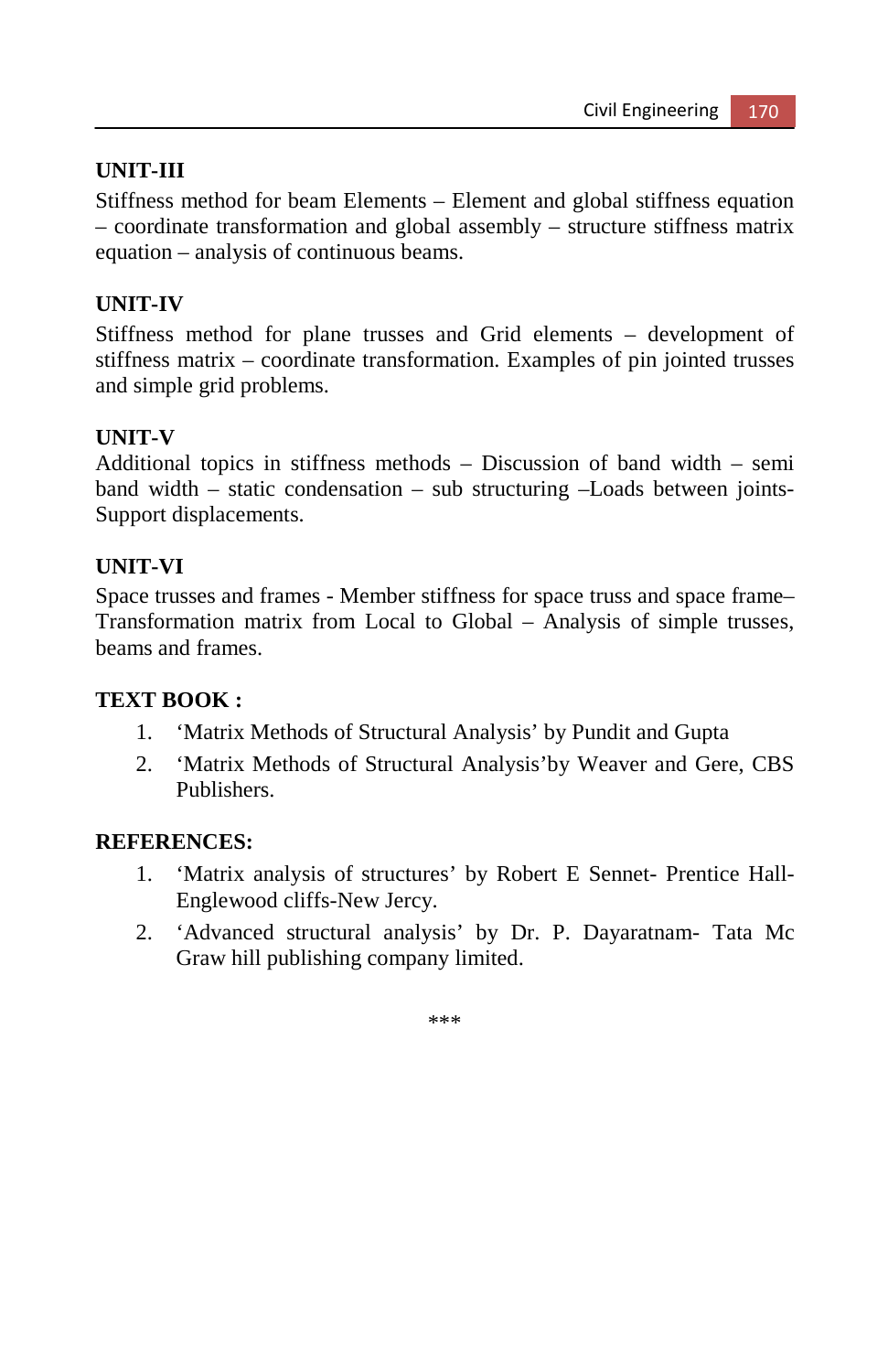### **CE705 ( d ) - URBAN HYDROLOGY**

#### **(Elective-I)**

| Lecture :  | 3 hrs/Week                     | Internal Assessment :                          | <b>Marks</b> |
|------------|--------------------------------|------------------------------------------------|--------------|
|            |                                | Tutorial: 1 Hrs/Week Semester End Examination: | <b>Marks</b> |
| Practical: | <b>Contract Contract State</b> | Credits :                                      |              |

#### **Course Learning Objectives:**

The course is designed to:

- 1. appreciate the impact of urbanization on catchment hydrology
- 2. understand the importance of short duration rainfall runoff data for urban hydrology studies.
- 3. learn the techniques for peak flow estimation for storm water drainage system design.
- 4. understand the concepts in design of various components of urban drainage systems.
- 5. learn some of the best management practices in urban drainage.
- 6. understand the concepts of preparation master urban drainage system.

#### **Course Outcomes**

At the end of the course the student will be able to

- a. develop intensity duration frequency curves for urban drainage systems.
- b. develop design storms to size the various components of drainage systems.
- c. apply best management practices to manage urban flooding.
- d. prepare master drainage plan for an urbanized area.

#### **SYLLABUS:**

#### **UNIT I**

**Introduction:** Urbanisation and its effect on water cycle – urban hydrologic cycle – trends in urbanisation – Effect of urbanisation on hydrology.

#### **UNIT II**

**Precipitation Analysis:** Importance of short duration of rainfall and runoff data, methods of estimation of time of concentration for design of urban drainage systems, Intensity-Duration -Frequency (IDF)curves, design storms for urban drainage systems.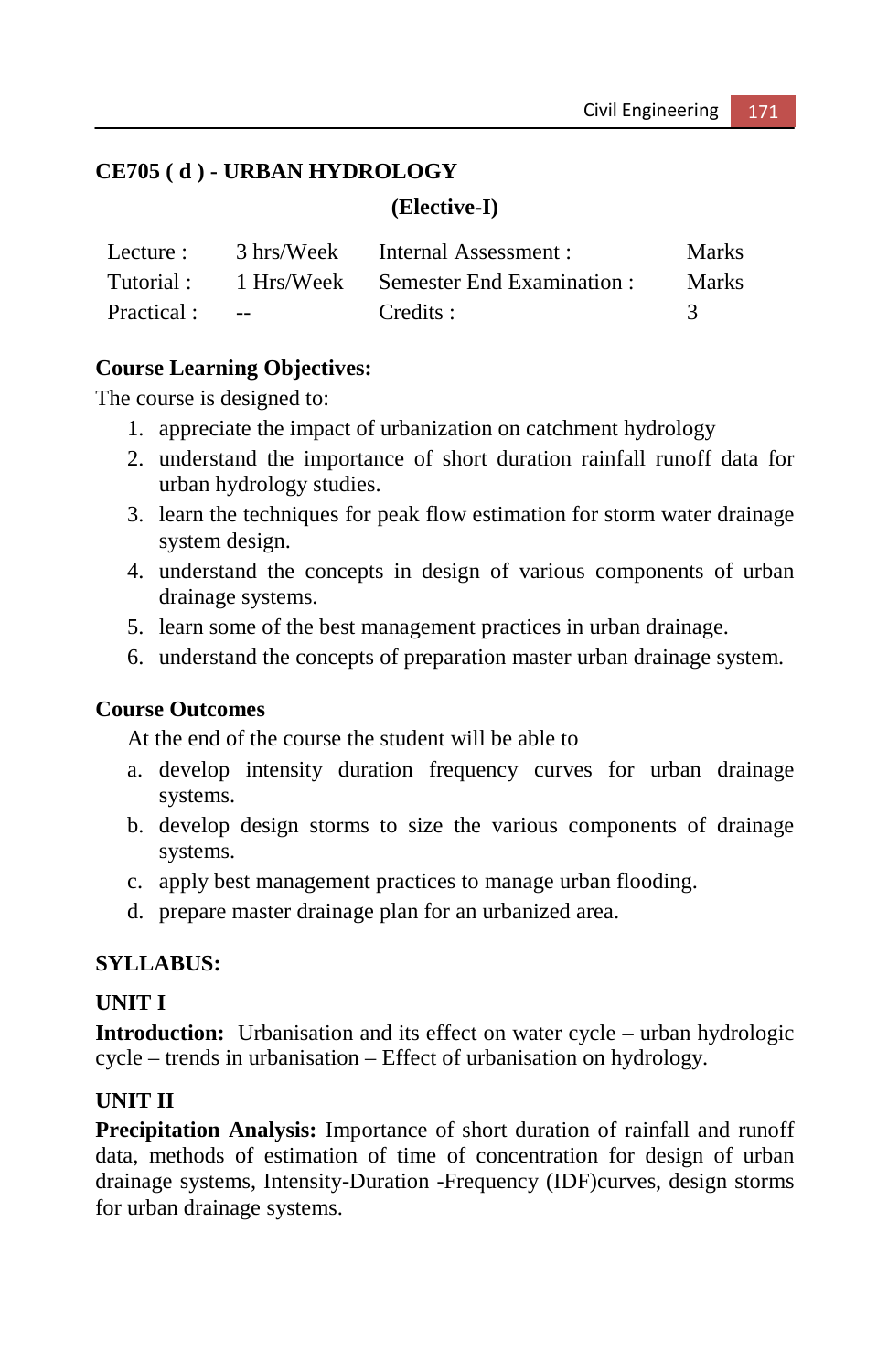# **UNIT III**

**Approaches to urban drainage**: Time of concentration, peak flow estimation approaches , rational method, NRCS curve number approach, runoff quantity and quality, wastewater and stormwater reuse , major and minor systems.

## **UNIT IV**

**Elements of drainage systems**: Open channel, underground drains, appurtenances, pumping, source control.

### **UNIT V**

**Analysis and Management:** Stormwater drainage structures, design of stormwater network- Best Management Practices–detention and retention facilities, swales, constructed wetlands, models available for stormwater management.

#### **UNIT IV**

**Master drainage plans**: Issues to be concentrated upon – typical urban drainage master plan, interrelation between water resources investigation and urban planning processes , planning objectives, comprehensive planning , use of models in planning.

#### **TEXT BOOKS:**

- 1. 'Manual on Drainage in Urbanised area'by Geiger W. F., J Marsalek, W. J. Rawls and F. C. Zuidema, (1987 - 2 volumes), UNESCO,
- 2. 'Urban Hydrology' by Hall M J (1984), Elsevier Applied Science Publisher.
- 3. 'Hydrology Quantity and Quality Analysis' by Wanielista M P and Eaglin (1997), Wiley and Sons.
- 4. 'Urban Hydrology, Hydraulics and Stormwater Quality: Engineering Applications and Computer Modelling' by Akan A.O and R.L. Houghtalen (2006), Wiley International.

# **REFERENCES**

- 1. 'Stormwater Detention for Drainage' by Stahre P and Urbonas B (1990), Water Quality and CSO Management, Prentice Hall.
- 2. 'Urban water cycle processes and interactions' by Marsalek et al (2006), Publication No. 78, UNESCO, Paris (http://www.bvsde.paho.org/bvsacd/cd63/149460E.pdf)
- 3. 'Frontiers in Urban Water Management Deadlock or Hope' by Maksimovic C and J A Tejada-Guibert (2001), IWA Publishing.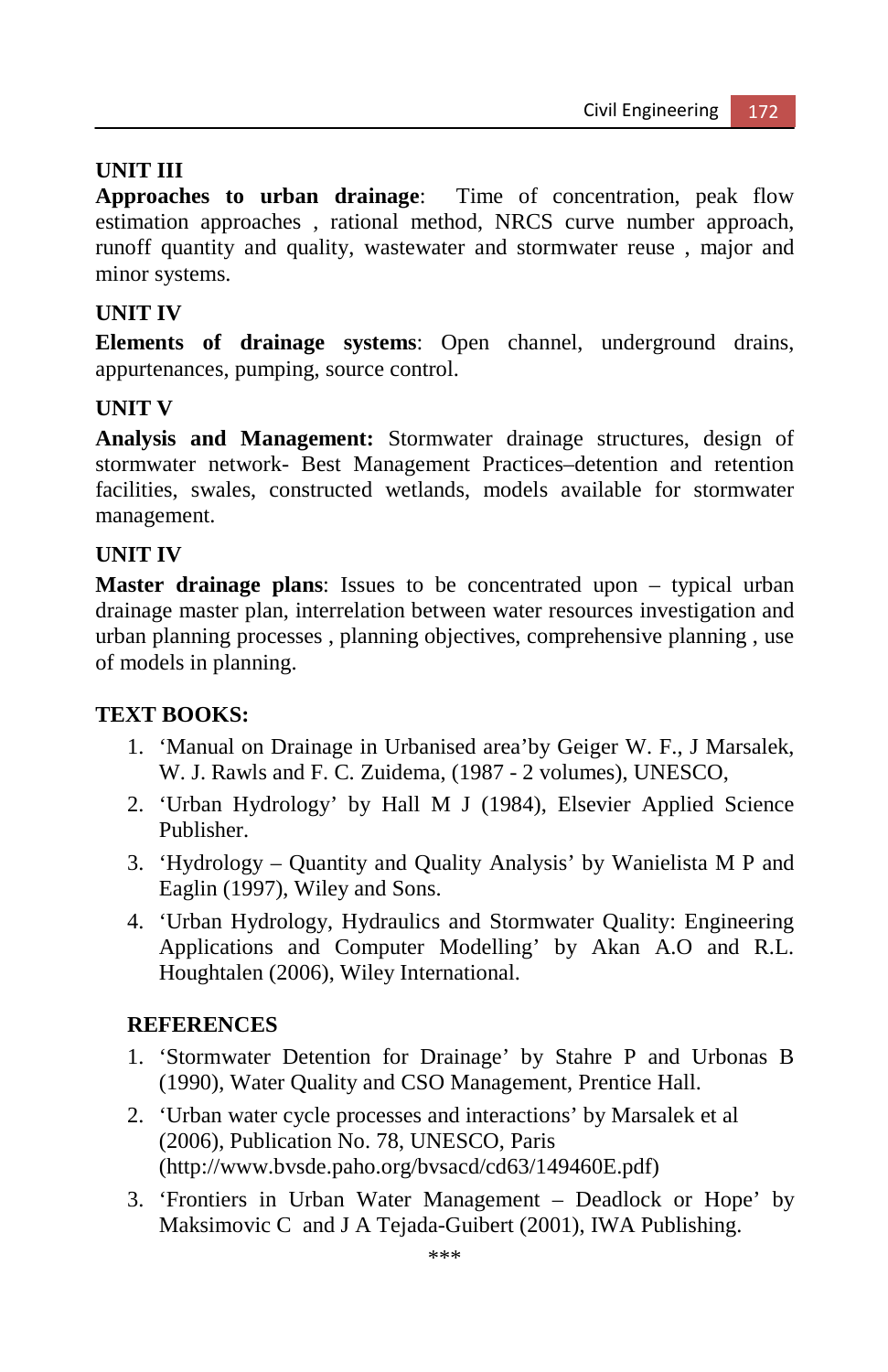# **CE705 ( e ) - ADVANCED SURVEYING**

#### **(Elective-I)**

| Lecture :     | 3 hrs/Week | Internal Assessment :                          | <b>Marks</b> |
|---------------|------------|------------------------------------------------|--------------|
|               |            | Tutorial: 1 Hrs/Week Semester End Examination: | <b>Marks</b> |
| Practical : - |            | Credits :                                      |              |

#### **Course Learning Objectives:**

The objective of this course is to enable the students to,

- 1. Understand the basics of Geodetic Surveying and triangulation systems.
- 2. Understand the hygrographic surveying and prediction of tides.
- 3. Understand the Photogrammetric Surveying and Astronomical Surveying.
- 4. Understand the importance and applications of total stations and GPS.

#### **Course Outcomes**:

Upon the successful completion of this course, the students will be able to:

- a. The student should be able to conduct different types of surveys for obtaining better results.
- b. The student should be able to utilize the total stations for getting the required information.
- c. The student should be capable of using the GPS instrument to obtain appropriate information of the objectsand their positions.

# **SYLLABUS:**

#### **UNIT – I**

**Geodetic Surveying:** Definition, importance, triangulation system, order of triangulation, size and shape of triangulation, strength of figure criterion, triangulation fieldwork, base line measurement- tape corrections, problems in baseline measurement, measurement of angles.

#### **UNIT –I I**

**Hydrographic Surveying:** Tides-lunar tides, solar tides, spring and neap tides, measurement of tides- shore lines, soundings, sounding equipments, locating soundings by cross rope method and range and time intervals-mean sea level-prediction of tides**.** 

#### **UNIT – III**

**Photogrammetric Surveying:** Basic principles,-photo theodolite, horizontal and vertical angles from terrestrial photographs, elevation of a point by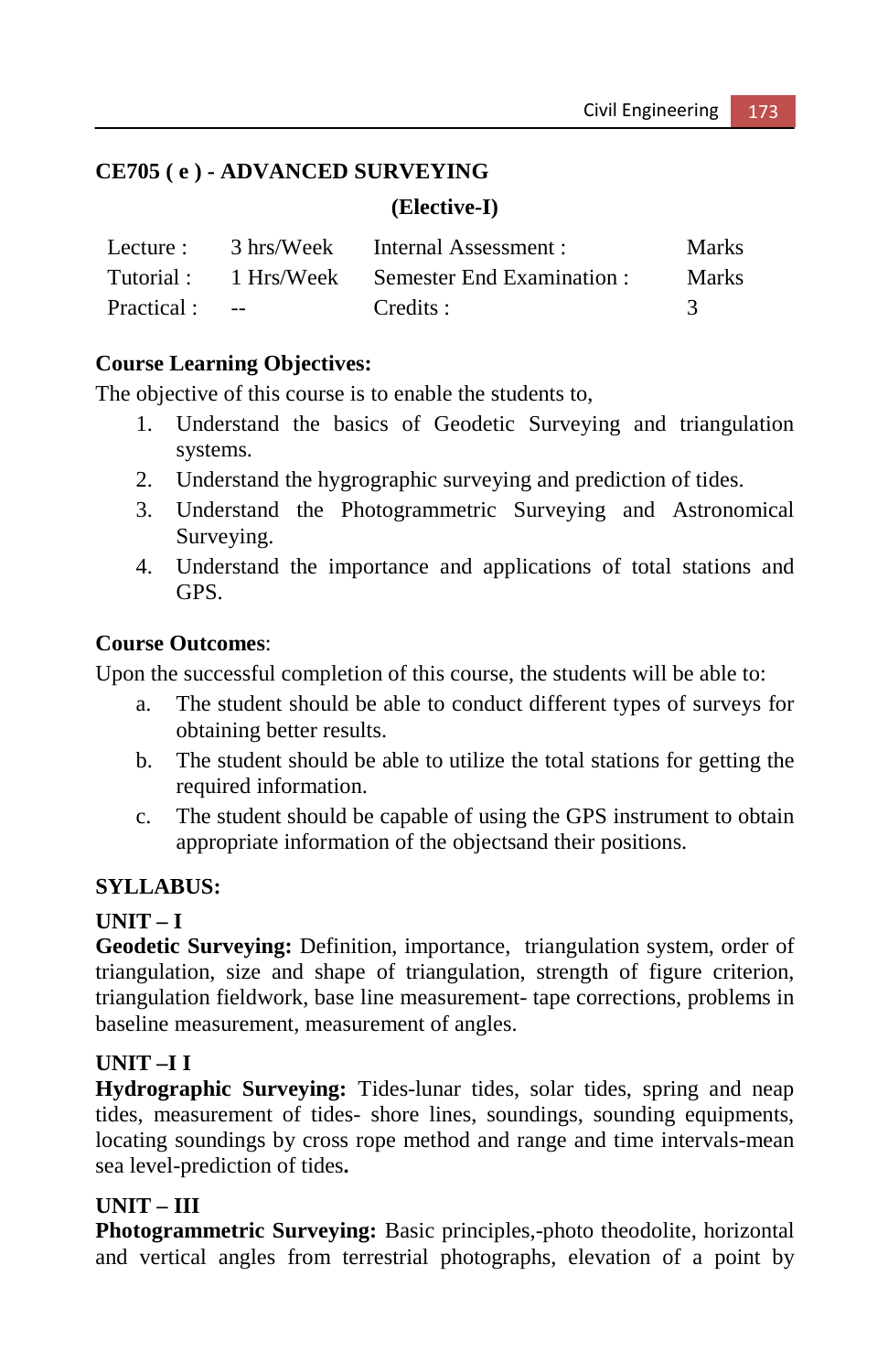photographic measurement, determination of focal length of the lens, Aerial camera- scale of vertical photograph, scale of tilted photograph, combined effects of tilt and relief, stereoscopic vision, mosaics.

# **UNIT – IV**

**Astronomical Surveying:** Spherical Trigonometry, latitude and longitude, solar system, astronomical teams, coordinate systems-altitude, azimuth system, declination, hour angle system, time and astronomical work-sidereal time, apparent solar time, mean solar time, standard time, standard time, application of astronomy in surveying, corrections to astronomical observations.

#### **UNIT – V**

**Total stations:** Importance, measurement of horizontal angles, vertical angles, horizontal distance, slope distance, height of object-remote elevation measurement (REM), remote distance measurement (RDM)-radial and continuous distances for measuring the lengths and sides of the closed circuits, areas and perimeters calculations.

#### **UNIT – VI**

**Global Positioning System:** Principles of GPS, components of GPS, types of GPS and accuracy, applications of GPS, sources of error GPS and limitations.

#### **TEXT 'BOOKS:**

- 1. 'Surveying and Levelling' by R. Subramanian, Oxford University Press, New Delhi.
- 2. A text book of Surveying' by C. Venkatramaiah, University Press, New Delhi.
- 3. 'Surveying Vol. II and Vol. III (Higher Surveying)' by Dr. B. C. Punmia, Ashok K. Jain and Arun K. Jain, Laxmi Publications Pvt. Ltd., New Delhi.
- 4. 'Advanced Surveying' by Satheesh Gopi, R. Sathikumar and N. Madhu, Pearson, New Delhi.

#### **REFERENCES:**

- 1. 'Remote Sensing and its Applications' by L A R Narayan, Universities Press, New Delhi.
- 2. 'Geographical Information Science' by Narayan Panigrahi, Universities Press, New Delhi.
- 3. 'Basics of Remote Sensing and GIS' by Dr. S. Kumar, University Science Press, New Delhi.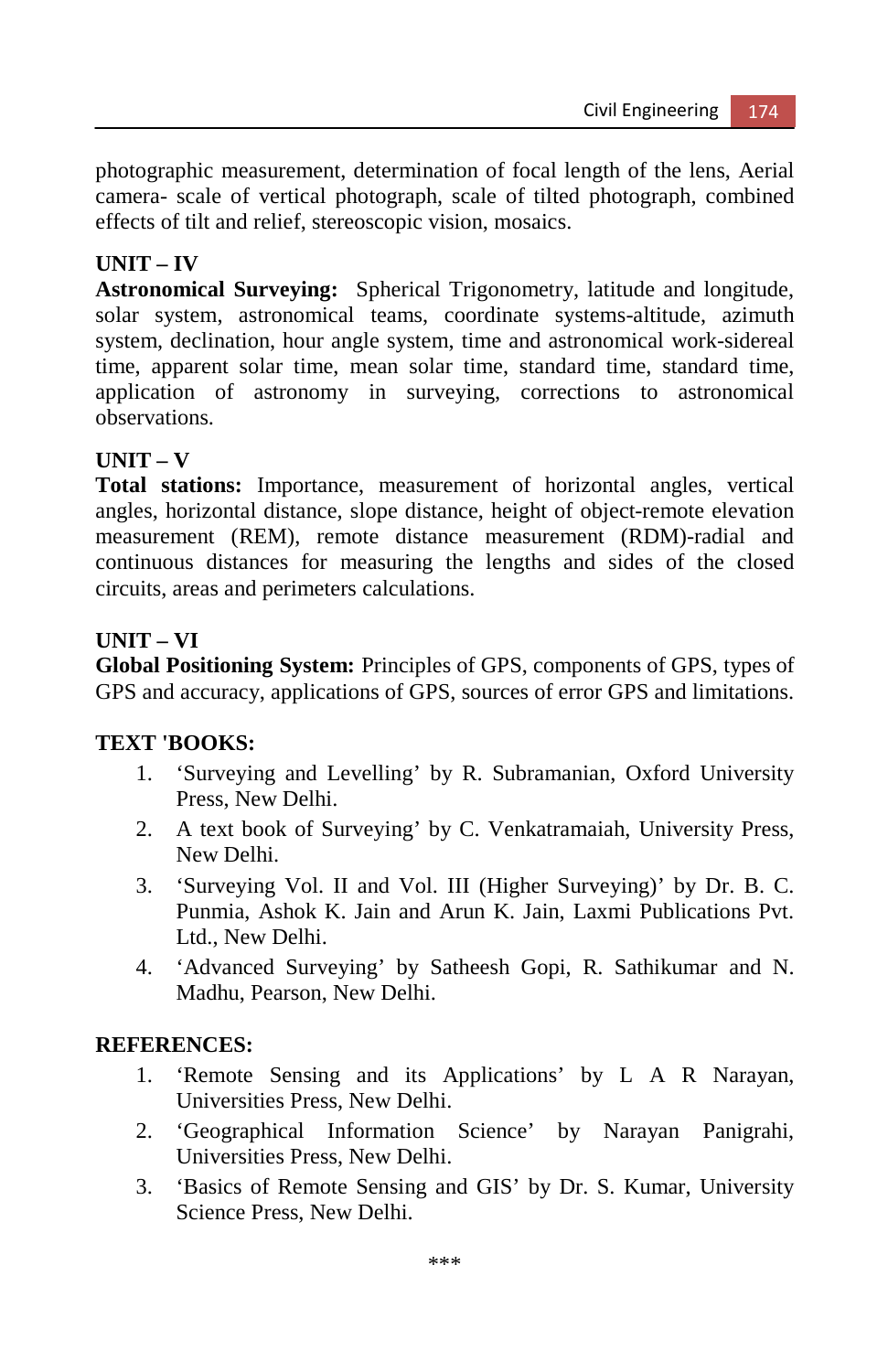# **CE705 ( f ) - INTERIOR DESIGNS AND DECORATIONS (Elective-I)**

| Lecture :  | 3 hrs/Week | Internal Assessment :      | <b>Marks</b> |
|------------|------------|----------------------------|--------------|
| Tutorial : | 1 Hrs/Week | Semester End Examination : | <b>Marks</b> |
| Practical: | $\sim$ $-$ | Credits :                  |              |

#### **Course Learning Objectives:**

The objective of this course is to enable the students to

- 1. Understand the elements and principles of interior designs and decorations.
- 2. Learn the importance of art elements in the composition of building spaces.
- 3. Learn the new design concepts for developing interiors of buildings.
- 4. Learn the application of colors, lightings, furniture in creating beautiful interiors.

#### **Course Outcomes**:

Upon the successful completion of this course, the students will be able to:

- a. understand the importance of interior designs and decorations.
- b. Should realize the use of art elements in the composition of building spaces.
- c. Should learn the new design concepts for developing interiors of buildings.
- d. Learn be able to apply colors, lightings, furniture in creating beautiful interiors.

#### **SYLLABUS:**

#### **UNIT-I**

Development of interior design concepts- importance for interiors in modern buildings, changing trends and salient features, objectives of aesthetic planning - beauty, expressiveness, functionalism, economy- good taste meaning and importance- developing skill in aesthetics.

# **UNIT-II**

Designs- concepts, meaning, purpose, types - structural and decorative characteristics, forms to function relationship, **e**lements of designs - line and direction, form and shape, size, colour, light, pattern, texture and space application of elements to form designs.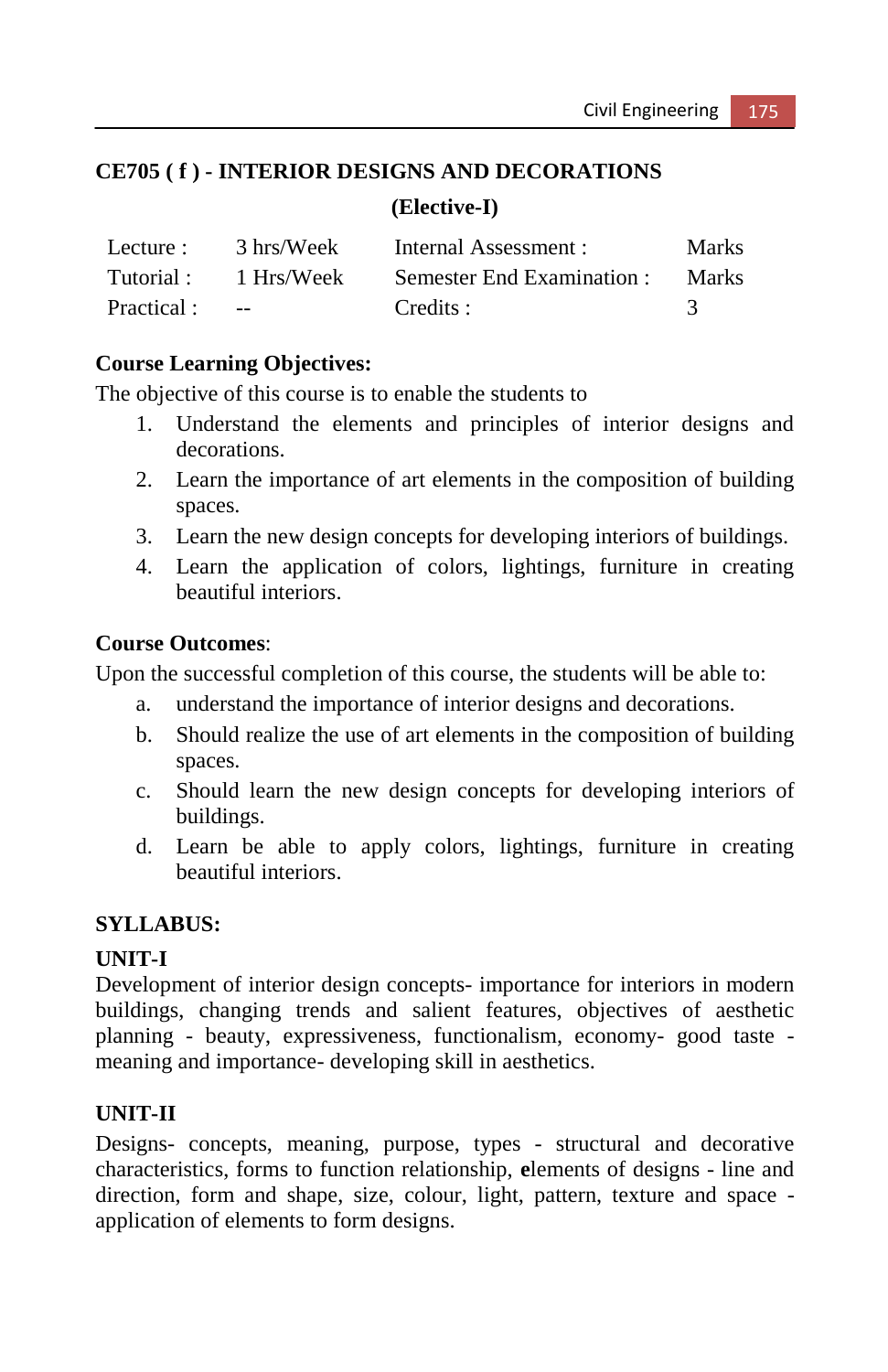# **UNIT-III**

Application of colour harmonies in the interiors and exteriors –effects of light on colour, Illusion of colour, psychology of colour, effect of colour on each other-uses and application of colours- walls, wall finishes, ceilings, roofs, decorative exteriors.

### **UNIT-IV**

Importance of lighting – artificial lighting - light sources, types and uses of light, specific factors in lighting- measurements of lighting, psychological aspects of light, glare, types of glare and prevention– selection of lamps, lighting fixtures, lighting for various areas and activities.

### **UNIT-V**

Principles of design – balance, rhythm, emphasis, harmony, proportion meaning and application of design concepts in the interior and exterior houses and other commercial buildings- development of design from motifs, elements of art-selection of different art forms, display of art pieces.

### **UNIT –VI**

Interior furnishings- floors, floor coverings, soft furnishings, furnitureselection and arrangement, placement of accessories, home accessoriesinterior decorations- flower arrangement, floor decorations, interior decoration trends in India.

#### **TEXT BOOKS:**

- 1. 'Interior Design and Decoration' by Premavathy Seetharaman and Praveen Pannu, CBS Publishers and distributors, New Delhi, 2005.
- 2. 'Building Construction' by Rangawala, S.C, Charter publishing house, Anand, 1963.
- 3. 'Interior Design Principles and practice' by Pratap R.M., Standard publishers distribution, Delhi, 1988.

#### **REFERENCES:**

- 1. 'How to see, how to paint it' by Judy M., Harpen Colling publishers,London, 1994.
- 2. 'Lighting for a beautiful Home' by Jan Orcharchd, Dunestyle publishing Ltd., U.S.A., 1993.
- 3. 'The Complete Home Decorator' by Stewart and Sally .W., Annes publishers Ltd., New York, 1997.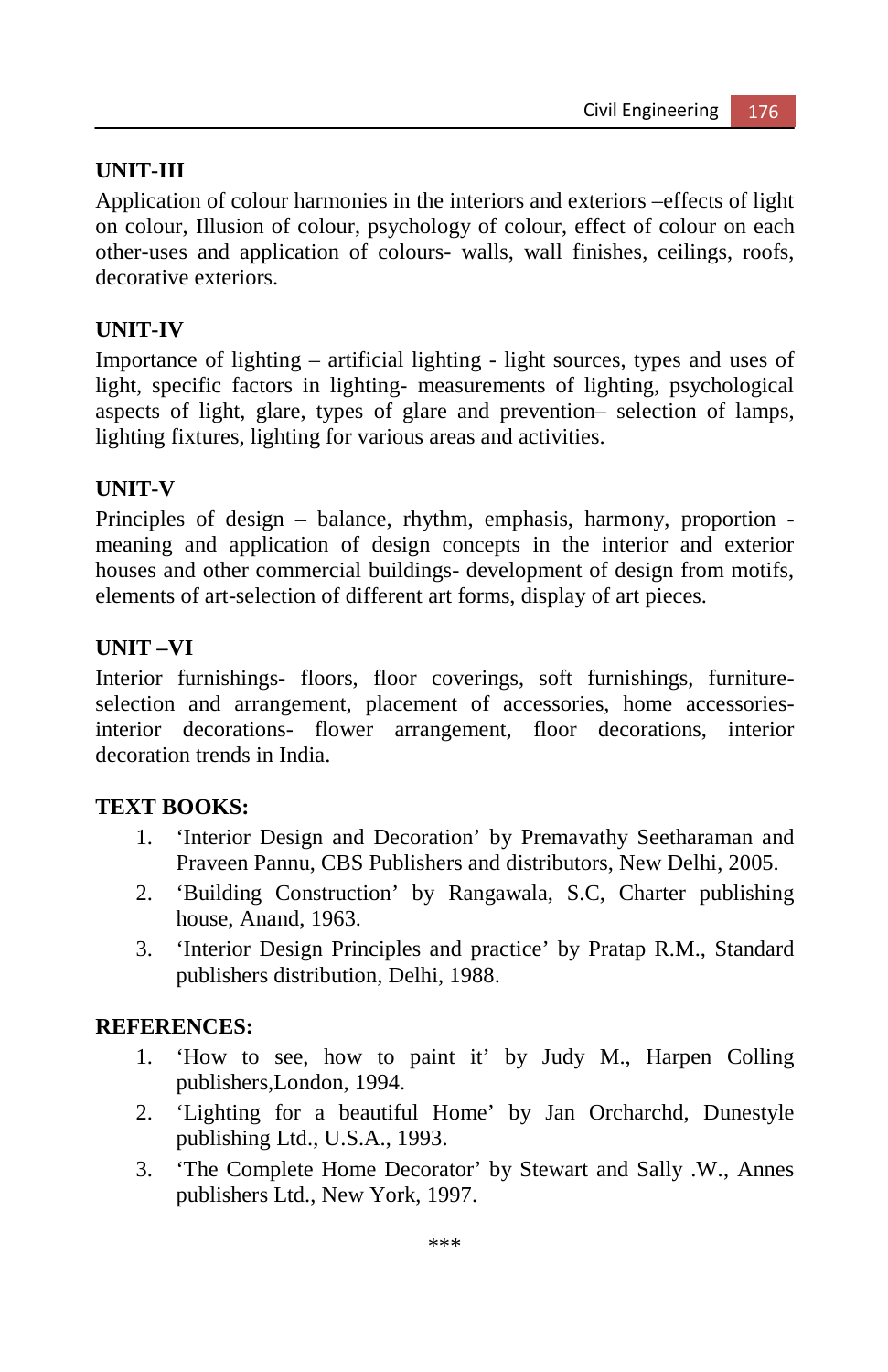# **IV** Year – **I** SEMESTER **T** P C **C**  $\overline{3}$   $\overline{2}$

**0 3 2** 

#### **CE707-ENVIRONMENTAL ENGINEERING LAB**

| Lecture : | $-1$                           | Internal Assessment :      | <b>Marks</b> |
|-----------|--------------------------------|----------------------------|--------------|
| Tutorial: | $\sim$ $\sim$                  | Semester End Examination : | <b>Marks</b> |
|           | Practical: 3 hrs/week Credits: |                            |              |

#### **Course Learning Objectives:**

The course will address the following:

- 1. Estimation some important characteristics of water and wastewater in the laboratory.
- 2. It also gives the significance of the characteristics of the water and wastewater.

#### **Course Outcomes**:

Upon the successful completion of this course, the students will be able to:

- a. Estimation some important characteristics of water and wastewater in the laboratory.
- b. Draw some conclusion and decide whether the water is potable or not.
- c. Decide whether the water body is polluted or not with reference to the state parameters in the list of experiments.
- d. Estimation of the strength of the sewage in terms of BOD and COD.

#### **SYLLABUS:**

#### **List of Experiments**

- 1. Determination of pH and Electrical Conductivity (Salinity) of Water and Soil.
- 2. Determination and estimation of Total Hardness–Calcium & Magnesium.
- 3. Determination of Alkalinity/Acidity
- 4. Determination of Chlorides in water and soil.
- 5. Determination and Estimation of total solids, organic solids and inorganic solids and settleable solids by Imhoff Cone.
- 6. Determination of Iron.
- 7. Determination of Dissolved Oxygen with D.O. Meter & Wrinklers Method and B.O.D.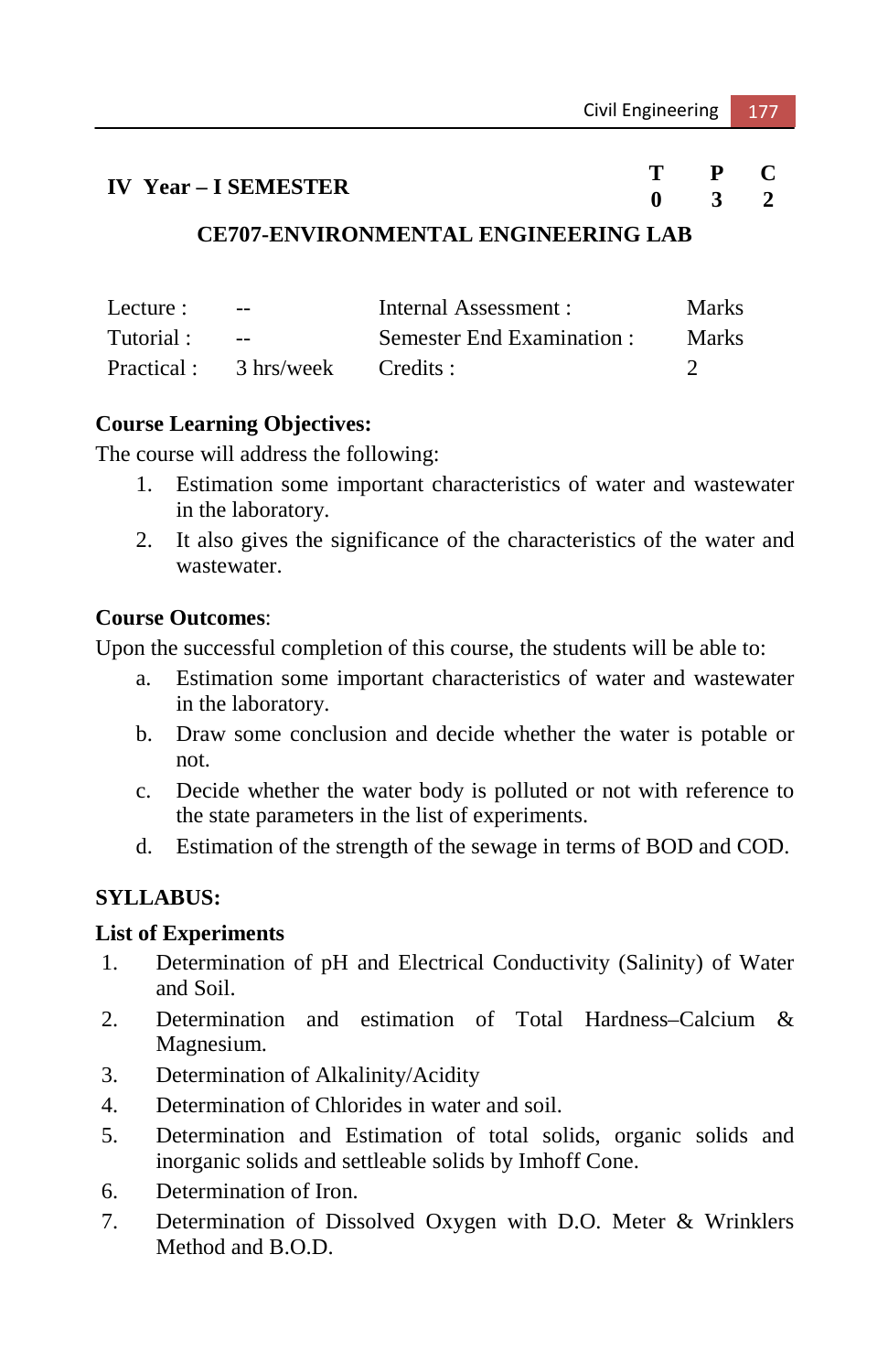- 8. Determination of N, P, K values in solid waste
- 9. Physical parameters Temperature, Colour, Odour, Turbidity, Taste.
- 10. Determination of C.O.D.
- 11. Determination of Optimum coagulant dose.
- 12. Determination of Chlorine demand.
- 13. Presumptive Coliform test.

**NOTE:** At least 10 of the above experiments are to be conducted.

#### **List of Equipments**

- 1) pH meter
- 2) Turbidity meter
- 3) Conductivity meter
- 4) Hot air oven
- 5) Muffle furnace
- 6) Dissolved Oxygen meter
- 7) U–V visible spectrophotometer
- 8) COD Reflux Apparatus
- 9) Jar Test Apparatus
- 10) BOD incubator
- 11) Autoclave
- 12) Laminar flow chamber
- 13) Hazen's Apparatus

#### **Text Books**

- 1. Standard Methods for Analysis of Water and Waste Water APHA.
- 2. Chemical Analysis of Water and Soil by KVSG Murali Krishna, Reem Publications, New Delhi.

#### **Reference**

- 1. Relevant IS Codes.
- 2. Chemistry for Environmental Engineering by Sawyer and Mc. Carty.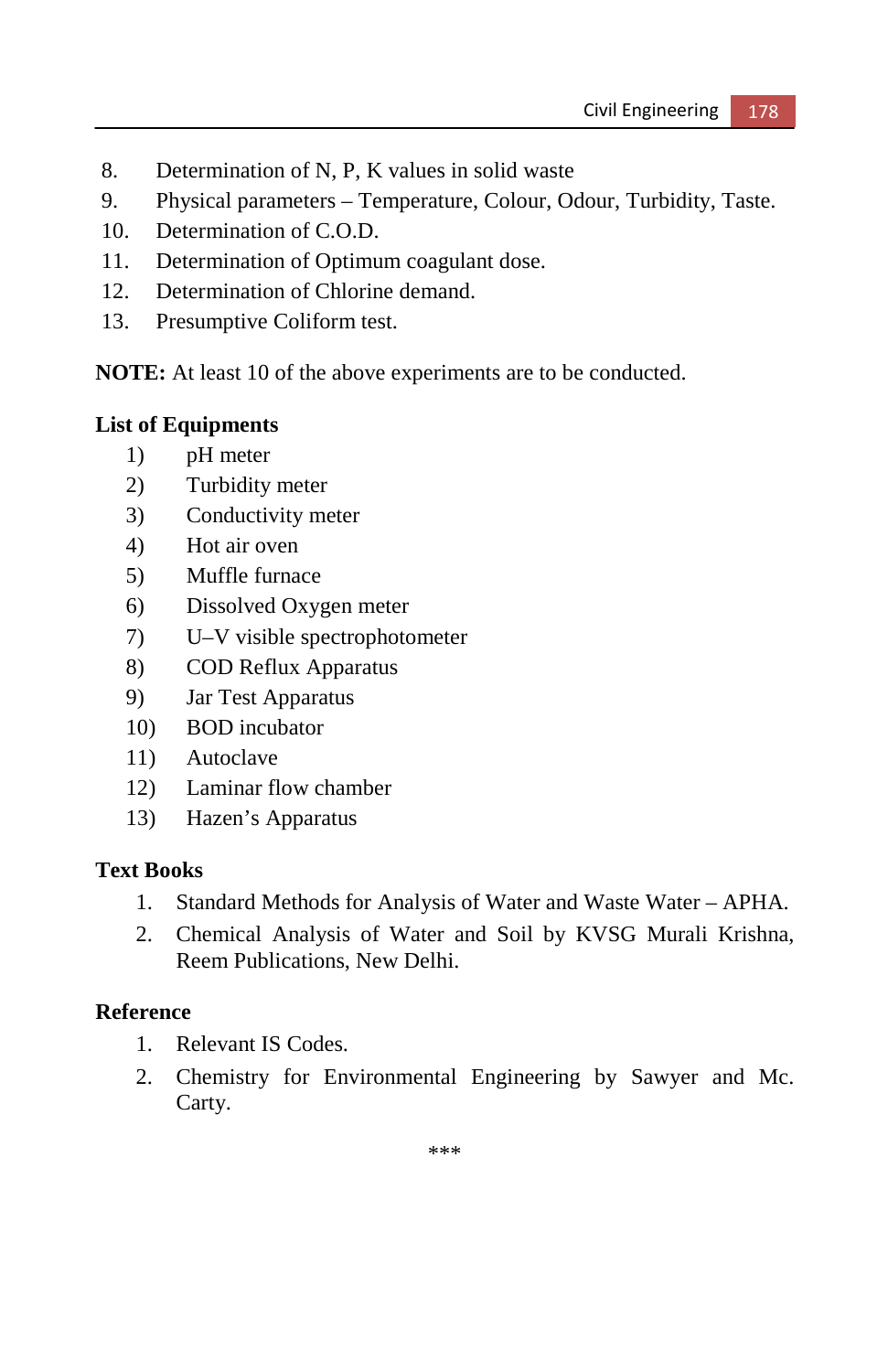#### **IV Year – I SEMESTER T P C 0 3 2**

### **CE806-GIS & CAD LAB**

| Lecture :  | $- -$                          | Internal Assessment :      | 30 Marks |
|------------|--------------------------------|----------------------------|----------|
| Tutorial : | $-$                            | Semester End Examination : | 70 Marks |
|            | Practical: 3 hrs/Week Credits: |                            |          |

#### **Course Learning Objectives:**

The course is designed to

- 1. introduce image processing and GIS software
- 2. familiarize structural analysis software
- 3. understand the process of digitization, creation of thematic map from toposheets and maps.
- 4. learn to apply GIS software to simple problems in water resources and transportation engineering.
- 5. learn to analyse 2 D and 3D frame steel tubular truss using structural analysis software.
- 6. learn to analyse and design retaining wall and simple towers.

#### **Course outcomes**

At the end of the course the student will be able to

- a. work comfortably on GIS software
- b. digitize and create thematic map and extract important features
- c. develop digital elevation model
- d. use structural analysis software to analyse and design 2D and 3D frames.
- e. design and analyse retaining wall and simple towers using CADD software.

#### **GIS:**

#### **SOFTWARES:**

- 1. Arc GIS 9.0
- 2. ERDAS 8.7
- 3. Mapinfo 6.5

Any one or Equivalent.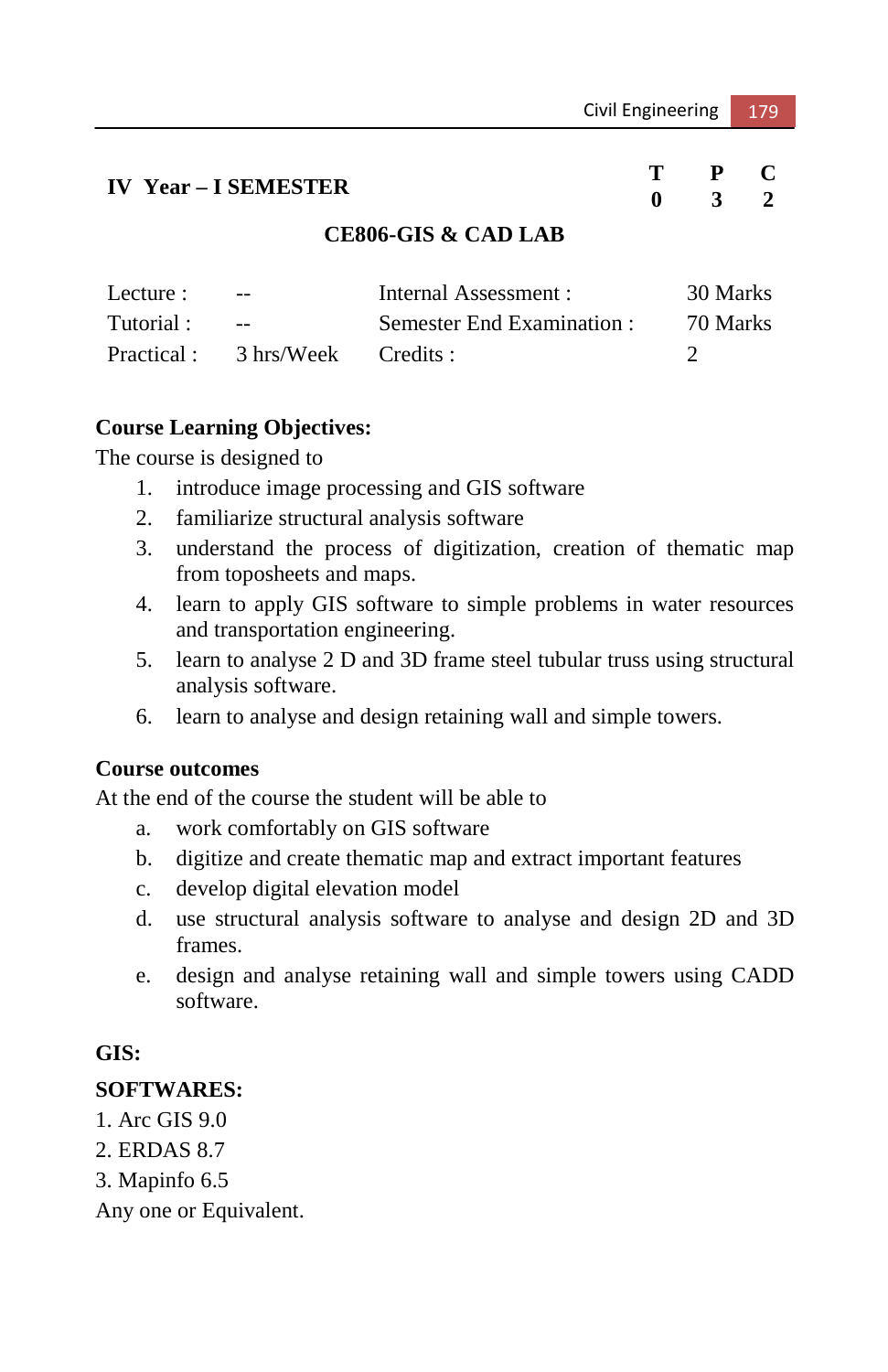#### **EXCERCISES IN GIS:**

- 1. Digitization of Map/Toposheet
- 2. Creation of thematic maps.
- 3. Estimation of features and interpretation
- 4. Developing Digital Elevation model
- 5. Simple applications of GIS in water Resources Engineering & Transportation Engineering.

# **COMPUTER AIDED DESIGN AND DRAWING:**

#### **SOFTWARE:**

- 1. STAAD PRO / Equivalent/
- 2. STRAAP
- 3. STUDDS

# **EXCERCISIES:**

- 1. 2-D Frame Analysis and Design
- 2. Steel Tabular Truss Analysis and Design
- 3. 3-D Frame Analysis and Design
- 4. Retaining Wall Analysis and Design
- 5. Simple Tower Analysis and Design

# **TEXT BOOK:**

1. 'Concept and Techniques of GIS' by C.P.L.O. Albert, K.W. Yong, Printice Hall Publishers.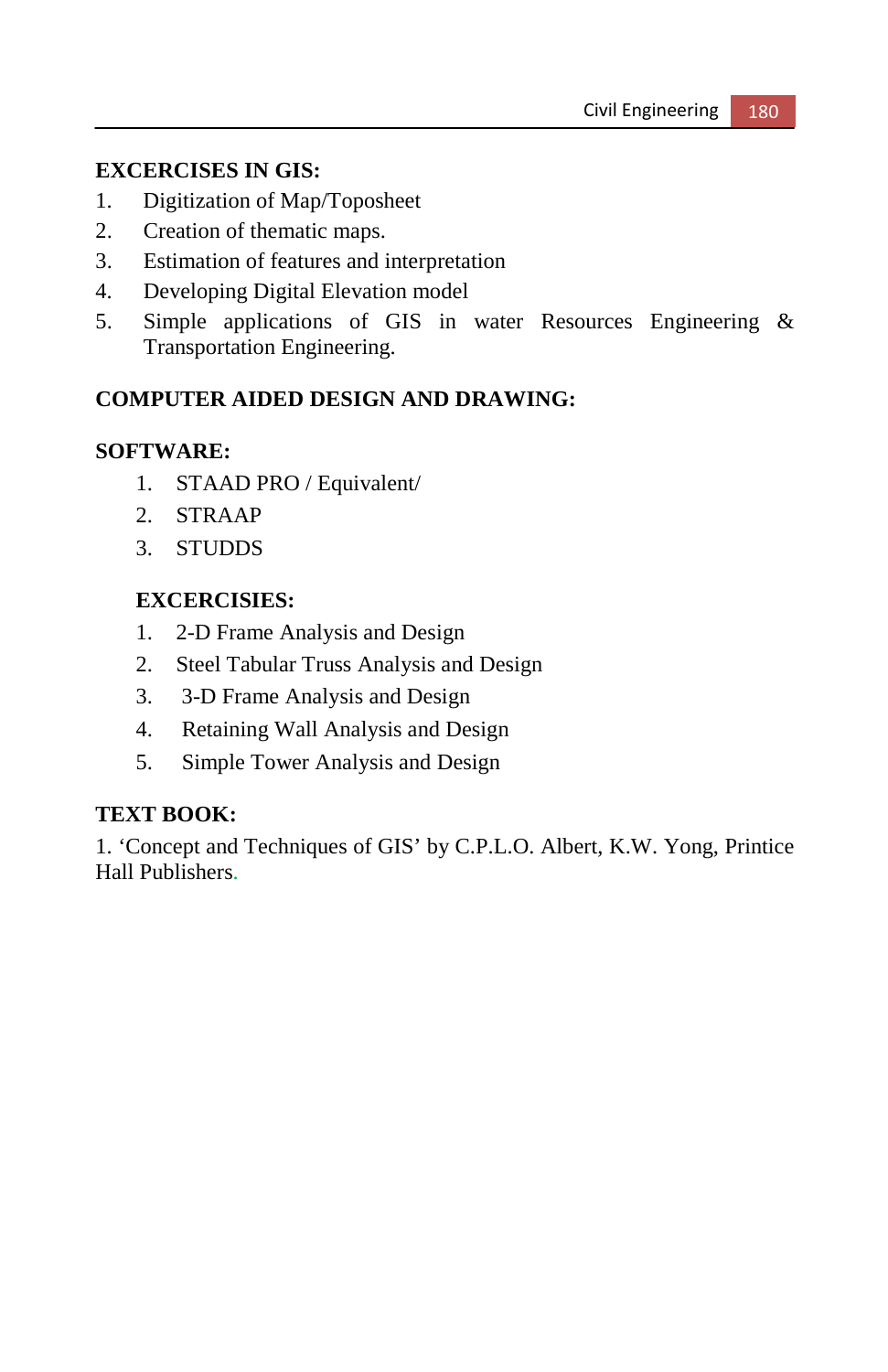# **IV Year – II SEMESTER**  $\begin{array}{ccc} T & P & C \\ 3+1^* & 0 & 3 \end{array}$

 $3+1*$ 

# **CE801-ESTIMATING, SPECIFICATIONS & CONTRACTS**

| Lecture :   | 3 hrs/Week  | Internal Assessment :      | <b>Marks</b> |
|-------------|-------------|----------------------------|--------------|
| Tutorial :  | 1 Hrs/Week  | Semester End Examination : | <b>Marks</b> |
| Practical : | $\sim$ $ -$ | Credits :                  |              |

# **Course Learning Objectives:**

The objective of this course is to enable the students to:

- 1. Understand the quantity calculations of different components of the buildings.
- 2. Understand the rate analysis of different quantities of the buildings components.
- 3. Learn various specifications and components of the buildings.

# **Course Outcomes**:

Upon the successful completion of this course:

- a. The student should be able to determine the quantities of different components of buildings.
- b. The student should be in a position to find the cost of various building components.
- c. The student should be capable of finalizing the value of structures.

# **SYLLABUS:**

# **UNIT – I**

General items of work in Building – Standard Units Principles of working out quantities for detailed and abstract estimates –Approximate method of Estimating.

# **UNIT – II**

Rate Analysis – Working out data for various items of work over head and contigent charges.

# **UNIT-III**

Earthwork for roads and canals, Reinforcement bar bending and bar requirement schedules.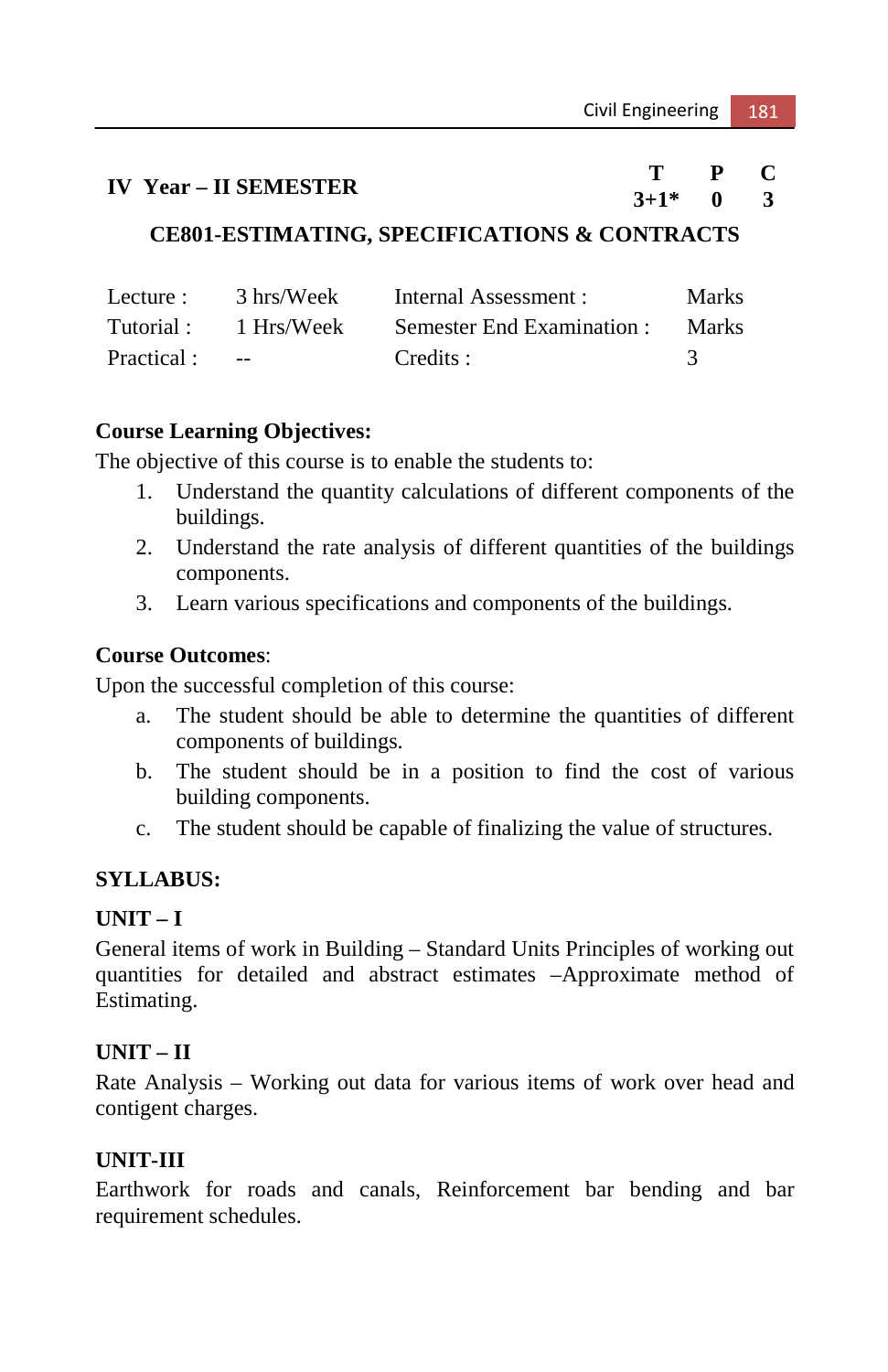## **UNIT – IV**

Contracts – Types of contracts – Contract Documents – Conditions of contract, Valuation of buildings-

Standard specifications for different items of building construction.

# **UNIT-V**

Detailed Estimation of Buildings using individual wall method.

## **UNIT -VI**

Detailed Estimation of Buildings using centre line method.

## **FINAL EXAMINATION PATTERN:**

The end examination paper should consist of SIX questions from Unit 1 to Unit 4, out of which THREE are to be answered (60% weight-age) & ONE mandatory question (40% weight-age) from Units  $5 & 6$  is to be answered.

## **TEXT BOOKS:**

- 1. 'Estimating and Costing' by B.N. Dutta, UBS publishers, 2000.
- 2. 'Civil Engineering Contracts and Estimates' by B. S. Patil, Universities Press (India) Pvt. Ltd., Hyd.
- 3. 'Construction Planning and Technology' by Rajiv Gupta, CBS Publishers & Distributors Pvt. Ltd. New Delhi.
- 4. 'Estimating and Costing' by G.S. Birdie.

## **REFERENCES:**

- 1. 'Standard Schedule of rates and standard data book' by public works department.
- 2. IS 1200 (Parts I to XXV-1974/ Method of Measurement of Building & Civil Engg Works – B.I.S.)
- 3. 'Estimation, Costing and Specifications' by M. Chakraborthi; Laxmi publications.
- 4. National Building Code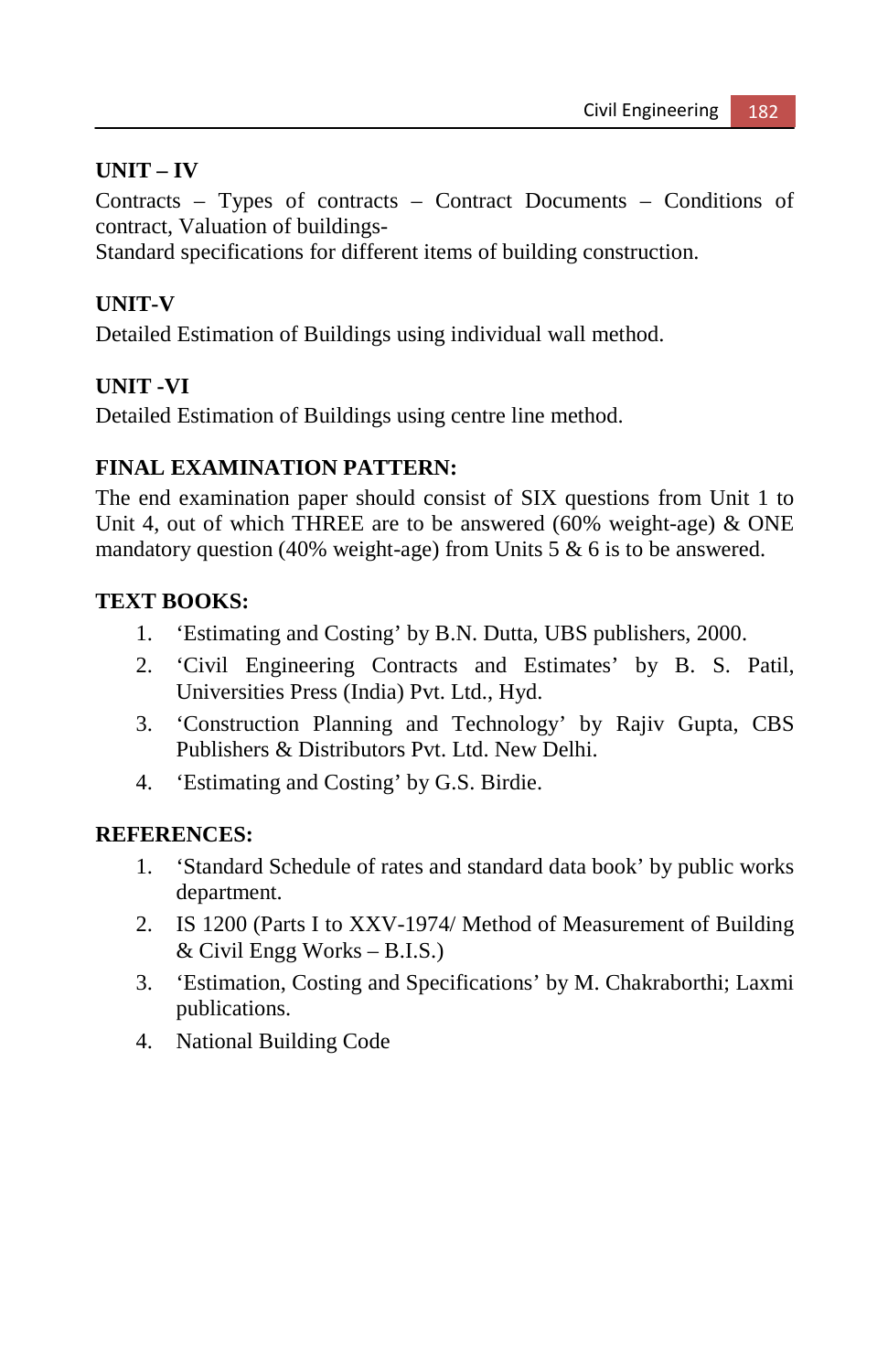# **IV Year – II SEMESTER**  $\begin{array}{ccc} T & P & C \\ 3+1^* & 0 & 3 \end{array}$

 $3+1*$ 

#### **(Elective-II)**

| Lecture :  | 3 hrs/Week                       | Internal Assessment :      | <b>Marks</b> |
|------------|----------------------------------|----------------------------|--------------|
| Tutorial : | 1 Hrs/Week                       | Semester End Examination : | <b>Marks</b> |
| Practical: | <b>Service Contract Contract</b> | Credits :                  |              |

#### **CE706 ( a ) - ENGINEERING WITH GEO-SYNTHETICS**

#### **Course Learning Objectives:**

The Objectives of the course are to impart to the student

- 1. An overview of the evolution of new construction materials in geotechnical engineering and to initiate geosynthetic materials.
- 2. Understanding the properties and the testing methods of different types of materials of gosynthetics.
- 3. The knowhow of manufacturing methods, uses and applications of geotextiles, geogrids, geomembranes and geocomposites.
- 4. The concepts of designing geosynthetics for the functions of separation, reinforcement, stabilization, filtration, drainage and moisture barriers.
- 5. Designing criteria of reinforced earth retaining walls, gabions, pond liners, covers for reservoirs, canal liners, landfill liners, caps and closures, dams and embankments.
- 6. Additional advantages of geocomposites, geowebs and geocells, and moisture barriers and natural geotextiles etc. for applications to meet various functions.

#### **Course Outcomes**:

At the successful completion of this course the student will be able to

- 4. Realize the need and demand for the use of geosynthetic materials in the field of geotechnical construction works.
- 5. Conduct required laboratory and field tests to obtain the properties of different materials of geosynthetics.
- 6. Distinguish and describe various manufacturing methods of geotextiles, geogrids, geomembranes and geocomposites.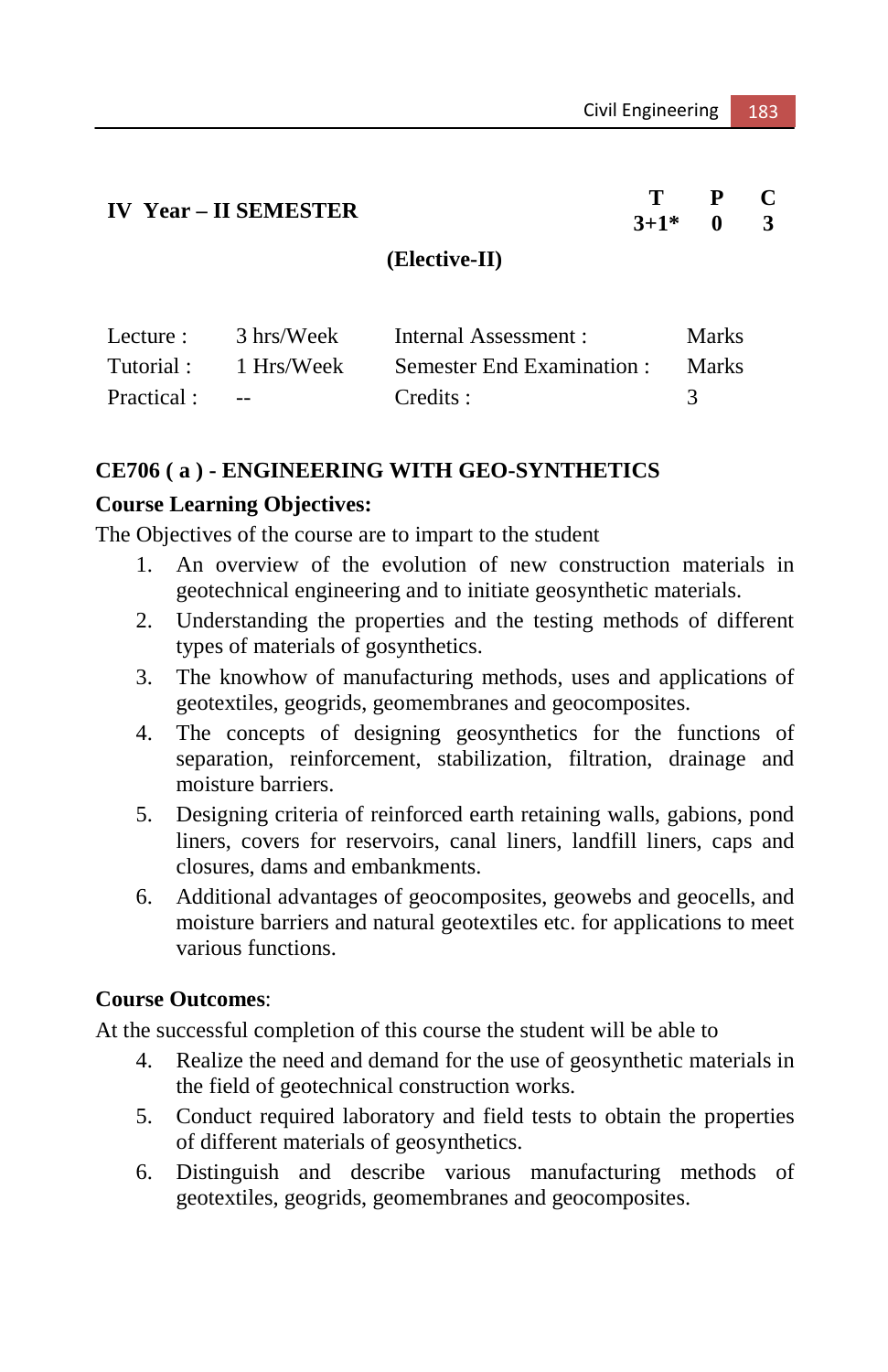- 7. Understand concepts and could design the geosynthtics for the functions of separation, reinforcement, stabilization, filtration, drainage and moisture barriers.
- 8. Design reinforced earth retaining walls, gabions, pond liners, covers for reservoirs, canal liners, landfill liners, caps and closures.
- 9. Distinguish survivability requirements of geocomposites and could design geowebs, geocells, and moisture barriers and natural geotextiles etc.

## **SYLLABUS:**

## **UNIT-I**

**Geosynthetics :** Introduction to Geosynthetics – Basic description – Polymeric materials– Uses and Applications. Properties of Geotextiles – Geogrids – Geomembranes – Geocomposites.

## **UNIT-II**

**Geotextiles:** Design criteria for Separation – Reinforcement – Stabilization – Filtration – Drainage and Moisture barriers.

**Geogrids:** Designing for Reinforcement – Stabilization – Designing Gabions – Construction methods.

## **UNIT-III**

Use of Geosynthetics in Roads: Geosynthetics in road ways- applicationsrole of subgrade conditions-desidn criteria-survivability-application in paved roads.

## **UNIT-IV**

**Reinforced Earth Retaining Walls:** Components - External stability – Internal stability-Design of reinforced earth walls with strip, sheet and grid reinforcement.

# **UNIT-V**

**Geomembranes:** Pond Liners – Covers for Reservoirs – Canal Liners – Landfill Liners– Caps and closures, moisture barriers.

**Geocomposites:** An added advantage – Geocomposites in Separation – Reinforcement – Filtration – Geocomposites as Geowebs and Geocells.

# **UNIT-VI**

**Natural Geotextiles:** Natural fibres as geotextiles- factors governing the usejute fibres-coir geotextiles-bamboo/timber-combination of geotextiles.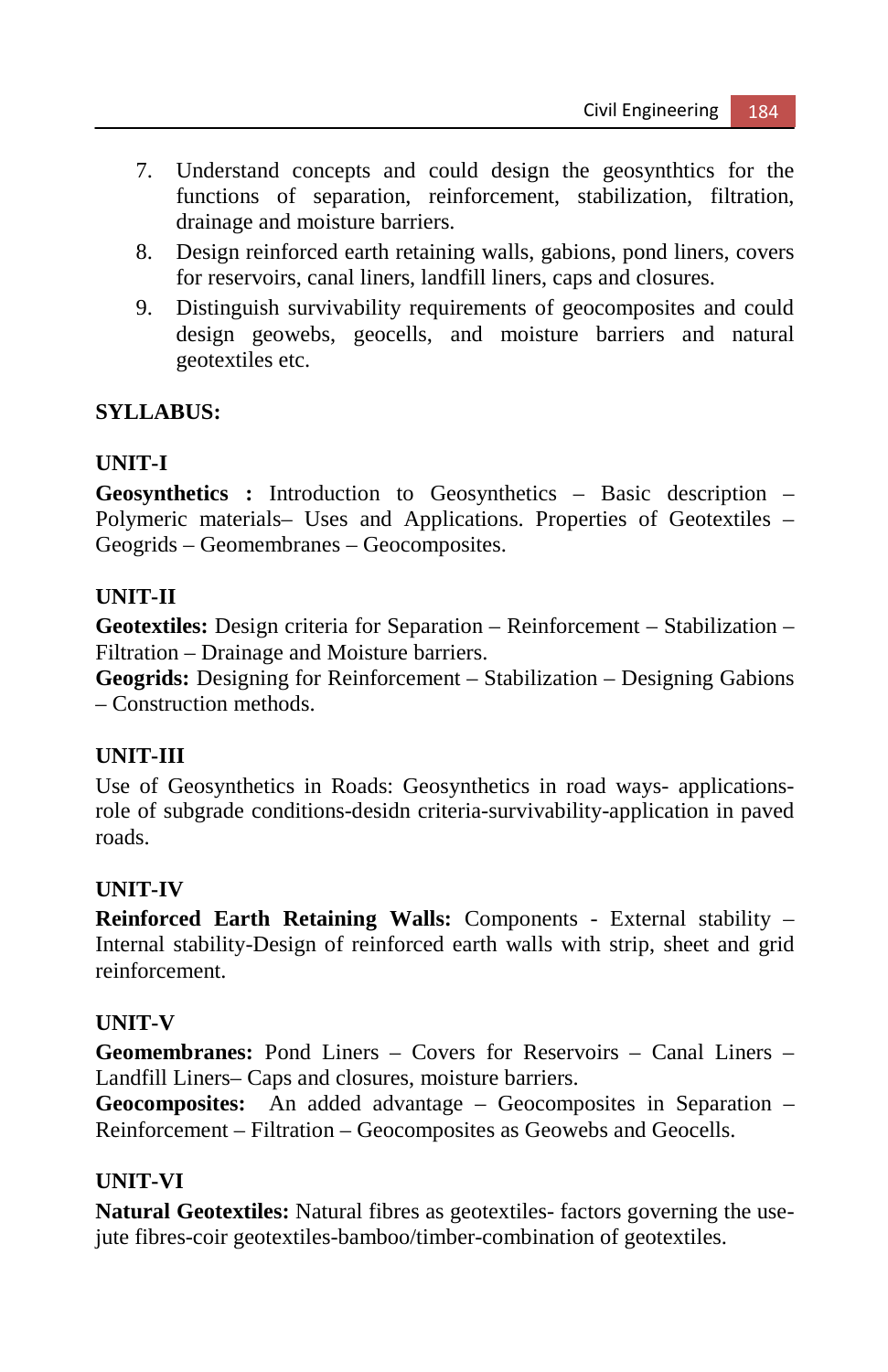#### **TEXT BOOKS:**

- 1. 'Designing with Geosynthetics by Robert M. Koerner, Prantice Hall, Eaglewood Cliffs, NJ 07632.
- 2. 'An Introduction to Soil Reinforcement and Geosynthetics' by G.L.Sivakumar Babu (2009), Universities Press (India) Pvt. Ltd.
- 3. 'Engineering with Geosynthetics', by G. Venkatappa Rao and GVS Suryanarayana Raju – Tata McGraw Hill Publishing Company Limited – New Delhi.

#### **REFERENCES:**

- 1. 'Construction and Geotechnical Engineering using Synthetic Fabries' by Robert M. Koerner and Josoph P. Welsh. John Willey and Sons, New York.
- 2. 'Foundation Analysis and Design' by J.E. Bowles McGraw Hill Publications.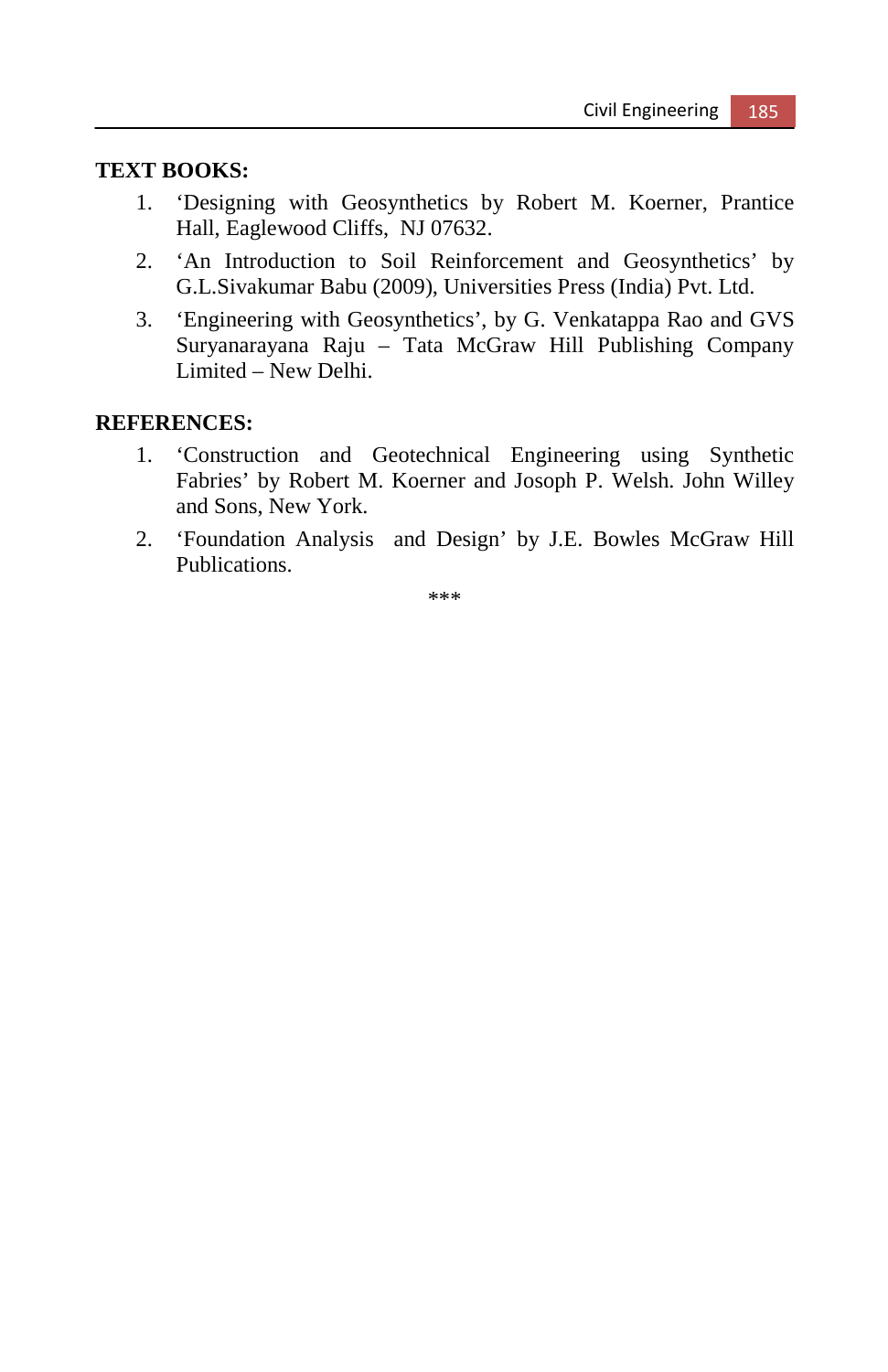# **CE706 ( b ) -ENVIRONMENTAL IMPACT ASSESSMENT AND MANAGEMENT**

## **(Elective-II)**

| Lecture :  | 3 hrs/Week                        | Internal Assessment :                 | <b>Marks</b> |
|------------|-----------------------------------|---------------------------------------|--------------|
| Tutorial : |                                   | 1 Hrs/Week Semester End Examination : | <b>Marks</b> |
| Practical: | <b>Contract Contract Contract</b> | Credits :                             |              |

# **Course Learning Objectives:**

The objective of this course is:

- 1. To impart knowledge on different concepts of Environmental Impact Assessment.
- 2. To know procedures of risk assessment
- 3. To learn the EIA methodologies and the criterion for selection of EIA methods.
- 4. To pre-requisites for ISO 14001 certification
- 5. To know the procedures for environmental clearances and audit
- 6. To appreciate the importance of stakeholder participation in EIA

## **Course Learning Outcomes**

Upon successful completion of this course, the students will be able to:

- a. Prepare EMP, EIS, and EIA report
- b. Identify the risks and impacts of a project
- c. Selection of an appropriate EIA methodology
- d. Evaluation the EIA report
- e. Estimate the cost benefit ratio of a project
- f. Know the role of stakeholder and public hearing in the preparation of EIA

## **SYLLABUS:**

## **UNIT – I**

**Basic concept of EIA**: Elements of EIA-factors affecting EIA-Initial environmental Examination**-**life cycle analysis preparation of Environmental Base map-Classification of environmental parameters – role of stakeholders in the EIA preparation –stages in EIA.

## **UNIT – II**

**E I A Methodologies**: introduction, Criteria for the selection of EIA Methodology, E I A methods, Ad-hoc methods, matrix methods, Network method Environmental Media Quality Index method, overlay methods, cost/benefit Analysis - EIS and EMP.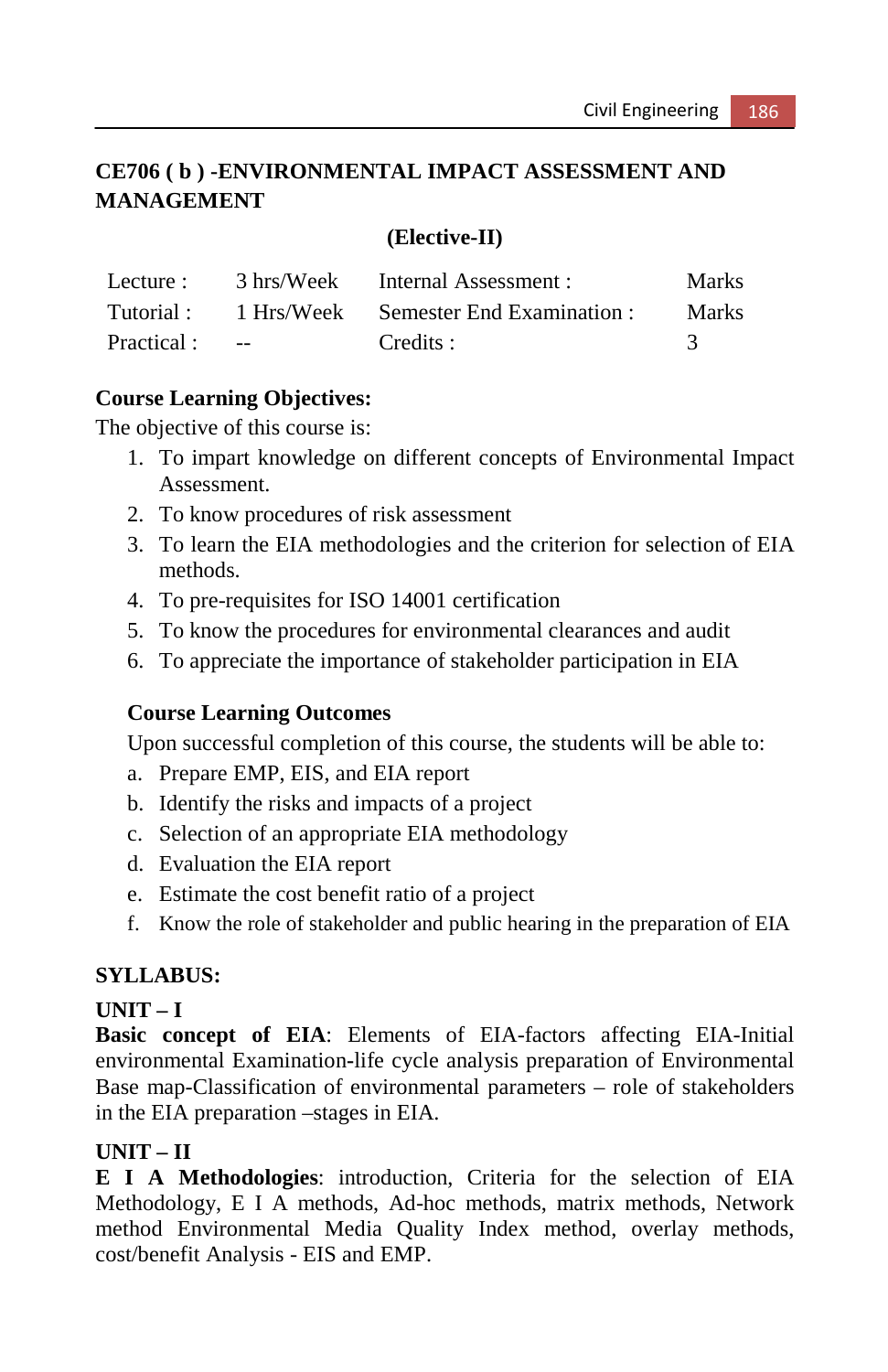# **UNIT-III**

**Impact of Developmental Activities and Land use**: Introduction and Methodology for the assessment of soil and ground water, Delineation of study area, Identification of actives- application of remote sensing and GIS for EIA.

# **UNIT-IV**

Procurement of relevant soil quality, Impact prediction, Assessment of Impact significance, Identification and Incorporation of mitigation measures - E I A with reference to surface water, Air and Biological environment: Methodology for the assessment of Impacts on surface water environment, Generalized approach for assessment of Air pollution Impact.

# **UNIT – V**

Assessment of Impact of development Activities on Vegetation and wildlife, environmental Impact of Deforestation.

Environmental Risk Assessment and Risk management in EIA: Risk assessment and treatment of uncertainty-key stages in performing an Environmental Risk Assessment-advantages of Environmental Risk Assessment

## **UNIT-VI**

**EIA notification by Ministry of Environment and Forest (Govt. of India):** Provisions in the EIA notification, procedure for environmental clearance, procedure for conducting environmental impact assessment report- evaluation of EIA report. Environmental legislation objectives, evaluation of Audit data and preparation of Audit report. Post Audit activities, Concept of ISO and ISO 14000.

Case studies and preparation of Environmental Impact assessment statement for various Industries.

## **TEXT BOOKS:**

- 1. Environmental Impact Assessment, Canter Larry W.,McGraw-Hill education Edi (1996)
- 2. Environmental Impact Assessment Methodologies, by Y. Anjaneyulu, B.S. Publication, Sultan Bazar, Hyderabad.

## **REFERENCES:**

- 1. Environmental Science and Engineering, by J. Glynn and Gary W. Hein Ke – Prentice Hall Publishers.
- 2. Environmental Science and Engineering, by Suresh K. Dhaneja S.K. Katania & Sons Publication, New Delhi.
- 3. Environmental Pollution and Control, by Dr H.S. Bhatia Galgotia Publication (P) Ltd., Delhi.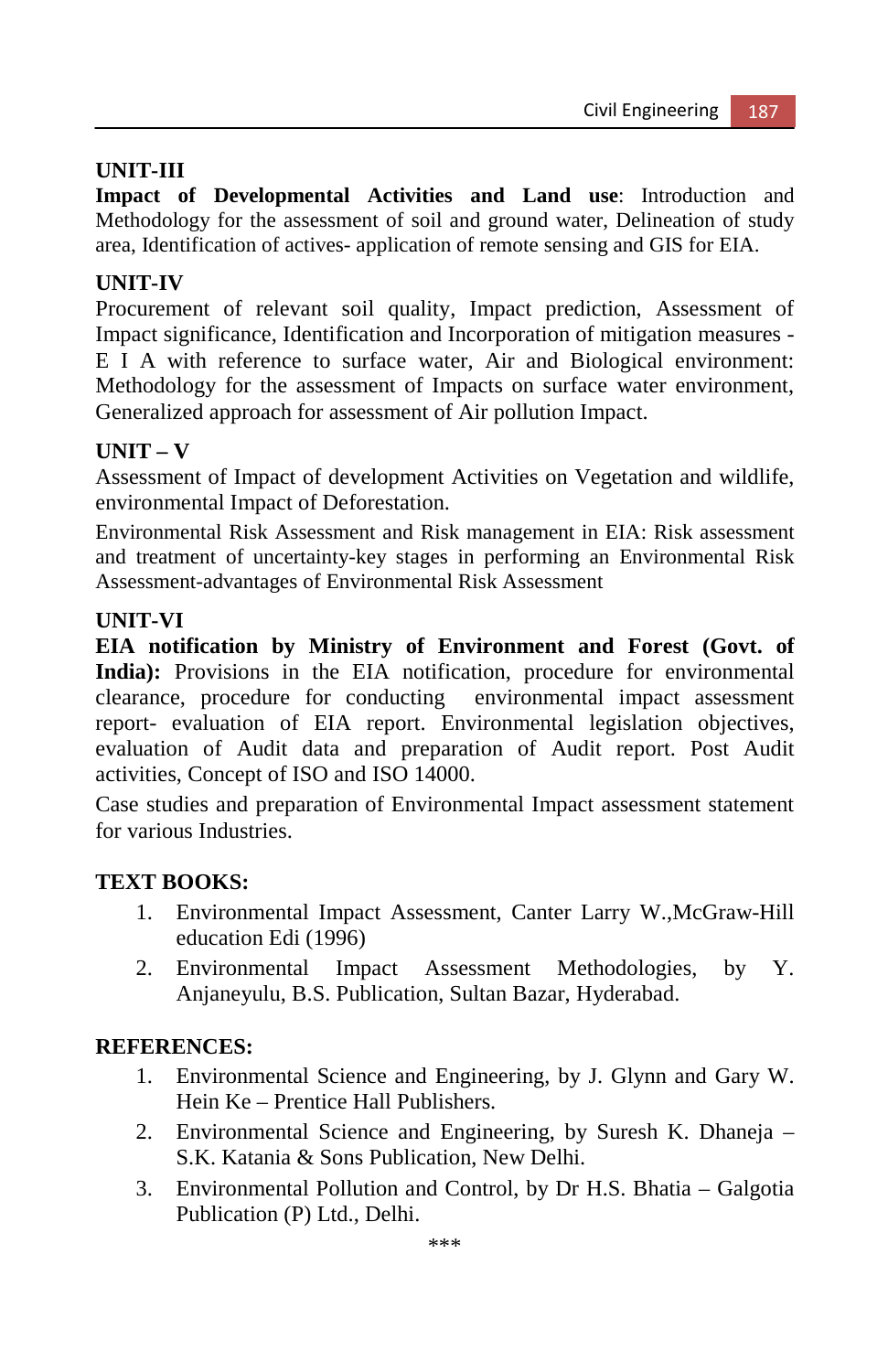# **CE706 ( c ) - ADVANCED STRUCTURAL ENGINEERING (Elective-II)**

| Lecture :   | 3 hrs/Week | Internal Assessment :                 | <b>Marks</b> |
|-------------|------------|---------------------------------------|--------------|
| Tutorial:   |            | 1 Hrs/Week Semester End Examination : | <b>Marks</b> |
| Practical : | $ -$       | Credits :                             |              |

## **Course Learning Objectives:**

The objective of this course is:

- 1. Familiarize Students with Raft Foundations and Retaining walls.
- 2. Equip student with concepts of design of different types of RCC water tanks.
- 3. Understand Concepts of flat slabs
- 4. Familiarize different types of Bunkers, Silos and Chimneys.
- 5. Understand different types of transmission towers.

#### **Course Outcomes**:

At the end of this course the student will be able to

- a. Design raft foundations and different types of RCC retaining walls
- b. Carryout analysis and design of different types of RCC water tanks
- c. Solve the problems design of RCC Bunkers, Silos and Chimneys
- d. Understand various types of transmission towers and loading on them.

## **SYLLABUS:**

## **UNIT – I**

Analysis and Design of Raft Foundations – Design of RCC Retaining walls: Cantilever and Counter fort

## **UNIT – II**

Analysis and Design of RCC Water Tanks, Circular and Rectangular types-Intze tank including staging.

## **UNIT – III**

Analysis and Design of Flat Slabs- Direct Design and Equivalent Frame Methods- Check for Punching shear.

## **UNIT - IV**

Analysis and Design of Bunkers and Silos- Concepts of Loading.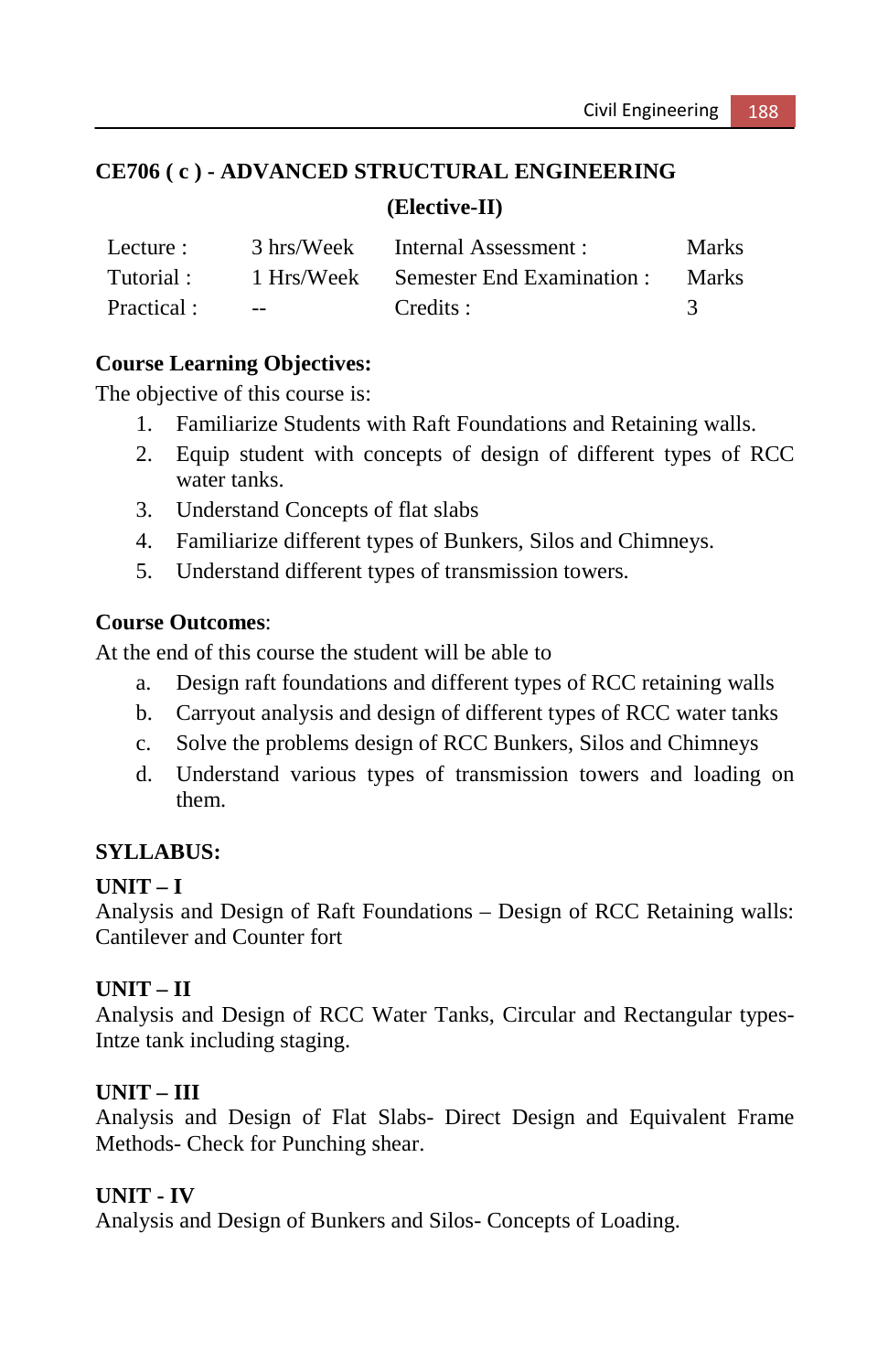## **UNIT-V**

Analysis and Design of Chimney, Concepts of loading

## **UNIT-VI**

Introduction to Transmission Towers- Principles and procedures

## **TEXT BOOKS:**

- 1. 'Reinforced Concrete Structures' Vol-2 by B. C. Punmia, Ashok Kumar Jain and Arun Kumar Jain, Laxmi, publications Pvt. Ltd., New Delhi
- 2. 'Reinforced Concrete Structures' by N. Subrahmanian, Oxford Publishers
- 3. 'Design Drawing of Concrete and Steel Structures' by N. Krishna Raju University Press 2005.

#### **REFERENCES:**

- 1. 'Essentials of Bridge Engineering' by D. Johnson Victor, Oxford and IBM publication Co., Pvt. Ltd.
- 2. 'Reinforced concrete design' by S. U, Pillai and D. Menon, Tata Mc.Grawhill Publishing Company

**Codes**: Relevant IS: codes.

## **INTERNAL EXAMINATION PATTERN:**

The total internal marks (30) are distributed in three components as follows:

- 1. Descriptive (subjective type) examination : 25 marks
- 2. Assignment : 05 marks

## **FINAL EXAMINATION PATTERN:**

The end examination paper should consist of Part A and Part B. part A consist of two questions in Design and Drawing out of which one question is to be answered. Part B should consist of five questions and design out of which three are to be answered. Weightage for  $Part - A$  is 40% and Part-B is 60%.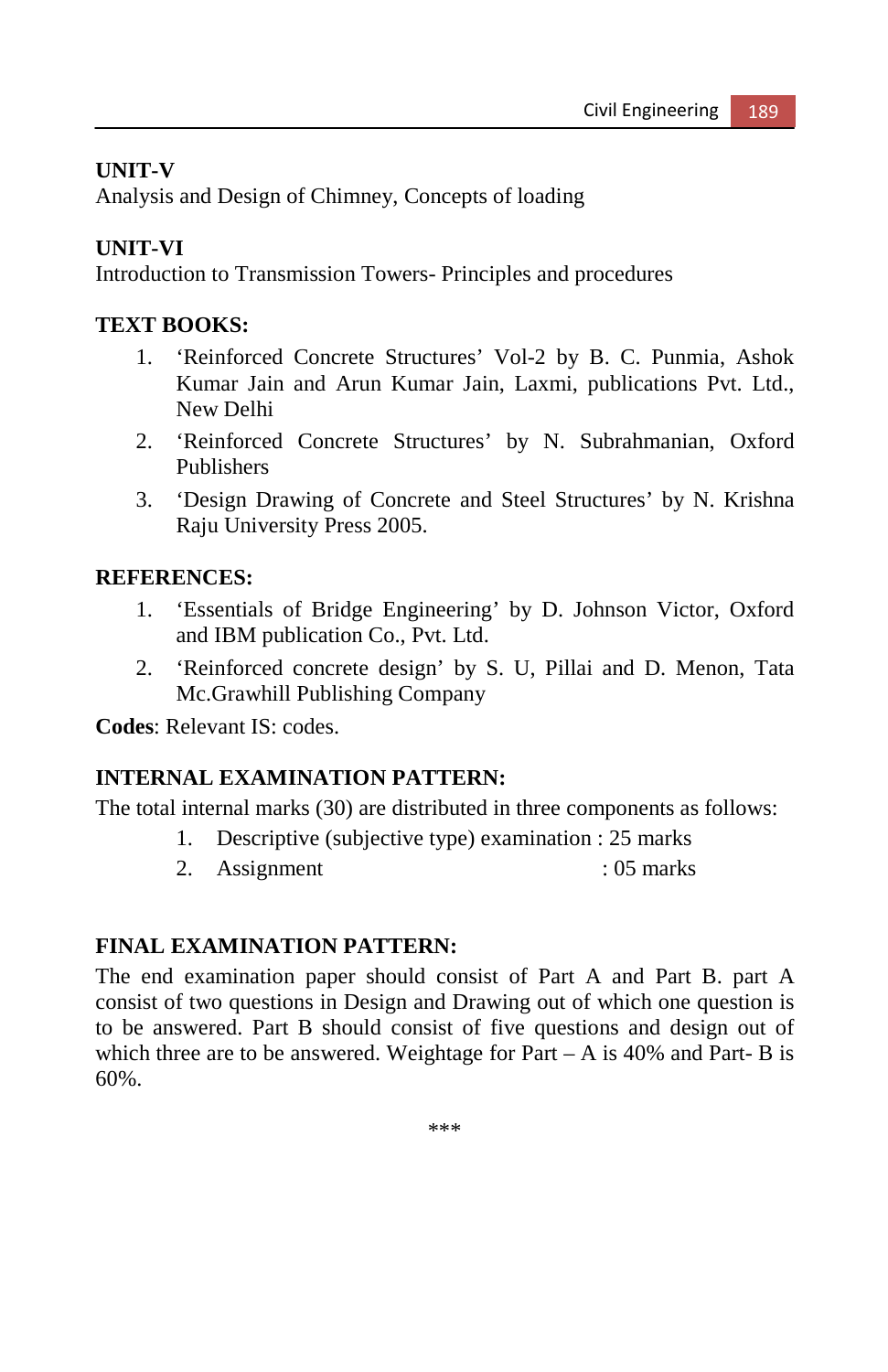# **CE706 ( d ) - GROUND WATER DEVELOPMENT AND MANAGEMENT**

#### **(Elective-II)**

| Lecture :   | 3 hrs/Week | Internal Assessment :      | <b>Marks</b> |
|-------------|------------|----------------------------|--------------|
| Tutorial :  | 1 Hrs/Week | Semester End Examination : | <b>Marks</b> |
| Practical : | $\sim$ $-$ | Credits :                  |              |

#### **Course Learning Objectives:**

The course is designed to

- 1. Appreciate groundwater as an important natural resource.
- 2. Understand flow towards wells in confined and unconfined aquifers.
- 3. Understand the principles involved in design and construction of wells.
- 4. Create awareness on improving the groundwater potential using various recharge techniques.
- 5. Know the importance of saline water intrusion in coastal aquifers and its control measures.
- 6. Appreciate various geophysical approaches for groundwater exploration.
- 7. Learn groundwater management using advanced tools.

#### **Course Outcomes**

At the end of the course the student will be able to

- a. Estimate aquifer parameters and yield of wells.
- b. Analyse radial flow towards wells in confined and unconfined aquifers.
- c. Design wells and understand the construction practices.
- d. Interpret geophysical exploration data for scientific source finding of aquifers.
- e. Determine the process of artificial recharge for increasing groundwater potential.
- f. Take effective measures for controlling saline water intrusion.
- g. Apply appropriate measures for groundwater management.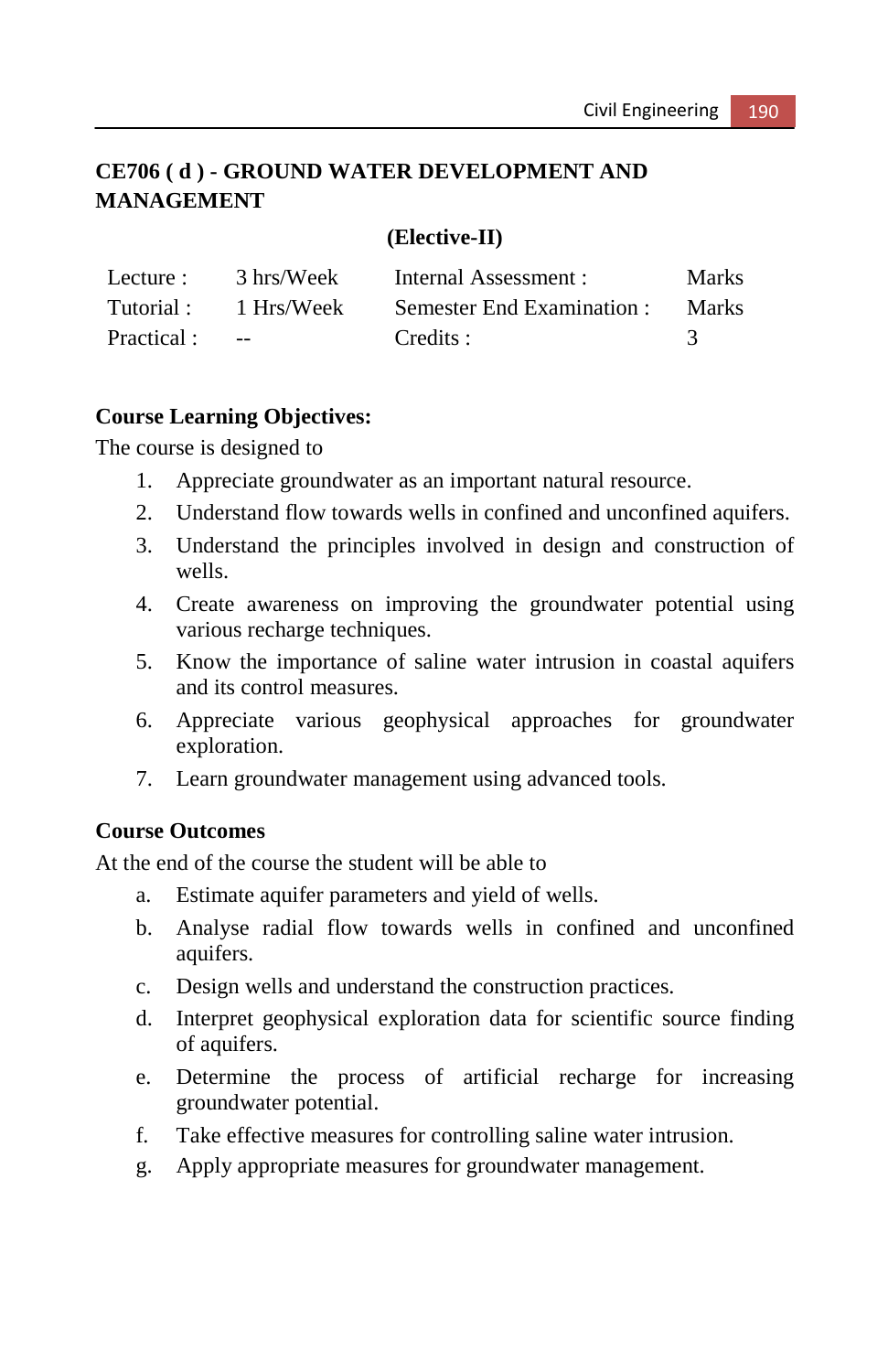#### **SYLLABUS:**

#### **UNIT – I**

#### **Introduction**

Groundwater in the hydrologic cycle, groundwater occurrence, aquifer parameters and their determination, general groundwater flow equation.

#### **Well Hydraulics**

Steady radial flow and unsteady radial flow to a well in confined and unconfined aquifers, Theis solution, Jocob and Chow's methods, Leaky aquifers.

#### **UNIT – II**

#### **Well Design**

Water well design-well diameter, well depth, well screen-screen length, slot size, screen diameter and screen selection, design of collector wells, infiltration gallery.

## **UNIT III**

#### **Well Construction and Development**

Water wells, drilling methods-rotary drilling, percussion drilling, well construction-installation of well screens-pull-back method, open- hole, baildown and wash-down methods, well development-mechanical surging using compressed air, high velocity jetting of water, over pumping and back washing, well completion, well disinfection, well maintenance.

#### **UNIT IV**

#### **Artificial Recharge**

Concept of artificial recharge of groundwater, recharge methods-basin, stream-channel, ditch and furrow, flooding and recharge well methods, recharge mounds and induced recharge.

#### **Saline Water Intrusion**

Occurrence of saline water intrusion, Ghyben- Herzberg relation, Shape of interface, control of saline water intrusion.

#### **UNIT – V**

## **Geophysics**

Surface methods of exploration of groundwater – Electrical resistivity and Seismic refraction methods, Sub-surface methods – Geophysical logging and resistivity logging. Aerial Photogrammetry applications.

#### **UNIT – VI**

## **Groundwater Modelling and Management**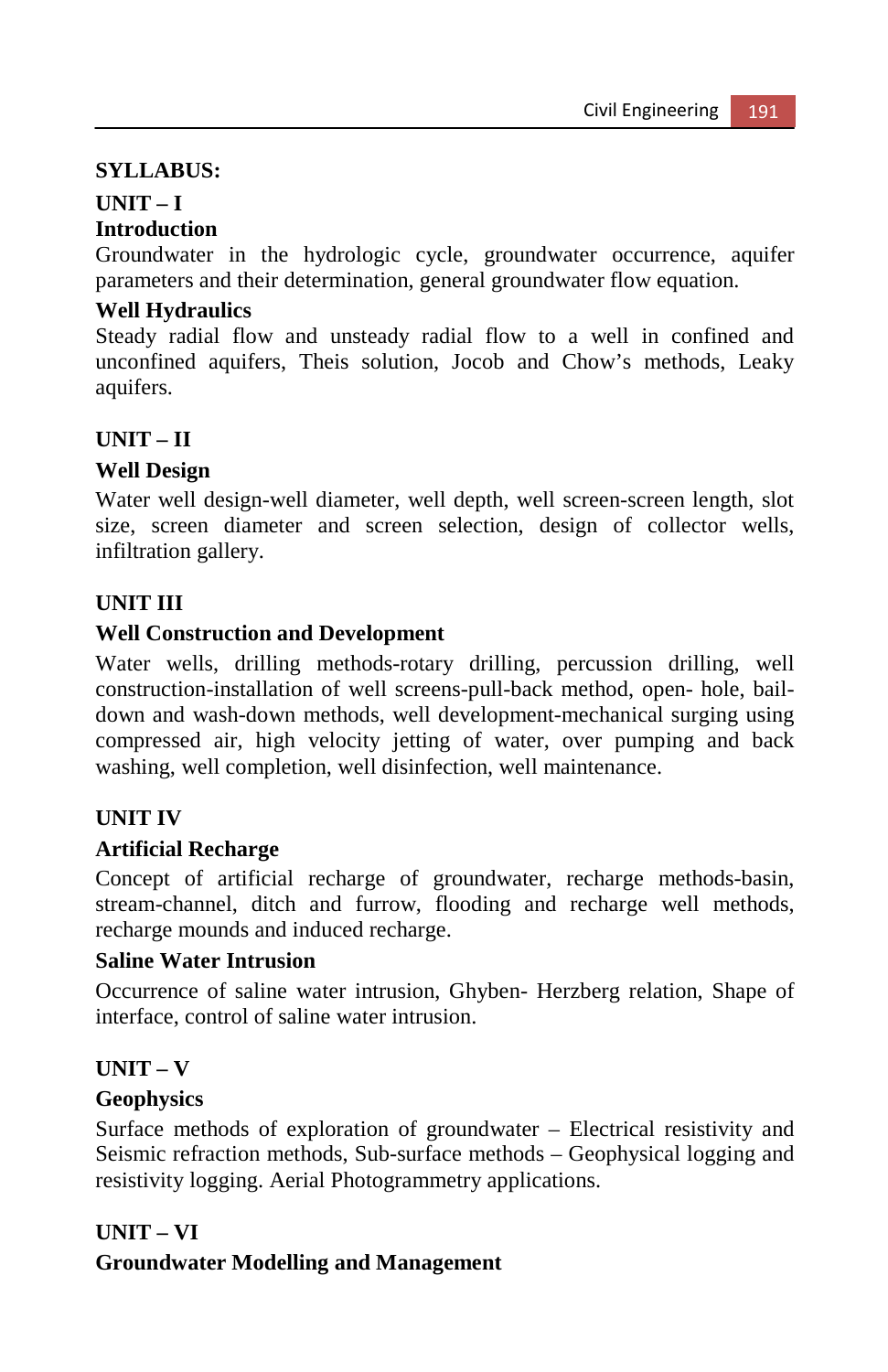Basic principles of groundwater modelling- Analog models-viscous fluid models and membrane models, digital models-Finite difference and finite element models, Concepts of groundwater management, basin management by conjunctive use-case studies.

#### **TEXT BOOKS:**

- 1. 'Groundwater' by Raghunath H M, New Age International Publishers, 2005.
- 2. 'Groundwater Hydrology'by Todd D.K., Wiley India Pvt Ltd., 2014.
- 3. 'Groundwater Hydrology'by Todd D K and L W Mays, CBS Publications, 2005.

#### **REFERENCES:**

- 1. 'Groundwater Assessment and Management' by Karanth K R, Tata McGraw Hill Publishing Co., 1987.
- 2. 'Groundwater Hydrology' by Bouwer H, McGraw Hill Book Company, 1978.
- 3. 'Groundwater Systems Planning and Management' by Willis R and W.W.G. Yeh, Prentice Hall Inc., 1986.
- 4. 'Groundwater Resources Evaluation' by Walton W C, Mc Graw Hill Book Company, 1978.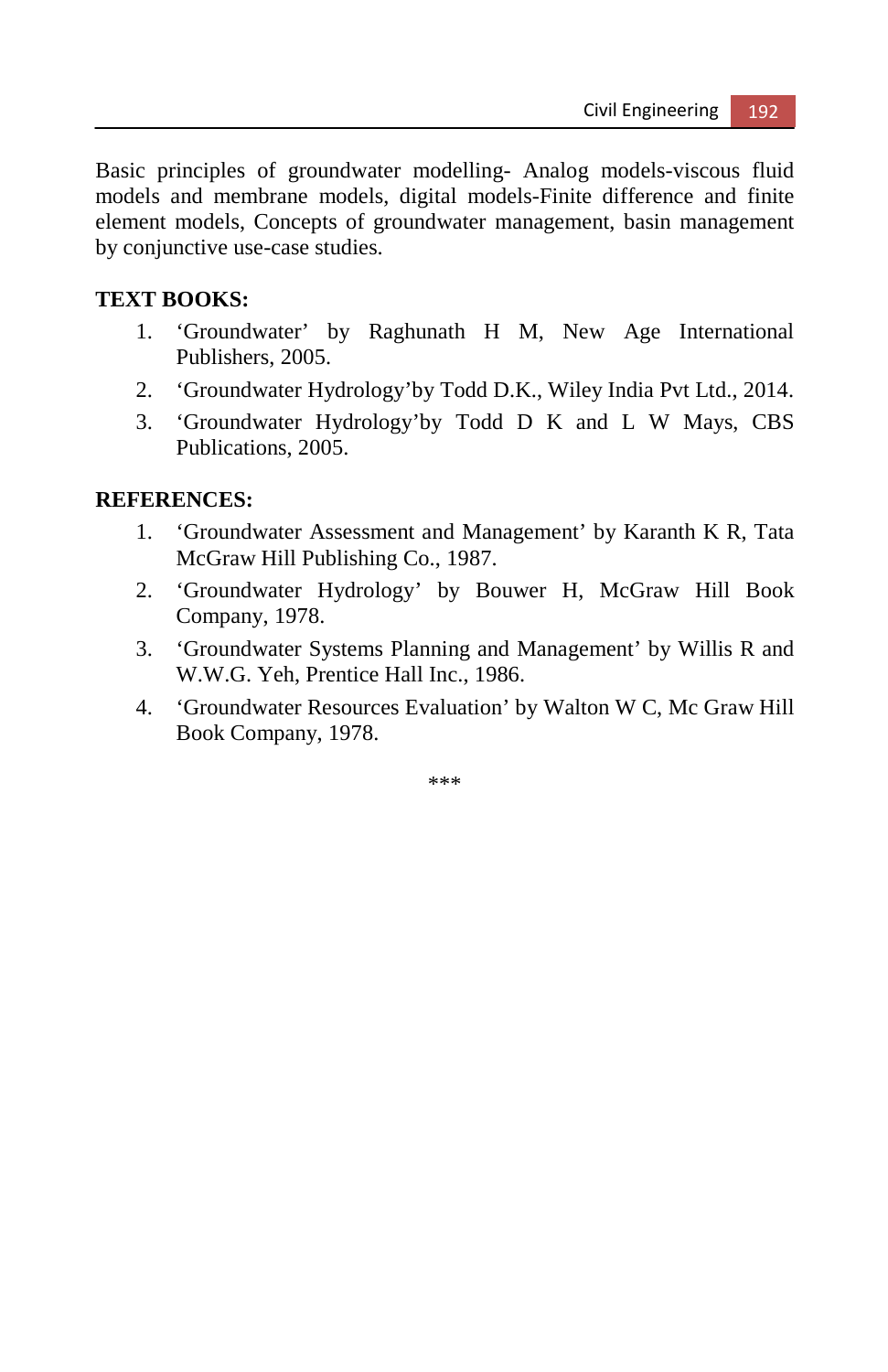## **CE706 ( e ) - TRAFFIC ENGINEERING**

#### **(Elective-II)**

| Lecture :   | 3 hrs/Week               | Internal Assessment :                          | <b>Marks</b> |
|-------------|--------------------------|------------------------------------------------|--------------|
|             |                          | Tutorial: 1 Hrs/Week Semester End Examination: | <b>Marks</b> |
| Practical : | <b>Service Contracts</b> | Credits :                                      |              |

## **Course Learning Objectives:**

The objective of this course is:

- 1. To know various components and characteristics of traffic.
- 2. To know various traffic control devices and principles of highway safety.
- 3. To understand the detrimental effects of traffic on environment
- 4. To know highway capacity and level of service concepts.
- 5. To learn about intelligent vehicle highway systems.

## **Course Outcomes:**

At the end of course, Student can

- a. Determine traffic speed, volume, travel time and density.
- b. Design traffic signals
- c. Determine highway capacity

# **SYLLABUS:**

## **UNIT- I**

**Components Of The Traffic System:** Human-Vehicle–Environment System; characteristics of Road users, Vehicles, Highways and their classification; Traffic Studies:Inventories; Volume studies; Speed, Travel time and Delay studies; Intersection studies; Pedestrian studies; Parking studies; Accident studies.

# **UNIT- II**

**Traffic Characteristics:** Microscopic and macroscopic flow characteristics: Time headways; Temporal, spatial and model flow patterns; Interrupted and Un interrupted traffic. Microscopic and macroscopic speed characteristics: Vehicular speed Trajectories; Speed characteristics – Mathematical distribution; Speed and travel time variations; Travel time and delay studies. Microscopic and Macroscopic density characteristics: Distance headway characteristics; Car-following theories; Density measurement techniques; Density contour maps.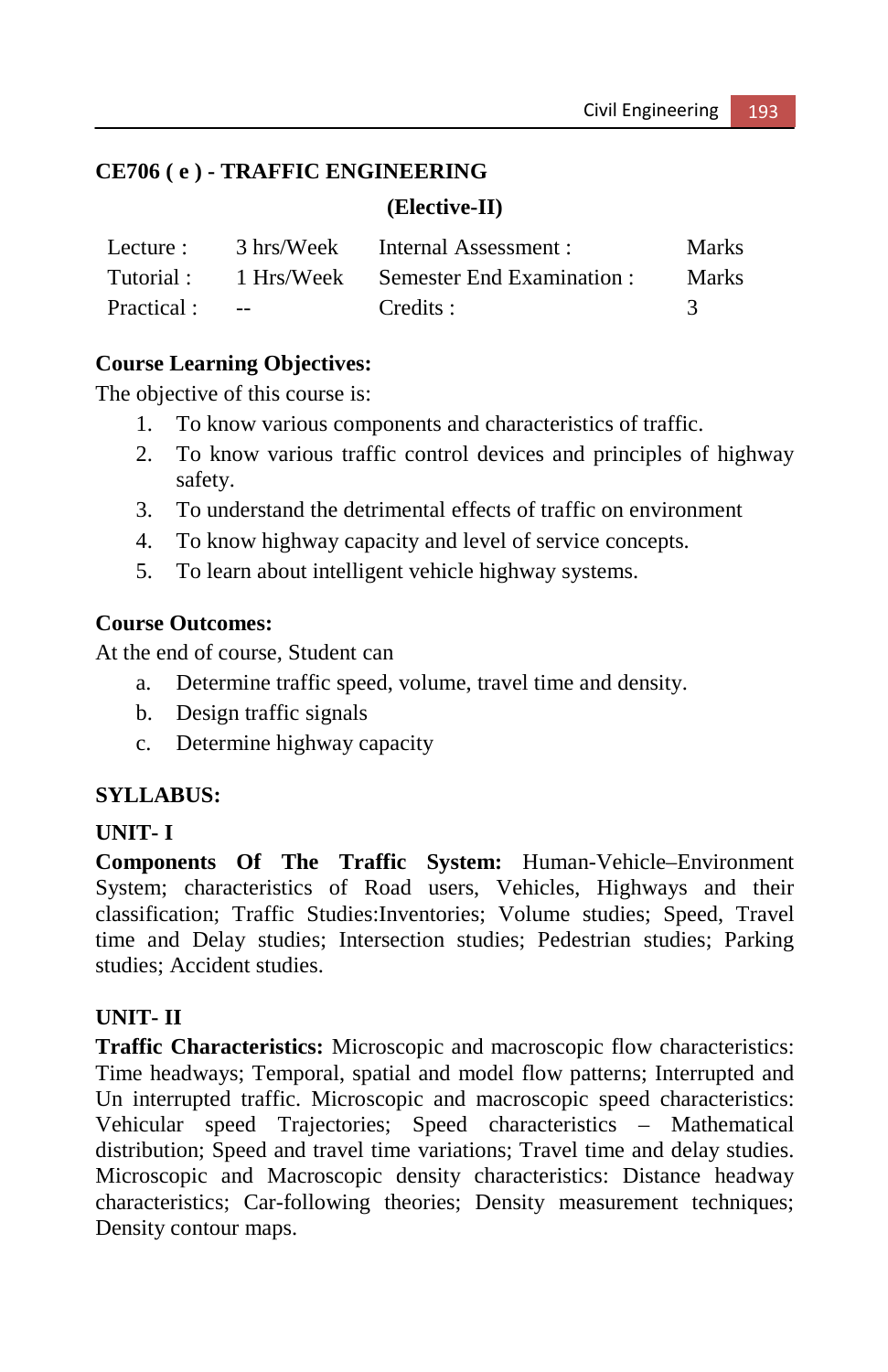## **UNIT- III**

**Traffic Control Devices & Highway Safety:** Traffic signs & Markings; Signal Warrants; Signal phasing and Development of phase plans; Fixed and Vehicle activated signals; Webster method; ARRB method; Drew's Method; IRC method; Signal coordination; Area Traffic control. Accident characteristics – Road – Driver – Vehicle; Accident recording and Analysis; Highway Safety Improvement Program; Safety Audit.

## **UNIT- IV**

**Environmental Considerations:** Air pollution: Kinds of pollutants; Air pollution standards; Measures of air quality; modelling and control. Noise pollution: Measurement of sound levels; Acceptable limits, Prediction of noise levels, Traffic noise control.

#### **UNIT- V**

**Highway Capacity And Level Of Service:** Capacity and level of service; Factors affecting Capacity and LOS; Capacity of Rural Highways, Capacity of Urban Roads; HCM and IRC standards.

#### **UNIT- VI**

**Intelligent Vehicle – Highway Systems:** Traffic surveillance and monitoring; IVHS programs, Role of IVHS, IVHS categories, Benefits and Costs of IVHS.

## **TEXT BOOKS**

- 1. 'Traffic Engineering: Theory and Practice' by Pignataro LJ., Prentice hall, Inc.
- 2. 'Traffic and Transport planning' by Kadiyali L.R., Khanna Publishers.

#### **REFERENCES:**

- 1. 'Traffic Engineering Hand Book' by Institute of Transportation Engineers, 4 Ed., Prentice Hall
- 2. 'Traffic Engineering' by Mc Shane, WR and RP Roess, Prentice Hall.
- 3. 'Highway Traffic analysis and design' by Salter RJ and NB Hounsell, 3<sup>rd</sup> ed., Macmillan.
- 4. 'Traffic Planning and Engineering' by Hobbs FD., Pergamon press
- 5. 'Traffic flow fundamentals' by May, AD., Prentice Hall.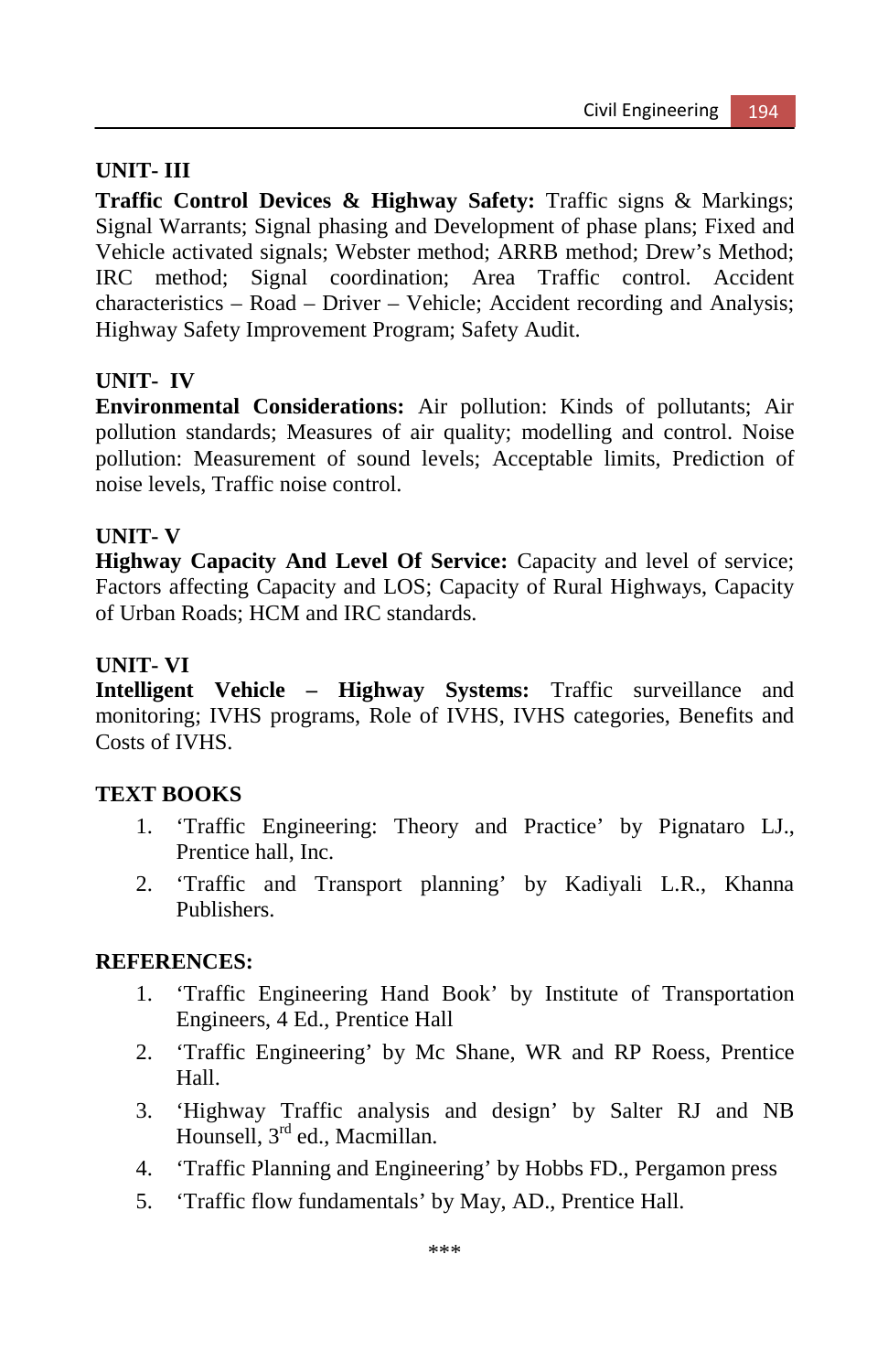# **CE706 ( f ) - INFRASTRUCTURE MANAGEMENT (Elective-II)**

| Lecture :   | 3 hrs/Week           | Internal Assessment :                          | <b>Marks</b> |
|-------------|----------------------|------------------------------------------------|--------------|
|             |                      | Tutorial: 1 Hrs/Week Semester End Examination: | <b>Marks</b> |
| Practical : | <b>Service</b> State | Credits :                                      |              |

## **Course Learning Objectives:**

**Infrastructure Management** focuses on the processes necessary for the planning and development of new infrastructure, and on maintaining and operating mature infrastructure for sustainability. A wide variety of management topics are covered, such as infrastructure planning, infrastructure economics, infrastructure management systems, optimal maintenance management, reliability of infrastructure systems, asset valuation and utilization, and infrastructure planning under risk and uncertainty.

#### **Course Outcomes**:

Upon the successful completion of this course, the students will be able to:

#### **SYLLABUS:**

#### **UNIT-I**

**Performance Measures & Deterioration Modeling:**Defining performance, Common characteristics of infrastructures, Condition assessment and condition indices; Different types of deterioration models; Empirical and Mechanistic models, Markov and Semi-Markov models, Risk-based deterioration modeling

## **UNIT-II**

**PRIORITIZATION AND MAINTENANCE PLANNING & POLICY:**Needs Analysis, Ranking by single criteria, Ranking by fixed and variable trigger points,Single/multiple-year prioritization; Different types of maintenance planning, Maintenance policy.

#### **UNIT-III**

**INFRASTRUCTURE ECONOMICS:**Costs and benefits, Trade-off Analysis, Cost-effectiveness technique and Budget allocation.

## **UNIT-IV**

**OPTIMIZATION:** Objective functions, decision variables and constraints, Optimization techniques, Optimal maintenance planning.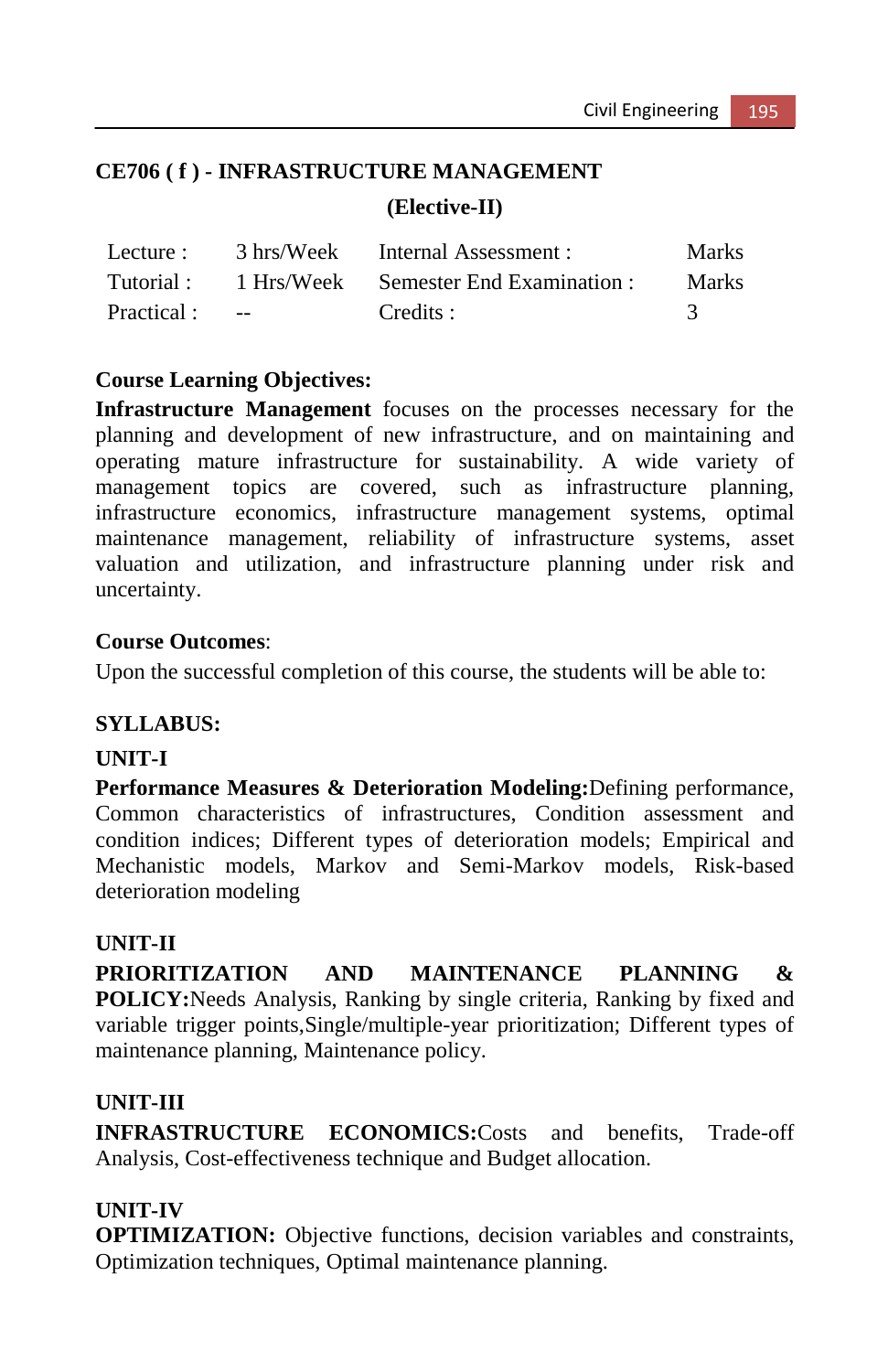#### **UNIT-V**

**Asset Management System:** Management System, Components of Asset Management System.

## **UNIT-VI**

**Tools and Technology:** Destructive Testing, Nondestructive Testing, Database Management System for Inventory Data Control, Other Information Technology.

#### **TEXT BOOKS:**

- 1. 'Infrastructure Management' by Hudson, Haas and Uddin, McGraw-Hill, 1997.
- 2. 'Infrastructure Engineering and Management'Grigg, N., John Wiley & Sons, 1998.
- 3. 'Infrastructure Condition: Art, Science and Practice' by Saito, M., ASCE, 1997.

#### **REFERENCES:**

- 1. 'Markov Chains' by Norris, J. R., Cambridge University Press, 1997.
- 2. 'Pavement Management for Airports, Roads and Parking Lots' by Kluwer, Shahin M, Kluwer Academic Publisher, 1994.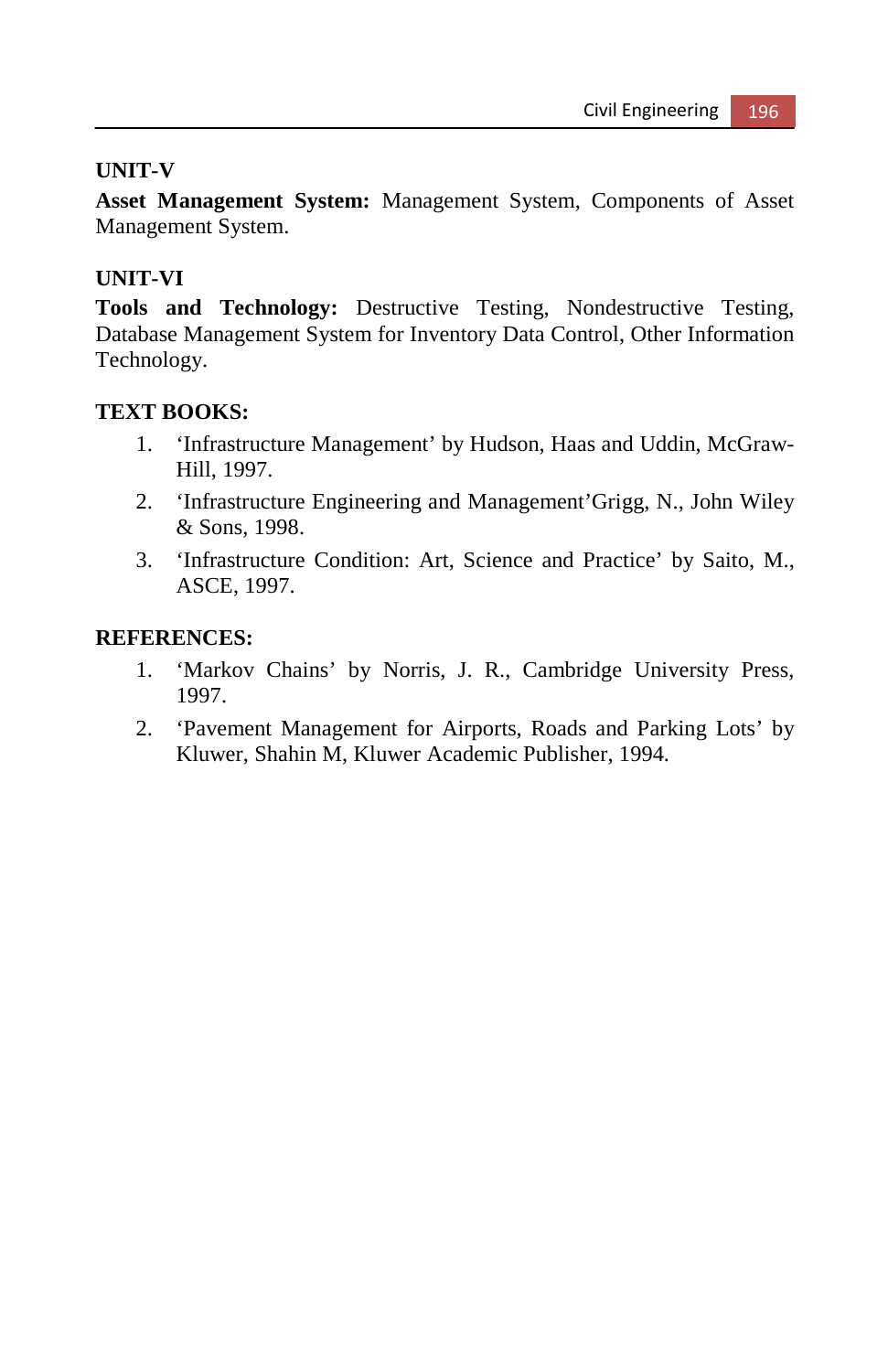| <b>IV Year – II SEMESTER</b> |             |  |
|------------------------------|-------------|--|
|                              | $3+1^*$ 0 3 |  |

#### **(Elective-III)**

#### **CE803 ( a ) - ADVANCED FOUNDATION ENGINEERING**

| Lecture :  |                          | 3 hrs/Week Internal Assessment :      | <b>Marks</b> |
|------------|--------------------------|---------------------------------------|--------------|
| Tutorial:  |                          | 1 Hrs/Week Semester End Examination : | <b>Marks</b> |
| Practical: | <b>Contract Contract</b> | Credits :                             |              |

#### **Course Learning Objectives:**

The objective of this course is:

- 1. To enable the student to appreciate how Meyerhof's general bearing capacity equations are important over Terzaghi's bearing capacity equation.
- 2. To teach the student special methods of computation of settlements and the corrections to be applied to settlements.
- 3. To enable the student to understand the advanced concepts of design of pile foundations.
- 4. To teach the student the problems posed by expansive soils and the foundation practices appropriate to expansive soils.
- 5. To enable the student to learn the difference between isolated and combined footings, the determination of bearing capacity of mats and proportioning of footings.

#### **Course Outcomes**:

Upon successful completion of this course, student will be able to

- a. Compute the safe bearing capacity of footings subjected to vertical and inclined loads.
- b. Understand the advanced methods of settlement computations and proportion foundation footings.
- c. Appreciate the methods of computing the pull-out capacity and negative skin friction of piles and compute the settlements of pile groups in clays.
- d. Appreciate the problems posed by expansive soils and the different foundation practices devised.
- e. Appreciate the difference between isolated footings and combined footings and mat foundations.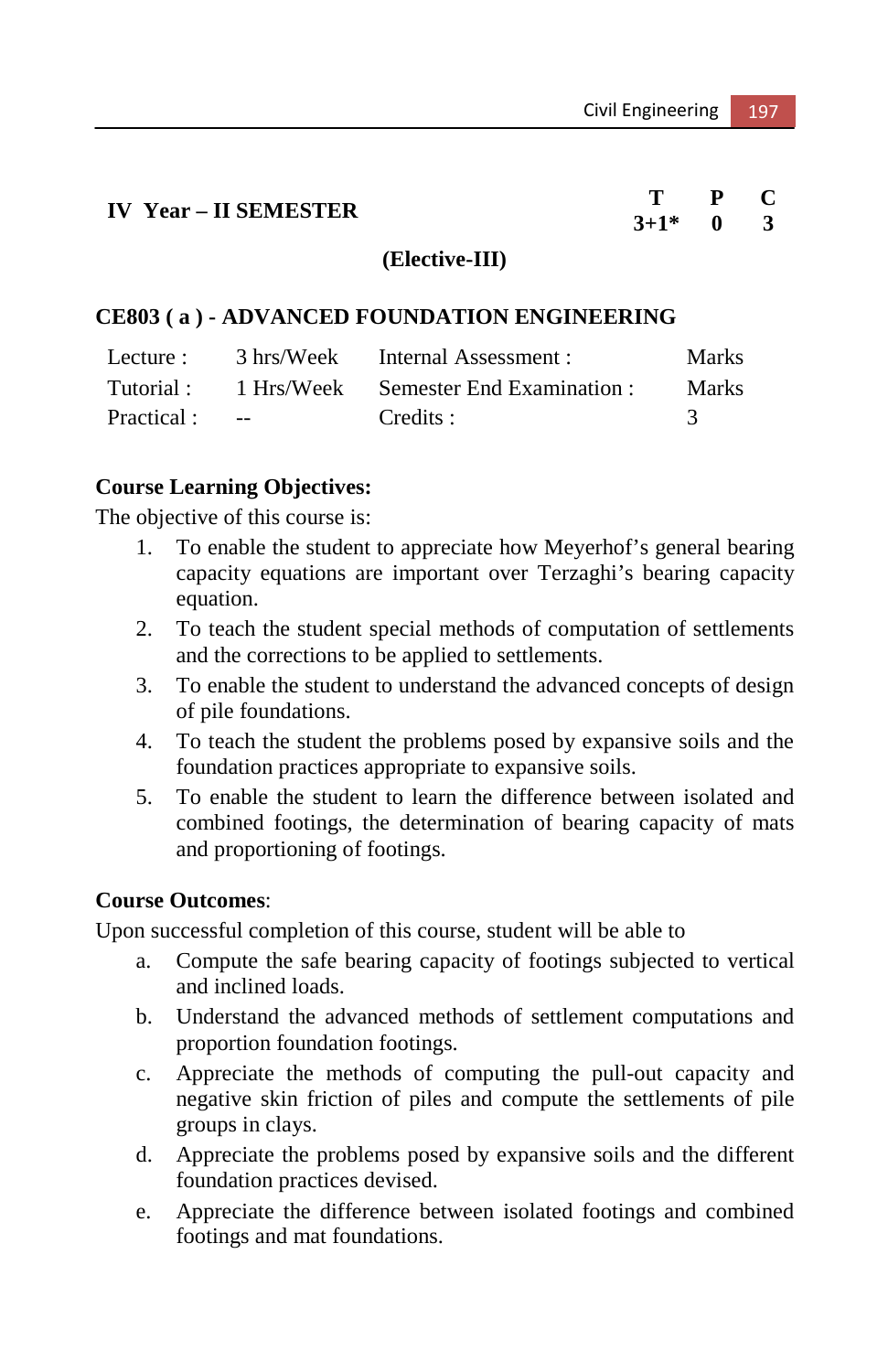## **SYLLABUS:**

#### **UNIT-I**

Bearing capacity of Foundations using general bearing capacity equation – Meyerhof's, Brinch Hansen's and Vesic's methods.

# **UNIT-II**

Settlement analysis: Immediate settlement of footings resting on granular soils – Schmertmann & Hartman method – De Beer and Martens method - Immediate settlement in clays – Janbu's method – correction for consolidation settlement using Skempton and Bjerrum's method – Correction for construction period.

## **UNIT-III**

Mat foundations – Purpose and types of isolated and combined footings – Mats/ Rafts – Proportioning of footings – Ultimate bearing capacity of mat foundations – allowable bearing capacity of mats founded in clays and granular soils – compensated rafts.

## **UNIT-IV**

Earth-retaining structures – cantilever sheet piles – anchored bulkheads – fixed and free earth support methods – design of anchors – braced excavations – function of different components – forces in ties – stability against bottom heave.

## **UNIT-V**

Pile foundations – single pile versus group of piles – load-carrying capacity of pile groups – negative skin friction (NSF) -settlement of pile groups in sands and clays – laterally loaded piles in granular soils – Reese and Matlock method – laterally loaded piles in cohesive soils – Davisson and Gill method – Broms' analysis.

## **UNIT-VI**

Foundations in expansive soils – definitions of swell potential and swelling pressure – determination of free swell index – factors affecting swell potential and swelling pressure – foundation practices – sand cushion method – CNS layer - drilled piers and belled piers – under-reamed piles – moisture control methods.

## **TEXT BOOKS:**

1. 'Basic and applied soil mechanics' by Gopal Ranjan and ASR Rao, New Age Publishers.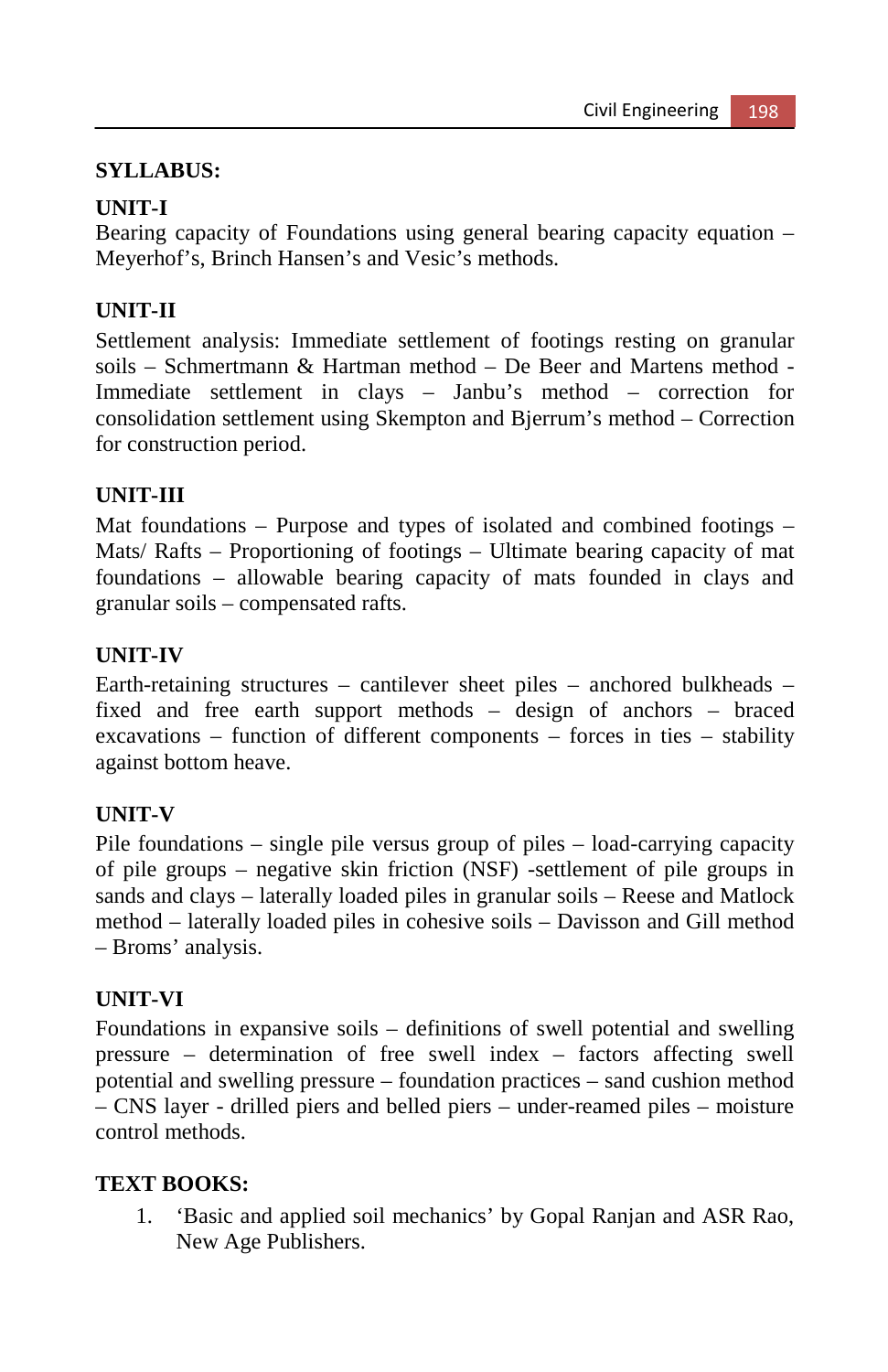- 2. 'Soil Mechanics and Foundation Engineering' by VNS Murthy, CBS Publishers.
- 3. 'Principles of Foundation Engineering' by BM Das, Thomson Brooks/Cole.

## **REFERENCE BOOKS:**

- 1. 'Foundation Analysis and Design' by JE Bowles, John Wiley.
- 2. 'Foundation Design' by WC Teng, Prentice Hall Publishers.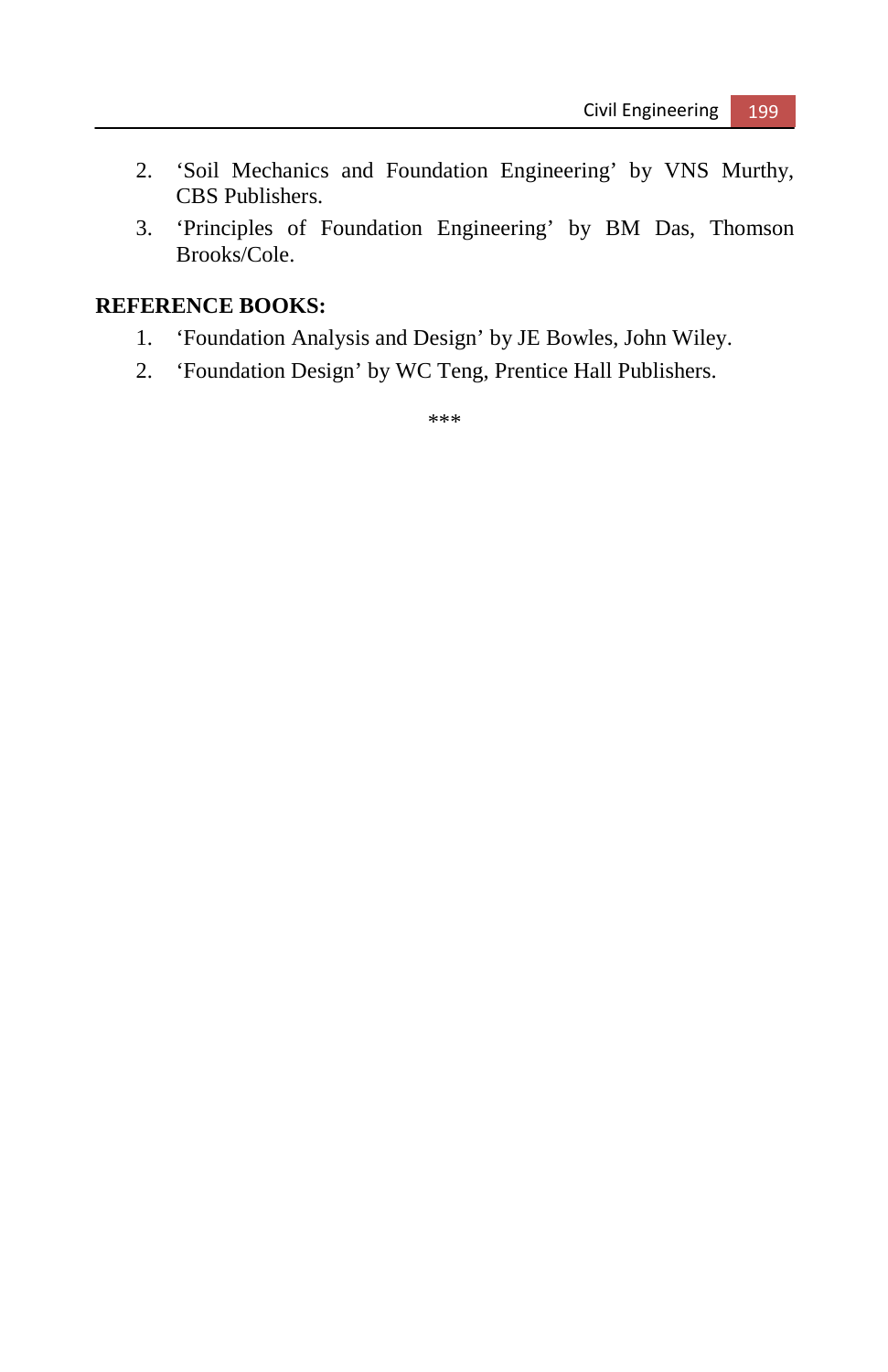# **CE803 ( b ) - SOLID WASTE MANAGEMENT**

**(Elective-III)** 

| Lecture :   | 3 hrs/Week           | Internal Assessment :                          | <b>Marks</b> |
|-------------|----------------------|------------------------------------------------|--------------|
|             |                      | Tutorial: 1 Hrs/Week Semester End Examination: | <b>Marks</b> |
| Practical : | <b>Service</b> State | Credits :                                      |              |

#### **Course Learning Objectives:**

The objective of this course is:

- 1. To impart the knowledge the methods of collection and optimization of collection routing of municipal solid waste.
- 2. To acquire the principles of treatment of municipal solid waste
- 3. To know the impact of solid waste on the health of the living beings
- 4. To learn the criterion for selection of landfill and its design
- 5. To plan the methods of processing such as composting the municipal organic waste.

#### **Course Learning Outcomes**

Upon successful completion of this course, the students will be able to:

- a. Design the collection systems of solid waste of a town
- b. Design treatment of municipal solid waste and landfill
- c. To know the criteria for selection of landfill
- d. To characterise the solid waste and design a composting facility

# **SYLLABUS:**

# **UNIT- I**

**Introduction to Solid Waste Management**: Goals and objectives of solid waste management, Classification of Solid Waste - Factors Influencing generation of solid waste - sampling and characterization –Future changes in waste composition, major legislation, monitoring responsibilities.

# **UNIT- II**

**Basic Elements In Solid Waste Management:** Elements and their inter relationship – principles of solid waste management- onsite handling, storage and processing of solid waste

**Collection of Solid Waste**: Type and methods of waste collection systems, analysis of collection system - optimization of collection routes– alternative techniques for collection system.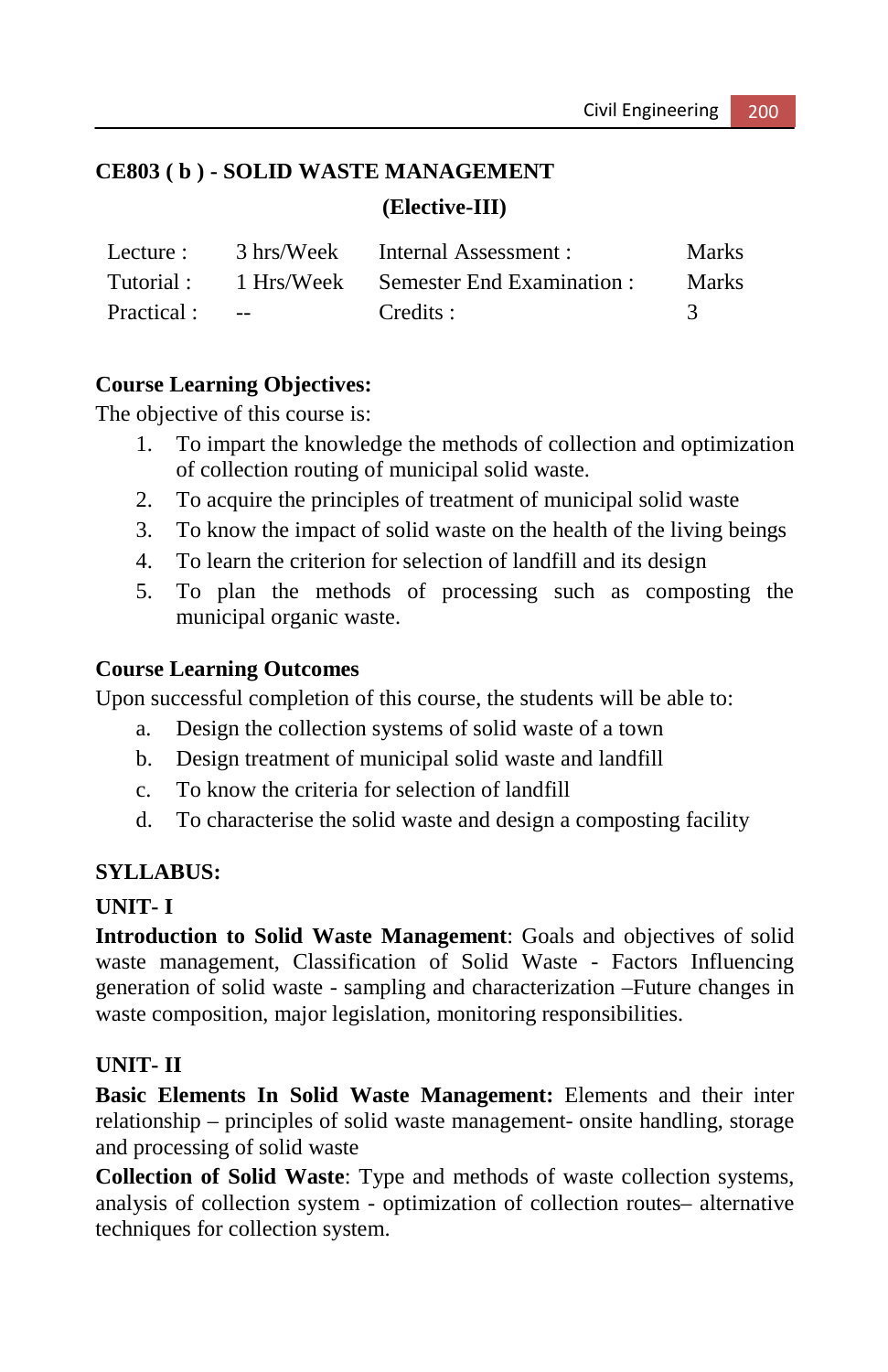## **UNIT- III**

**Transfer and Transport**: Need for transfer operation, compaction of solid waste - transport means and methods, transfer station types and design requirements.

## **UNIT- IV**

**Separation and Transformation of Solid Waste**:unit operations used for separation and transformation: shredding - materials separation and recovery, source reduction and waste minimization.

## **UNIT- V**

**Processing and Treatment**: Processing of solid waste - Waste transformation through combustion and composting, anaerobic methods for materials recovery and treatment – Energy recovery – biogas generation and cleaning– Incinerators.

# **UNIT- VI**

**Disposal of Solid Waste**: Methods of Disposal, Landfills: Site selection, design and operation, drainage and leachate collection systems –designated waste landfill remediation.

## **TEXT BOOKS**

1. George Techobanoglous "Integrated Solid Waste Management", McGraw Hill Publication, 1993

## **REFERENCES**

- 1. Vesilind, P.A., Worrell, W., Reinhart, D. "Solid Waste Engineering", Cenage learning, New Delhi, 2004
- 2. Charles A. Wentz; "Hazardous Waste Management", McGraw Hill Publication, 1995.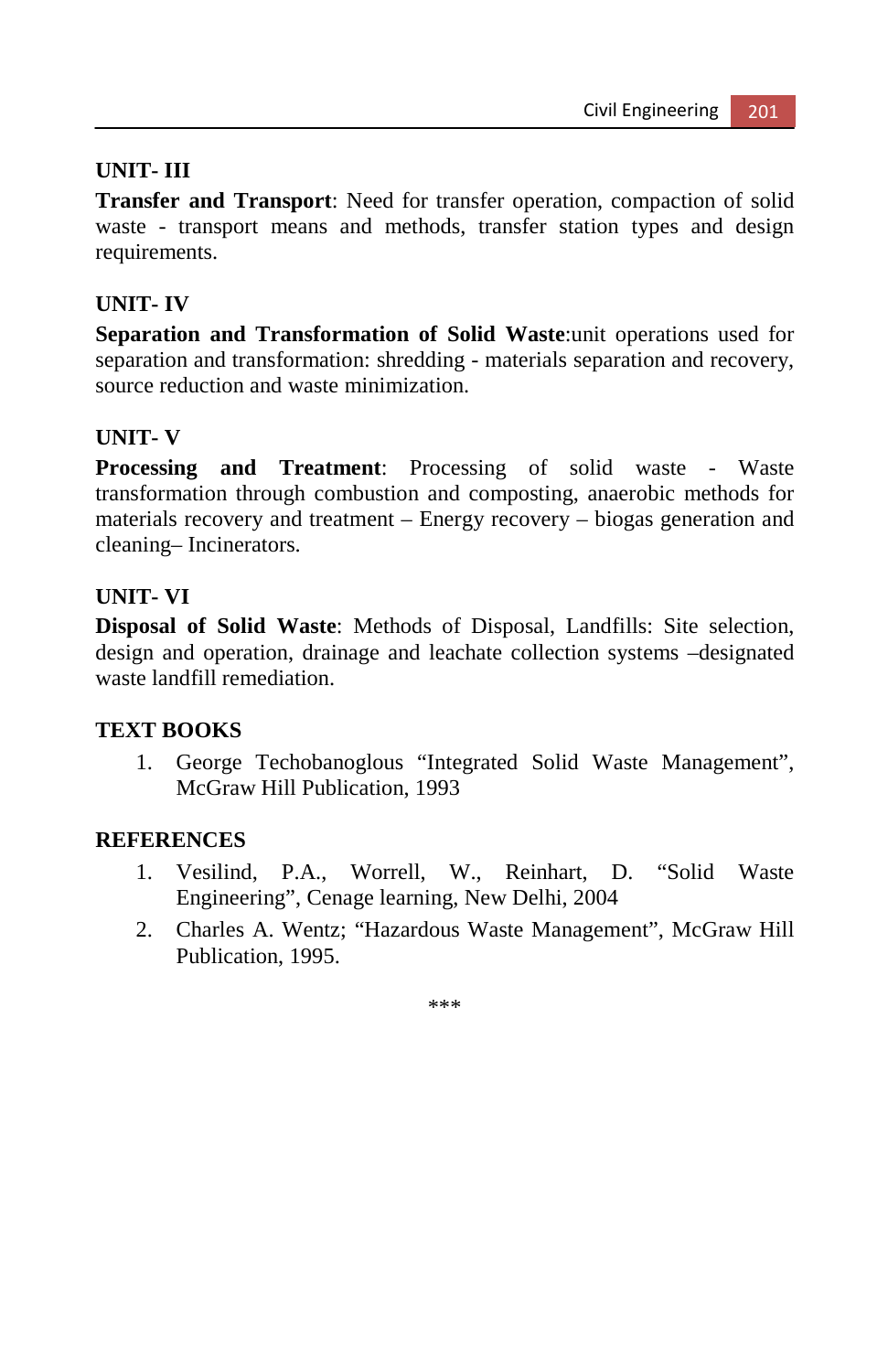# **CE803 ( c ) - EARTHQUAKE RESISTANT DESIGN (Elective-III)**

| Lecture :   | 3 hrs/Week                       | Internal Assessment :                          | <b>Marks</b> |
|-------------|----------------------------------|------------------------------------------------|--------------|
|             |                                  | Tutorial: 1 Hrs/Week Semester End Examination: | <b>Marks</b> |
| Practical : | <b>Service Contract Contract</b> | Credits :                                      |              |

## **Course Learning Objectives:**

The objective of this course is:

- 1. Familiarize Students with Engineering Seismology
- 2. Equip student with concepts of Structural Dynamics
- 3. Understand Concepts of Seismic Design
- 4. Familiarize with Design philosophies for Seismic loading
- 5. Familiarize students with various IS codal provisions for ductile design and detailing

#### **Course Outcomes**:

At the end of this course the student will be able to

- a) Explain fundamentals of Engineering Seismology
- b) Acquaint with the principles Structural dynamics
- c) Solve SDOF Systems and suggest ductile design
- d) Compute equivalent lateral seismic loads and carryout a seismic design as per IS codal provisions

## **SYLLABUS:**

#### **UNIT-I**

**Engineering seismology** – rebound theory – plate tectonics – seismic waves - Earthquake size and various scales – local site effects – Indian seismicity – seismic zones of India – theory of vibrations – near ground and far ground rotation and their effects.

## **UNIT-II**

**Introduction to Structural Dynamics:** Fundamental objective of Dynamic analysis – Types of prescribed loadings – Formulation of the Equations of Motion– Elements of a Vibratory system – Degrees of Freedom - Oscillatory motion – Simple Harmonic Motion – Free Vibrations of Single Degree of Freedom (SDOF) systems – Undamped and Damped – Critical damping – Logarithmic decrement – Forced vibrations of SDOF systems – Harmonic excitation – Dynamic magnification factor.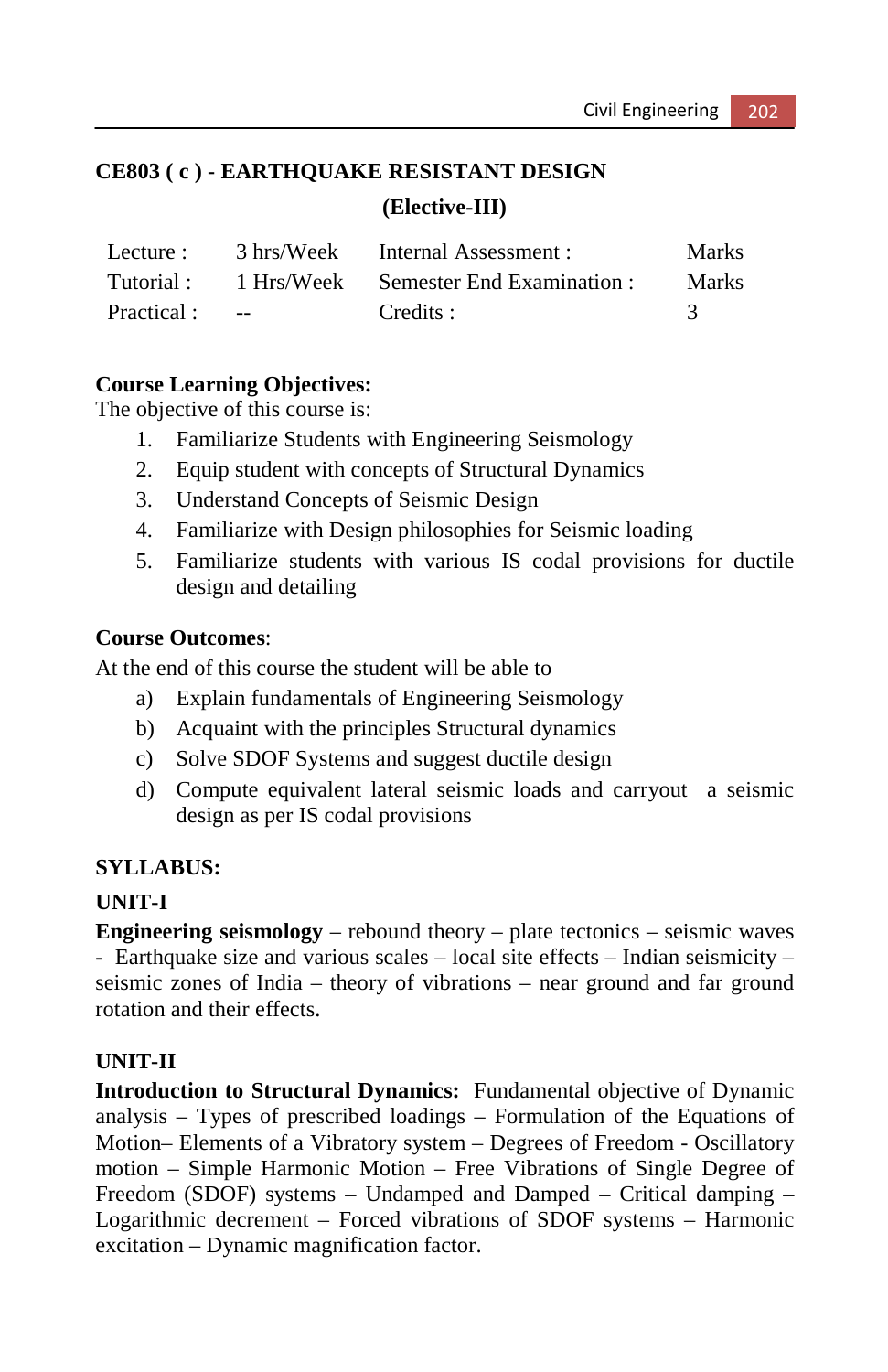# **UNIT-III**

Seismic design concepts – EQ load on simple building – load path – floor and roof diaphragms – seismic resistant building architecture – plan configuration – vertical configuration – pounding effects – mass and stiffness irregularities – torsion in structural system- Provision of seismic code (IS 1893 & 13920) – Building system – frames – shear wall – braced frames – layout design of Moment Resisting Frames (MRF) – ductility of MRF – Infill wall – Nonstructural elements.

## **UNIT-IV**

Calculation of equivalent lateral force- Design Base Shear- Storey Shear, Estimation of Natural period of Structure, Computation of Response acceleration Coefficient- Zone factor- Seismic weight- Response reduction factors- Seismic Coefficient Method.

## **UNIT-V**

Design and ductile detailing of Beams and columns of frames -Concept of strong column weak beams, Ductility criteria for earthquake resistant design, Ductile detailing of flexural members as per IS 13920- Longitudinal reinforcement, Shear reinforcement, Anchorage of reinforcement-Development length, Lap Splices.

#### **UNIT-VI**

Seismic Analysis and design of simple 2-storied RC Building frame – Equivalent static lateral force method and response spectrum method.

## **TEXT BOOK**

- 1. 'Earthquake Resistant Design of Structures' -Pankaj Agarwal and Manish ShriKhande, Prentice – Hall of India, 2007, New Delhi.
- 2. 'Earthquake Resistant Design of Building Structures' by Vinod Hosur, Wiley India Ltd.
- 3. 'Reinforced Concrete Design'by A. K. Jain.

#### **REFERENCES**

- 1. 'Introduction to the Theory of Seismology' by Bullen K.E., Great Britain at the University Printing houses, Cambridge University Press 1996.
- 2. Relevant code of practices.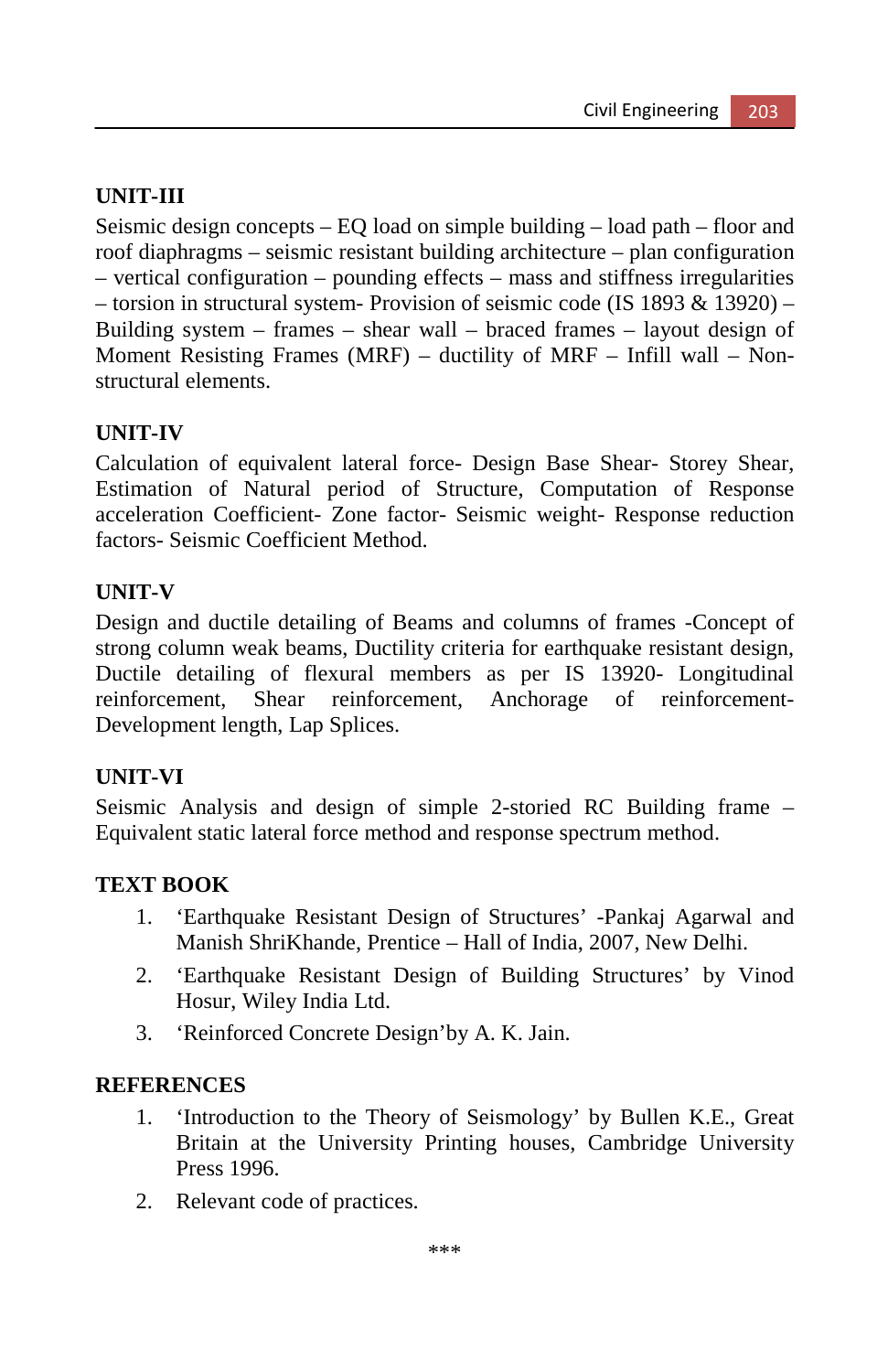# **CE803 ( d ) - WATERSHED MANAGEMENT (El3ective-III)**

| Lecture :   | 3 hrs/Week  | Internal Assessment :      | <b>Marks</b> |
|-------------|-------------|----------------------------|--------------|
| Tutorial :  | 1 Hrs/Week  | Semester End Examination : | <b>Marks</b> |
| Practical : | $\sim$ $ -$ | Credits :                  |              |

#### **Course Learning Objectives:**

The course is designed to:

- 1. introduce the concept of watershed management
- 2. understand the watershed characteristics
- 3. learn the principles of soil erosion and measures to control erosion
- 4. appreciate various water harvesting techniques.
- 5. learn land management practices for various land use/land cover.
- 6. introduce concepts of watershed modelling.

#### **Course outcomes**

At the end of the course the student will be able to

- a. calculate watershed parameters and analyse watershed characteristics to take appropriate management action.
- b. quantify soil erosion and design control measures.
- c. apply land grading techniques for proper land management .
- d. suggest suitable harvesting techniques for better watershed management.
- e. apply appropriate models for watershed management.

## **SYLLABUS:**

## **UNIT-I**

**Introduction:** Concept of watershed development, objectives of watershed development, need for watershed development, Integrated and multidisciplinary approach for watershed management.

## **UNIT-II**

**Characteristics of Watersheds:** Size, shape, physiography, slope, climate, drainage, land use, vegetation, geology and soils, hydrology and hydrogeology, socio-economic characteristics, basic data on watersheds.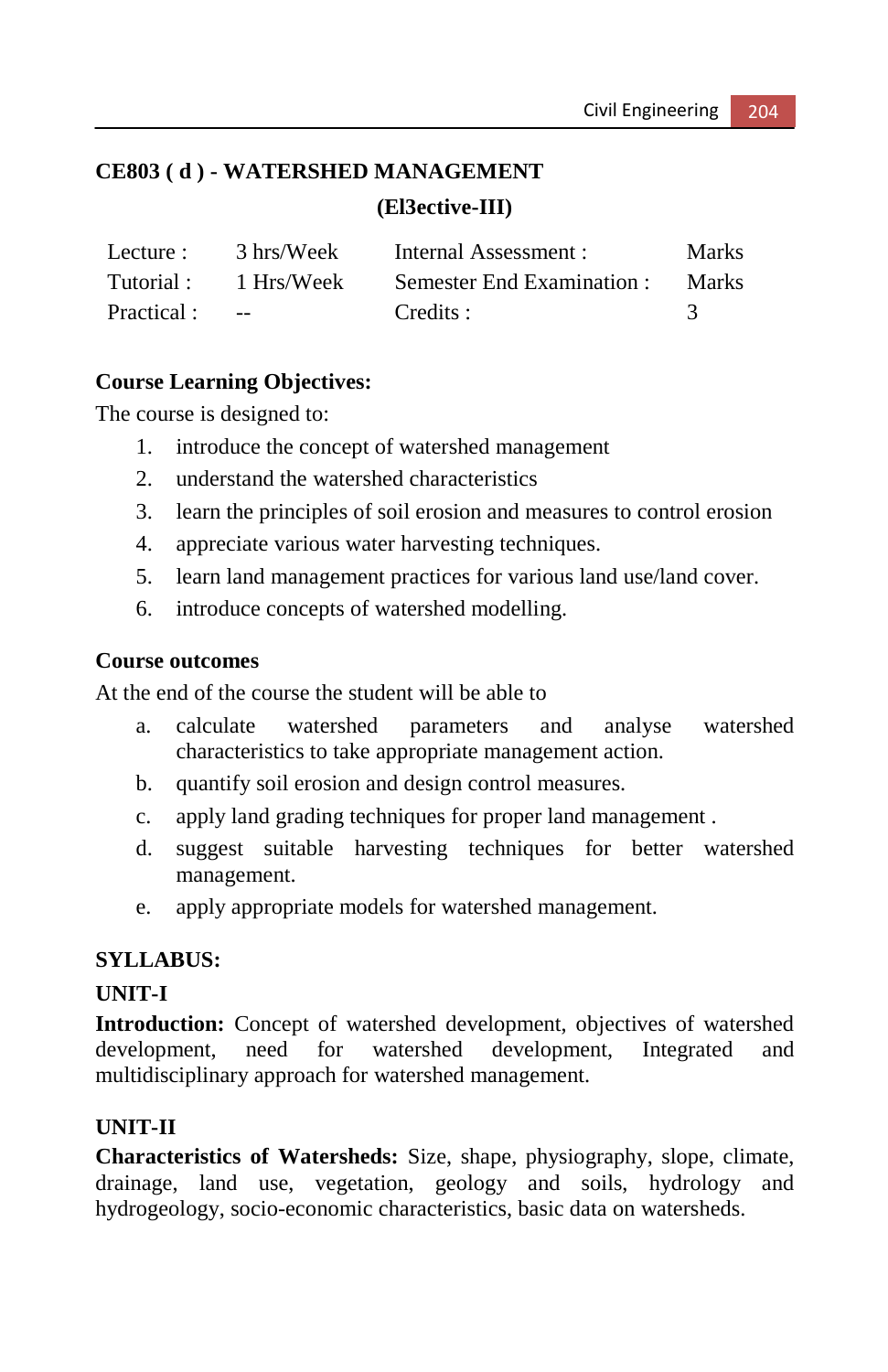#### **UNIT-III**

**Principles of Erosion:** Types and causes of erosion, factors affecting erosion, estimation of soil loss due to erosion- Universal soil loss equation.

**Measures to Control Erosion:** Contour techniques, ploughing, furrowing, trenching, bunding, terracing, gully control, check dams , rock-fill dams, brushwood dam, Gabion.

#### **UNIT-IV**

**Water Harvesting:** Techniques of rain water harvesting- rain water harvesting from roof top, surface flow harvesting, subsurface flow harvesting, stop dams, farm ponds and dugout ponds, percolation tanks.

#### **UNIT-V**

**Land Management:** Land use and Land capability classification, management of forest, agricultural, grassland and wild land, land grading operation, Reclamation of saline and alkaline soils.

## **UNIT-VI**

**Watershed Modelling:** Data of watershed for modelling, application and comparison of watershed models, model calibration and validation, advances of watershed models.

#### **TEXT BOOKS:**

- 1. 'Watershed Management' by Das MM and M.D Saikia, PHI Learning Pvt. Ltd, 2013.
- 2. 'Land and Water Management' by Murthy.VVN, Kalyani Publications, 2007.
- 3. 'Watershed Management' by Murthy J V S, New Age International Publishers, 2006.

#### **REFERENCES:**

- 1. 'Water Resource Engineering'by Wurbs R A and James R A, Prentice Hall Publishers, 2002.
- 2. 'Watershed Hydrology' by Black P E, Prentice Hall, 1996.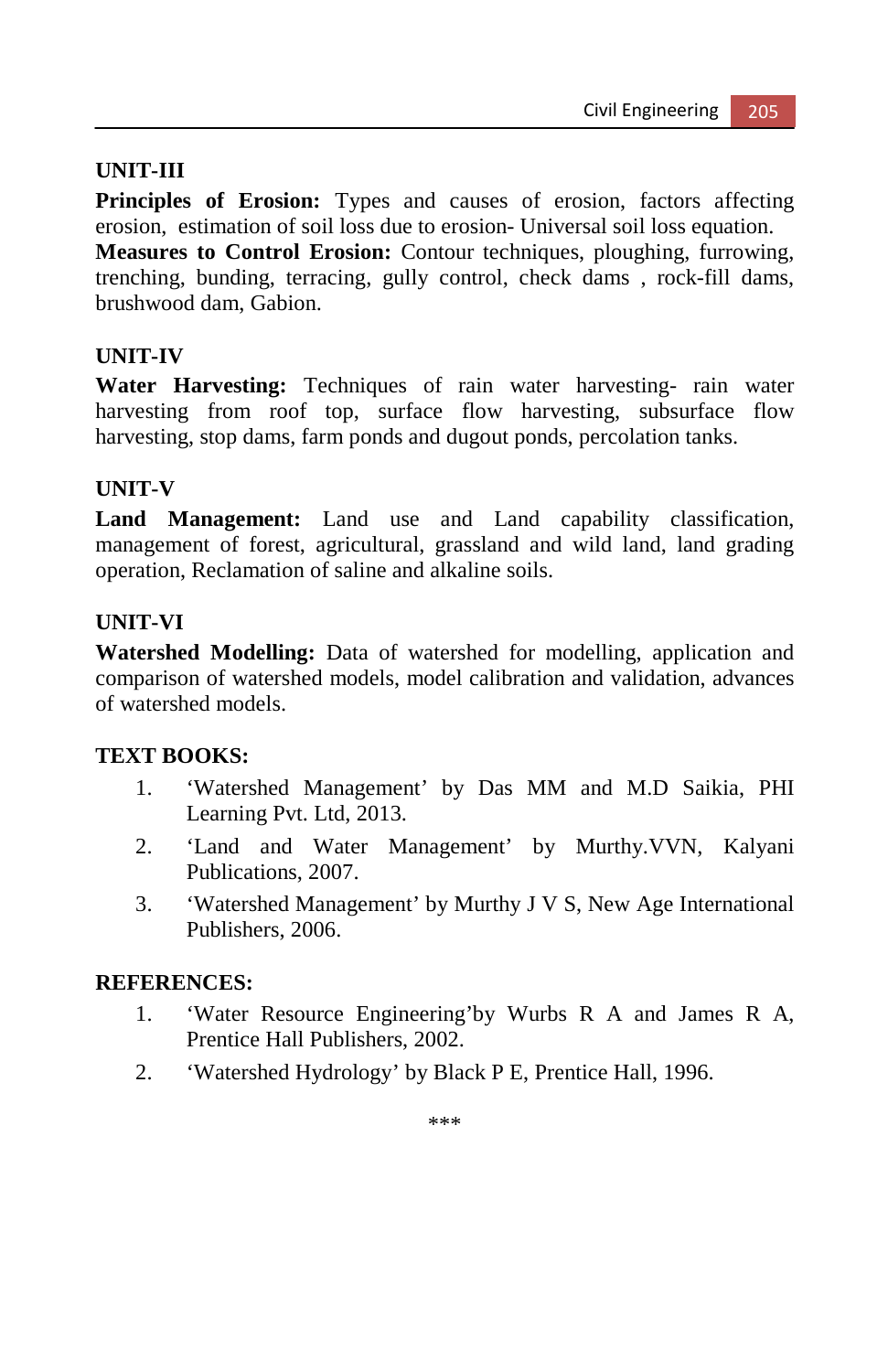# **CE803 ( e ) - PAVEMENT ANALYSIS AND DESIGN (Elective-III)**

| Lecture :   | 3 hrs/Week                       | Internal Assessment :                          | <b>Marks</b> |
|-------------|----------------------------------|------------------------------------------------|--------------|
|             |                                  | Tutorial: 1 Hrs/Week Semester End Examination: | <b>Marks</b> |
| Practical : | <b>Service Contract Contract</b> | Credits :                                      |              |

#### **Course Learning Objectives:**

The objective of this course is:

- 1. To know various factors affecting pavement design
- 2. To know various concepts for the stresses in pavements.
- 3. To understand material characterisation and mix design concepts.
- 4. To acquire design principles of flexible and rigid pavements.
- 5. To acquire design principles of shoulders, overlays and drainage.

#### **Course Outcomes:**

At the end of course, Student can

- a. Design flexible and rigid pavements using various methods
- b. Design shoulders, overlays and drainage.

## **SYLLABUS:**

#### **UNIT-I**

**Factors Affecting Pavement Design:** Variables Considered in Pavement Design, Types of Pavements, Functions of Individual Layers, Classification of Axle Types of Rigid Chassis and Articulated Commercial Vehicles, Legal Axle and Gross Weights on Single and Multiple Units, Tire Pressure, Contact Pressure, EAL and ESWL Concepts, Traffic Analysis: ADT, AADT, Truck Factor, Growth Factor, Lane, Directional Distributions & Vehicle Damage Factors, Effect of Transient & Moving Loads.

## **UNIT-II**

**Stresses In Pavements:** *Vehicle-Pavement Interaction:*Transient, Random & Damping Vibrations, Steady State of Vibration, Experiments on Vibration, Stress Inducing Factors in Flexible and Rigid pavements; *Stress in Flexible Pavements:* Visco-Elastic Theory and Assumptions, Layered Systems Concepts, Stress Solutions for One, Two and Three Layered Systems, Fundamental Design Concepts; *Stresses in Rigid Pavements:*Westergaard's Theory and Assumptions, Stresses due to Curling, Stresses and Deflections due to Loading, Frictional Stresses, Stresses in Dowel Bars & Tie Bars, Introduction to DAMA, KENLAYER & KENSLABS Programs.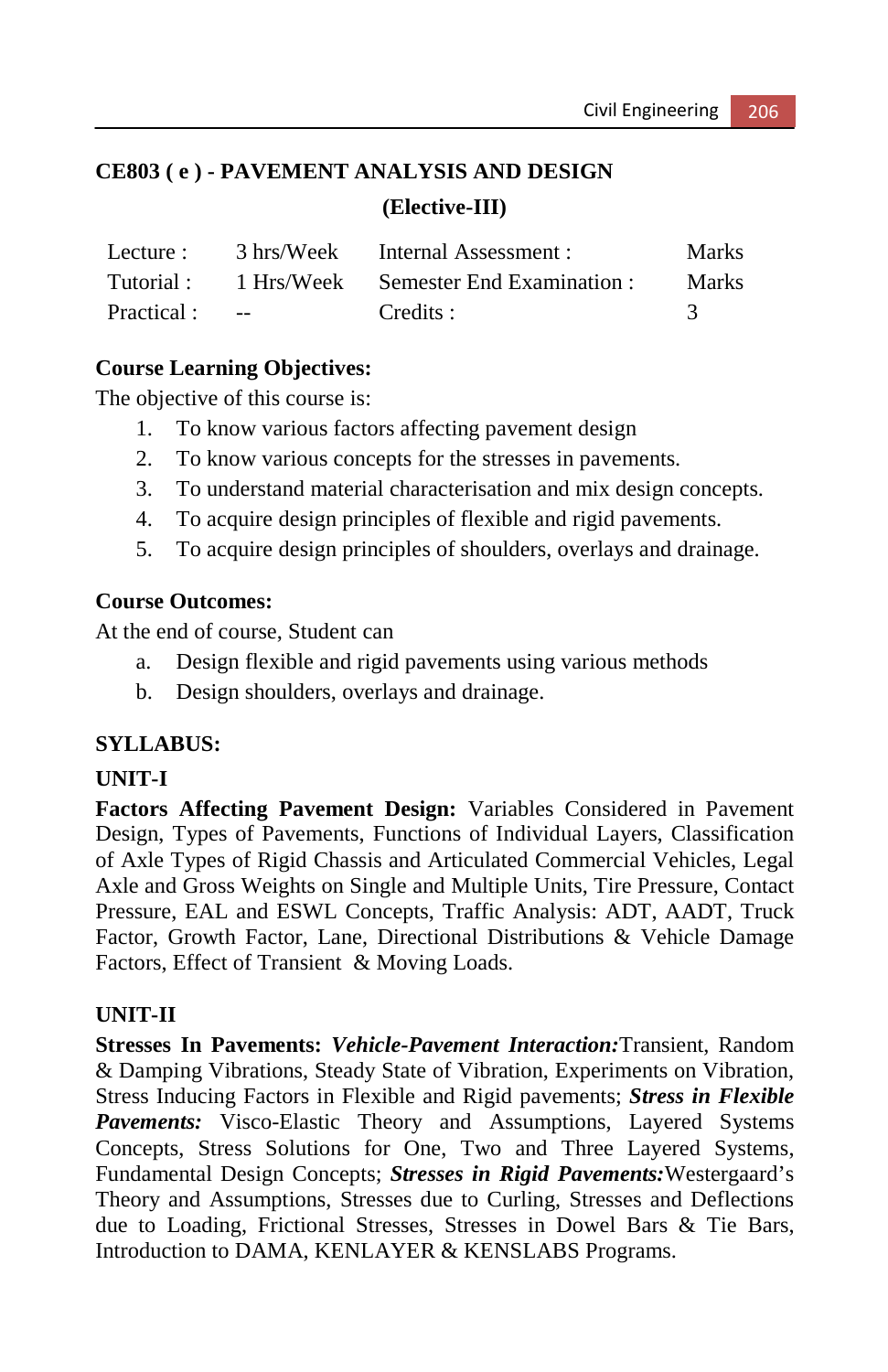## **UNIT-III**

**Material Characterisation & Mix Design Concepts: CBR and Modulus of** Subgrade Reaction of Soil, Mineral aggregates – Blending of aggregates, binders, polymer and rubber modified bitumen, Resilient, Diametral Resilient and Complex (Dynamic) Moduli of Bituminous Mixes, Permanent Deformation Parameters and other Properties, Effects and Methods of Stabilisation and Use of Geo Synthetics; Marshall's and Hveem's Methods of Bituminous Concrete Mix Design, Field Implications of Stability and Flow Values, Introduction to Super Pave Mix Design, IRC Cement Concrete Mix Design.

## **UNIT-IV**

**Design of Flexible Pavements:** Flexible Pavement Design Concepts, Asphalt Institute's Methods with HMA and other Base Combinations, AASHTO, Road Note No 29 & IRC Methods, Design of Runways & Taxiways, Design of Low Volume Rural Roads.

## **UNIT-V**

**Design Of Rigid Pavements:** Calibrated Mechanistic Design Process, PCA, AASHTO & IRC Specifications, Introduction to Prestressed and Continuously Reinforced Cement Concrete Pavement Design, Rigid Pavement Design for Low Volume Rural Roads.

## **UNIT-VI**

**Design Of Shoulders, Overlays & Drainage:** Shoulder Design Considerations, Traffic Prediction, Parking, Regular & Encroaching Traffic, Thickness Design Specifications for Flexible & Rigid Shoulders; Types & Design of Overlays: AI's Principal Component Analysis & IRC Methods of Overlay Design, Importance of Profile Correction Course; Pavement Drainage Concepts, Drainage Related Failures, Inflow-Outflow Concepts, Condition of Continuity, Surface and Sub Surface Drainage Design Specifications.

## **TEXT BOOKS:**

- 1. 'Pavement Analysis and Design' by Yang H. Huang, Pearson Education, Second Edition.
- 2. 'Principles of Pavement Design' by Yoder.J. & Witczat Mathew, W. John Wiley & Sons Inc.
- 3. 'Pavement Design' by Srinivasa Kumar R, Universities Press, Hyderabad.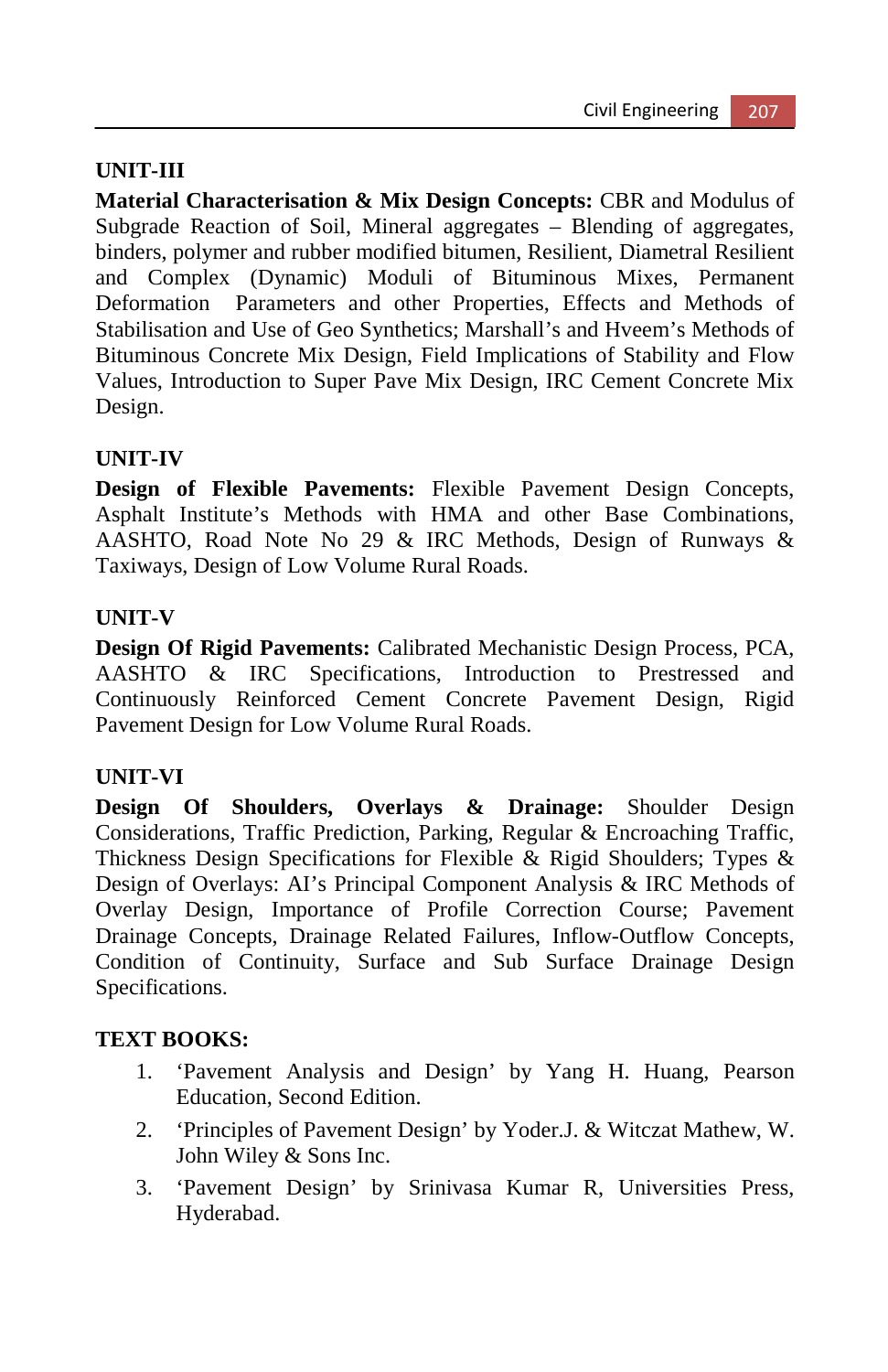#### **REFERENCES:**

- 1. 'Design of Functional Pavements' by Nai C. Yang, McGraw Hill Publications.
- 2. 'Concrete Pavements' by AF Stock, Elsevier, Applied Science Publishers.
- 3. 'Pavement and Surfacings for Highway & Airports' by Micheal Sargious, Applied Science Publishers Limited.
- 4. 'Dynamics of Pavement Structures' by G. Martineek, Chapmen & Hall Inc.
- 5. 'Principles of Transportation Engineering' by Patha Chakroborty and Animesh Das, PHI Learning Private Limited, Delhi.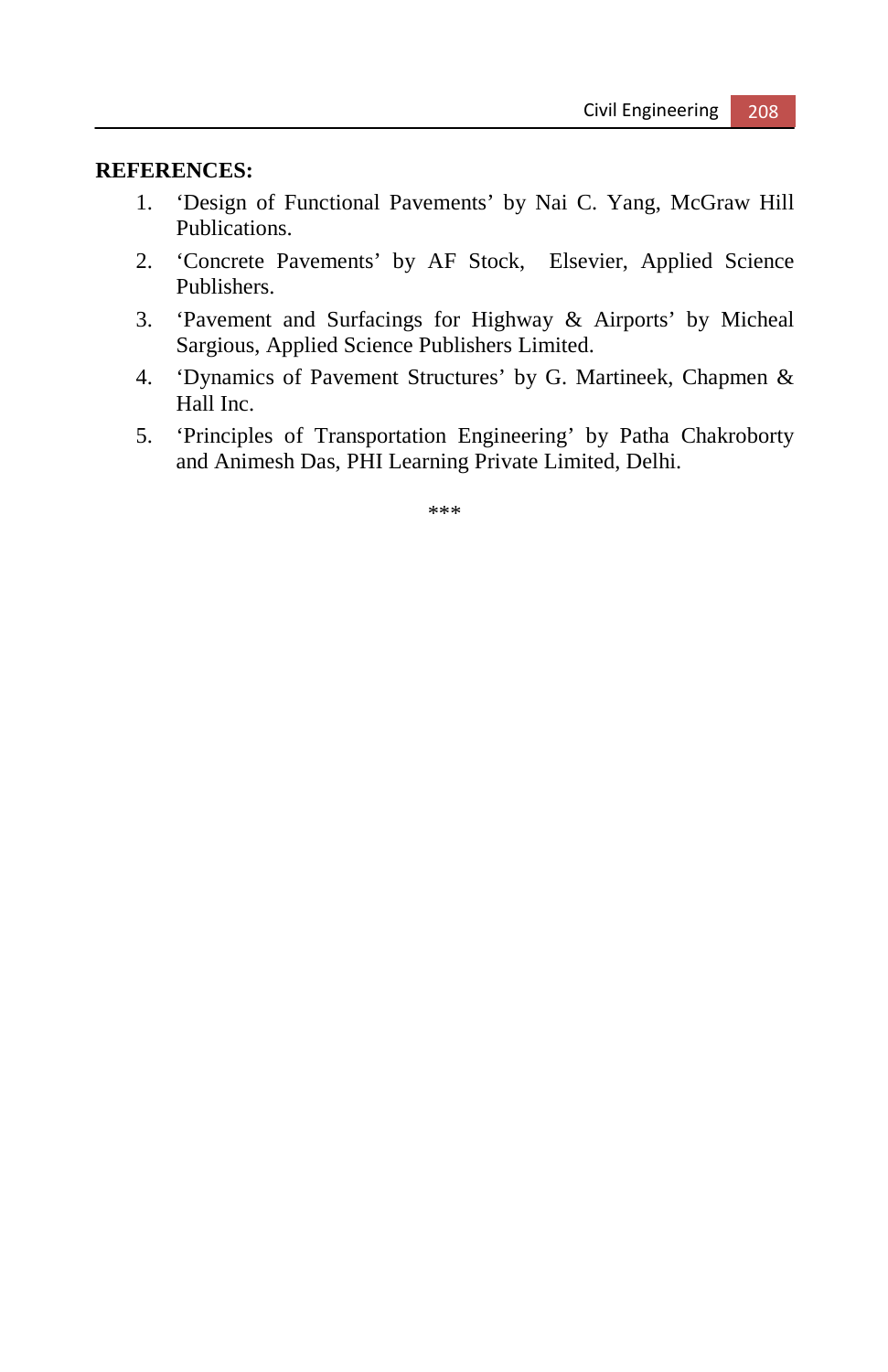## **CE803 ( f ) - GREEN BUILDINGS**

#### **(Elective-III)**

| Lecture :   | 3 hrs/Week  | Internal Assessment :      | <b>Marks</b> |
|-------------|-------------|----------------------------|--------------|
| Tutorial :  | 1 Hrs/Week  | Semester End Examination : | <b>Marks</b> |
| Practical : | $\sim$ $ -$ | Credits :                  |              |

#### **Course Learning Objectives:**

The objective of this course is:

#### **Course Outcomes**:

Upon the successful completion of this course, the students will be able to:

#### **SYLLABUS:**

#### **UNIT-I**

**Green Buildings:** Definition of Green Buildings, typical features of green buildings, benefits of Green Buildings- Sustainable site selection and planning of buildings to maximize comfort, day lighting, ventilation, planning for storm water drainage

## **UNIT- II**

**Environmentally friendly building materials and technologies:** Natural Materials like bamboo, timber, rammed earth, stabilized mud blocks, hollow blocks, lime & lime-pozzolana cements, materials from agro and industrial waste, ferro-cement and ferro-concrete, alternative roofing systems, various paints reducing the heat gain of the building, etc.

## **UNIT - III**

**Energy and resource conservation**: Need for energy conservation, various forms of energy used in buildings, embodied energy of materials, energy used in transportation and construction processes- water conservation systems in buildings-water harvesting in buildings – waste to energy management in residential complexes or gated communities.

## **UNIT- IV**

**Use of renewable energy resources:** Wind and Solar Energy Harvesting, potential of solar energy in India and world, construction and operation of various solar appliances, success case studies of fully solar energy based buildings in India.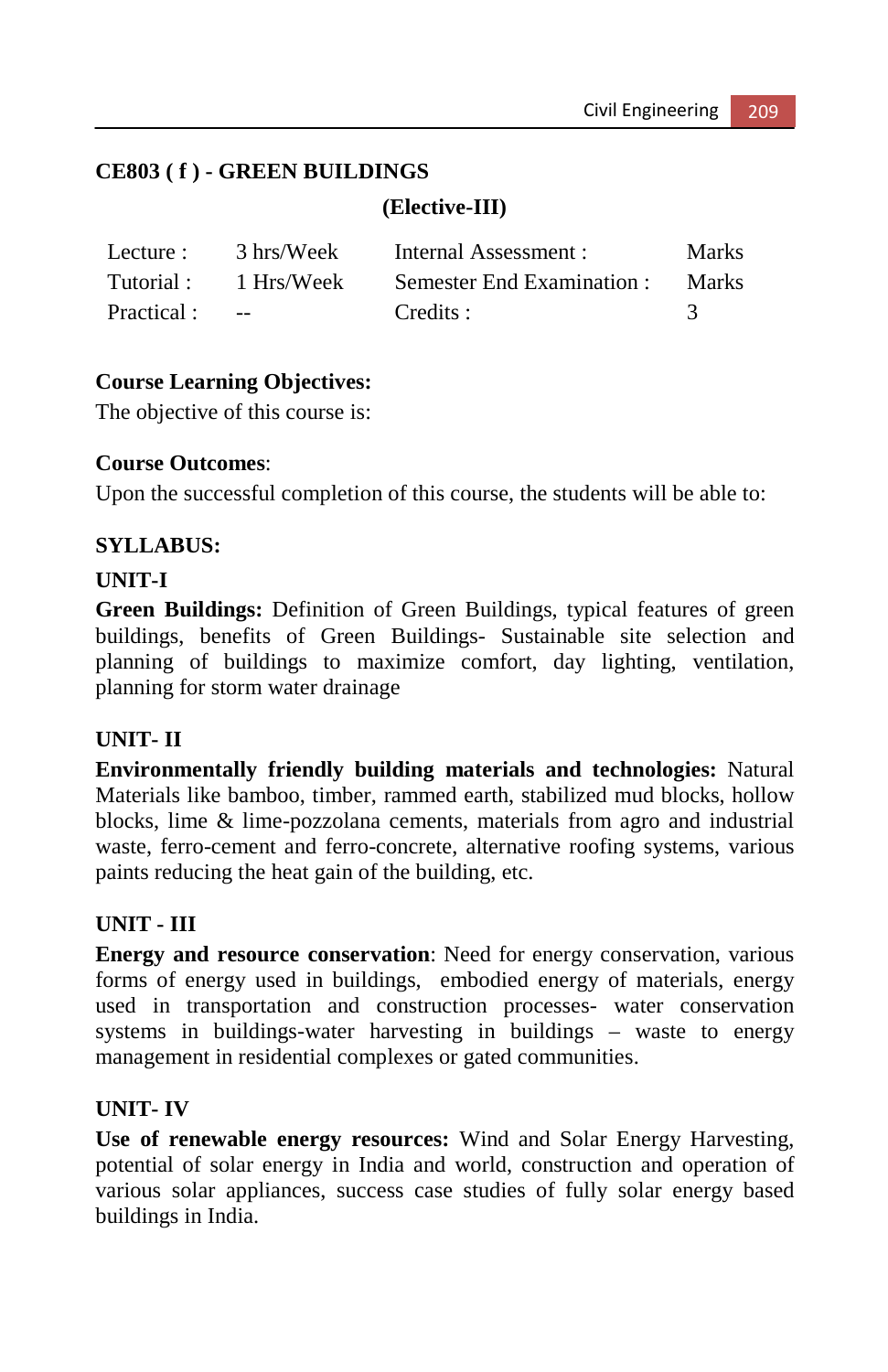## **UNIT- V**

**Climate Design:** Local climatic conditions – temperature, humidity, wind speed and direction-impact of climate change on built environment comforts: the desirable conditions – Principles of thermal design - means of thermal –light and lighting-building acoustics- energy efficient lighting, Ventilation and air quality requirement, various techniques for passive cooling, garden roofs, case studies for passive cooling and thermal comfort.

## **UNIT- VI**

**Green Building Rating Systems:** Introduction to Leadership in Energy and Environment Design (LEED), Green Rating systems for Integrated Habitat Assessment - Modular wastewater treatment systems for built environment - Building automation and building management systems.

## **TEXT BOOKS:**

- 1. 'Alternative building materials and technologies' by K.S. Jagadish, B.V. Venkatarama Reddy and K.S. Nanjunda Rao.
- 2. 'Non-Conventional Energy Resources' by G. D. Rai, Khanna Publishers.

## **REFERENCES:**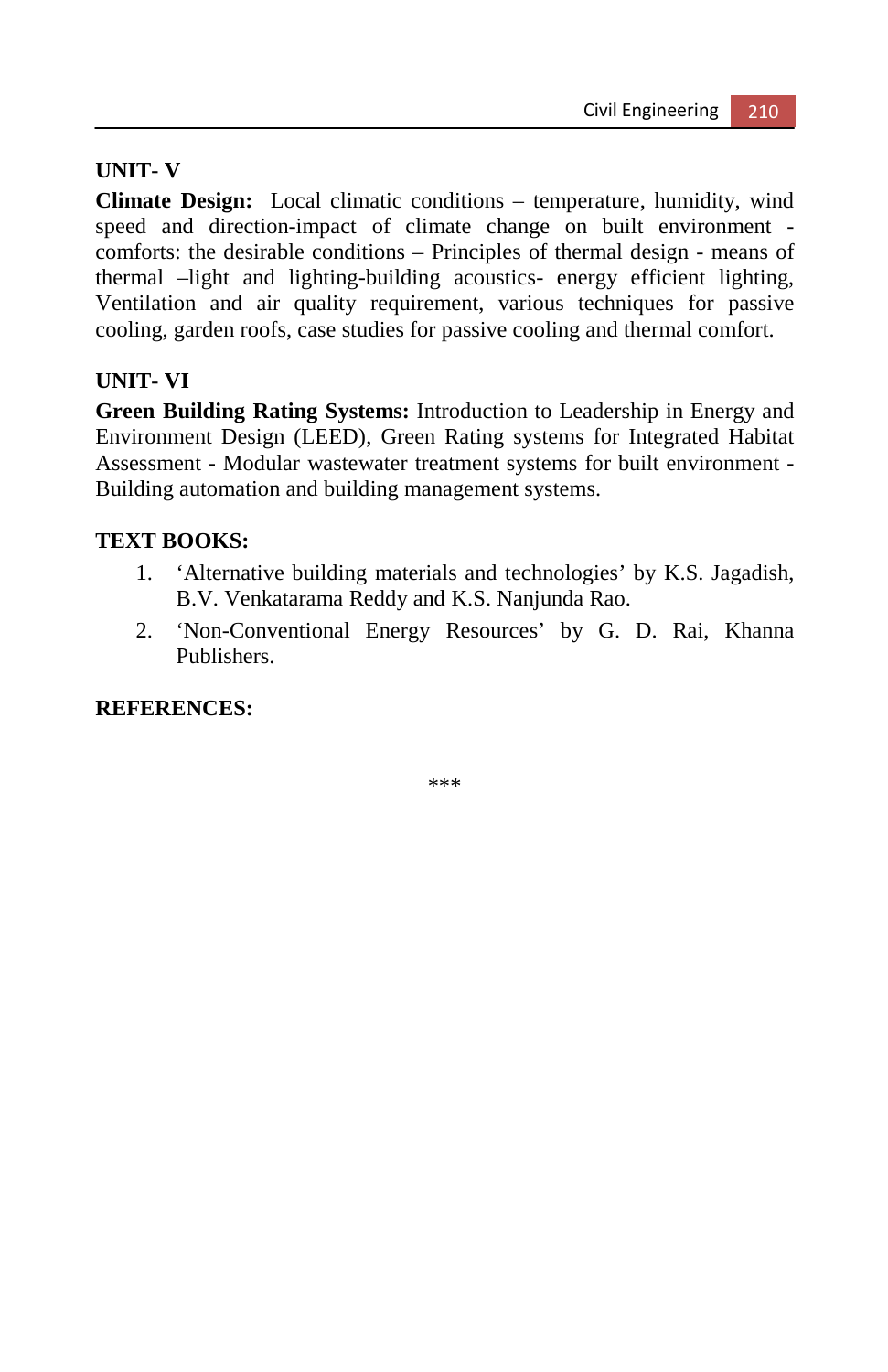| <b>IV Year – II SEMESTER</b> | $3+1*$ 0 |  |
|------------------------------|----------|--|
|                              |          |  |

#### **(Elective-IV)**

#### **CE804 ( a ) - SOIL DYNAMICS AND MACHINE FOUNDATIONS**

| Lecture :  |                          | 3 hrs/Week Internal Assessment :               | <b>Marks</b> |
|------------|--------------------------|------------------------------------------------|--------------|
|            |                          | Tutorial: 1 Hrs/Week Semester End Examination: | <b>Marks</b> |
| Practical: | <b>Contract Contract</b> | Credits :                                      |              |

#### **Course Learning Objectives:**

The basic course in soil mechanics/geotechnical engineering generally introduces the fundamental concepts, principles and applications of soil as engineering material with properties under static loading.

This course on 'Soil Dynamics' discusses

- 1. About the fundamentals of vibrations
- 2. about the behaviour and properties/response of soil as a material which is subjected to various types of dynamic or cyclic timedependent loadings.
- 3. the design and analysis for machine foundations come along with this course to consider the dynamic properties of both soil and foundation as combined mass. Behaviour of various geotechnical structures such as shallow and deep foundations, retaining structures due to various types of time-dependent dynamic loading are discussed here along with the reference to design code provisions.
- 4. Phenomena like liquefaction and lateral spreading of soil are also discussed.
- 5. Discusses about the laboratory and filed tests to compute the dynamic soil properties of the soil mass.

#### **Course Outcomes:**

On successful completion of these course, the student able to

- a. Use theory of vibrations to find the behavior of soil under dynamic loading.
- b. Design machine foundations under different loads and soil conditions.
- c. Understand the liquefaction phenomina.
- d. Conduct various laboratory and filed tests to determine the dynamic soil prosperities and its interpretation.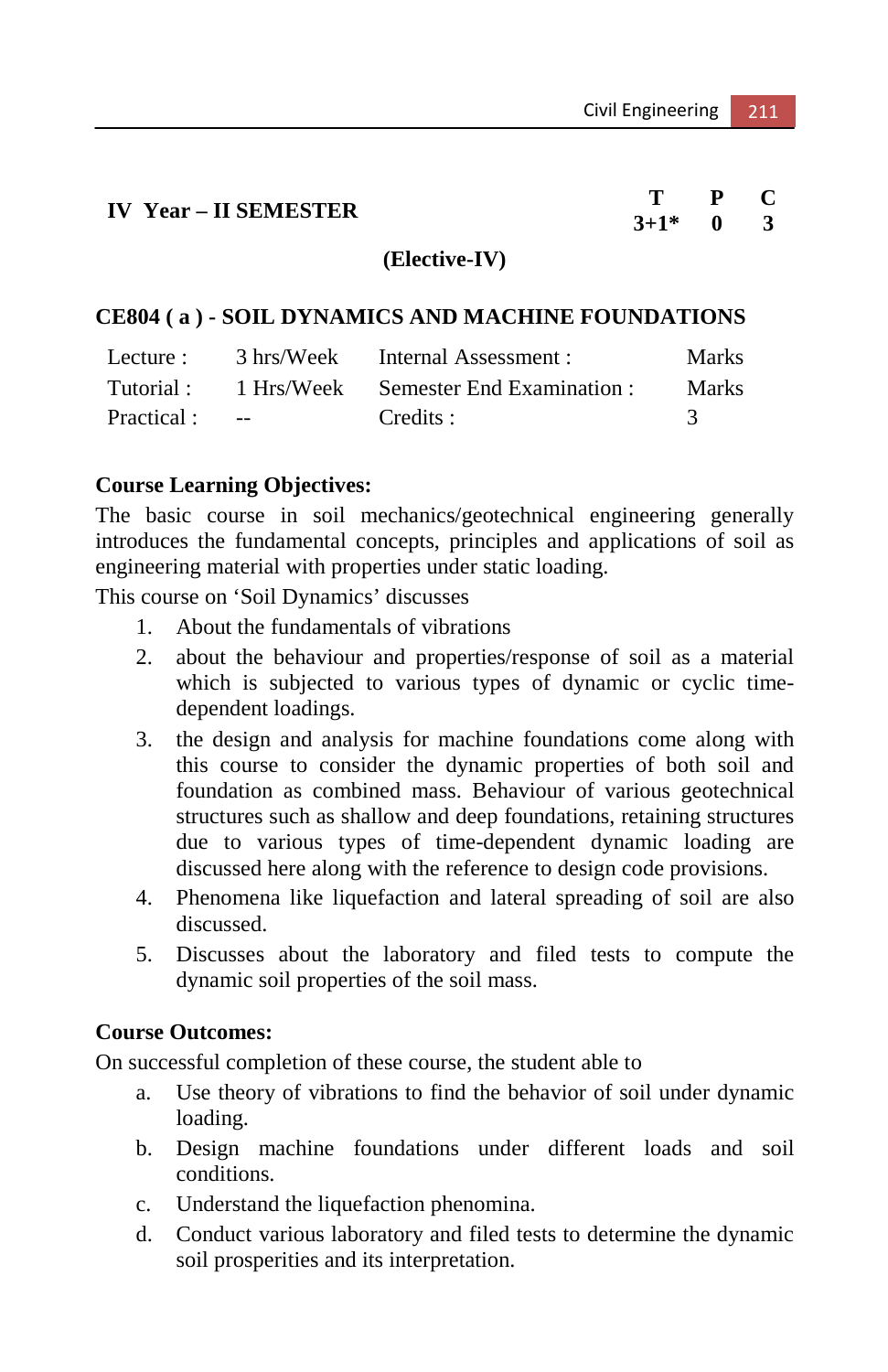e. Design vibration isolators under any vibratory machines.

## **SYLLABUS:**

## **UNIT-I**

Introduction: Types of motion- SHM- Fundamental definitions- SDOF systems- Free and forced vibration with and without damping - Constant force and rotating mass type excitation –Types of damping-Equivalent stiffness of springs in series and parallel. – Resonance and its effect magnification-logarithmic decrement –Transmissibility.

## **UNIT-II**

Theories of Vibration Analysis- EHS Theory and lumped parameter model-Different modes of vibration- Natural frequency of foundation soil system – Barkan and IS methods – Pressure bulb concept – Reisner Theory – Limitations of Reisner theory – Sung's solutions -- Pauw's Analogy – Heigh's Theory.

## **UNIT-III**

Dynamic properties of soils, Determination of E, G and Poisons ratio from field and laboratory tests, recommendations of Indian codes- Stress waves in bounded elastic medium- Use of wave theory in the determination of elastic properties, Elastic coefficients of soils and their determination- damping factor from free and forced vibration tests.– Block vibration test – Determination of Damping factor.

## **UNIT-IV**

Types of machine foundations – general requirements design – criteria for machine foundations, permissible amplitudes and bearing pressure Design data, design criteria, IS code provisions for the design foundations of reciprocating machines.

## **UNIT-V**

Design data, design criteria, IS code provisions for the design foundations of Impact type of machines.

## **UNIT-VI**

Vibration Isolation: Transmissibility, Principles of isolation- Methods of isolation- Vibration isolators- Types and their characterizes

Special Topics: Liquefaction of soils, CSR, CRR, Factor of safety against liquefaction - Dynamic bearing capacity, Earth retaining structures under dynamic loads.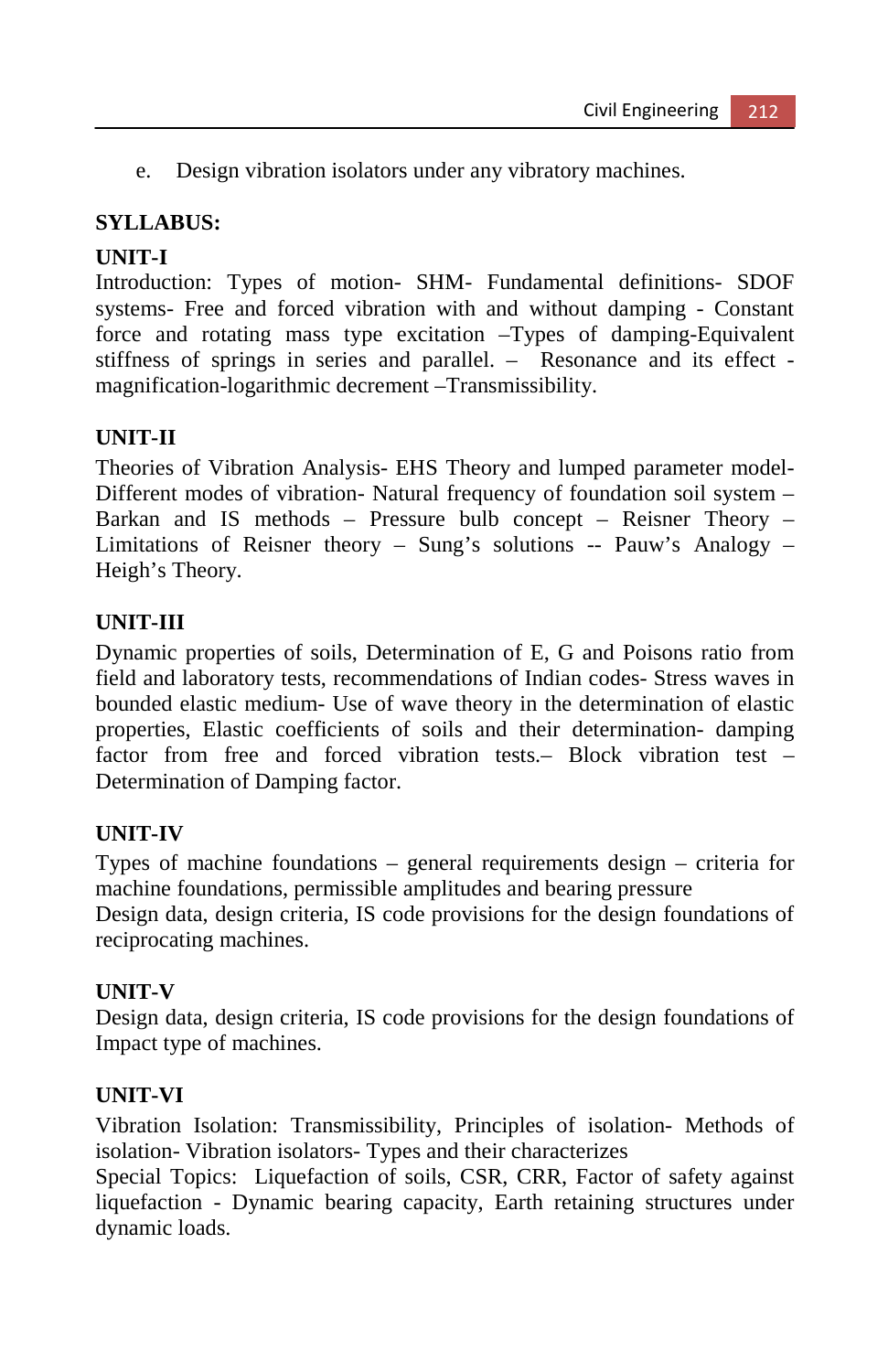## **TEXT BOOK:**

1. 'Vibrations of Soils and Foundations'by Richart Hall and Woods

#### **REFERENCES:**

- 1. 'Vibration Analysis and Foundation Dynamics'by NSV Kameswara Rao, Wheeler Publishing, New Delhi.
- 2. 'Foundations of Machines- Analysis and Design' by Prakash and Puri.
- 3. 'Analysis and design of Foundations for Vibrations' by P J Moore
- 4. 'Fundamentals of Soil Dynamics' by B M Das
- 5. 'Dynamics of bases and Foundations' by D D Barkar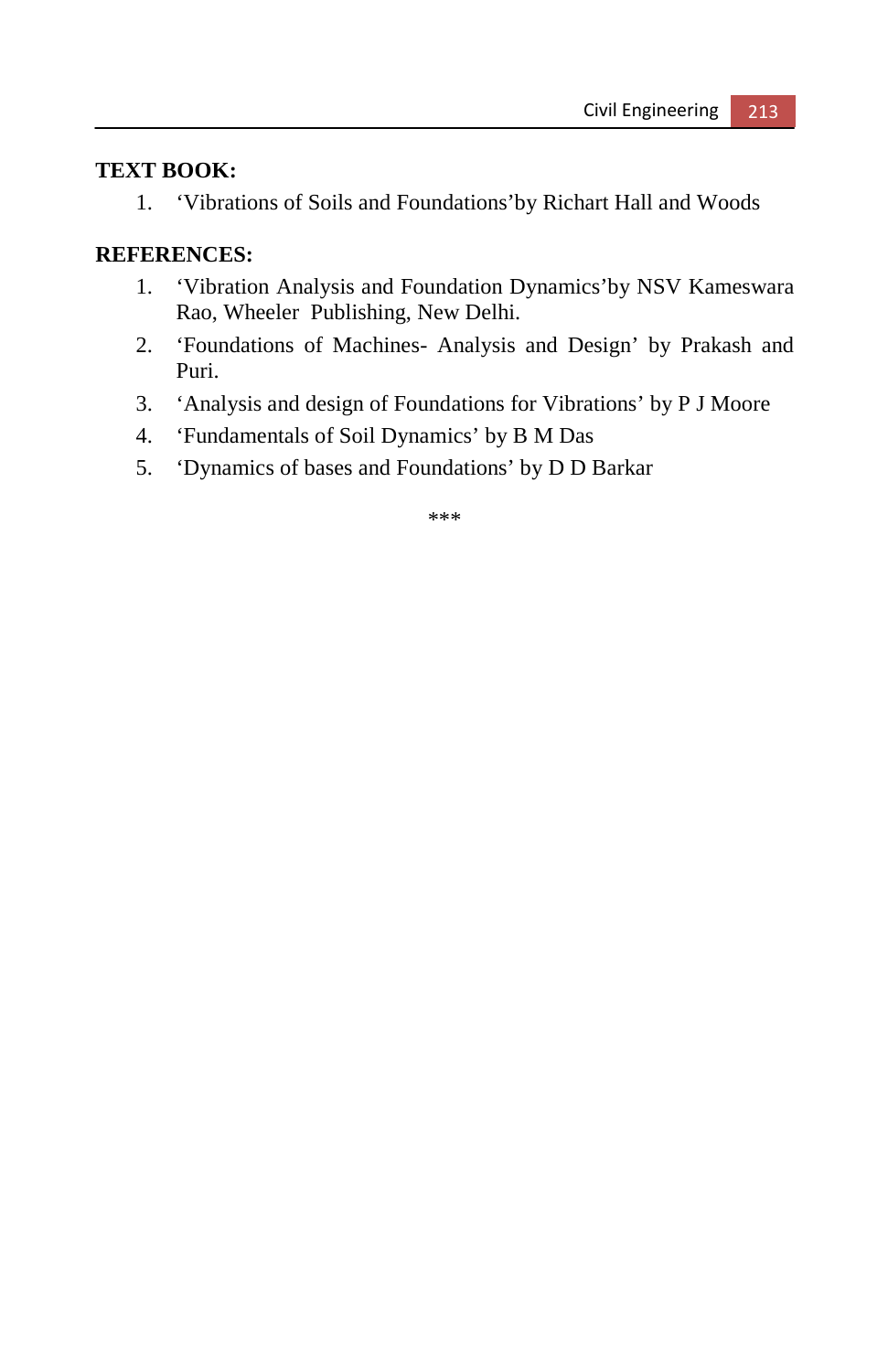# **CE804 ( b ) - ENVIRONMENTAL AND INDUSTRIAL HYGIENE (Elective-IV)**

| Lecture :   | 3 hrs/Week                                | Internal Assessment :                          | <b>Marks</b> |
|-------------|-------------------------------------------|------------------------------------------------|--------------|
|             |                                           | Tutorial: 1 Hrs/Week Semester End Examination: | <b>Marks</b> |
| Practical : | <b>Service Contract Contract Contract</b> | Credits :                                      |              |

## **Course Learning Objectives:**

The objective of this course is:

- 1. To provide with information regarding Occupational health, Hygiene, workplace safety.
- 2. To make aware of regulations, codes of practice in industrial hygiene.
- 3. To impart basic knowledge on industrial fatigue and ergonomics.
- 4. To know the basic right of an employee on safety aspects.

#### **Course Learning Outcomes**

Upon successful completion of this course, the students will be able to:

- 1. Identify aspects related to occupational health, Hygiene, workplace safety in an industry.
- 2. Know the regulations, codes of practice available with reference to industrial hygiene.
- 3. Enlist the common points related to ergonomics.
- 4. Know the safety equipment and the basic right of an employee on safety aspects.

## **SYLLABUS:**

## **UNIT- I**

**Introduction:** Need for developing Environment, Health and Safety systems in work places. Status and relationship of Acts, Regulations and Codes of Practice. Role of trade union safety representatives.

## **UNIT- II**

**Occupational Health and Hygiene:** Definition of the term occupational health and hygiene. Categories of health hazards. Exposure pathways and human responses to hazardous and toxic substances. Advantages and limitations of environmental monitoring and occupational exposure limits. Hierarchy of control measures for occupational health risks. Control methods and reduction strategies for noise, radiation and excessive stress. OHSAS.

## **UNIT- III**

**Workplace Safety and Safety Systems:** Features of the satisfactory design of work premises, ventilation. Safe installation and use of electrical supplies.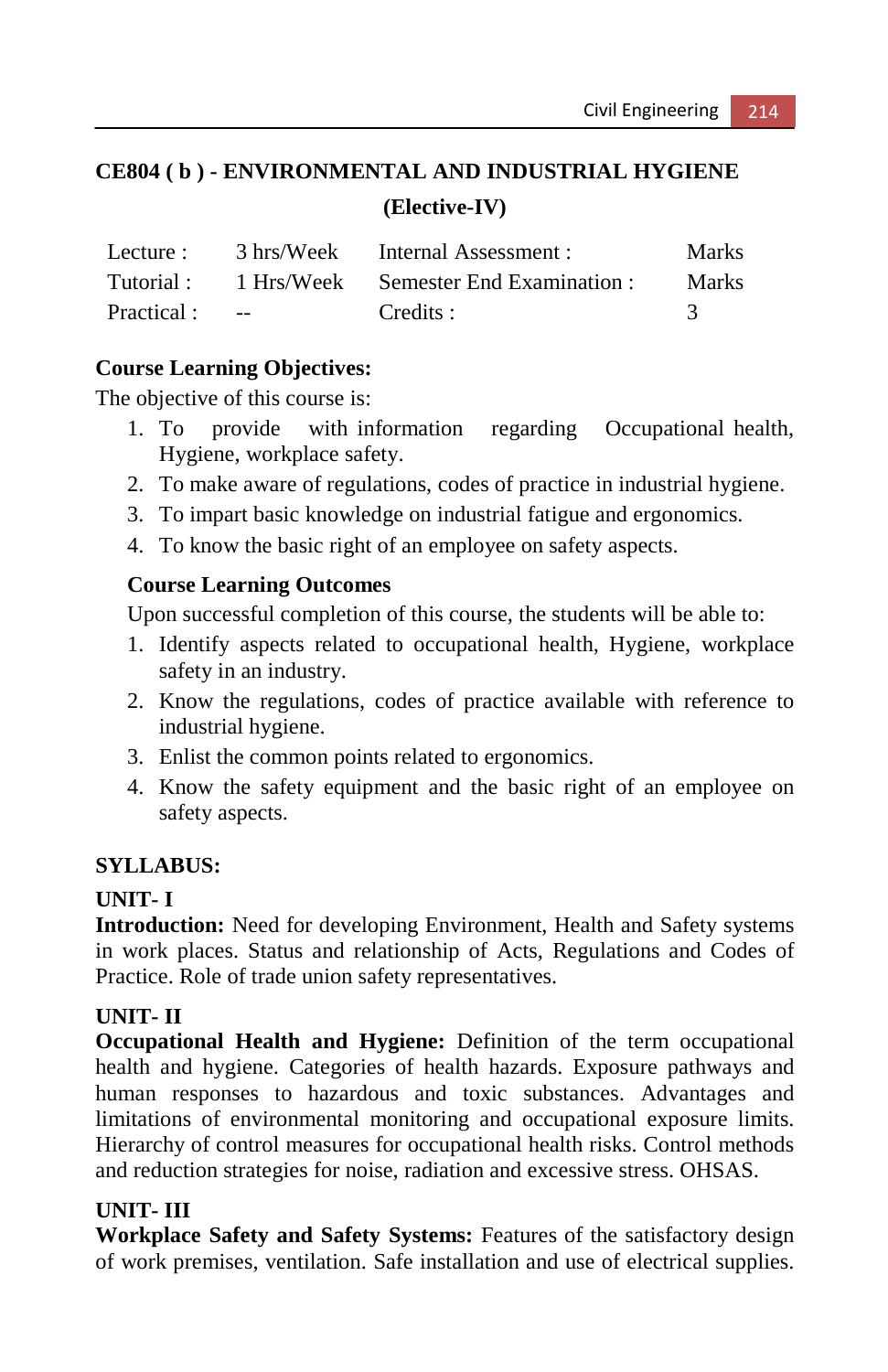Fire safety and first aid provision. Significance of human factors in the establishment and effectiveness of safe systems. Safe systems of work for manual handling operations. Control methods to eliminate or reduce the risks arising from the use of work equipment. Requirements for the safe use of display screen equipment. Procedures and precautionary measures necessary when handling hazardous substances- Contingency arrangements for events of serious and imminent danger.

## **UNIT -IV**

**Techniques of Environmental Safety:** Methods of effective implementation and review of health & safety policies. Functions and techniques of risk assessment, Investigation of accidents- Principles of quality management systems in health and safety management.

## **UNIT- V**

## **Industrial Fatigue and Ergonomics**:

Fatigue: Types of fatigue - circadian rhythms- sleep cycle-sleep debt-effects of fatigue-factors contributing to fatigue- mitigation of fatigue.

Ergonomics: definition-boundaries of ergonomics- objectives and principles of ergonomics-ergonomics relation with health and safety-ergonomics problems in work place-ergonomics improvements-identification of poor posture and risks.

## **UNIT- VI**

**Education and Training:** Relationship between quality manuals, safety policies and written risk assessments. Records and other documentation required by an organisation for health and safety. Principles and methods of effective training- Feedback and evaluation mechanism.

## **TEXT BOOKS:**

## **REFERENCES:**

- 1. 'Environmental and Health and Safety Management' by Nicholas P. Cheremisinoff and Madelyn L.Graffia, William Andrew Inc. NY, 1995
- 2. 'The Facility Manager's Guide to Environmental Health and Safety' by Brian Gallant, GovernmentInst Publ., 2007.
- 3. 'Effective Environmental, Health, and Safety Management Using the Team Approach' by BillTaylor, Culinary and Hospitality Industry Publications Services 2005.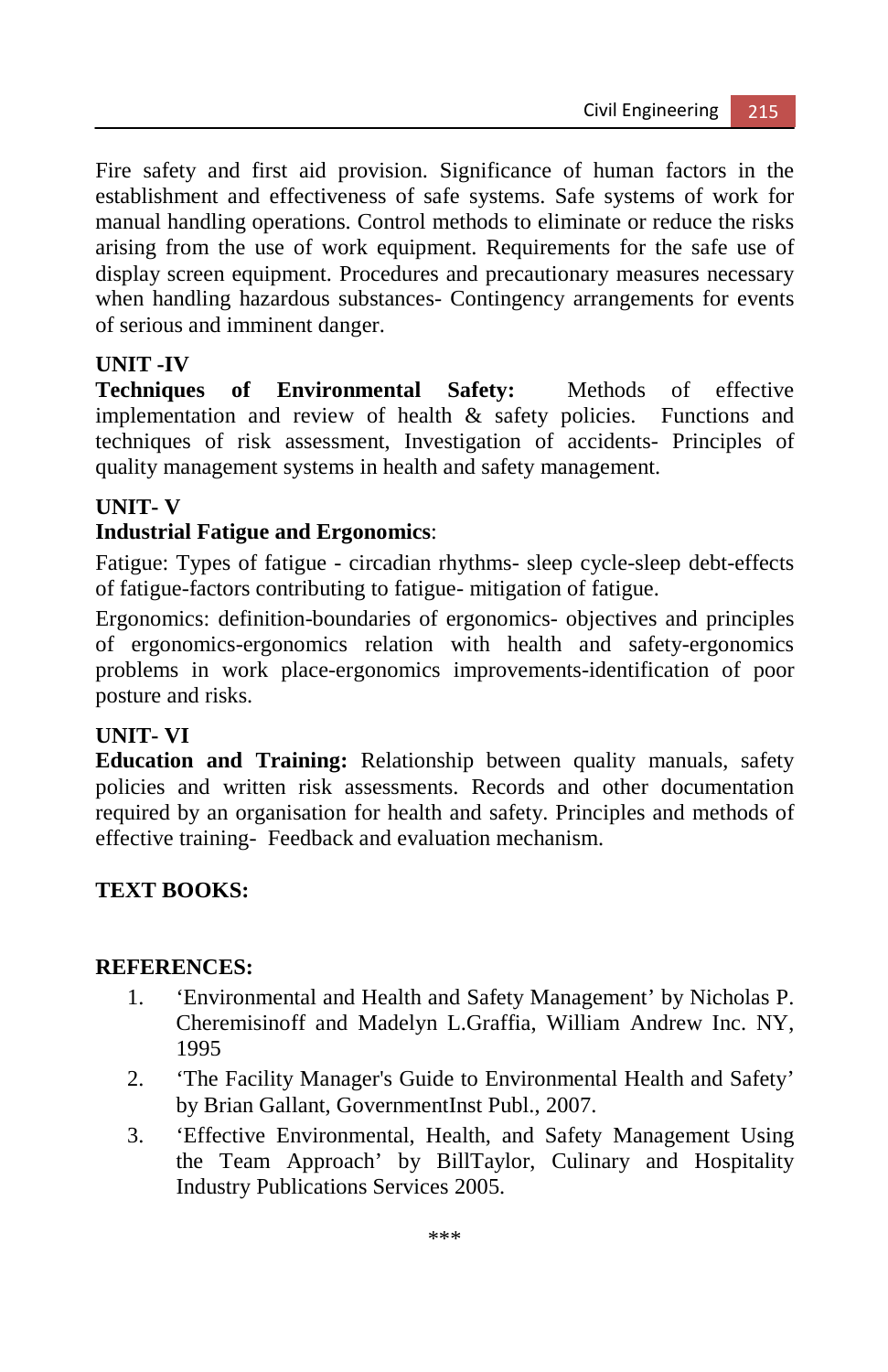# **CE804 ( c ) - REPAIR AND REHABILITATION OF STRUCTURES (Elective-IV)**

| Lecture :   | 3 hrs/Week                        | Internal Assessment :      | <b>Marks</b> |
|-------------|-----------------------------------|----------------------------|--------------|
| Tutorial :  | 1 Hrs/Week                        | Semester End Examination : | <b>Marks</b> |
| Practical : | <b>Contract Contract Contract</b> | Credits :                  |              |

## **Course Learning Objectives:**

The objective of this course is:

- 1. Familiarize Students with deterioration of concrete in structures
- 2. Equip student with concepts of NDT and evaluation
- 3. Understand failures and causes for failures in structures
- 4. Familiarize different materials and techniques for repairs
- 5. Understand procedure to carryout Physical evaluation of buildings and prepare report.

#### **Course Outcomes**:

At the end of this course the student will be able to

- a. Explain deterioration of concrete in structures
- b. Carryout analysis using NDT and evaluate structures
- c. Assess failures and causes of failures in structures
- d. Carryout Physical evaluation and submit report on condition of the structure.

## **SYLLABUS:**

#### **UNIT - I**

**Deterioration of concrete in structures:** Physical processes of deterioration like Freezing and Thawing, Wetting and Drying, Abrasion, Erosion, Pitting, Chemical processes like Carbonation, Chloride ingress, Corrosion, Alkali aggregate reaction, Sulphate attack Acid attack, temperature and their causes, Mechanism, Effect, preventive measures. - Cracks:Cracks in concrete, type, pattern, quantification, measurement & preventive measures.

## **UNIT- II**

**Non Destructive Testing-** Non destructive test methods for concrete including Rebound hammer, Ultrasonic pulse velocity, Rebar locator, Corrosion meter, Penetration resistance and Pull out test, Core cutting-Corrosion: Methods for corrosion measurement and assessment including half-cell potential and resistivity, Mapping of data.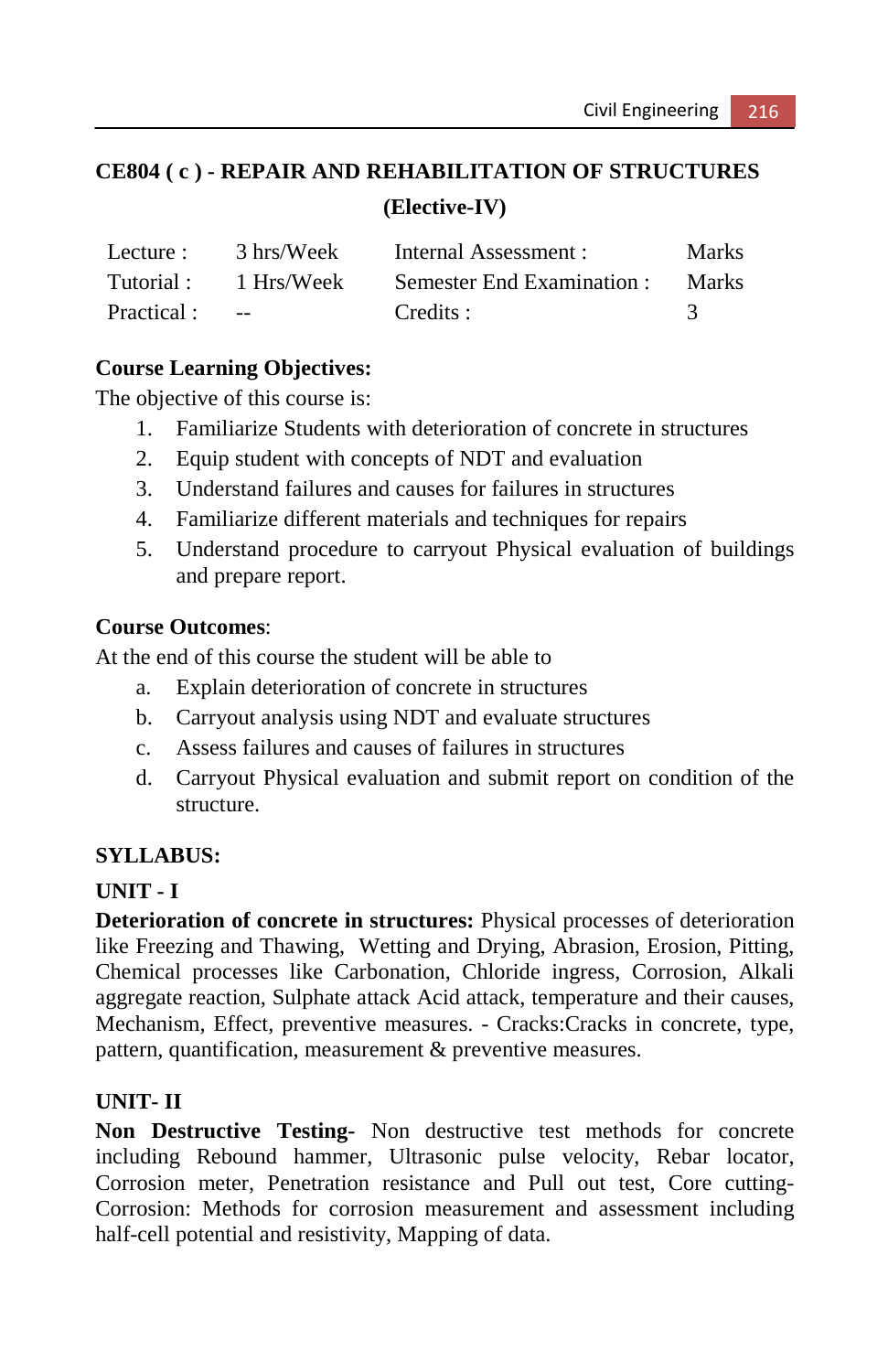# **UNIT-III**

**Failure of buildings:** Definition of building failure-types of failures- Causes of Failures- Faulty Design, Accidental over Loading, Poor quality of material and Poor Construction practices- Fire damage - Methodology for investigation of failures-diagnostic testing methods and equipments-repair of cracks in concrete

# **UNIT-IV**

Materials for repair and rehabilitation -Admixtures- types of admixturespurposes of using admixtures- chemical composition- Natural admixtures-Fibres- wraps- Glass and Carbon fibre wraps- Steel Plates-Concrete behavior under corrosion, disintegrated mechanisms- moisture effects and thermal effects – Visual investigation- Acoustical emission methods- Corrosion activity measurement- chloride content – Depth of carbonation- Impact echo methods- Ultrasound pulse velocity methods- Pull out tests.

# **UNIT: V**

**Repair Techniques**: Grouting, Jacketing, Shotcreting, externally bonded plates, Nailing, Underpinning and under water repair; Materials, Equipments, Precautions and Processes.

#### **UNIT: VI**

**Investigation of structures**: Distress, observation and preliminary test methods. Case studies: related to rehabilitation of bridge piers, dams, canals, heritage structures, corrosion and erosion damaged structures.

# **TEXT BOOKS:**

- 1. 'Maintenance & Repair of Civil Structures' by B.L. Gupta & Amit Gupta.
- 2. 'Rehabilitation of Concrete Structures' by B. Vidivelli, Standard Publishers.
- 3. 'Concrete Bridge Practice Construction, Maintenance & Rehabilitation' by V. K. Raina.

#### **REFERENCES:**

1. 'Concrete Structures- protection Repair and Rehabilitation' by R. Doodge Woodson, BH Publishers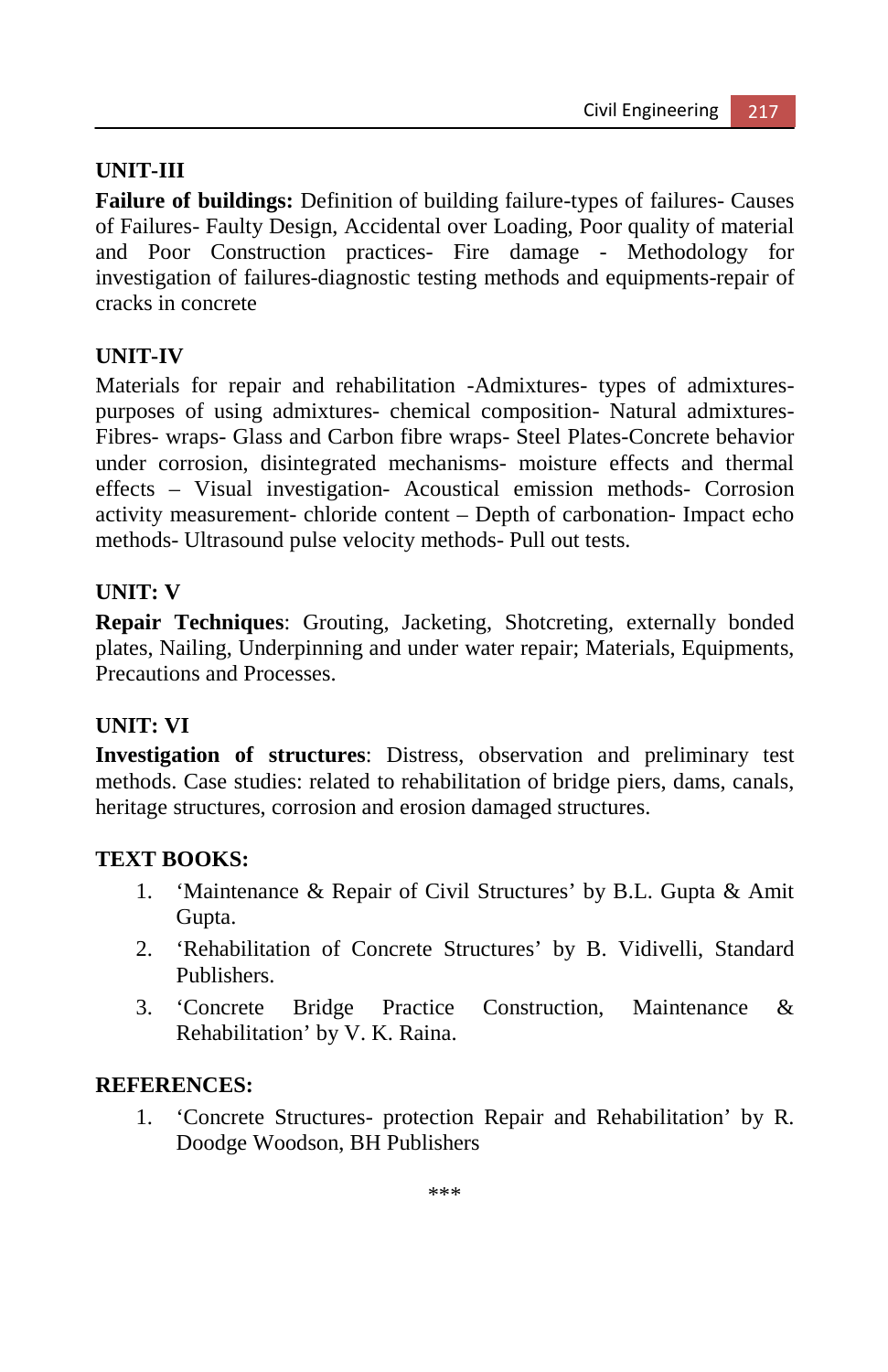# **CE804 ( d ) - WATER RESOURCES SYSTEM PLANNING AND MANAGEMENT**

#### **(Elective-IV)**

| Lecture :  | 3 hrs/Week               | Internal Assessment :                          | <b>Marks</b> |
|------------|--------------------------|------------------------------------------------|--------------|
|            |                          | Tutorial: 1 Hrs/Week Semester End Examination: | <b>Marks</b> |
| Practical: | <b>Service Contracts</b> | Credits :                                      |              |

#### **Course Learning Objectives:**

The course is designed to

- 1. introduce the concepts of system analysis in the planning, design, and operation of water resources.
- 2. appreciate mathematical optimization methods and models.
- 3. learn and apply basic economic analysis tools to water resources projects.
- 4. understand linear, nonlinear and dynamic programming techniques and apply them to various water resources systems planning and design problems.
- 5. appreciate simulation and management techniques in water resources systems.

#### **Course Outcomes**

At the end of the course the student will be able to

- a. apply optimization methods to solve problems related to water resource systems.
- b. perform basic economic analysis to evaluate the economic feasibility of water resources projects
- c. formulate optimization models for decision making in water resources systems.
- d. use simulation models for planning and design of Water Resources Systems.

#### **SYLLABUS:**

#### **UNIT – I**

**Introduction:** Concepts of systems analysis, definition, systems approach to water resources planning and management, role of optimization models, objective function and constraints, types of optimization techniques.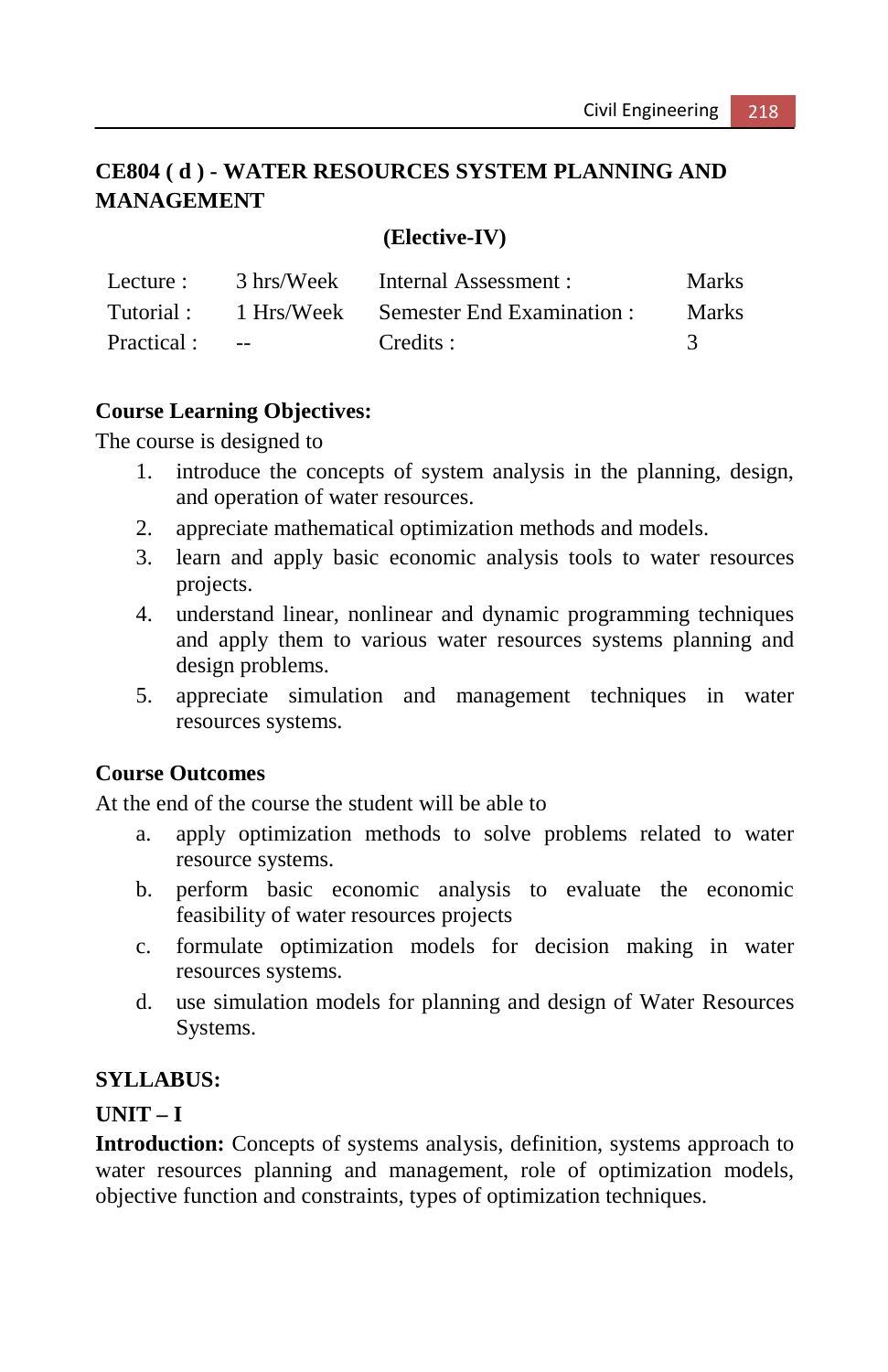# **UNIT – II**

**Linear programming:** Formulation of linear programming models, graphical method, simplex method, application of linear programming in water resources, revised simplex method, duality in linear programming, sensitivity analysis.

### **UNIT – III**

**Dynamic programming:** Principles of optimality, forward and backward recursive dynamic programming, curse of dimensionality, application for resource allocation.

#### **UNIT – VI**

**Non-linear optimization techniques:**Classical optimization techniques, Lagrange methods, Kuhn-Tucker conditions, Search techniques, overview of Genetic Algorithm

#### **UNIT – V**

**Water Resources Economics: B**asics of engineering economics, economic analysis, conditions of project optimality, benefit and cost analysis

#### **UNIT – VI**

**Simulation and management:** Application of simulation techniques in water resources, planning of reservoir system, optimal operation of single reservoir system, allocation of water resources, optimal cropping pattern, conjunctive use of surface and sub-surface water resources.

#### **TEXT BOOKS:**

- 1. 'Water Resources System Analysis' by Vedula S and P P Mujumdar, McGraw Hill Company Ltd, 2005.
- 2. 'Water Resources Economics' by James D and R. Lee, Oxford Publishers, 2005.

#### **REFERENCES:**

- 1. 'Water Resources Systems Planning and Management An Introduction to Methods, Models and Applications'by Loucks D P and E V Bee,UNESCO Publications, 2005 (http://ecommons.cornell.edu/bitstream/1813/2804/21/00\_intro.pd)
- 2. 'Optimal design of water distribution networks' by Bhave, P. R, Narosa Publishing house, 2003.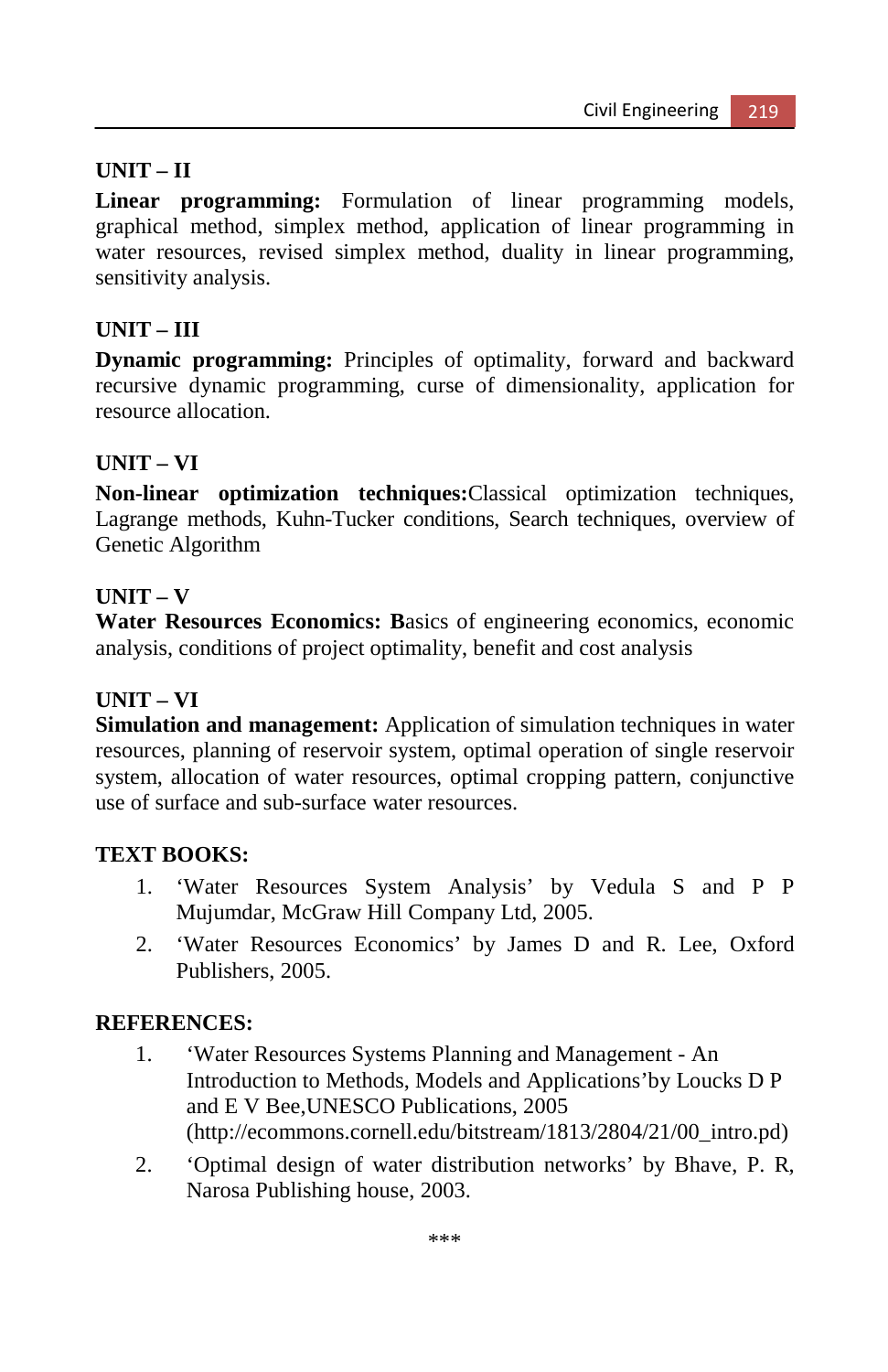# **CE804 ( e ) - URBAN TRANSPORTATION PLANNING (Elective-IV)**

| Lecture :  | 3 hrs/Week                       | Internal Assessment :                          | <b>Marks</b> |
|------------|----------------------------------|------------------------------------------------|--------------|
|            |                                  | Tutorial: 1 Hrs/Week Semester End Examination: | <b>Marks</b> |
| Practical: | <b>Service Contract Contract</b> | Credits :                                      |              |

#### **Course Learning Objectives:**

The objective of this course is:

- 1. To learn various procedures for travel demand estimation .
- 2. To various data collection techniques for OD data.
- 3. To know various models and techniques for trip generation, trip distribution, mode choice and traffic assignment.
- 4. To develop alternative urban transport network plans.

#### **Course Outcomes:**

At the end of course, Student can

- a. Estimate travel demand for an urban area.
- b. Plan the transportation network for a city.
- c. Identify the corridor and plan for providing good transportation facilities.
- d. Evaluate various alternative transportation proposals.

#### **SYLLABUS:**

#### **UNIT -I**

**Urban Transportation Problems & Travel Demand:** Urban Issues, Travel Characteristics, Evolution of Planning Process, Supply and Demand – Systems approach; Trends, Overall Planning process, Long term Vs Short term planning, Demand Function, Independent Variables, Travel Attributes, Assumptions in Demand Estimation, Sequential, and Simultaneous Approaches, Aggregate and Disaggregate Techniques.

#### **UNIT -II**

**Data Collection And Inventories:** Collection of data – Organisation of surveys and Analysis, Study Area, Zoning, Types and Sources of Data, Road Side Interviews, Home Interview Surveys, Commercial Vehicle Surveys, Sampling Techniques, Expansion Factors, Accuracy Checks, Use of Secondary Sources, Economic data – Income – Population – Employment – Vehicle Owner Ship.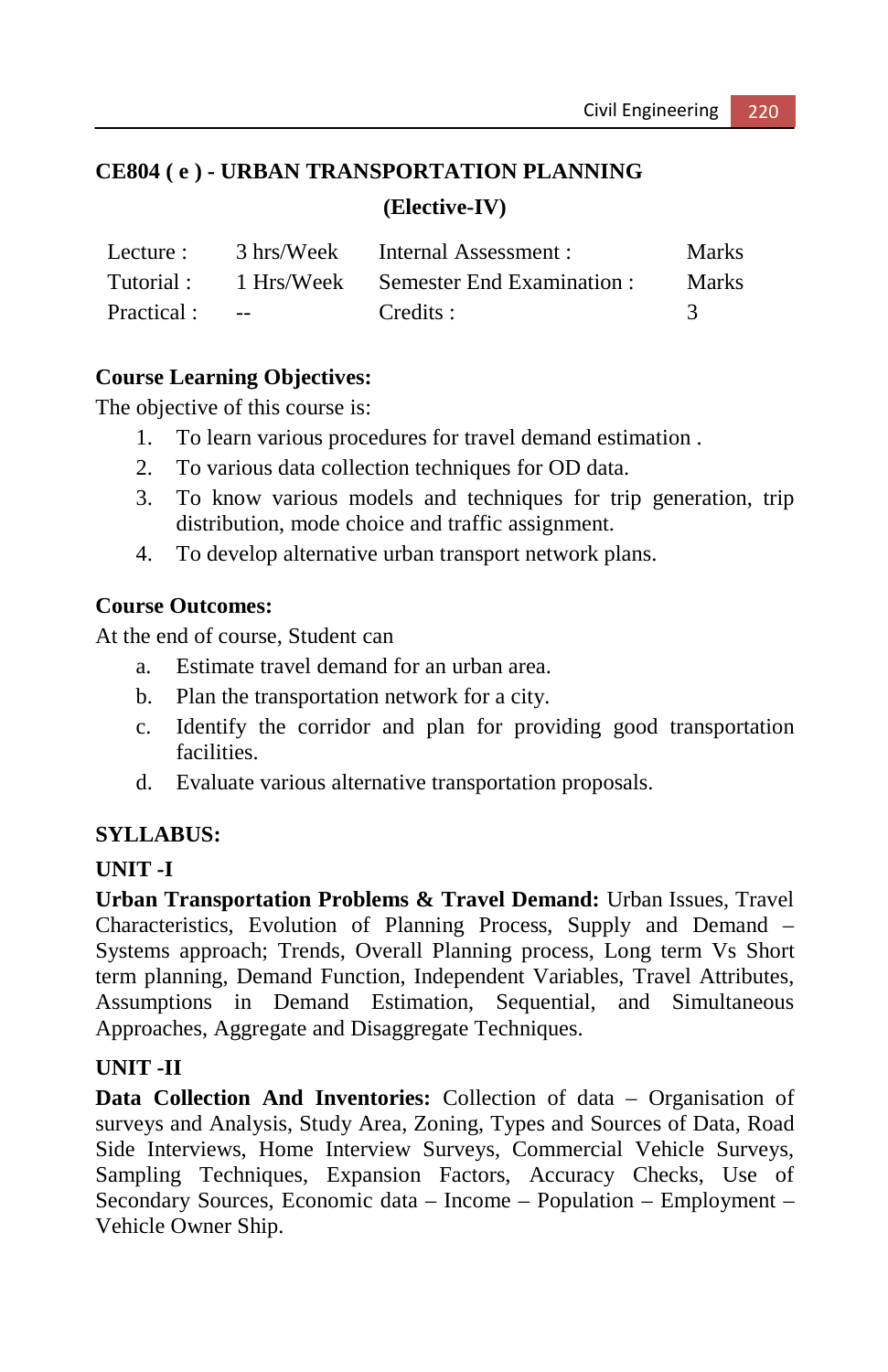### **UNIT -III**

**Trip Generation & Distribution:**UTPS Approach, Trip Generation Analysis: Zonal Models, Category Analysis, Household Models, Trip Attraction models, Commercial Trip Rates; Trip Distribution: Growth Factor Methods, Gravity Models, Opportunity Models, Time Function Iteration Models.

# **UNIT -IV**

**Mode Choice Analysis:**Mode Choice Behaviour, Competing Modes, Mode Split Curves, Aggregate and Disaggregate Approaches; Discrete Choice Analysis, Choice sets, Maximum Utility, Probabilistic Models: Binary Logit, Multinomial Logit Model – IIA property; Aggregation

#### **UNIT -V**

**Traffic Assignment:**Diversion Curves; Basic Elements of Transport Networks, Coding, Route Properties, Path Building Criteria, Skimming Tree, All-or-Nothing Assignment, Capacity Restraint Techniques, Reallocation of Assigned Volumes, Equilibrium Assignment.

#### **UNIT -VI**

**Corridor Identification, Plan Preparation & Evaluation:** Master plans, Selection of Corridor, Corridor Identification, Corridor deficiency Analysis; Travel Forecasts to Evaluate Alternative Improvements, Impacts of New Development on Transportation Facilities. Pivot Point Analysis, Environmental and Energy Analysis; Case studies

#### **TEXT BOOKS:**

- 1. 'Introduction to Urban System Planning' by Hutchinson, B.G., McGraw Hill.
- 2. 'Transportation Engineering An Introduction' by Khisty C.J., Prentice Hall.
- 3. 'Fundamentals of Transportation Planning' by Papacostas, Tata McGraw Hill.

#### **REFERENCES:**

- 1. 'Urban Transportation Planning: A decision oriented Approach' by Mayer M and Miller E, McGraw Hill.
- 2. 'Introduction to Transportation Planning' by Bruton M.J., Hutchinson of London.
- 3. 'Metropolitan Transportation Planning' by Dicky, J.W., Tata McGraw Hill.
- 4. 'Traffic Engineering and Transportation Planning' by Kadiyali.L.R., Khanna Publishers, New Delhi.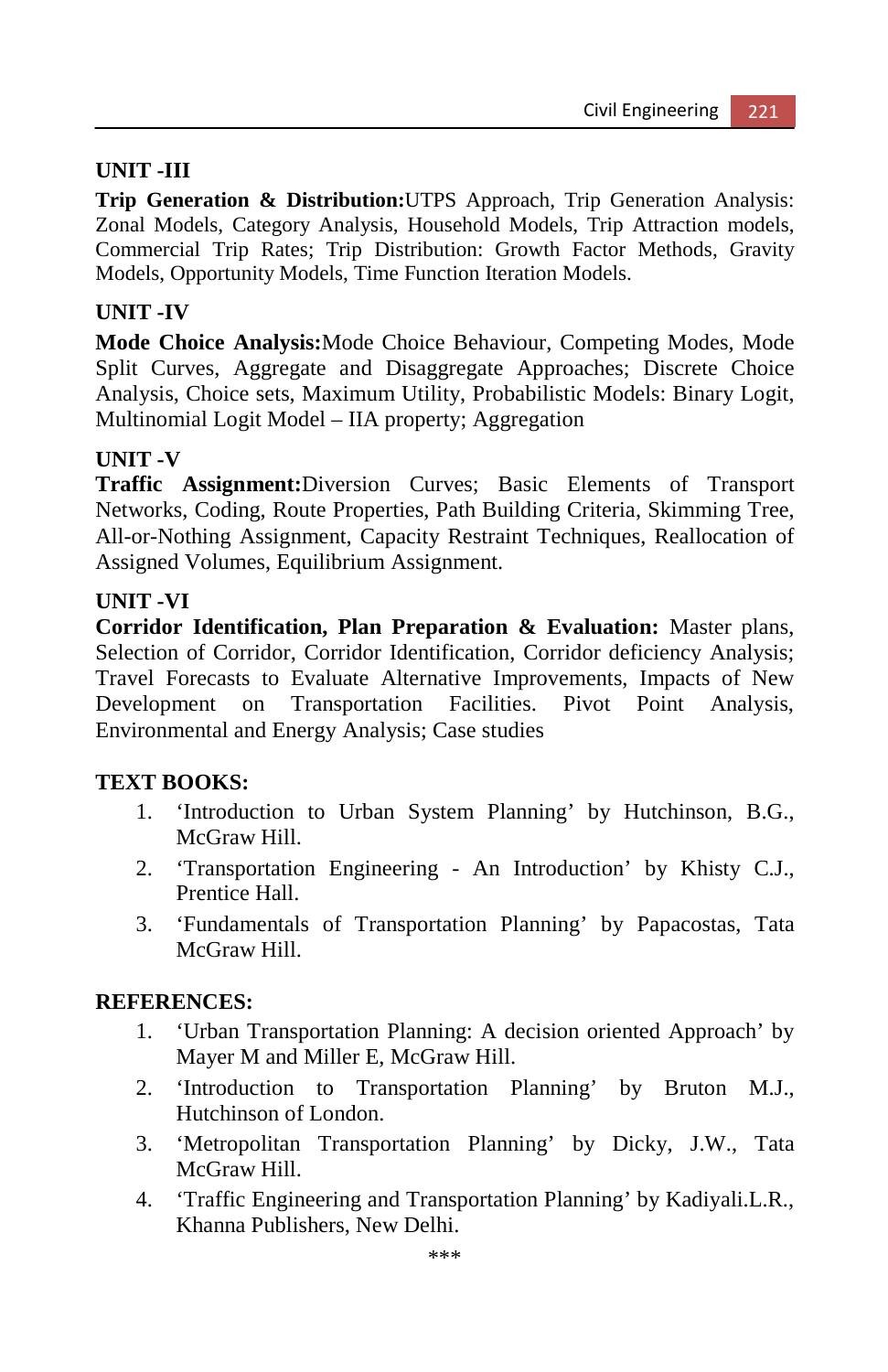# **CE804 ( f ) - SAFETY ENGINEERING**

#### **(Elective-IV)**

| Lecture :     | 3 hrs/Week | Internal Assessment :                          | 30 Marks |
|---------------|------------|------------------------------------------------|----------|
|               |            | Tutorial: 1 Hrs/Week Semester End Examination: | 70 Marks |
| Practical : - |            | Credits :                                      |          |

#### **Course Learning Objectives:**

- 1. To import concepts of safety w.r.t construction Industry
- 2. To understands various hazards in construction industry and preventive measures
- 3. To learn safety operation of construction machinery
- 4. To learn techniques to distinguish civil structures safety
- 5. To understand fire safety principles

#### **Course Outcomes**:

Students will have ability to

- a. Develop management plans to prevent accidents in construction industry.
- b. Prepare plans to safe guard workers in construction of high risk buildings.
- c. Ensure safety while operating construction machinery
- d. Outline safety plans for demolition of buildings
- e. Prepare fire safety plans for a given building

#### **SYLLABUS:**

#### **UNIT-I**

**Accidents Causes And Management Systems :**Problems impeding safety in construction industry- causes of fatal accidents, types and causes of accidents related to various construction activities, human factors associated with these accident – construction regulations, contractual clauses – Pre contract activates, preconstruction meeting - design aids for safe construction – permits to work – quality assurance in construction - compensation – Recording of accidents and safety measures – Education and training.

# **UNIT-II**

**Hazards Of Construction And Prevention :**Excavations, basement and wide excavation, trenches, shafts – scaffolding , types, causes of accidents, scaffold inspection checklist – false work – erection of structural frame work,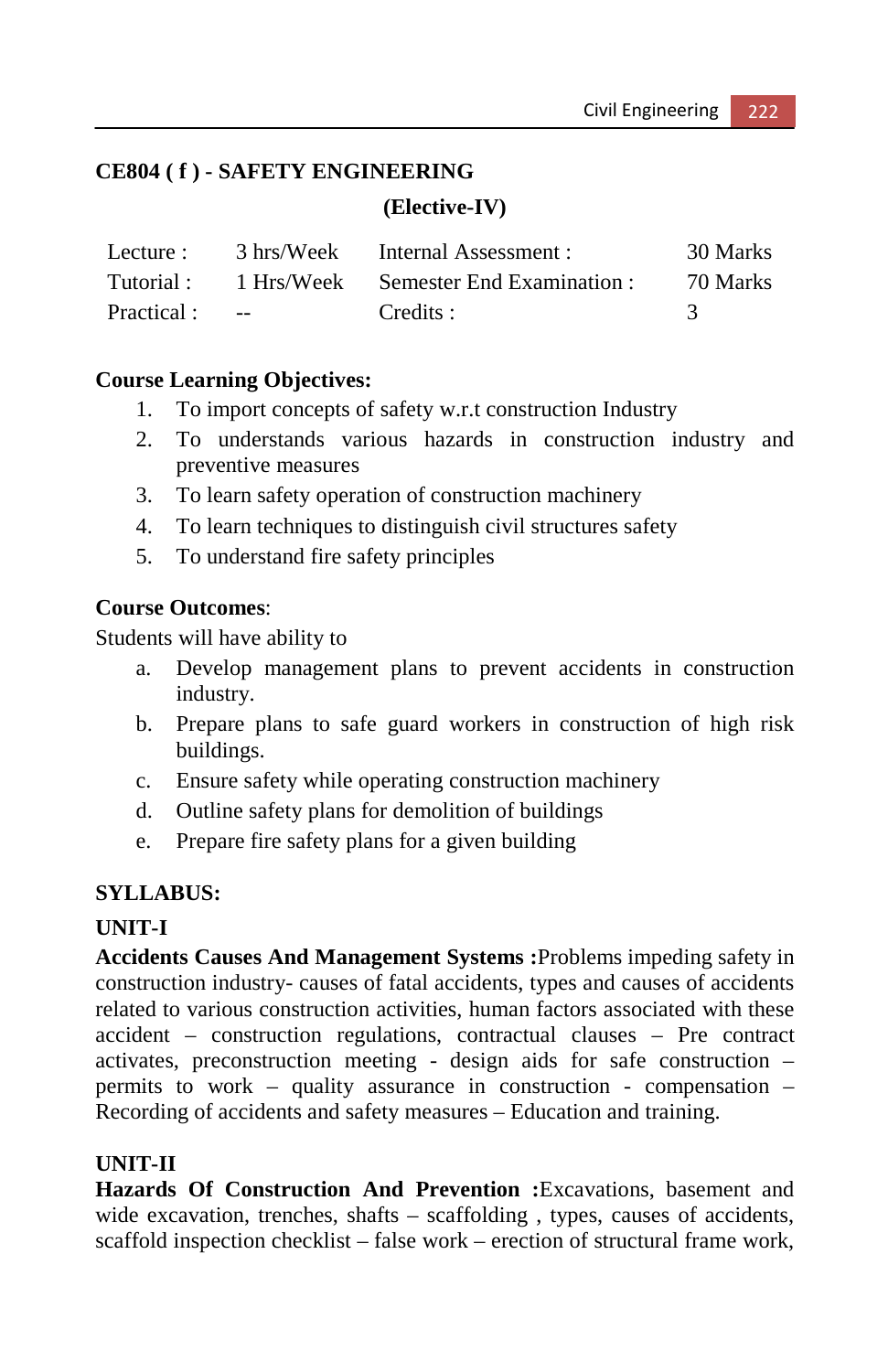dismantling – tunneling – blasting, pre blast and post blast inspection – confined spaces – working on contaminated sites – work over water - road works – power plant constructions – construction of high rise buildings.

# **UNIT-III**

**Working At Heights:**Fall protection in construction OSHA 3146 – OSHA requirement for working at heights, Safe access and egress – safe use of ladders- Scaffoldings , requirement for safe work platforms, stairways, gangways and ramps – fall prevention and fall protection , safety belts, safety nets, fall arrestors, controlled access zones, safety monitoring systems – working on fragile roofs, work permit systems, height pass – accident case studies.

# **UNIT-IV**

**Construction Machinery :**Selection, operation, inspection and testing of hoisting cranes, mobile cranes, tower cranes, crane inspection checklist builder's hoist, winches, chain pulley blocks – use of conveyors - concrete mixers, concrete vibrators – safety in earth moving equipment, excavators, dozers, loaders, dumpers, motor grader, concrete pumps, welding machines, use of portable electrical tools, drills, grinding tools, manual handling scaffolding, hoisting cranes – use of conveyors and mobile cranes – manual handling.

#### **UNIT-V**

**Safety In Demolition Work :**Safety in demolition work, manual, mechanical, using explosive - keys to safe demolition, pre survey inspection, method statement, site supervision, safe clearance zone, health hazards from demolition - Indian standard - trusses, girders and beams – first aid – fire hazards and preventing methods – interesting experiences at the construction site against the fire accidents.

#### **UNIT-VI**

Fire Safety: Fire –fire load-control and institutional fire protection systems, Fire Hydrant and extinguishers, Electrical Hazards, protection and interlock-Discharge rod and earthling device, safety in the use of portable tools. Emergency planning and preparedness. Marking of Route Fire Exist.

#### **TEXT BOOKS:**

- 1. 'Safety in the Build Environment' by Jnathea D.Sime, London, 1988.
- 2. 'Reliability Maintenance and Safety Engineering, by Gupta A K, Laxmi Publications, New Delhi.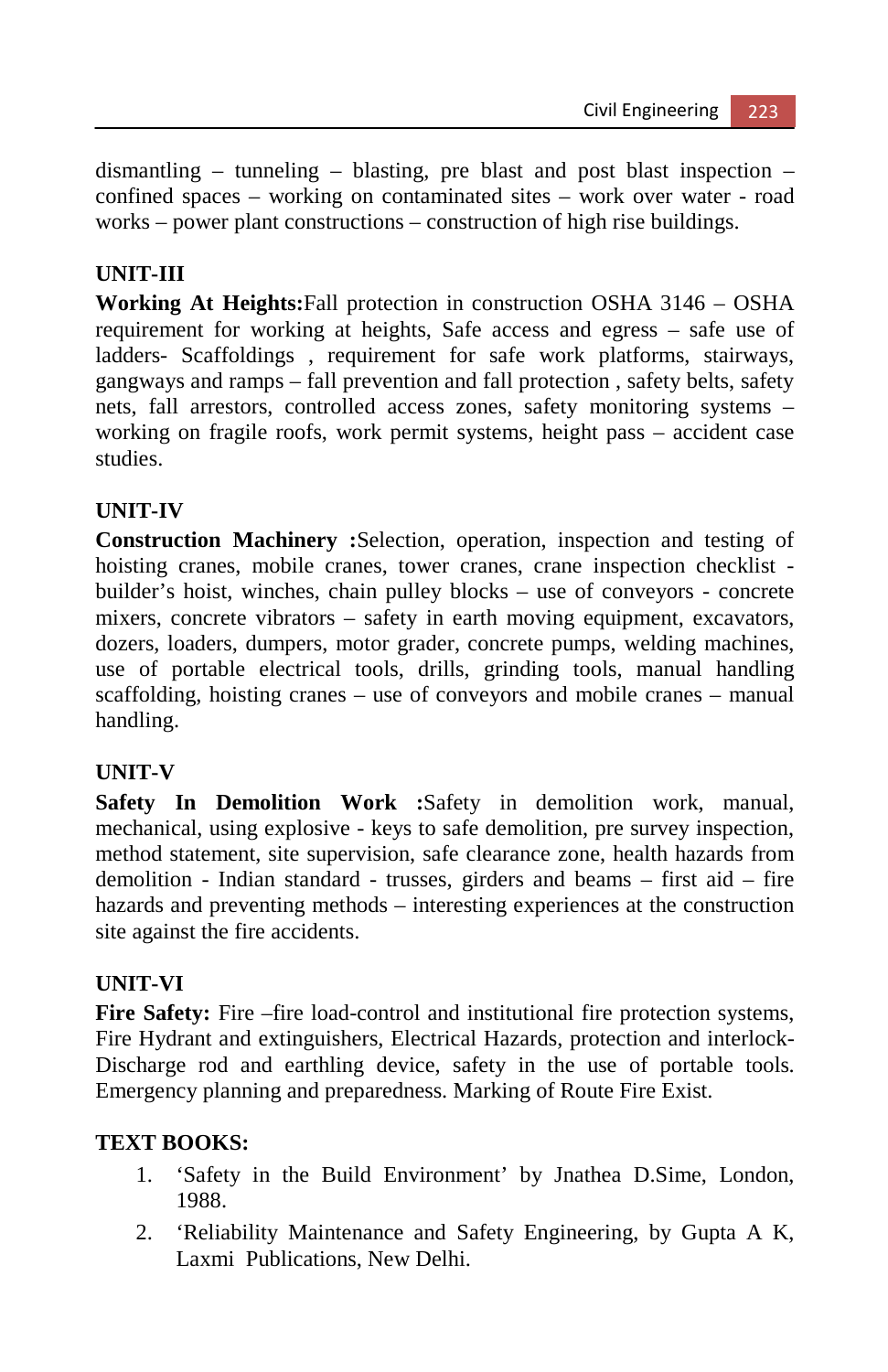3. 'Safety Management' by John V. Grimoldi, AITBS Publishers and Distributors, New Delhi.

#### **REFERENCES:**

- 1. 'Construction hazard and Safety Hand book' by Hudson, R., Butter Worth's, 1985.
- 2. 'Construction Safety Hand Book'by V.J.Davies and K.Thomasin, Thomas Telford Ltd., London, 1990.
- 3. 'Handbook of OSHA Construction Safety and Health'by Charles D. Reese & James V. Edison.

\*\*\*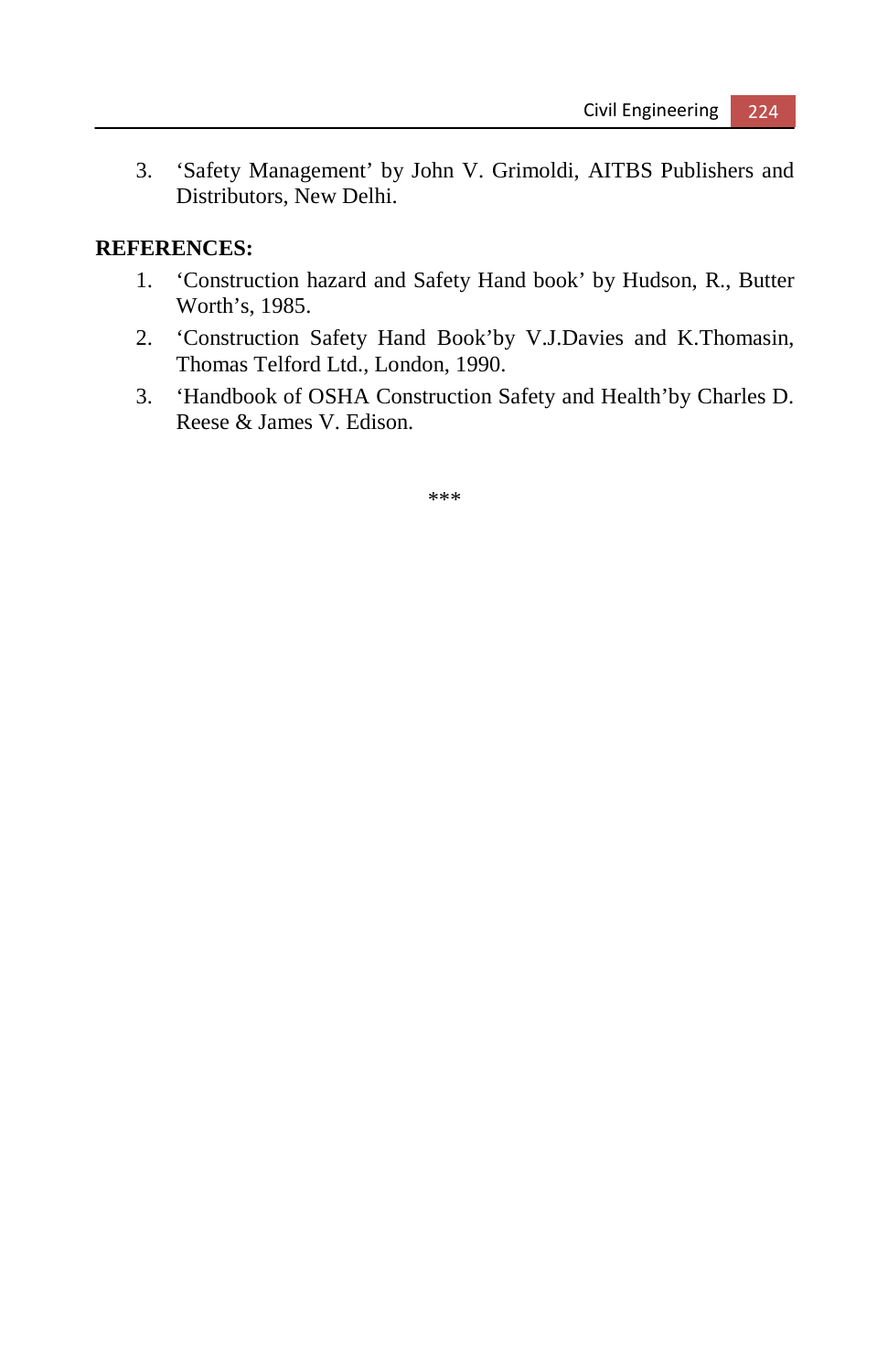# **CE804 ( g ) - BRIDGE ENGINEERING**

**(Elective-IV)** 

| Lecture :   | 3 hrs/Week | Internal Assessment :    | 30 Marks |
|-------------|------------|--------------------------|----------|
| Tutorial:   | 1 Hrs/Week | Semester End Examination | 70 Marks |
|             |            |                          |          |
| Practical : | $-1$       | Credits :                |          |

# **Course Learning Objectives:**

The objective of this course is:

- 1. Familiarize Students with different types of Bridges and IRC standards.
- 2. Equip student with concepts and design of Slab Bridges, T Beam Bridges, Box Culverts.
- 3. Understand concepts of design of Plate Girder Bridges
- 4. Familiarize with different methods of inspection of bridges and maintenance.

#### **Course Outcomes**:

At the end of this course the student will be able to

- a. Explain different types of Bridges with diagrams and Loading standards
- b. Carryout analysis and design of Slab bridges, T Beam bridges, Box culvers and suggest structural detailing
- c. Carryout analysis and design of Plate girder bridges
- d. Organize for attending inspections and maintenance of bridges and prepare reports.

# **SYLLABUS:**

#### **UNIT-I**

Introduction- Bridges- Types- Slab bridges, T Beam, Arch bridges, Cable Stayed bridges, prestressed concrete bridges, Truss Bridges, Culverts, - Nomenclature- Selection of Bridge Site- Economical span- Abutments pier and end connections- types of foundations- Open, Pile, Well Foundations, Bearings – Types- Introduction to Loading standards- Railway and IRC Loading.

# **UNIT-II**

Slab bridges- Wheel load on slab- effective width method- slabs supported on two edges- cantilever slabs- dispersion length- Design of interior panel of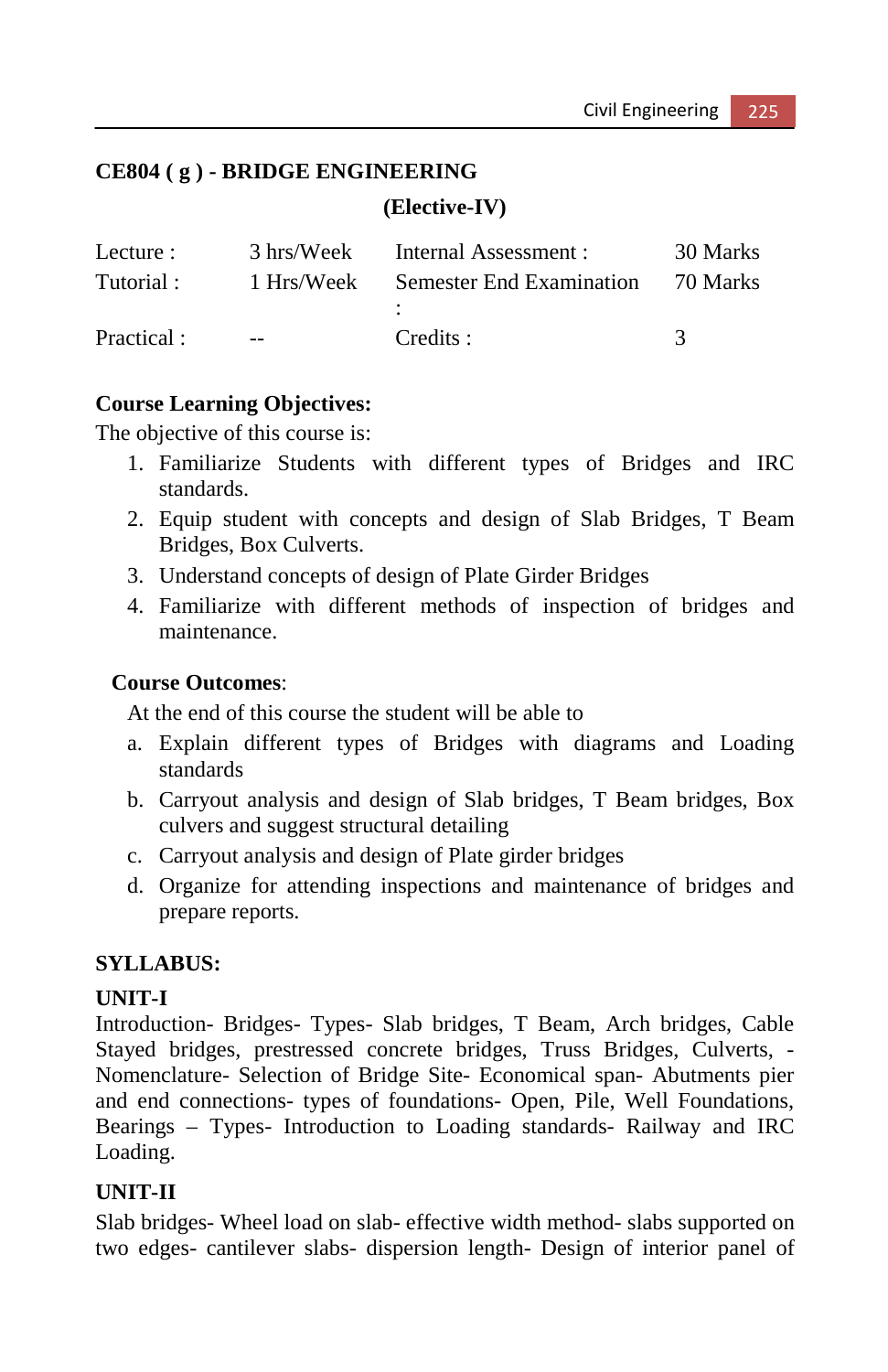slab- Guyon's – Massonet Method –Hendry- Jaegar Methods- Courbon's theory- Pigeaud's method.

#### **UNIT-III**

T-Beam bridges- Analysis and design of various elements of bridge –Design of deck slab, Longitudinal girders, Secondary beams- Reinforcement detailing.

#### **UNIT-IV**

**Plate Girder Bridges**: Elements of plate girder and their design-web- flangeintermediate stiffener- vertical stiffeners- bearing stiffener- Splices, Design problem with detailing.

#### **UNIT-V**

**Box Culverts:** Loading –Analysis and Design- Reinforcement detailing.

# **UNIT-VI**

**Inspection and Maintenance of Bridges:** Procedures and methods for inspection – Testing of bridges- Maintenance of Sub Structures and Superstructures- Maintenance of bearings- Maintenance Schedules.

# **TEXT BOOK**

- 1. 'Essentials of Bridge Engineering' by Jhonson Victor D
- 2. 'Design of Bridge Structures' by T. R. Jagadeesh, M.A. Jayaram, PHI
- 3. 'Design of RC Structures' by B. C. Punmai, Jain & Jain, Lakshmi Publications.

#### **REFERENCES:**

- 1. 'Design of Concrete Bridges' by Aswini, Vazirani, Ratwani.
- 2. 'Design of Steel Structures' by B. C. Punmai, Jain & Jain, Lakshmi Publications.
- 3. 'Design of Bridges' by Krishna Raju.

#### **INTERNAL EXAMINATION PATTERN:**

The total internal marks (30) are distributed in three components as follows:

- 1. Descriptive (subjective type) examination : 25 marks
- 2. Assignment : 05 marks

#### **FINAL EXAMINATION PATTERN:**

The end examination paper should consist of Part A and Part B. part A consist of two questions in Design and Drawing out of which one question is to be answered. Part B should consist of five questions and design out of which three are to be answered. Weightage for Part – A is 40% and Part- B is 60%.